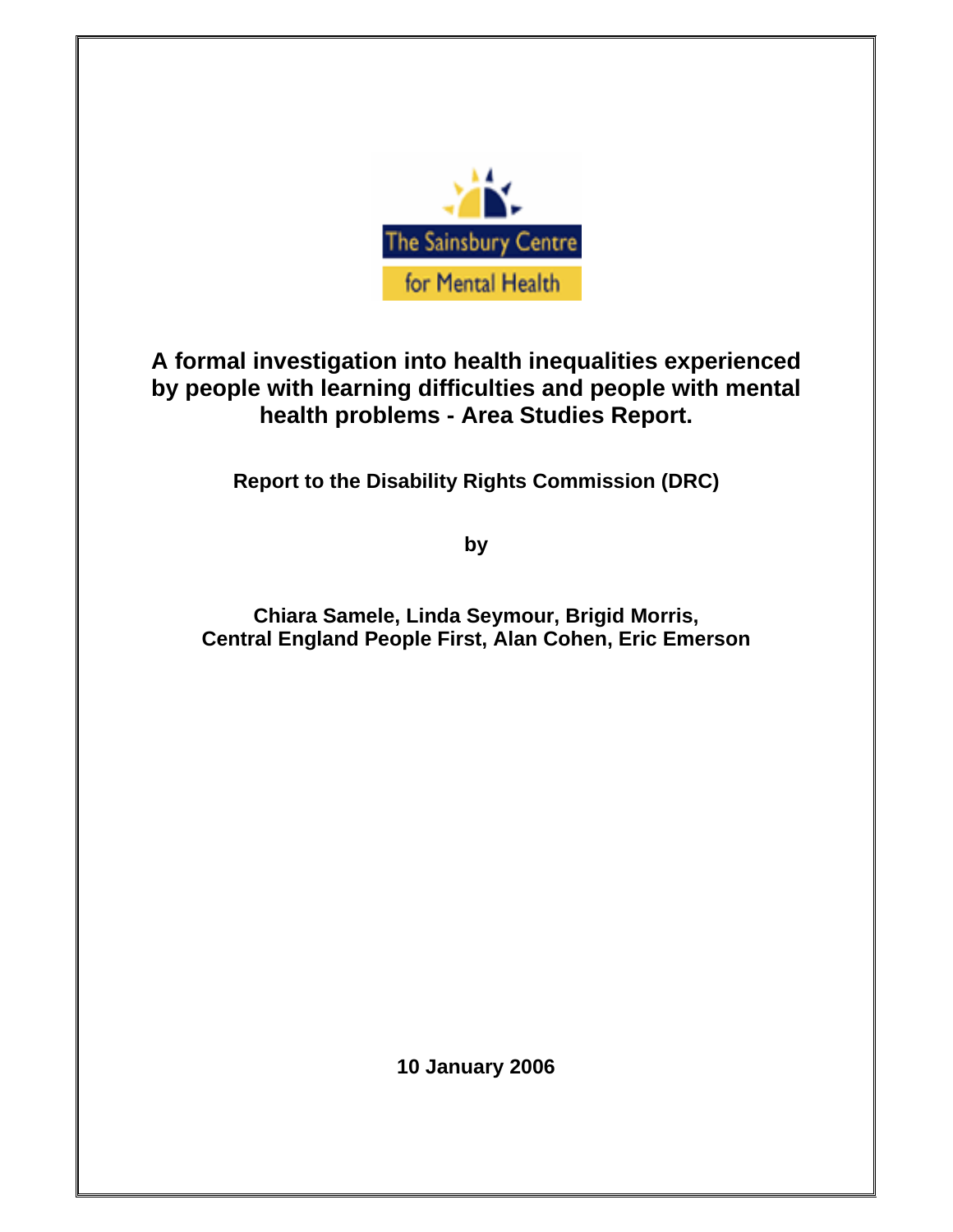# **Acknowledgements**

We are indebted to all those who contributed and worked so hard on the study and enable this report to be produced. Thanks to our link people within the four local area study sites, for negotiating site participation and providing us with contacts for the telephone interviews. A big thank you to all participating GP practices who kindly devoted time, effort and patience to the study. Thank you to the Primary Care Informatics Group at St George's for collecting and preparing the data from GP practice database registers. A warm thank you to all the people who took part in our focus groups and interviews, the voluntary and statutory organisations that helped organise these, and for providing us with their contacts for this purpose. Our thanks also go to Alison Lee for her initial and invaluable work, Jeevi Mariathasan, Chris Hatton and Beverley Taylor for their efforts and contributions. We are grateful to our researchers Helen Blackwell, Carey Ostrer, Peter Munn, Polly Tidyman, Bev Mills and Central England People First for a fine job. We thank our funder, the Disability Rights Commission, for giving us the opportunity to conduct this work.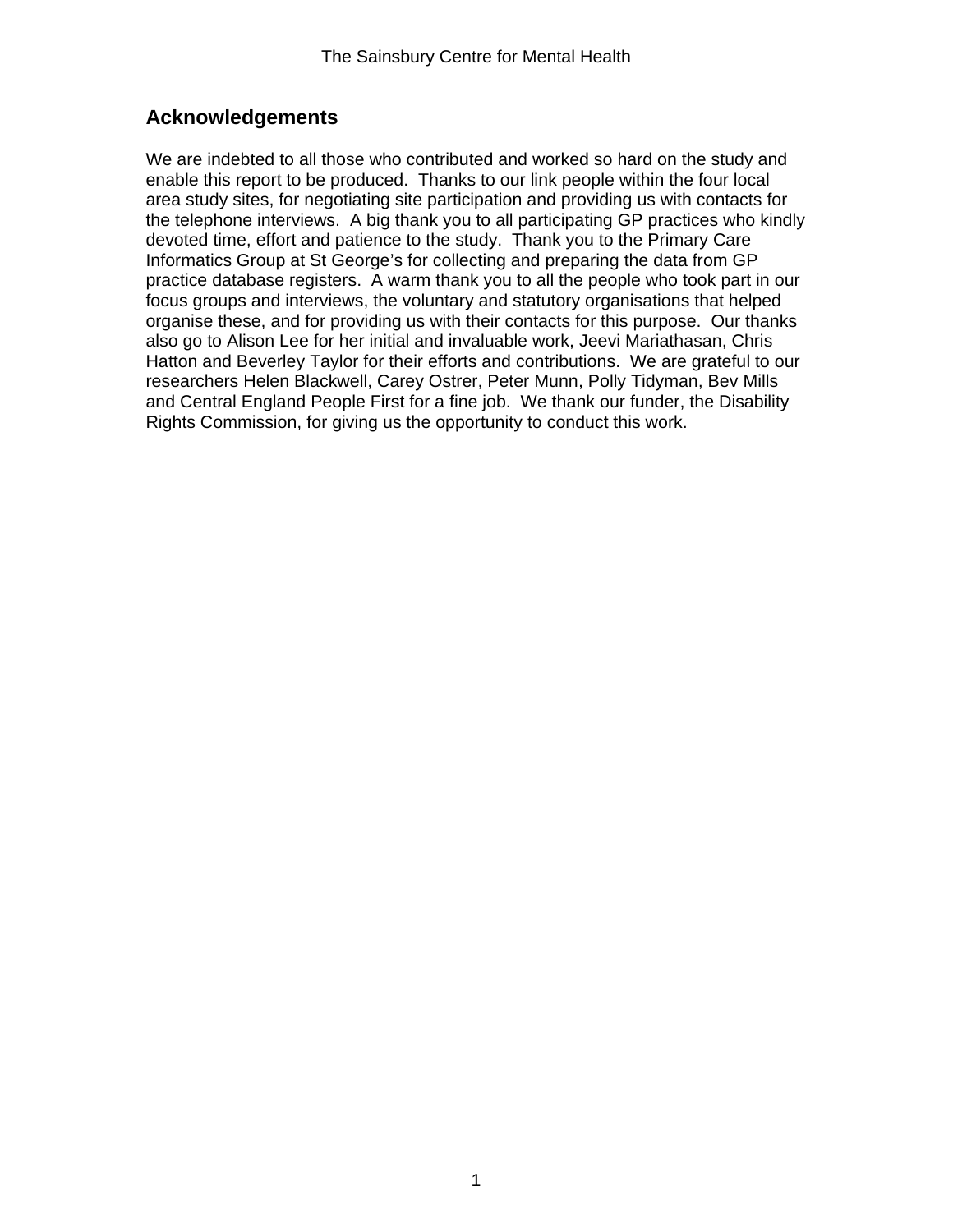# **Glossary of statistical terms**

| <b>Term</b>           | <b>Definition</b>                                                                                                                                                                                                                                                                                                                                                                  |
|-----------------------|------------------------------------------------------------------------------------------------------------------------------------------------------------------------------------------------------------------------------------------------------------------------------------------------------------------------------------------------------------------------------------|
| Mean                  | The mean is the most common measure of central<br>tendency or average of a distribution.                                                                                                                                                                                                                                                                                           |
| OR (odds<br>ratios)   | The odds ratio is a way of comparing whether the<br>probability of a certain event is the same for two groups.<br>An odds ratio of 1 implies that the event is equally likely in<br>both groups. An odds ratio greater than 1 implies that the<br>event is more likely in the first group. An odds ratio less<br>than 1 implies that the event is less likely in the first group.  |
| Prevalence            | The total number of people with a particular disease in a<br>population                                                                                                                                                                                                                                                                                                            |
| P value               | A p-value is a measure of how much evidence we have<br>against the null hypotheses. It is associated with a test<br>statistic. A null hypothesis, presumes no change or no<br>effect of a treatment. A small p-value (less than 0.05) is<br>evidence against the null hypothesis while a large p-value<br>(above 0.05) means little or no evidence against the null<br>hypothesis. |
| Standard<br>deviation | A measure of the variability of a distribution of scores. The<br>more the scores cluster around the mean, the smaller the<br>standard deviation.                                                                                                                                                                                                                                   |

## **Terms used for the target groups**

We have used terms such as people with 'a mental health problem' or more specifically those with depression or a severe mental health problem. We have also used the more general term 'mental health service user' for some parts of the report. For people with a learning disability we have opted for the preferred term 'learning difficulty' or 'learning difficulties', except with reference to specific titles of practitioners working with this group.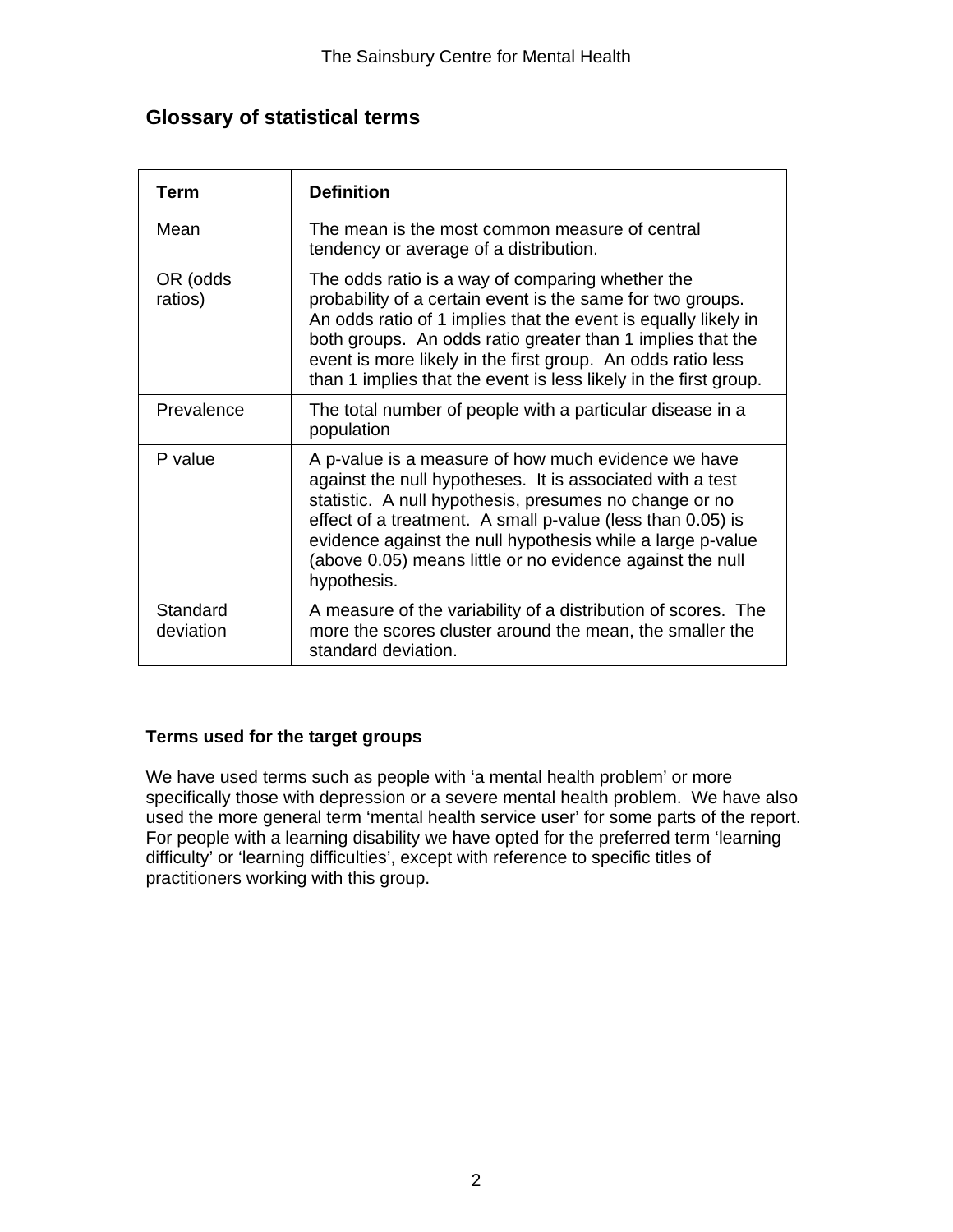# **Contents**

| 1            |                                                                                                                                           |
|--------------|-------------------------------------------------------------------------------------------------------------------------------------------|
| 1.1          |                                                                                                                                           |
| 1.2          |                                                                                                                                           |
| 1.3          | Medical co-morbidity in the target groups: prevalence and clinical care.2<br>Health prevention advice/interventions in the target groups4 |
| 1.4          |                                                                                                                                           |
| 1.5          | Key themes from focus groups and interviews with the target groups5                                                                       |
| 1.6          | Key themes from interviews with health professionals and senior                                                                           |
| 1.7          |                                                                                                                                           |
| 1.8          |                                                                                                                                           |
| $\mathbf{2}$ |                                                                                                                                           |
| 2.1          |                                                                                                                                           |
| 2.2          |                                                                                                                                           |
| 3            |                                                                                                                                           |
| 3.1          |                                                                                                                                           |
| 3.2          |                                                                                                                                           |
| 3.3          |                                                                                                                                           |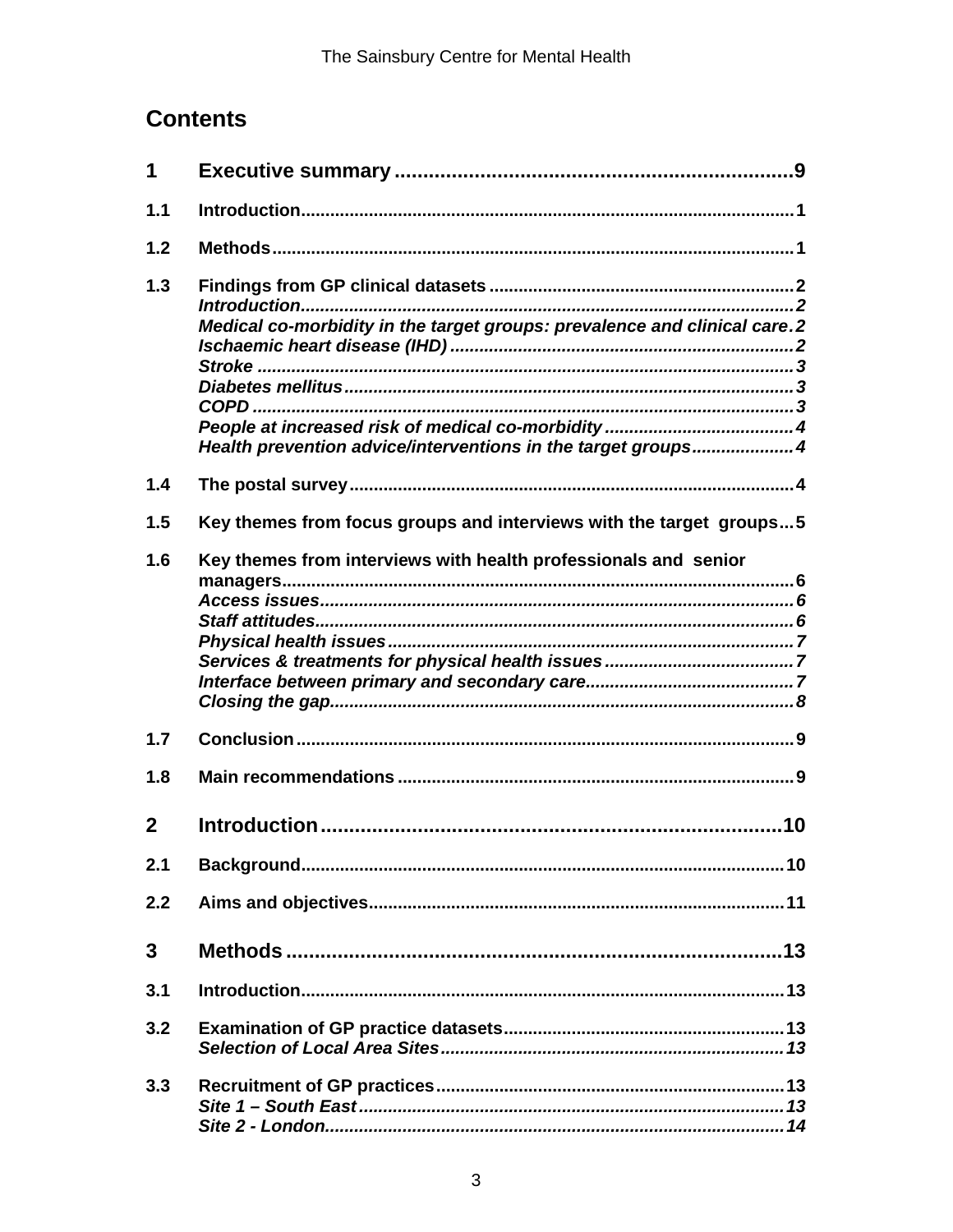| 3.4 |                                                                                                                                            |
|-----|--------------------------------------------------------------------------------------------------------------------------------------------|
| 3.5 |                                                                                                                                            |
| 3.6 |                                                                                                                                            |
| 3.7 | Focus groups and interviews with people with a mental health problem                                                                       |
| 3.8 | Telephone interviews with health care managers, practitioners and<br>Sample selection of health care managers, practitioners and advocates |
| 3.9 | Focus groups, depth interviews and telephone interview data 18                                                                             |
| 4   |                                                                                                                                            |
| 4.1 |                                                                                                                                            |
| 4.2 |                                                                                                                                            |
| 5   | Diagnosed medical co-morbidity and clinical care in people<br>with a SMI, depression and learning difficulty                               |
| 5.1 |                                                                                                                                            |
| 5.2 |                                                                                                                                            |
| 5.3 | Clinical care for people with IHD - recorded health checks & test results                                                                  |
| 5.4 |                                                                                                                                            |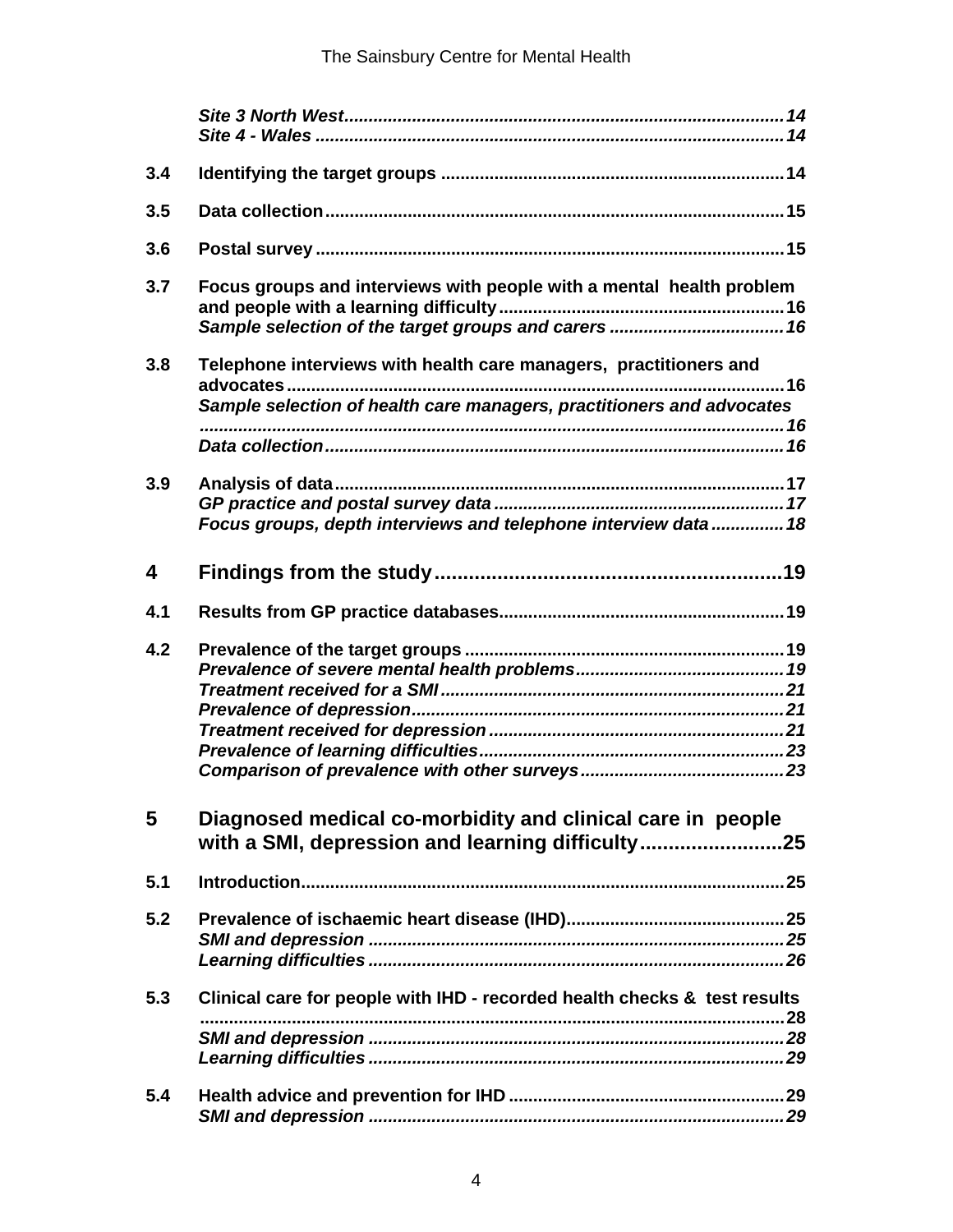| 5.5  |                                                                          |
|------|--------------------------------------------------------------------------|
|      |                                                                          |
|      |                                                                          |
| 5.6  | Clinical care for people with a stroke - recorded health checks & test   |
|      |                                                                          |
|      |                                                                          |
|      |                                                                          |
| 5.7  |                                                                          |
|      |                                                                          |
|      |                                                                          |
| 5.8  |                                                                          |
|      |                                                                          |
|      |                                                                          |
|      |                                                                          |
| 5.9  | Clinical care for people with diabetes mellitus - recorded health checks |
|      |                                                                          |
|      |                                                                          |
|      |                                                                          |
| 5.10 |                                                                          |
|      |                                                                          |
|      |                                                                          |
| 5.11 | Management of diabetes using stricter HbA1c criteria41                   |
| 5.12 |                                                                          |
| 5.13 | Prevalence of chronic obstructive pulmonary disease (COPD) 41            |
|      |                                                                          |
|      |                                                                          |
| 5.14 |                                                                          |
|      |                                                                          |
|      |                                                                          |
|      |                                                                          |
| 5.15 |                                                                          |
|      |                                                                          |
|      |                                                                          |
| 5.16 | Summary of findings: Diagnosed medical co-morbidity and clinical care    |
|      |                                                                          |
|      |                                                                          |
|      |                                                                          |
|      |                                                                          |
|      |                                                                          |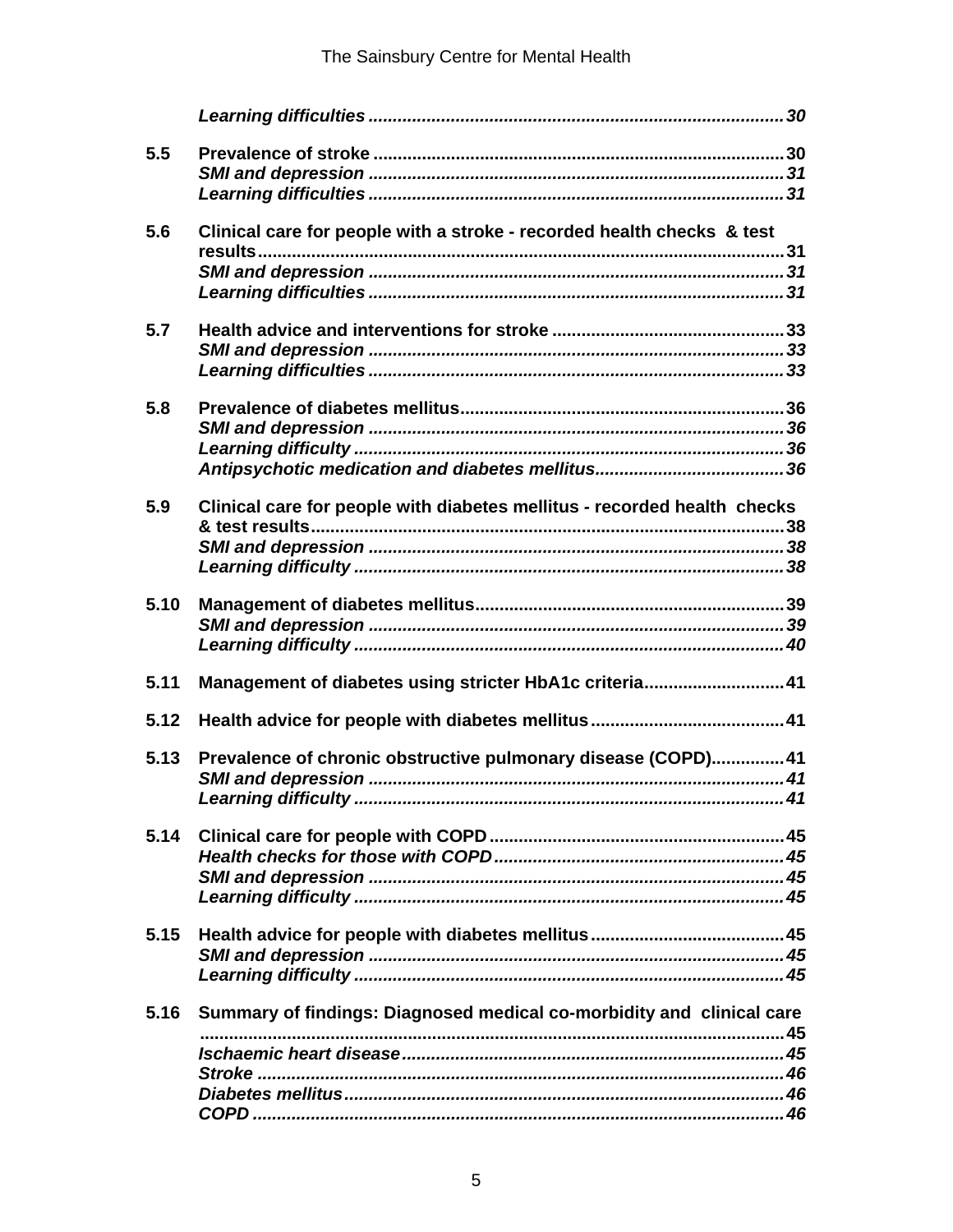| 6              | Identifying people at increased risk of medical co- morbidity                                                               |  |  |  |  |
|----------------|-----------------------------------------------------------------------------------------------------------------------------|--|--|--|--|
| 6.1            |                                                                                                                             |  |  |  |  |
| 6.2            |                                                                                                                             |  |  |  |  |
| 6.3            |                                                                                                                             |  |  |  |  |
| 6.4            | Test results from recorded health checks in people without a major                                                          |  |  |  |  |
| $\overline{7}$ | Health prevention advice/interventions in the target groups 59                                                              |  |  |  |  |
| 7.1            |                                                                                                                             |  |  |  |  |
| 7.2            |                                                                                                                             |  |  |  |  |
| 7.3            |                                                                                                                             |  |  |  |  |
| 7.4            | Health prevention/advice and interventions for all people in the target                                                     |  |  |  |  |
| 8              |                                                                                                                             |  |  |  |  |
| 8.1            |                                                                                                                             |  |  |  |  |
| 8.2            |                                                                                                                             |  |  |  |  |
| 8.3            |                                                                                                                             |  |  |  |  |
| 8.4            | How well does the GP communicate with the respondents? 67                                                                   |  |  |  |  |
| 8.5            |                                                                                                                             |  |  |  |  |
| 8.6            | Did respondents feel any improvements could be made?69                                                                      |  |  |  |  |
| 9              | Findings from focus groups and interviews with people with<br>mental health problems and people with a learning difficulty, |  |  |  |  |
| 9.1            |                                                                                                                             |  |  |  |  |
| 9.2            |                                                                                                                             |  |  |  |  |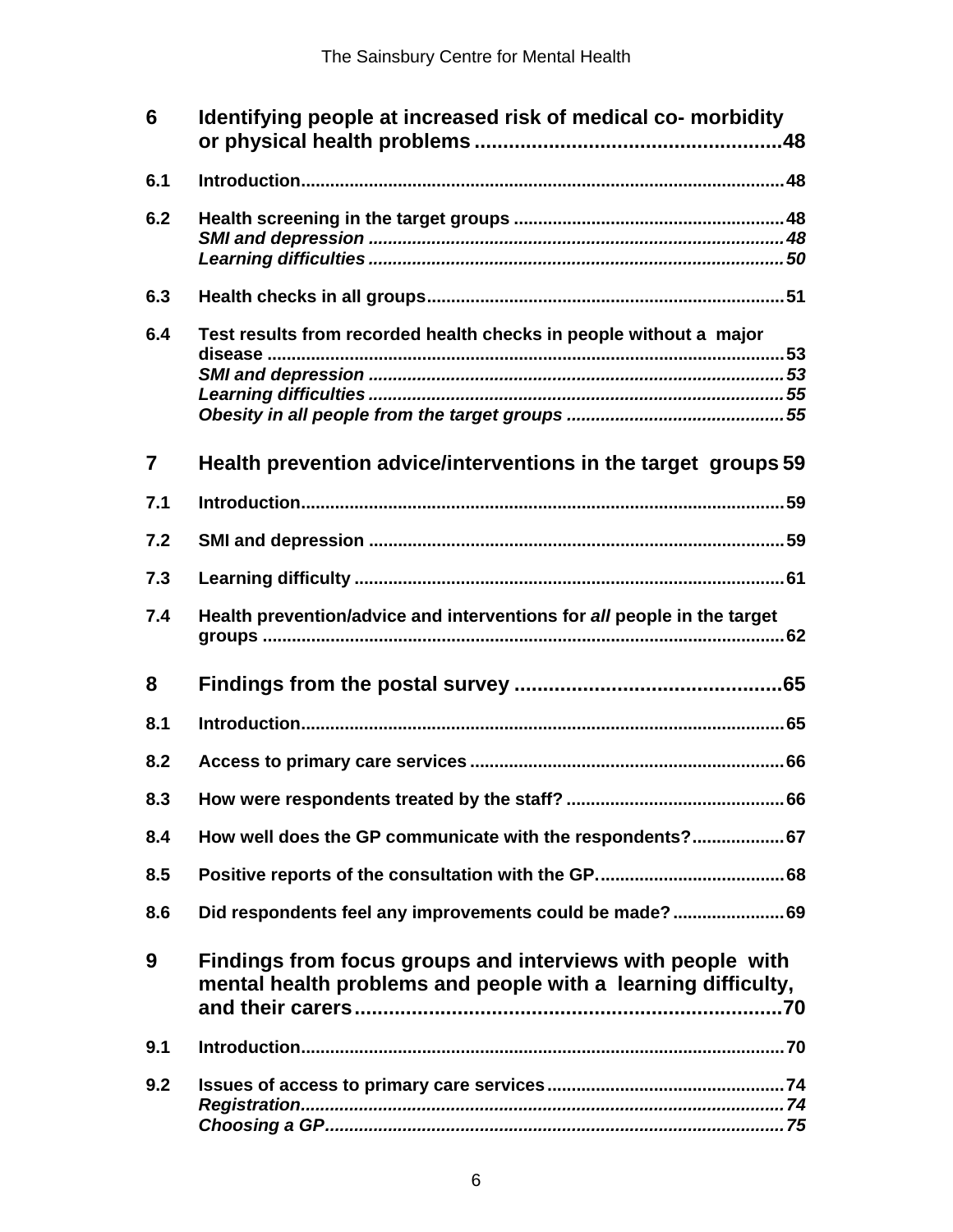| 9.3  |                                                                          |     |
|------|--------------------------------------------------------------------------|-----|
|      |                                                                          |     |
|      |                                                                          |     |
|      | Understanding of a person's learning difficulty or mental health problem |     |
|      |                                                                          |     |
|      | Information and involvement in decision-making about treatments 85       |     |
|      |                                                                          |     |
| 9.4  |                                                                          |     |
|      |                                                                          |     |
|      |                                                                          |     |
|      | Medication side effects, review and contra-indications  90               |     |
|      |                                                                          |     |
|      |                                                                          |     |
| 9.5  |                                                                          |     |
|      |                                                                          |     |
|      |                                                                          |     |
|      |                                                                          |     |
|      |                                                                          |     |
|      | People from Black and minority ethnic communities 95                     |     |
|      |                                                                          |     |
|      |                                                                          |     |
|      |                                                                          |     |
| 9.6  |                                                                          |     |
|      |                                                                          |     |
| 10   | <b>Findings from Interviews with Health Professionals and</b>            |     |
|      |                                                                          | 100 |
|      |                                                                          |     |
| 10.1 |                                                                          |     |
| 10.2 |                                                                          |     |
|      |                                                                          |     |
|      |                                                                          |     |
|      |                                                                          |     |
|      | Services and treatments for physical health issues 104                   |     |
|      |                                                                          |     |
|      |                                                                          |     |
|      |                                                                          |     |
|      |                                                                          |     |
| 10.3 |                                                                          |     |
|      |                                                                          |     |
|      |                                                                          |     |
|      |                                                                          |     |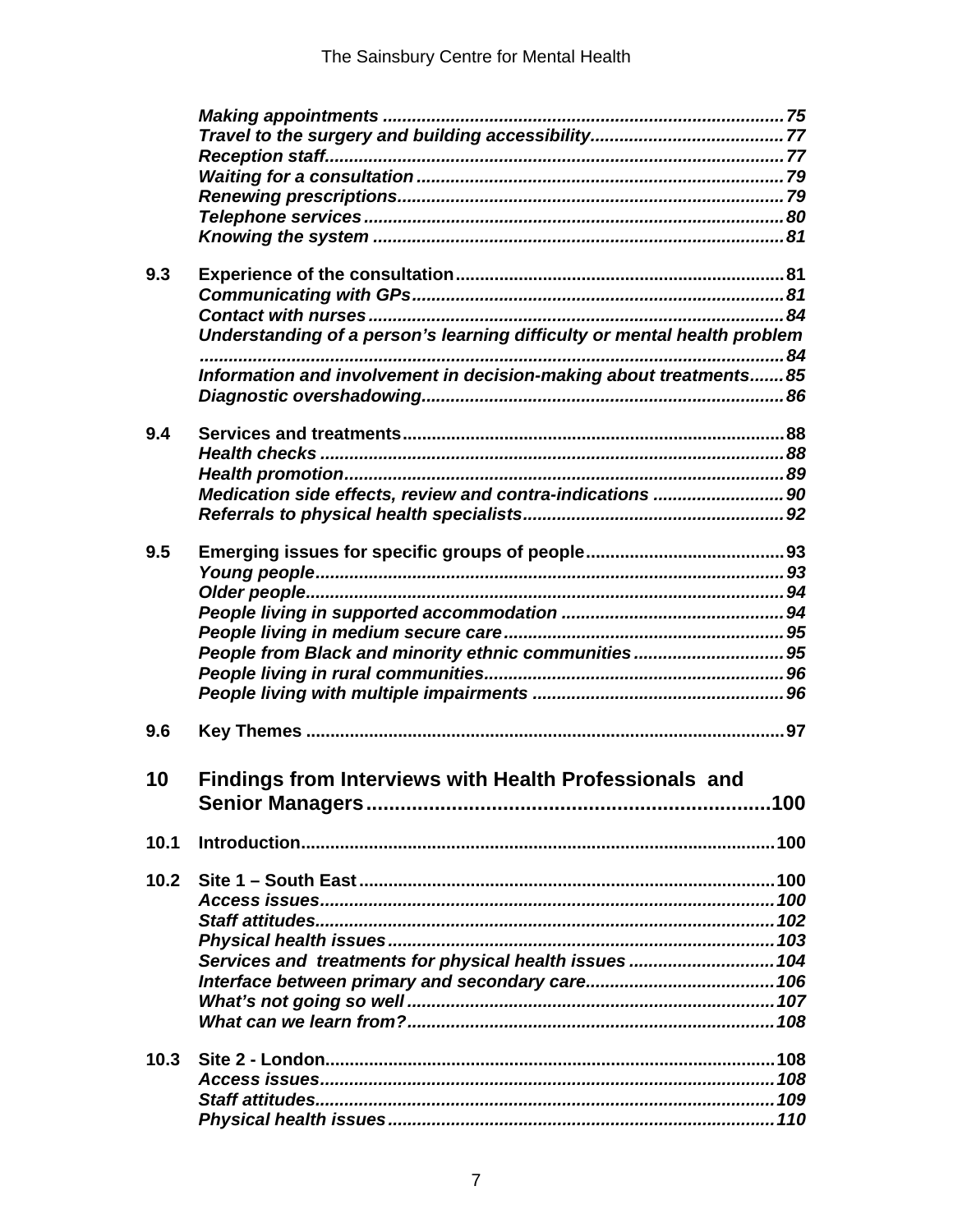|        | Services & treatments for physical health issues 111                  |
|--------|-----------------------------------------------------------------------|
|        |                                                                       |
|        |                                                                       |
|        |                                                                       |
| 10.4   |                                                                       |
|        |                                                                       |
|        |                                                                       |
|        |                                                                       |
|        |                                                                       |
|        | Services & treatments for physical health issues 118                  |
|        |                                                                       |
|        |                                                                       |
|        |                                                                       |
| 10.5   |                                                                       |
|        |                                                                       |
|        |                                                                       |
|        |                                                                       |
|        |                                                                       |
|        |                                                                       |
|        |                                                                       |
|        |                                                                       |
|        |                                                                       |
| 10.6   |                                                                       |
|        |                                                                       |
|        |                                                                       |
|        |                                                                       |
|        |                                                                       |
|        |                                                                       |
|        |                                                                       |
|        |                                                                       |
| 11     |                                                                       |
| 11.1   |                                                                       |
|        |                                                                       |
| $11.2$ |                                                                       |
|        |                                                                       |
| 11.3   |                                                                       |
| 11.4   |                                                                       |
|        |                                                                       |
| 12     |                                                                       |
|        |                                                                       |
| 12.1   |                                                                       |
|        |                                                                       |
| 12.2   |                                                                       |
| 12.3   |                                                                       |
|        |                                                                       |
| 12.4   | For people with learning difficulties and with mental health problems |
|        |                                                                       |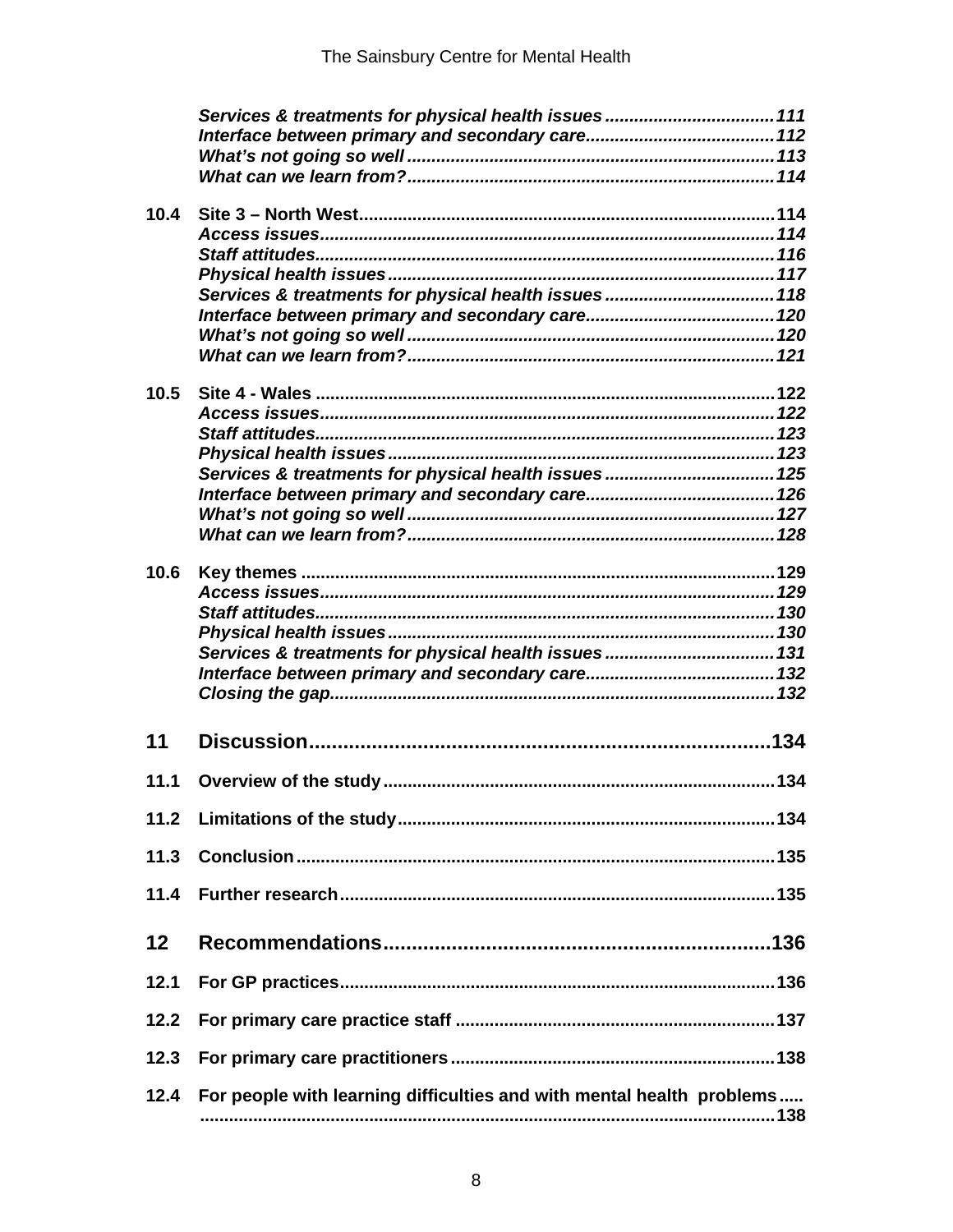| 13   |                                                                        |
|------|------------------------------------------------------------------------|
| 14   | Appendix 1. Read Codes used for GP Dataset 143                         |
| 15   | Appendix 2. Report by Central England People First for the             |
| 15.1 |                                                                        |
| 15.2 |                                                                        |
| 15.3 |                                                                        |
| 15.4 |                                                                        |
| 16   | Appendix 3. Tools used in focus groups, interviews, and the            |
| 16.1 | Topic guide for focus groups/interviews with people with mental health |
| 16.2 | Focus group questions for people with learning difficulties - compiled |
| 16.3 | Telephone interview for primary care practitioners and other practice  |
| 16.4 | Telephone interview for commissioners, secondary care staff, voluntary |
| 16.5 |                                                                        |
| 17   | Appendix 4. Tables of additional analyses181                           |

# **List of Tables and Figures**

| Table 1.  | Prevalence of severe mental illness (SMI) <sup>1</sup> per 1000 patients <sup>2</sup> | . 20 |
|-----------|---------------------------------------------------------------------------------------|------|
| Table 2.  |                                                                                       |      |
| Table 3.  |                                                                                       |      |
| Table 4.  | Ischaemic heart disease (IHD) in people with SMI and depression 27                    |      |
| Table 5.  |                                                                                       |      |
| Table 6.  | Prevalence of diabetes mellitus in people with SMI and depression37                   |      |
| Table 7.  | Chronic obstructive pulmonary disease (COPD) in people with a SMI and                 |      |
|           |                                                                                       | . 43 |
| Table 8.  | Recorded health checks in people with a SMI and depression 49                         |      |
| Table 9.  | Recorded health checks in people with a learning difficulty 50                        |      |
| Table 10  | Recorded health checks in all people with a SMI and depression 52                     |      |
| Table 11. | Recorded health checks in all people with a learning difficulty53                     |      |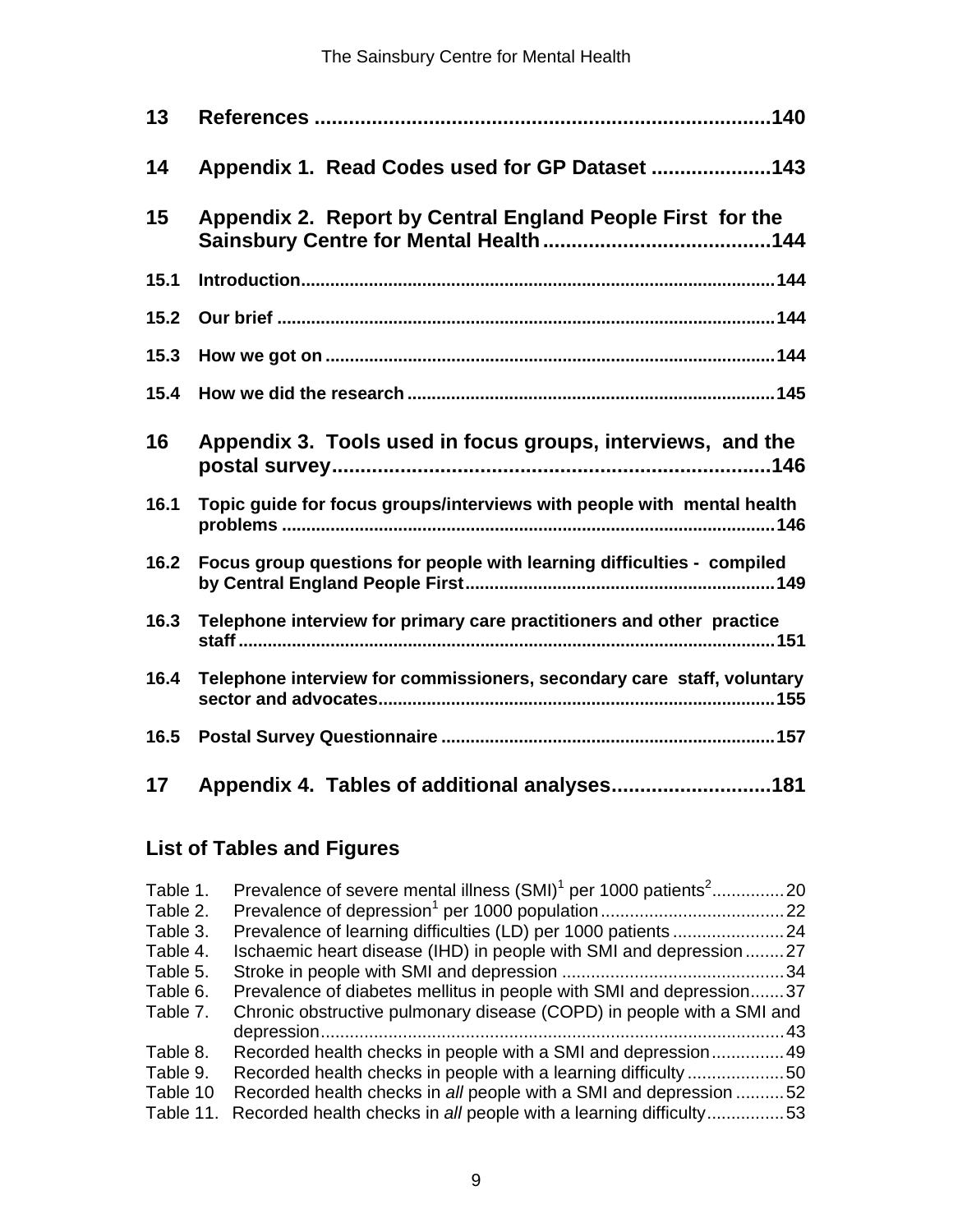| Table 12. | Prevalence of obesity in all people in the mental health target groups 57         |
|-----------|-----------------------------------------------------------------------------------|
| Table 13. | Prevalence of obesity in all people with a learning difficulty 58                 |
| Table 14. | Recorded health prevention advice/interventions <sup>1</sup> in people with a SMI |
| Table 15. | Recorded health prevention/interventions <sup>1</sup> in people with a learning   |
| Table 16. | Recorded health prevention advice/interventions <sup>1</sup> in all people with a |
| Table 17. | Recorded health prevention/interventions <sup>1</sup> in all people with a        |
| Table 18. |                                                                                   |
| Table 19. |                                                                                   |
| Table 20. |                                                                                   |
| Table 21. |                                                                                   |
| Table 22. |                                                                                   |
| Table 23. |                                                                                   |
| Table 24. | Were you given enough information about what the medicine was                     |
|           |                                                                                   |
| Table 25. | Did your GP tell you about the possible side effects?68                           |
| Table 26. | Is there anything particularly good about the care you receive from               |
|           |                                                                                   |
| Table 27. | Is there anything about the care you receive from you GP that could               |
|           |                                                                                   |
| Table 28. |                                                                                   |
| Table 29. |                                                                                   |
| Table 30. | Receipt of dietary advice for people overweight or obese and with a               |
| Table 31. | Receipt of dietary advice for people overweight or obese with a                   |
|           |                                                                                   |
| Table 32. | Mammography & cervical screening according to age (years) in people               |
| Table 33. | Mammography & cervical screening according to age in people with a                |
|           |                                                                                   |
| Table 34. | Recorded health checks in people with a SMI or depression and IHD                 |
| Table 35. | Recorded health advice/intervention for the mental health target groups           |
| Table 36. | Recorded health checks in people with a SMI or depression and stroke              |
| Table 37. | Recorded health checks in people with a SMI or depression and                     |
| Table 38. | Recorded health checks in people with a SMI or depression and COPD                |
| Table 39. | Recorded health checks in all people with a SMI or depression by                  |
| Table 40. | Recorded health checks in all people with a LD by gender190                       |
| Figure 1. |                                                                                   |
| Figure 2. | Recorded health advice for people with IHD (percentage)30                         |
| Figure 3. | Recorded health checks in people with diabetes mellitus 39                        |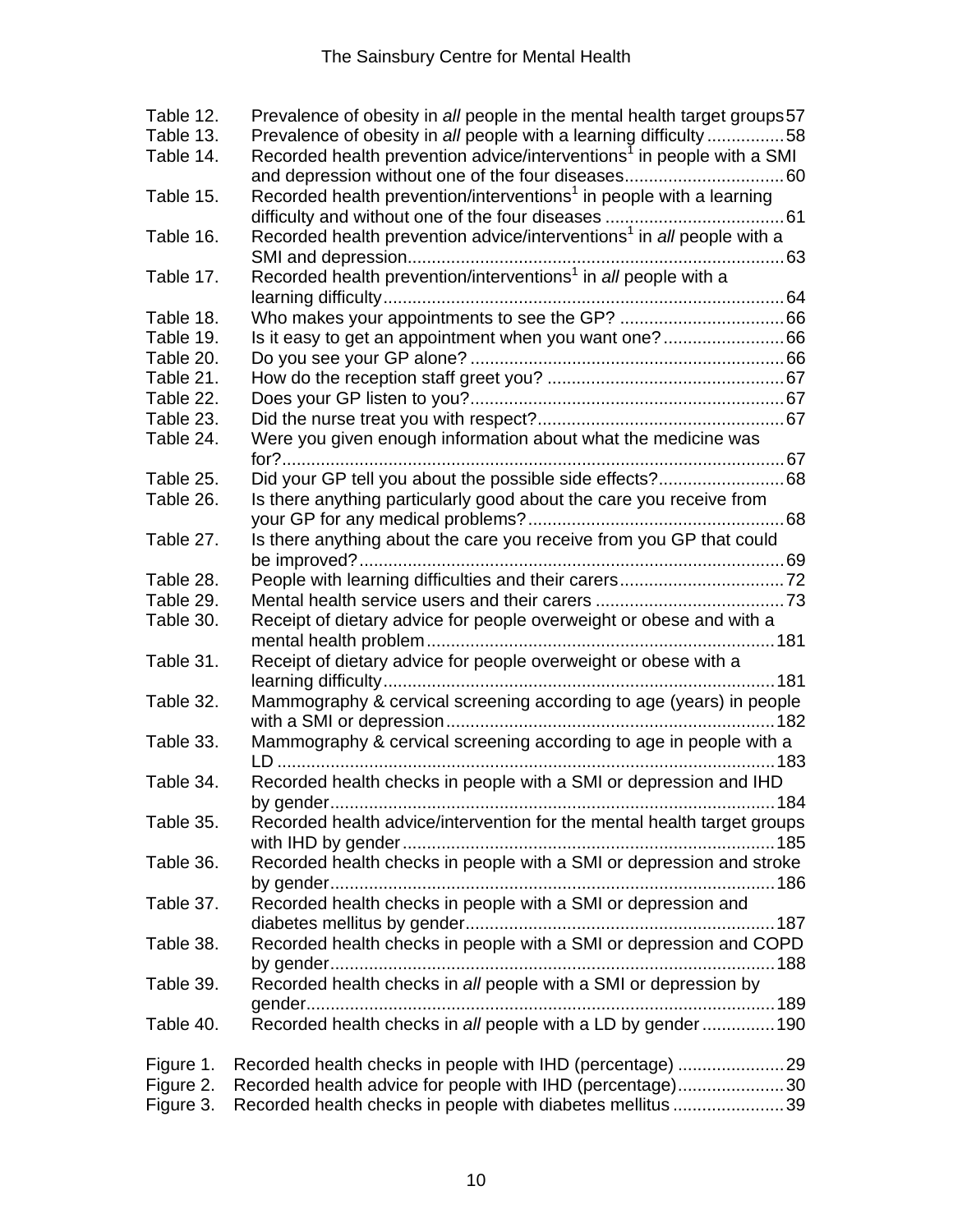| Figure 4. Poor control of diabetes mellitus in people with a SMI and depression -      |  |
|----------------------------------------------------------------------------------------|--|
| Figure 5. Poor control of diabetes mellitus in people with a learning difficulty -     |  |
| Figure 6. Test results of health checks in people with a SMI and those with            |  |
| Figure 7. Test results of health checks in people with a learning difficulty without a |  |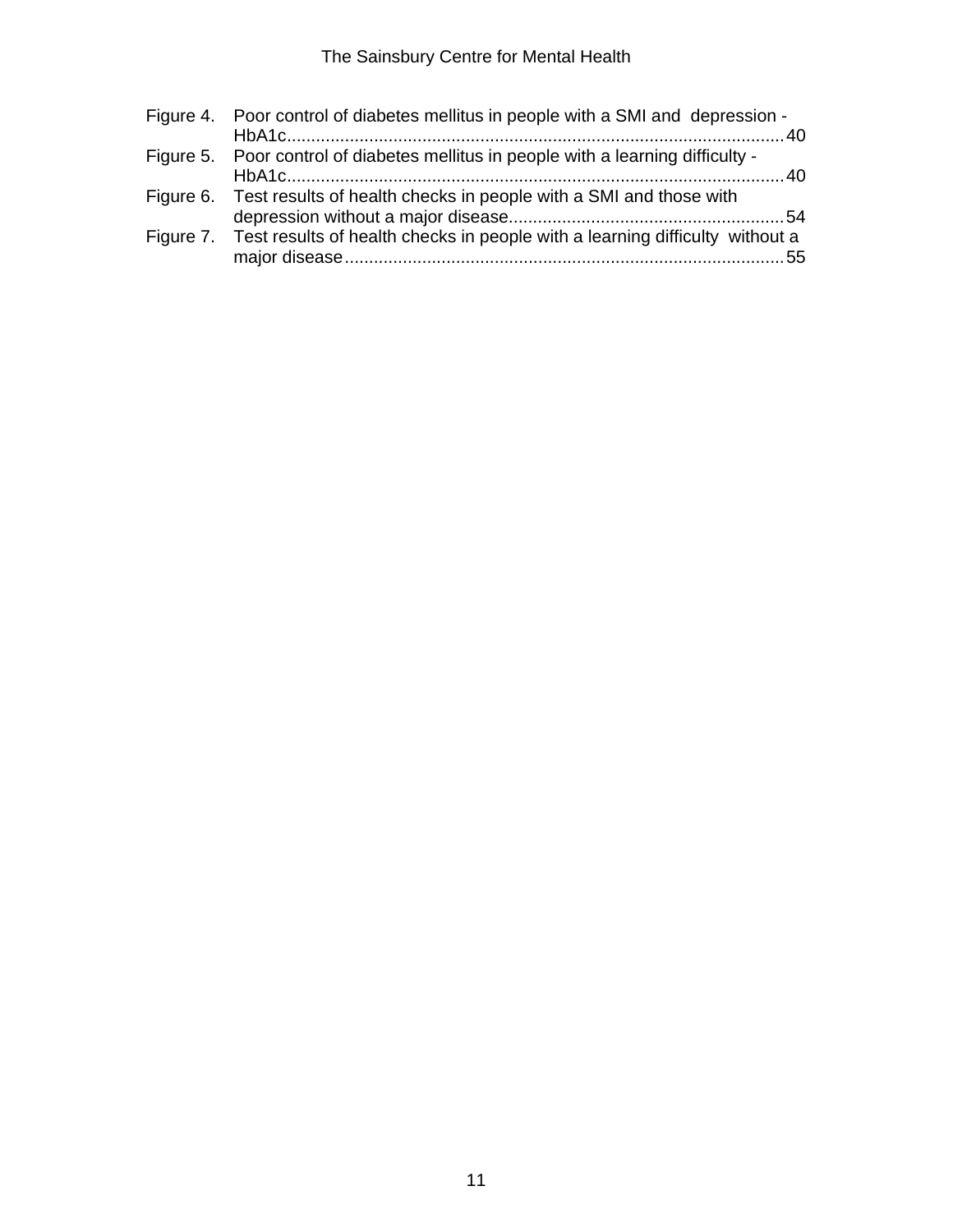# **Executive summary**

# **1.1 Introduction**

The growing evidence surrounding the increased risk of mortality from natural causes and medical co-morbidity in people with learning difficulties and those with mental health problems is notable. There has also been a simultaneous shortfall in the receipt of adequate and sufficient primary care services for physical health problems and the prevention of poorer lifestyles in these groups. A number of government policy initiatives have sought to tackle the physical health needs of these groups, with an emphasis largely on people with mental health problems.

Despite these government efforts there remains a considerable need to a) implement the current policy recommendations, and b) find practical solutions to improve access to health care for those with mental health problems and those with learning difficulties.

The Disability Rights Commission launched in December 2004 a Formal Investigation to examine the existing health inequalities concerning health outcomes and access to primary care for these target groups with the primary aim to examine and identify solutions to these disparities. The Sainsbury Centre for Mental Health, in collaboration with the Health Research Institute at Lancaster University, was commissioned primarily to:

- 1. examine access to primary care services for the target groups of interest with reference to their physical health;
- 2. identify the ways in which primary care services attempt to address the physical health care needs of the target groups.

Additional aims included building a profile of access to primary care services offered and the uptake of these by the target groups by exploring:

- target groups' experiences of primary care services;
- problems encountered;
- the provision of health promotion, health education or interventions;
- the views of target groups, primary care practitioners and other relevant secondary health care professionals on improving access to primary care services for physical health problems and health promotion;
- how GP practices identified the target groups; and
- a range of groups from within the target groups such as younger and older people, Black and ethnic minorities, those with multiple impairments, etc.

# **1.2 Methods**

We applied a multi-method approach using two main sources of data to carry out the project. This involved a) a quantitative study of GP clinical data sets to examine questions relating to the identification of the target groups and access to primary care services for physical health problems; and, b) a qualitative study to explore the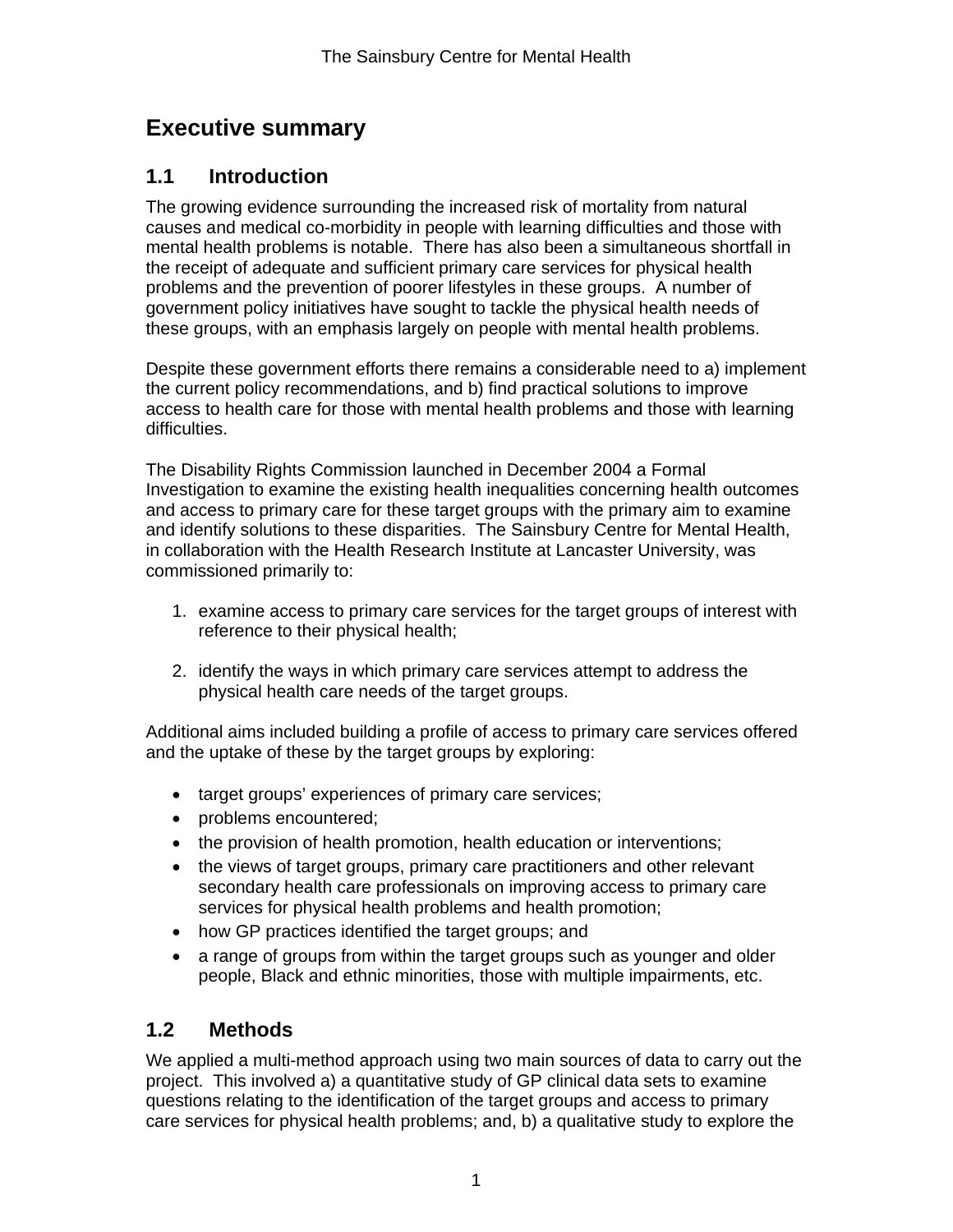questions regarding the difficulties encountered by the target groups when accessing services for physical health problems.

We selected three Primary Care Trust (PCT) areas in England (from the South East, North West and London) and one Local Health Board (LHB) in Wales using a number of criteria relating to geographical location, provision of health care services and population. GP practices were recruited via the PCTs and LHB. We collected data from:

- GP practice databases/registers;
- a postal survey of the target groups registered at participating GP practices;
- focus groups and interviews with the target groups recruited from voluntary organisations and statutory health services; and
- interviews with key managers, health care practitioners and advocates from primary, secondary and voluntary sector services.

Collection of clinical data from GP practice database registers was performed by the Primary Care Informatics Team at St George's Hospital Medical School. All interviews with the target groups were carried out by mental health service user researchers and Central England People First where relevant. Interviews with service professionals and managers were conducted by other members of the research team. The project was granted Local Ethics Committee approval.

# **1.3 Findings from GP clinical datasets**

### *Introduction*

Twenty two GP practices across the four local area sites agreed to take part in the project. A total of 150,181 people were included in the combined GP dataset. We identified 864 people with a severe mental health problem (SMI), defined as someone with a diagnosis of schizophrenia or bipolar affective disorder. This gave a prevalence of 5.75 per 1,000 patients or 0.6% for people with a SMI. We also included a group of people with depression in our analyses. There were 15,186 people diagnosed with depression giving a prevalence of 101.1 per 1000 patients or 10.1%. We identified 753 people with a learning difficulty with a prevalence of 5.01 per 1,000 patients or 0.5%.

### *Medical co-morbidity in the target groups: prevalence and clinical care*

We examined the prevalence and clinical care (including health care, treatment/management, health education/prevention advice or interventions) of four major diseases in the target groups. These included: ischaemic heart disease (IHD); stroke; diabetes mellitus; and chronic obstructive pulmonary disease (COPD). They were chosen because of previous evidence showing increased risk of these in the target groups. We were also interested in other diseases like hepatitis and HIV/AIDS, however, the numbers identified were too few to analyse.

### *Ischaemic heart disease (IHD)*

The prevalence of IHD in people with a SMI was 5.4%. It was 6.4% in people with depression. The comparison group for the mental health groups had a lower prevalence of IHD at 3.9%. The prevalence in people with a learning difficulty was very low at 0.7%, and much higher in their comparison group at 4.2%.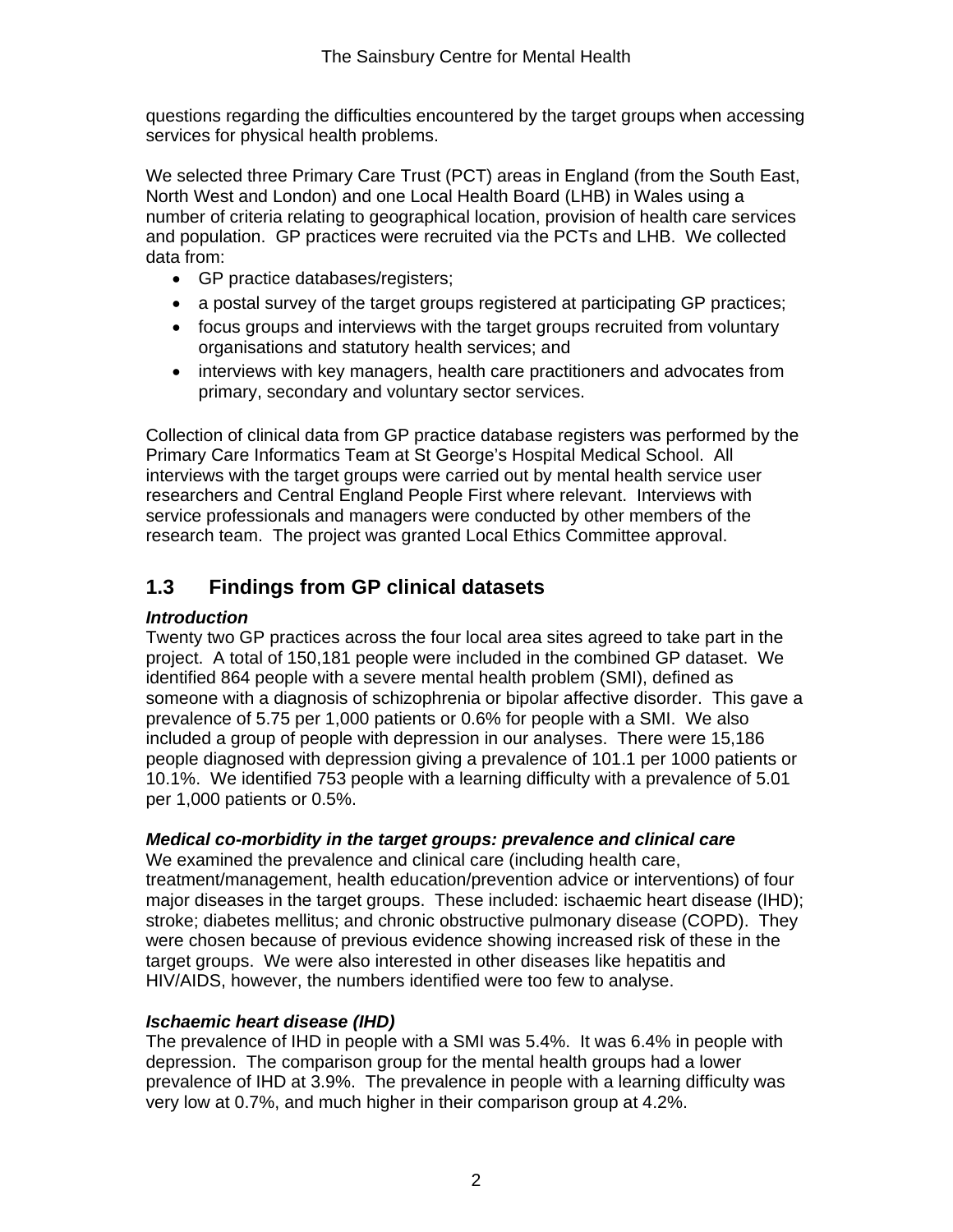The extent of clinical care through recorded health checks for people with IHD was significantly lower for those with a SMI regarding total and LDL cholesterol, but higher for current smoking. Recorded health checks for people with a learning difficulty and IHD were lower than the mental health groups and the remaining population. People with a SMI and IHD were significantly less likely to receive lipid lowering therapy, but received much more advice concerning smoking. People with a learning difficulty and IHD were even less likely to receive health advice/treatments than the other groups.

#### *Stroke*

People with a SMI had a higher prevalence of stroke than those with depression or a learning difficulty. The prevalence for this group was 5.1%. The total prevalence for people with depression was 3.4% while that for the remaining population was 1.9%. The overall prevalence for people with a learning difficulty was 1.2%. Stroke was more prevalent in older age groups.

Recorded blood pressure checks were very high in people with a SMI and depression, but lower in people with a learning difficulty. The results of all recorded blood pressure for each of the target groups were within normal limits. Smoking advice was greater for those with depression or a learning difficulty and the same for those with a SMI compared with the remaining population.

### *Diabetes mellitus*

The prevalence of diabetes mellitus in people with a SMI was 8.8%, and higher in women (10.2%) than men (7.6%). In people with depression the prevalence was lower at 4.7%. Both prevalence figures were higher than that of the remaining population (3.2%) and the differences were statistically significant (P<0.001). The overall prevalence for diabetes in people with a learning difficulty was 2.4%, which was considerably lower than all other groups.

Recorded health checks for blood pressure and body mass index (BMI) in all the target groups with diabetes was very high, but less so for urine checks, particularly for people with learning difficulties. The results of recorded health checks showed that people with a learning difficulty and diabetes were more likely to be obese. We also found that the control of diabetes was better among the target groups than the remaining population. Dietary advice was provided around 80% of the time for both mental health groups, but slightly less so for those with a learning difficulty.

### *COPD*

For people with a SMI the overall prevalence for COPD was 20.1%, and for those with depression 23.0%. These prevalence figures were significantly higher than those of the remaining population (14.7%, P<0.001). In people with a learning difficulty the prevalence of COPD was 19.8% and again significantly higher than that of the remaining population (15.5%, P<0.001).

We had limited data on certain health checks for COPD and are only able to report on current smoking status and relevant advice/interventions. People from the mental health target groups were more likely to be current smokers and so received more smoking advice. The learning difficulty group, who were less likely to be current smokers than the mental health groups and the remaining population, were less likely to receive smoking advice.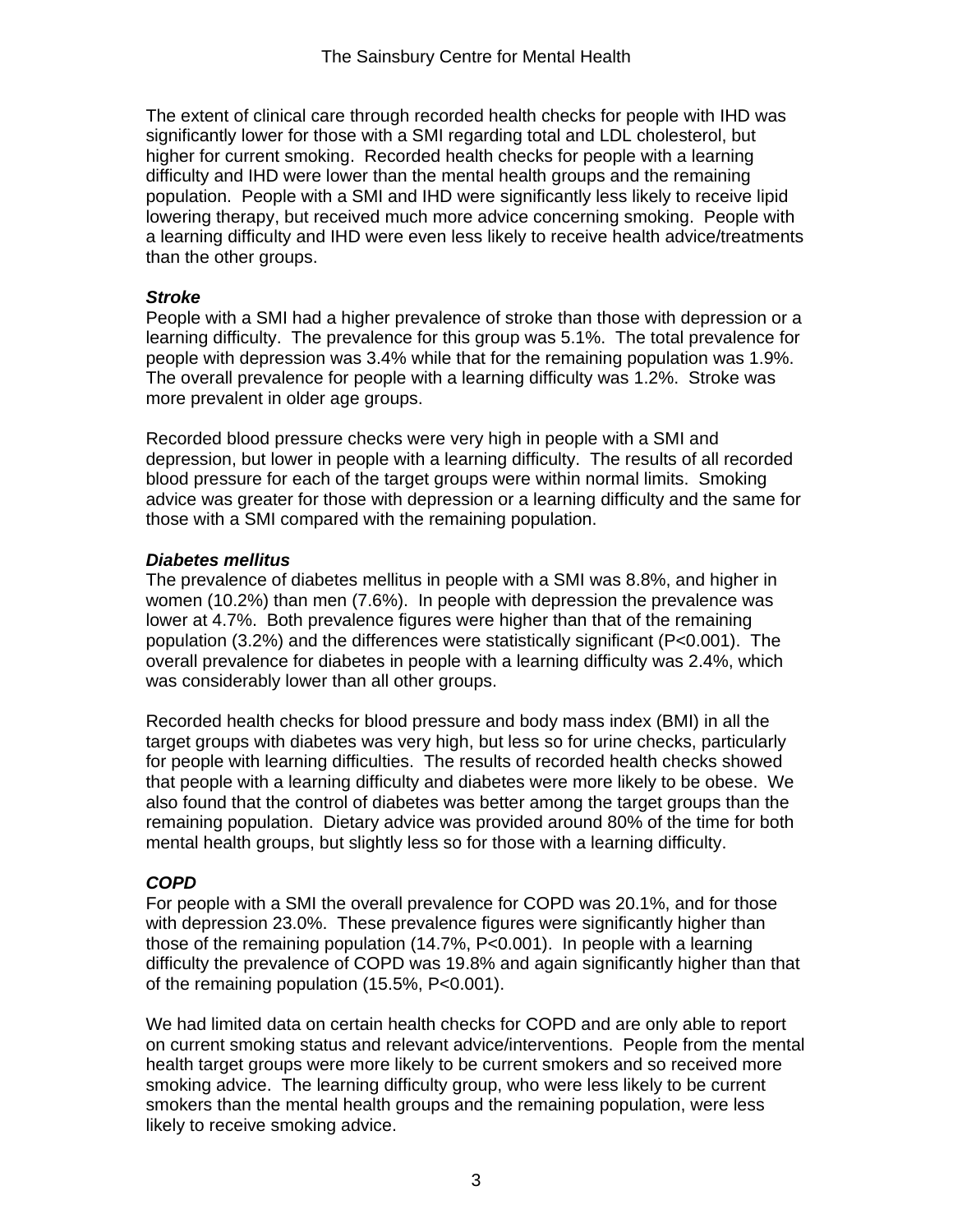### *People at increased risk of medical co-morbidity*

We examined data referring to a series of recorded health checks in the target groups without one of the four diseases described above, as well as in the sample as a whole. Included in these analyses were mammography, cervical screening, total cholesterol, urine analysis, current smoking, body mass index and blood pressure. People in the mental health groups as a whole were more likely to have these recorded health checks than the remaining population, and significantly so for the majority of checks. The complete inverse, however, was found for people with a learning difficulty, who were far less likely to receive the above listed health checks.

Smoking, obesity and total cholesterol were the most prominent of the risk factors found for the target groups. The overall prevalence of smoking in all people with a SMI was 49.6%, and for those with depression 45%. For the remaining population it was 22.3%. The prevalence of obesity in all those whose BMI was recorded was 28.5% for those with a SMI, 24.0% for people with depression and 19.8% for the remaining population. In all those with a learning difficulty the prevalence of obesity was 28.3%.

#### *Health prevention advice/interventions in the target groups*

As with the previous section we examined the receipt of health prevention services in those without one of the four diseases listed above and in all people in the target groups. Flu and tetanus vaccinations, dietary advice, advice on smoking, smoking therapy and referral to smoking cessation services were the health prevention services analysed. People with a SMI were significantly more likely to receive a flu jab, smoking advice and smoking therapy of some kind, but less likely to have a tetanus vaccine. People with depression were more likely to receive flu vaccination, smoking advice and smoking therapy compared to the remaining population. Similar percentages for dietary advice were found for those with a mental health problem and the remaining population. Those with a learning difficulty generally, however, were much less likely to receive dietary and smoking advice compared to the remaining population.

# **1.4 The postal survey**

We report few findings from the postal survey due to the extremely low response rate received. Generally respondents were very positive about accessing their GP and the care they had received. Some, however, mentioned wishing to see their own GP rather than others based at the practice; needing more information about their medical condition; and wanting additional time with their GP.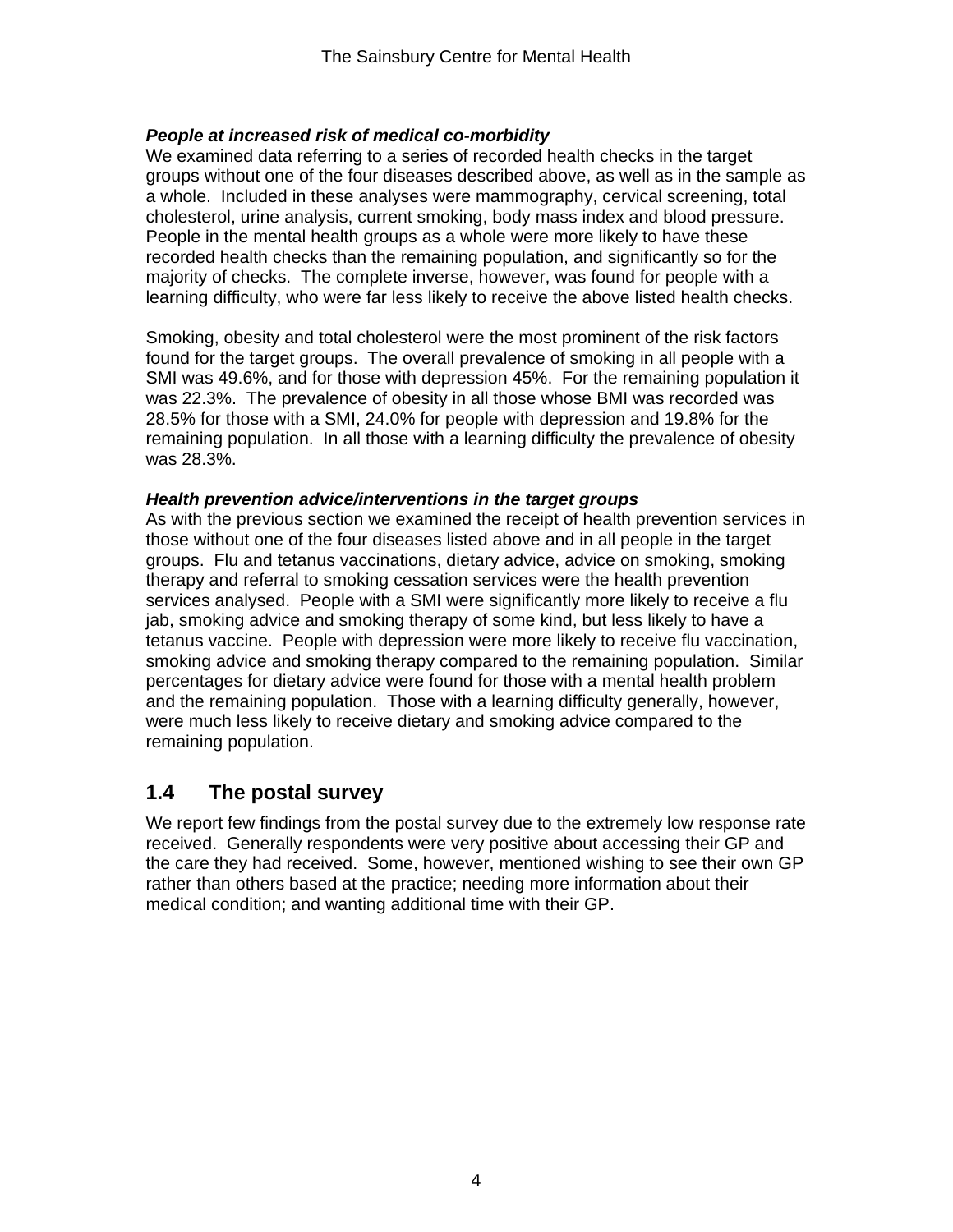## **1.5 Key themes from focus groups and interviews with the target groups**

The key themes arising from the focus groups and interviews with the target groups were as follows:

- there appears to be a lack of knowledge and awareness among reception staff, GPs and physical health specialists about the needs of people with learning difficulties, if people with mental health problems and of their carers when using their GP surgery;
- the diagnosis of a learning difficulty and particularly a mental health problem often appears to overshadow a person's physical health issues;
- people with mental health problems often feel that they are treated with less respect than other people at their GP surgery due to having a label of a mental health diagnosis;
- the current way in which primary care operates, particularly with regards to the lack of time that can be spent with each patient and the financial implications of each referral or service provided, means that those who 'shout the loudest' get the most out of the system. People with learning difficulties often have difficulties in communicating their needs to others. People with mental health problems frequently have low self esteem and sometimes find it difficult to be assertive in GP consultations. Carers of people with learning difficulties spoke of how they sometimes felt that they were *bothering* the GP practice yet again with the problems of the person they cared for;
- people with learning difficulties and mental health problems are often on many types of medication, frequently on a long-term basis. It is essential that the complex interactions of drugs are always considered in prescribing decisions and that long-term medications are comprehensively reviewed in order to prevent physical damage to patients;
- people with learning difficulties and people with mental health problems often are on benefits and so have fewer financial resources with which to choose and pay for alternative health care interventions such as osteopathy or acupuncture. These groups of people also have less money to spend on healthy eating and on opportunities to exercise;
- due to the constraints experienced by GP surgeries, practices appear to work within a culture of crisis management rather than active health promotion;
- the voices of people with learning difficulties are often perceived to be hard to hear as they frequently require substantial time and skilled support to enable them to fully communicate their needs. Great effort and care needs to be taken in the future to ensure that the views of people with learning difficulties are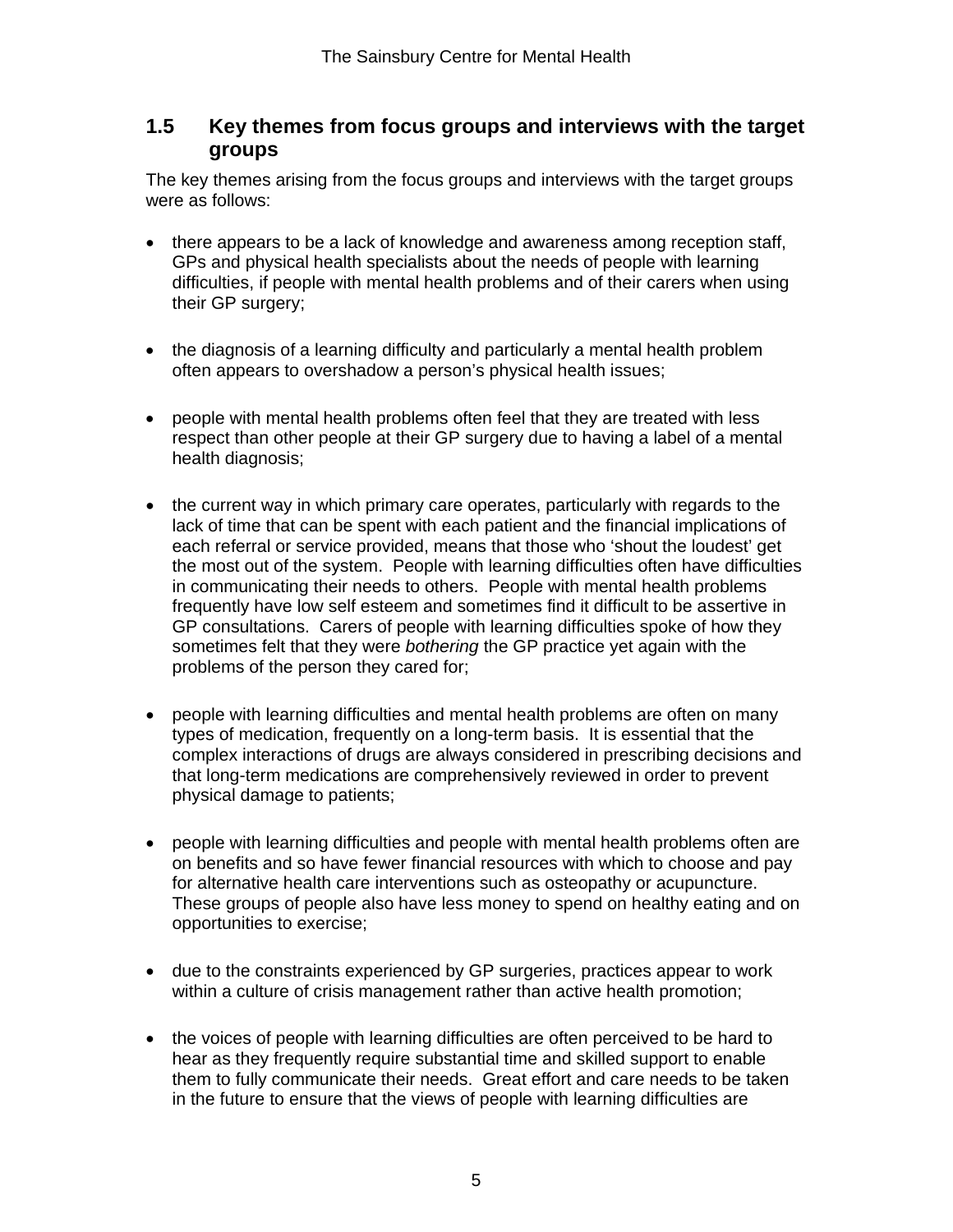elicited, heard and taken into account in primary care. Only in this way can their needs begin to be fully met when they are visiting their GP practice.

## **1.6 Key themes from interviews with health professionals and senior managers**

#### *Access issues*

Information systems to identify both groups of service users accurately were extremely variable. We had examples that ranged from utilising Read Codes by GPs to *'just knowing when someone is disabled'* from practice staff.

There was a clear reliance on carers – both formal and informal – as primary care access enablers for people with learning difficulties and also for people with enduring mental health problems who lived in supported housing. Carers were thought to need training to recognise when someone they are supporting needs to see the GP for physical health problems.

The physical fabric of buildings was clearly an issue for both target groups. Some GP practices are in buildings which do not allow for disabled access. There is often insufficient space to allow for the privacy that some service users would value.

Specialist health staff such as learning disability (LD) nurses or community psychiatric nurses (CPN) also played significant roles in enabling access for the target groups. The specialist LD posts tended to be short-term contracts or funded through non-recurring monies such as Health Action Zones, whereas the CPN posts are integral to and embedded within psychiatric services. The disparity between the two demonstrated the need for the extension of specialist learning difficulty expertise.

#### *Staff attitudes*

The subtext from the interviews with primary care staff and practitioners was a mix of fear, anxiety and some impatience combined with paternalism and kindness. Even though some of the interviews described the provision of awareness training in both mental health and learning difficulty, there was still a sense that patients from these groups were like time bombs ready to go off at any moment.

Time available to see patients once they had an appointment was a recurring issue. Carers and advocates mentioned the speed with which people were seen and treated, which did not allow for proper understanding or getting to the root cause of a physical health problem.

Doctors talked about *'heart sink'* patients from these groups, but there were also compassionate comments that acknowledged that people attending primary care should not have their lives made more difficult by that experience. Some practice staff expressed bewilderment as to why there should be any issues for people with mental health problems or learning difficulties in getting their needs understood.

There are many champions among GPs and other primary care staff, who are prepared to *'go the extra mile'* for patients from these groups. In the main, these champions have one common trait – they all seem to have personal experience of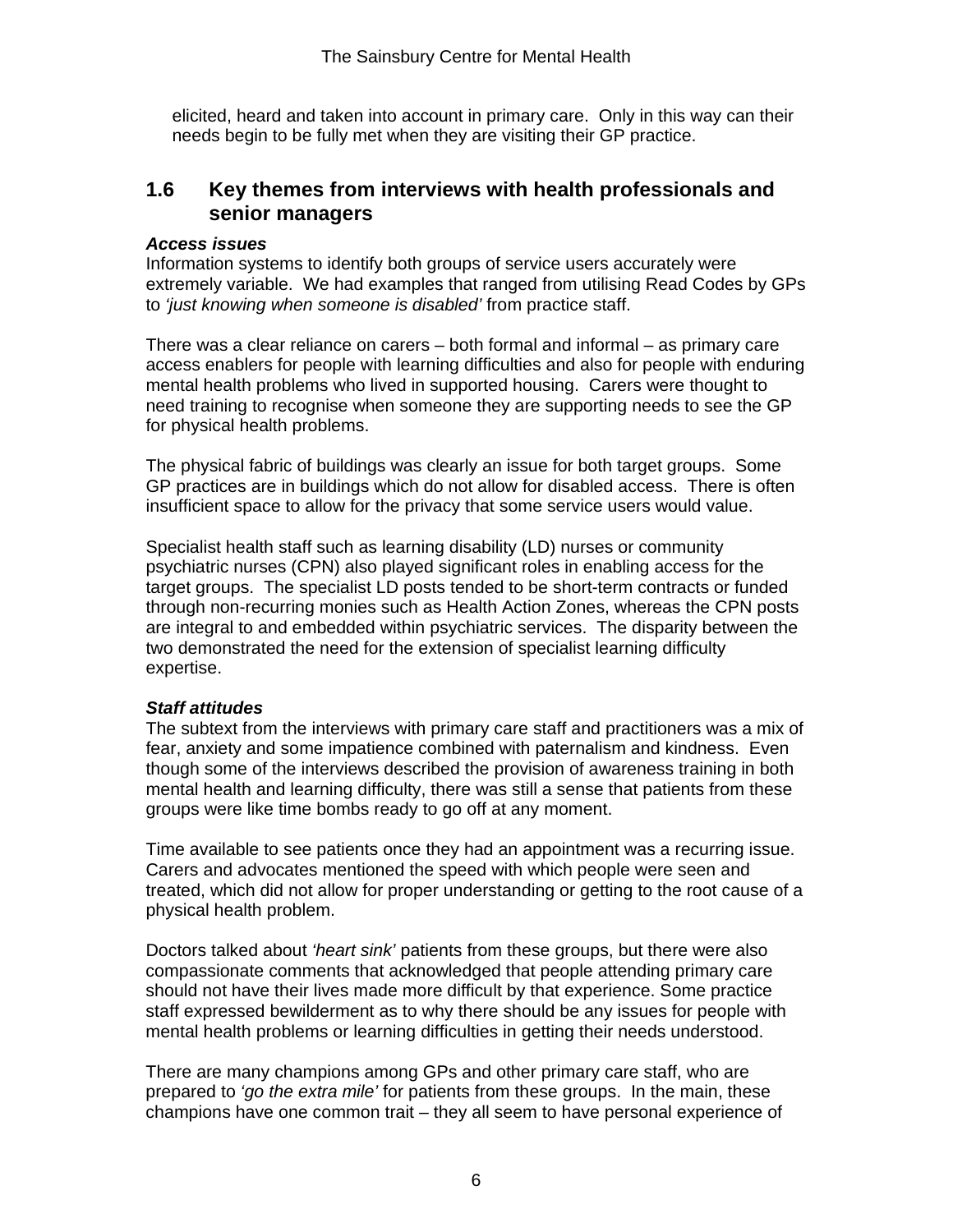either mental health problems or learning difficulties in their families or from within their social networks.

#### *Physical health issues*

In the view of those outside primary care services, diagnostic overshadowing was a significant obstacle to people with learning difficulties or mental health problems getting their physical health concerns taken seriously in primary care.

Most of the discussions about people with learning difficulties were skewed towards more severe or complex needs. It was acknowledged that people with more mild learning difficulties might be able to get access to services, for example health promotion information. But as practices' abilities to identify this group were so under-developed, it was difficult to know if and when the practice would know they had such a person attending for care.

There was a realisation among primary care practitioners that they did not have the specialist skills in learning difficulties or enduring mental health problems. However, in the former instance, low prevalence was given as a reason for not acquiring the knowledge and skills – they might never be used.

The most recurrent theme to emerge in learning difficulties is the demographic trend toward this population living on into later life. In the view of many of our sample, the social and service implications of this trend have not even begun to be addressed.

### *Services & treatments for physical health issues*

In almost all interviews with primary care staff we heard about patients from these groups who don't follow advice as given, don't attend for appointments and who cannot cope with the implications of the advice they have been given. There did not seem to be any strategies in place to support these groups to follow any advice or guidance they might have been given.

Some of the good practice described went beyond individual practices. For example, clinical support networks on relevant themes or Local Strategic Partnerships that included active service user involvement or drop-in centres run by local voluntary organisations seemed not to make as much of an impact on individual practitioners as discrete clinicians like specialist nurses.

#### *Interface between primary and secondary care*

By far the majority of interviewees said quite categorically that primary care should be first port of call for these groups of people when they have concerns about their physical health. But there was also an understanding that primary care is faced with a plethora of demands from all of its patients. That, combined with lack of specialist skills and confidence working with these groups, meant that in many cases primary care was quick to offload onto specialist services.

From their perspective both specialist mental health and learning difficulty services were happy to both provide services and also to enable their clients to get access to primary care. In addition we heard about partnerships between specialist statutory and voluntary services.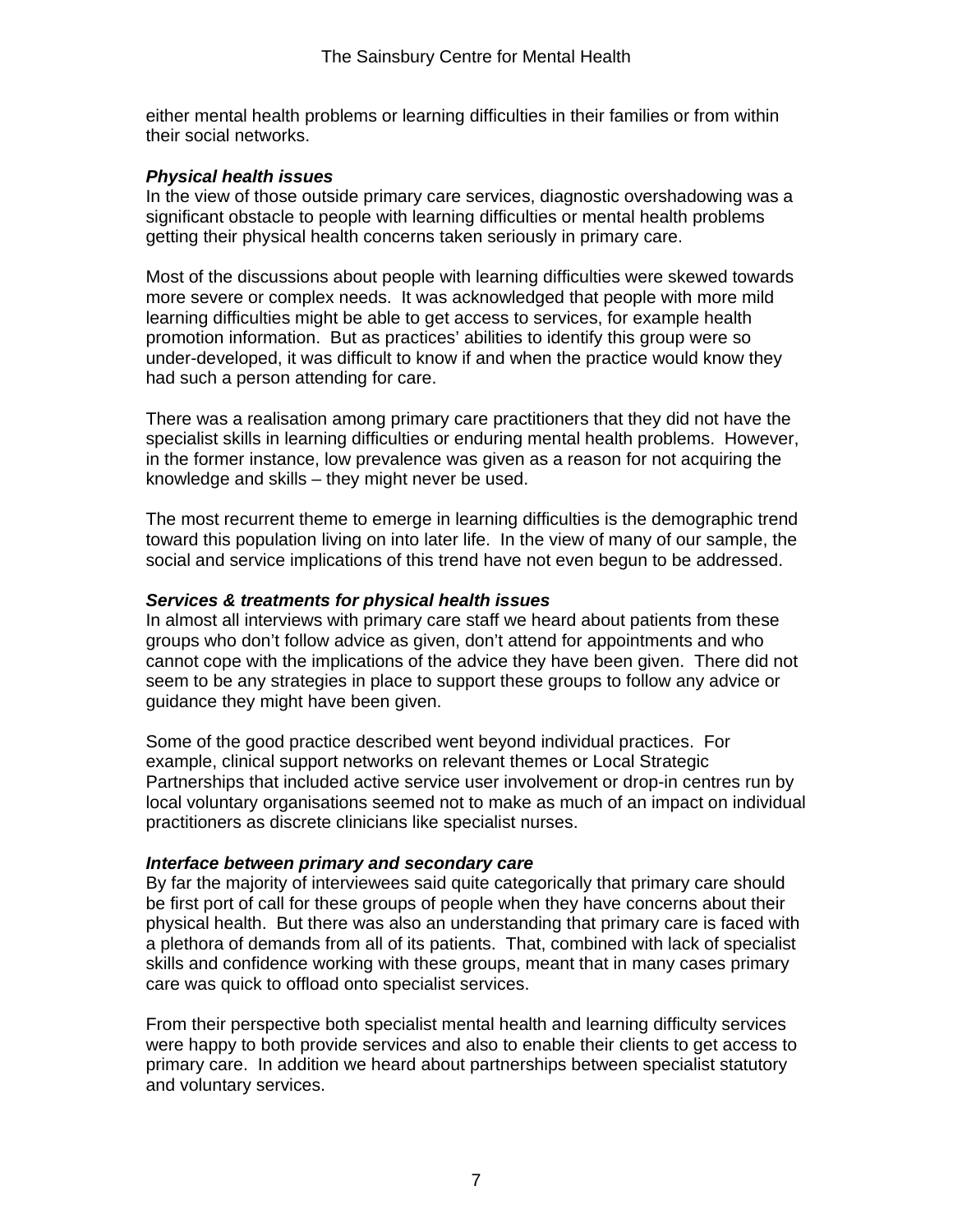However, structural change within primary care was perceived as both undermining of good practice and as threatening to established links.

### *Closing the gap*

There is a clear-cut perception gap. Primary care practitioners and staff have a sense from individual interactions with their patients that they are providing as good a service as possible. Yet patients, their families and specialist service providers think that primary care services could be much improved, even when allowing for multiple demands on them.

Communication was one of the most significant issues. GPs and practice staff do not always have the skills or time to find out what people's needs and concerns are.

It is incumbent that primary care acquires some specialist knowledge on the health risks of these groups and effective lifestyle advice.

As a minimum, primary care practices could avail themselves of local knowledge on good practice in mental health and learning difficulty through their own management structures such as Professional Executive Committees. On a more national level websites such as www.networks.nhs.uk exist to provide easy access to online discussion groups on a range of topics with relevance to these groups.

What emerged clearly from the data was the importance of local champions: specialist LD nurses, GPs with experience of mental health issues, service user involvement on partnership groupings. Publicising good practice through relevant local arrangements and sharing process, input and outcomes can go some way towards alleviating understandable concerns about overload.

Primary care managers also have an important commissioning role for services for these groups. Partnerships between primary care practitioners and their own colleagues, for example in public health or social inclusion, have the potential to not only improve service design and delivery but also to enhance the interface between practitioners and their patients who use mental health or learning difficulty services.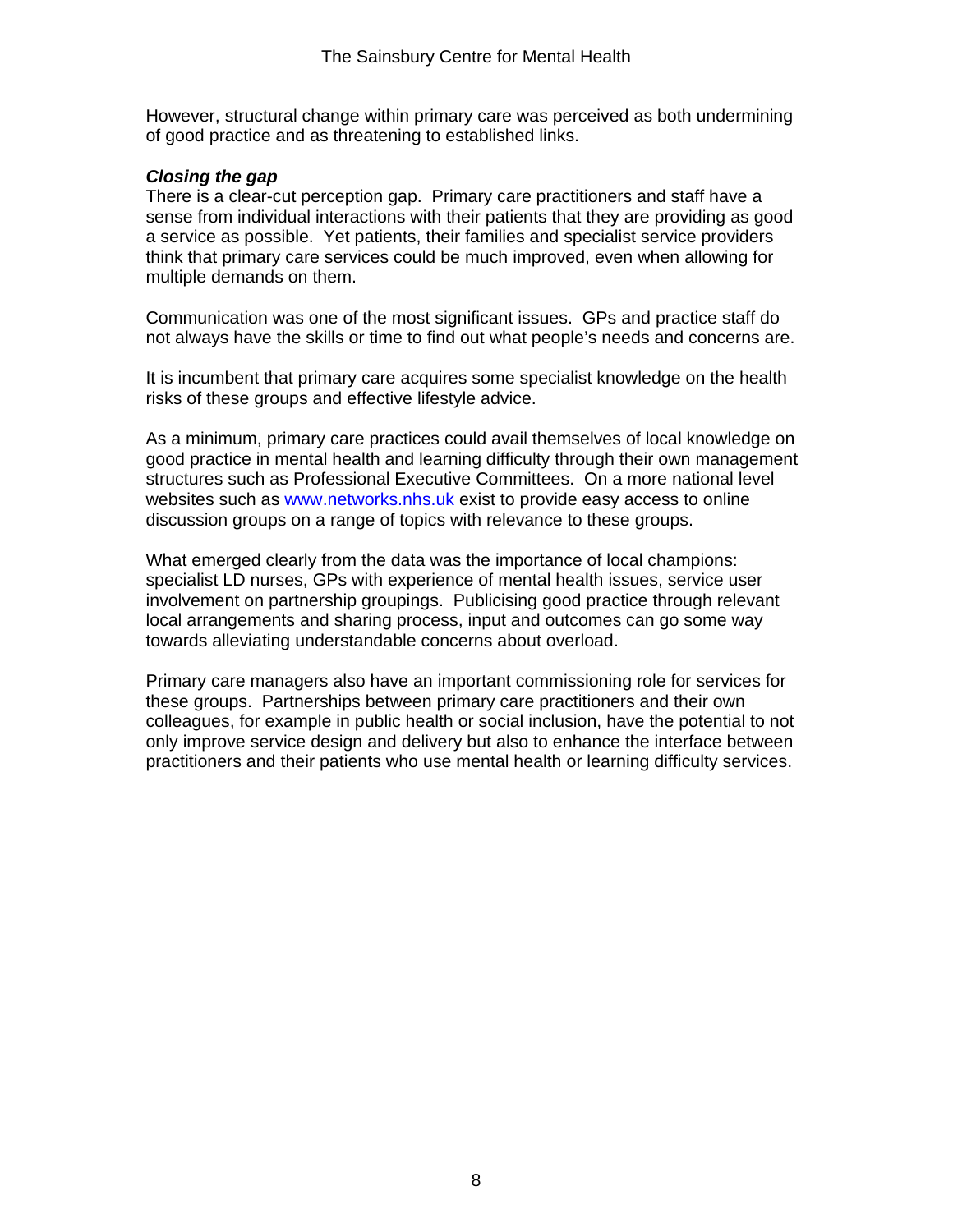# **1.7 Conclusion**

A focused approach leads to positive results. This is no less true for addressing the physical health care and health prevention needs in people with a learning difficulty and those with a mental health problem. Good communication skills, the provision of appropriately formatted and accessible information, taking the time to understand the person's requirements, listening, and exercising sensitivity are especially important for these groups. Good practice examples show how championing the cause of people with a mental health problem or a learning difficulty can have an enormously beneficial impact on the physical health needs of these groups. Making these positive examples both permanent and widespread is the next challenge.

# **1.8 Main recommendations**

- GP practices should consider developing a **protocol** for supporting people with learning difficulties and people with mental health problems to get the most from their GP practice.
- GP practices should ensure a system is put in place where people with learning difficulties and people with mental health problems are encouraged to attend regular preventative health checks, perhaps every six months or a year.
- GP practice staff, including reception staff, GPs and nurses, should receive **learning difficulty and mental health awareness training**, ideally from trainers who have learning difficulties themselves, mental health service user trainers and carer trainers.
- Staff should also be made aware of the ways in which the physical health problems of these two groups of people are frequently overshadowed by their learning difficulty or mental health diagnosis.
- GP practices should consider more effective health promotion advice and refer to appropriate interventions to improve dietary habits and encourage smoking cessation.
- For **guidance** to be provided to people with learning difficulties and people with mental health problems, and those who accompany them, to enable them to get the most out of their visits to their GP practice.
- People with learning difficulties, people with mental health problems and their carers should consider ways in which they can be more active and assertive in ensuring that their GP practice meets their health needs or those of the person they are caring for.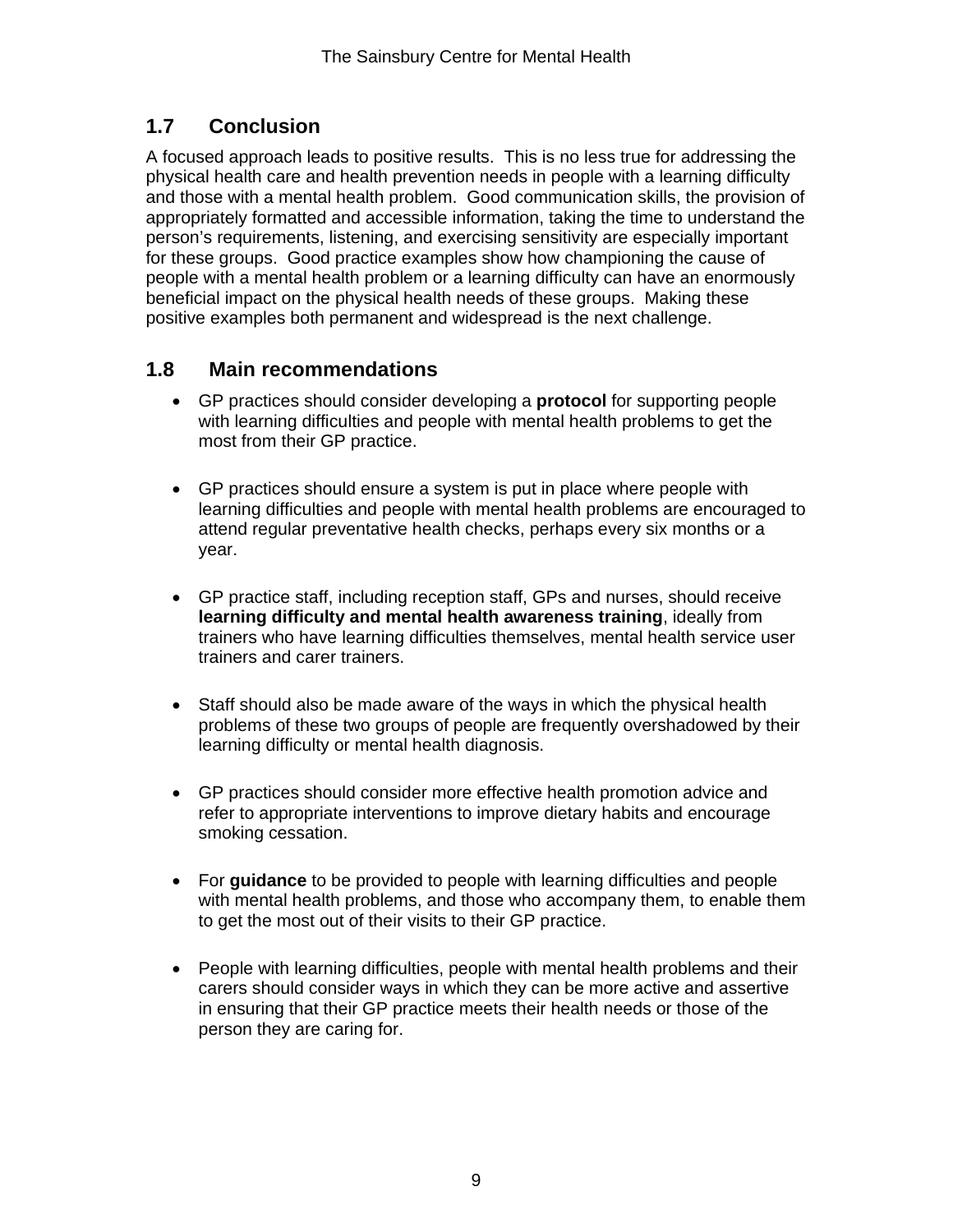# **2 Introduction**

## **2.1 Background**

This project was funded by the Disability Rights Commission (DRC) as part of a Formal Investigation started in December 2004. The Formal Investigation was a response to the increasing evidence revealing health inequalities in health outcomes and access to primary care services for physical health problems in people with a learning difficulty and those with a mental health problem. This project was an endeavour to provide further evidence to the main aims of the Formal Investigation and to examine and identify solutions to these disparities.

Differences in health according to a person's socio-economic status have been well documented (Marmot 2005; Doran 2004). It is widely known that deprivation plays a prominent role in predicting increased mortality over the life course (Naess et al 2004). Inequalities in health and unequal access to health care services, particularly for disadvantaged or vulnerable groups, such as those with learning difficulties and people with mental health problems, are a major cause for concern. People with learning difficulties or mental health problems have been shown to have higher mortality rates and greater physical health problems compared to the general population (Ouellette-Kuntz et al 2004; Brown et al. 2000; Seymour 2003). Lifestyle factors such as high levels of tobacco smoking, poor diet, lack of exercise, psychotropic medication, substance and alcohol misuse all contribute to poorer physical health and avoidable death in people with a mental health problem, particularly those with schizophrenia (Connolly & Kelly 2005; Lambert et al. 2003). Common medical conditions in people with mental health problems include diabetes, cardiovascular disease, obesity, HIV/AIDS, hepatitis, osteoporosis, irritable bowel syndrome and helicobacter pylori infection (Lambert et al. 2003). For people with learning difficulties the main causes of mortality are respiratory disease, and swallowing and feeding problems (NHS Health Scotland 2004).

The barriers preventing access to health care for people with a learning difficulty or mental health problem exacerbate further these existing health inequalities. There is sufficient evidence to show that those with learning difficulties or mental health problems are likely to have their physical health needs go unrecognised, unnoticed or be poorly managed (Kerr 2004; Ouellette-Kuntz et al 2004; Brown et al 2000; Phelan et al 2001). In a literature review of the evidence highlighting the health inequalities experienced by these groups, Nocon (2004) lists some of the reasons for the poor access to health care. These reasons include being unawareness of and/or late recognition of symptoms, low expectations of health care services, difficulties in attending a GP surgery and potentially long waiting times, communication problems with health care professionals, stigma and discrimination on the part of health care professionals, problems with GP registration, and so forth. As a result, the detection, management and prevention of physical health problems are now of paramount concern (Samele 2004).

Efforts to remedy health inequalities by improving access to health care for those with a learning difficulty or mental health problems are relatively scant. However, a series of projects and recommendations has been introduced through a number of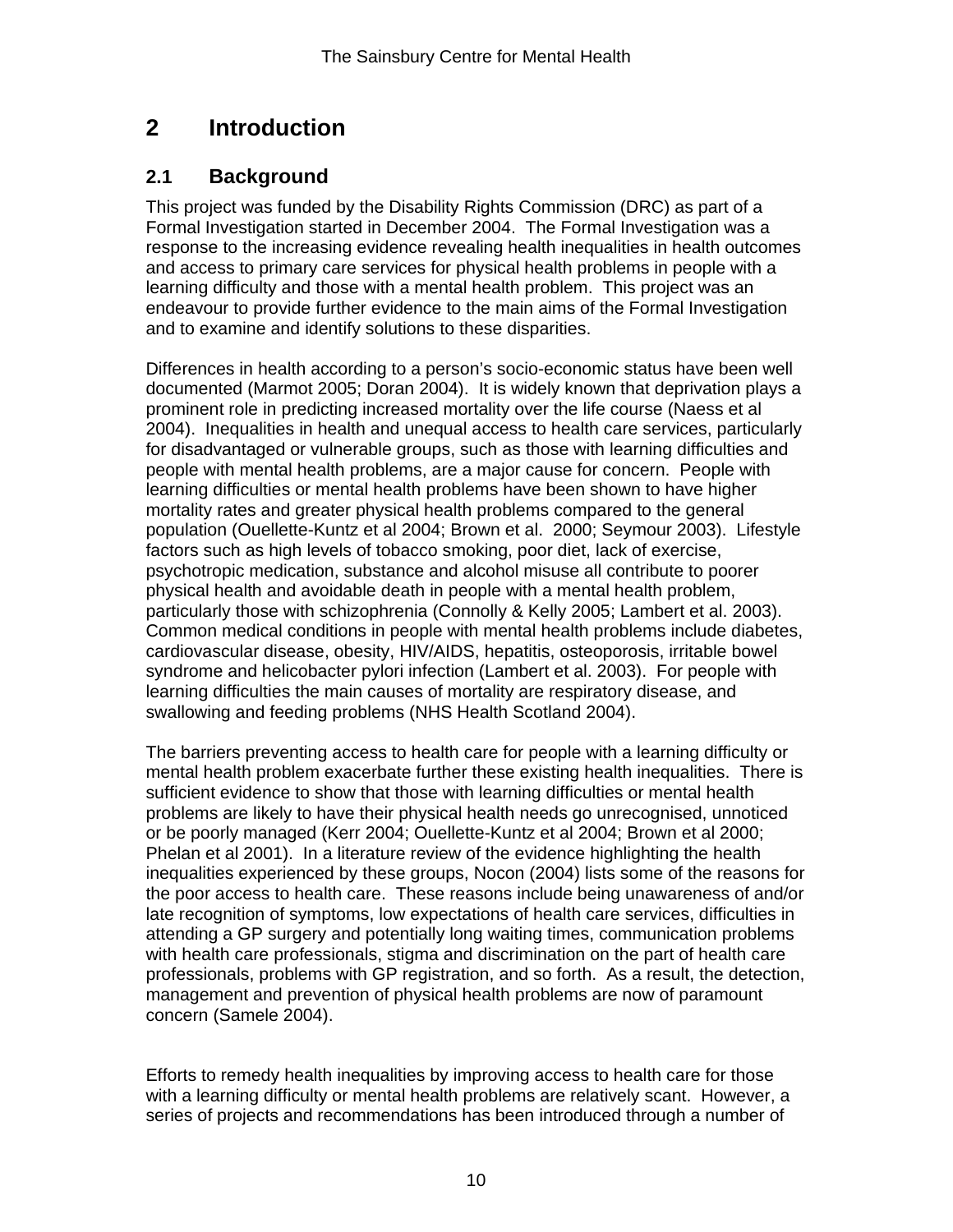good practice initiatives to identify and tackle the physical health needs of these groups with appropriate annual health checks and specialist health screening services (Martin et al. 2004; Seymour 2003; Cassidy et al. 2002; Cohen & Phelan 2001). Government policy has endorsed many of these initiatives, for example, in the English and Welsh National Service Frameworks for Mental Health (DH 1999; Welsh Assembly Government 2002) and in the new General Medical Services Contract (nGMS) (2004) for general practitioners. A Quality and Outcome Framework (QOF) was developed to encourage the delivery of high quality essential services according to a series of clinical and administrative domains. One such domain was for people with severe mental health problems. However, no similar clinical domain existed for with people with learning difficulties. Recent amendments to the QOF include the creation of a specific clinical domain for people with a learning difficulty.

Despite these efforts there remains an overwhelming need to a) implement many of the current policy recommendations, and b) find practical solutions to improve access to health care, and thereby reduce existing health inequalities for people with learning difficulties and those with mental health problems. A significant problem at the primary care level, where access to health care is concerned, is the capacity to identify people with learning difficulties and mental health problems, particularly if their condition is not especially severe (Emerson, Cohen personal communication). Some Primary Care Trusts have invested in developing practice-registers to reduce the health inequalities faced by people with learning difficulties and mental health problems. Without this, primary care services are unlikely to provide adequate screening or health care services to target the physical health needs of these groups. There is also an overarching need to identify and find practical and workable solutions likely to be effective in overcoming many of the difficulties experienced by people with learning difficulties and mental health problems, as far as their physical health care is concerned.

# **2.2 Aims and objectives**

The following investigation had two principle aims. The primary aims were to:

- 1. examine access to primary care services of people with learning difficulties and people with mental health problems, with reference to their physical health, by looking at the capacity of a primary care service to identify the target groups and compare the physical health care they receive to those of the remaining population;
- 2. identify the ways in which primary care services attempt to address or overcome the inequalities in physical health care for people with learning difficulties and those with mental health problems, and ensure their physical health care needs are being met.

The secondary aims were to:

- i. identify the numbers of people with a learning difficulty or mental health problem from the local area cites using available general practice databases/computerised records, and other sources of information;
- ii. build a profile of access to primary care services, type of services offered, and service uptake of the target groups looking specifically at the: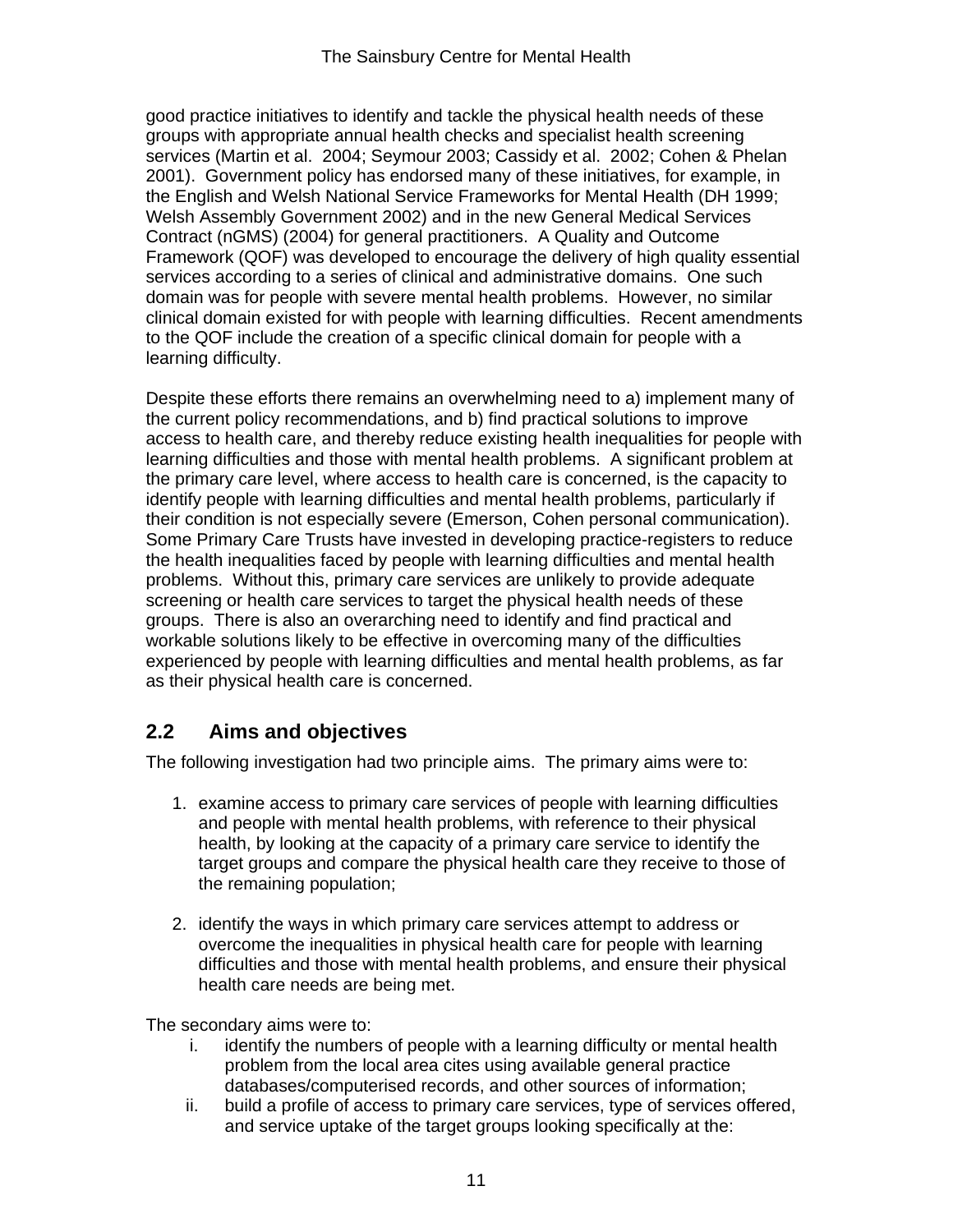- target groups' experiences with primary care services;
- problems encountered by the target groups in accessing primary care services for physical health problems;
- issues concerning GP registration and whether this has presented any problems for the target group;
- provision of health promotion advice, and/or referral to dietary, leisure activities, or smoking cessation services, and whether any materials provided are available in other formats suitable for people with multiple impairments (i.e. visual or auditory);
- compliance with Part 3 of the DDA in achieving health targets and in attempts to overcome discriminatory policies, procedures and practices.
- iii. identify the differences in access to primary care services according to different age groups from children to older people and those from black and ethnic minority groups;
- iv. explore a PCT considered to be a beacon service for people with learning difficulties or mental health problems to identify the factors that are potentially effective in promoting better access and provision of health care for the target groups;
- v. explore the views and suggestions of the target groups, primary care practitioners, and other relevant secondary health care professionals, as to how primary care services can be improved to enable better access to health care services and management/treatment of physical health problems and health promotion.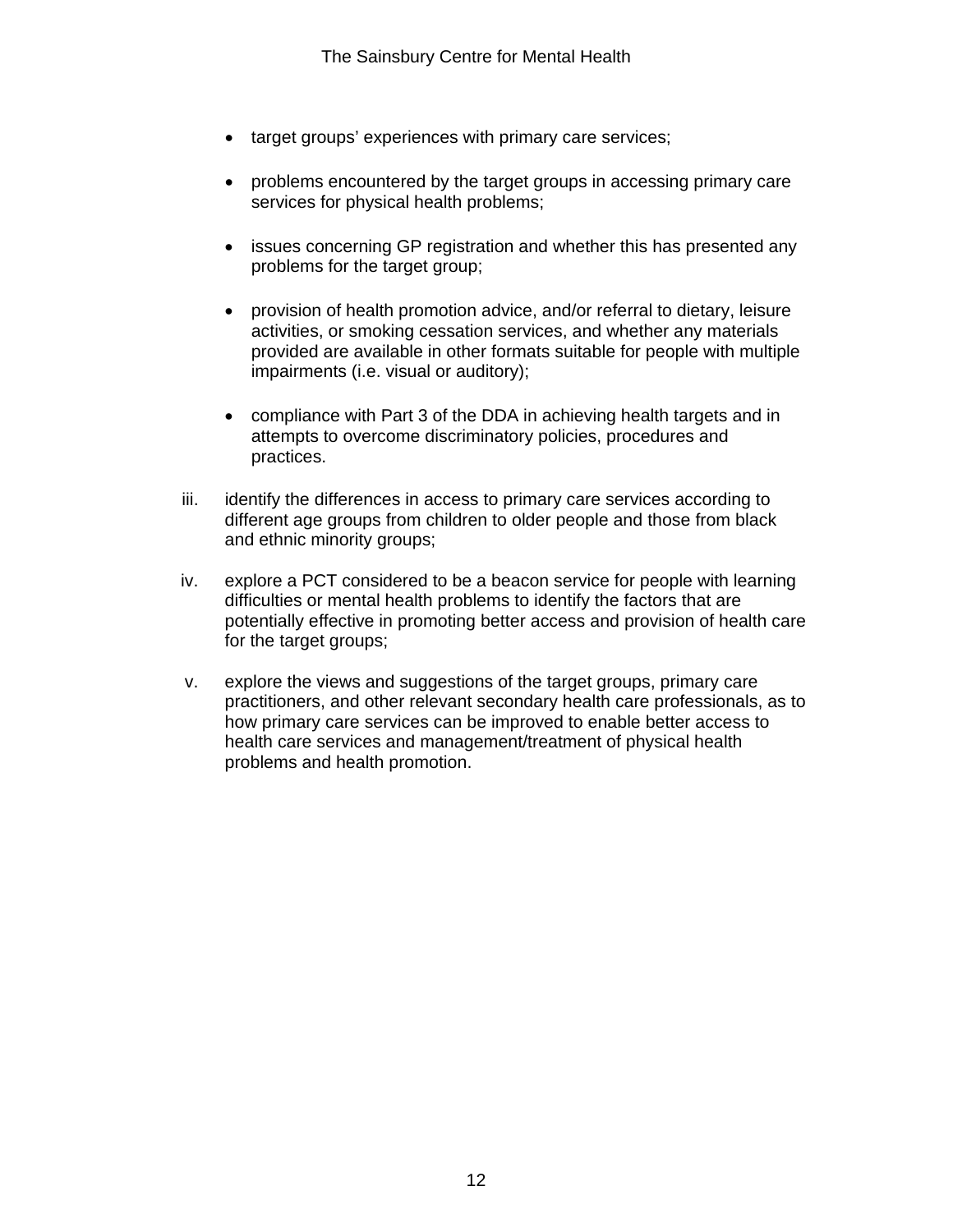# **3 Methods**

## **3.1 Introduction**

We used a multi-method approach and two main data sources to carry out the project. This involved:

a) a quantitative study of GP data sets to examine questions relating to the identification of the target groups and access to primary care services for physical health problems;

b) a qualitative study to explore the questions regarding the difficulties encountered by the target groups when accessing services for physical health problems, any problems with GP registration, and their views and suggestions for a better service.

We also explored the views of health care professionals and service directors/managers the difficulties in identifying the target groups and providing adequate health checks, health screening services and the solutions being sought to overcome any problems.

# **3.2 Examination of GP practice datasets**

### *Selection of Local Area Sites*

The quantitative study consisted of secondary analyses of available local GP datasets to identify people with learning difficulties or mental health problems. We chose three Primary Care Trust (PCT) areas in England and one Local Health Board (LHB) in Wales based on the extent to which they fulfilled the DRC Area Studies criteria of criteria whether:

- inner city/urban;
- rural; and
- an area with a high Black and minority ethnic population.

The sites were also chosen because of our knowledge of their current practice in areas pertinent to the investigation. However, the selection of local area sites was subject to the agreement of the PCTs and LHB to participate in the investigation. We aimed to recruit up to ten GP practices from each of the three PCTs and LHB selected. Given time restraints we were unable to randomly select GP practices and relied on PCTs to assist with the recruitment of practices.

# **3.3 Recruitment of GP practices**

### *Site 1 – South East*

This PCT area was a mixture of urban and semi-rural with high levels of deprivation on the Jarman indices. The PCT comprised of 25 GP practices. Recruitment of participating GP practices was via the mental health lead at the PCT, who gave a presentation on the DRC project to the PCT's Professional Executive Committee. The six GPs who were members of this group all agreed that they would participate if no other practices were recruited. A letter was sent to practices likely to have an interest in collaborating.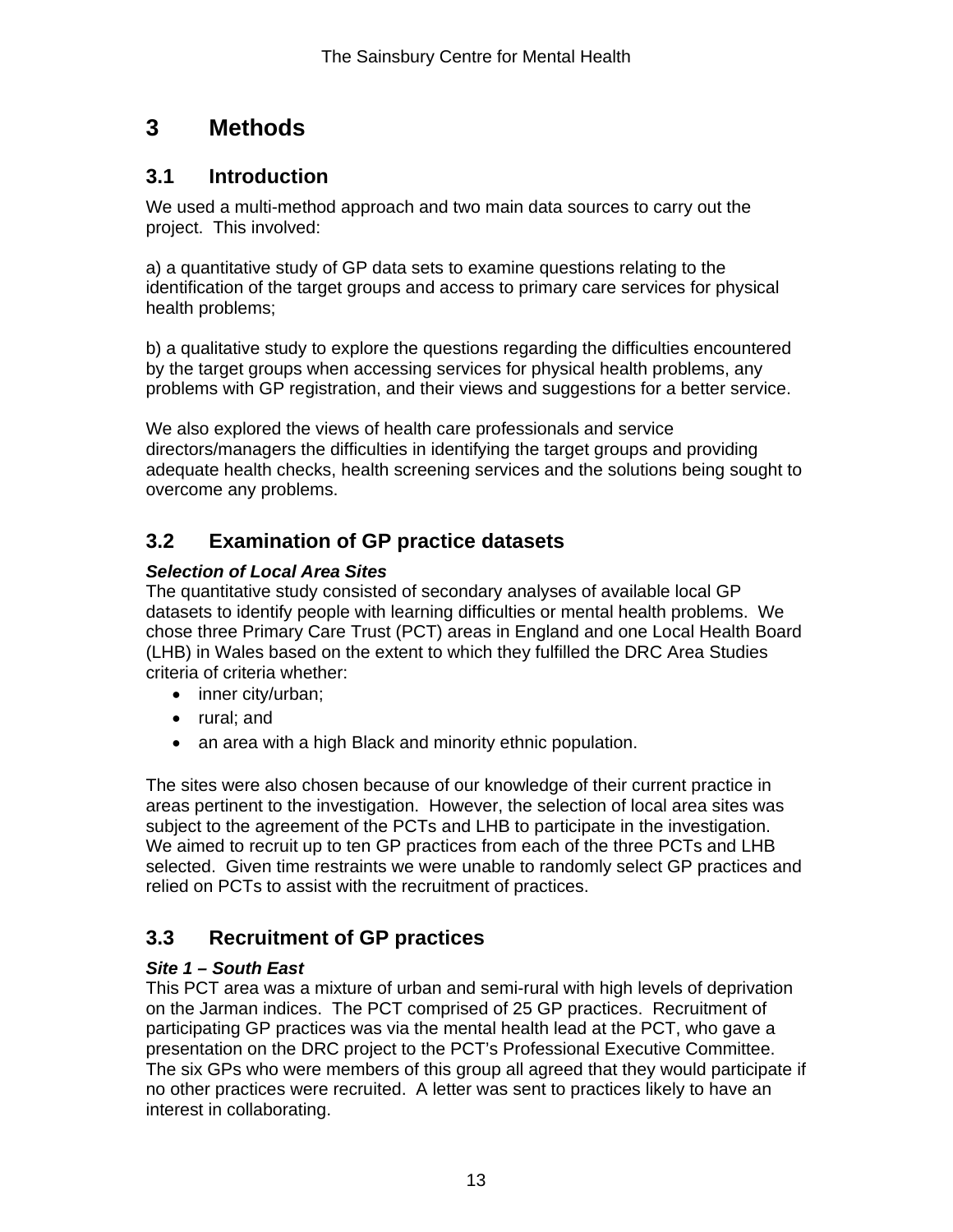### *Site 2 - London*

This PCT was an inner city area with a rich ethnic mix in its population and areas of affluence as well as deprivation in close proximity. The PCT comprised of 53 GP practices and 10 health centres. Each locality has two neighbourhoods made up of GP practices and community nursing staff, and acts as a unit of service delivery to integrate community nursing and primary care management.

Recruitment in this PCT was attempted in different ways. The Public Health Directorate of the PCT distributed a letter to practices identified as having the appropriate IT systems. The letter was signed by the Chair of the IT steering group a local GP who also led on mental health. This method proved unproductive and so GP practices were recruited via a GP working at the Sainsbury Centre for Mental Health.

### *Site 3 North West*

This PCT covers a largely rural area of England with no large urban centres. This PCT comprised of 55 GP practices. Through our contacts we knew that the area had good secondary care provision for learning difficulties. One of the incentives for potential primary care partners was the possibility of building on this local knowledge and also enhancing their mental health provision and awareness. GP practices were identified and recruited via the PCT's Director of Public Health who has been a champion for learning difficulty awareness in the locality.

### *Site 4 - Wales*

This LHB was established in April 2003 and provides services in a principally urban environment to a largely non-Welsh speaking population. This was the one area where we did not have strong pre-existing links. Initial contacts were with local practitioners but these were not at a sufficiently high level to gain entry into the LHB. We therefore contacted the CEO of the LHB on a number of occasions and once he had a person who could liaise with the project, he acceded to participation. The Chair of the LHB wrote to all 23 practices, inviting participation. He also emphasised that his own practice would be a partner practice.

# **3.4 Identifying the target groups**

We aimed to identify all people with a learning difficulty and with mental health problems registered at the selected GP practices. The criteria for including the target groups were people who:

- fall within the following age groups: 0-16, 17-65, and 65+. This is to ensure that problems specific to children, adults of working age and older people are identified;
- have been registered and formally acknowledged to have learning difficulty, and registered in some way. For example, on Special Educational Needs (SEN) databases held by LEAs or registered with learning difficulties services;
- have received a diagnosis of mental illness and been offered treatment (whether medication or psychological therapy) by their GP and by secondary mental health services or both.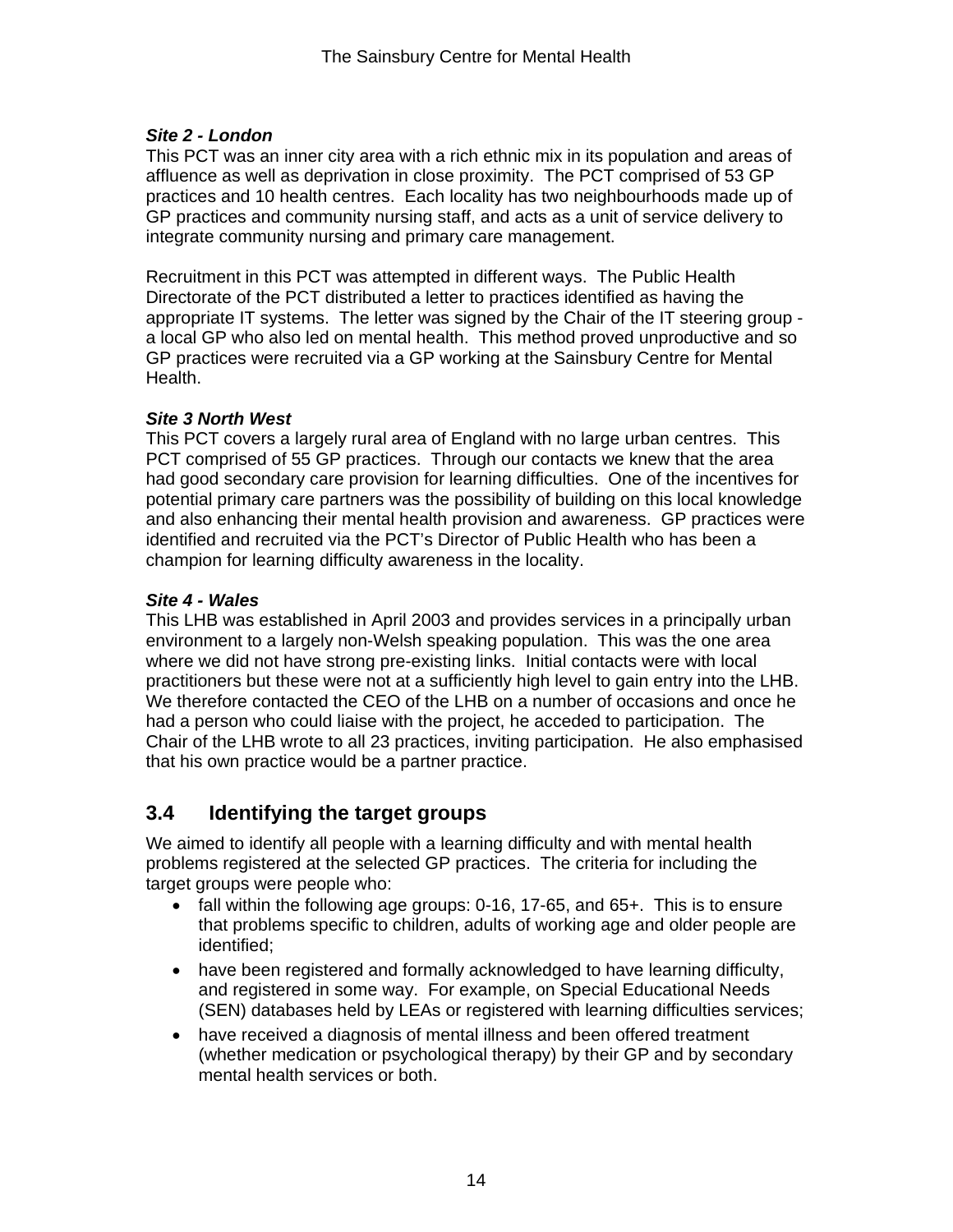In setting the above inclusion criteria we were conscious of the difficulty in identifying those with less severe learning difficulties or mental health problems. Our aim was to be inclusive and the search was extensive and intended to capture all those groups with less severe learning difficulties or mental health problems.

# **3.5 Data collection**

From GP databases we aimed to collect information concerning:

- socio-demographic characteristics of patients (age, gender, ethnicity, and other available demographics);
- clinical information, such as:
	- diagnosis of a mental health problem (both severe and non-severe) and a learning difficulty;
	- treatment for a mental health problem;
	- the prevalence of a series of major diseases, including ischaemic heart disease, stroke, diabetes mellitus, COPD and some others;
	- the recording of several health screening services (i.e. blood pressure, body mass index, smoking levels, cholesterol, etc) and the test results of health checks;
	- health promotion/prevention advice or interventions (i.e. dietary and smoking advice);
	- any regular physical health checks, treatment for a physical health problem, referrals to secondary health care services for physical health problems; and
	- other relevant information, including practice size and postcode.

Practice registers were searched by researchers from the Primary Care Informatics (PCI) Group at St George's Hospital Medical School, London. Members of the PCI defined a dataset relevant to the research questions and took into account how clinical concepts could be coded by GPs. MIQUEST (Morbidity Information and Export Syntax), a Department of Health sponsored data extraction tool, was then used to extract anonymised data from a pilot GP practice (St George's, b). It was required that all selected GP practices had IT systems known to the PCI group and could accommodate the MIQUEST software. The pilot data were then presented to the group and modifications were made to the MIQUEST data extraction queries as necessary. Appendix 1 details the modified list of Read Code variables used to search GP databases for final dataset.

Data derived from the GP practices were processed using a five step method proposed by Berndt et al (2001), which involves an error reduction approach. These stages include: a) migration of the data into a data repository; b) combining data with data from other practices; c) data cleaning; d) data processing; and, e) transferring data into an appropriate package for statistical analyses.

# **3.6 Postal survey**

We adapted a questionnaire used in a previous Department of Health National Survey Programme (2003). This was a semi-structured questionnaire that looked at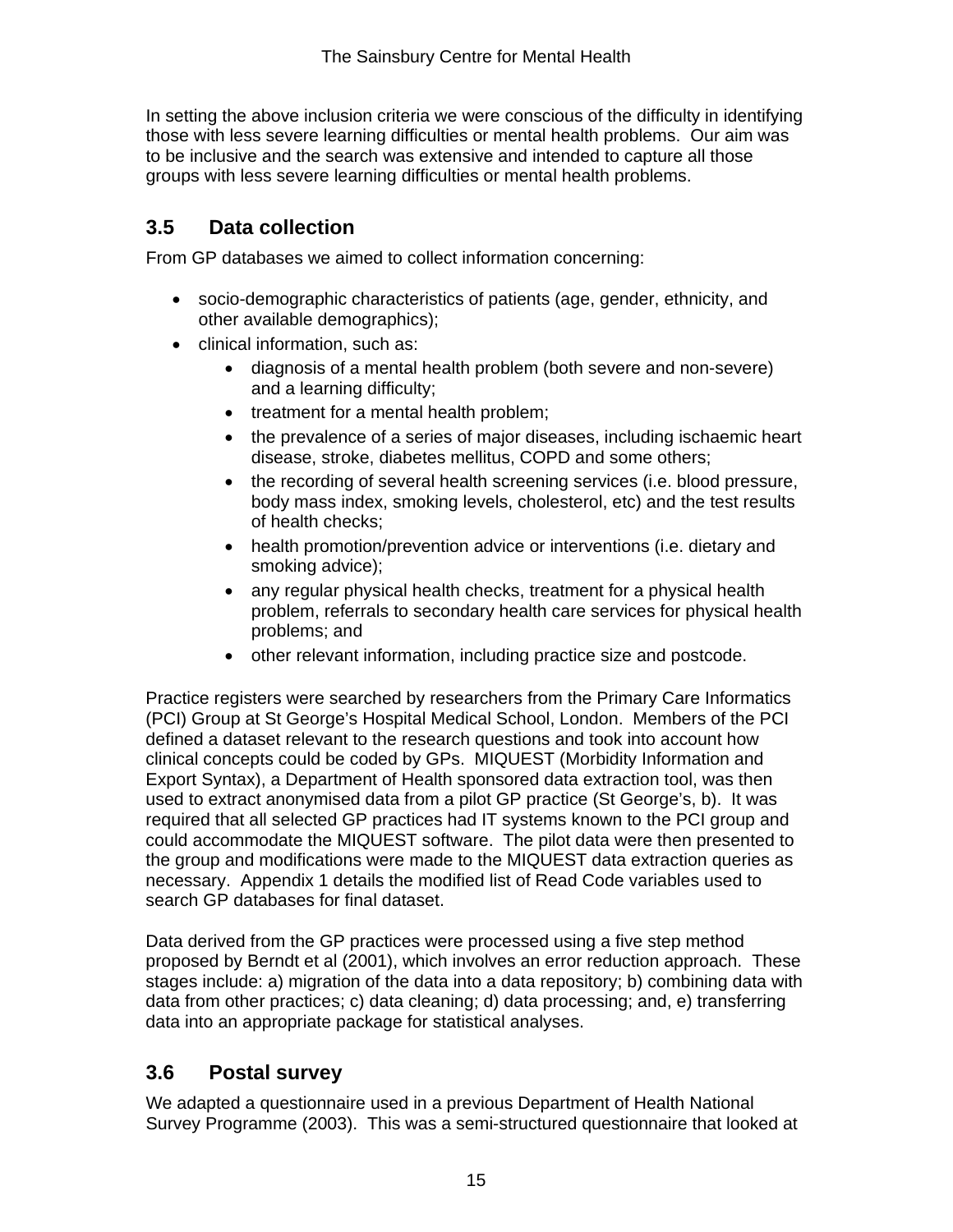people's experiences of contacting their GP and the service they received. GP practices identified relevant people from the target groups, using practice databases. Once they were identified, GP practices then sent out questionnaire packs on our behalf in order to maintain patients' anonymity.

## **3.7 Focus groups and interviews with people with a mental health problem and people with a learning difficulty**

### *Sample selection of the target groups and carers*

The sample of people from the target groups and carers were primarily drawn from and contacted through local residential/nursing homes, advocacy organisations/representative networks, and where possible a medium secure unit for focus group discussions. We aimed to ensure all groups of interest were included in the qualitative sample, such as those within the age groups specified above, men and women, those from Black and ethnic minority groups, and those with multiple impairments (those with hearing, visual and mobility impairments).

People were recruited with the help of workers in local voluntary and statutory sector services and organisations. These workers either sent out a letter to service users and/or carers on their databases inviting them to take part or personally approached people who used their services. Those who indicated on their returned postal questionnaire, sent out as part of this study, that they would be willing to be approached to take part in a focus group or interview were additionally contacted. All the service users and carers who took part were provided with accessible information about the study, were asked to provide written consent and were paid to thank them for their time and expertise. Each participant was also offered the opportunity to receive a copy of the findings in summary form at the end of the project.

## **3.8 Telephone interviews with health care managers, practitioners and advocates**

*Sample selection of health care managers, practitioners and advocates*  A purposive sample of key managers, health care practitioners and advocates was identified via local contacts from the local area sites for this part of the project.

Managers included, for example, commissioning leads for mental health or learning difficulties, Board level PCT managers and senior mental health and also learning difficulty managers from local authorities.

Health care practitioners included general practitioners, especially any with a special interest in mental health or learning difficulty. We also interviewed key mental health and learning difficulty practitioners from secondary care and local authorities. Other key members of the primary care team, such as receptionists and practice managers were also included.

Advocate interviewees were drawn from local branches of national agencies such as Mind or MENCAP as well as relevant local voluntary sector advocacy groups.

### *Data collection*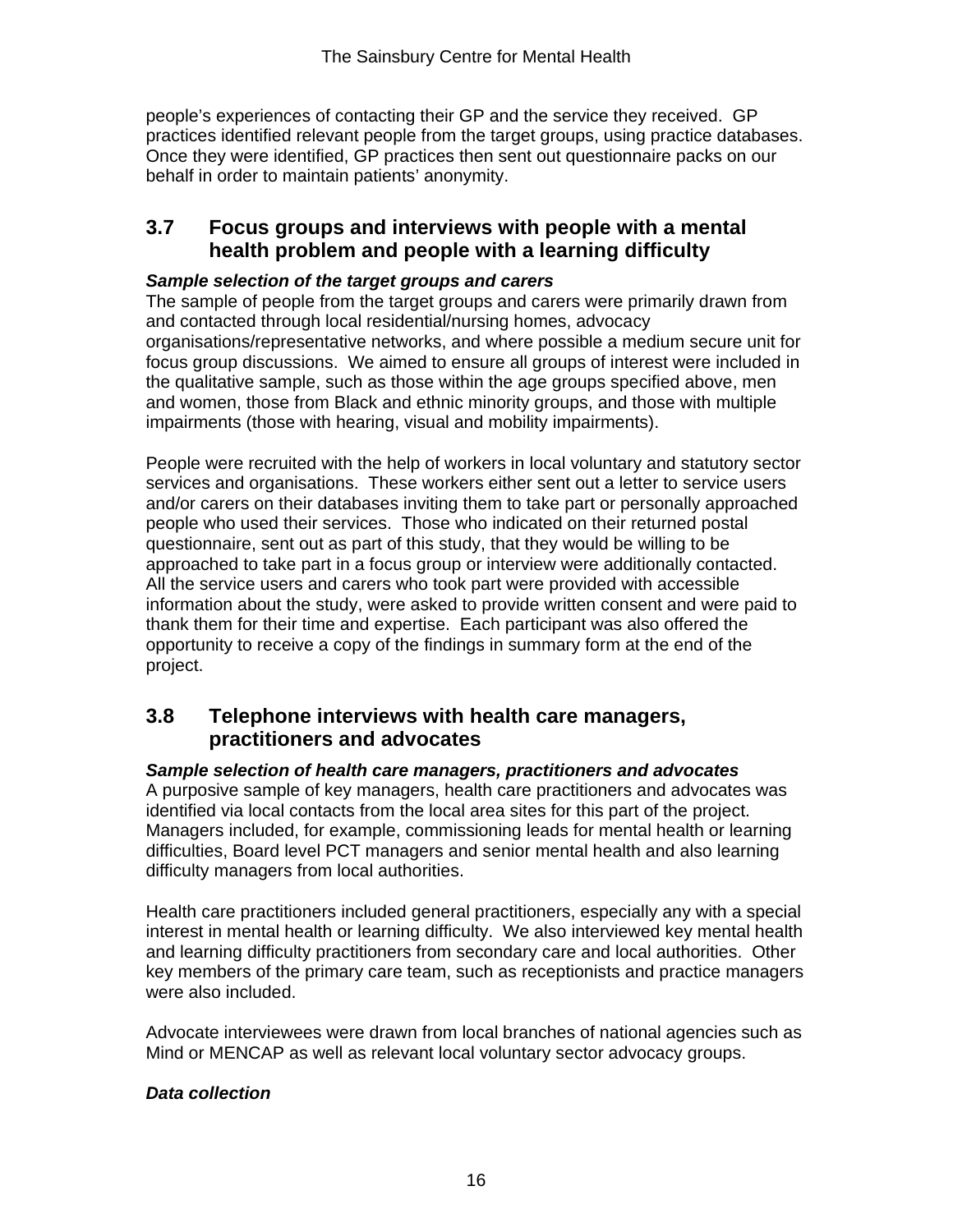Data for the qualitative study were collected from a series of focus groups and depth interviews with target groups and carers; and telephone interviews with key managers, health practitioners; and relevant key contacts from advocacy agencies/organisations.

A semi-structured topic guide/interview schedule was developed and piloted to elicit narrative accounts of the target groups' positive and negative experiences of getting access to primary care services for physical health problems and how they were treated and managed. These topic guides and questions were compiled by the two teams of researchers who also undertook the focus groups and interviews. A team of researchers with learning difficulties, from the organisation Central England People First, carried out the focus groups and interviews with people with learning difficulties. A team of five service user researchers, coordinated via SCMH, carried out the focus groups and interviews with the mental health service users and also with the carers of both groups of people. An additional researcher from SCMH was involved in facilitating some of the focus groups with carers.

The interview questions used by Central England People First can be found in Appendix 3. The topic guide used by the researchers speaking with people with mental health problems and then adapted for carers of people with learning difficulties and people with mental health problems is located in Appendix 2. The method of data collection was flexible in order to enable people to take part in a way that was most comfortable and appropriate to their individual needs and circumstance. The focus groups lasted for about an hour and a half while individual interviews took around half an hour. Focus groups and interviews were recorded in note form and/or were taped were tape recorded, with the consent of interviewees/participants and anonymised to preserve confidentiality. Both service user research teams were involved in developing the questions and topic guides used in the focus groups and interviews.

For managers, practitioners and advocates, interviews explored issues of unrecognised need, implementing relevant policy recommendations and their impact on practice. Potential solutions to the problems raised were explored (see Appendix 3 for copies of the telephone interview questionnaires).

Telephone interviews were conducted by four researchers, all from the Sainsbury Centre for Mental Health.

The project was granted approval by relevant local ethics committees.

# **3.9 Analysis of data**

### *GP practice and postal survey data*

Descriptive statistics were used in the first instance to calculate frequencies, mean values and percentages. For the clinical data derived from GP practices, appropriate statistical tests of significance were performed to look at differences between age and gender groups, as well as comparison populations for the prevalence of physical health problems, health screening, health advice and interventions. We also used multivariate regression techniques to control for potential confounders where relevant.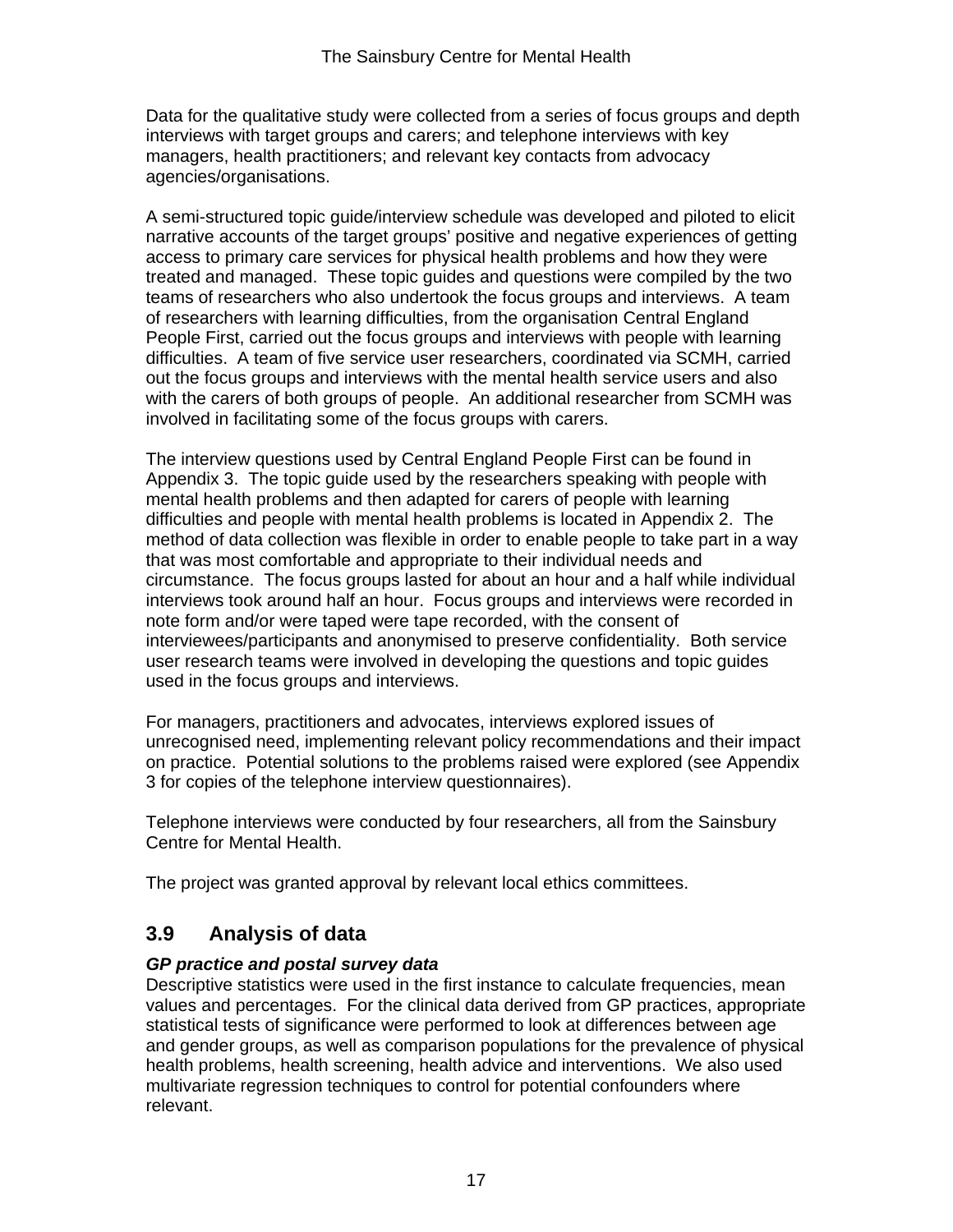#### *Focus groups, depth interviews and telephone interview data*

The thematic content of interviews was used to analyse qualitative data through a process of detailed reading, annotating and categorising of data. These analyses focused on the problems experienced in accessing primary care services for physical health problems and the potential solutions; the differences and similarities of people in the different PCT and LHB locations, and groups (gender, age, ethnicity, etc). These analyses also addressed the primary research questions as to *why* unequal access to health care for physical health problems exists for the target groups and how this can be overcome.

At set points in the data collection, debriefing sessions with fieldwork researchers were conducted to explore themes with them and feed this into the analysis in an iterative fashion. This method is intended to minimise individual researcher bias as well as to ensure that contradictory findings are highlighted and discussed. The mental health service user consultants and researchers from CEPF were involved in analysing the data, its write up and in producing subsequent recommendations.

All interview materials, information sheets and consent forms were made accessible to people with learning difficulties and translated into Welsh for the Wales LHB area.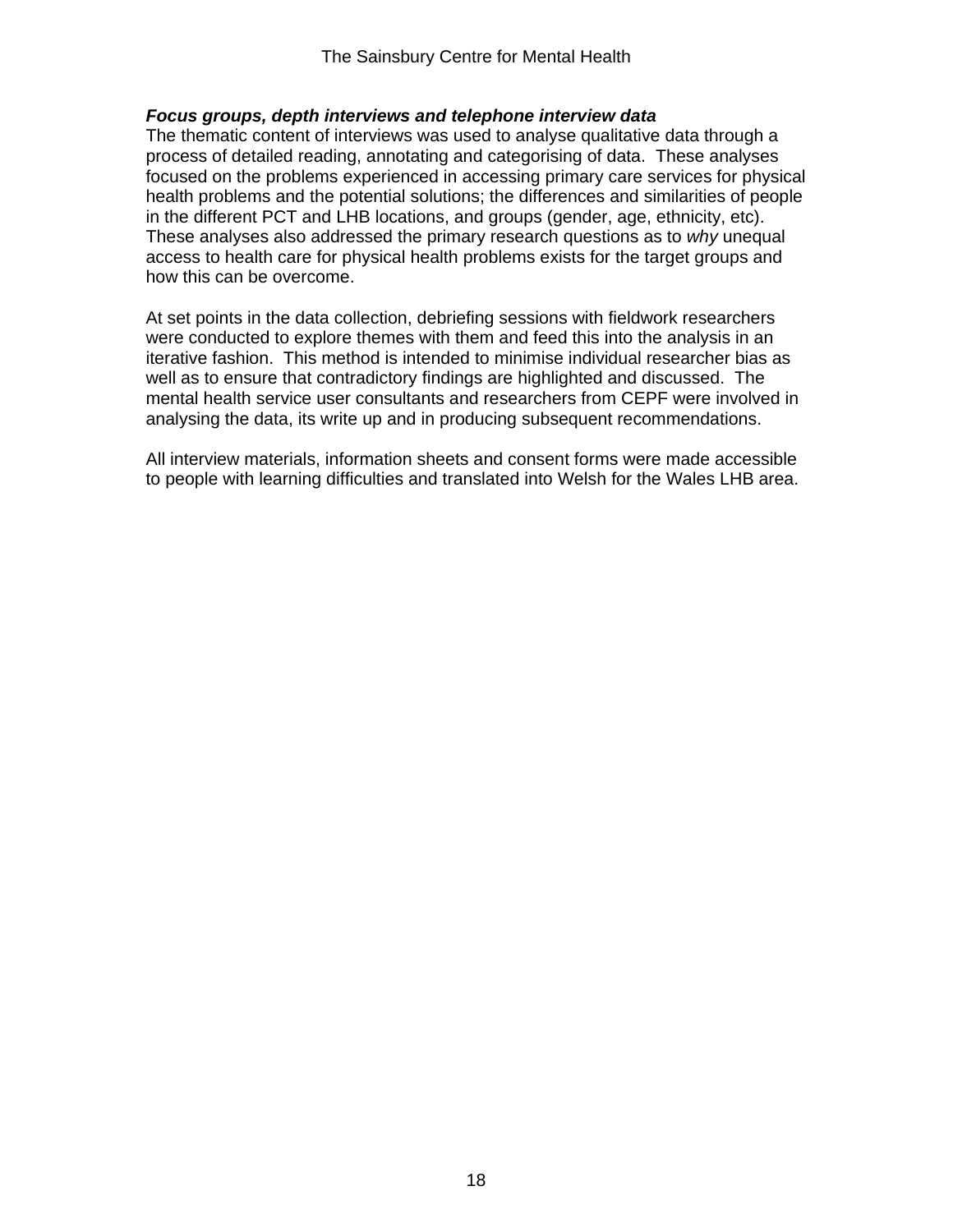# **4 Findings from the study**

# **4.1 Results from GP practice databases**

The specific aims of this part of the project were to look at the:

- a) prevalence of mental health problems, and learning difficulties;
- b) prevalence of people with co-morbid physical health problems and the clinical care they receive in primary care. In other words, the extent to which they are monitored, treated and managed in primary care;
- c) extent to which the target groups without a co-morbid physical health problem are at risk of developing one; and
- d) extent to which the target groups without a co-morbid physical health problem are being offered health promotion/prevention advice or interventions.

# **4.2 Prevalence of the target groups**

Twenty two GP practices across the four sites took part in the study, 16 of which were multi-practices. Practices varied in size from 1,700 to 14,500 registered patients. A total of 150,181 people were included in the combined GP dataset. These data were collected over a period of three weeks during July and August 2005. The gender distribution was roughly equal for this population where 50.2% (75,457/150,177) were female. Seventeen percent of the entire sample was aged between 0-17 years; 66.2% aged between 18-65 years; and 16.1% over the age of 65. Ethnicity was very poorly recorded and available for only 7.2% (10,792/150,181) of patients. Where ethnicity was recorded the available categories were too numerous to describe or regroup meaningfully. We therefore did not include ethnicity our analyses.

## *Prevalence of severe mental health problems*

We identified 864 people with a severe mental health problem (SMI) based on the earliest recorded diagnosis. SMI was defined as someone with either a diagnosis of schizophrenia or bipolar affective disorder. The number of people diagnosed with bipolar affective disorder was 162, with an overall prevalence of 1.08 per 1,000 people. Given this relatively small number we combined this group with those diagnosed with schizophrenia.

The overall prevalence of SMI therefore was 5.75 per 1,000 patients. These prevalence figures are similar to that found by Jenkins et al (1997). Table 1 shows the prevalence of SMI according to age and gender. Men had the highest prevalence of SMI at 6.33 per 1,000 patients compared to women at 5.18 per 1,000. In terms of age the prevalence was greatest for men between the ages of 51 to 60 reaching 9.98 per 1,000 patients. For women the prevalence of SMI was highest between the ages of 71 to 80 years of age at 12.07 per 1,000 patients.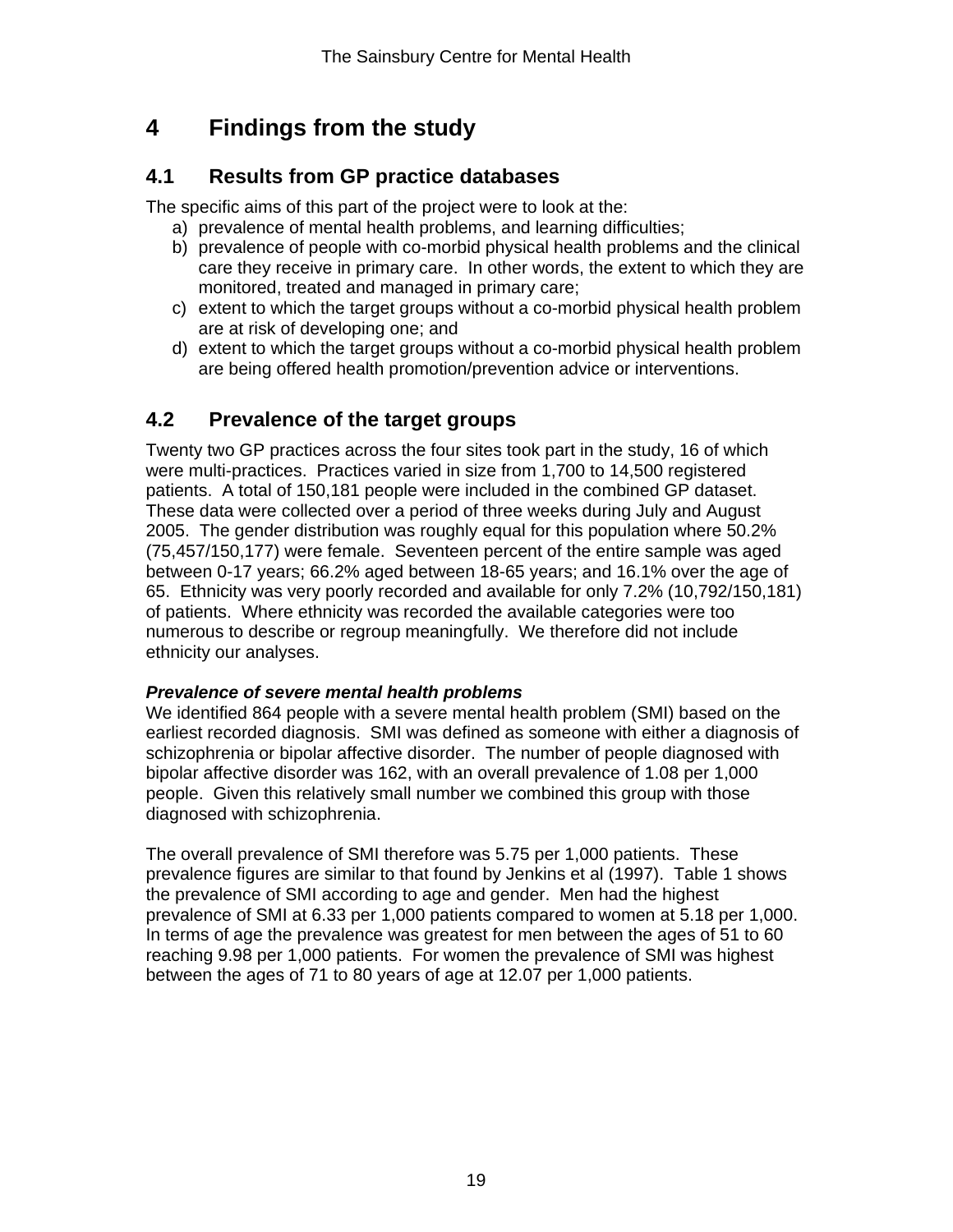|                        |           | Males        |                |          | Females      |                |
|------------------------|-----------|--------------|----------------|----------|--------------|----------------|
| Age bands              | People    | Total        | Prevalence per | People   | Total        | Prevalence per |
| (years)                | with SMI  | population   | 1000 with SMI  | with SMI | population   | 1000 with SMI  |
|                        |           |              |                |          |              |                |
| 0 to 10                | $\pmb{0}$ | 8,658        | 0.00           | 0        | 8,397        | 0.00           |
| 11 to 20               | 8         | 9,598        | 0.83           | 5        | 9,075        | 0.55           |
| 21 to 30               | 68        | 9,288        | 7.32           | 15       | 9,415        | 1.59           |
| 31 to 40               | 88        | 12,068       | 7.29           | 60       | 11,438       | 5.24           |
| 41 to 50               | 110       | 11,390       | 9.66           | 69       | 10,610       | 6.50           |
| 51 to 60               | 98        | 9,823        | 9.98           | 77       | 9,659        | 7.97           |
| 61 to 70               | 62        | 7,229        | 8.57           | 61       | 7,311        | 8.34           |
| 71 to 80               | 25        | 4,709        | 5.31           | 68       | 5,632        | 12.07          |
| 81 to 90<br>91and over | 12<br>2   | 1,742<br>207 | 6.89<br>9.66   | 32<br>4  | 3,216<br>704 | 9.95<br>5.68   |
| <b>Total</b>           | 473       | 74,712       | 6.33           | 391      | 75,457       | 5.18           |

# **Table 1. Prevalence of severe mental illness (SMI)1 per 1000 patients2**

 $^1$  SMI defined as having a diagnosis of psychosis or bipolar disorder – earliest date of diagnosis

 $2$  Crude age and gender specific prevalence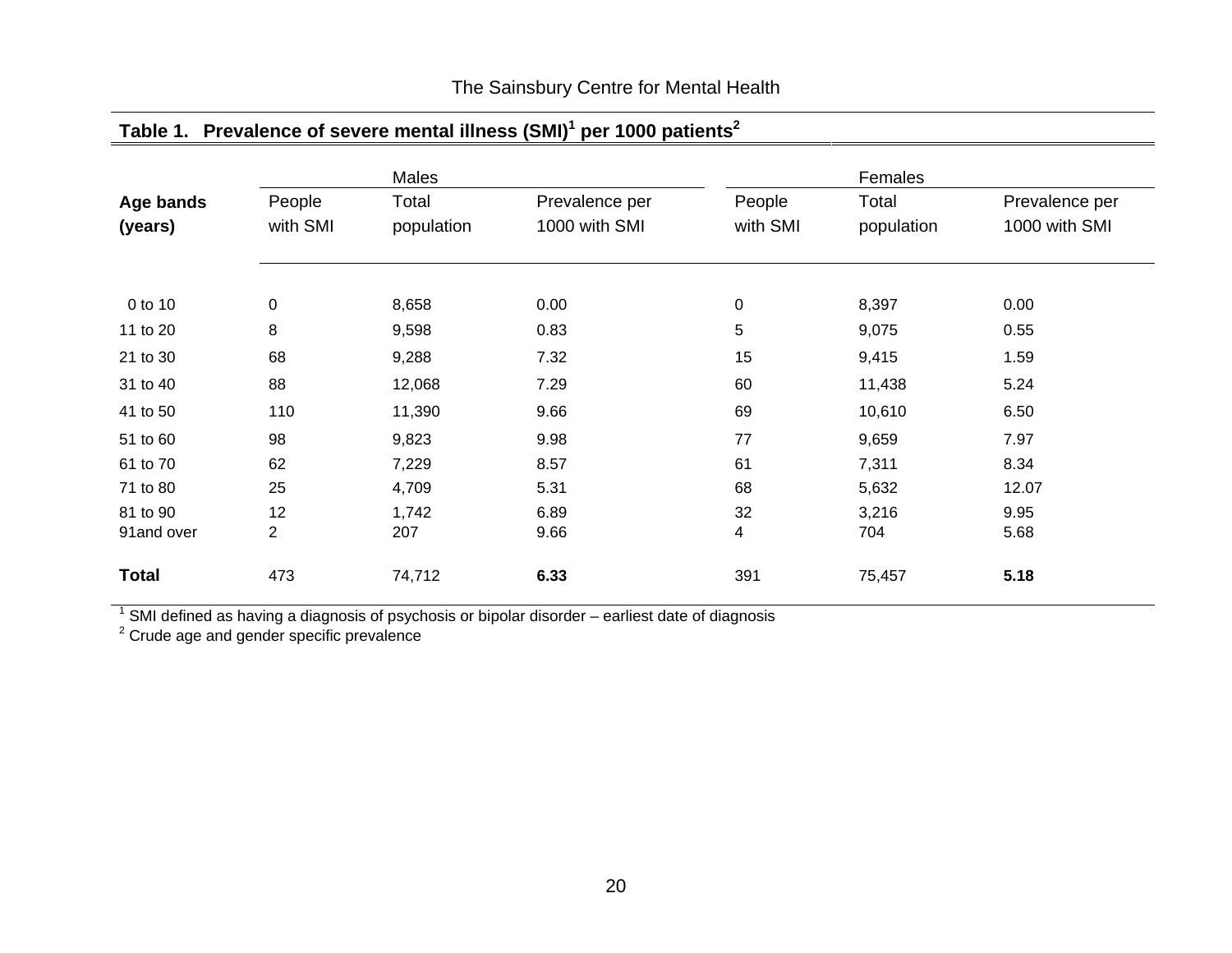### The Sainsbury Centre for Mental Health

### *Treatment received for a SMI*

This section describes the number and percentage of people who were receiving treatment for a SMI. In total 659 (76.3%) of people with a SMI were prescribed either antipsychotic or antidepressant medication (including lithium). Overall more women with a SMI were prescribed medication by their GP (83.6%; 327/391) compared to men (70.2%; 332/473). Women aged between 21 to 30 years had the highest percentage prescriptions for medication at 100% (15/15). Among men, those aged between 61 to 70 years had the highest percentage of prescribed medication at 80.6% (50/62).

### *Prevalence of depression*

There were 15,186 people diagnosed with depression giving an overall prevalence of 101.1 per 1,000 patients. Table 2 shows the breakdown of the numbers and prevalence of people with depression by gender and age group. As expected the prevalence of women diagnosed with depression was almost double that of men at 131.8 per 1,000 population compared to 70.1 per 1,000. The age groups with the highest prevalence of depression were for people between the ages of 31 to 60 years.

### *Treatment received for depression*

Overall 75.4% (11,443/15,186) of people diagnosed with depression were prescribed treatment from their GP. The percentage was similar for both men (71.4%; 3,742/5,240) and women (77.4%; 7,701/9,946) and across the different age groups.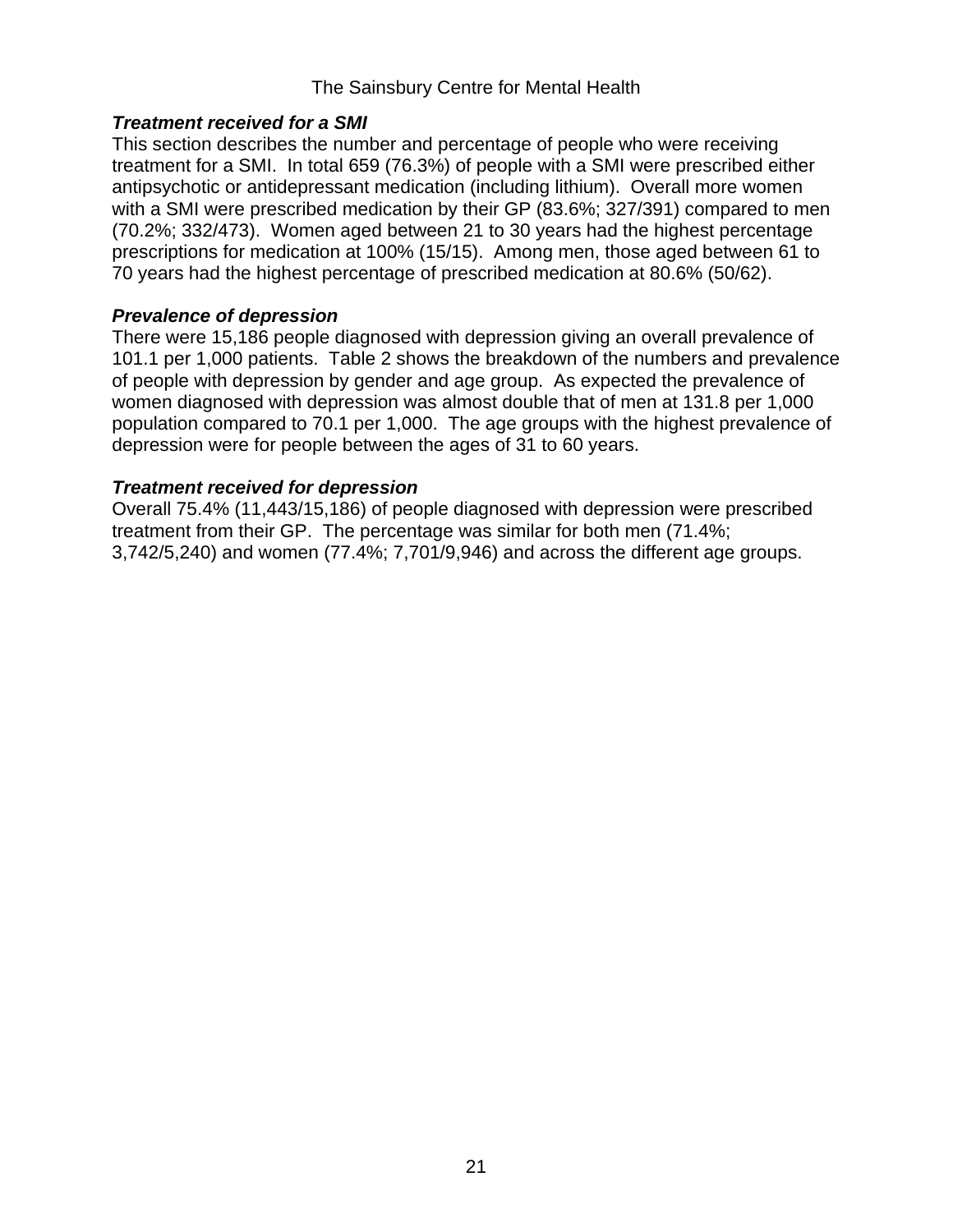|              | Males       |            |                     | Females    |            |                   |  |
|--------------|-------------|------------|---------------------|------------|------------|-------------------|--|
|              |             |            |                     | People     |            | Prevalence<br>per |  |
| Age bands    | People with | Total      | Prevalence per 1000 | with       | Total      | 1000              |  |
| (years)      | depression  | population | with depression     | depression | population | with depression   |  |
| 0 to 10      | 3           | 8,659      | 0.3                 | 2          | 8,397      | 0.2               |  |
| 11 to 20     | 101         | 9,598      | 10.5                | 210        | 9,075      | 23.1              |  |
| 21 to 30     | 587         | 9,296      | 63.1                | 1,269      | 9,415      | 134.8             |  |
| 31 to 40     | 1,104       | 12,068     | 91.5                | 2,182      | 11,438     | 190.8             |  |
| 41 to 50     | 1,163       | 11,390     | 102.1               | 2,042      | 10,610     | 192.5             |  |
| 51 to 60     | 1,084       | 9,823      | 110.4               | 1,785      | 9,660      | 184.8             |  |
| 61 to 70     | 666         | 7,229      | 92.1                | 1,155      | 7,311      | 158.0             |  |
| 71 to 80     | 362         | 4,709      | 76.9                | 781        | 5,632      | 138.7             |  |
| 81 to 90     | 151         | 1,742      | 86.7                | 432        | 3,217      | 134.3             |  |
| 91and over   | 19          | 207        | 91.8                | 88         | 705        | 124.8             |  |
| <b>Total</b> | 5240        | 74,721     | 70.1                | 9946       | 75,460     | 131.8             |  |

# The Sainsbury Centre for Mental Health

**Table 2. Prevalence of depression1 per 1000 population** 

 $1$  Excludes people with a SMI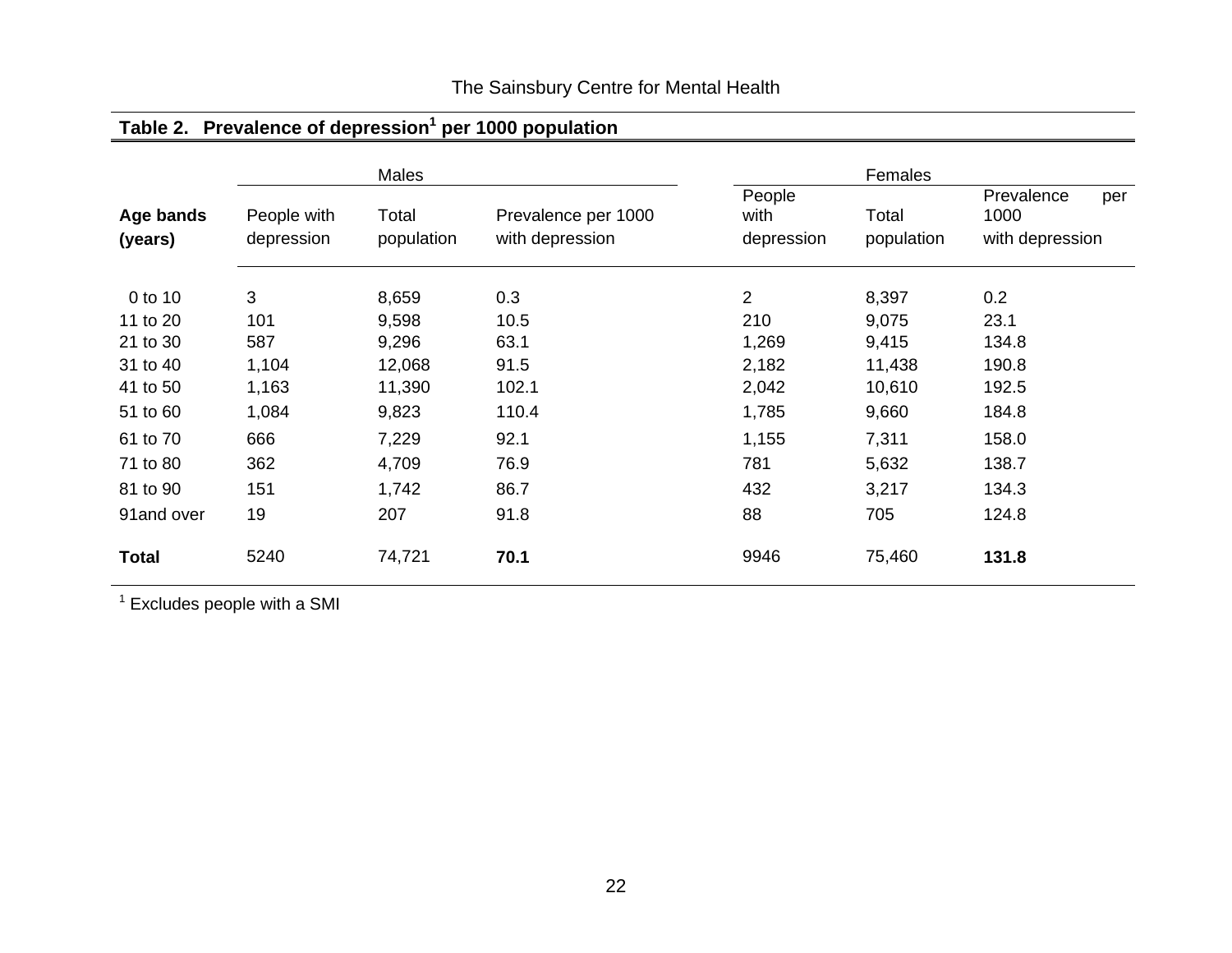### The Sainsbury Centre for Mental Health

### *Prevalence of learning difficulties*

We identified a total of 5.01 per 1000 patients (753/150,181) with a learning difficulty. Table 3 shows the distribution of people with a learning difficulty according to age and gender. The prevalence for men (6.68, 499/74,721) was almost double that compared to women (3.37%, 254/75,460). The highest prevalence of a learning difficulty is found among those aged between 11 to 20 years and the lowest in older age groups from 61 years and above.

### *Comparison of prevalence with other surveys*

Our prevalence of a SMI was similar to that found by other studies (Jenkins et al 1997). The prevalence for learning difficulties was also similar to that of an overall administrative prevalence rate of 0.4% and tailing of at older age ranges (Emerson and Hatton 2004).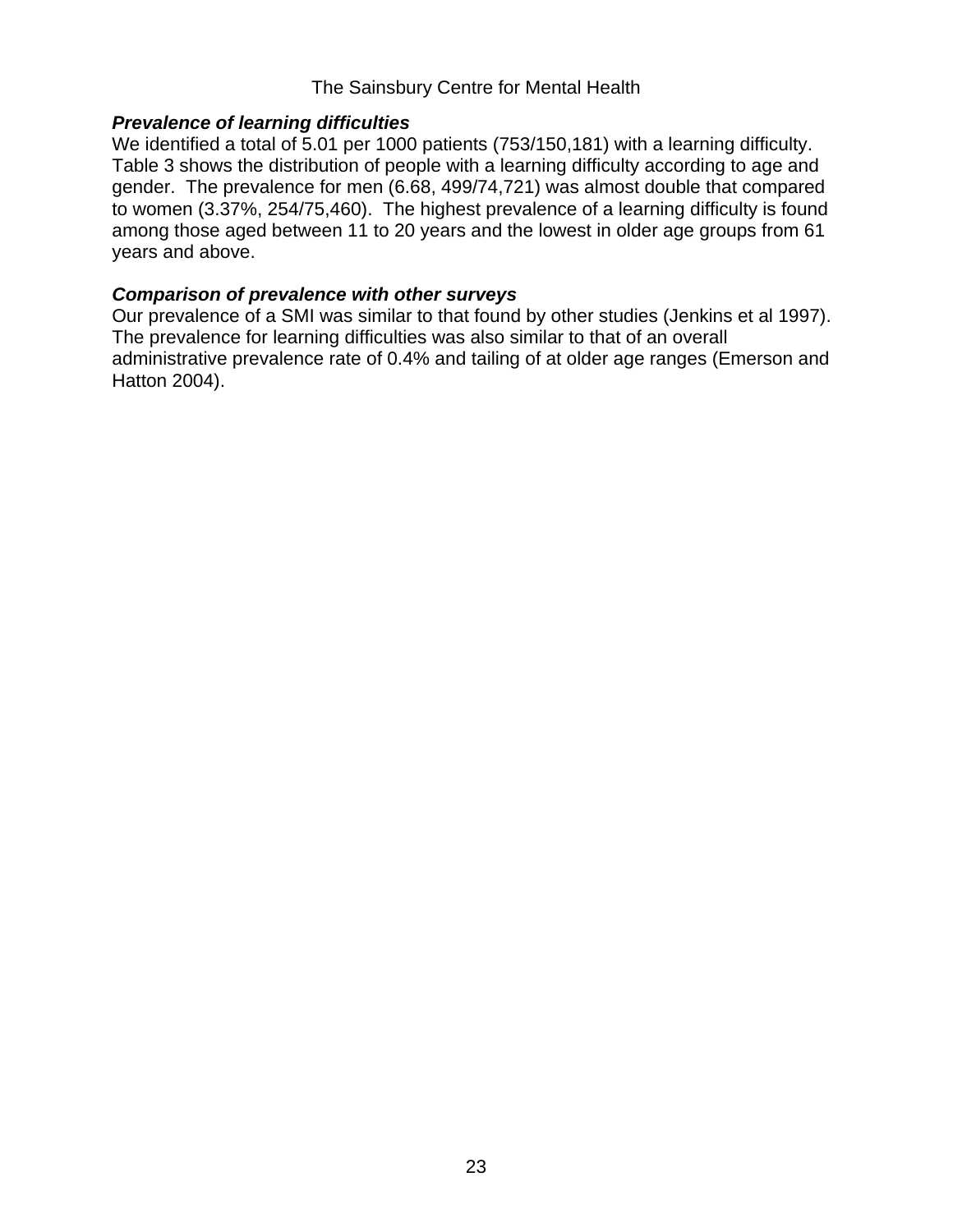| Age bands<br>(years) |                   | Males               |                                |                   | Females             |                                |
|----------------------|-------------------|---------------------|--------------------------------|-------------------|---------------------|--------------------------------|
|                      | People<br>with LD | Total<br>population | Prevalence per<br>1000 with LD | People<br>with LD | Total<br>population | Prevalence per<br>1000 with LD |
| 0 to 10              | 91                | 8,659               | 10.51                          | 34                | 8,397               | 4.05                           |
| 11 to 20             | 168               | 9,598               | 17.50                          | 59                | 9,075               | 6.50                           |
| 21 to 30             | 65                | 9,296               | 6.99                           | 44                | 9,415               | 4.67                           |
| 31 to 40             | 52                | 12,068              | 4.31                           | 34                | 11,438              | 2.97                           |
| 41 to 50             | 46                | 11,390              | 4.04                           | 31                | 10,610              | 2.92                           |
| 51 to 60             | 45                | 9,823               | 4.58                           | 29                | 9,660               | 3.00                           |
| 61 to 70             | 18                | 7,229               | 2.49                           | 8                 | 7,311               | 1.09                           |
| 71 to 80             | 12                | 4,709               | 2.55                           | 10                | 5,632               | 1.78                           |
| 81 to 90             | $\overline{2}$    | 1,742               | 1.15                           | 4                 | 3,217               | 1.24                           |
| 91and over           | 0                 | 207                 | 0.00                           |                   | 705                 | 1.42                           |
| <b>Total</b>         | 499               | 74,721              | 6.68                           | 254               | 75,460              | 3.37                           |

# **Table 3. Prevalence of learning difficulties (LD) per 1000 patients**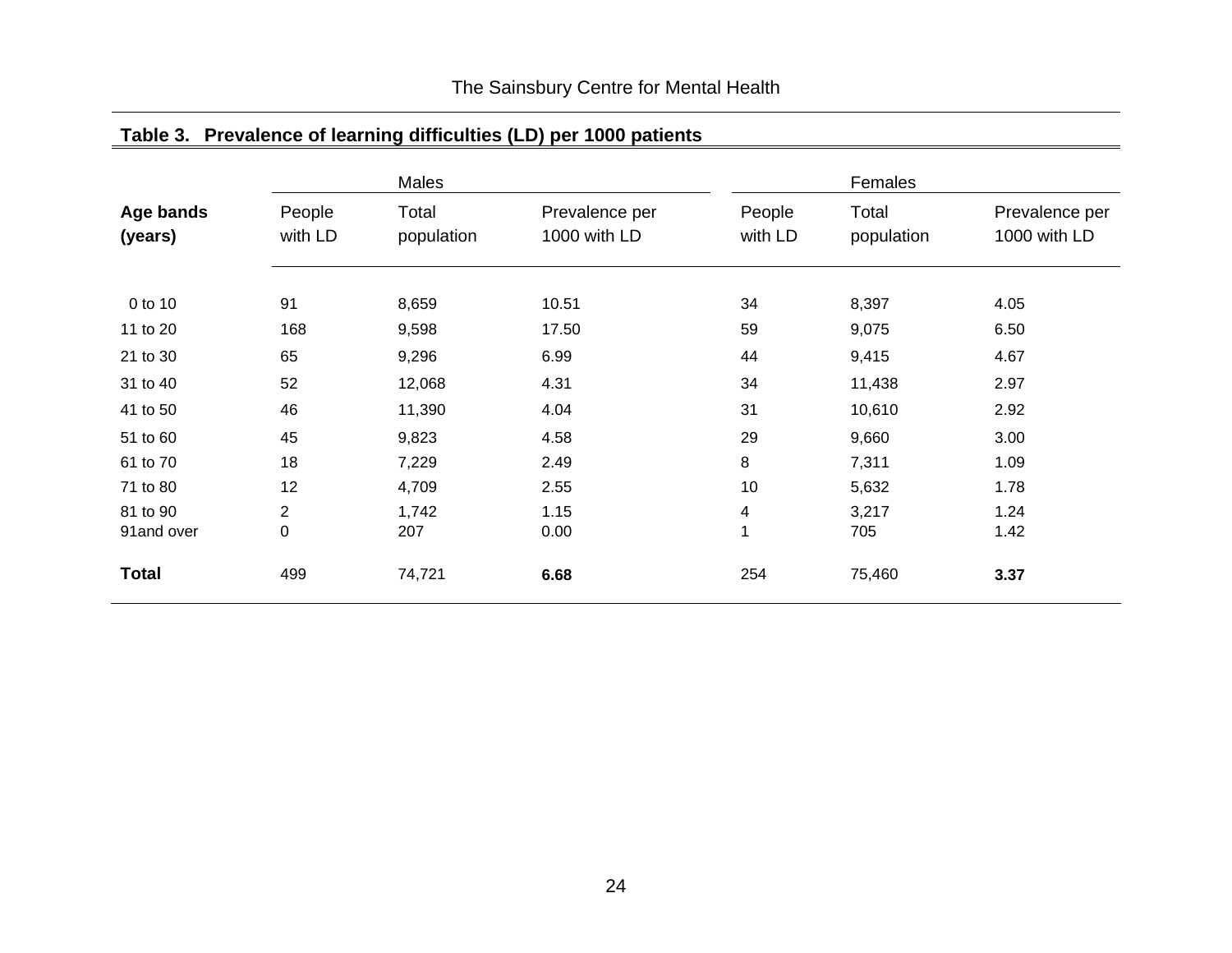# **5 Diagnosed medical co-morbidity and clinical care in people with a SMI, depression and learning difficulty**

## **5.1 Introduction**

In this section we report the prevalence of four major diseases diagnosed in the target groups. These are ischaemic heart disease (IHD); stroke; diabetes mellitus; and, chronic obstructive pulmonary disease (COPD) including asthma, bronchitis and pneumonia. However, we briefly examined the prevalence of other diseases: hepatitis and HIV/AIDS. The total prevalence for hepatitis in people with a SMI was 0.8% (7/864) and similar to that for people with depression (0.7%; 110/15,475). There were no recorded cases of HIV/AIDS in people with a SMI. For people with depression there was a prevalence of 0.2% (32/15,475) for HIV/AIDS, although it is likely that the depression may have been a consequence of HIV/AIDS. Recorded cases of hepatitis and HIV/AIDS were extremely low for people with a learning difficulty. There was only one reported case of hepatitis in this group and no recorded cases of HIV/AIDS.

The prevalence figures for the four diseases were based on the earliest recorded date of diagnosis. We also report on the extent of clinical care provided by primary care services for people with a SMI, depression and a learning difficulty diagnosed with these major diseases. The clinical care includes health checks, treatment/management of the disease and health education advice/interventions. We report on whether a record of such health checks/advice/intervention existed, and where applicable the recorded test result. Although we had some information on referrals to secondary health care this was too varied to group coherently.

# **5.2 Prevalence of ischaemic heart disease (IHD)**

## *SMI and depression*

We looked at the differences between those with a SMI and depression and compared them to the remaining population. Table 4 shows the distribution of IHD by age group and gender. The total prevalence of IHD in people with a SMI was 5.4% (47/864). The prevalence of IHD for men and women with a SMI was almost identical (5.3%, 25/473 and 5.6%, 22/391 respectively).

The overall prevalence of IHD in people with depression was slightly higher compared to people with a SMI at 6.4% (973/15,186). There were notable age differences where the prevalence was highest for people with depression aged 65 years and above. The prevalence of IHD in men with depression was 8.4% (442/5,240) and greater than that of women at 5.3% (531/9,946) (adjusted for age OR 2.07, 95% CIs 1.8 to 2.4, p>0.001).

The prevalence of IHD in the remaining population (i.e. those without a SMI or depression) was much lower at 3.9% (5,251/134,128). Although people with a SMI had a higher prevalence of IHD this was not shown to be statistically different compared to the remaining population (adjusted for age & gender OR 0.94, 95% CIs 0.1 to 1.3, P=0.749).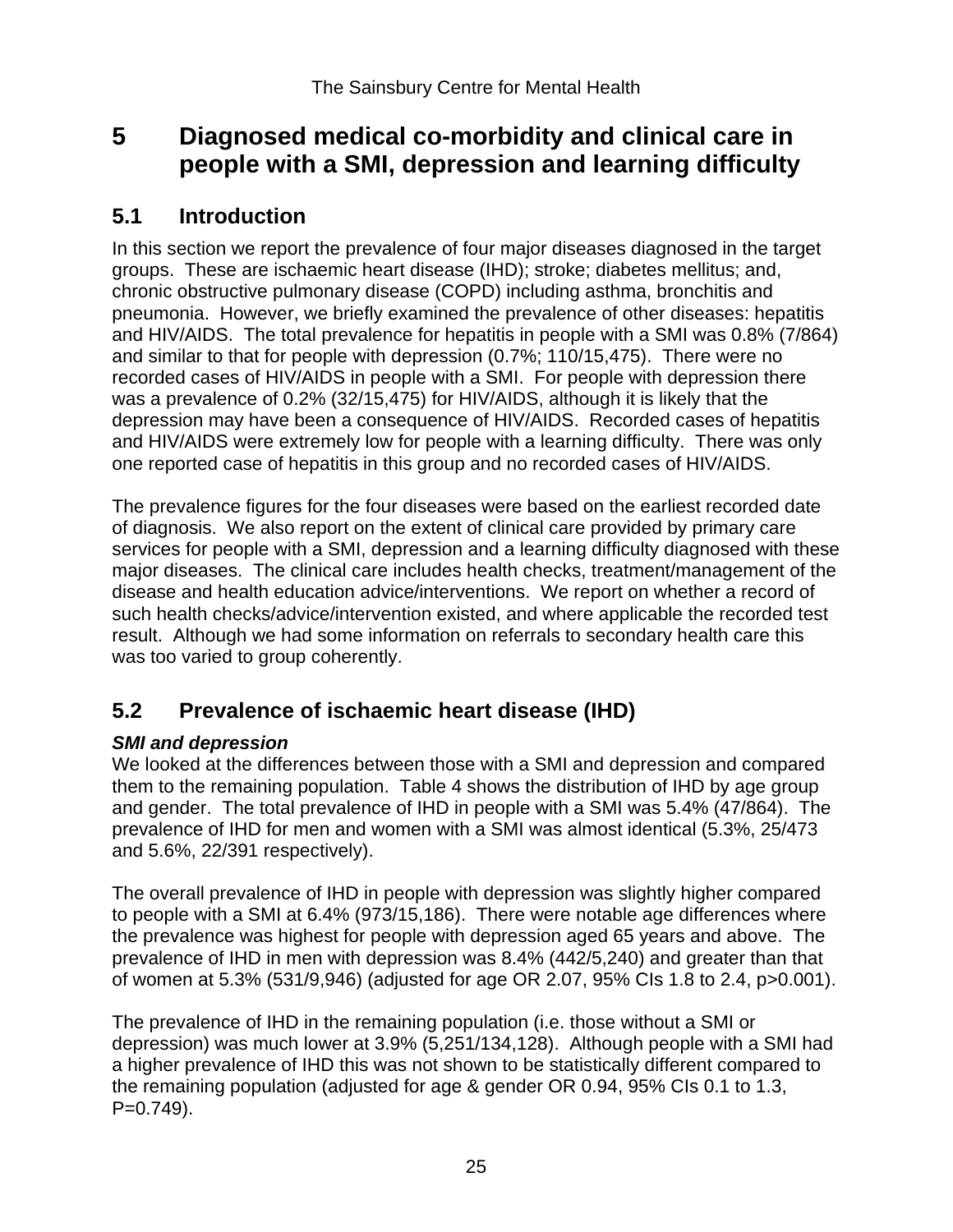This was not the case in people with depression. When compared to the remaining population people with depression were at significantly more likely to have a diagnosis of IHD even after taking into account age and gender (Adjusted OR 1.70, CIs 1.6 to 1.8, P<0.001).

#### *Learning difficulties*

There were very few cases of IHD in people with learning difficulties where the overall prevalence was 0.7% (5/753). The prevalence for the remaining population was greater at 4.2% (6,266/149,428).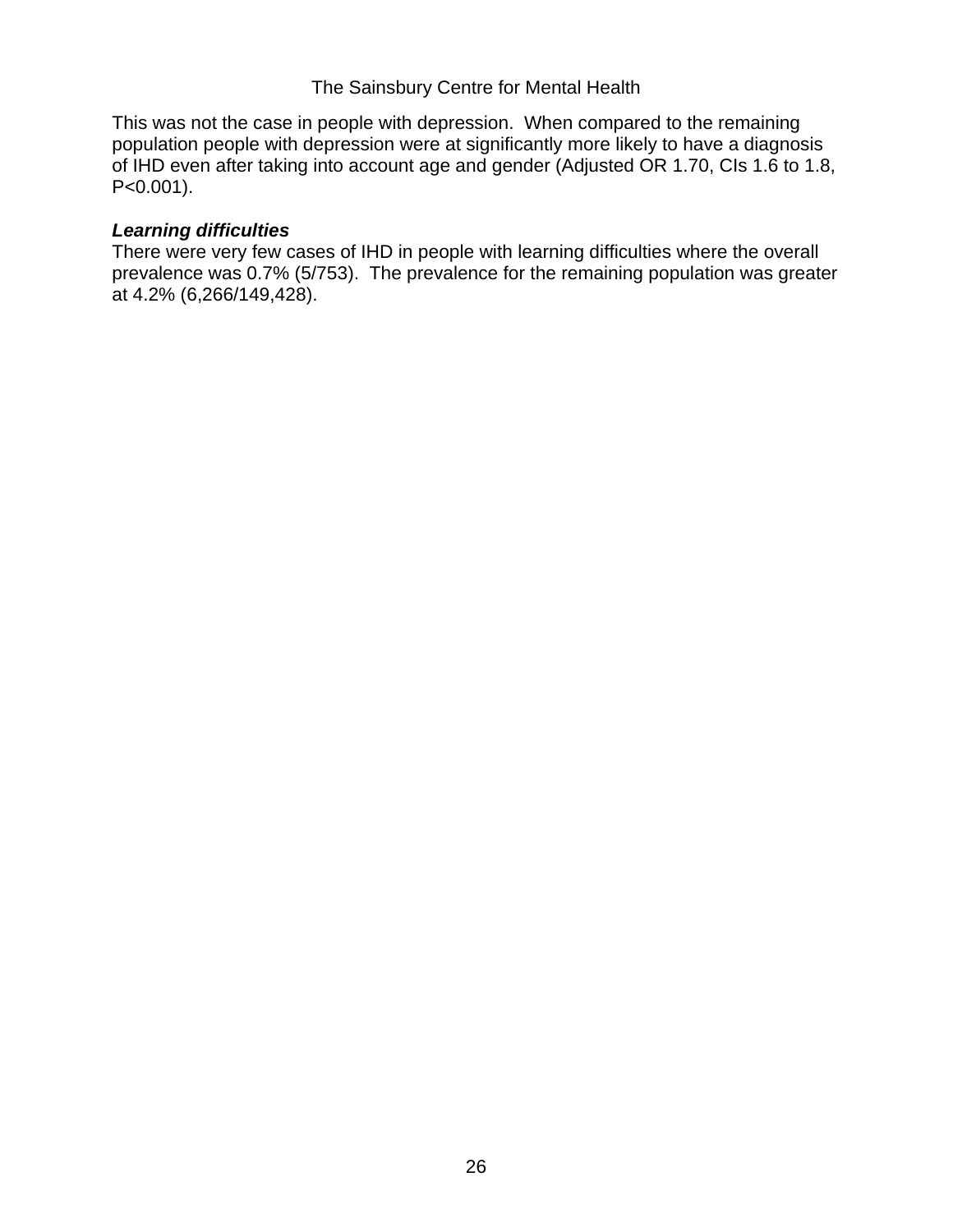| Table 4.             |                              |                       |      |                              | Ischaemic heart disease (IHD) in people with SMI and depression |      |                                      |              |      |
|----------------------|------------------------------|-----------------------|------|------------------------------|-----------------------------------------------------------------|------|--------------------------------------|--------------|------|
|                      |                              | SMI                   |      | Depression <sup>1</sup>      |                                                                 |      | Remaining<br>Population <sup>2</sup> |              |      |
|                      | No. of<br>people<br>with IHD | Total no.<br>with SMI | $\%$ | No. of<br>people<br>with IHD | Total no.<br>with<br>depression                                 | $\%$ | No. of<br>people<br>with IHD         | Total<br>no. | ℅    |
| <b>Males</b>         |                              |                       |      |                              |                                                                 |      |                                      |              |      |
| 0 to 24              | $\mathbf 0$                  | 35                    | 0.0  | $\overline{0}$               | 272                                                             | 0.0  | $\overline{2}$                       | 21,480       | 0.0  |
| 25 to 54             | 8                            | 280                   | 2.9  | 68                           | 3,093                                                           | 2.2  | 274                                  | 29,644       | 0.9  |
| 55 to 64             | 8                            | 88                    | 9.1  | 129                          | 1,019                                                           | 12.7 | 734                                  | 8,174        | 9.0  |
| 65 to 74             | 6                            | 41                    | 14.6 | 122                          | 487                                                             | 25.1 | 1,101                                | 5,672        | 19.4 |
| 75 to 84             | 2                            | 21                    | 9.5  | 102                          | 294                                                             | 34.7 | 912                                  | 3,192        | 28.6 |
| 85 and over          | $\mathbf 1$                  | 8                     | 12.5 | 21                           | 75                                                              | 28.0 | 222                                  | 845          | 26.3 |
| Total                | 25                           | 473                   | 5.3  | 442                          | 5,240                                                           | 8.4  | 3,245                                | 69,007       | 4.7  |
| <b>Females</b>       |                              |                       |      |                              |                                                                 |      |                                      |              |      |
| 0 to 24              | 0                            | 10                    | 0.0  | $\mathbf 0$                  | 633                                                             | 0.0  | $\overline{2}$                       | 20,337       | 0.01 |
| 25 to 54             | 1                            | 166                   | 0.6  | 38                           | 5,794                                                           | 0.7  | 82                                   | 25,784       | 0.3  |
| 55 to 64             | 4                            | 79                    | 5.1  | 114                          | 1,608                                                           | 7.1  | 245                                  | 7,429        | 3.3  |
| 65 to 74             | 8                            | 62                    | 12.9 | 148                          | 957                                                             | 15.5 | 551                                  | 5,527        | 10.0 |
| 75 to 84             | 5                            | 59                    | 8.5  | 166                          | 673                                                             | 24.7 | 713                                  | 4,118        | 17.3 |
| 85 and over          | 4                            | 15                    | 26.7 | 65                           | 281                                                             | 23.1 | 413                                  | 1,926        | 21.4 |
| Total                | 22                           | 391                   | 5.6  | 531                          | 9,946                                                           | 5.3  | 2,006                                | 65,121       | 3.1  |
| <b>Overall total</b> | 47                           | 864                   | 5.4  | 973                          | 15,186                                                          | 6.4  | 5,251                                | 134,128      | 3.9  |

 $\frac{1}{2}$  Excludes people with SMI<br> $\frac{2}{3}$  Excludes people with SMI and depression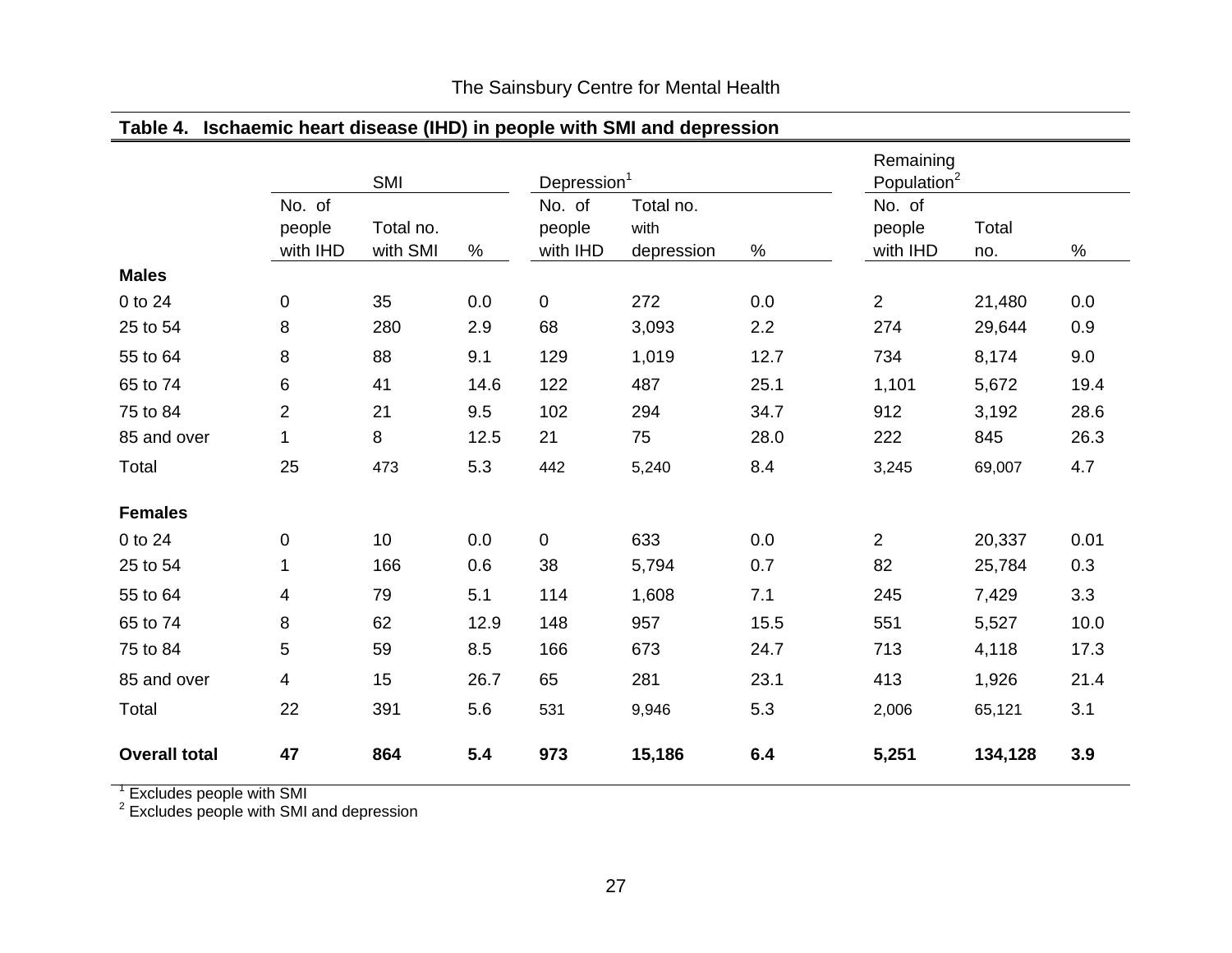## **5.3 Clinical care for people with IHD - recorded health checks & test results**

Data on relevant health checks and test results were available for total cholesterol, LDL cholesterol, body mass index (BMI), blood pressure and whether a current smoker. We also present findings on the provision of lipid lowering therapy and health advice on smoking and diet.

### *SMI and depression*

Figure 1 shows the percentage recorded health checks for people with a SMI and depression compared to the remaining population. Of the people with a SMI and diagnosed with IHD 89.4% (42/47) had a record of total cholesterol. This was lower than that of the remaining population which was 95.5% (5,014/5,251) and statistically significant (age and gender adjusted OR 0.33, 95% CIs 0.1 to 0.9, P=0.027). Recorded LDL cholesterol was again lower in the SMI group with IHD compared to the remaining population (23.4%, 11/47 and 37.7%, 1,981/5,251 respectively). This difference was significant (age and gender adjusted OR 0.4, 95% CIs 0.2 to 0.9, P=0.019). The percentage of recorded body mass index for people with a SMI was also lower than the remaining population (87.2%, 41/47 and 91.1%, 4,783/5,251 respectively), although the difference was not statistically significant. This was also the case for blood pressure measurement. However, recorded current smoking was much higher in the SMI group compared to the remaining population (66.0%, 31/47 and 28.8%, 1,512/5251) and statistically significant (age and gender adjusted OR 4.09, 95% CIs 2.1 to 7.8, P<0.001).

People with depression and IHD had similar percentages compared with the remaining population for almost all the health checks examined.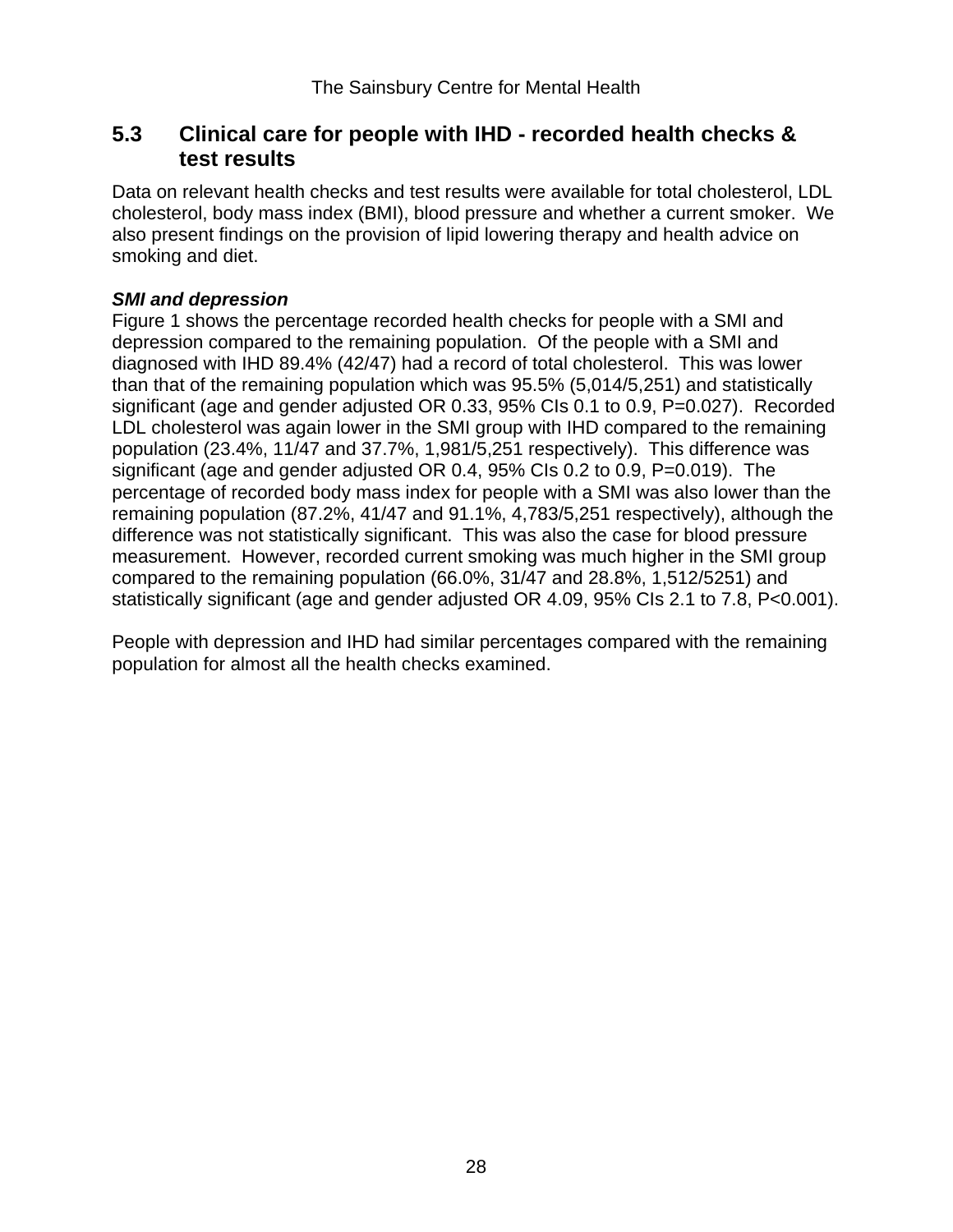

**Figure 1. Recorded health checks in people with IHD (percentage)** 

Test results for people with a SMI and IHD were lower for total cholesterol (0.89 vs 0.95mmol/L) and systolic blood pressure compared to the remaining population (129.5 vs 134.9mmHg); and marginally higher for LDL cholesterol (2.79 vs 2.69) and body mass index (28.6 vs 27.9). However, none of these differences were statistically significant. Mean test results for people with depression and IHD were very similar to the remaining population.

## *Learning difficulties*

The percentages of recorded health checks in people with IHD were much lower than the other target groups and the remaining population. Total cholesterol, LDL cholesterol, body mass index and current smoking status were recorded in 40% (2/5) cases. Blood pressure was recorded for 80% (4/5) of cases. Test results were highest for body mass index (30.9 vs 27.9), but not significantly different from the remaining population. Some caution must be exercised in interpreting these figures given the very small numbers involved.

# **5.4 Health advice and prevention for IHD**

## *SMI and depression*

Figure 2 illustrates the percentage health advice/prevention offered to the mental health groups with IHD. Lipid lowering therapy was provided for 63.8% (30/47) people with a SMI and IHD which was less than the remaining population (79.9%, 4,193/5,251). This difference was statistically significant (age and gender adjusted OR 0.42, 95% CIs 0.2 to 0.7, P=0.006). There was a higher percentage of smoking advice provided to people with a SMI and IHD than the remaining population (57.4%, 27/47 vs 33.5%,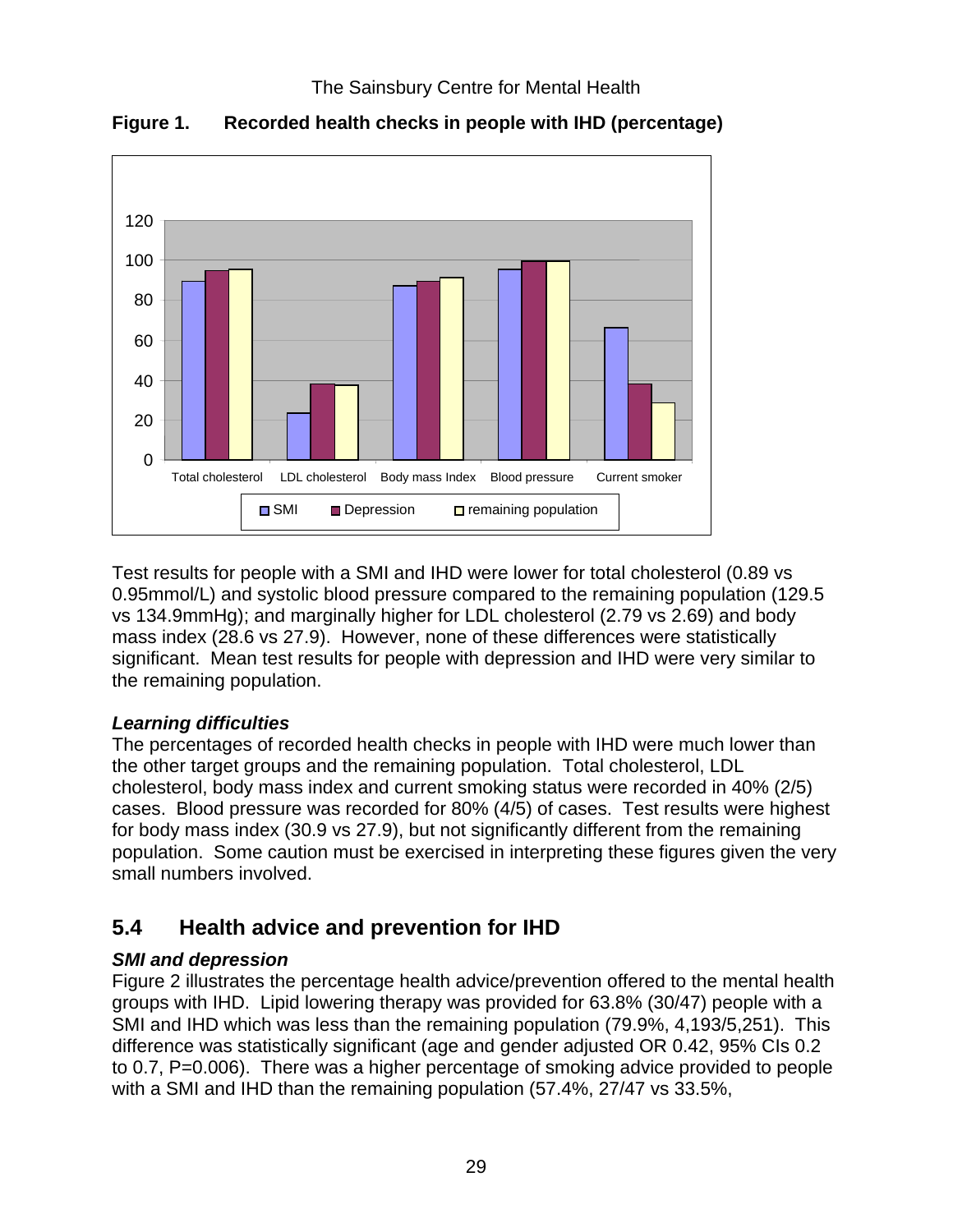1,760/5,251) and statistically significant (age and gender adjusted OR 2.25, 95% CIs 1.2 to 4.1, P=0.010). The percentage of dietary advice offered to the SMI group was lower than the remaining population (76.6% 36/47 vs 79.0%, 4,148/5,251) but not statistically different.

People with depression and IHD were offered health advice and lipid lowering therapy at similar percentages to the remaining population.



### **Figure 2. Recorded health advice for people with IHD (percentage)**

## *Learning difficulties*

Lipid lowering therapy, smoking and dietary advice were offered in 40% (2/5) of cases for people with a learning difficulty and IHD, which was substantially lower than the remaining population.

### **Gender differences in the target groups for people with IHD**

There were few gender differences in the number of recorded health checks for the mental health target groups with IHD. The numbers for those with a learning difficulty were too few to analyse. Of the health checks examined – total cholesterol, LDL cholesterol, body mass index, blood pressure and current smoking – only total cholesterol and current smoking status for those with a SMI revealed any significant difference. Women with a SMI and IHD were less likely to have a recording for total cholesterol and less likely to be a current smoker. There were no significant gender differences for those with depression and IHD or in the health advice/interventions, except for the provision of lipid lowering therapy in which women were less likely to receive this compared to men (P<0.001). (See Appendix 4, tables v and vi)

# **5.5 Prevalence of stroke**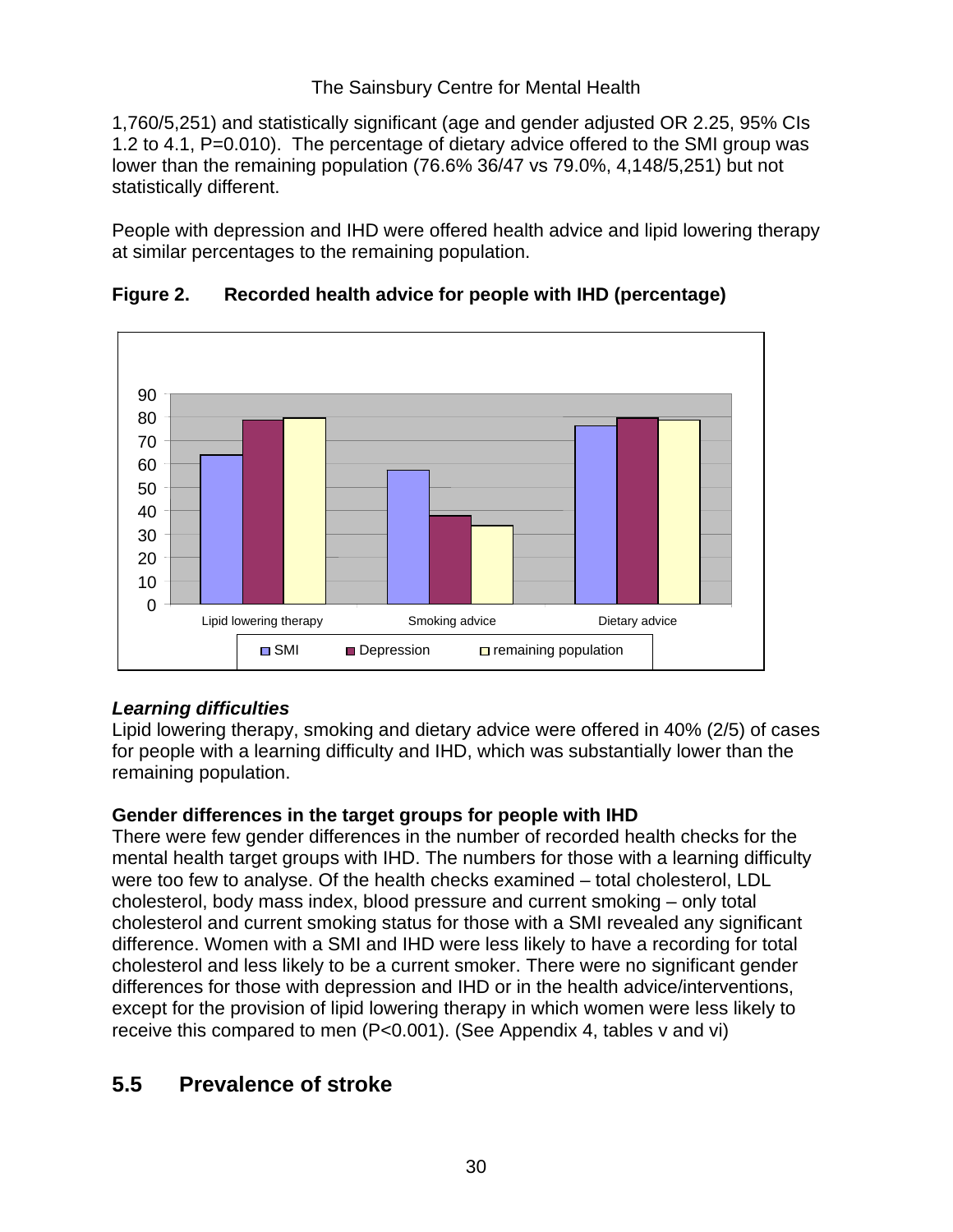### *SMI and depression*

People with a SMI had the highest prevalence of stroke compared to those with depression and a learning difficulty. The prevalence for this group was 5.1% (44/864). The total prevalence for people with depression was 3.4% (522/15,186). Both prevalence figures were higher than that of the remaining population (1.9%; 2,498/134,128). For each mental health group the highest prevalence figures were found in older age groups of 75 years+ (see Table 5 below). Women with a SMI had a higher prevalence of stroke compared to men (5.9%, 23/391 and 4.4%, 21/473 respectively).

People with a SMI had double the risk of being diagnosed with a stroke compared to the remaining population (age and gender adjusted OR 2.01; 95% CIs 1.4 to 2.8; P<0.001). A similar finding was also found for people with depression (age and gender adjusted OR 1.75; 95% CIs 1.6 to 1.9; P<0.001).

### *Learning difficulties*

As with IHD the prevalence of stroke in people with a learning difficulty was small. The overall prevalence was 1.2% (9/753) and half that for the remaining population (2.0%; 3,055/149,428). There were no statistically significant differences compared to the remaining population for stroke in people with a learning difficulty.

No differences existed in the prevalence between men and women which was 1.2% (6/499 and 3/254 respectively) for both gender groups. Strokes occurred mostly in older age groups between 65 to 74 and 85+ years.

## **5.6 Clinical care for people with a stroke - recorded health checks & test results**

## *SMI and depression*

All 44 people with a SMI and a stroke had a systolic and diastolic blood pressure record compared to 98.6% (558/566) for the remaining population. The latest recorded mean systolic blood pressure value for people with a SMI and a stroke was lower at 127.9mmHg (SD 18.2) compared to 136.7mmHg (SD17.7) although the difference was not significant. Diastolic blood pressure for this group was 75.5 (SD 10.7) and exactly the same for the remaining population. Current smoking was recorded for 45.5% (20/44) people with SMI and a stroke compared to 28.8% (719/2,498) for the remaining population. However, the difference was not significant after adjustment for age and gender.

For people with depression and a stroke blood pressure was recorded in 98.5% (514/522) cases. The mean systolic blood pressure was 134.8mmHg (SD 17.9). Diastolic blood pressure for those with depression and a stroke was 76.7mmHg (SD 9.9).Current smoking was 39.6% (207/522) for this group.

## *Learning difficulties*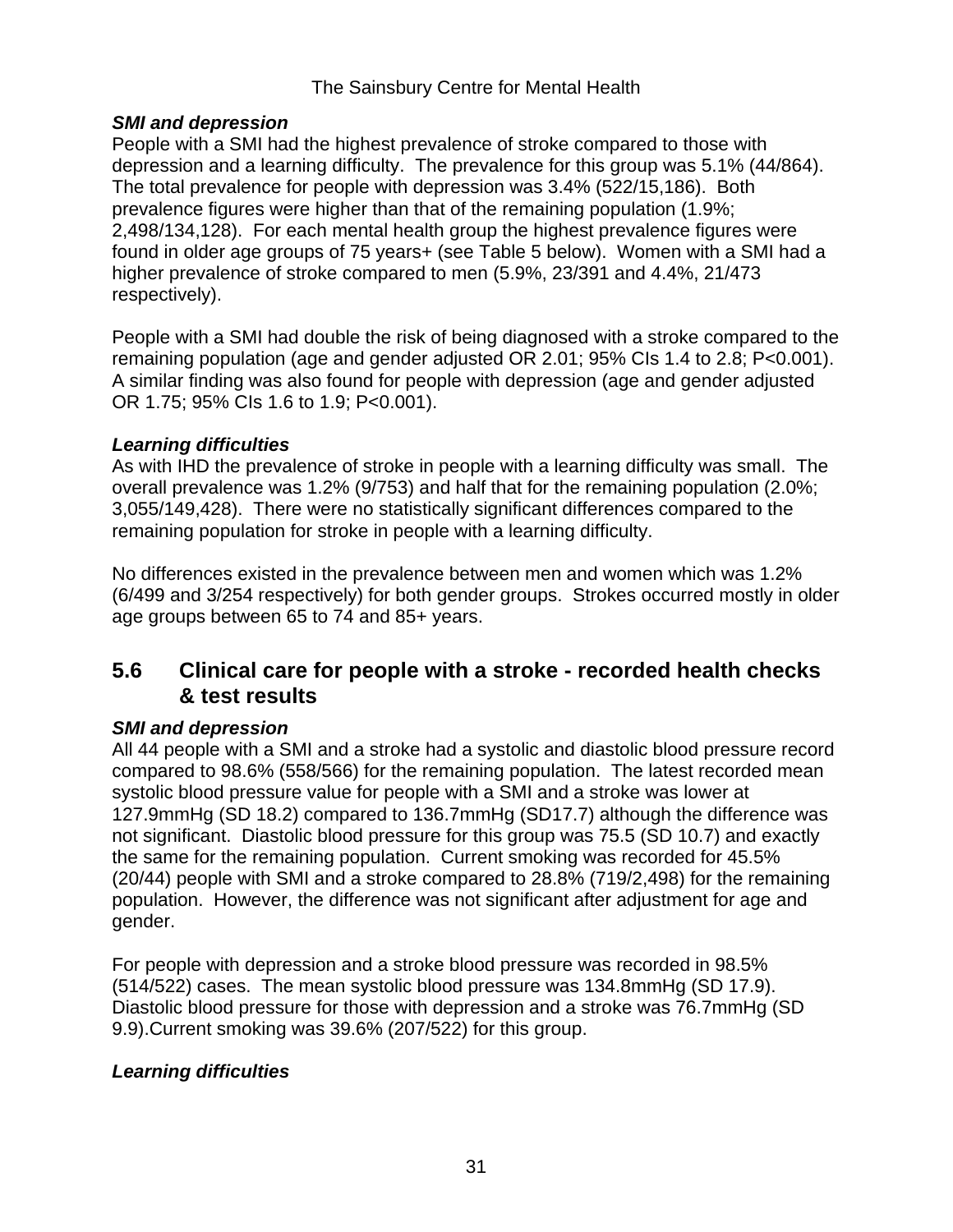In people with a learning difficulty and a stroke blood pressure was recorded in 77.8% (7/9) of cases compared to 98.5% (3,008/3,055) for the remaining population. This difference was statistically significant (age and gender adjusted OR 0.10; 95% CIs 0.1 to 0.5; P=0.008). The mean systolic blood pressure was 129.8mmHg (SD 15.1) and 71.1mmHg (SD 9.5) for the diastolic mean value. Current recorded smoking was less in people with a learning difficulty and a stroke than the remaining population (22.2%, 2/9 vs 30.9%, 944/3,055), but not significantly different from it.

All blood pressure mean values reported in this section were all within normal limits.

**Gender differences in recorded health checks in the target groups with a stroke**  No gender differences existed for the mental health groups with a stroke concerning recorded health checks (see Appendix 4, table vii). The numbers were too small to examine for those with a learning difficulty and stroke.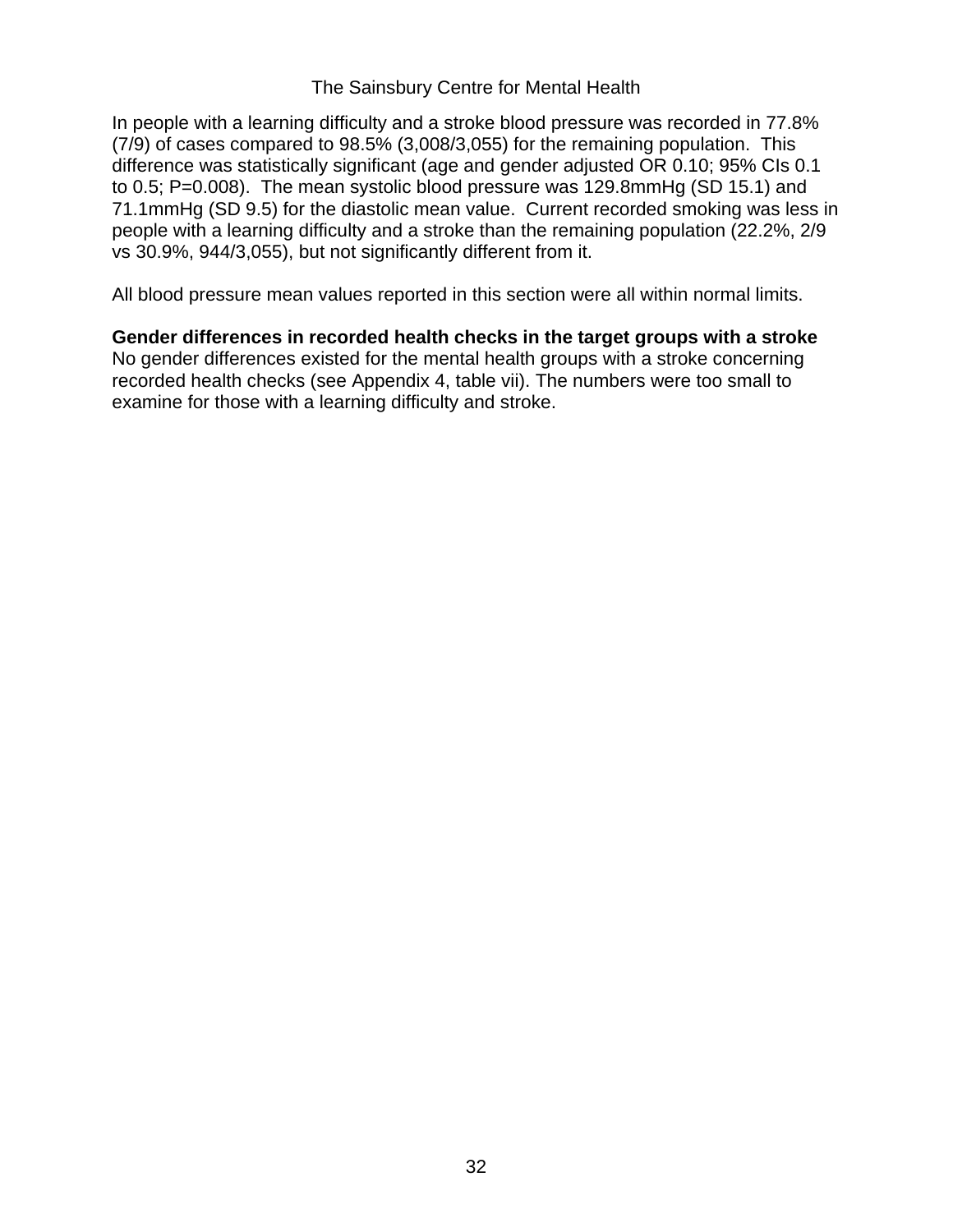## **5.7 Health advice and interventions for stroke**

### *SMI and depression*

Smoking advice was received by 25.0% (11/44) of those with a SMI and a stroke and similar to the remaining population at 26.3% (656/2,498). For those with depression the percentage for smoking advice was greater than both the SMI group and remaining population (32.6%, 170/522), and statistically significant (age and gender adjusted OR 1.27; 95% CIs 1.0 to 1.6; P=0.023).

### *Learning difficulties*

Smoking advice was provided to 33.3% (3/9) of current smokers with a learning difficulty and a stroke, which was higher than that of the remaining population (27.3%, 834/3,055) but not significant.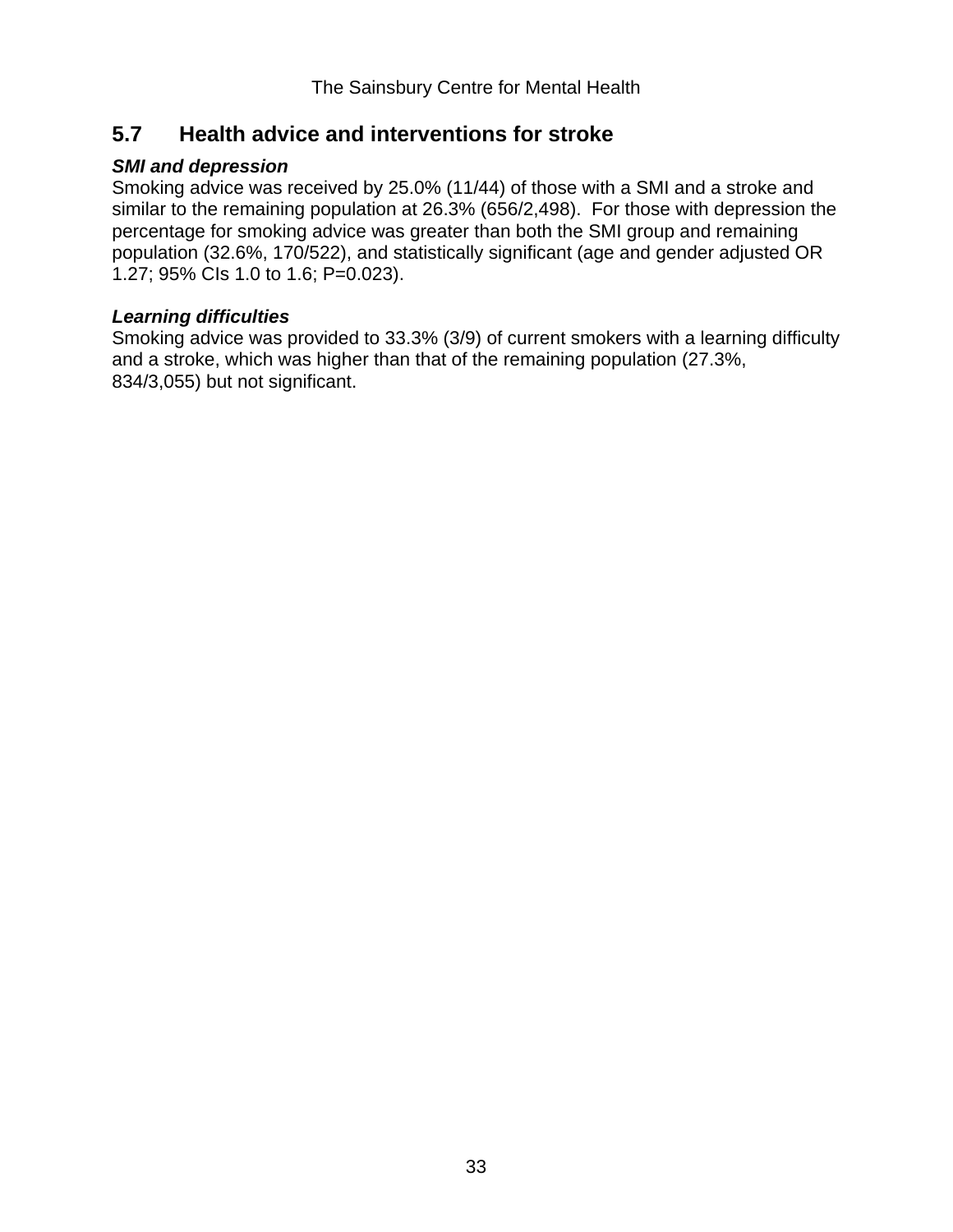| Table 5. Stroke in people with SMI and depression |                           |           |                |             |           |      |              |         |      |
|---------------------------------------------------|---------------------------|-----------|----------------|-------------|-----------|------|--------------|---------|------|
|                                                   |                           |           |                |             |           |      | Remaining    |         |      |
|                                                   |                           | SMI       |                | Depression* |           |      | Population** |         |      |
|                                                   | No. of                    |           |                | No. of      | Total no. |      | No. of       |         |      |
|                                                   | people                    | Total no. |                | people      | with      |      | people       | Total   |      |
|                                                   |                           |           |                |             | depressio |      |              |         |      |
|                                                   | with stroke               | with SMI  | $\%$           | with stroke | n         | %    | with stroke  | no.     | $\%$ |
| <b>Males</b>                                      |                           |           |                |             |           |      |              |         |      |
| 0 to 24                                           | $\pmb{0}$                 | 35        | 0.0            | $\pmb{0}$   | 272       | 0.0  | 10           | 21,480  | 0.0  |
| 25 to 54                                          | 5                         | 280       | 1.8            | 25          | 3,093     | 0.8  | 75           | 29,644  | 0.3  |
| 55 to 64                                          | $\overline{7}$            | 88        | 8.0            | 37          | 1,019     | 3.6  | 223          | 8,174   | 2.7  |
| 65 to 74                                          | $\overline{2}$            | 41        | 4.9            | 65          | 487       | 13.3 | 424          | 5,672   | 7.5  |
|                                                   |                           |           | 23.            |             |           |      |              |         |      |
| 75 to 84                                          | 5                         | 21        | 8              | 72          | 294       | 24.5 | 429          | 3,192   | 13.4 |
|                                                   |                           |           | 25.            |             |           |      |              |         |      |
| 85 and over                                       | $\overline{2}$            | 8         | $\overline{0}$ | 17          | 75        | 22.7 | 147          | 845     | 17.4 |
| Total                                             | 21                        | 473       | 4.4            | 216         | 5,240     | 4.1  | 1,308        | 69,007  | 1.9  |
| <b>Females</b>                                    |                           |           |                |             |           |      |              |         |      |
| 0 to 24                                           | 0                         | 10        | 0.0            | $\mathbf 0$ | 633       | 0.0  | 5            | 20,337  | 0.0  |
| 25 to 54                                          | $\ensuremath{\mathsf{3}}$ | 166       | 1.8            | 44          | 5,794     | 0.8  | 82           | 25,784  | 0.3  |
| 55 to 64                                          | 5                         | 79        | 6.3            | 40          | 1,608     | 2.5  | 120          | 7,429   | 1.6  |
| 65 to 74                                          | $\overline{4}$            | 62        | 6.5            | 72          | 957       | 7.5  | 247          | 5,527   | 4.5  |
|                                                   |                           |           | 15.            |             |           |      |              |         |      |
| 75 to 84                                          | $\boldsymbol{9}$          | 59        | $\mathbf{3}$   | 94          | 673       | 14.0 | 410          | 4,118   | 10.0 |
|                                                   |                           |           | 13.            |             |           |      |              |         |      |
| 85 and over                                       | $\overline{2}$            | 15        | $\mathbf{3}$   | 56          | 281       | 19.9 | 326          | 1,926   | 16.9 |
| Total                                             | 23                        | 391       | 5.9            | 306         | 9,946     | 3.1  | 1,190        | 65,121  | 1.8  |
| <b>Overall total</b>                              | 44                        | 864       | 5.1            | 522         | 15,186    | 3.4  | 2,498        | 134,128 | 1.9  |

\* Excludes people with SMI

\*\* Excludes people with SMI and depression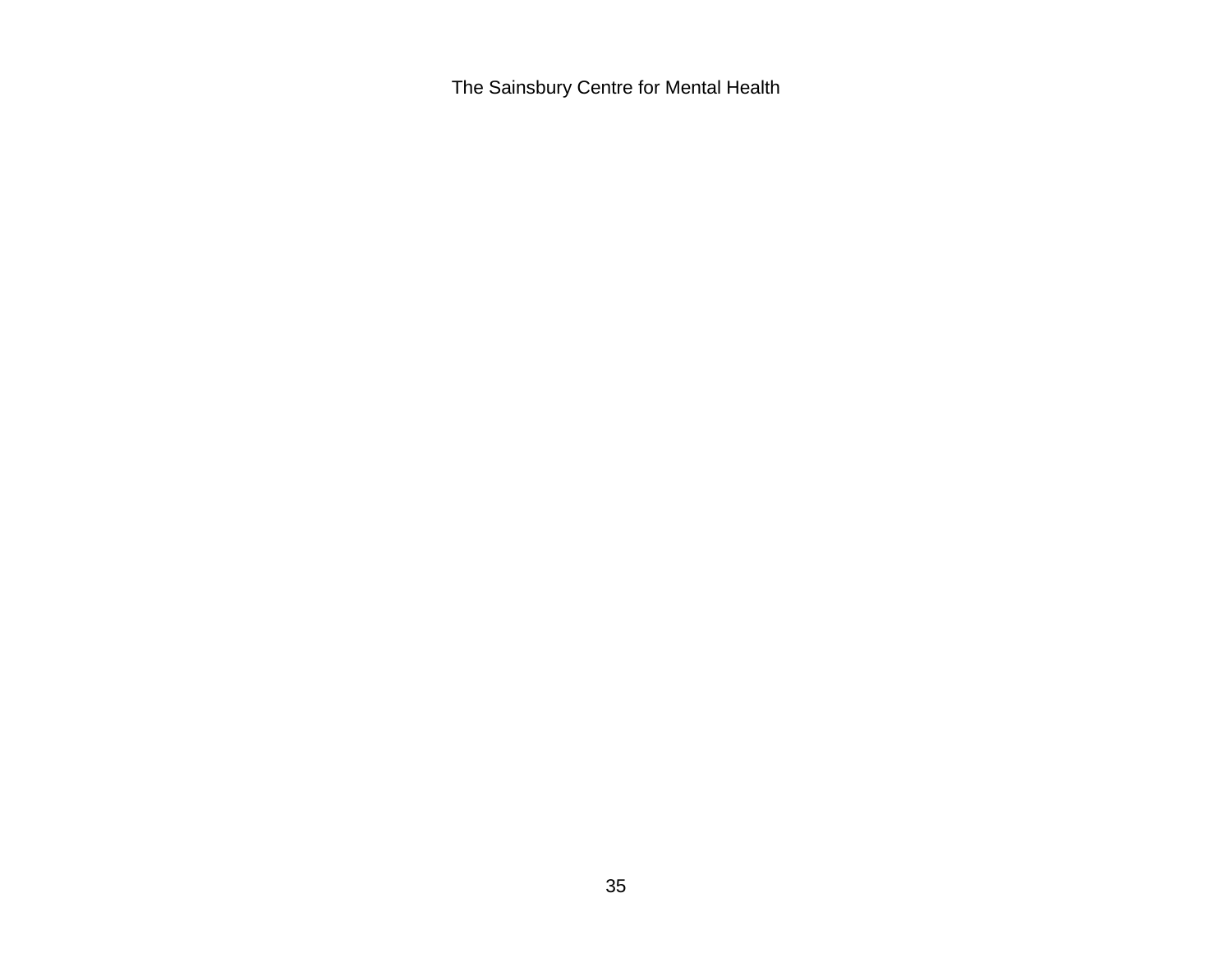## **5.8 Prevalence of diabetes mellitus**

### *SMI and depression*

Table 6 lists the prevalence figures for diabetes mellitus in both mental health groups. The overall prevalence of diabetes mellitus in people with a SMI was 8.8% (76/864). Women had a higher prevalence (10.2%, 40/391) compared with men (7.6%, 36/473), although this difference was not statistically significant. However, there was a significant difference between those with a SMI and diabetes mellitus compared with the remaining population (age and gender adjusted OR 2.20, 95% CIs 1.7 to 2.8, P<0.001). The presence of diabetes mellitus in people with a SMI largely affected those aged 65 and above.

In people with depression the overall prevalence was lower at 4.7% (714/15,186), but still higher than that of the remaining population at 3.2% (4,313/134,128). This was also statistically significant (age and gender adjusted OR 1.34, 95% CIs 1.2 to 1.4, P<0.001). Men with depression had a higher prevalence of diabetes mellitus than women (5.6%, 293/5,240 and 4.2%, 421/9,946 respectively). People aged 65 and above had the highest prevalence of diabetes mellitus.

### *Learning difficulty*

The overall prevalence for diabetes in people with a learning difficulty was 2.4% (18/753). Unlike people with a SMI and depression the prevalence of diabetes mellitus was higher in women 3.1% (8/254) compared to men at 2.0%, (10/499). This difference, however, was not statistically significant.

## *Antipsychotic medication and diabetes mellitus*

Previous research has shown that people with schizophrenia are at greater risk of developing diabetes if receiving antipsychotic, particularly atypical or newer antipsychotic, medication. We examined whether this was the case in our population. Sixty-seven percent (579/864) of people with a SMI were taking antipsychotic medication. Fifty-seven percent of these were taking atypical antipsychotics. Although there was an increased risk of having diabetes mellitus in this group and being prescribed antipsychotics the association was not statistically significant (adjusted OR 1.38, 95% CIs 1.2 to 1.6, P>0.05), even when looking specifically at atypical antipsychotics. This finding may be due to the relatively small numbers used in the analysis.

Antipsychotic medication, however, was not limited to those with a SMI. Eight percent of people with depression were prescribed antipsychotic medication (1,330/154,475), 38% of whom were taking atypicals (499, 1,321). Of those with a learning difficulty 13.4% (101/ 753) were receiving antipsychotic medication. In the remaining population 1.2% (1,649/134,706) were prescribed antipsychotic medication. In analysing the figures for all those receiving some form of antipsychotic medication and having a diagnosis of diabetes mellitus is significant (adjusted OR 1.41, 95% CIs 1.2 to 1.6, P<0.001). However, this is not the case when looking at only at atypical antipsychotics.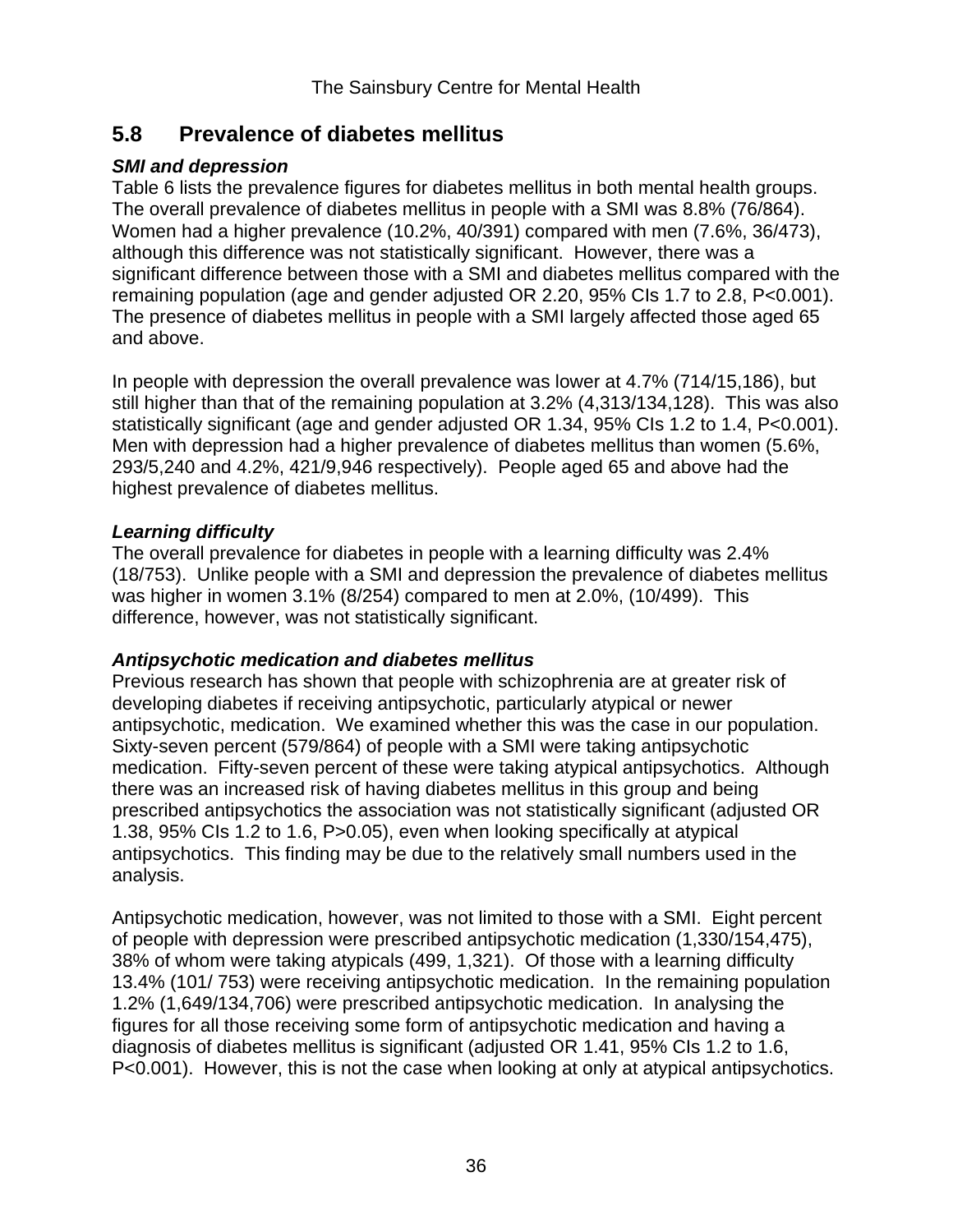| Table 6. Prevalence of diabetes mellitus in people with SMI and depression |             |          |      |                         |            |      |                         |         |      |
|----------------------------------------------------------------------------|-------------|----------|------|-------------------------|------------|------|-------------------------|---------|------|
|                                                                            |             |          |      |                         |            |      | Remaining               |         |      |
|                                                                            |             | SMI      |      | Depression <sup>1</sup> |            |      | Population <sup>2</sup> |         |      |
|                                                                            | No. of      |          |      | No. of                  |            |      | No. of                  |         |      |
|                                                                            | People with |          |      | People with             | Total no.  |      | People with             |         |      |
|                                                                            |             | Total    |      |                         |            |      |                         |         |      |
|                                                                            | diabetes    | no.      |      | diabetes                | with       |      | diabetes                | Total   |      |
|                                                                            | mellitus    | with SMI | $\%$ | mellitus                | depression | %    | mellitus                | no.     | $\%$ |
| <b>Males</b>                                                               |             |          |      |                         |            |      |                         |         |      |
| 0 to 24                                                                    | $\mathbf 1$ | 35       | 2.9  | $\overline{2}$          | 272        | 0.7  | 70                      | 21,480  | 0.3  |
| 25 to 54                                                                   | 12          | 280      | 4.3  | 85                      | 3,093      | 2.7  | 550                     | 29,644  | 1.9  |
| 55 to 64                                                                   | 11          | 88       | 12.5 | 90                      | 1,019      | 8.8  | 572                     | 8,174   | 7.0  |
| 65 to 74                                                                   | 9           | 41       | 22.0 | 65                      | 487        | 13.3 | 685                     | 5,672   | 12.1 |
| 75 to 84                                                                   | 3           | 21       | 14.3 | 42                      | 294        | 14.3 | 436                     | 3,192   | 13.7 |
| 85 and over                                                                | 0           | 8        | 0.0  | 9                       | 75         | 12.0 | 96                      | 845     | 11.4 |
| Total                                                                      | 36          | 473      | 7.6  | 293                     | 5,240      | 5.6  | 2,409                   | 69,007  | 3.5  |
| <b>Females</b>                                                             |             |          |      |                         |            |      |                         |         |      |
| 0 to 24                                                                    | 0           | 10       | 0.0  | $\overline{2}$          | 633        | 0.3  | 54                      | 20,337  | 0.3  |
| 25 to 54                                                                   | 6           | 166      | 3.6  | 109                     | 5,794      | 1.9  | 374                     | 25,784  | 1.5  |
| 55 to 64                                                                   | 5           | 79       | 6.3  | 96                      | 1,608      | 6.0  | 372                     | 7,429   | 5.0  |
| 65 to 74                                                                   | 14          | 62       | 22.6 | 109                     | 957        | 11.4 | 512                     | 5,527   | 9.3  |
| 75 to 84                                                                   | 12          | 59       | 20.3 | 74                      | 673        | 11.0 | 451                     | 4,118   | 11.0 |
| 85 and over                                                                | 3           | 15       | 20.0 | 31                      | 281        | 11.0 | 141                     | 1,926   | 7.3  |
| Total                                                                      | 40          | 391      | 10.2 | 421                     | 9,946      | 4.2  | 1,904                   | 65,121  | 2.9  |
| <b>Overall total</b>                                                       | 76          | 864      | 8.8  | 714                     | 15,186     | 4.7  | 4,313                   | 134,128 | 3.2  |

 $^1$  Excludes people with a SMI

 $2$  Excludes people with a SMI and depression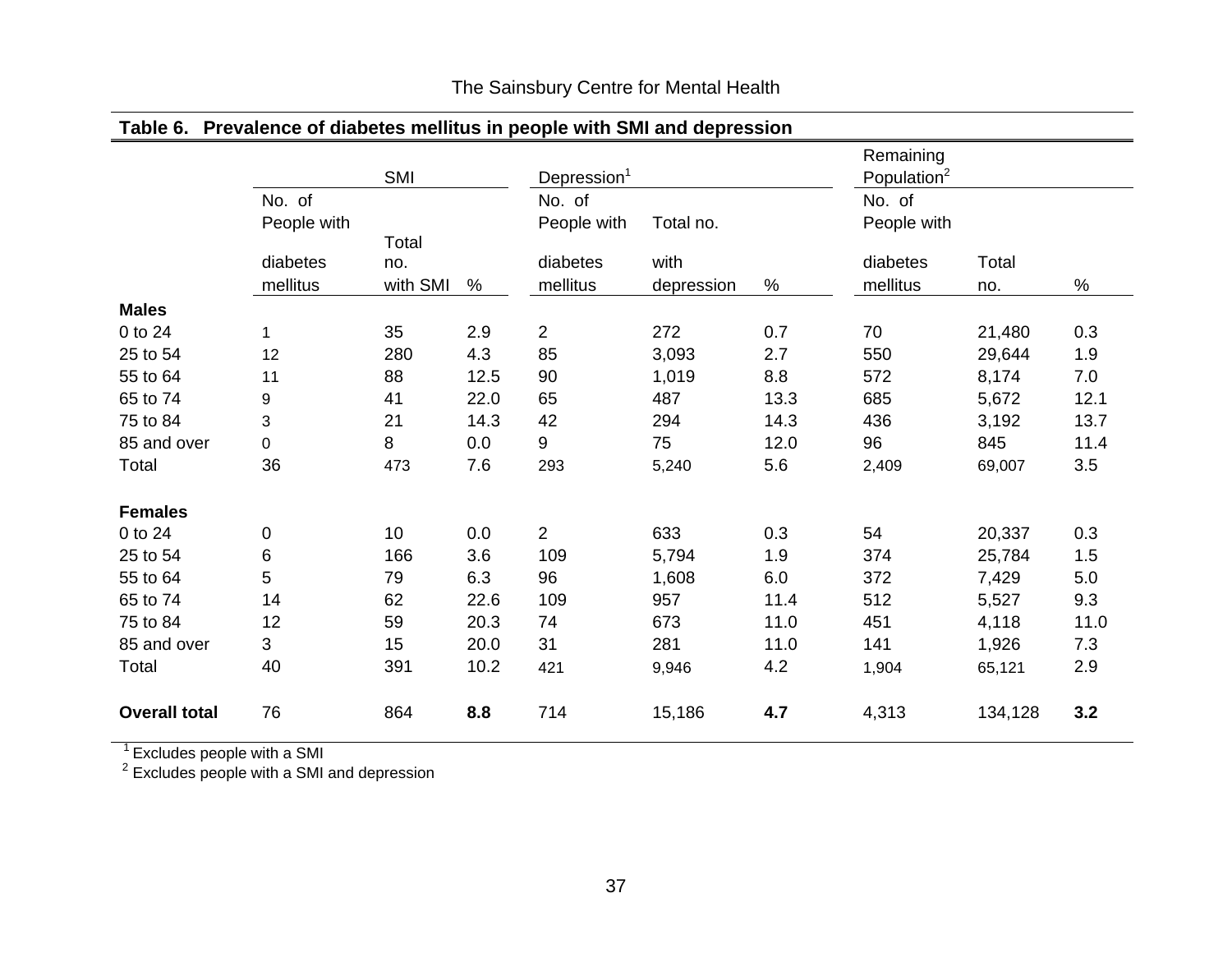## **5.9 Clinical care for people with diabetes mellitus** *-* **recorded health checks & test results**

### *SMI and depression*

Blood pressure in people with a SMI and diabetes mellitus was well recorded in 98.7% (75/76) cases. A similarly high percentage of blood pressure recording was also found for people with depression and diabetes mellitus (99.7%, 712/714). Body mass index was recorded in 86.8% (66/76) cases. This was lower than that of the remaining population (94.6%, 4,755/5,027). This difference was statistically significant (age and gender adjusted OR 0.38, 95% CIs 0.2 to 0.7, P=0.005). This was not the case for people with depression and diabetes mellitus where the recording of body mass index was slightly higher than the remaining population (96.1%, 686/714 vs 94.2%, 4,135/4,389). Urine checks for people with a SMI and diabetes were recorded in 60.5% (46/76) of cases and significantly lower than the remaining population at 75.1% (593/790) (age and gender adjusted OR 0.46, 95% CIs 0.3 to 0.7, P=0.001). For those with depression the percentage who had urine checks was 76.6% (547/714) and was identical to that of the remaining population (76.6%, 3,303/4,313).

Test results for mean systolic blood pressure and people with a SMI and diabetes was lower than the remaining population (129.6, SD 19.7 vs 132.7, SD 14.3). This was the same for mean diastolic blood pressure (75.0, SD 12.5 vs 78.3, SD 7.0). Body mass index was also lower in people with SMI and diabetes (mean BMI 28.9, SD 5.9 vs 29.9, SD 6.0). Urine results were found to be abnormal for 38.9% (7/18) of those with a SMI and diabetes. Among the remaining population, however, the percentage was 18.1% (281/1,550). This difference was significant (age and gender adjusted OR 3.10, 95% CIs 1.2 to 1.8, P=0.021). People with depression had a similar percentage of urine abnormality (20%, 42/210) to that of the remaining population.

None of these differences was statistically significant.

### *Learning difficulty*

Figure 3 charts the percentage of recorded health checks in people with a learning difficulty and diabetes mellitus. Blood pressure recording was marginally less (94.4%, 17/18) than the remaining population (98.2%, 4,996/5,085), but not significantly different. Body mass index was recorded in 77.8% (14/18) of people with a learning difficulty and diabetes. For the remaining population with diabetes, body mass index was recorded for 94.5% (4,807/5,085) and statistically different (age and gender adjusted OR 0.22, 95% CIs 0.1 to 0.7, P=0.009). Recorded urine checks were also lower for people with a learning difficulty and diabetes (55.5%, 10/18 vs 76.4, 3,886/5,085), although not statistically significant.

Test results for people with learning difficulties for systolic (132.7, SD 14.3) and diastolic (78.3, SD 7.0) blood pressure were within normal limits. A body mass index indicating obesity was much higher in people with a learning difficulty and diabetes compared with the remaining population with the same condition (71.4%, 10/14 vs 44.2%,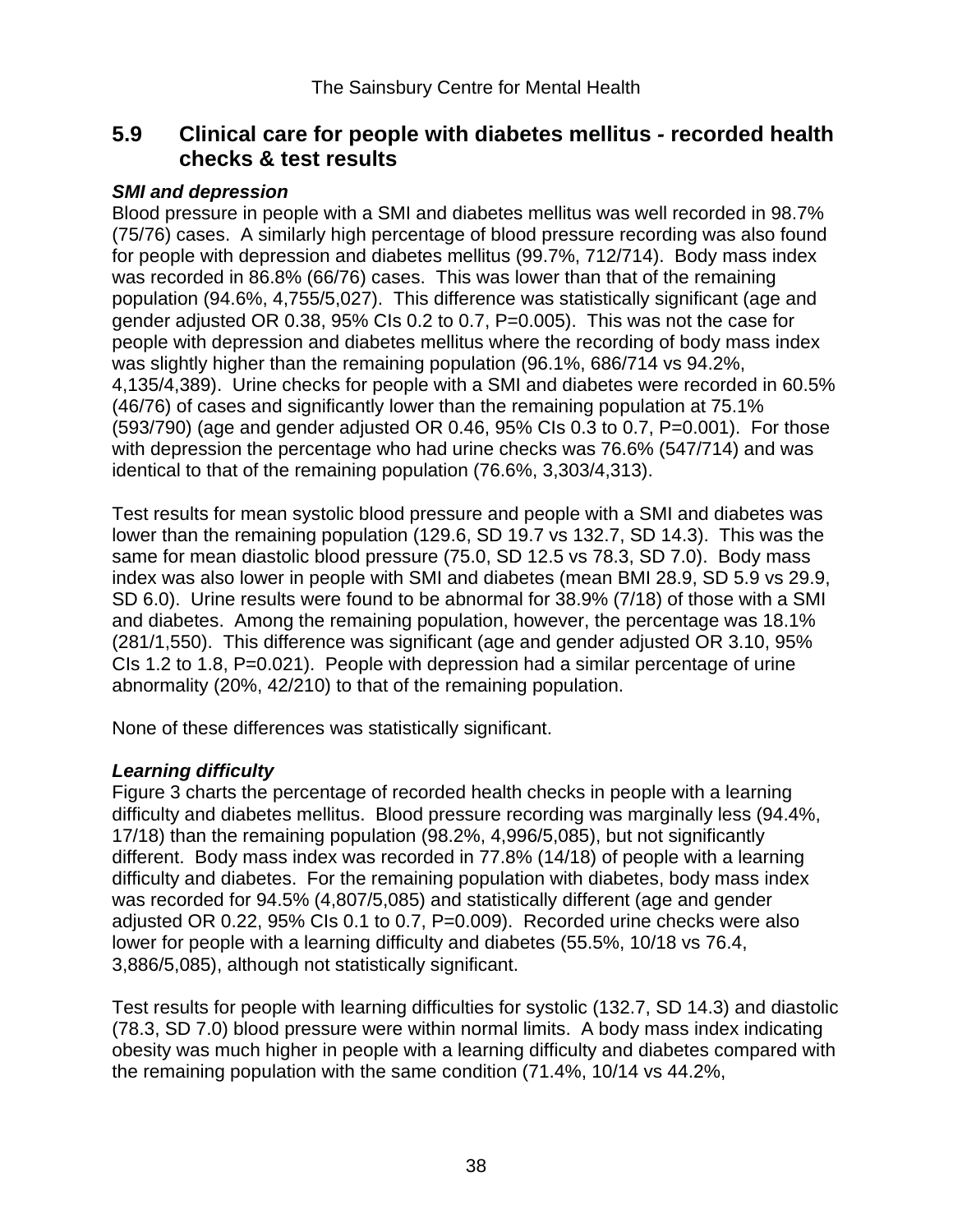2,127/4,807), although the difference was not statistically significant. Both people with a learning difficulty had abnormal urine results.



**Figure 3. Recorded health checks in people with diabetes mellitus** 

## **Recorded health checks in people from the target groups with diabetes mellitus**

No gender differences were found for the mental health groups and diabetes in terms of recorded health checks. Numbers were too small to analyse those with a learning difficulty and diabetes. (See Appendix 4, table viii)

# **5.10 Management of diabetes mellitus**

### *SMI and depression*

HbA1c is an indicator of how well diabetes is being controlled. We assessed this to compare the management of those with diabetes mellitus between the target groups and the remaining population. We grouped HbA1c according to good (6.5% and below) or poor (above 6.5%) control. Figure 4 displays the percentages of people with poor control of their diabetes mellitus. The percentage of people with poor management of their diabetes was high in all groups. Interestingly, people with a SMI and diabetes were less likely to have poorer management of their diabetes (55.2%, 37/67) than the remaining population (68.8%, 2,820/4,093). The difference was only just significant after adjustment for age, gender and area site (OR 0.53, 95% CIs 0.3 to 0.8, P=0.013). People with depression had a similar percentage to the remaining population.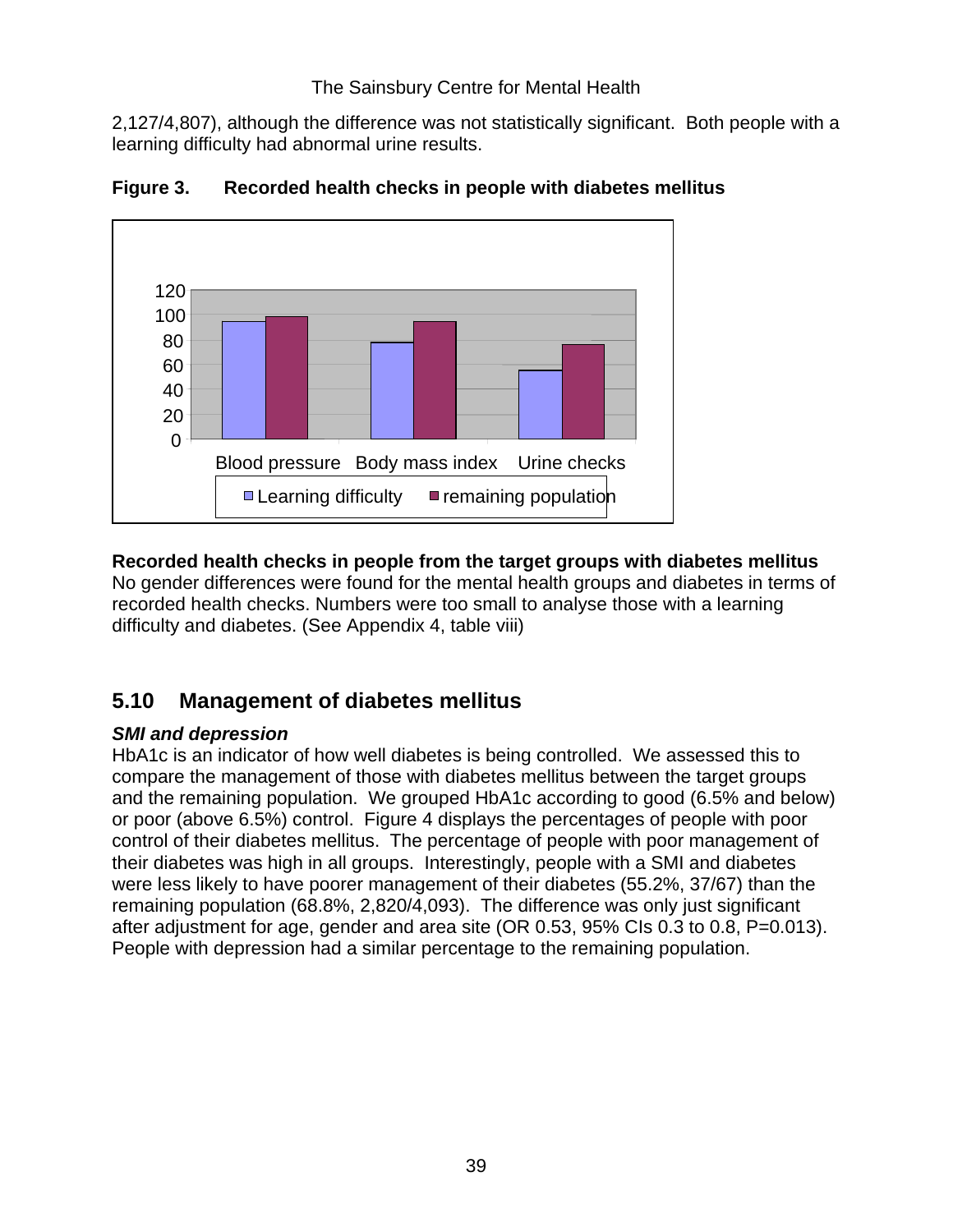

### **Figure 4. Poor control of diabetes mellitus in people with a SMI and depression - HbA1c**

## *Learning difficulty*

People with a learning difficulty were also less likely to have poorer management of their diabetes mellitus when compared to the remaining population (61.1%, 11/18 vs 68.6%, 3,313/4,828) (see Figure 5). However, this difference was not statistically significant after adjustment for age, gender and site.

### **Figure 5. Poor control of diabetes mellitus in people with a learning difficulty - HbA1c**

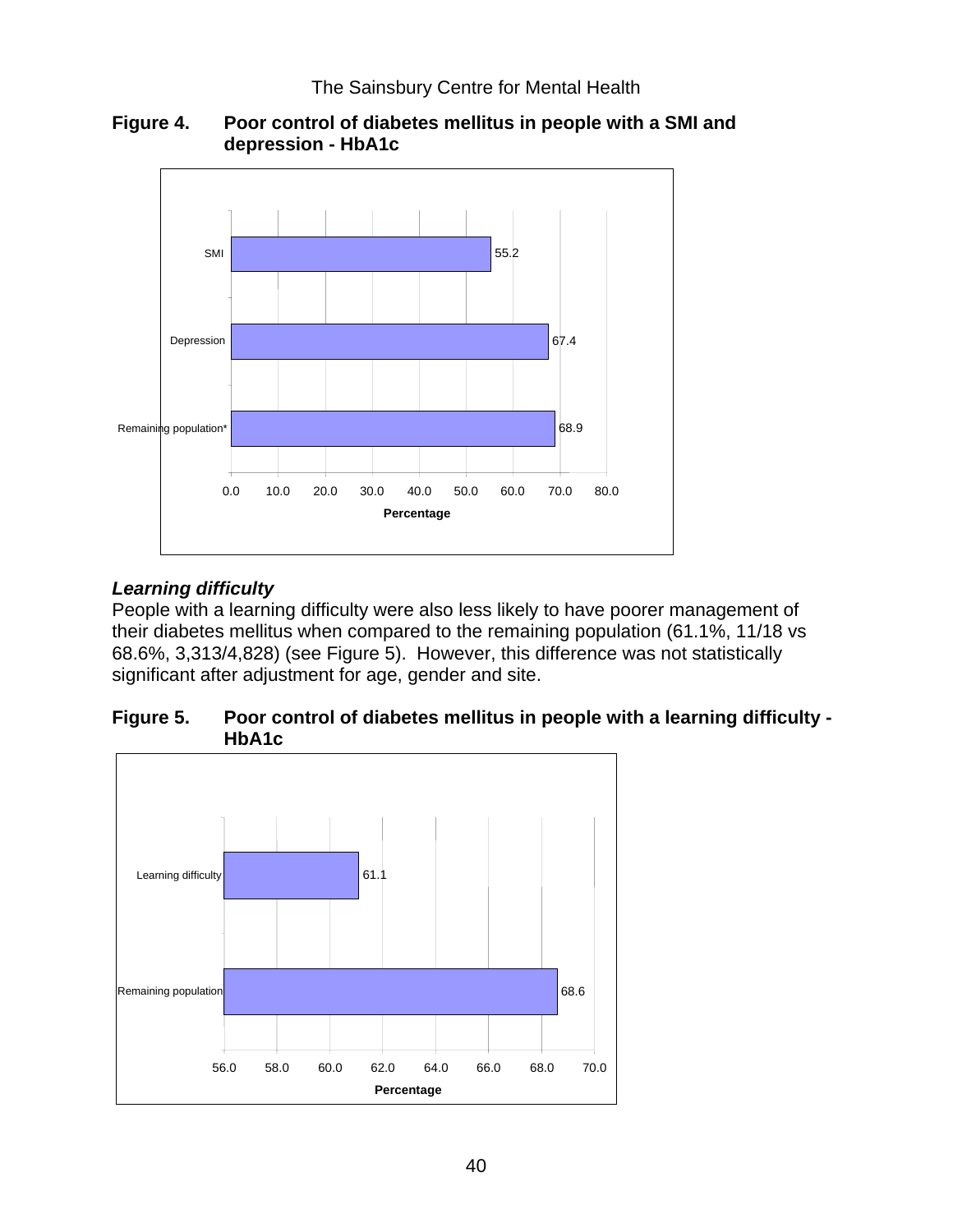## **5.11 Management of diabetes using stricter HbA1c criteria**

We also examined the management of diabetes in the target groups using stricter cut off points. When using a cut off point of 7.5% we found the management of diabetes for all target groups was broadly comparable to the remaining population. The percentages were that those with a SMI 59.7% (40/67) had good control of their diabetes; compared with 63.4% (453/714) for those with depression; and 62.7% (2,568/4,093) for the remaining population. These differences were not statistically significant.

For those with a learning difficulty the percentage of those with good management of their diabetes was lower than the mental health target groups at 55.5% (10/18), and the remaining population (62.8% (3,034/4,828). The difference however was not statistically significant.

We then examined a cut off point of 8.5%. This revealed that 80.6% (54/67) of people with a SMI had a HbA1c score below 8.5%, compared with 80.4% (574/714) for those with depression and 81.7% (3,347/4,093) for the remaining population. For people with a learning difficulty 61.1% (11/18) had a HbA1c score below 8.5% and although much lower than the remaining population (81.6%, 3,942/4,828) was not significant.

# **5.12 Health advice for people with diabetes mellitus**

Dietary advice was received by 80.3% (61/76) of people with SMI and diabetes. For those with depression the percentage was greater at 86.8% (648/746) and 82.8% (3,572/4,313) for the remaining population. Dietary advice for those with a learning difficulty was lower at 72.2% (13/18), but not significantly different to those without.

# **5.13 Prevalence of chronic obstructive pulmonary disease (COPD)**

## *SMI and depression*

For people with a SMI the overall prevalence for COPD was 20.1% (174/864). Table 7 shows the prevalence of COPD by gender and age group. This prevalence differed significantly when compared to the remaining population (age and gender adjusted OR 1.33, 95% CIs 1.1 to 1.6, P<0.001). More men than women were diagnosed with COPD (21.1%, 100/473 and 18.9%, 74/391 respectively). COPD was prevalent across all age groups, but increases from the age of 55 years.

In people with depression the overall prevalence of COPD was higher at 23.0% (3,492/15,186) and was significantly different compared to the remaining population (age and gender adjusted OR 1.70, 95% CIs 1.6 to 1.8, P<0.001). The prevalence was higher in women (23.8% 2,366/9,946) than in men (21.5%, 1,126/5,240) and this was consistent across all age groups.

### *Learning difficulty*

The overall prevalence of COPD for people with a learning difficulty was 19.8% (149/753). Although slightly lower than the mental health groups it was still higher than the remaining population (15.5%, 23,189/149,428) and significantly different from them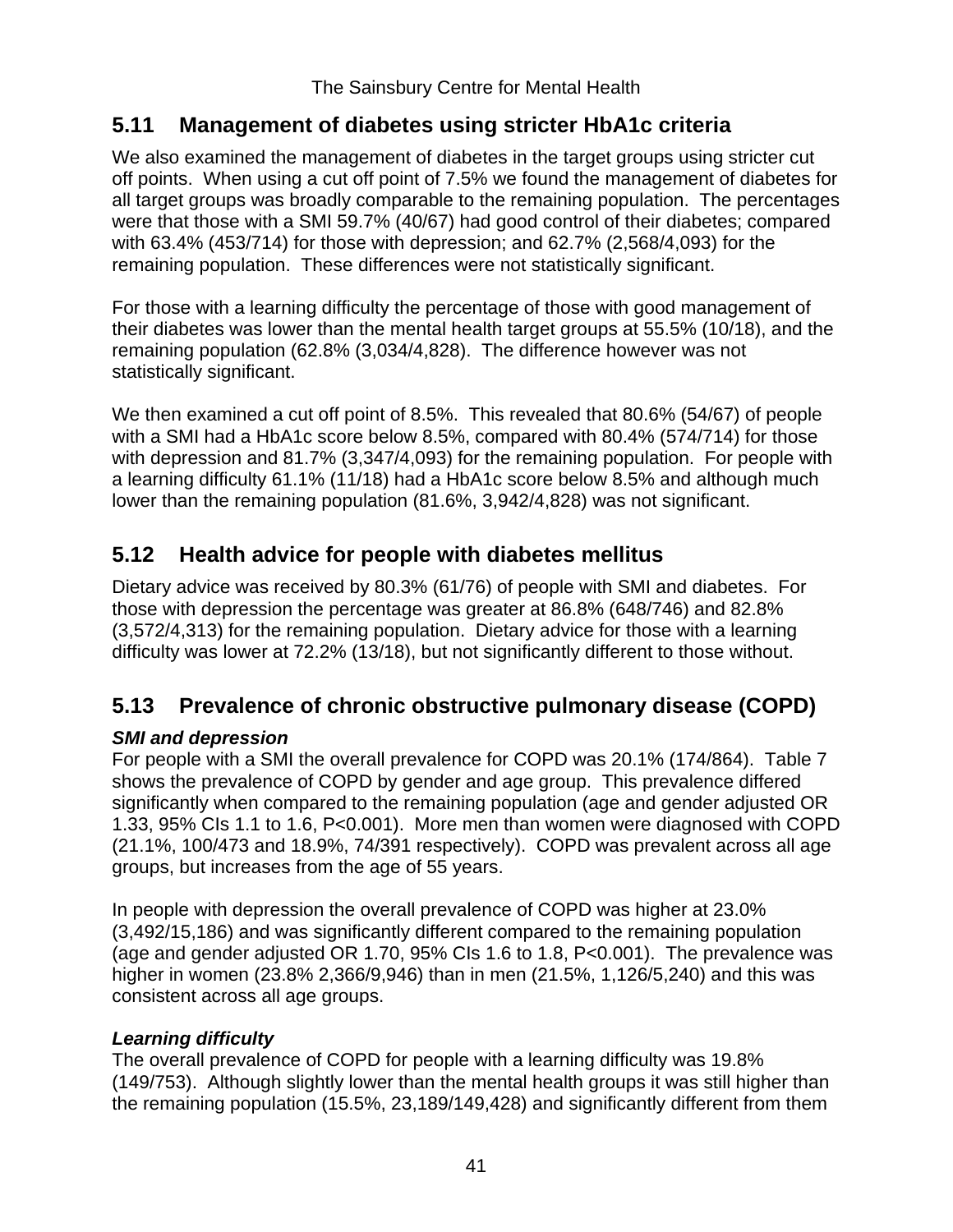(age and gender adjusted OR 1.41, 95% CIs 1.2 to 1.7, P<0.001). More men were diagnosed with COPD than women (20.8%, 104/499 and 17.7%, 45/254 respectively).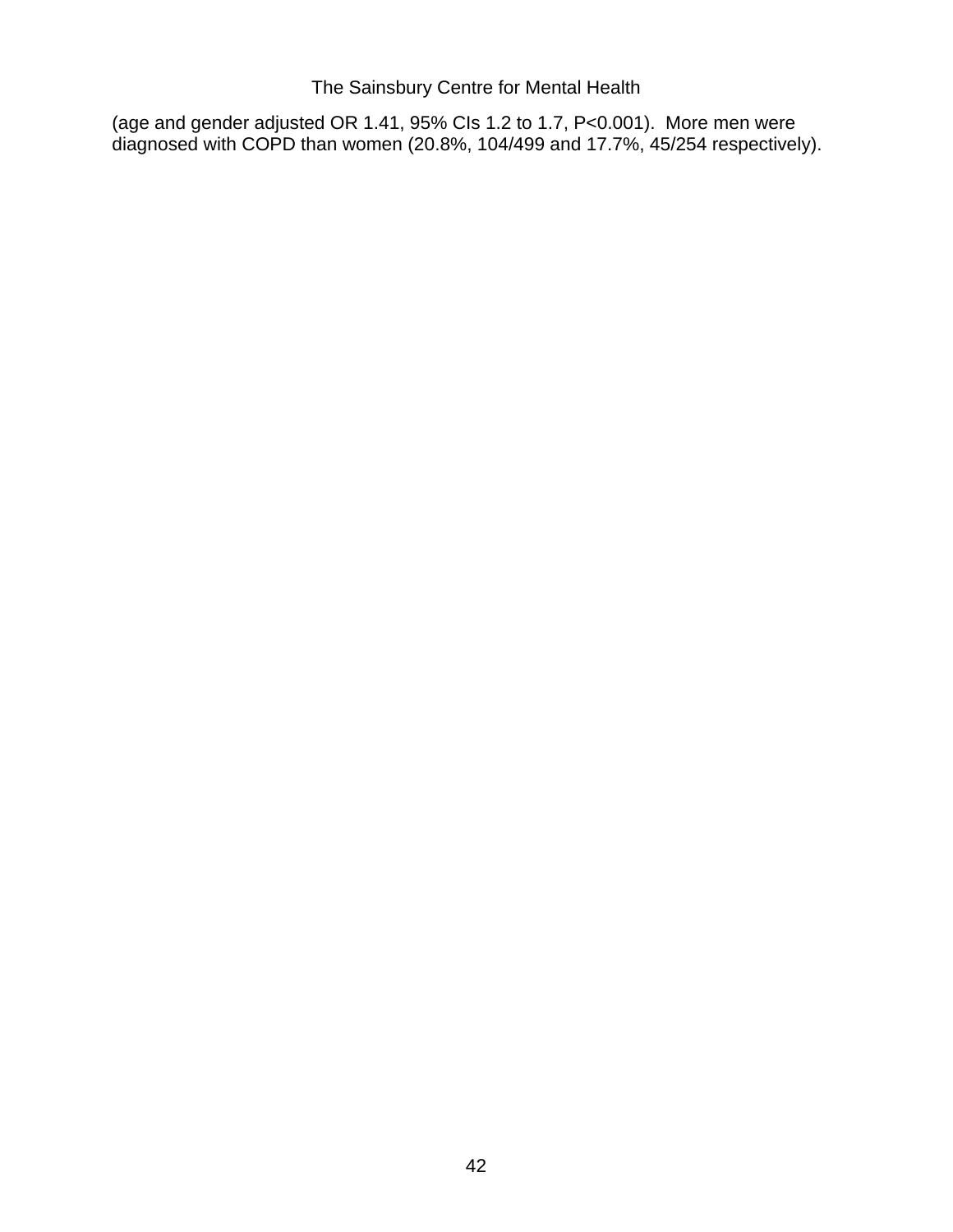|                | Table 7. Chronic obstructive pulmonary disease (COPD) in people with a SMI and depression |           |                       |             |            |                    |              |        |      |
|----------------|-------------------------------------------------------------------------------------------|-----------|-----------------------|-------------|------------|--------------------|--------------|--------|------|
|                |                                                                                           |           |                       |             |            |                    | Remaining    |        |      |
|                |                                                                                           | SMI       |                       | Depression* |            |                    | Population** |        |      |
|                | No. of                                                                                    |           |                       | No. of      | Total no.  |                    | No. of       |        |      |
|                | people                                                                                    | Total no. |                       | people      | with       |                    | people       | Total  |      |
|                | with COPD                                                                                 | with SMI  | $\%$                  | with COPD   | depression | $\%$               | with COPD    | no.    | $\%$ |
| <b>Males</b>   |                                                                                           |           |                       |             |            |                    |              |        |      |
|                |                                                                                           |           | 20.                   |             |            | 22.                |              |        |      |
| 0 to 24        | $\overline{7}$                                                                            | 35        | $\overline{0}$        | 61          | 272        | $\overline{4}$     | 3,654        | 21,480 | 17.0 |
|                |                                                                                           |           | 17.                   |             |            | 20.                |              |        |      |
| 25 to 54       | 50                                                                                        | 280       | 9                     | 626         | 3,093      | $\overline{2}$     | 3,624        | 29,644 | 12.2 |
|                |                                                                                           |           | 23.                   |             |            | 21.                |              |        |      |
| 55 to 64       | 21                                                                                        | 88        | 9<br>26.              | 215         | 1,019      | $\mathbf 1$<br>25. | 1,113        | 8,174  | 13.6 |
| 65 to 74       | 11                                                                                        | 41        | 8                     | 122         | 487        | 1                  | 1,020        | 5,672  | 18.0 |
|                |                                                                                           |           | 42.                   |             |            | 27.                |              |        |      |
| 75 to 84       | 9                                                                                         | 21        | 9                     | 81          | 294        | 6                  | 663          | 3,192  | 20.8 |
|                |                                                                                           |           | 25.                   |             |            | 28.                |              |        |      |
| 85 and over    | $\overline{2}$                                                                            | 8         | $\mathbf 0$           | 21          | 75         | 0                  | 176          | 845    | 20.8 |
|                |                                                                                           |           | 21.                   |             |            | 21.                |              |        |      |
| Total          | 100                                                                                       | 473       | 1                     | 1,126       | 5,240      | 5                  | 10,250       | 69,007 | 14.9 |
|                |                                                                                           |           |                       |             |            |                    |              |        |      |
| <b>Females</b> |                                                                                           |           |                       |             |            |                    |              |        |      |
|                |                                                                                           |           | 10.                   |             |            | 27.                |              |        |      |
| 0 to 24        | 1                                                                                         | 10        | 0<br>16.              | 175         | 633        | 6<br>22.           | 2,796        | 20,337 | 13.7 |
| 25 to 54       | 28                                                                                        | 166       | 9                     | 1,296       | 5,794      | $\overline{4}$     | 3,479        | 25,784 | 13.5 |
|                |                                                                                           |           | 24.                   |             |            | 24.                |              |        |      |
| 55 to 64       | 19                                                                                        | 79        | $\mathbf 1$           | 393         | 1,608      | $\overline{4}$     | 1,149        | 7,429  | 15.5 |
|                |                                                                                           |           | 19.                   |             |            | 27.                |              |        |      |
| 65 to 74       | 12                                                                                        | 62        | $\overline{4}$        | 265         | 957        | $\overline{7}$     | 951          | 5,527  | 17.2 |
|                |                                                                                           |           | 11.                   |             |            | 25.                |              |        |      |
| 75 to 84       | $\overline{7}$                                                                            | 59        | 9                     | 171         | 673        | $\overline{4}$     | 778          | 4,118  | 18.9 |
|                |                                                                                           |           | 46.<br>$\overline{7}$ |             |            | 23.                |              |        |      |
| 85 and over    | $\overline{7}$                                                                            | 15        |                       | 66          | 281        | 5                  | 268          | 1,926  | 13.9 |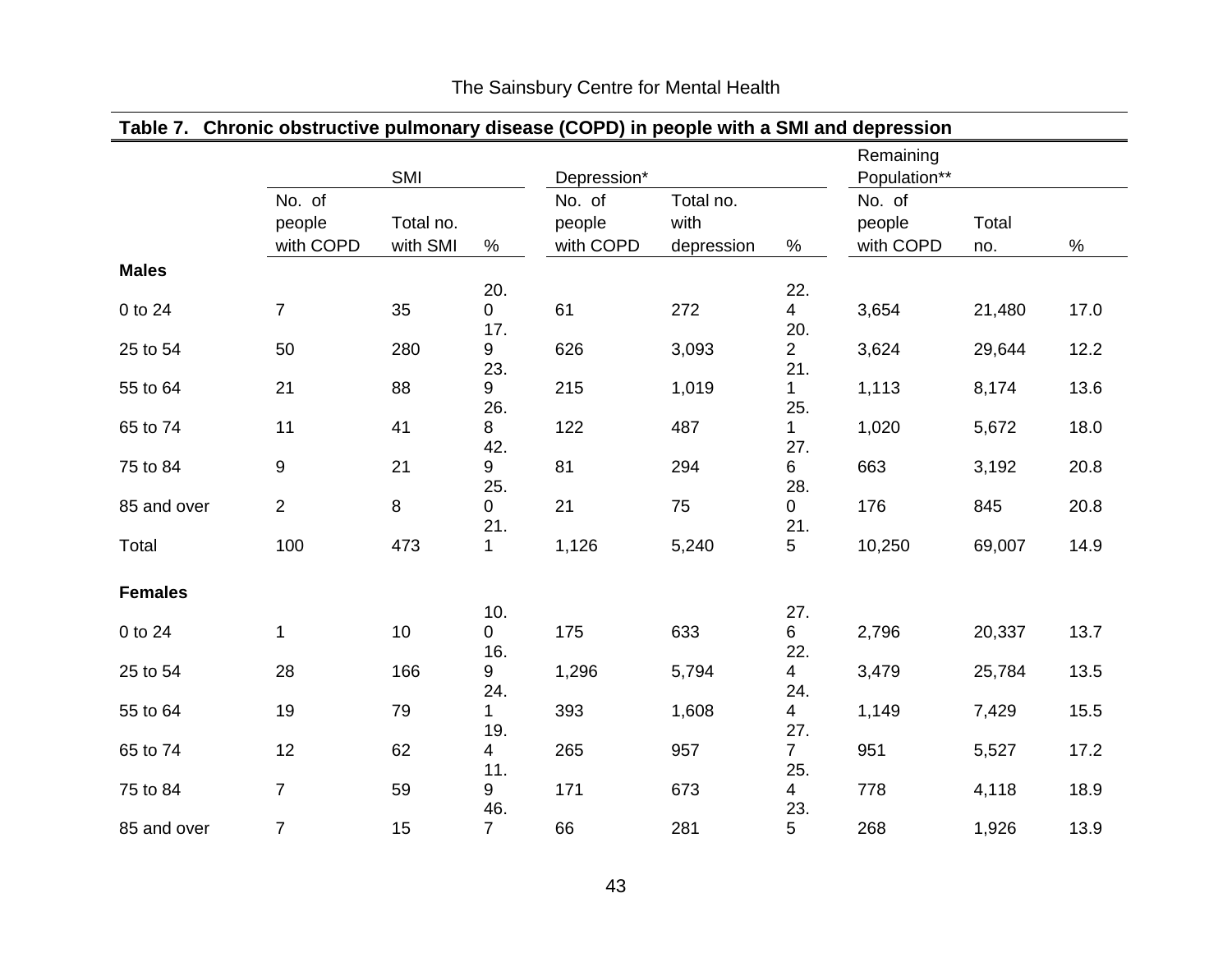| Total                | 74  | 391 | 18.<br>9 | 2,366 | 9,946  | 23.<br>8 | 9,421  | 65,121  | 14.5 |
|----------------------|-----|-----|----------|-------|--------|----------|--------|---------|------|
| <b>Overall total</b> | 174 | 864 | 20.      | 3,492 | 15,186 | 23.<br>0 | 19,671 | 134,128 | 14.7 |

\* Excludes people with SMI

\*\* Excludes people with SMI and depression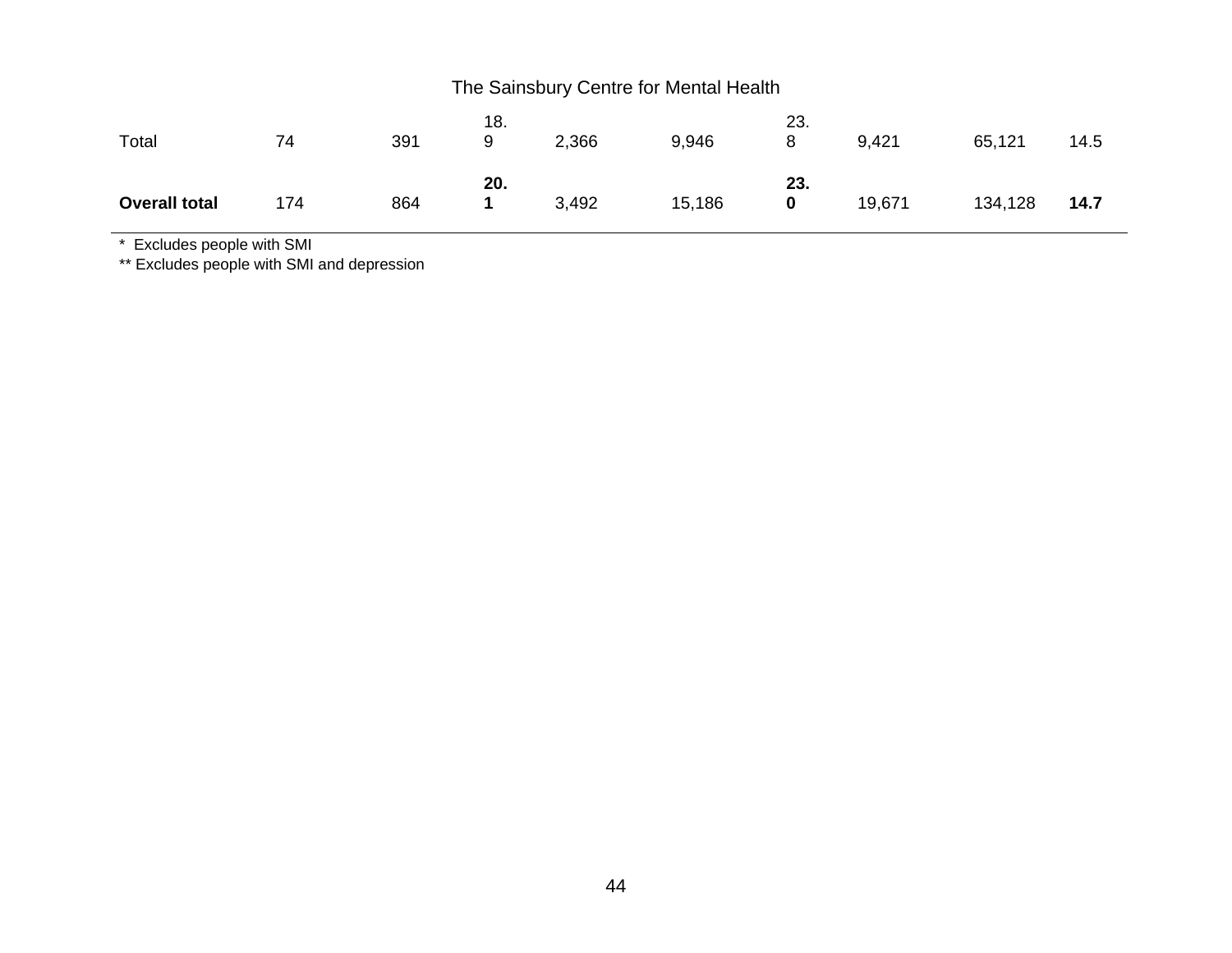# **5.14 Clinical care for people with COPD**

### *Health checks for those with COPD*

Data was not available for some health checks that would ordinarily be carried out to assess COPD, such as tests to measure lung function. Instead we report on the extent of recorded current smoking which is a major risk factor for COPD.

### *SMI and depression*

Fifty seven percent (100/174) of people with a SMI and COPD were recorded as current smokers. The percentage was slightly less for those with depression and COPD (50.9%, 1,813/3,559). These percentages were much higher when compared with the remaining population (20.8%, 31/149) and the differences were statistically significant after adjustment for age and gender (P<0.001).

### *Learning difficulty*

For people with a learning difficulty and COPD the percentage of being a current smoker was 20.8% (31/149). This was not significantly different from the remaining population (31.2%, 7,244/23,189).

## **Recorded health checks in people from the target groups with COPD**

No significant gender differences were found for all the target groups and COPD, including those with a learning difficulty (see Appendix 4, tables ix and x).

# **5.15 Health advice for people with diabetes mellitus**

## *SMI and depression*

More people with a SMI and COPD received smoking advice (44.8%, 78/174) than the remaining population (23.6%, 4,640/19,671) and the difference was significant (age and gender adjusted OR 2.13, 95% CIs 1.5 to 2.8, P<0.001). The percentage for people with depression and COPD was comparable at 41.4% (1,474/3,559).

## *Learning difficulty*

However, those with a learning difficulty and COPD were less likely to receive advice on smoking compared with the remaining population (19.4%, 29/149 vs 26.4%, 6,132/23,189), although the difference was not statistically significant.

## **5.16 Summary of findings: Diagnosed medical co-morbidity and clinical care**

## *Ischaemic heart disease*

- the prevalence of IHD was highest in people with depression, more likely to be diagnosed in men and in older age groups from the age of 65 years and above;
- there were very few cases of IHD in people with a learning difficulty;
- the extent of clinical care through recorded health checks for people with IHD was significantly lower for those with a SMI regarding total and LDL cholesterol, but higher for current smoking;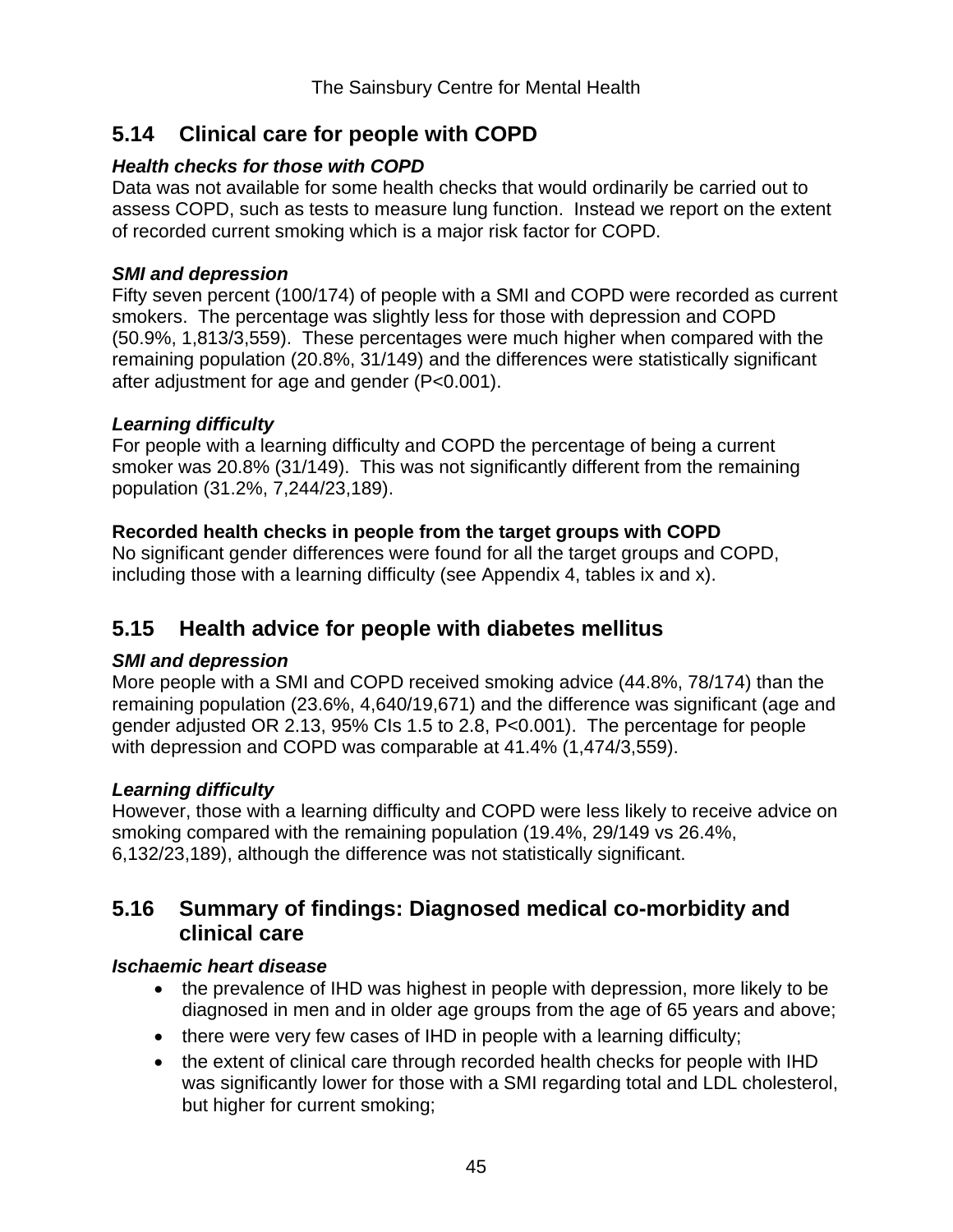- recorded health checks for people with a learning difficulty and IHD were lower than the mental health groups and the remaining population;
- test results showed marginally lower total cholesterol and mean blood pressure for those with a SMI;
- people with a SMI and IHD were significantly less likely to receive lipid lowering therapy, but received much more advice concerning smoking;
- people with a learning difficulty and IHD where even less likely to receive health advice/treatments compared to the other groups.

### *Stroke*

- people with a SMI had double the risk of being diagnosed with a stroke, with those with depression also showing a significantly higher prevalence of stroke;
- recorded blood pressure checks were very high in people with a SMI and depression, but lower in people with a learning difficulty;
- the results of all recorded blood pressure for each of the target groups were within normal limits;
- smoking advice was greater for those with depression and a learning difficulty and the same for those with a SMI compared to the remaining population.

### *Diabetes mellitus*

- people with a SMI were more likely to be diagnosed with diabetes mellitus;
- the prevalence of diabetes in people with depression was higher to that of the remaining population and affected more men in older age groups;
- people with a learning difficulty had a lower prevalence of diabetes compared to other groups, and were present was found in women above the age of 75 years;
- recorded health checks for blood pressure and body mass index (BMI) in all the target groups with diabetes was very high, but less so for urine checks, particularly for people with learning difficulties;
- people with a learning difficulty and diabetes were more likely to be obese;
- the control of diabetes as measured by HbA1c showed that despite the high percentages of poorer control in all groups, people with a SMI and a learning difficulty fared better;
- dietary advice was provided around 80% of the time for both mental health groups, but slightly lower for those with a learning difficulty.

## *COPD*

- of the four major diseases examined COPD was the most prevalent amongst all target groups and significantly higher compared to the remaining population;
- the prevalence of COPD was highest in those with depression;
- COPD affected more men than women with a SMI, occurred in all age groups, but rising after the age of 55 years;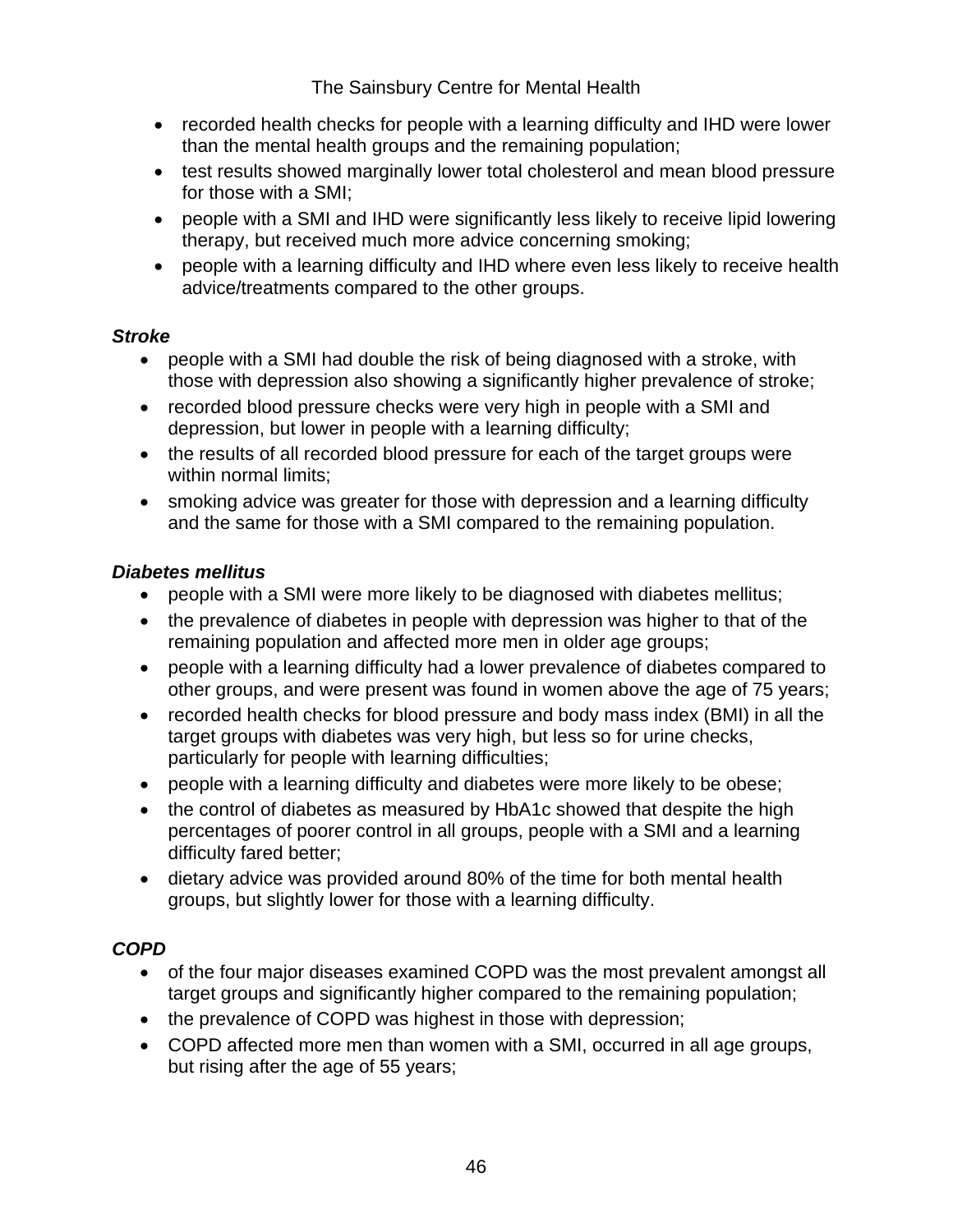- COPD also more likely to occur in people with a learning difficulty compared to the remaining population;
- people in the target groups were more likely to have a record of being a current smoker;
- people with a SMI and COPD were significantly more likely to receive smoking advice;
- people with a learning difficulty and COPD were less likely to have received advice on smoking compared to the remaining population.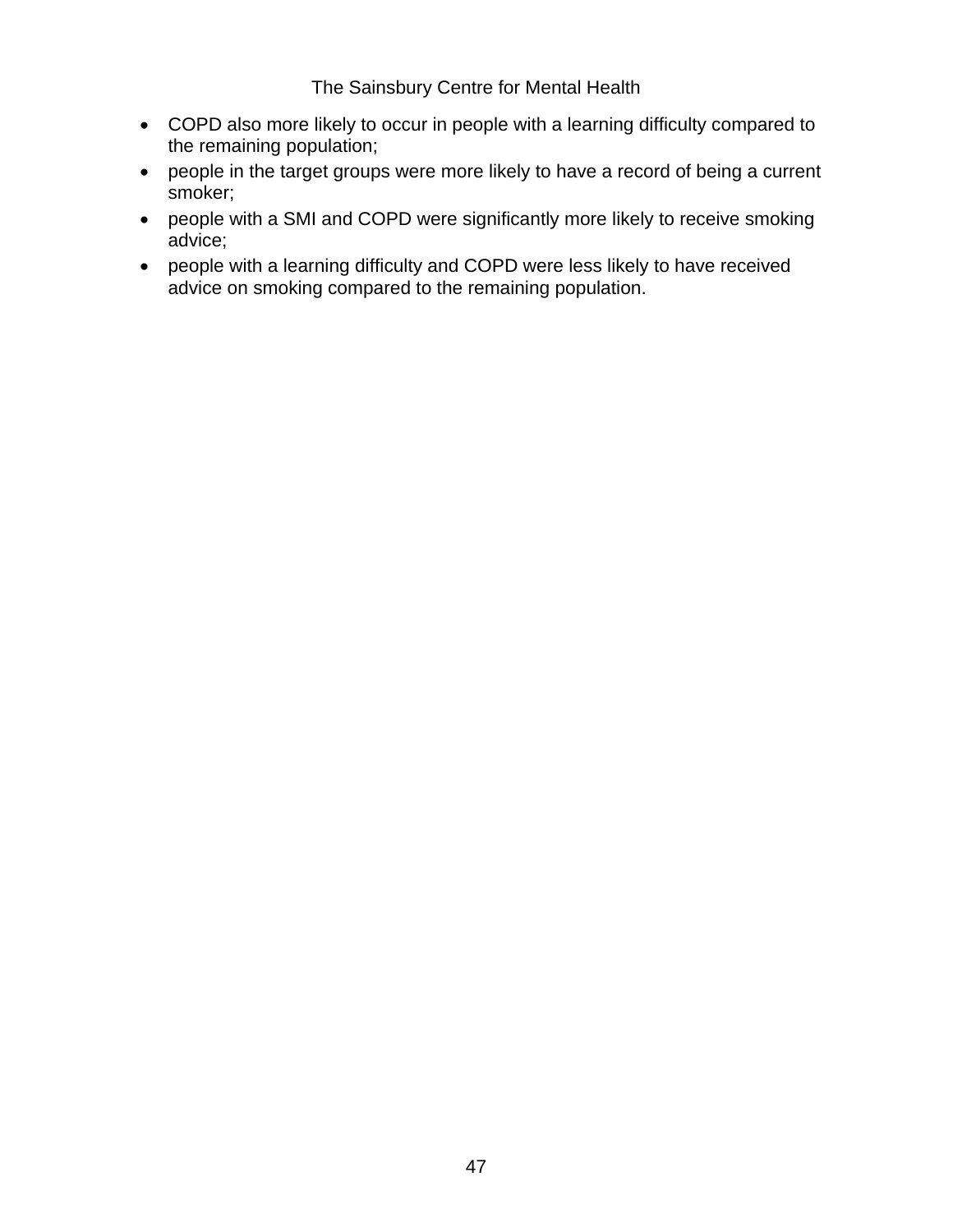# **6 Identifying people at increased risk of medical co morbidity or physical health problems**

## **6.1 Introduction**

In this section we look at the extent to which health screening is performed in the target groups and assess the percentage of people at increased risk of developing a major disease. We excluded from this analysis those who have been diagnosed with one of the four diseases examined above. We have included some additional figures for *all* people included in the target groups to look in more detail at obesity and health prevention/interventions received. The health checks selected for this purpose include mammography and cervical screening for women; total cholesterol; urine analysis; smoking; BMI; and blood pressure. In this analysis we took into account age, gender and site differences.

# **6.2 Health screening in the target groups**

## *SMI and depression*

A high percentage of women with a SMI had received cervical screening (71.8%, 191/266), and although this was greater than that of the comparison population it was not statistically significant. There were similarly high percentages for recorded smoking, body mass index and blood pressure, all of which where significantly higher than the comparison population (see Table 8). For people with depression the percentages were even higher for all the health checks examined (see Table 8).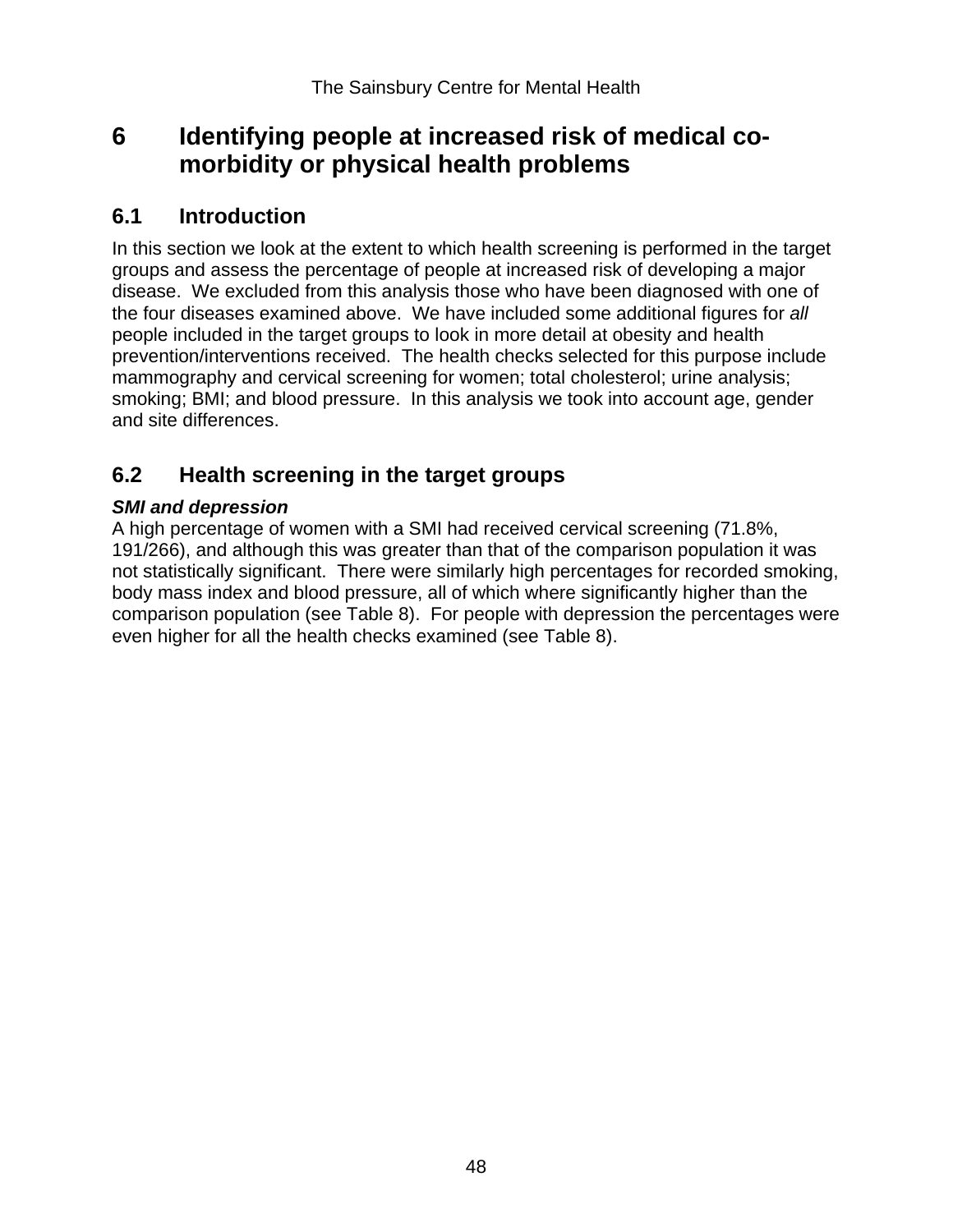| <b>⊺able 8.</b><br>Recorded health checks in people with a SMI and depression |                      |       |         |                         |        |          |                         |         |      |
|-------------------------------------------------------------------------------|----------------------|-------|---------|-------------------------|--------|----------|-------------------------|---------|------|
|                                                                               |                      | SMI   |         | Depression              |        |          | Remaining<br>population |         |      |
|                                                                               | No. with<br>recorded | Total |         | with<br>No.<br>recorded | Total  |          | with<br>No.<br>recorded | Total   |      |
| Type of health check <sup>1</sup>                                             | check                |       | %       | check                   |        | $\%$     | check                   |         | %    |
| Mammography <sup>2</sup>                                                      | 39                   | 266   | 14.7    | 1101                    | 6957   | $15.8**$ | 7,027                   | 52,183  | 13.5 |
| Cervical screening <sup>2</sup>                                               | 191                  | 266   | 71.8    | 5,800                   | 6957   | 83.4*    | 29,609                  | 52,183  | 56.7 |
| <b>Total cholesterol</b>                                                      | 169                  | 590   | 28.6    | 3,284                   | 10,580 | $31.0*$  | 20,299                  | 106,229 | 19.1 |
| Urine analysis                                                                | 171                  | 590   | 29.0    | 3,628                   | 10,580 | $34.3*$  | 27,469                  | 106,229 | 25.9 |
| Smoking                                                                       | 526                  | 590   | 89.2**  | 9,736                   | 10,580 | $92.0**$ | 68,978                  | 106,229 | 64.9 |
| Body mass index                                                               | 385                  | 590   | 65.3**  | 7,252                   | 10,580 | 68.5*    | 50,745                  | 106,229 | 47.8 |
| Systolic blood pressure                                                       | 486                  | 590   | 82.4**  | 9,510                   | 10,580 | 89.9*    | 65,057                  | 106,229 | 61.2 |
| Diastolic blood pressure                                                      | 484                  | 590   | $82.0*$ | 9,460                   | 10,580 | 89.4*    | 64,302                  | 106,229 | 60.5 |

### **Table 8. Recorded health checks in people with a SMI and depression**

 $1$  Based on the latest recorded health check and excludes those with the four diseases examined above and all age groups

<sup>2</sup> Women only

\* P<0.001 \*\* P<0.005 (adjusted for age, site and gender. The latter where applicable)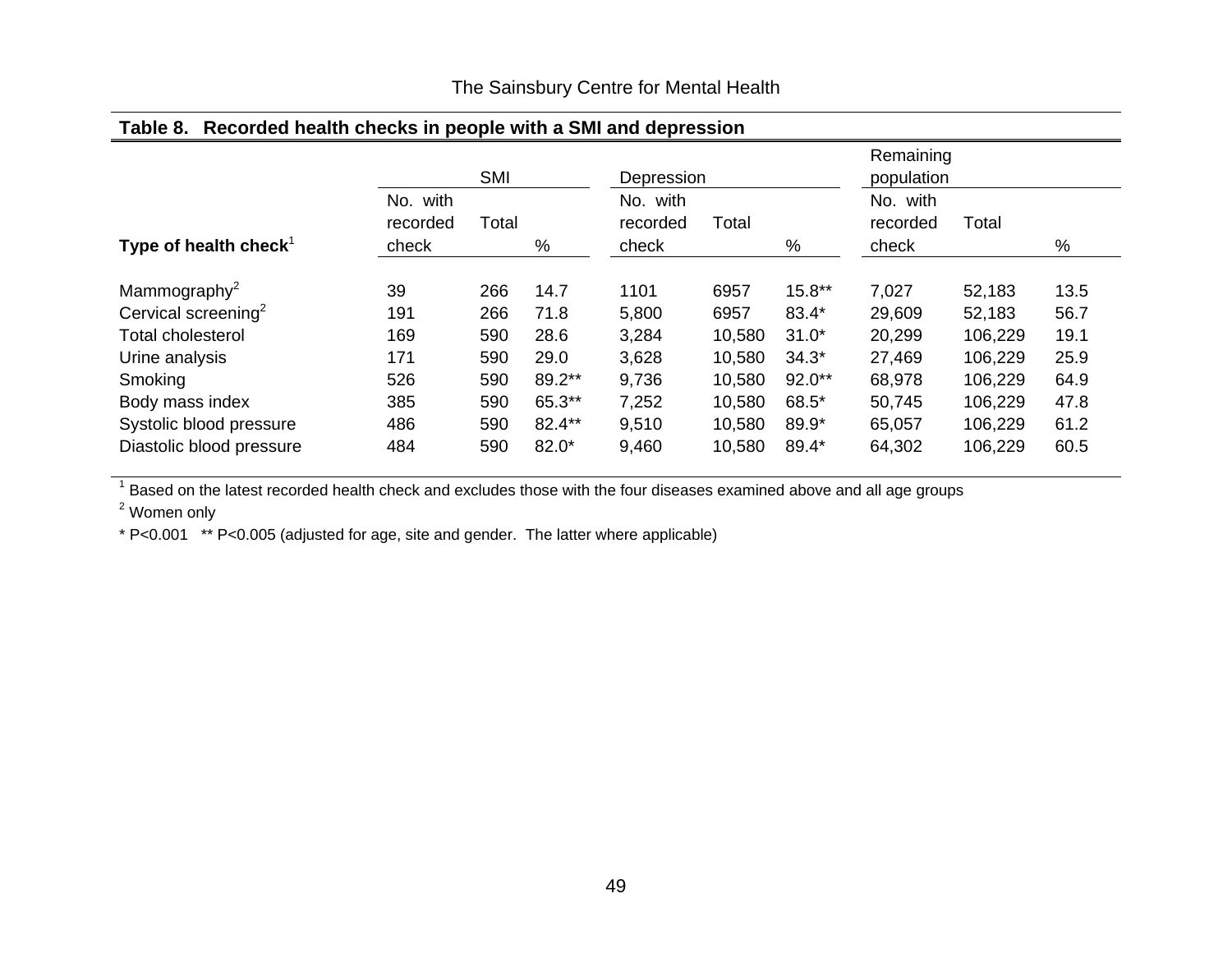### *Learning difficulties*

Table 9 shows the number of recorded health checks in people with a learning difficulty. These percentages were a stark contrast to those for the mental health groups. Here the differences are statistically different for the majority of health checks and show a much lower rate of health monitoring in this group. For example, total cholesterol was recorded in only 9.2% (53/579) of cases for those with a learning difficulty. Smoking, as with the mental health groups, was the most commonly recorded health check 51.6%, 299/579) but a great deal lower than the remaining population (72.0%, 107,557/149,428).

|                                 |                      | LD    |          | Remaining population |         |      |
|---------------------------------|----------------------|-------|----------|----------------------|---------|------|
|                                 | No. with<br>recorded | Total |          | No. with<br>recorded | Total   |      |
| Health check <sup>1</sup>       | check                |       | %        | check                |         | %    |
| Mammography <sup>2</sup>        | 16                   | 199   | 8.0      | 11,204               | 75,206  | 14.9 |
| Cervical screening <sup>2</sup> | 49                   | 199   | $24.6*$  | 45,568               | 75,206  | 60.6 |
| <b>Total cholesterol</b>        | 53                   | 579   | $9.2*$   | 40,017               | 149,428 | 26.8 |
| Urine analysis                  | 132                  | 579   | 22.8     | 44,232               | 149,428 | 29.6 |
| Smoking                         | 299                  | 579   | $51.6**$ | 107,557              | 149,428 | 72.0 |
| Body mass index                 | 209                  | 579   | $36.1*$  | 81,260               | 149,428 | 54.4 |
| Systolic blood pressure         | 267                  | 579   | $46.1*$  | 101,414              | 149,428 | 67.9 |
| Diastolic blood pressure        | 265                  | 579   | 45.8**   | 100,475              | 149,428 | 67.2 |

### **Table 9. Recorded health checks in people with a learning difficulty**

1 Based on the latest recorded health check and excludes those with the four diseases examined above and all age groups

<sup>2</sup> Women only

\* P<0.001 \*\* P<0.005 (adjusted for age and gender. The latter where applicable)

#### **Mammography & cervical screening according to age group in women with a SMI or depression**

Appendix 4 lists the results of women receiving mammography and cervical screening according to age group. Approximately 27% (67/246) of women aged 50 years or more with a SMI received a mammography. This was much lower than that received by the remaining population at 40.4% (9192/22,777). Cervical screening was particularly low in women with a learning difficulty aged between 25 to 64 years at 47.1% (56/119) when compared to the remaining population at 89.3% (36,394/40,742) (see Appendix 4, Tables iii & iv).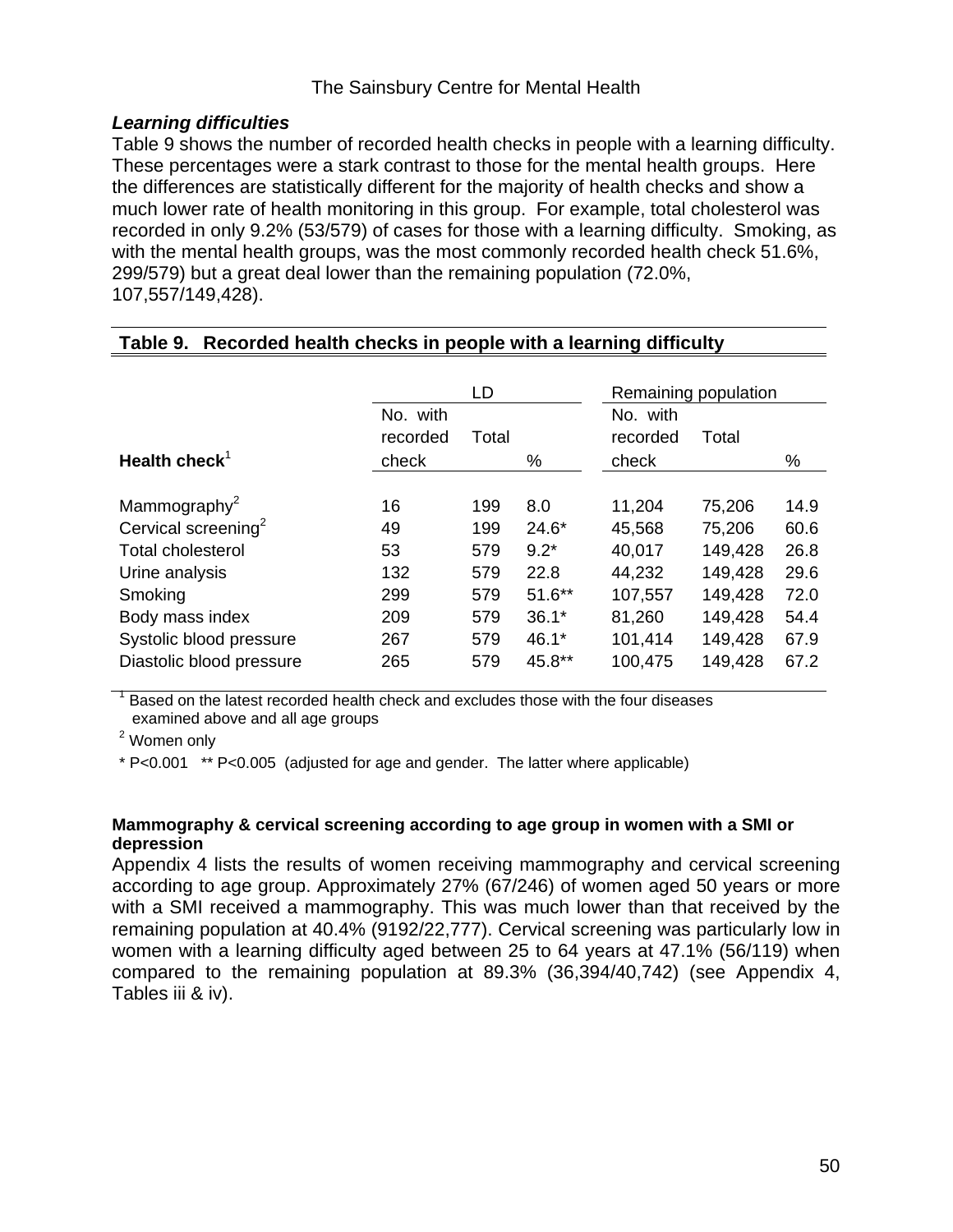# **6.3 Health checks in all groups**

We examined the figures for health checks, including those not related to the four major diseases (eg cervical screening), in all people with a mental health problem and those with a learning difficulty compared to the remaining population.

Table 10 lists the percentages of all people from both mental health groups with a recorded health check. The percentage of mammography and cervical screening check were similar for each mental health group at 17.4%, and higher than the remaining population at 14.4%. The difference, however, for people with a SMI was not significant, but was for people with depression (OR 1.69, 95% CIs 1.6 to 1.7, P<0.001). The percentage of all people receiving these particular health checks was comparatively low overall, particularly cervical screening. Figures for mammography and cervical screening refer to women from the age of 20+.

### **Gender differences in recorded health checks in** *all* **groups**

Appendix 4 (tables xi and xii) shows the figures for health checks for all people in the sample. Women compared to men with a SMI and those with depression were significantly more likely to receive checks for urine analysis, their weight and blood pressure. This was also the case for women with a learning difficultly. However, women compared to men with depression were less likely to receive checks for total cholesterol  $(P<0.05)$ .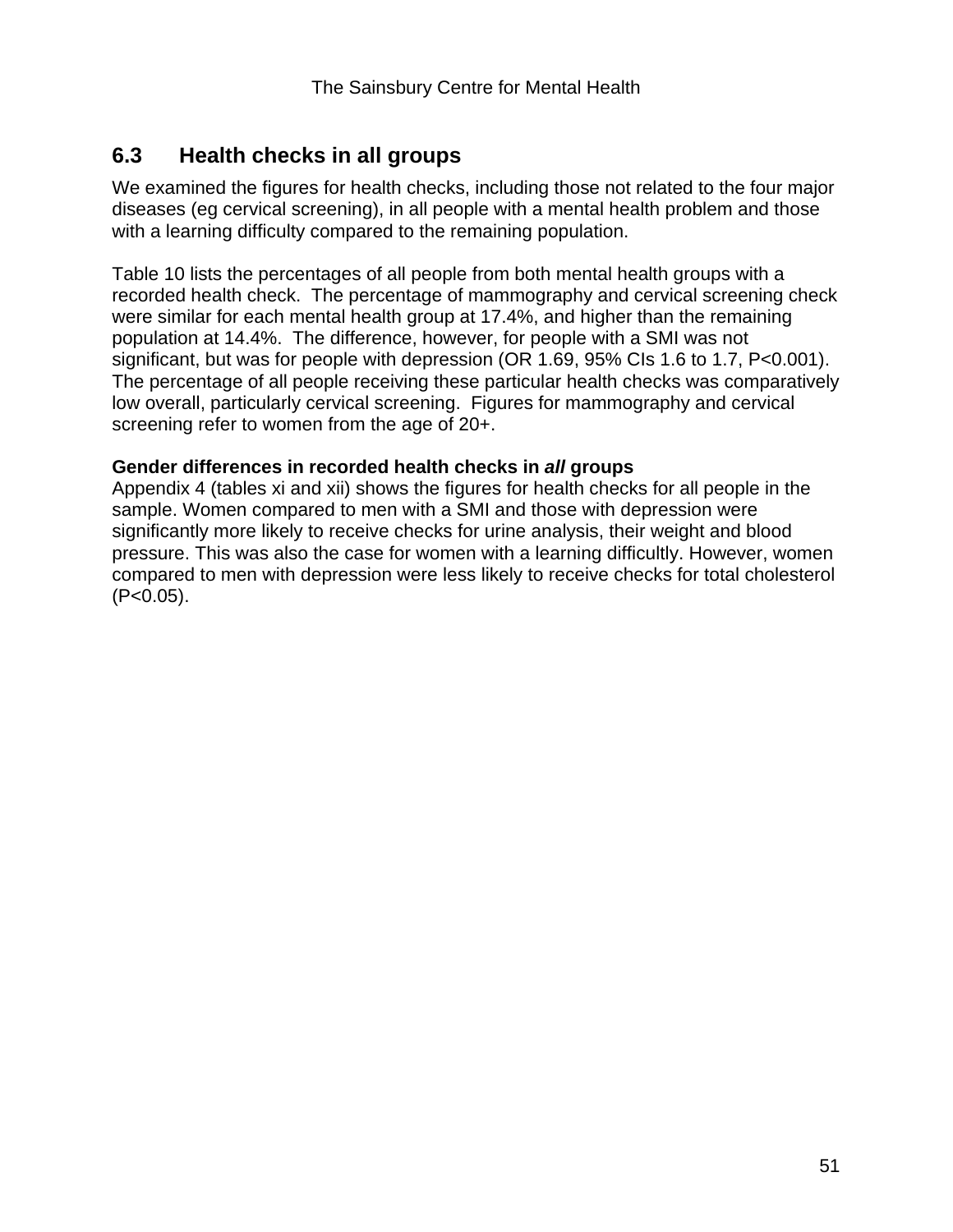### **Table 10. Recorded health checks in** *all* **people with a SMI and depression**

|                                   |                               | SMI   |          | Depression                    |        |         | Remaining<br>population       |         |      |
|-----------------------------------|-------------------------------|-------|----------|-------------------------------|--------|---------|-------------------------------|---------|------|
| Type of health check <sup>1</sup> | No. with<br>recorded<br>check | Total | %        | No. with<br>recorded<br>check | Total  | %       | No. with<br>recorded<br>check | Total   | %    |
| Mammography <sup>2</sup>          | 68                            | 391   | 17.4     | 1,759                         | 10,105 | $17.4*$ | 9,417                         | 65,121  | 14.4 |
| Cervical screening <sup>2</sup>   | 15                            | 391   | 3.8      | 315                           | 10,105 | $3.1**$ | 1,389                         | 65,121  | 2.1  |
| <b>Total cholesterol</b>          | 326                           | 864   | $37.7**$ | 6,058                         | 15,475 | $39.1*$ | 33,835                        | 134,128 | 25.2 |
| Urine analysis                    | 287                           | 864   | 33.2     | 5,769                         | 15,475 | $37.3*$ | 38,448                        | 134,128 | 28.6 |
| <b>Current smoker</b>             | 429                           | 864   | $51.7*$  | 6,968                         | 15,475 | $45.0*$ | 29,963                        | 134,128 | 22.3 |
| Body mass index                   | 592                           | 864   | 68.5*    | 11,202                        | 15,475 | $72.4*$ | 69,959                        | 134,128 | 52.1 |
| Systolic blood pressure           | 740                           | 864   | 85.6*    | 14,179                        | 15,475 | $91.6*$ | 87,110                        | 134,128 | 64.9 |
| Diastolic blood pressure          | 738                           | 864   | $85.4*$  | 14,117                        | 15,475 | $91.2*$ | 86,232                        | 134,128 | 64.3 |

<sup>1</sup> Based on the latest recorded health check and all age groups

<sup>2</sup> Women only

\* P<0.001 \*\* P<0.005 (adjusted for age, site and gender. The latter where applicable)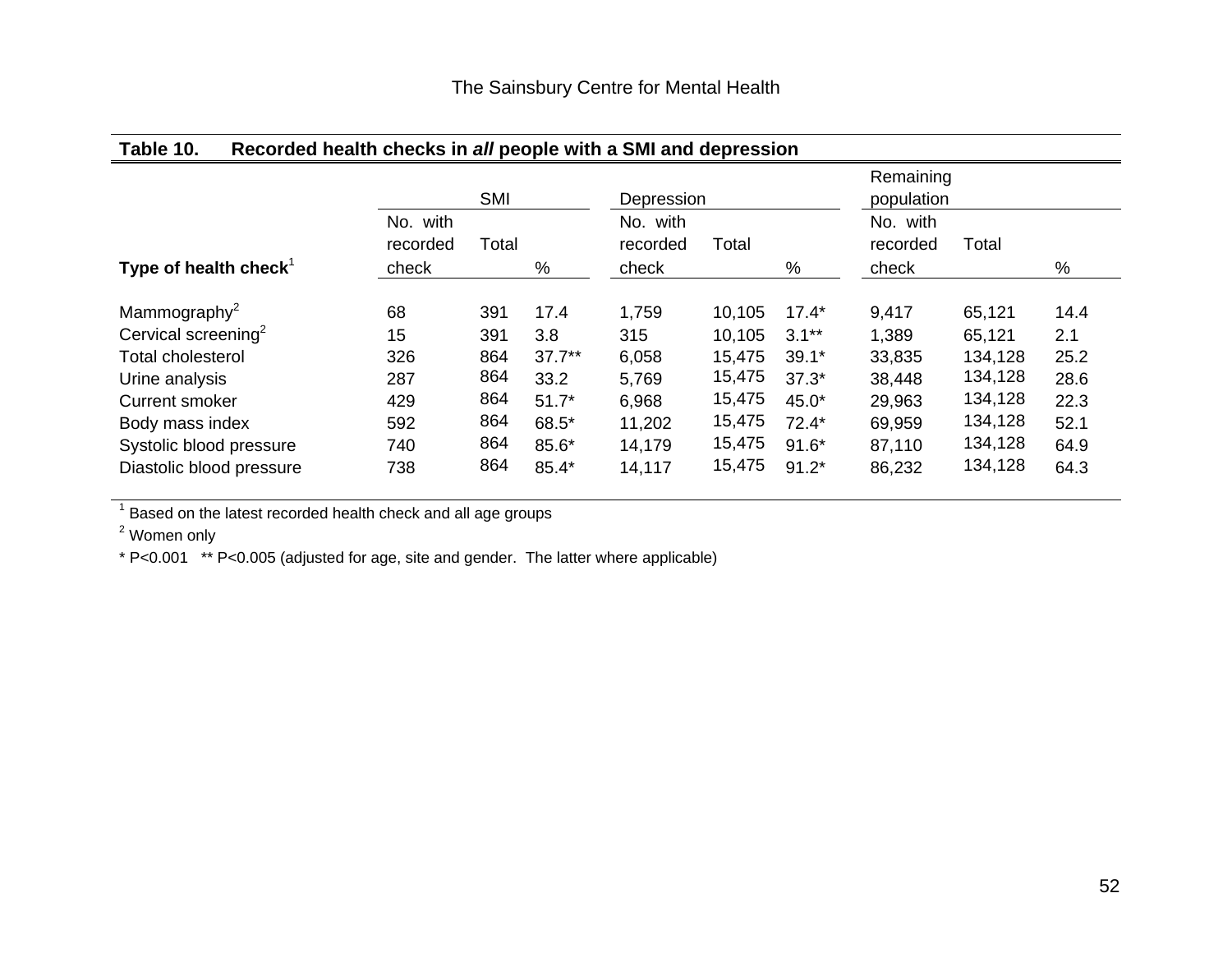|                                                                 |                      | LD    |          |                      | Remaining population |      |
|-----------------------------------------------------------------|----------------------|-------|----------|----------------------|----------------------|------|
|                                                                 | No. with<br>recorded | Total |          | No. with<br>recorded | Total                |      |
| Health check <sup>1</sup>                                       | check                |       | ℅        | check                |                      | ℅    |
| Mammography <sup>2</sup>                                        | 20                   | 254   | $7.9*$   | 11,204               | 75,206               | 14.9 |
| Cervical screening <sup>2</sup>                                 | $\overline{2}$       | 254   | 0.8      | 1,713                | 75,206               | 2.3  |
| <b>Total cholesterol</b>                                        | 80                   | 753   | $10.6*$  | 40,017               | 149,421              | 26.8 |
| Urine analysis                                                  | 179                  | 753   | 23.8     | 44,232               | 149,421              | 29.6 |
| <b>Current smoker</b>                                           | 111                  | 753   | $14.7*$  | 37,101               | 149,421              | 24.8 |
| Body mass index                                                 | 290                  | 753   | $38.5**$ | 81,260               | 149,421              | 54.4 |
| Systolic blood pressure                                         | 358                  | 753   | 47.5     | 101,414              | 149,421              | 67.9 |
| Diastolic blood pressure                                        | 356                  | 753   | 47.3     | 100,475              | 149,421              | 67.2 |
| $1$ Boood on the latest reserved booth sheek and all age groups |                      |       |          |                      |                      |      |

## **Table 11. Recorded health checks in** *all* **people with a learning difficulty**

 $1$  Based on the latest recorded health check and all age groups

<sup>2</sup> Women only

\* P<0.001 \*\* P<0.005 (adjusted for age, gender and site. Gender only where applicable)

Percentages for the remaining types of health checks were much higher (i.e. from total cholesterol to diastolic blood pressure). The most frequently performed health check for all groups was for blood pressure. Again the percentages of these remaining health checks were higher for people with a mental health problem than for the remaining population. Table 10 indicates that the differences were statistically significant.

For people with a learning difficulty the pattern is again reversed (see Table 11). This group was less likely to receive any of the health checks listed above. This was statistically significant for mammography, total cholesterol, current smoking and body mass index.

## **6.4 Test results from recorded health checks in people without a major disease**

### *SMI and depression*

Figure 6 displays the test results from recorded health checks in the target groups with one of the four diseases examined above. These figures are percentages of those with abnormal mammography and cervical screening results, high levels of total cholesterol, abnormal urine results, current smoker (1+ cigarette per day), a body mass index of 30+ indicating obesity and hypertension for systolic (150+mmHg) and diastolic (90+mmHg) blood pressure.

People with a SMI were two and half times more likely to be a current smoker compared to the remaining population (adjusted OR 2.5, 95% CIs 2.2 to 2.9, P<0.001). A similarly high percentage was also found in people with depression. The level of obesity was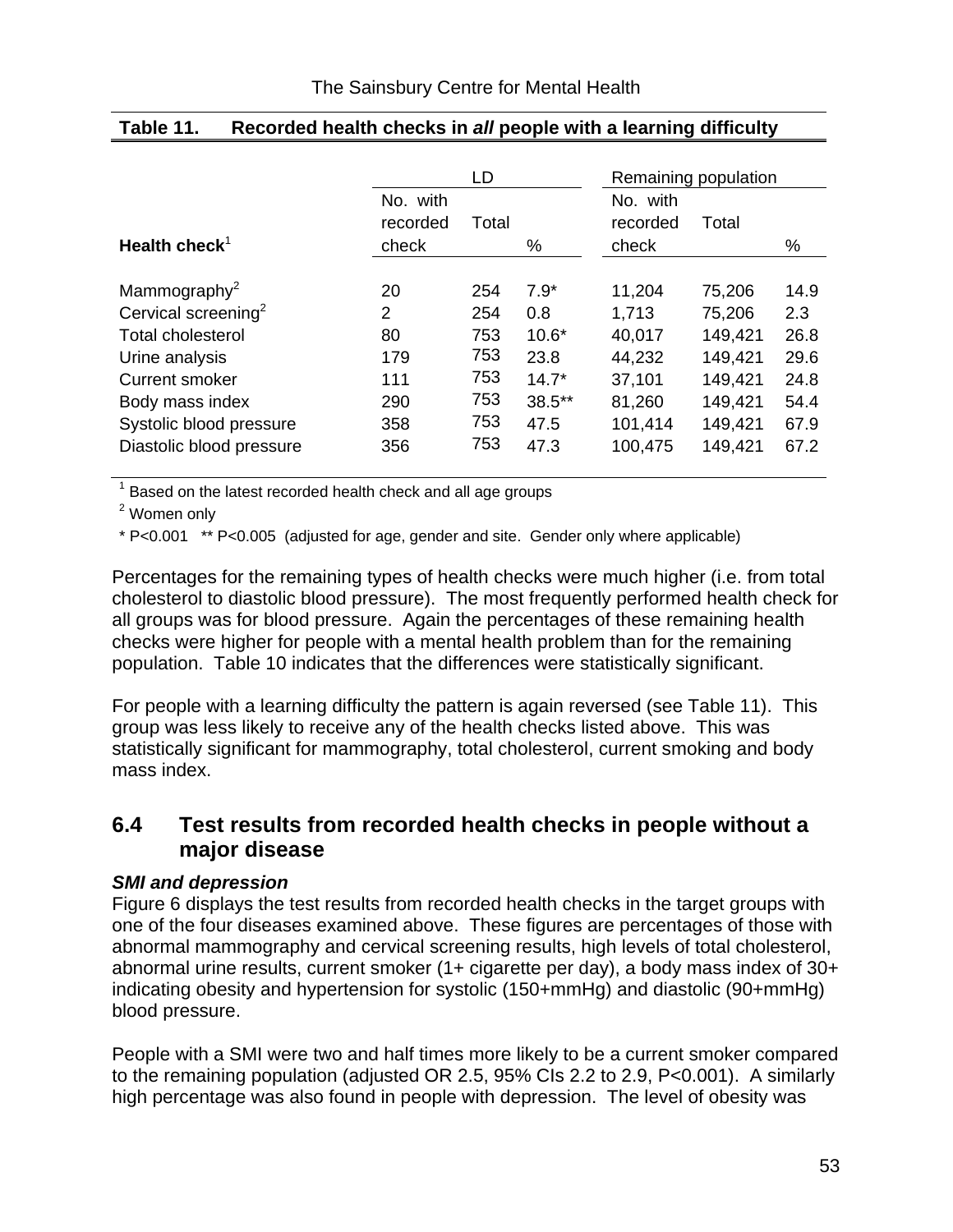also increased in people with a SMI (27.3%, 105/385) compared with the remaining population (17.3%, 8,761/50,745). This percentage differed significantly from the remaining population (adjusted OR 1.50, 95% CIs 1.2 to 1.9, P<0.001). High levels of total cholesterol were also found for people with a SMI (22.5%, 38/169), but this was of borderline significance statistically when compared with the remaining population (19.9%, 4,038/20,299) (age, gender and site adjusted OR 1.47, 95% CIs 1.0 to 2.1, P=0.038). The prevalence of recorded current smoking levels in people with a SMI without one of the major diseases examined above was 46.6% (275/590). For all those with a SMI the prevalence was 49.6% (429/864).

In people with depression, obesity levels were higher than the remaining population (20.3%, 1,471/7,252 vs 17.3%, 8,761/50,745), but less than the SMI group. For all those with depression the prevalence of smoking was 45% (6,968/15,475) and for the remaining population as a whole 22.3% (29,963/134,128). Total cholesterol is also high for those with depression at 21.9% (718/3,284) but not too dissimilar from the remaining population (19.9%, 4,038/20,299).

Levels of hypertension were similar in both mental health groups and the remaining population at around 10% for each.



### **Figure 6. Test results of health checks in people with a SMI and those with depression without a major disease**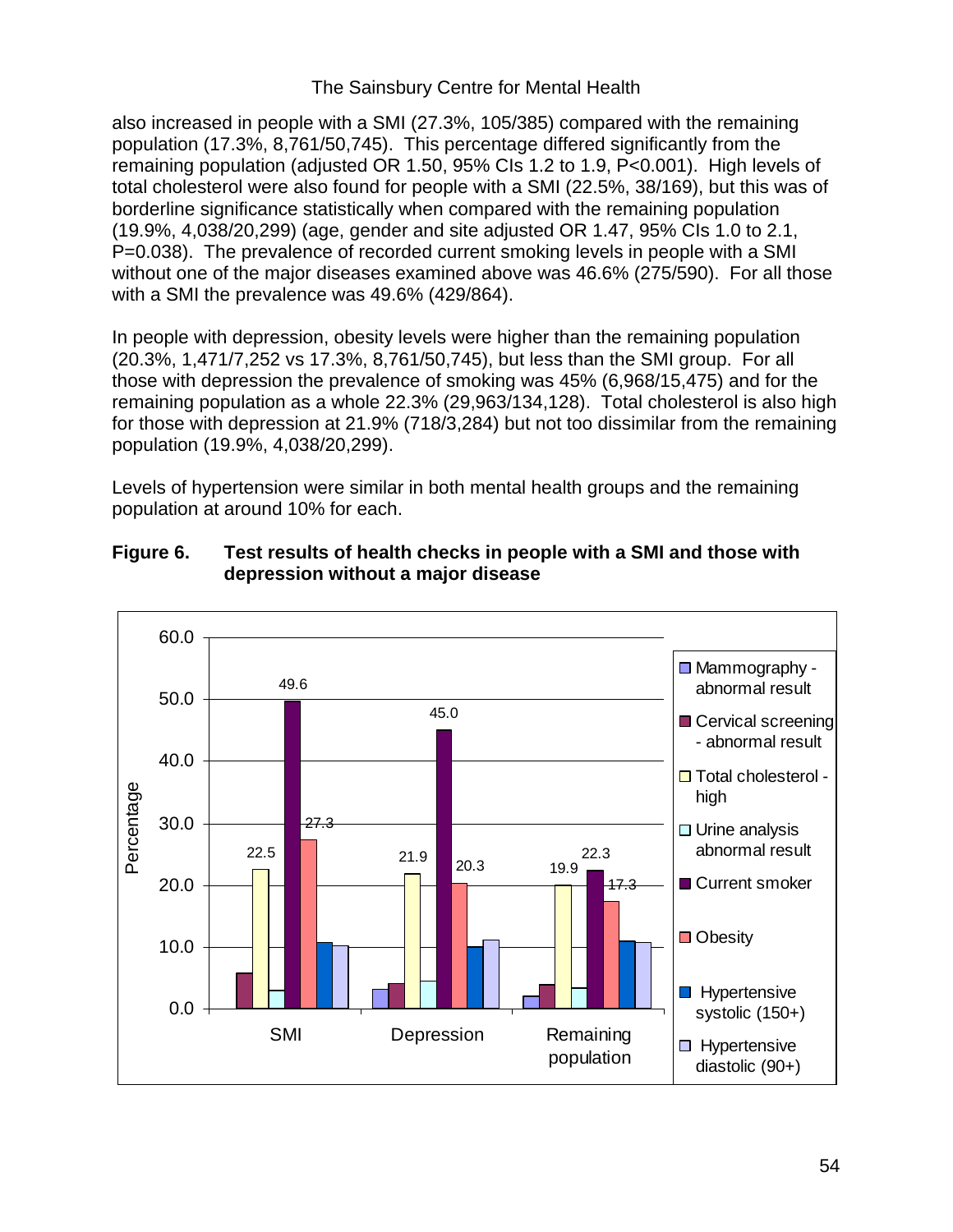## *Learning difficulties*

Figure 7 shows the results of health checks for people with a learning difficulty without one of the major diseases examined above. Obesity rather than smoking is a key issue for this group. The percentage of those with a learning difficulty and a body mass index of 30+ (indicating obesity) was 26.8% (56/209). This was significantly different from the remaining population (adjusted OR 1.81, 95% CIs 1.4 to 2.3, P<0.001). There were no differences in the percentage of obesity between men and women with a learning difficulty (0.5%, 46/9615 for women; 0.5% 36/7010 for men). Current smoking was lower in this group compared to people with a mental health problem. Hypertension was marginally lower for people with a learning difficulty compared with the remaining population (8% vs 11%).



### **Figure 7. Test results of health checks in people with a learning difficulty without a major disease**

## *Obesity in all people from the target groups*

Given previous evidence of the high proportion of people from the target groups likely to be obese we examined the prevalence of this in *all* people in the sample. Table 12 lists the figures for obesity according to gender and age group. The overall prevalence of obesity in people with a SMI is 28.5%, which was significantly different from the remaining population (adjusted OR 1.57, 95% CI 1.3 to 1.9, P<0.001). The prevalence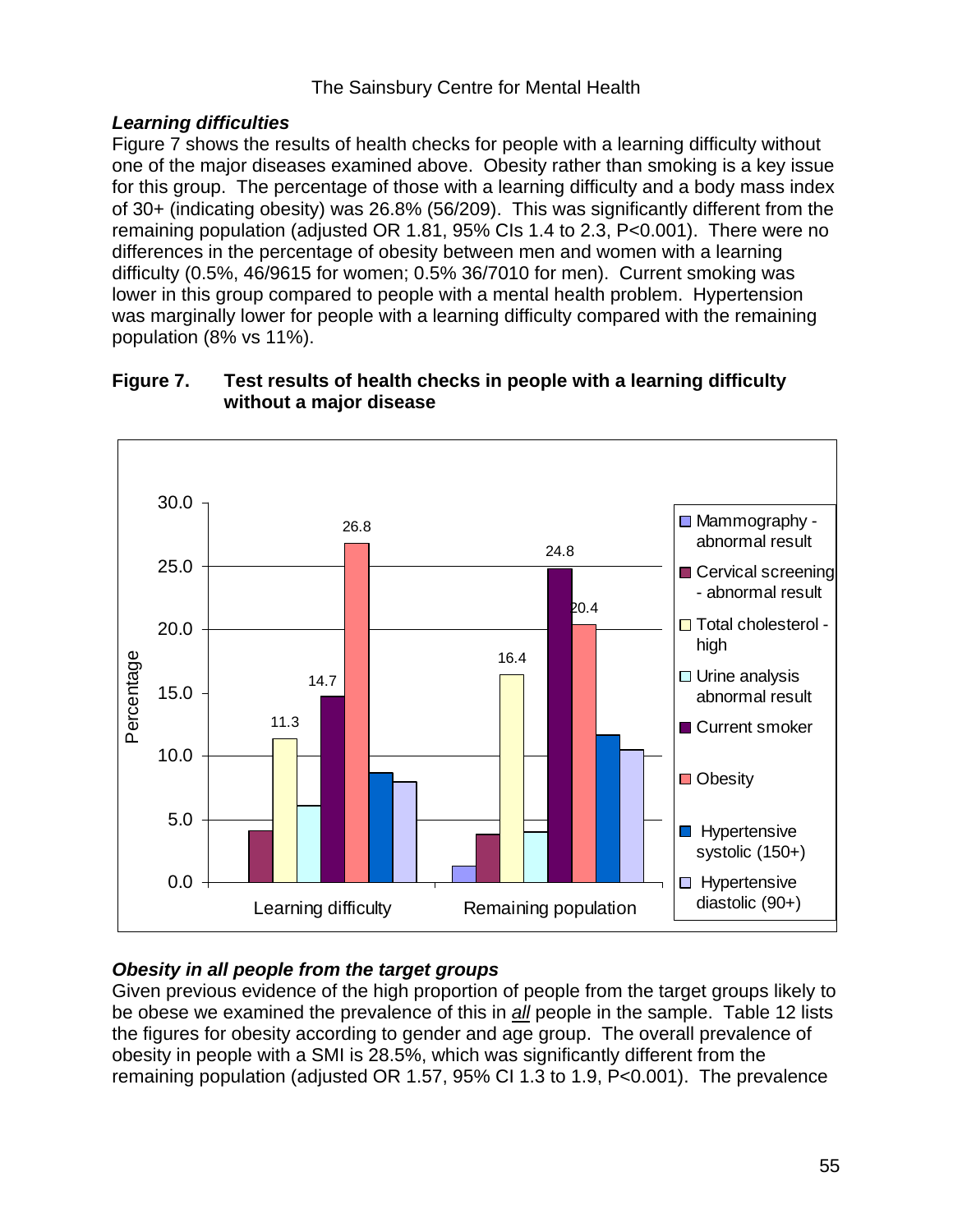of obesity for people with depression was lower at 24% but still significantly different from the remaining population (OR 1.26, 95% CI 1.2 to 1.3, P<0.001).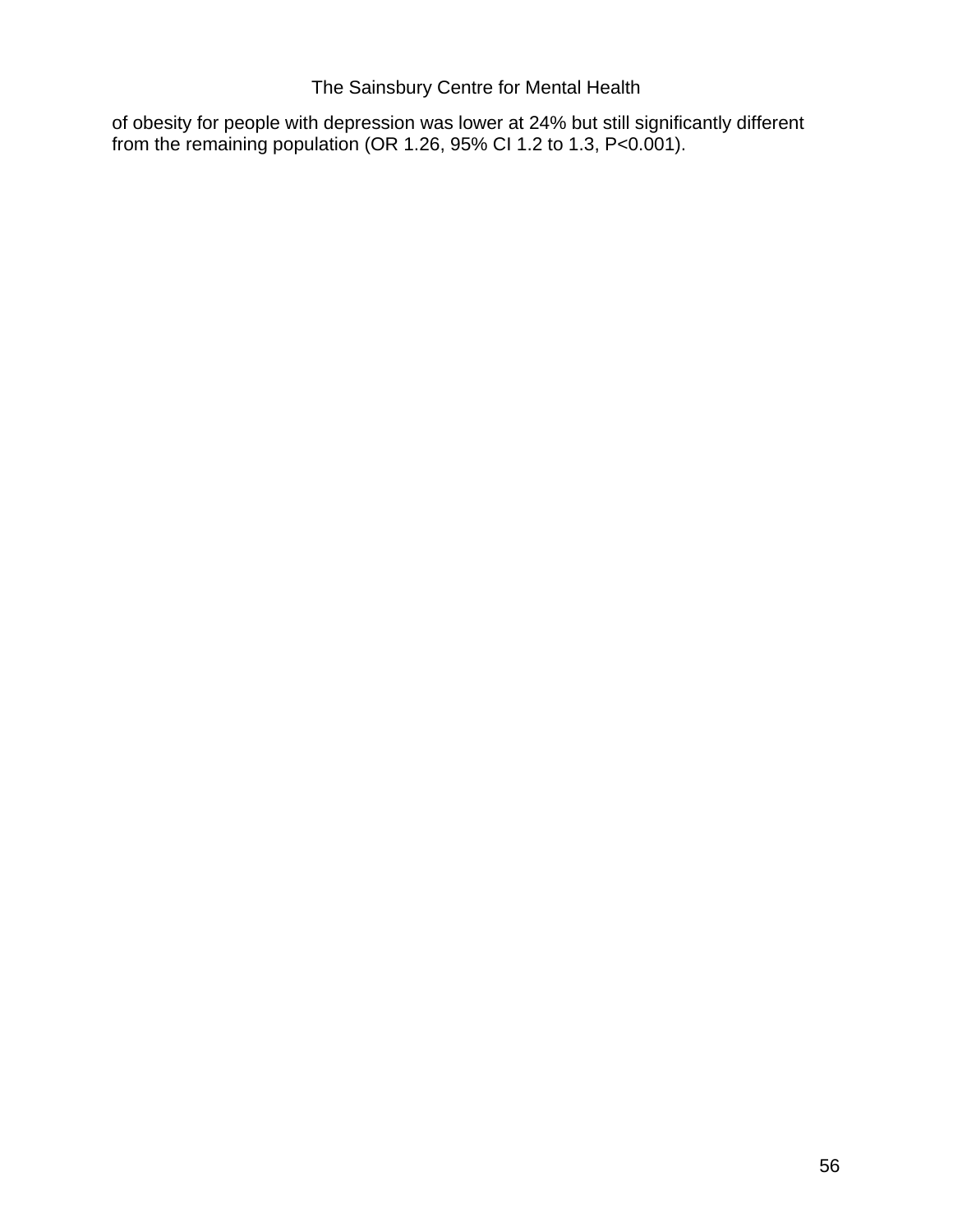|               | No. of people<br>who are obese | Total<br>no.<br>with<br><b>SMI</b> | %       | No.<br>people<br>obese | of | Total<br>no.<br>with<br>depression | $\%$    | No.<br>people<br>obese | of | Total no.<br>remaining pop | $\%$ |
|---------------|--------------------------------|------------------------------------|---------|------------------------|----|------------------------------------|---------|------------------------|----|----------------------------|------|
| Males         |                                |                                    |         |                        |    |                                    |         |                        |    |                            |      |
| $0 - 17$      | 0                              | $\mathbf 0$                        | 0.0     | $\pmb{0}$              |    | $\overline{c}$                     | 0.0     | 24                     |    | 987                        | 2.4  |
| 18-65         | 75                             | 265                                | 28.3    | 591                    |    | 2,804                              | 21.1    | 4,588                  |    | 24,033                     | 19.1 |
| $65+$         | 5                              | 45                                 | 11.1    | 149                    |    | 694                                | 21.5    | 1,606                  |    | 7,652                      | 21.0 |
| Females       |                                |                                    |         |                        |    |                                    |         |                        |    |                            |      |
| $0 - 17$      | 0                              | $\mathbf 0$                        | 0.0     | $\pmb{0}$              |    | $\mathbf{1}$                       | 0.0     | 20                     |    | 934                        | 2.1  |
| 18-65         | 58                             | 198                                | 29.3    | 1,558                  |    | 6,195                              | 25.1    | 5,541                  |    | 27,599                     | 20.1 |
| $65+$         | 31                             | 84                                 | 36.9    | 389                    |    | 1,506                              | 25.8    | 2,055                  |    | 8,754                      | 23.5 |
| <b>Totals</b> | 169                            | 592                                | $28.5*$ | 2687                   |    | 11202                              | $24.0*$ | 13834                  |    | 69959                      | 19.8 |

**Table 12. Prevalence of obesity in** *all* **people in the mental health target groups** 

\* P<0.001 (adjusted for age, gender and site)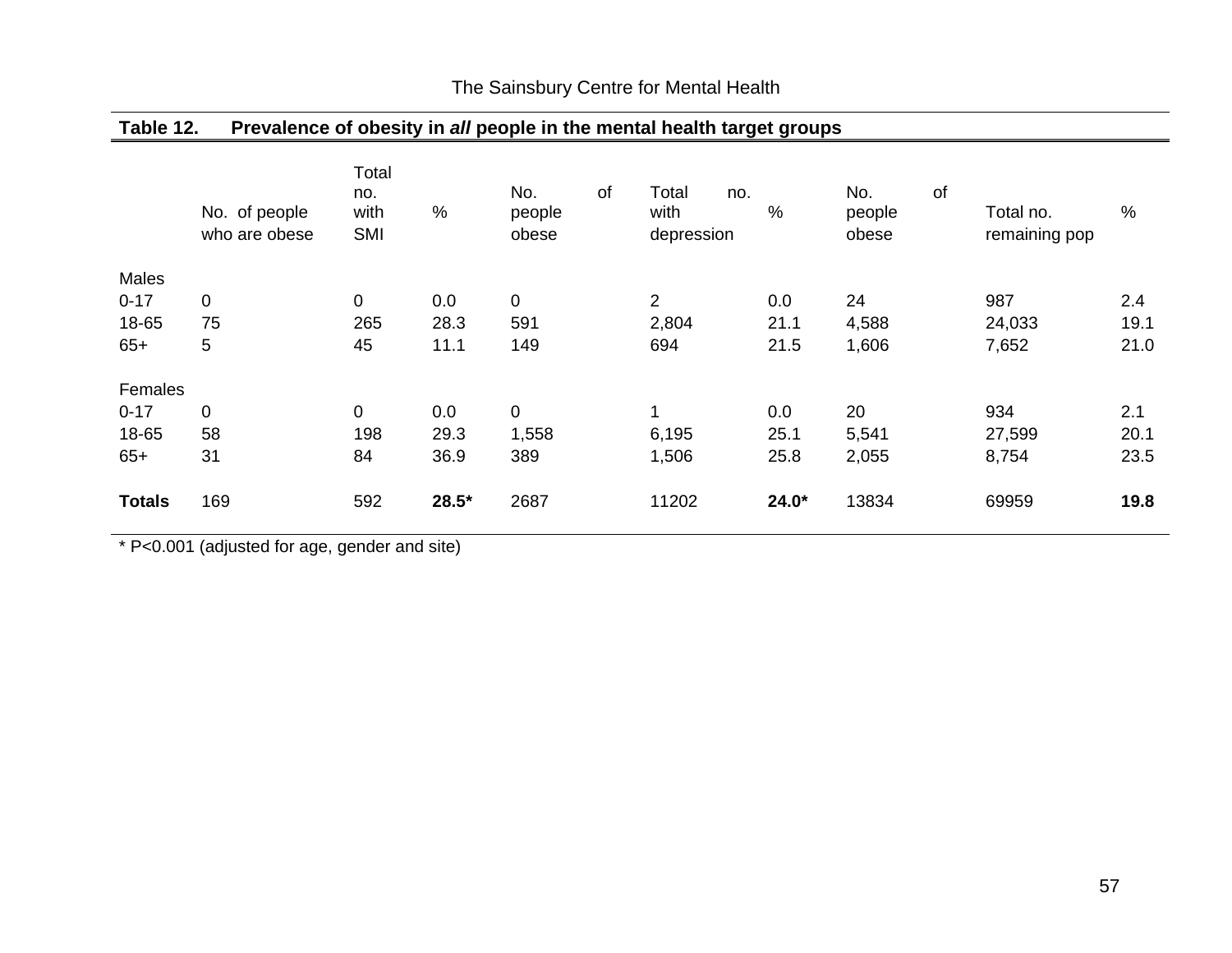|               | No. of people<br>obese | Total no. with<br>a learning difficulty | $\%$    | No. of people<br>obese | Total no.<br>remaining<br>population | %    |
|---------------|------------------------|-----------------------------------------|---------|------------------------|--------------------------------------|------|
| <b>Males</b>  |                        |                                         |         |                        |                                      |      |
| $0 - 17$      | 1                      | 20                                      | 5.0     | 23                     | 969                                  | 2.4  |
| 18-65         | 33                     | 137                                     | 24.1    | 5,195                  | 26,890                               | 19.3 |
| $65+$         | $\overline{2}$         | 18                                      | 11.1    | 1,756                  | 8,364                                | 21.0 |
| Females       |                        |                                         |         |                        |                                      |      |
| $0 - 17$      | 0                      | 7                                       | 0.0     | 20                     | 928                                  | 2.2  |
| 18-65         | 42                     | 100                                     | 42.0    | 7,090                  | 33,807                               | 21.0 |
| $65+$         | 4                      | 8                                       | 50.0    | 2,459                  | 10,302                               | 23.9 |
|               |                        |                                         |         |                        |                                      |      |
| <b>Totals</b> | 82                     | 290                                     | $28.3*$ | 16543                  | 81260                                | 20.4 |
|               |                        |                                         |         |                        |                                      |      |

**Table 13. Prevalence of obesity in** *all* **people with a learning difficulty** 

\* P<0.001 (adjusted for age, gender and site)

For people with a learning difficulty the prevalence of obesity was 28.3% and differed significantly from the remaining population (OR 1.69, 95% CI 1.3 to 2.2, P<0.001).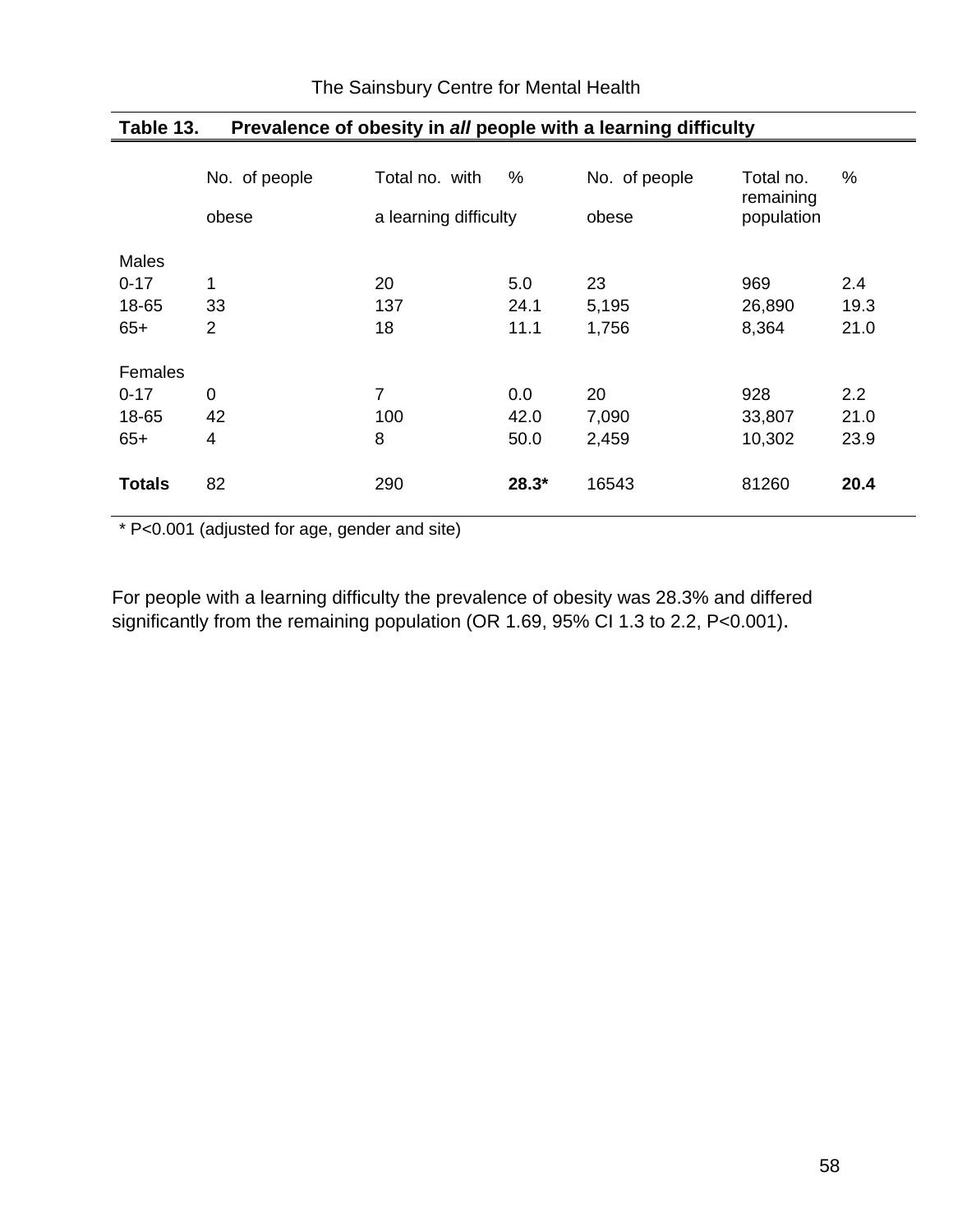# **7 Health prevention advice/interventions in the target groups**

## **7.1 Introduction**

Here we present the findings on the provision of health prevention or health promotion advice and related interventions in people without one of the four major diseases examined above. We also look at the amount of prevention advice/interventions given to people identified as at increased risk of a major physical health problem. The type of health advice/interventions covered include: flu and tetanus vaccinations; dietary advice; advice on smoking; smoking therapy; and referral to smoking cessation services. We also took into account age, gender and site differences during this analysis.

# **7.2 SMI and depression**

Table 14 shows the percentage of health prevention advice among the mental health target groups without one of the four diseases examined above. Flu vaccination was highest in people with a SMI compared to the remaining population (26.8%, 158/590 vs 12.7%), although after adjusted for age and gender this difference was not significant. Tetanus vaccination featured highly in people with depression, but was not too dissimilar from the remaining population (37.3% vs 34.6%). Dietary advice was identical for both those with a SMI and depression at 32%, but only slightly higher than that of the remaining population (27.1%, 28,780/106,229), and not statistically significant after adjustment for age and gender. Smoking advice was given to 30.2% (178/590) of people with a SMI and a similar proportion of those with depression (29.0%, 3,063/10,580). Both figures were significantly different to that of the remaining population. However, when examined in more detail in terms of the type of smoking advice provided, very little of it involved actual interventions. Here the figures plummet for all groups for the provision of smoking therapy (nicotine therapy) and referral to smoking cessation clinics (see Table 14). No statistical tests were performed with these interventions given the relatively small numbers.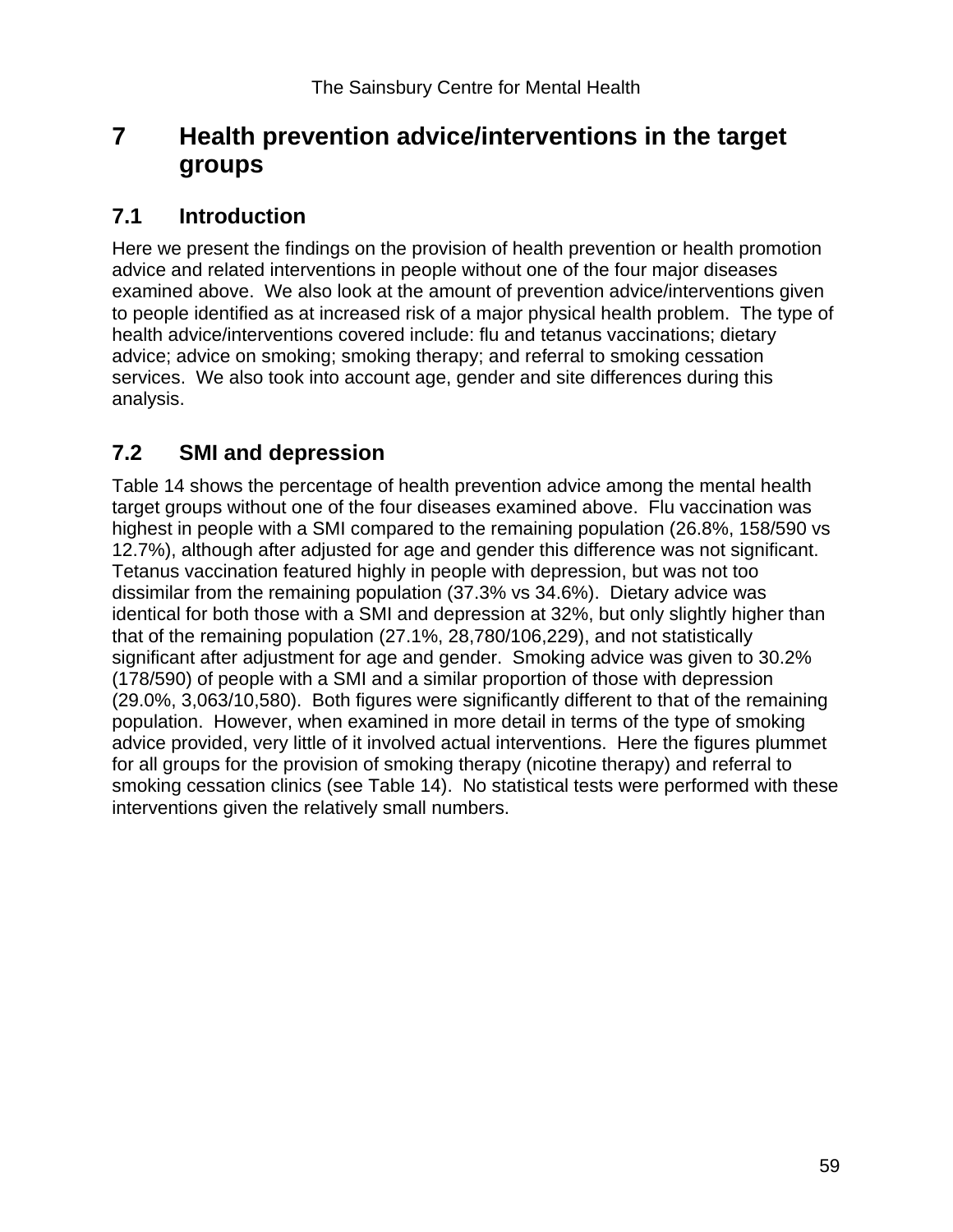| Table 14. | Recorded health prevention advice/interventions $^1$ in people with a SMI and depression without |  |
|-----------|--------------------------------------------------------------------------------------------------|--|
|           | one of the four diseases                                                                         |  |

|                                      | <b>SMI</b>                             |       |         | Depression $2$                         |        |         | Remaining<br>Population <sup>3</sup>   |         |      |
|--------------------------------------|----------------------------------------|-------|---------|----------------------------------------|--------|---------|----------------------------------------|---------|------|
| Health advice/                       | No. with<br>recorded<br>advice/interv. | Total | %       | No. with<br>recorded<br>advice/interv. | Total  | %       | No. with<br>recorded<br>advice/interv. | Total   | %    |
| intervention                         |                                        |       |         |                                        |        |         |                                        |         |      |
| Flu vaccination                      | 158                                    | 590   | 26.8    | 2,040                                  | 10,580 | 19.3    | 13,468                                 | 106,229 | 12.7 |
| Tetanus                              | 160                                    | 590   | 27.1    | 3,943                                  | 10,580 | 37.3    | 36,783                                 | 106,229 | 34.6 |
| Dietary advice                       | 191                                    | 590   | 32.4    | 3,441                                  | 10,580 | 32.5    | 28,780                                 | 106,229 | 27.1 |
| Smoking advice                       | 178                                    | 590   | $30.2*$ | 3,063                                  | 10,580 | $29.0*$ | 15,429                                 | 106,229 | 14.5 |
| Smoking therapy<br>Smoking cessation | 37                                     | 590   | 6.3     | 940                                    | 10,580 | 8.9     | 2,737                                  | 106,229 | 2.6  |
| clinic referral                      | 4                                      | 590   | 0.7     | 77                                     | 10,580 | 0.7     | 202                                    | 106,229 | 0.2  |

 $1$  Based on the latest health advice/intervention and excludes those with the four diseases examined above

\* P<0.001 (adjusted for age, gender and site)

2 Excludes people with a SMI

<sup>3</sup> Excludes people with depression and a SMI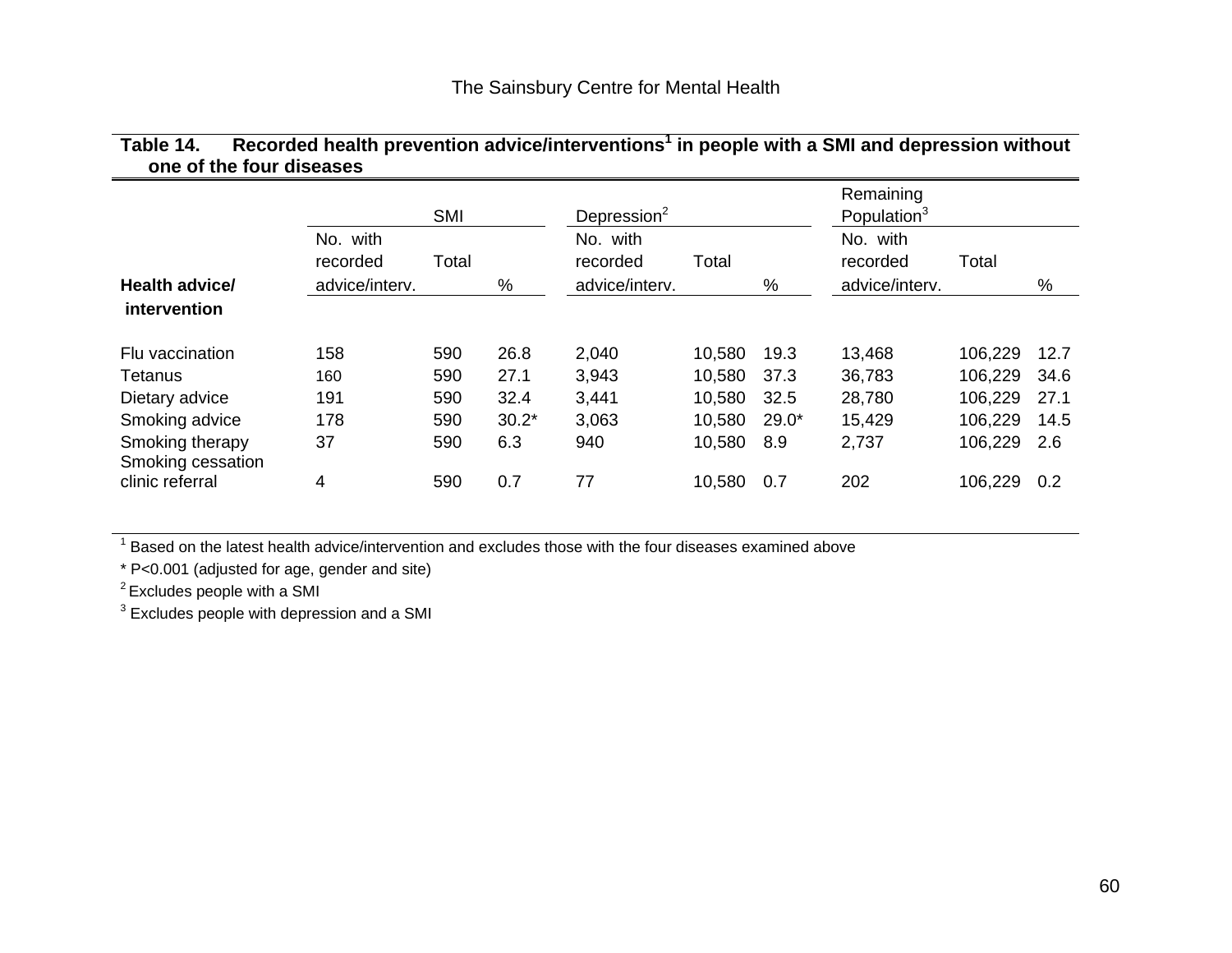# **7.3 Learning difficulty**

Table 15 shows the number and percentages of people with a learning difficulty (without one of the four diseases) and health prevention advice received. Tetanus vaccination represented the most common health prevention intervention for people with a learning difficulty (31.3%, 181/579); although this percentage was slightly lower than for the remaining population (35.9%, 53,708/149,428). Given the relatively high percentage of obesity in people with a learning difficulty dietary advice was lower than the remaining population (18.7% vs 31.9%). This difference was statistically significant (age, gender and site adjusted OR 0.67, 95% CIs 0.5 to 0.8, P<0.001). Smoking advice was also less likely to be provided to people with a learning difficulty compared with the remaining population (9.0% vs. 18.5%). Again this difference was significant (age, gender and site adjusted OR 0.48, 95% CIs 0.3 to 0.6, P<0.001). Provision of smoking therapy (nicotine therapy) was similarly lower than the remaining population (1.9% vs 3.9%), but of borderline significance.

| learning difficulty and without one of the four diseases                                               |                                        |                                 |                                              |                                               |                                                     |                                     |
|--------------------------------------------------------------------------------------------------------|----------------------------------------|---------------------------------|----------------------------------------------|-----------------------------------------------|-----------------------------------------------------|-------------------------------------|
|                                                                                                        |                                        | LD                              |                                              | Remaining population                          |                                                     |                                     |
| Health advice/                                                                                         | No. with<br>recorded<br>advice/interv. | Total                           | %                                            | No. with<br>recorded<br>advice/interv.        | Total                                               | %                                   |
| intervention                                                                                           |                                        |                                 |                                              |                                               |                                                     |                                     |
| Flu vaccination<br>Tetanus<br>Dietary advice<br>Smoking advice<br>Smoking therapy<br>Smoking cessation | 123<br>181<br>108<br>52<br>11          | 579<br>579<br>579<br>579<br>579 | 21.2<br>31.3<br>$18.7*$<br>$9.0*$<br>$1.9**$ | 32,334<br>53,708<br>47,648<br>27,607<br>5,899 | 149,428<br>149,428<br>149,428<br>149,428<br>149,428 | 21.6<br>35.9<br>31.9<br>18.5<br>3.9 |
| clinic referral                                                                                        | 2                                      | 579                             | 0.3                                          | 412                                           | 149,428                                             | 0.3                                 |

| Table 15. | Recorded health prevention/interventions <sup>1</sup> in people with a |
|-----------|------------------------------------------------------------------------|
|           | learning difficulty and without one of the four diseases               |

1 Based on the latest health advice/intervention and excludes those with the four diseases examined above

\* P<0.001 \*\* P=0.033 (adjusted for age and gender)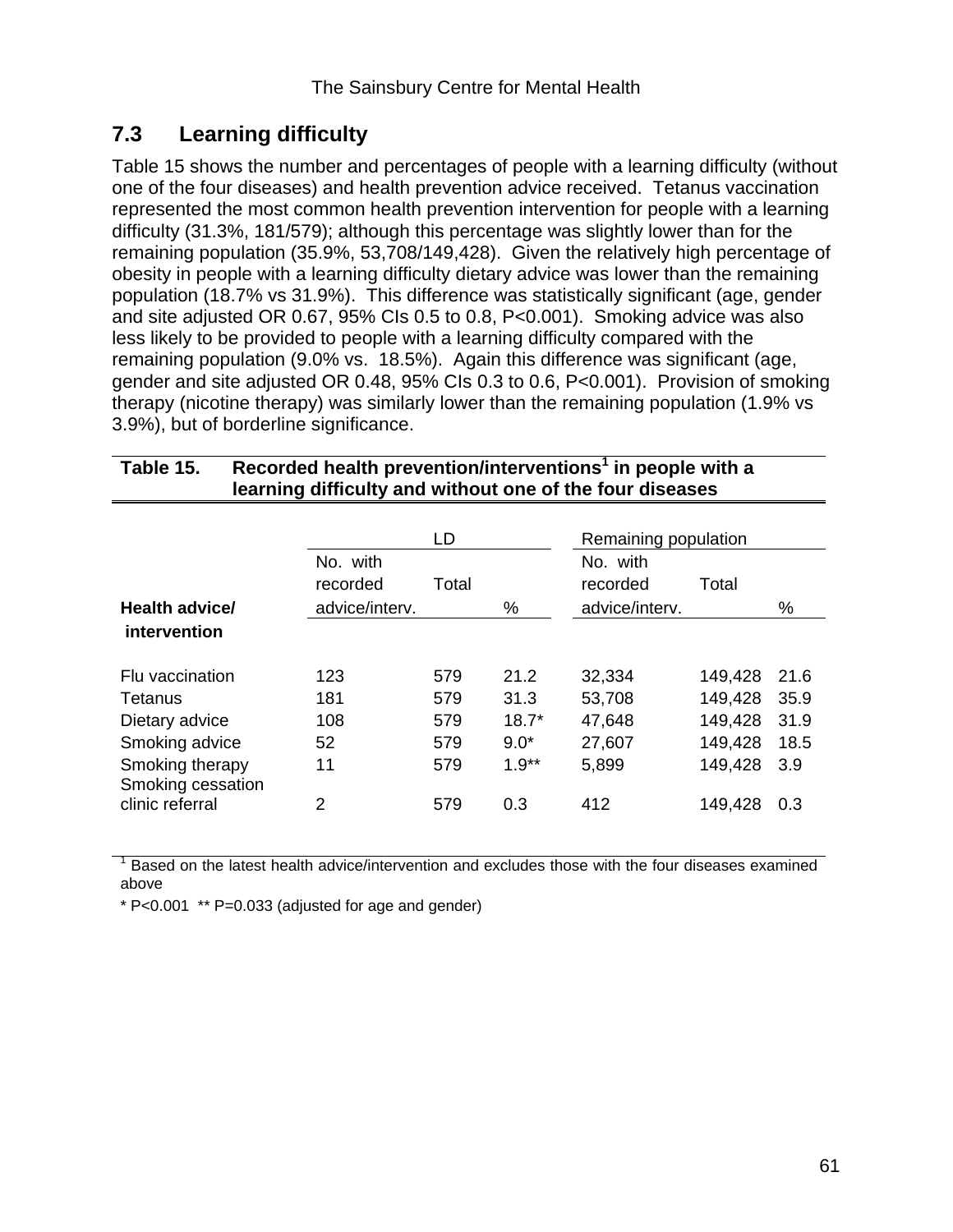## **7.4 Health prevention/advice and interventions for** *all* **people in the target groups**

Tables 16 and 17 show health prevention advice or interventions recorded for all people in the target groups and the remaining population. People with a SMI were significantly more likely to receive a flu jab, smoking advice and smoking therapy of some kind, but less likely to have a tetanus vaccine (see Table 16). People with depression were more likely to receive flu vaccination, smoking advice and smoking therapy compared to the remaining population. Similar percentages for dietary advice were found among those with a mental health problem and the remaining population.

We examined more closely whether the target groups with a weight problem received dietary advice. There were 192 people with a SMI and overweight (or 22%, 192/864). Of these, 57.3% had received some form of dietary advice. This percentage was very similar to those who were overweight in the remaining population, 56.0% 13,168/23,527). However, people with depression and overweight received significantly less dietary advice compared to the remaining population (adjusted OR 0.82, 95% CIs 0.7 to 0.9, P<0.001). This was also the case for those with depression and obese (adjusted OR 0.88, 95% CIs 0.8 to 0.9, P=0.005). For people with a learning difficulty and a body mass index above 25+ receipt of dietary advice was also lower than the remaining population, but not significantly so. (See Appendix 4,Tables i & ii for the figures).

All those with a learning difficulty generally received less dietary and smoking advice than the remaining population. The percentage of people with a learning difficulty was slightly higher than that of the remaining population but not statistically significant. This was also the case for receiving tetanus vaccination (see Table 17).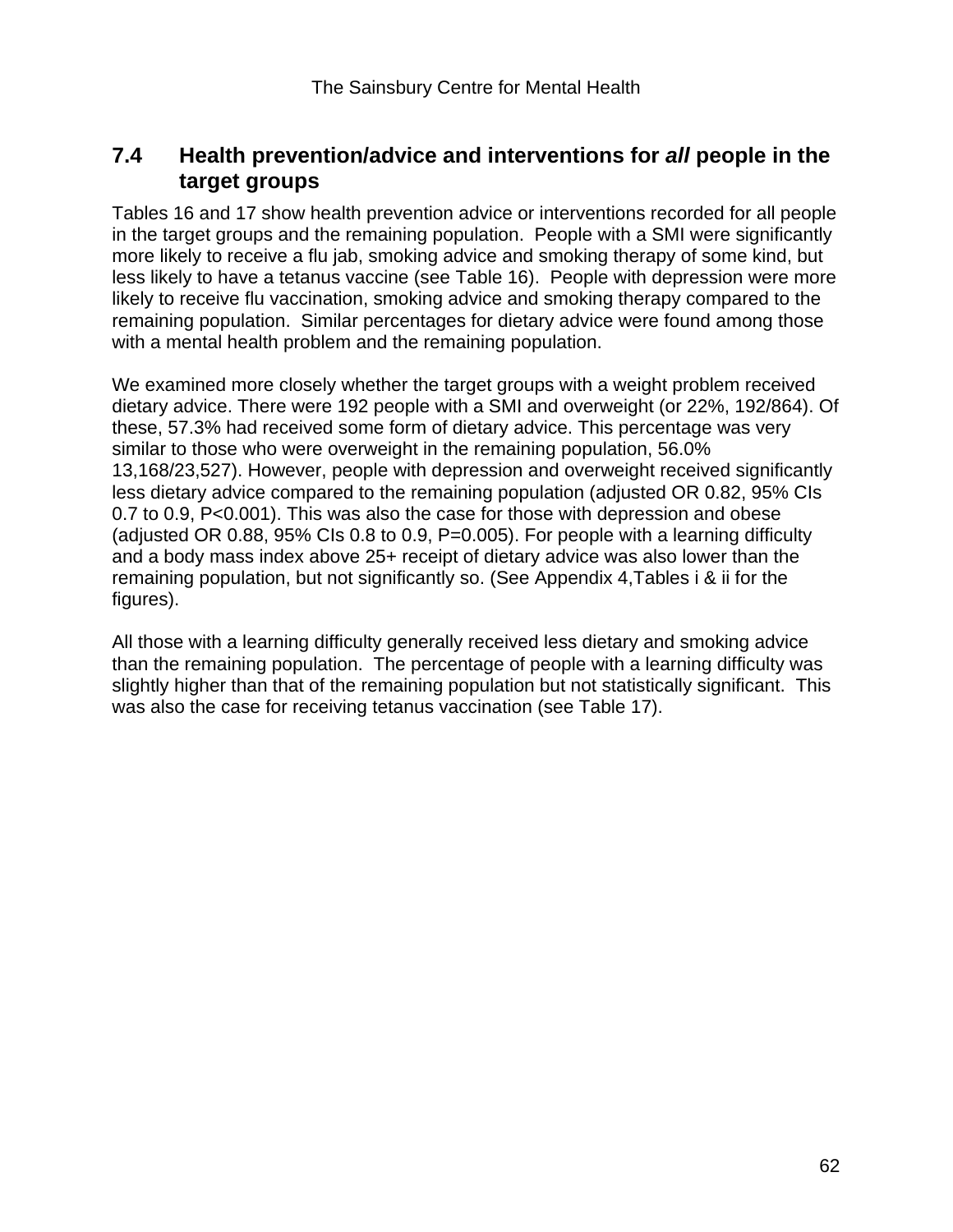# **Table 16. Recorded health prevention advice/interventions1 in** *all* **people with a SMI and depression**

|                                         |                                        | <b>SMI</b> |         | Depression <sup>2</sup>                |        |         | Remaining<br>Population <sup>3</sup>   |         |      |
|-----------------------------------------|----------------------------------------|------------|---------|----------------------------------------|--------|---------|----------------------------------------|---------|------|
| <b>Health advice/</b>                   | No. with<br>recorded<br>advice/interv. | Total      | %       | No. with<br>recorded<br>advice/interv. | Total  | %       | No. with<br>recorded<br>advice/interv. | Total   | $\%$ |
| intervention                            |                                        |            |         |                                        |        |         |                                        |         |      |
| Flu vaccination                         | 329                                    | 864        | $38.1*$ | 4,875                                  | 15,475 | $31.5*$ | 27,431                                 | 134,128 | 20.4 |
| Tetanus                                 | 240                                    | 864        | $27.8*$ | 5,792                                  | 15,475 | 37.4    | 48,023                                 | 134,128 | 35.8 |
| Dietary advice                          | 344                                    | 864        | 40.0    | 5,908                                  | 15,475 | 38.2    | 41,660                                 | 134,128 | 31.0 |
| Smoking advice                          | 296                                    | 864        | $34.2*$ | 4,993                                  | 15,475 | $32.2*$ | 22,506                                 | 134,128 | 16.8 |
| Smoking therapy<br>Smoking<br>cessation | 69                                     | 864        | $7.9*$  | 1,620                                  | 15,475 | $10.4*$ | 4,260                                  | 134,128 | 3.2  |
| clinic referral                         | 4                                      | 864        | 0.5     | 85                                     | 15,475 | 0.5     | 230                                    | 134,128 | 0.2  |

 $^1$  Based on the latest health advice/intervention and includes those with the four diseases examined above

\* P<0.001 \*\* P<0.05 (adjusted for age, gender and site)

2 Excludes people with a SMI

<sup>3</sup> Excludes people with depression and a SMI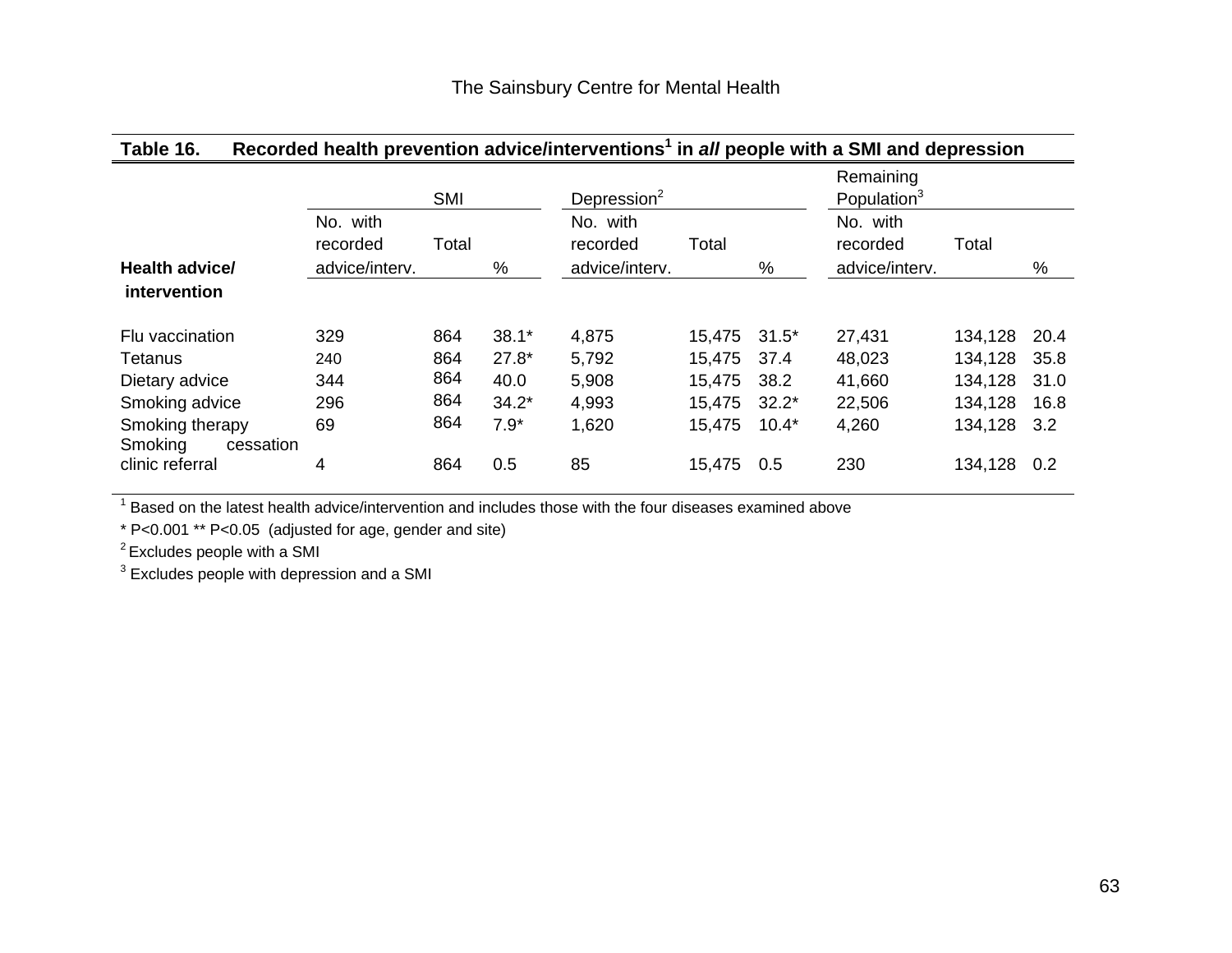|                      |                | LD    |           | Remaining population |         |      |
|----------------------|----------------|-------|-----------|----------------------|---------|------|
|                      | No. with       |       |           | No. with             |         |      |
|                      | recorded       | Total |           | recorded             | Total   |      |
| Health advice/       | advice/interv. |       | %         | advice/interv.       |         | $\%$ |
| intervention         |                |       |           |                      |         |      |
| Flu vaccination      | 187            | 753   | 24.8      | 32,334               | 149,428 | 21.6 |
| Tetanus              | 247            | 753   | 32.8      | 53,708               | 149,428 | 35.9 |
| Dietary advice       | 149            | 753   | $19.8**$  | 47,648               | 149,428 | 31.9 |
| Smoking advice       | 88             | 753   | $11.7***$ | 27,607               | 149,428 | 18.5 |
| Smoking therapy      | 18             | 753   | 2.4       | 5,899                | 149,428 | 3.9  |
| Smoking<br>cessation |                |       |           |                      |         |      |
| clinic referral      | 3              | 753   | 0.4       | 314                  | 149,428 | 0.2  |

## **Table 17.** Recorded health prevention/interventions<sup>1</sup> in all people with a  **learning difficulty**

<sup>1</sup> Based on the latest health advice/intervention

\* P<0.001 \*\* P=0.05 (adjusted for age, gender and site)

In the next section we examine the findings from the postal survey.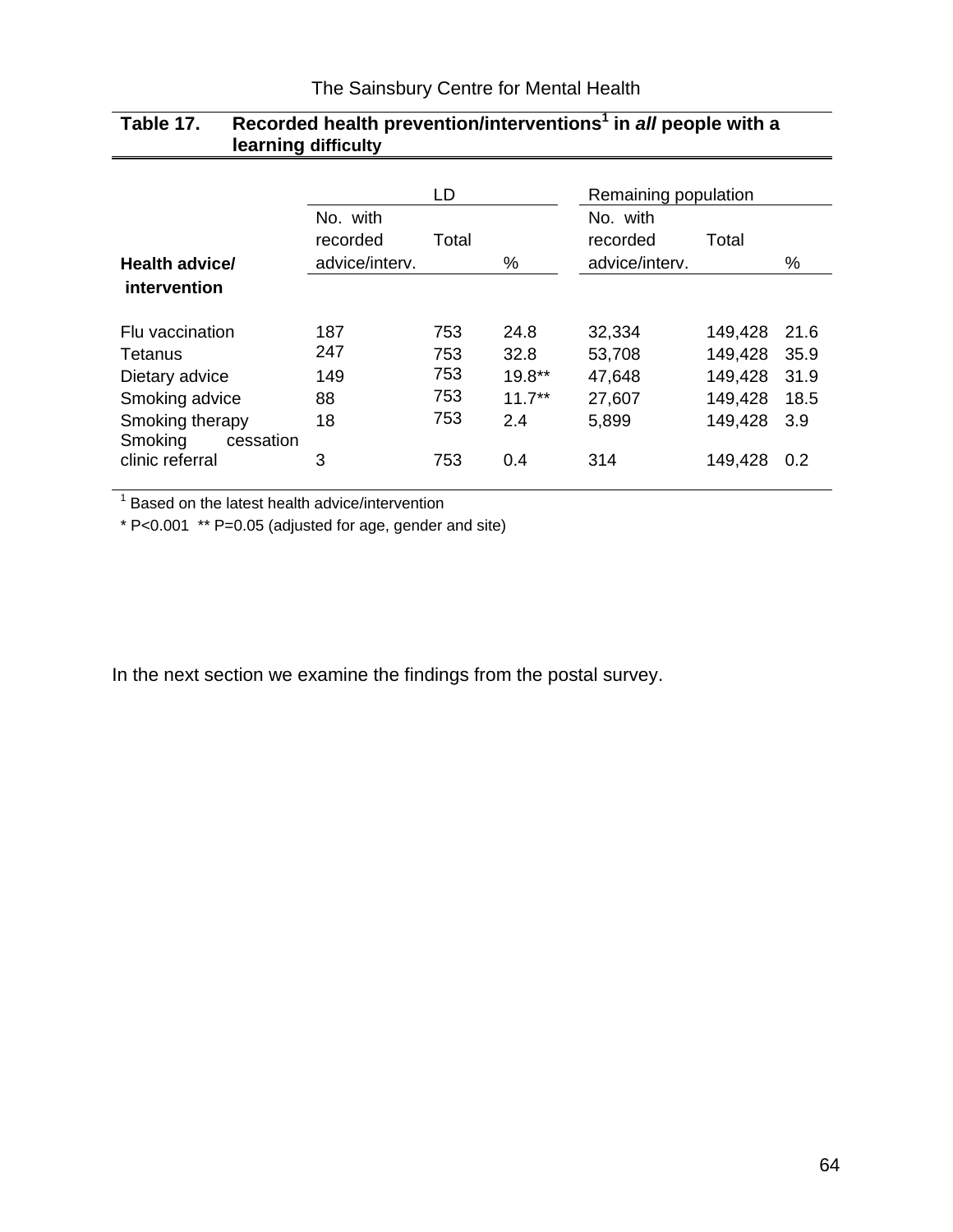# **8 Findings from the postal survey**

## **8.1 Introduction**

The aims of this part of the study were to:

- identify target groups' experiences of primary care services from within selected GP practices;
- problems encountered and improvements that could be made;
- provision of health promotion, health education or interventions; and
- compliance with Part 3 of the DDA in achieving health targets and in attempts to overcome discriminatory policies, procedures and practices.

A total of 900 questionnaires were sent to users who have a learning difficulty or mental health problem. This was done across 20 practices. Twenty-two completed questionnaires were returned. Seventeen respondents had a mental health problem and 5 a learning difficulty. Twelve were men. In terms of ethnicity, 12 were British, 2 Irish, 1 African-Caribbean, 1 African and 1 Turkish. Reponses were roughly equal from three local area sites. There were no responses from the North West site. Ninety-one percent of respondents were working age adults. There were no respondents in the 66 to 80 years' old age group but a couple were over 80 years' old.

Due to the very poor response rate we will provide a simple description of some of the responses covering key issues. However, caution must be used in interpreting the results from this section given the potentially large bias in the number of people responding.

On the whole all respondents were very positive about their experiences of contacting their GP and the care they received. Visits to the GP varied from once or twice a month to once or twice a year. All respondents were content with the building and found access to the surgery easy. None experienced difficulties with waiting to see their GP. Again all respondents reported being treated well by reception staff and their GPs. All respondents reported being involved in decisions about medication, and receiving adequate information about this. Only two respondents required a referral to a specialist. Both reported not having any choice about which hospital they attended but mentioned that the specialist had adequate information about their medical problem.

Issues of registration were minimal. Only one person reported having difficulty registering with a GP but no reason was given. No respondents reported being taken off a GP register.

The postal survey findings presented below cover aspects of access to their GP practice and the quality of care received.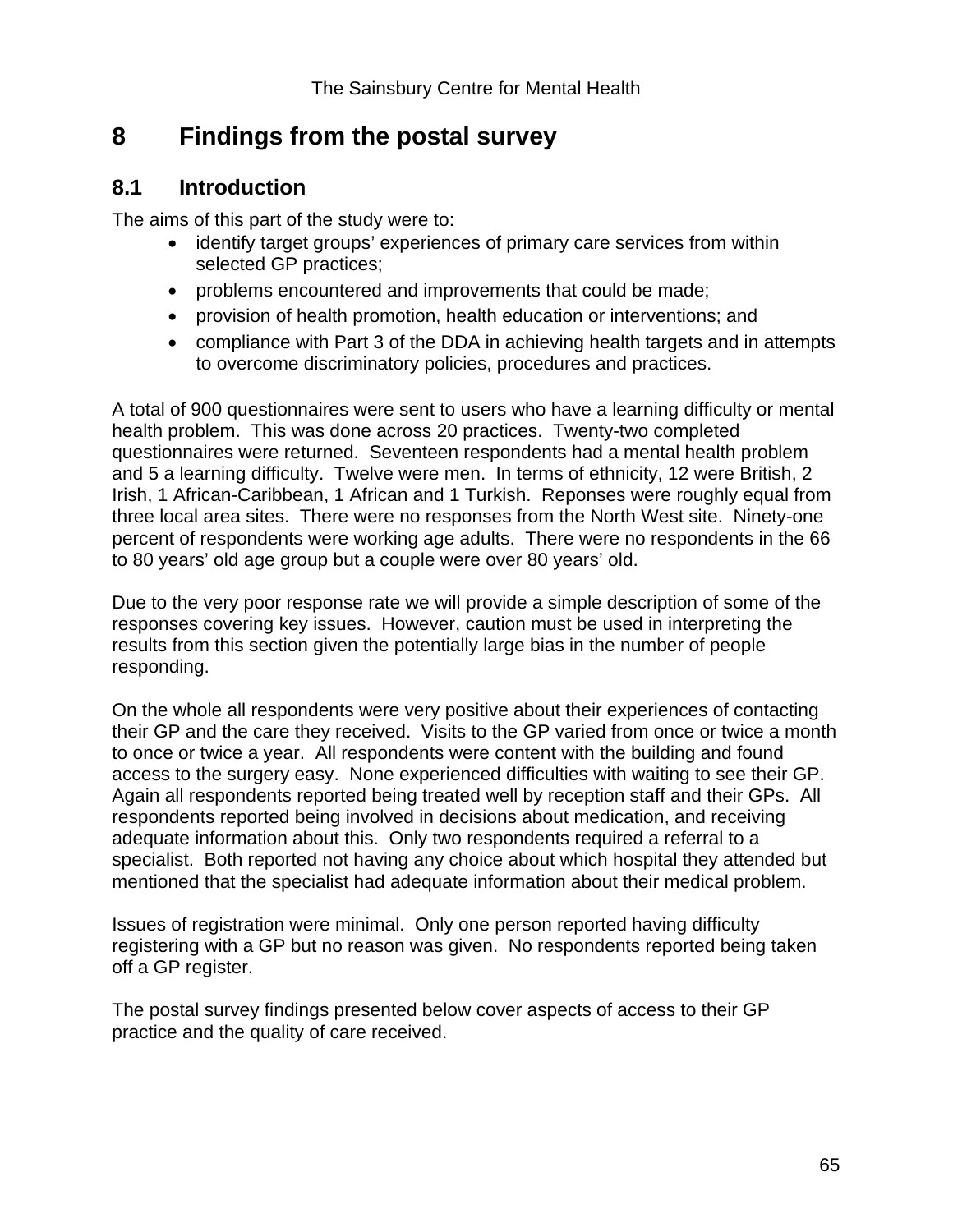# **8.2 Access to primary care services**

While the majority of respondents, regardless of whether they have a mental health problem or a learning difficulty, are able to make their own appointments a few need the help of a carer whether that be a family member or a professional (Table 18).

| Table 18. |  | Who makes your appointments to see the GP? |
|-----------|--|--------------------------------------------|
|           |  |                                            |

|                       | myself | relative/<br>carer | support<br>worker | other |
|-----------------------|--------|--------------------|-------------------|-------|
| learning difficulty   | 3      |                    |                   |       |
| mental health problem | 13     |                    |                   |       |

Most people also reported that it is easy to get an appointment when they need one (Table 19).

## **Table 19. Is it easy to get an appointment when you want one?**

|                       | no | ves |
|-----------------------|----|-----|
| learning difficulty   |    |     |
| mental health problem |    | 15  |

Despite most people being able to see their GP alone there was a noteworthy number of respondents who needed the assistance of another person (Table 20).

## **Table 20. Do you see your GP alone?**

|                       | <b>ves</b> | no - with<br>spouse | no - with<br>relative | no - with<br>support worker |
|-----------------------|------------|---------------------|-----------------------|-----------------------------|
| learning difficulty   |            |                     |                       |                             |
| mental health problem | 11         |                     |                       |                             |

# **8.3 How were respondents treated by the staff?**

Respondents generally mentioned being treated well and with respect by staff at the GP surgery. All people who have a learning difficulty and most with a mental health problem feel listened to by their GP (Table 22). The majority of respondents regardless of diagnosis feel respected by the practice nurse (Table 23). Nearly all respondents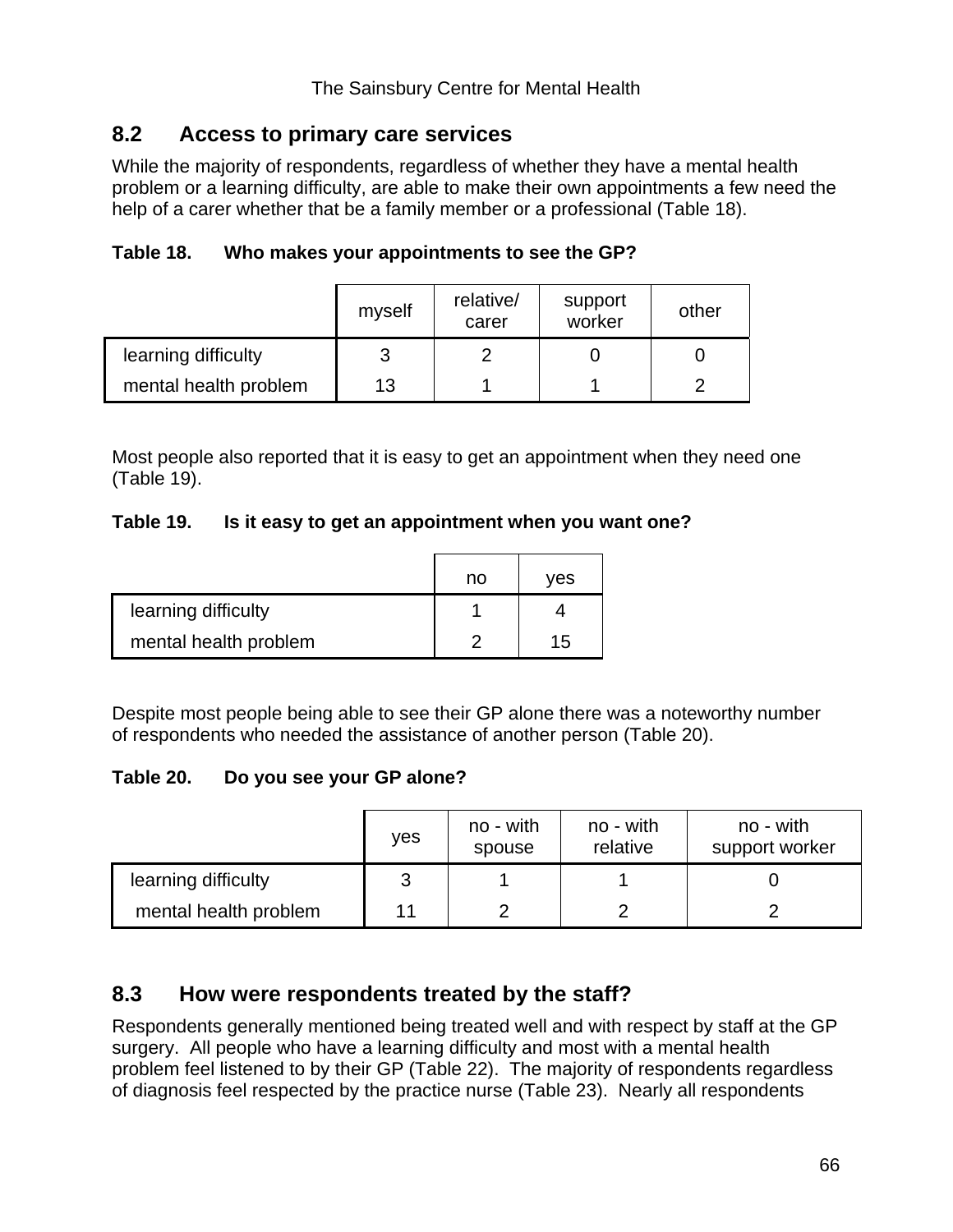with a learning difficulty felt they were greeted extremely well by reception staff, and most of those with a mental health problem said they were greeted very well (Table 21).

## **Table 21. How do the reception staff greet you?**

|                       | extremely well,<br>very friendly | very well, quite<br>friendly | good |
|-----------------------|----------------------------------|------------------------------|------|
| learning difficulty   |                                  |                              |      |
| mental health problem |                                  | 10                           |      |

Both target groups reported in definite terms that their GP listened to them during their consultation, and that the practice nurse treated them with respect (Tables 22 and 23).

## **Table 22. Does your GP listen to you?**

|                       | yes a little | yes - definitely |
|-----------------------|--------------|------------------|
| learning difficulty   |              |                  |
| mental health problem |              | 14               |

## **Table 23. Did the nurse treat you with respect?**

|                       | ves | N/A | maybe |
|-----------------------|-----|-----|-------|
| learning difficulty   |     |     |       |
| mental health problem | 11  |     |       |

# **8.4 How well does the GP communicate with the respondents?**

Most people (n=17) felt that they were definitely given enough time to tell their GP about their health condition; although a minority with mental health problems did not feel they did (n=4). Of the respondents who were then prescribed medication for the health condition they described most felt they had been given enough information about the medicine and what it was for (Table 24).

## **Table 24. Were you given enough information about what the medicine was for?**

|                       | No - and I<br>wanted some | yes - some but<br>not enough | ves -<br>enough | N/A |
|-----------------------|---------------------------|------------------------------|-----------------|-----|
| learning difficulty   |                           |                              |                 |     |
| mental health problem |                           |                              | 12              |     |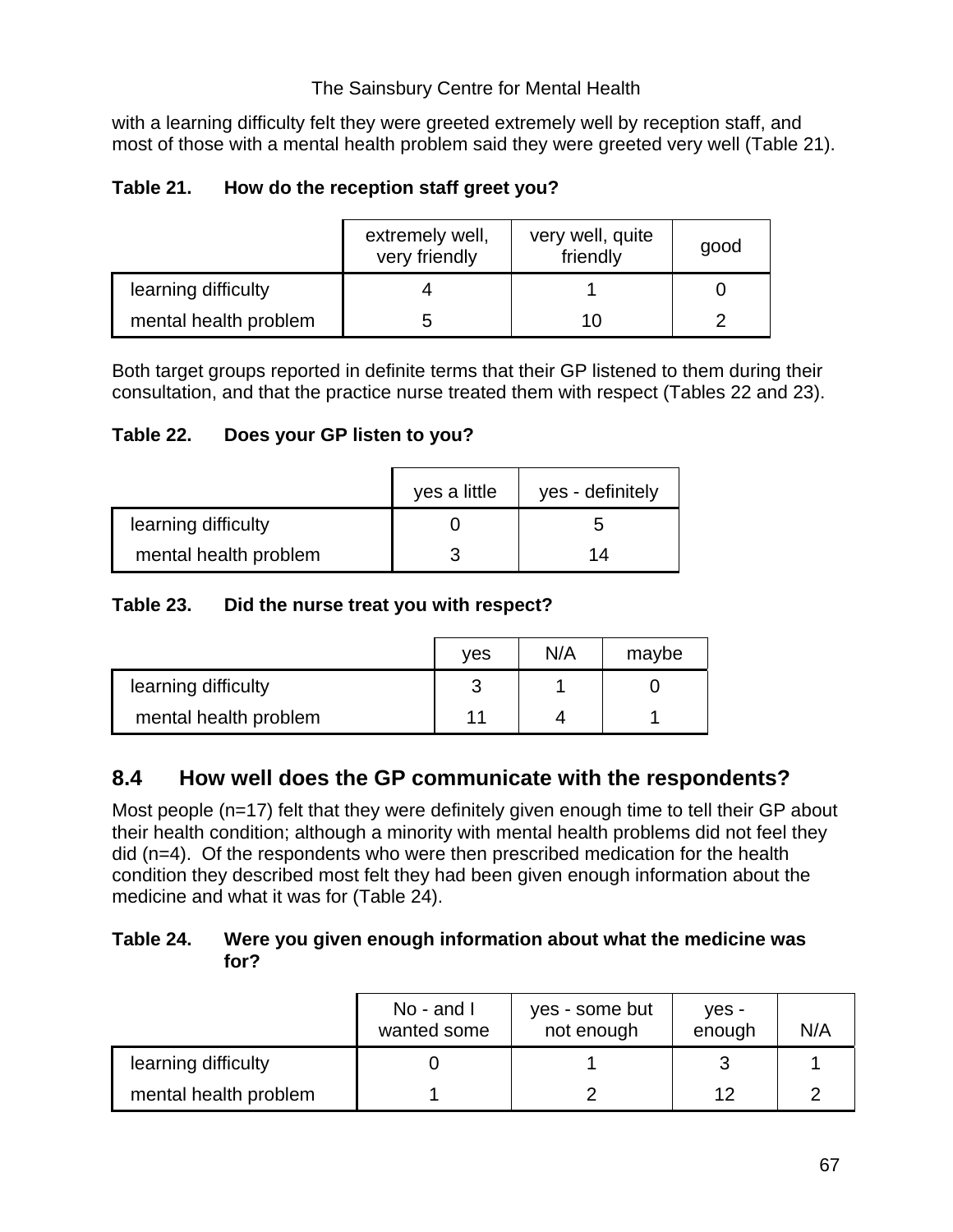However, nearly half of the respondents who had been prescribed medication felt that they were not given enough information about the possible side effects. One respondent even reported being told to *'read the information leaflet'* (see Table 25).

|                          | no and I<br>wanted some<br>information | yes - some<br>but not<br>enough<br>information | yes -<br>enough<br>information | I didn't<br>want any<br>information | N/A |
|--------------------------|----------------------------------------|------------------------------------------------|--------------------------------|-------------------------------------|-----|
| learning difficulty      |                                        |                                                |                                |                                     |     |
| mental health<br>problem |                                        | 5                                              |                                | າ                                   |     |

## **Table 25. Did your GP tell you about the possible side effects?**

# **8.5 Positive reports of the consultation with the GP.**

Respondents gave a good many reasons as to why the service provided by their doctor was positive. Most have reported that there is something particularly good about the care they receive (Table 26). A few of the reasons for the positive feedback regarding GPs are shown below.

## **Table 26. Is there anything particularly good about the care you receive from your GP for any medical problems?**

|                       | no | ves | N/A |
|-----------------------|----|-----|-----|
| learning difficulty   |    |     |     |
| mental health problem |    | ィク  |     |

The following are quotes gathered from open ended questions about what was considered good about the services received from their GP:

*If I'm poorly at night the doctor will come out before sending me to hospital if I need to go.* 

*They are always there for you especially the GP - he is a good listener, time is not an issue, he takes and gives you all the time you need. Excellent practice.* 

*They help in every way possible.* 

*I trust my GP he is ready to spend time with me listening.* 

*My proper GP is very friendly and comforting.*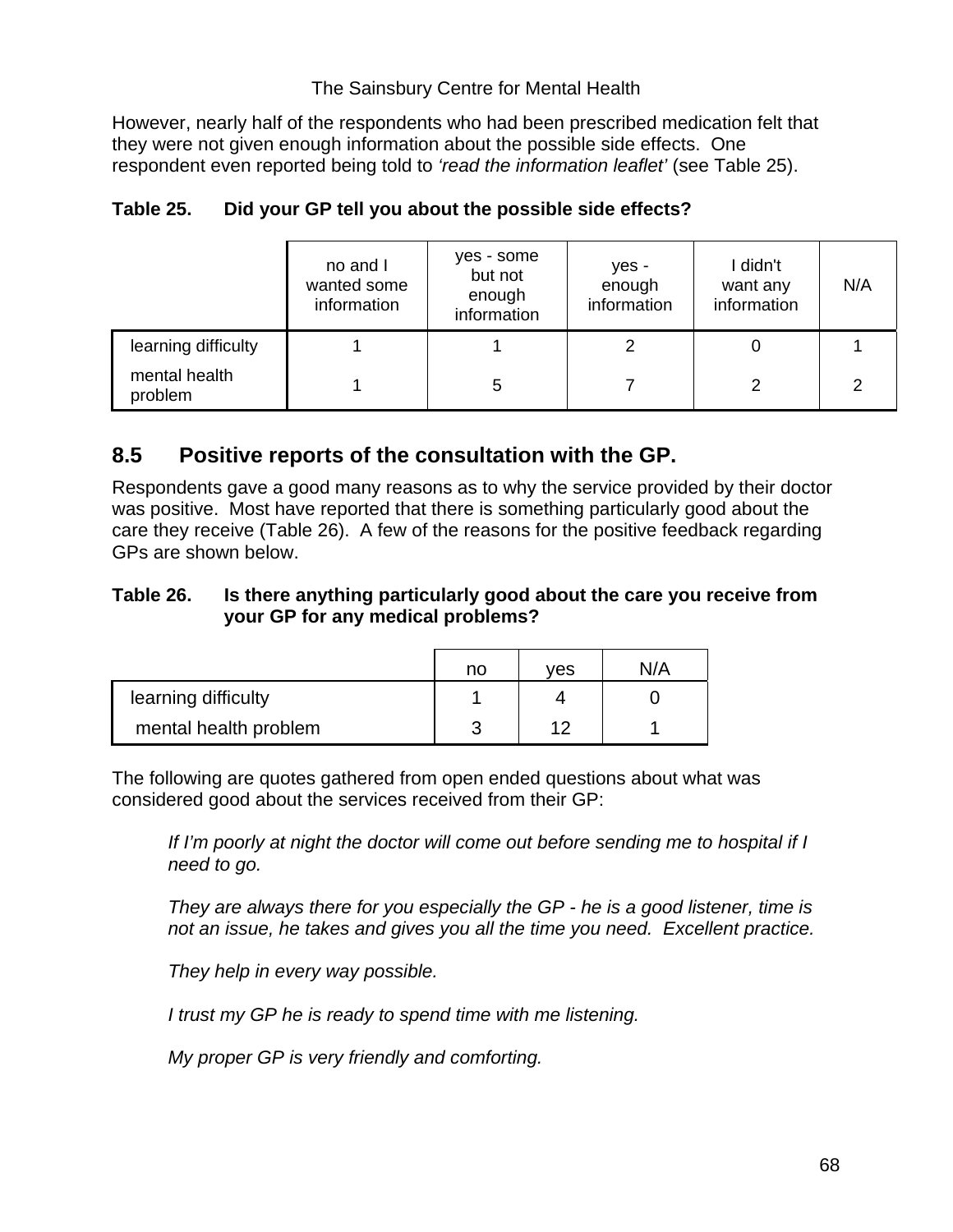*GP listens and tries to avoid giving prescriptions - counselling is better than antidepressants.* 

*The staff treat me with respect.* 

*They seem to be up to date with the latest information on health and healthy eating, smoking and drinking and other important health issues. They are also very timely in their work.* 

# **8.6 Did respondents feel any improvements could be made?**

When replying to this question most people felt that no improvements could be made to the care they receive. However, a few people – all with a mental health problem – did feel that there was room for improvement (Table 27). The reasons they gave have been quoted below.

## **Table 27. Is there anything about the care you receive from you GP that could be improved?**

|                       | no | ves | unable to<br>answer |
|-----------------------|----|-----|---------------------|
| learning difficulty   | 5  |     |                     |
| mental health problem | 11 | 5   |                     |

*I wish I could see my own GP when I need to instead of having to see various others at the practice that are less informed of my condition and generally less supportive. I feel that as soon as they know of my mental health problems I am taken less seriously.* 

*Need more information about my medical health condition.* 

*Take time to understand me better by listening to my problems.*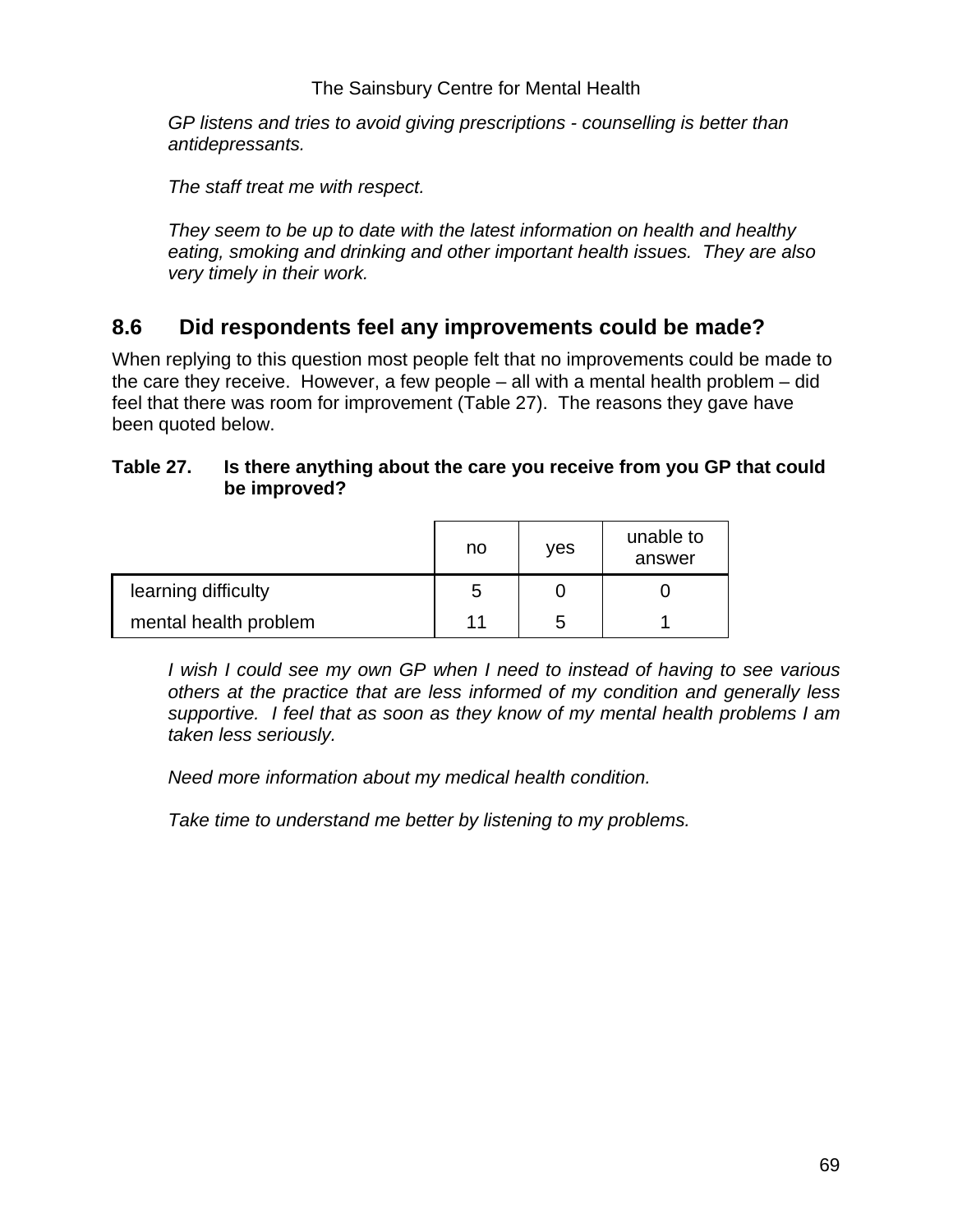# **9 Findings from focus groups and interviews with people with mental health problems and people with a learning difficulty, and their carers**

## **9.1 Introduction**

The remit of this part of the study involved aiming to speak with service users with a range of characteristics across the four local area sites. These included:

- people of adult age, younger people and older people;
- people living independently at home, at home with support, in residential care, nursing care and in medium secure care;
- people with multiple impairments;
- people from Black and minority ethnic communities.

The following two tables (Tables 28 and 29) outline the groups of people that spoke to the researchers in the four different areas. Support workers or advocates were present at some of the focus groups. The suitability of their presence was checked out with participants by the group facilitators prior to the groups commencing.

We spoke to 30 people with learning difficulties and six carers of people with learning difficulties. All of the people with learning difficulties that we spoke to were white British or white European. The people we spoke to lived in a range of accommodation including living:

- a) on their own with no support;
- b) with relatives, usually parents;
- c) on their own with support;
- d) in a supported group home; or
- e) in a residential community for people with learning difficulties.

Both men and women were interviewed. Most of the people were of working age (18-65 years), but the team of researchers with learning difficulties also spoke with a group of young people (16-19 years). Some of the people with learning difficulties were interviewed without support, while others were supported to communicate with the research team with the assistance of a relative or support worker.

The carers of people with learning difficulties were mainly parents who lived with their children. We also spoke to a woman who lived with and cared for her brother.

We spoke to 69 mental health service users and eight carers. The people with mental health problems we spoke to described their ethnicity as follows: white British or European - 77%; Asian (Pakistani, Indian, East African Asian or mixed Mauritian) - 14%; and Black (British, African or Caribbean) - 9%. The people we spoke to lived in a range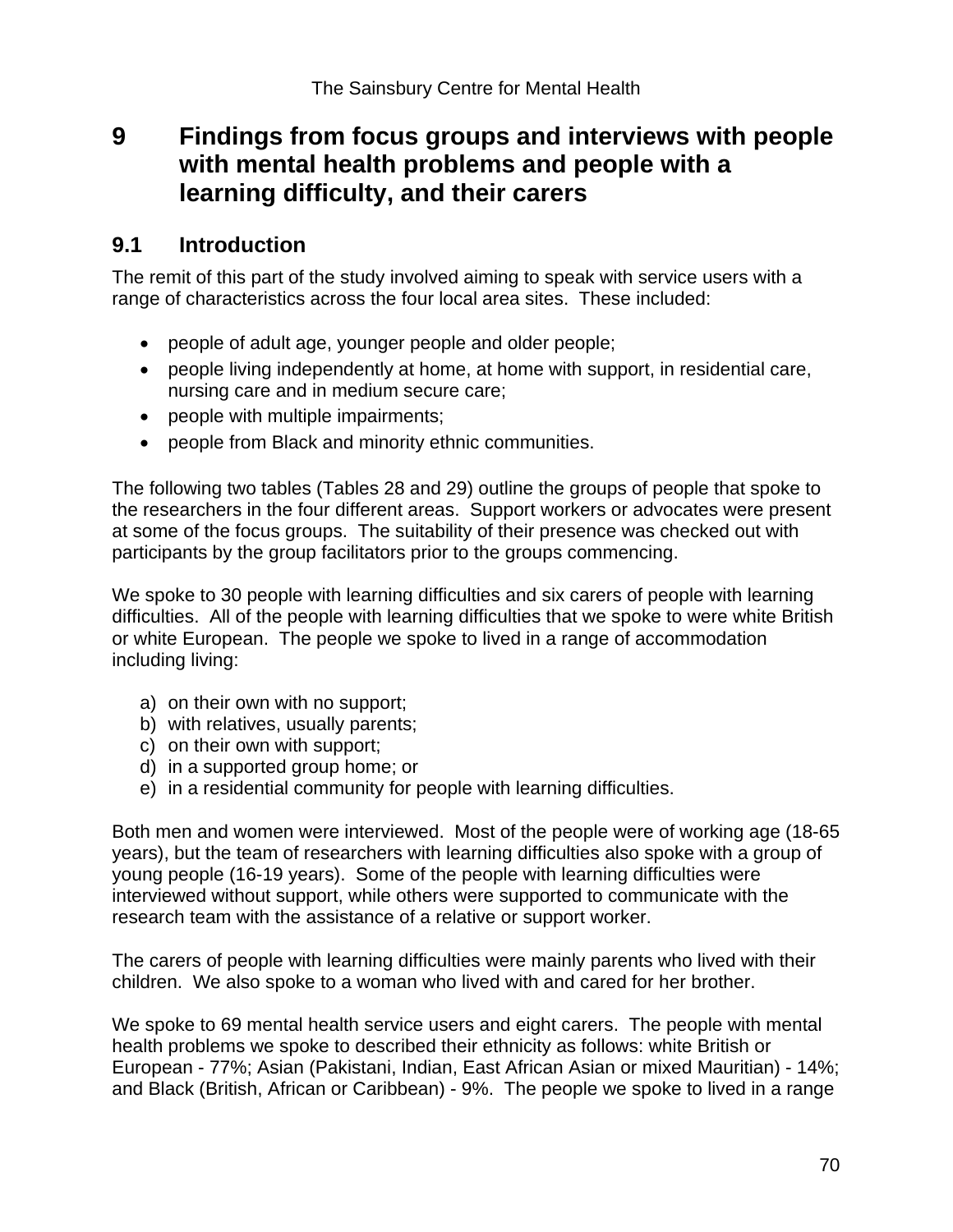of accommodation ranging from people living on their own with no support, living with relatives, living in a hostel, in warden-sheltered housing, living alone with support, in a group home with support or living in a medium secure unit. Both men and women were interviewed. Most of the people were of adult working age (18-65 years), but the mental health service user research team also spoke with a group of young people (14-17 years) and a small number of people over 65 years. One of the focus groups involved the presence of a support worker who interpreted in Punjabi for some of the participants.

The carers of people with mental health problems we spoke to were mainly partners of a person with a mental health problem. A small number were parents. Most of these carers lived with the person they cared for.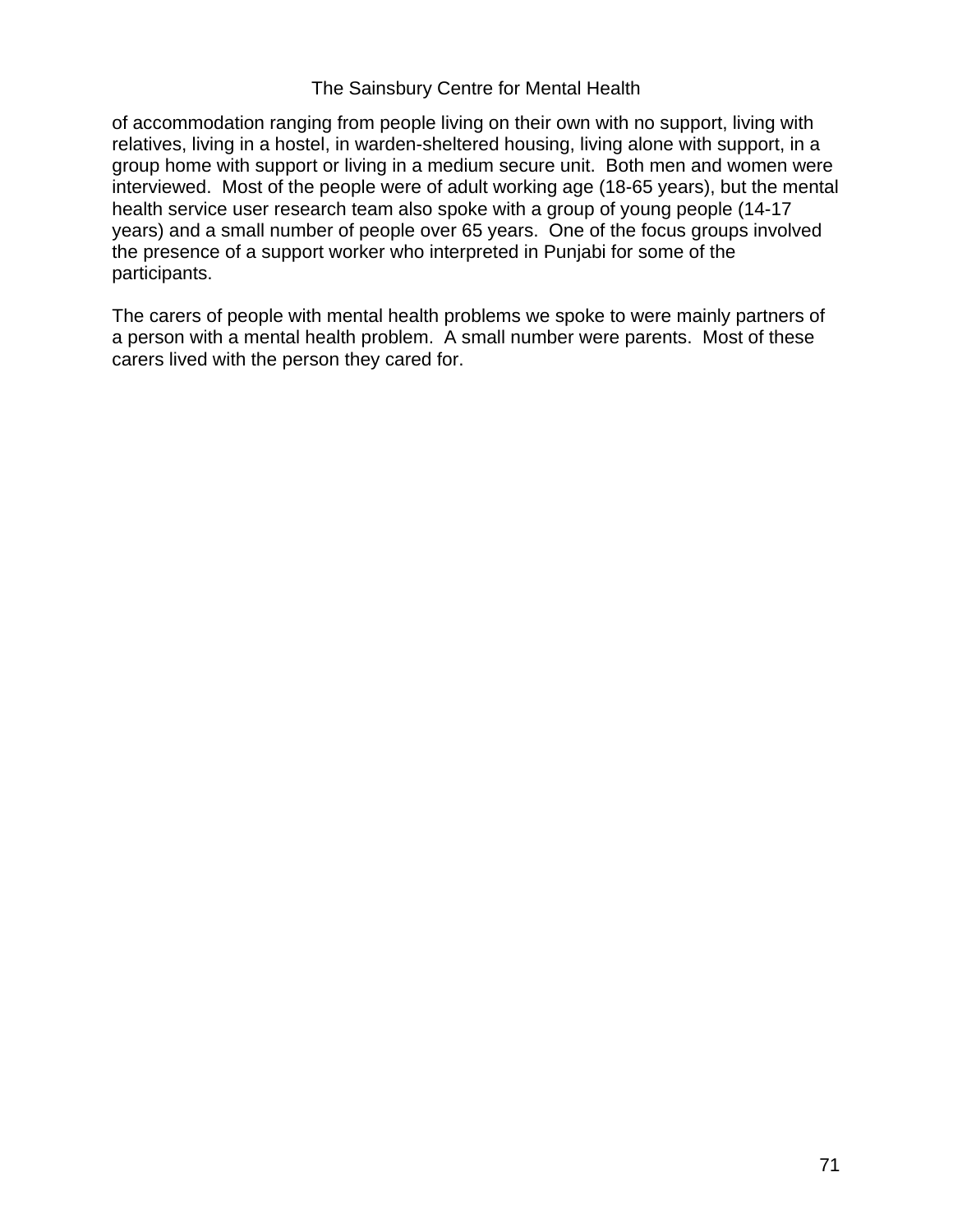# **Table 28. People with learning difficulties and their carers**

| <b>PCT or</b><br><b>LHB Area</b> | <b>Organisation through</b><br>which participants<br>were contacted            | Focus group or<br>individual<br>interview | Number of people interviewed                                                                    | Age<br>range |
|----------------------------------|--------------------------------------------------------------------------------|-------------------------------------------|-------------------------------------------------------------------------------------------------|--------------|
| <b>North</b><br><b>West</b>      | Self advocacy<br>organisation                                                  | Focus group                               | 6 service users                                                                                 | 18-65        |
|                                  | <b>Voluntary sector</b><br>housing project                                     | 2 x small focus<br>groups                 | 6 service users                                                                                 | 18-65        |
|                                  | Special School<br>(located in a PCT area<br>adjacent to the North<br>West PCT) | Focus group                               | 8 students                                                                                      | 16-19        |
|                                  | <b>Local Mencap Society</b>                                                    | Telephone<br>interview                    | 1 carer                                                                                         |              |
| <b>Wales</b>                     | Local county forum                                                             | Small focus groups<br>and interviews      | 7 service users (plus input from 1<br>carer)                                                    | 18-65        |
| London                           | <b>Residential community</b>                                                   | Small focus group<br>and interview        | 3 service users (plus input from 2<br>support workers)                                          | 18-65        |
|                                  | Local carers'<br>organisation                                                  | Small focus group                         | 3 carers                                                                                        | 18-65        |
|                                  | <b>Local Mencap Society</b>                                                    | <b>Telephone</b><br>interviews            | 2 carers                                                                                        |              |
| <b>Total</b>                     |                                                                                |                                           | 30 service users and 6 carers<br>(plus input from 3 accompanying<br>carers and support workers) |              |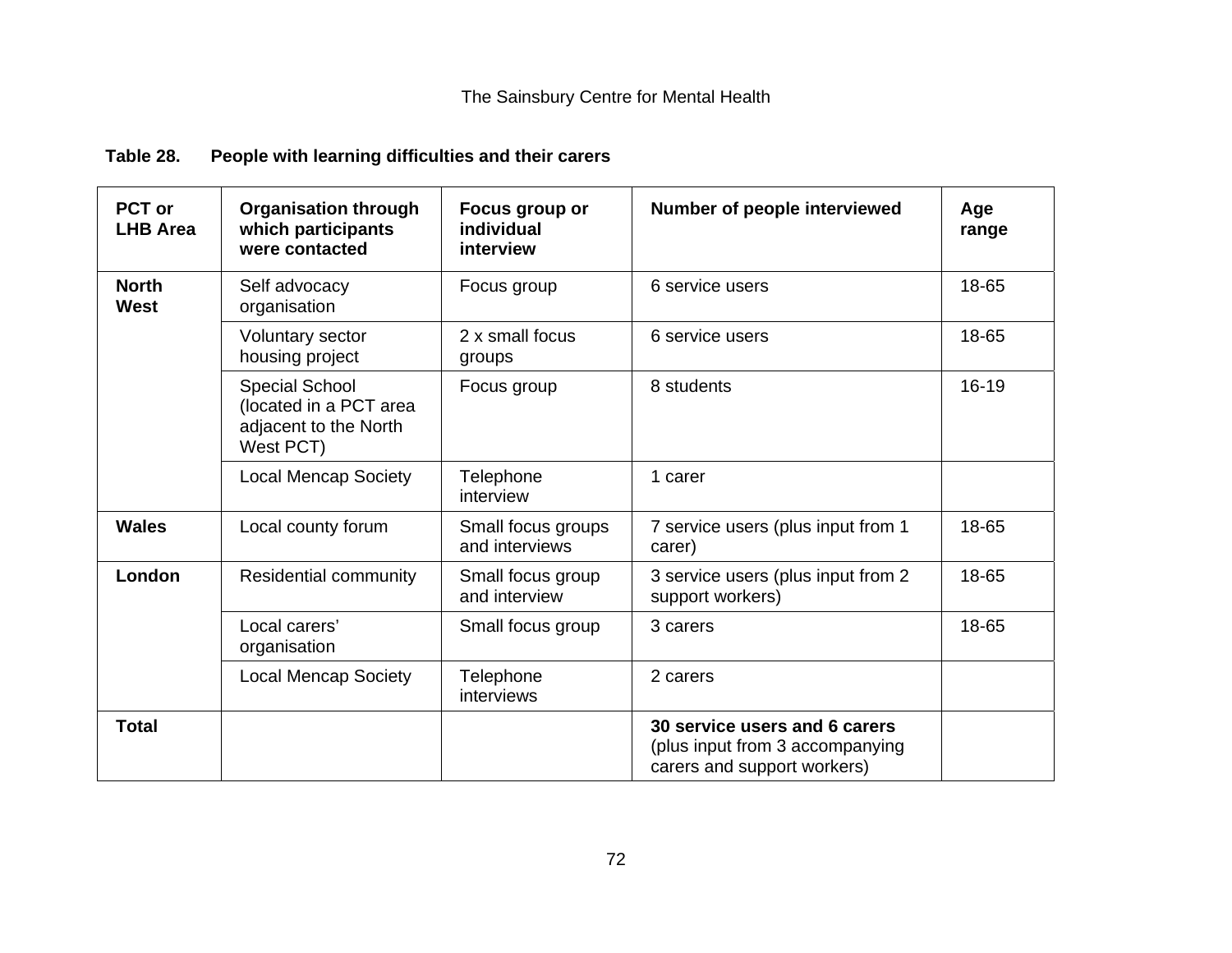| PCT or<br><b>LHB</b><br>Area | <b>Organisation through which</b><br>participants were contacted | Focus group or individual<br>interview                  | Number of people interviewed                                                     | Age<br>range |
|------------------------------|------------------------------------------------------------------|---------------------------------------------------------|----------------------------------------------------------------------------------|--------------|
| <b>North</b><br>West         | User led group                                                   | Focus group                                             | 4 service users                                                                  | 18-65        |
|                              | <b>Child and Adolescent Mental</b><br><b>Health Service</b>      | Focus group                                             | 4 service users                                                                  | $14 - 17$    |
|                              | Voluntary sector housing<br>project                              | Focus group                                             | 5 service users                                                                  | 18-65        |
| <b>Wales</b>                 | Voluntary sector drop-in                                         | Focus group                                             | 4 service users, plus input from 1 support<br>worker and 1 advocate              | 18-65        |
|                              | Voluntary sector drop-in and<br>statutory housing project        | Focus group                                             | 11 service users                                                                 | 18-65        |
|                              | <b>Local Mind</b>                                                | Interview                                               | 1 service user                                                                   | 18-65        |
|                              | Local Hafal (Rethink)                                            | Focus group                                             | 4 carers, plus input from 2 support workers                                      |              |
| <b>South</b><br>East         | User led organisation                                            | Focus group                                             | 18 service users                                                                 | 18-65        |
|                              | <b>Local Rethink</b>                                             | Focus group                                             | 4 carers, plus input from 1 support worker                                       | 18-65        |
|                              | Via postal questionnaire                                         | Telephone interview                                     | 1 service user                                                                   | 18-65        |
| London                       | Voluntary sector day service                                     | Focus group                                             | 5 service users                                                                  | 18-65        |
|                              | Statutory sector day service                                     | Focus group                                             | 9 service users, plus input from support worker                                  | 18-65        |
|                              | <b>Older People's Community</b><br><b>Mental Health Team</b>     | Interviews (one over the<br>phone and one face-to-face) | 2 service users                                                                  | $65+$        |
|                              | Via postal questionnaire                                         | Telephone interview                                     | 1 service user                                                                   | 18-65        |
|                              | Medium secure unit                                               | Focus group                                             | 4 service users                                                                  | 18-65        |
| <b>Total</b>                 |                                                                  |                                                         | 69 service users and 8 carers (plus input from<br>7 support or advocacy workers) |              |

#### **Table 29. Mental health service users and their carers**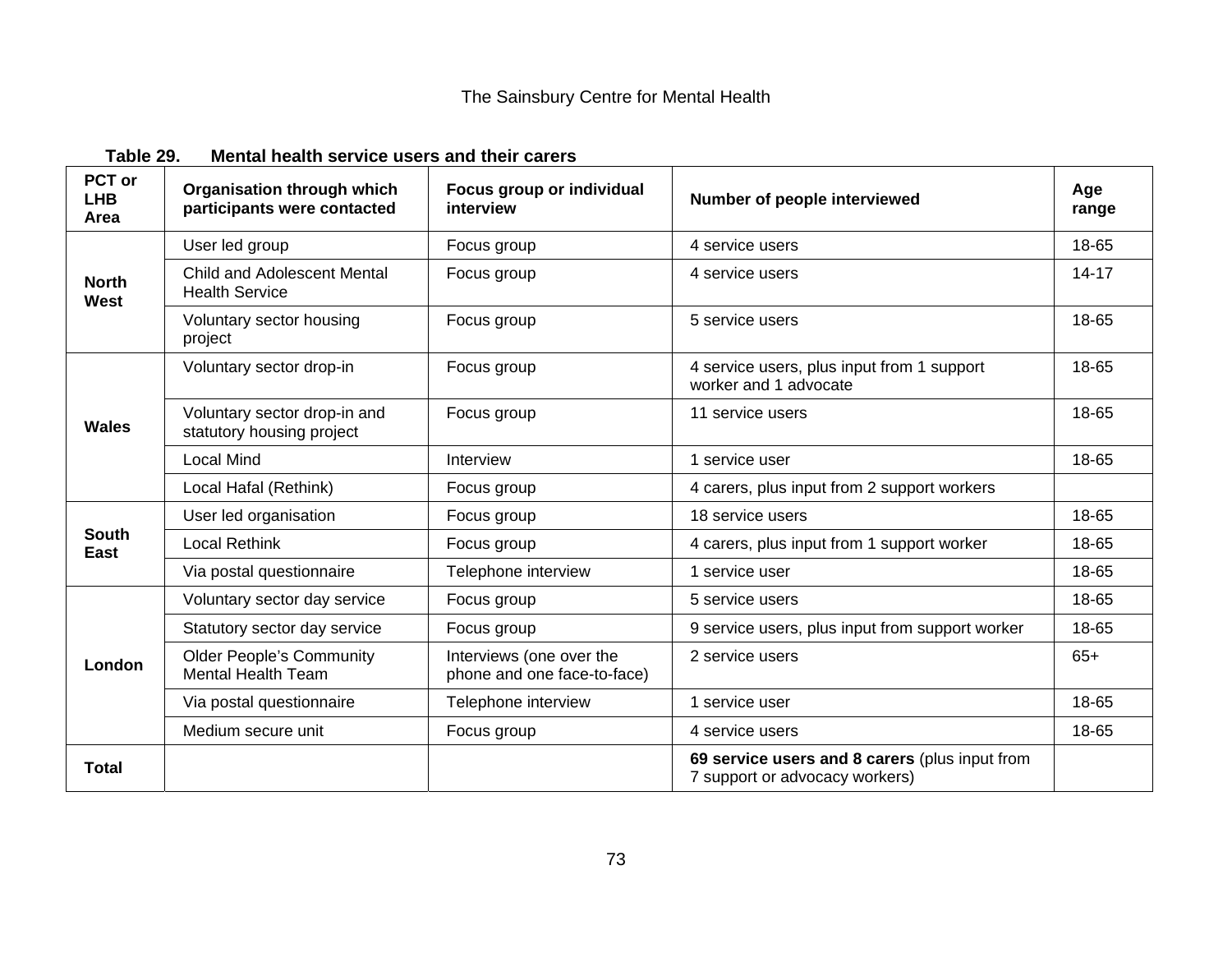Key issues explored in the interviews and focus groups have been examined across each of the different client groups. The words of the participants have been indicated by the use of italics.

## **9.2 Issues of access to primary care services**

## *Registration*

Most people had not experienced any difficulties in registering with a GP. Reasons for re-registering included moving home, the boundaries of their GP surgery changing, in one case a patient being asked to leave a practice, or a patient or carer disliking the way they, or the person they cared for, had been treated by their GP. Some were unaware that re-registration was an option open to them. These people often learnt about the possibility of re-registration for the first time during the focus group or interview they participated in for this study. Most people also felt they lacked knowledge about the process of re-registration. A few people with mental health problems said they had found it difficult to re-register with the same GP if they had moved away from their area for a period of time and then returned.

Those who had re-registered sometimes spoke of the help they had received from relatives or staff members to help them to find lists of GPs in their area or to fill in the required forms. One person with mental health problems recalled how staff at the supported housing project that he lived at had helped him to locate and register with a GP who was known to be understanding of mental health issues.

A woman spoke of how she had intentionally conducted a search of her local GP surgeries prior to deciding which one to join. This woman's active utilisation of choice was very unusual among those we interviewed:

*I did a search and went round the surgeries. I saw what the receptionists were like. I went to quite a few. But when I found a surgery it was easy to register. (Mental health service user)* 

A small number of people had difficult experiences of re-registration. One person spoke of how difficult it was to find a GP surgery in her area that had spaces available.

One carer of a mental health service user spoke of a particularly difficult deregistration and re-registration experience. In the recent past her husband had been placed on the list of violent patients in their local PCT area as a result of a difficult telephone conversation between him and a member of surgery reception staff (see section on reception staff). While on the list of violent patients he was taken off the list of his previous GP and was not permitted to visit a chemist in the area or to join the register of a new GP. During this time this patient was permitted to visit his local general hospital and he also sought the advice of his psychiatrist for his physical health care needs. His carer spoke of how on one occasion her husband's psychiatrist had prescribed him with his urgently needed Ventolin for his asthma but that the psychiatrist should not officially have done this. This situation was particularly difficult as her husband had a fear of hospitals. Eventually this patient was taken off the list of violent patients and he was able to re-register at a new and more sympathetic GP surgery. The process of re-registration took a lot of time,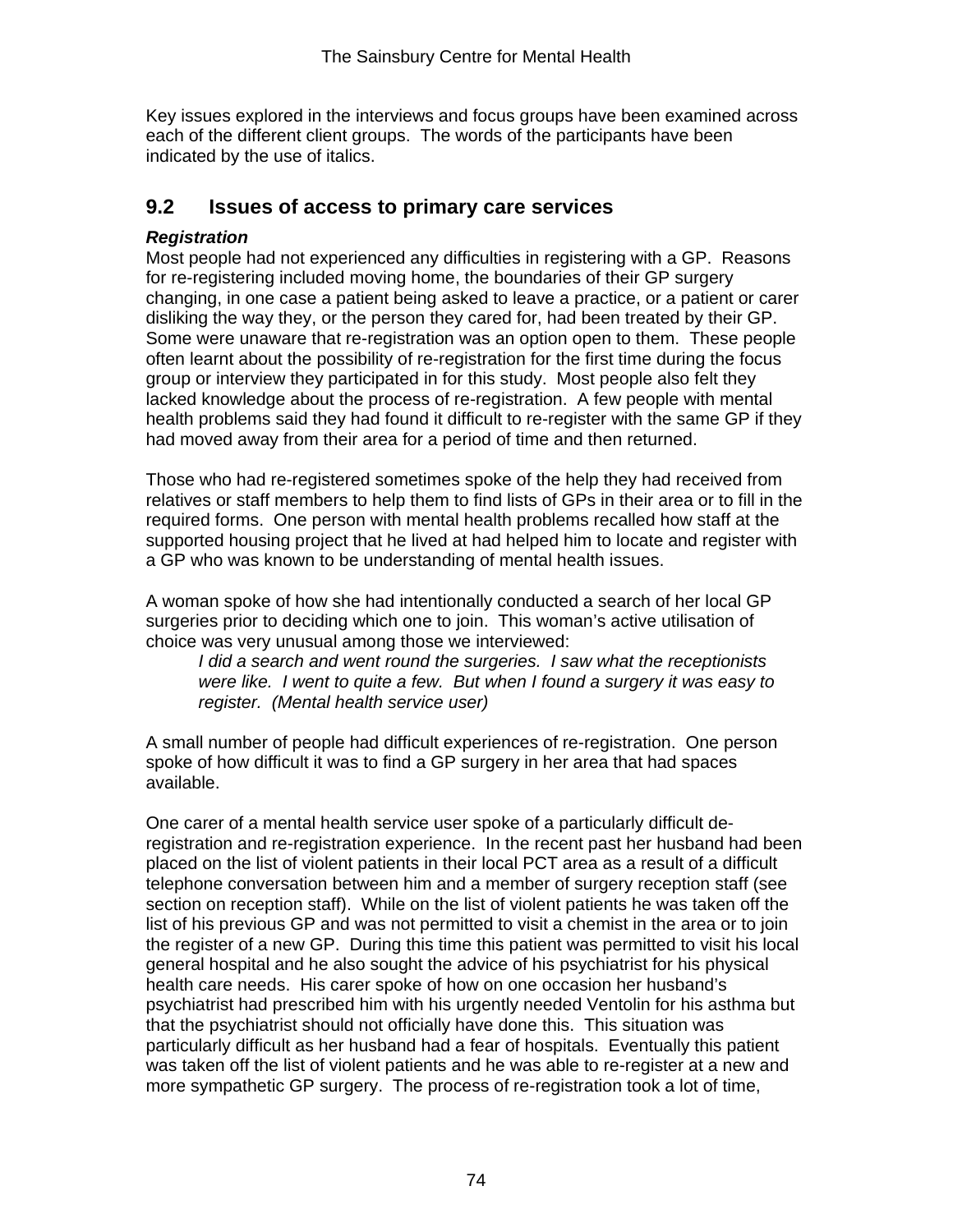stress and effort on the part of the patient and his carer, and was enabled through the help of the Independent Complaints and Advocacy Service.

One carer of a person with learning difficulties spoke of how registering his son with a GP surgery in his area had not been difficult, but that he had encountered many difficulties in registering with a dentist. He felt his son had certainly encountered *'discrimination'* at the dental surgeries that he had approached.

The mental health service users who were staying in a medium secure unit said they were automatically patients of the local GP practice that the unit was registered with.

#### *Choosing a GP*

While actively choosing a GP practice through re-registration appeared to be rare, people with learning difficulties and people with mental health problems frequently had preferences with regards to which GPs they preferred to see at their surgery if it was a group practice. Many people had a clear preference for a particular GP and this GP was usually a person who was perceived as being *'understanding*, *empathic'*, who took the time to listen to their problems and who was skilled at providing clear information and explanation (see section on staff attitudes). Several people also said that they preferred to have a consultation with a female GP and these patients included mainly women but also some men. When asked, a group of Asian service users explained that the ethnicity of their GP was not a priority. The priority for these people was that their GP was someone who was experienced as being caring and understanding.

Seeing a preferred GP was not always easy. These GPs tended to be the most popular and consequently their appointment spaces were quickly filled or the queues to see them were long *'…he is so popular'*. While some people were prepared to wait to see these GPs, people frequently saw other GPs at the practice, particularly at times of emergencies. Preferred GPs were often discovered through a process of *'trial and error'* - by visiting different GPs within the same practice over time. Some people spoke of having unsatisfactory experiences with particular GPs that had made them actively make an appointment with a different GP on subsequent occasions.

The mental health service users in medium secure care had no choice about which GP they saw. They had a regular visit from the same GP every week to their unit. These mental health service users reflected that they had never considered the option of seeing a different GP.

#### *Making appointments*

The process of making appointments was a frustrating experience for most of the people we talked to. A wide range of systems were described. Some people were required to phone in on the morning that they wanted an appointment and had a limited time window within which to do this, such as half an hour in the morning and perhaps also half an hour during the early afternoon. Some surgeries required people to book appointments in advance, while others asked patients to turn up in the morning or afternoon to join a queue to see the GP on that morning or afternoon. People described the advantages and disadvantages of each of these systems.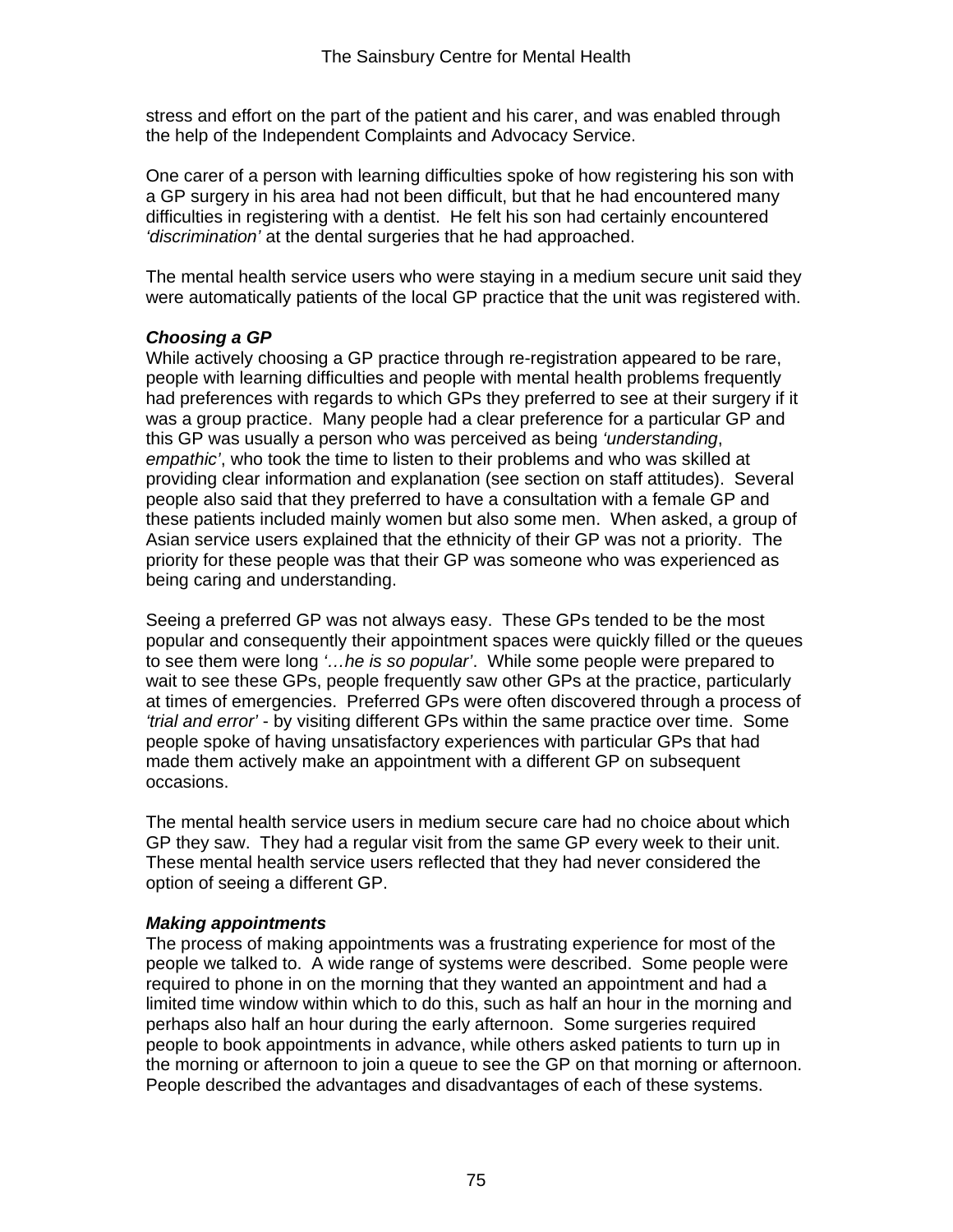Those phoning in to make appointments for that day often found the process extremely stressful. One man with mental health problems spoke of having to continually redial to try to get through to his surgery and of sometimes having to redial up to ten times until he finally spoke with a receptionist. On the other hand many people were glad to be able to see their doctor on the same day and preferred this to making appointments in advance. Some people preferred to turn up at the surgery in the morning rather than trying to get through on the phone. Others spoke of how turning up at the surgery was not allowed. Turning up at a GP surgery and joining a queue for an appointment with a doctor on that same morning or afternoon was also similarly appreciated for providing an opportunity to definitely see the doctor that day. However, long waits were frequently experienced. Booking appointments in advance was a method preferred by some, though those who found it difficult to be organised enough to plan their visits to the doctor in advance found this system very challenging.

People with learning difficulties and mental health service users spoke of the many ways in which carers, support workers, reception staff or even on occasion their GPs supported them to make appointments with the doctor or the nurse. Such help was particularly vital for young people, older people and those who had communication or memory difficulties. Parents of people with learning difficulties or support workers, at the group home at which a person with learning difficulties lived, often made the phone call to a GP surgery to book an appointment. Some of the people with mental health problems spoke of the way in which their nurse or GP took the time at the end of the consultation to ensure that a future appointment was booked in. Such help appeared to be provided to people who found it difficult to plan ahead by themselves and such support was greatly appreciated. Such a service could not be provided at surgeries where the appointments system did not allow for appointments to be booked more than two weeks in advance and several people with mental health problems found these restricted advance booking systems very difficult. People were also helped by their parents, carers or support workers reminding them to phone the GP surgery to make appointments at the appropriate times.

In addition to calling at a surgery in person or talking with reception staff by telephone, one parent of a person with learning difficulties spoke of the useful system by which he could book online on the GP surgery website in order to gain an appointment. Other use of technology included touch screen booking systems which patients were asked to use in the surgeries themselves. The two people with mental health problems who had encountered these systems found them difficult to use, due to a symptom of their mental health problem involving them finding it distressing to touch things. In both cases the partners of these people were instrumental in supporting the person with mental health problems to book a place in the appointments queue using this system.

Home visits were rare though always appreciated. A parent of a person with learning difficulties spoke of how her son could not travel to the GP surgery due to his physical impairments and spoke of how the GP surgery would make home visits at least half of the time that they were requested. An older person with mental health problems spoke of how she was always visited at home by the GPs from her GP practice. She had arthritis and was not able to walk far. When she needed to see a GP she would phone the surgery and the reception staff told her that someone would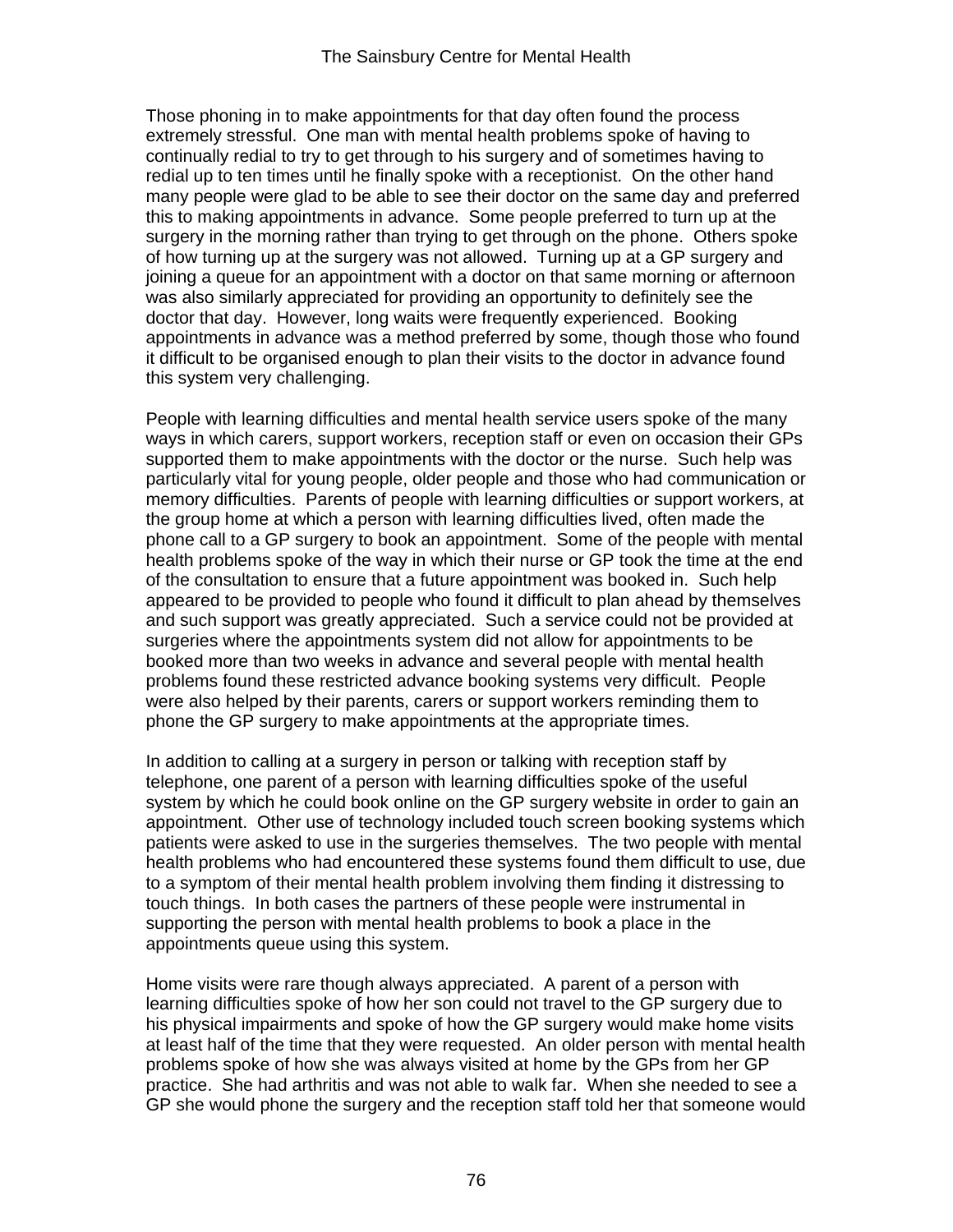come and visit her as soon as they could. No appointment time was given but this was convenient to her as she rarely left her warden-sheltered flat due to her mobility problems.

A woman with mental health problems who spoke little English talked of the way in which her Punjabi speaking GP would set up appointments for her at the end of her consultation time. At other times this woman would take *'all her papers'* to the GP reception staff who knew that she had difficulty communicating in English and they would then help her to book an appointment. If she wasn't able to get an appointment with her Punjabi speaking GP, the reception staff would ensure that an interpreter was booked in for the time of her consultation.

People in rural areas sometimes had a more restricted service than those in a town or city. Several people spoke of their surgeries being open for only 2-3 days a week. Some had to travel on more than one bus to reach their surgery. A few also spoke of the inconvenience they often faced when they were given appointments that did not fit in with their local bus timetable.

Appointments with a nurse were usually much easier to make than those with a GP. The system was often simpler and the waiting times shorter. Generally people either turned up on the day and waited in a queue or made appointments in advance.

For the mental health service users staying in secure care, they could book a slot with their GP on the morning of his weekly visit. An organisational meeting took place each morning at the unit and it was at this meeting that service users could tell unit staff that they wished to see the GP. When people were physically unwell they were usually required to wait for this weekly visit. This group of men told us that currently there were few people with physical health problems staying in their unit and thus needing assistance outside out the weekly visit.

#### *Travel to the surgery and building accessibility*

People walked, took the bus, travelled by car or group home minibus or took taxis to reach their GP surgeries. Most people did not have any problems in travelling to their surgery. A large number, particularly people with learning difficulties, were supported by parents, partners or support workers to travel there, and often by car. Those who lived in rural areas spoke of being used to travelling long distances, sometimes by bus, but usually by car. A few people commented that parking near surgeries could often be difficult.

Overall accessibility of buildings was felt to be good. This was particularly the case for modern specifically designed surgeries in comparison to older surgeries that had often been converted from houses. Most of the surgeries were described as being on one level or having ramps to aid wheelchair access. In some cases wheelchair access to consulting rooms was described as being difficult. These rooms were sometimes very small and so provided a rather uncomfortable and cramped space for the wheelchair user and doctor or nurse to meet during a consultation. Room to turn wheelchairs within small consulting rooms was also sometimes difficult. Some surgeries did not have toilets that were accessible to wheelchair users.

#### *Reception staff*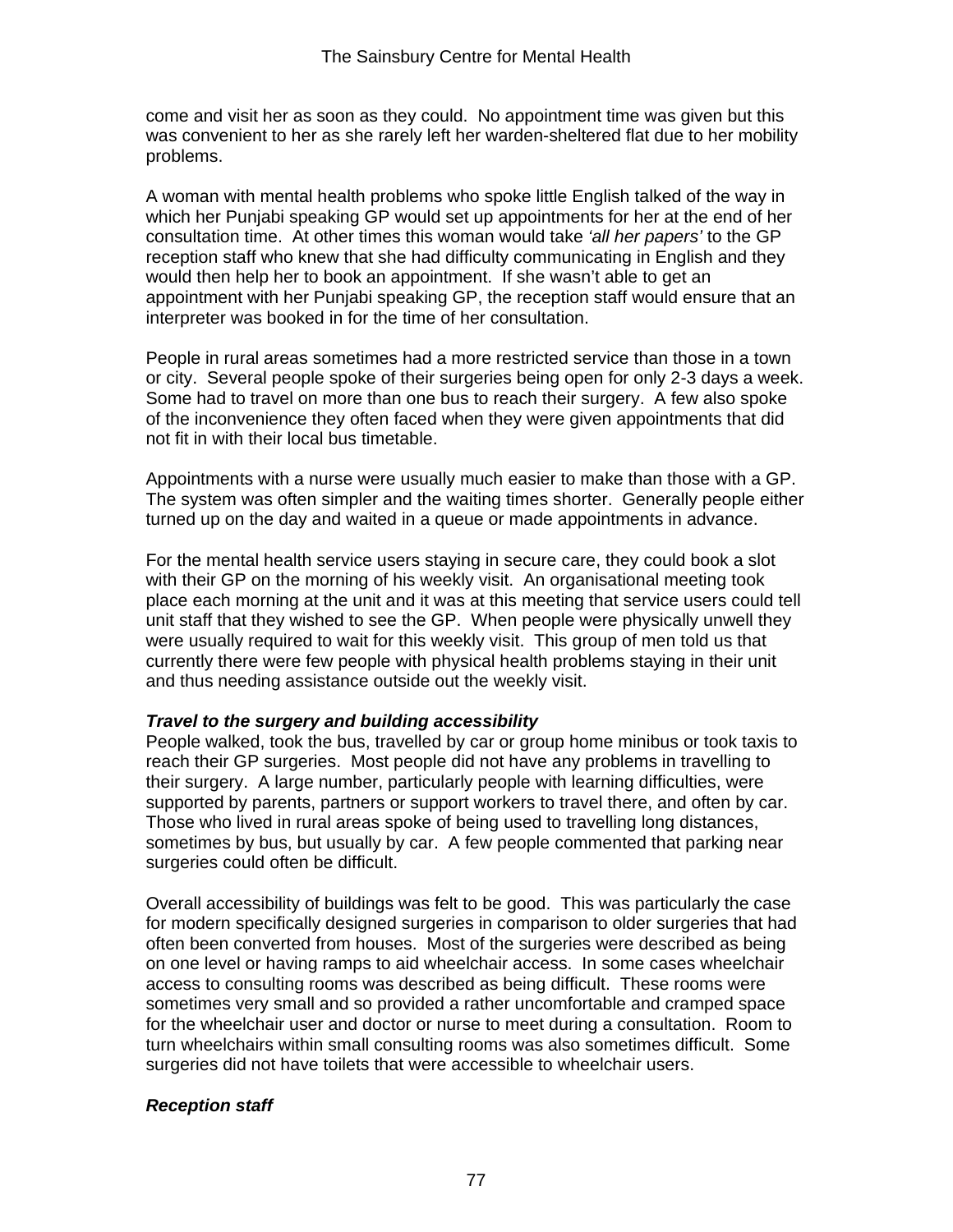The manner of reception staff was felt to be highly variable. At one extreme reception staff were experienced as being *'smashing'* or '*absolutely brilliant'*, while at the other they were described as being *'a bit rough, very abrupt'* or having an *'appalling attitude'.* Generally there was an awareness that receptionists were often under pressure and *'run ragged'* and that sometimes they had to deal with patients who were rough with them. In some surgeries it was noted that there was a high turnover of staff due to these pressures and sometimes low staffing due to illness*.* A number of people conveyed that they felt the way in which they were treated by reception staff was a reflection of the wider ethos of that GP practice. GP practices with GPs with respectful communication styles were felt to positively influence the way in which reception staff treated patients and their carers.

Those we talked to often felt there was a lack of understanding among reception staff about their needs due to their learning difficulties or mental health problems or the challenges they faced as a carer. People with mental health problems described the difficulties they often experienced in getting up in the morning due to the drowsiness they experienced from their psychiatric medication. These people felt that reception staff often didn't understand their condition and the effect that it had on their lives and functioning. They felt these receptionists didn't take this into account when insisting that people phone early in the morning to book appointments or when they booked individuals into early consultations. The support worker of a person with learning difficulties spoke of how her client would often have to miss the whole of her session at her day centre due to GP appointments being booked at awkward times in the day. It appeared that sometimes little thought was given by reception staff to the wider circumstances and lives of the people with mental health problems or learning difficulties who attended their surgery.

As already mentioned in the section on registration, one man with mental health problems was treated with such a lack of understanding during one phone call to his GP surgery that he was placed on his PCT's list of violent patients following the call. This man had a diagnosis of manic depression and had phoned the surgery at a time of distress wanting an emergency appointment. The receptionist had repeatedly asked him to say what was wrong with him, but he didn't not want to say why, as he felt his mental health problem was an issue that he did not wish to share with reception staff. This telephone conversation was perceived as aggressive by the receptionist and as a consequence this patient was placed on the list of violent patients that later caused him and his partner much difficulty and distress. Others with mental health problems also spoke of their reluctance to share their mental health issues and histories with reception staff. Patients presumed that reception staff were not usually privy to this information. Reception staff as well as patients often lived locally to GP surgeries and some of the people we talked to spoke of their concerns about meeting reception staff locally and perhaps even in the supermarket.

People worried about how these people might perceive and treat them if they knew about their diagnosis. *I find it's hard getting past them* [receptionists] *…They ask you what's wrong - you shouldn't have to tell them. (Mental health service user)*

Both people with learning difficulties and those with mental health problems often felt upset or annoyed that reception staff would talk to their carer or support worker before talking to them. One person with learning difficulties recalled a receptionist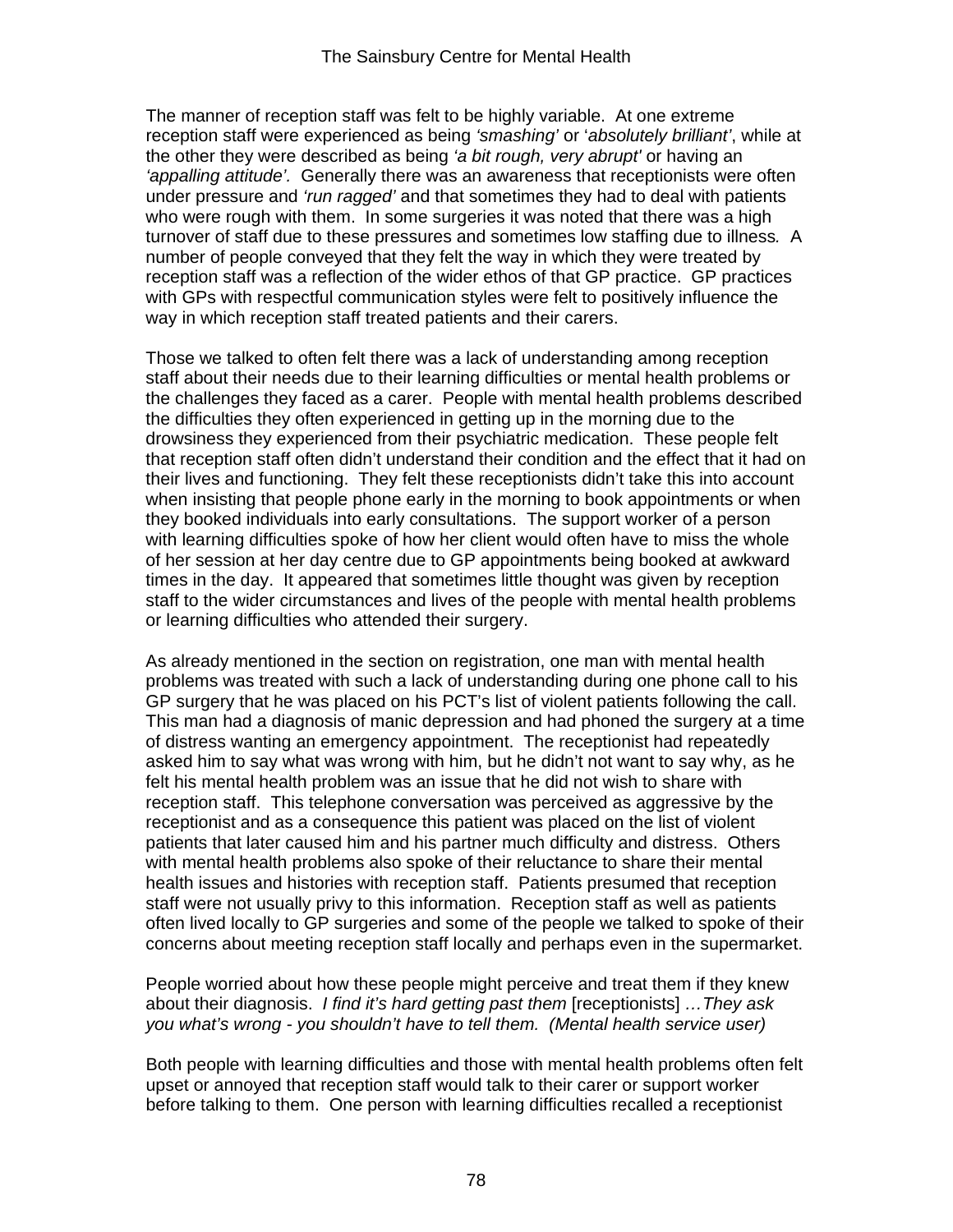saying to her support worker '*What's wrong with her, she isn't ill again is she?'* when they entered the GP practice together.

Reception staff were sometimes felt to be in a powerful position with regard to providing access to GPs. One carer of a person with learning difficulties felt that reception staff *'think they are in charge'* and sometimes blocked direct communication between doctor and carer. However there was some acknowledgement that reception staff often had to make judgements about who was a priority to gain a GP consultation that day.

#### *Waiting for a consultation*

Most GP practice waiting rooms were felt to be pleasant enough environments. While a few were viewed to be cramped or untidy, most were felt to be comfortable and a few were praised as being '*light and airy'*, improved by the presence of pot plants or for having a corner where children could play with toys. One surgery waiting room doubled as a health resource for the public. There was a toilet that people shopping in town, as well as surgery patients, could use. In addition there was a small library from which written information and videos on physical health conditions could be borrowed.

Posters and information leaflets about physical health conditions were often to be found in waiting rooms. This written information, however, was often felt to be inaccessible to people with learning difficulties. The writing in these leaflets was often small, the language complicated and there were rarely illustrative drawings or photographs that can aid the understanding of such information by people with learning difficulties. Information about learning difficulty and mental health conditions was rarely available in waiting rooms.

Waiting for a consultation was often a real challenge for people with learning difficulties and people with mental health problems. Long waits could often make people feel very agitated or anxious. One woman who had three sons with autism spoke of how long waits in the waiting room could lead to her children becoming hyperactive and difficult to control. She described how long waits could have them *'almost swinging off the ceiling'.* One consequence of this was that her children could be very distracted and challenging to communicate with once in the consultation room with the doctor. This same mother spoke of how the doctor at this surgery used to call her sons *'the little bastards'* due to their behaviour at the surgery. While this woman felt hugely insulted by this comment she never felt able to confront the doctor about it. She felt that the doctor viewed the comment as being amusing. She eventually made a decision to register at a different GP surgery.

A carer of a person with mental health problems spoke of how other patients in the waiting room could often make the experience of attending the GP surgery difficult for her and her partner when he was visibly distressed. She gave the example of how on one occasion someone said '*that f\*\*\*ing nutter's in again'.* On such occasions she felt she was never given any help by practice staff but was left to deal with the situation alone.

#### *Renewing prescriptions*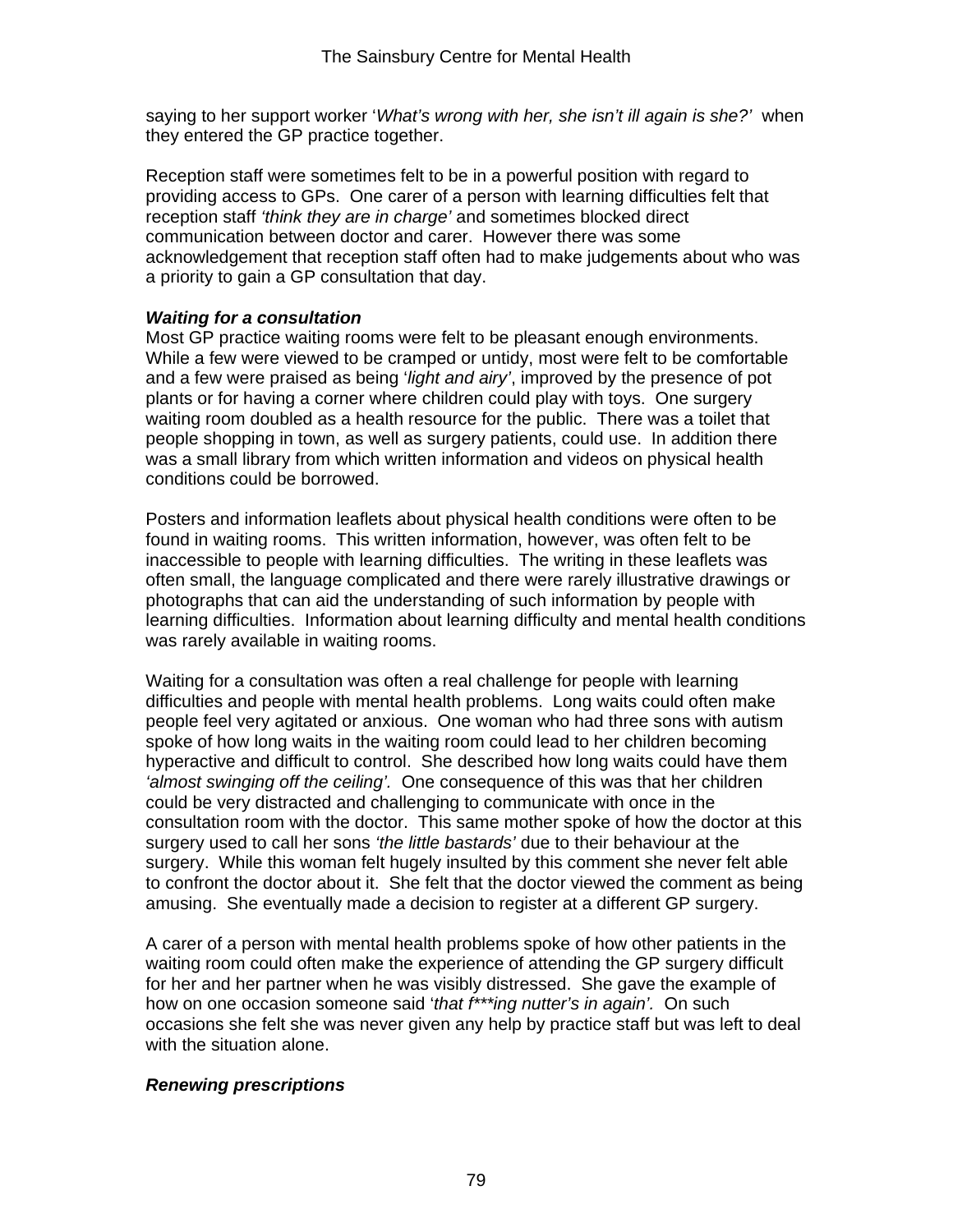People had a wide range of experiences of gaining a repeat prescription. Some people preferred to visit their doctor while others would return their signed repeat prescription form in person to their doctor's surgery. The process of gaining a repeat prescription could take several days and, for some, several journeys. People would often be required to take the form to their GP reception, return a day or two later to pick it up and then take it to their pharmacy. Sometimes people then had to make an additional journey to pick up the medication. This process was particularly difficult for those patients and carers who found it difficult to remember to take the form to the surgery prior to medication running out, who on occasion lost their form, or who physically found getting to and from the surgery a challenge.

One carer of a teenage daughter with learning difficulties spoke of her fear of telling reception staff that she had lost her prescription again. She described how the receptionist at her surgery *'always blows her top'* when she mislays her form. This carer spoke of how *'I am always falling apart with my prescription'.* In addition to losing her repeat prescription forms she often did not realise until the last minute that she had run out of her daughter's medication. When this happened it was always very difficult for her as she frequently had to *'dash round London'* attempting to find a chemist that was open. A mother of several children with learning difficulties spoke of the challenge of fitting in travelling to and from the surgery and chemist, to renew prescriptions, with picking up her children from nursery and school. Both these mothers felt that surgery staff were not fully aware of how difficult the process of renewing prescriptions was for them, in the context of their multiple responsibilities as carers. They felt that their surgeries could be more flexible, sympathetic and helpful.

Others spoke of the ways in which surgery and pharmacy staff had been supportive. Two women with mental health problems, and who also had mobility problems, spoke of how their chemists regularly delivered their medication to their home. Another mental health service user spoke of how the reception staff at his surgery sent his signed repeat prescription form directly to the chemist and how he then was only required to go to the chemist in order to pick up his medication 48 hours later.

#### *Telephone services*

A few people spoke about their experiences of needing to contact a doctor out-ofhours. While several of the people we spoke to were unaware of how they could contact a doctor at these times, others spoke of visiting their local hospital accident and emergency department or of phoning the practice out-of-hours telephone service. One person had had a positive experience of an out-of-hours helpline through which she then received a home visit. This woman was aware that this service was a limited resource and that they could not visit you twice in a row. However in such circumstances the service would assist you to call an ambulance if required.

Others had less positive contact. One carer of a person with mental health problems spoke of the difficulties she had in finding the right telephone number. This woman's surgery had provided the wrong telephone number on their answer message. Two further carers of people with mental health problems felt that the doctors who worked on these lines often lacked knowledge about mental health issues, indeed one carer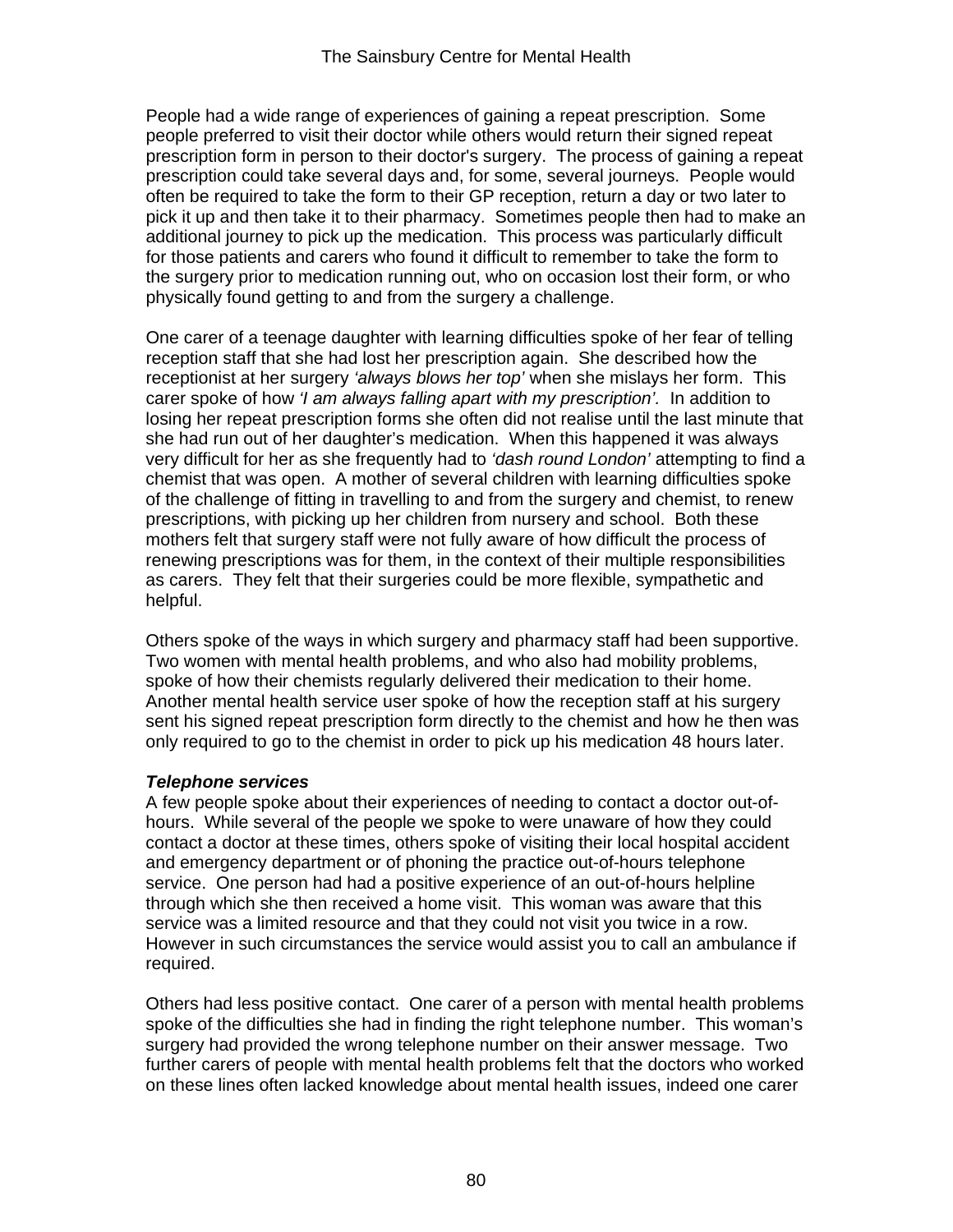referred to the people who worked in these services as being *'mental health dyslexics'* and the other felt that staff were often wary or *'rude'.* 

Only one person spoke of his contact with NHS Direct. This person felt that he had received *'exceptionally good advice'* on his return home from hospital following a foot operation.

## *Knowing the system*

People were not always clear about how different aspects of the health system linked up with one another. This was particularly the case with knowing about how primary care linked up with specialist health services. One mother of children with learning difficulties recalled a time when she had unconventionally accessed a health care specialist via an accident and emergency services department. Prior to this she had contacted both her GP surgery and also NHS Direct. At the time she felt that her concerns about her son – eventually diagnosed with oesophageal reflux – were not taken seriously or helped by either. Her GP had been annoyed at her actions, said that she had *'abused the system'* and had explained that in future she should only access such specialists via a referral from the GP practice. This woman said that at the time she had not known the rules about who you could and could not get access to or how. She explained that at the time she had only been trying to get the best possible help for her child.

Conversely one man spoke of how his doctor had clearly explained to him that if he experienced high blood pressure then he should go directly to his local accident and emergency department. This clear communication was felt to be extremely helpful.

# **9.3 Experience of the consultation**

## *Communicating with GPs*

All of the people we talked to had experience of visiting their GP. Both people with learning difficulties and people with mental health problems were very clear about the way in which they preferred to be treated by their GP. The personal characteristics of their GP appeared to be key in determining how satisfied they were with their experience of primary care.

People valued GPs who had good communication skills, were respectful, were good at listening, had taken the time to get to know them and who appeared to have some understanding about their learning difficulty or mental health problem. Many people with learning difficulties or mental health problems found it helpful to take someone along with them to their consultations.

For people with learning difficulties it was important that their doctor talked to them slowly, clearly and in language without any complicated medical terms which one person with learning difficulties referred to as *'gobbeldy gook'.* It was also important that GPs took the time to communicate directly with the person with learning difficulties who had come to consult them prior to speaking with the person who was accompanying them. GPs who took the time to really hear what the person with learning difficulties had to say, either directly or through the person accompanying them was highly valued.

*I understand a little bit, but sometimes it is difficult.* (Person with learning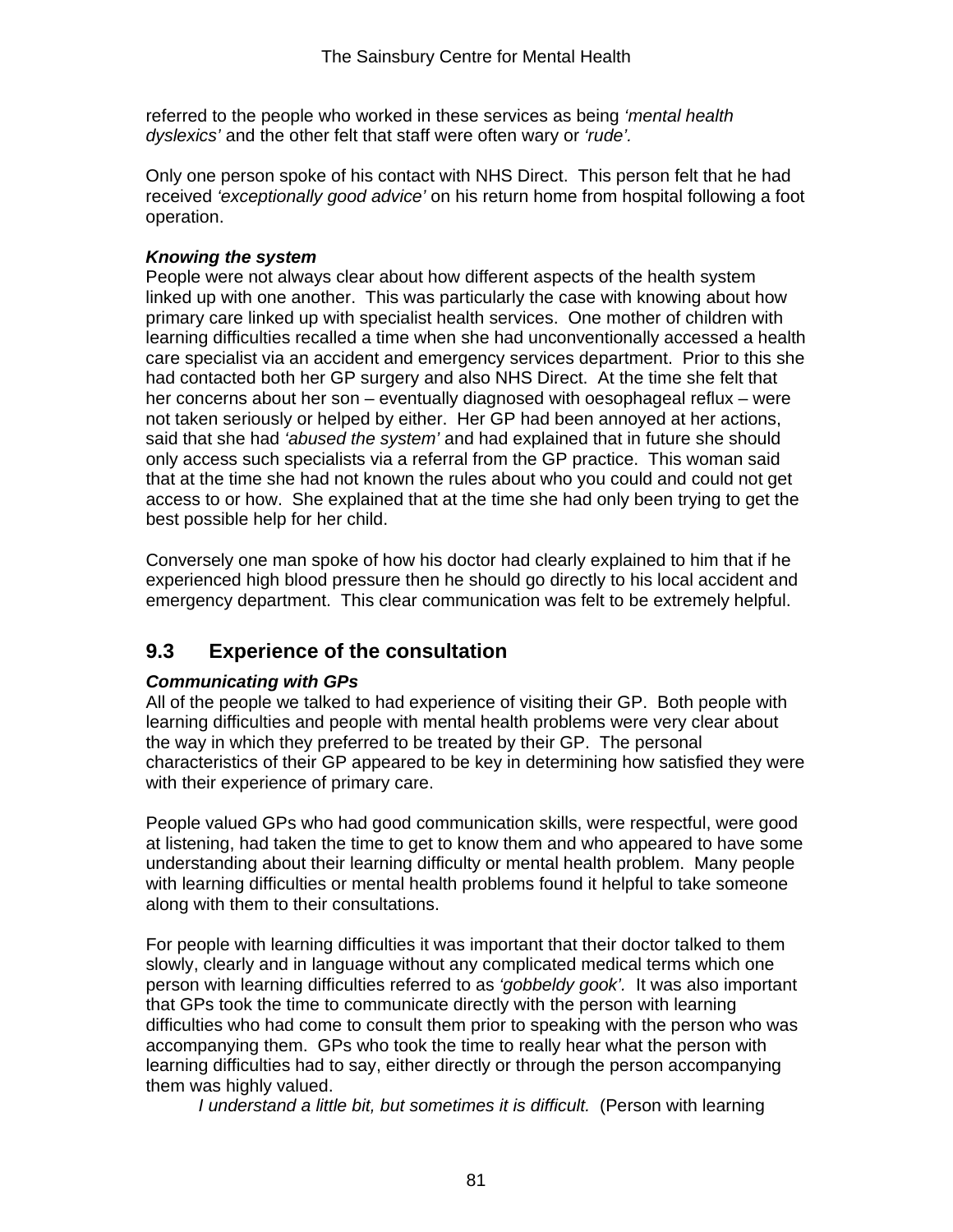#### difficulties)

Such communication was felt to be aided by familiarity, an attempt by the GP to get to know them as an individual and through developing rapport:

*Yes* [you get a good service] *when you get to know her* [the GP] *and when she gets to know you.* (Person with learning difficulties)

*My doctor talked to me during difficulty week. He tried to understand.*  (Person with learning difficulties)

Both people with learning difficulties and their carers spoke of the advantages of the person with learning difficulties being accompanied to the GP surgery by their partner, parent or support worker. People commented that if they were accompanied they often felt less anxious and importantly felt they were more likely to be taken seriously. One man with learning difficulties felt that he was less likely to be *fobbed off* by the doctor if someone was with him. Those who accompanied people with learning difficulties were additionally felt to be crucial in helping both the GP understand what the person with learning difficulties had to say as well as often breaking down what the doctor had said to the patient into plainer language.

*I need someone to explain things to me. They used to make me go* [on my own] *but I seized up in the surgery.* (Person with learning difficulties)

A respectful attitude from the GP towards people with learning difficulties was also essential. Some people spoke of their doctor as being *'very nice'* with *'a good approach*, *she talks to me alright'* or as being *'friendly'*. Less positively others described their doctor as being *'indifferent'* or '*not pleasant in the slightest'*, as getting *'very short'* with them or as being *'rather patronising - he talks to me like a five year old'.* Carers of people with learning difficulties also stressed the importance of a good rapport.

One carer with a son with learning difficulties said it was sometimes difficult to get the balance right with regards to encouraging his son to be independent while at the same time ensuring that his son's GP had truly heard his son's physical health concerns. He explained that his son often blamed himself when he was unwell… '*Sorry Dad'* and would not always tell the doctor about all of his symptoms. This carer felt that the GP was not used to communicating with people who were *'more dependent'.* 

Overall many people with learning difficulties felt that their GP tried their best to help them and had their best interests at heart:

*Yes, he does a lot to help. If there is anything that you need he always makes sure you get your requirements guaranteed to see you through.* (Person with learning difficulties)

*I think they try their best, if they can, if you are stuck.* (Person with learning difficulties)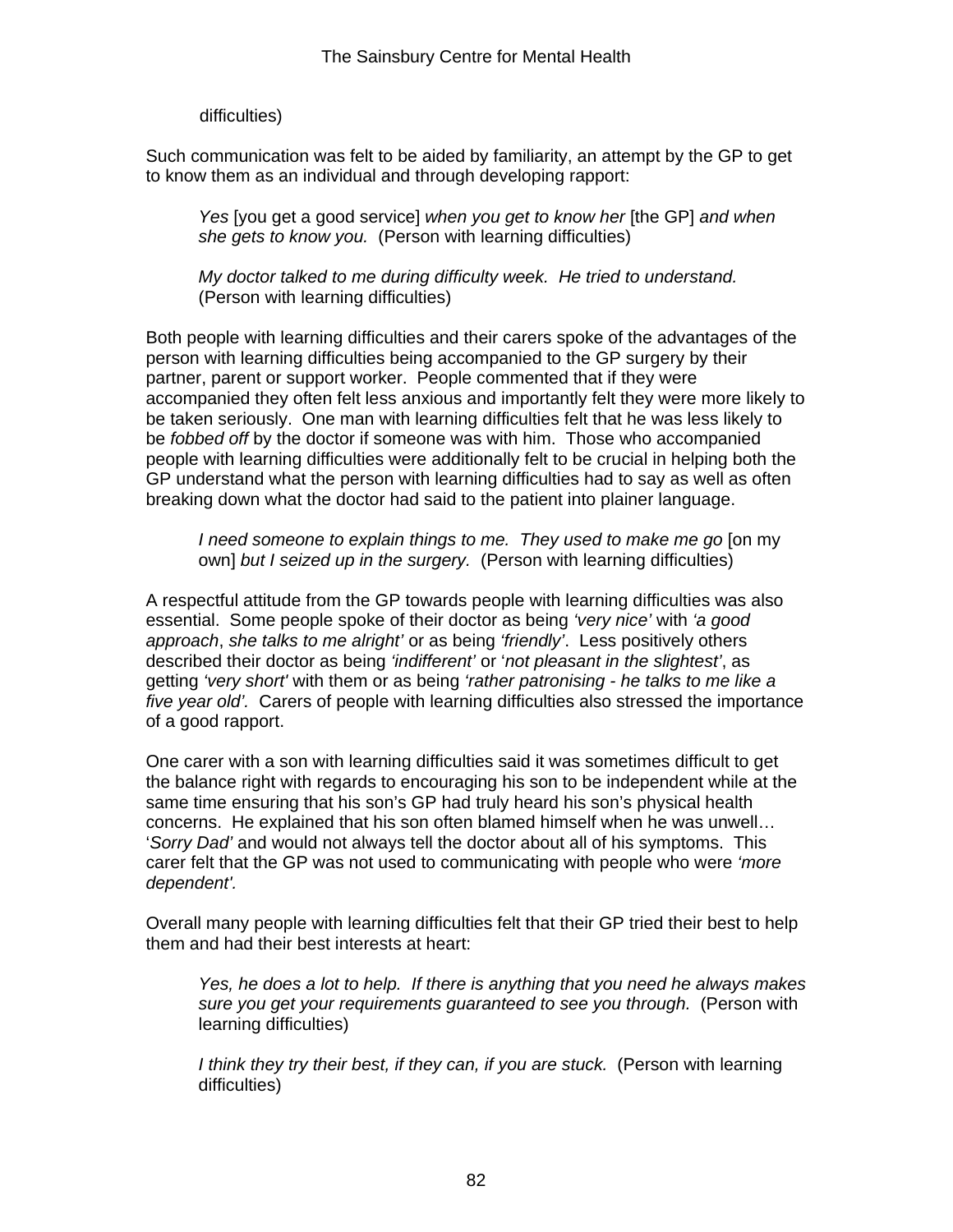*She smoothes, solves everything, she tries to help you.* (Person with learning difficulties)

In addition several of the people with learning difficulties to whom we spoke were aware that the service provided to them was sometimes lacking due to GPs working within a system with many constraints:

*I think they do their best with the time and resources.* (Person with learning difficulties)

*The doctor is sometimes hurried, it's the time factor. He is rushed, he rushes off somewhere else.* (Person with learning difficulties)

People with mental health problems also appreciated their doctor speaking to them with respect, without the use of inaccessible medical jargon *'…big words'* and with plenty of explanation. Having enough time in consultations for effective and two-way communication was seen as very important. As with people with learning difficulties they felt that real communication was facilitated by the doctor knowing them and their medical history and ideally through having developed a strong rapport with them over time.

…[for doctors] *to understand that if you have a mental health problem that you may need more than five to ten minutes.* (Mental health service user)

*I feel as if they haven't the time to listen ...You feel sort of rushed in and rushed out as if you've never been which is why I never bother going.* (Mental health service user)

Of the people with mental health problems that we spoke to, most went to their GP alone about their physical health problems. This contrasted with occasions when people went to see their doctor about their mental health problems, or when they were feeling psychologically unwell or distressed. On these occasions people with mental health problems often took someone along, often a partner, daughter or support worker, to support them during a GP consultation. Those who found it helpful to take someone along spoke of how the accompanying person helped them to feel less *'stressed'*, to remember what had been said after the consultation had ended or indeed in order to be truly heard by their doctor.

One carer spoke of how she felt her relative had been listened to more carefully since he had been regularly accompanied to his GP consultations by a support worker from the residential accommodation that he lived at:

*He is listened to a bit more because he has got back up.* (Carer of mental health service user)

An advocate who was present at one of the mental health service user focus groups was in agreement and felt that when she accompanied clients she felt that they often got twice the length of consultation - up to 20 minutes - than if they had gone alone and were more likely to be heard with regard to their physical health problems. Another strategy that people with mental health problems utilised in order to fully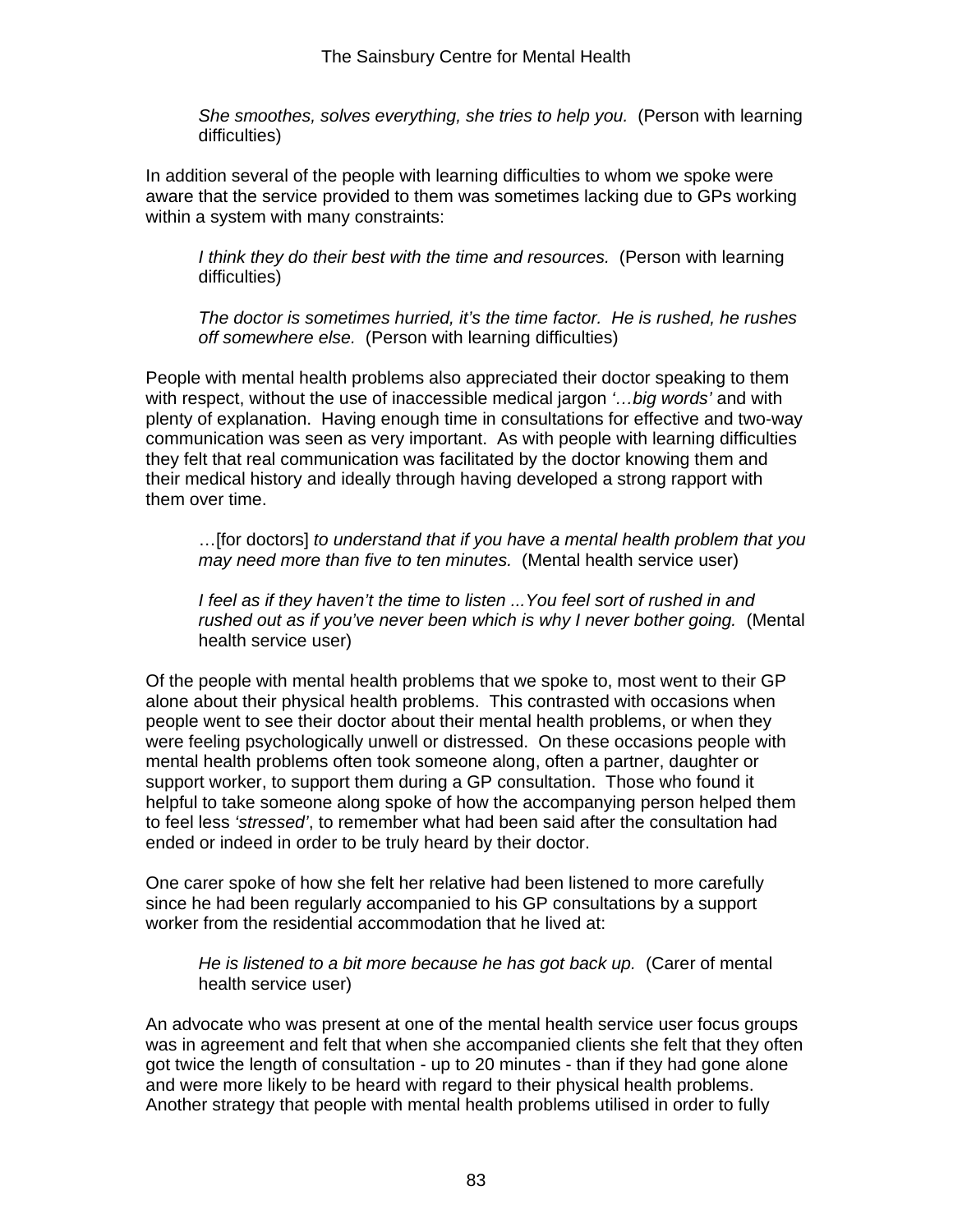convey their difficulties to their GP and to get their physical health needs met involved booking a double appointment or making a decision to go to the GP with one or two issues to focus on specifically, rather than a whole range of issues.

When people with mental health problems spoke about their trips to their GP it was sometimes difficult to disentangle whether they were speaking about their visits to address their physical health needs or their mental health problems. Inevitably their visits to the GP sometimes involved addressing both mental and physical health problems and some people implied that sometimes their physical and mental health issues were intertwined.

#### *Contact with nurses*

In the interviews and focus groups people with learning difficulties and people with mental health problems spoke more about their visits to their doctor than to their practice nurse. However people were often in contact with the nurse and frequently so for routine health checks. Several people with mental health problems felt that the quality of the consultations they had with their nurse were better than those with their doctor. They attributed this to the nurse having more time for them than their doctor or to feeling *'more comfortable'* with the nurse than they did with their GP.

#### *Understanding of a person's learning difficulty or mental health problem*

People with learning difficulties and people with mental health problems, as well as their carers, often felt that their GP did not know enough about their learning difficulty or mental health problem and how this affected them and their lives. A background or *'broad brush'* understanding of these conditions or difficulties was felt to be essential. This background awareness was felt to aid successful communication with patients, as already discussed, as well as providing a context within which the physical health problems they brought to their GP could be explored. In addition physical health problems and mental health conditions or learning difficulties were felt to overlap in a number of areas. A carer of a person with learning difficulties spoke of how his doctor had not been aware of the link between having a learning difficulty diagnosis and Achilles tendonitis. A further carer spoke of her daughter's learning difficulty that was enmeshed with her experience of epileptic fits. Many people with mental health problems and their carers spoke of the link between diabetes and a mental health diagnosis, particularly a diagnosis of bipolar disorder.

Some of the parents of people with learning difficulties spoke of how they were not in contact with a specific learning difficulty service or specialist. The children of these parents lived with them at home. These parents spoke of having received very little information about the learning difficulty of their child and how they were very reliant on their GP for support with the child(ren) they were caring for. Unfortunately several of these carers felt that their GP had little or no knowledge about their child's condition and felt that their GP was not interested in becoming more aware. One carer with learning difficulties even had lent her GP a book on autism that the GP had subsequently not read.

Many of the mental health service users, and carers, with whom we spoke were in close contact with specialist mental health services and felt secure in this. Most of these people felt that their GP had some knowledge of their mental health condition, though not all felt that their GP had understanding of their situation or true empathy.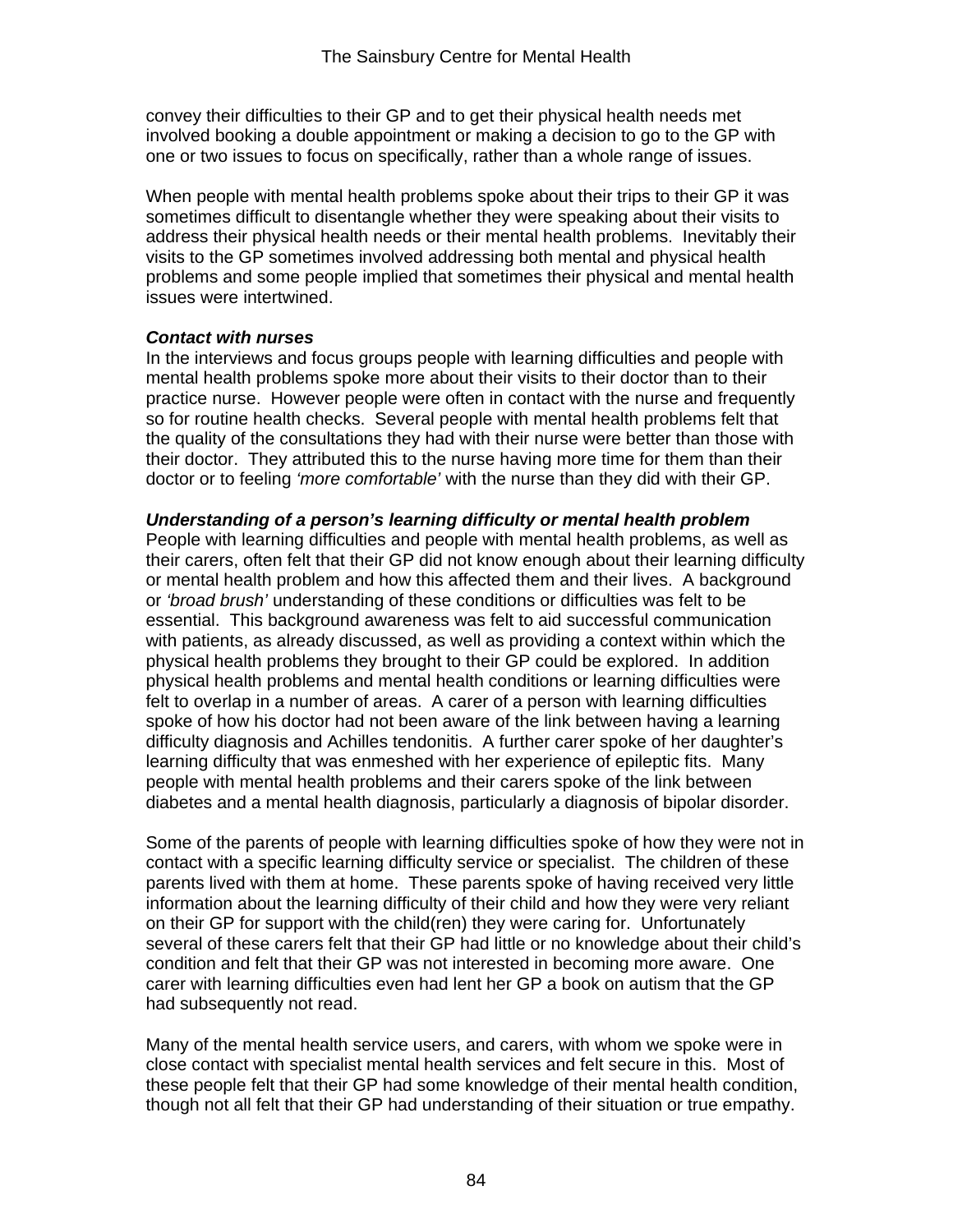#### *Information and involvement in decision-making about treatments*

The GP consultation was an opportunity for information about physical health issues to be passed on from the GP or nurse to people with learning difficulties, people with mental health problems and their carers. People often felt that their GP did not pass on adequate information to them. Consultations were short resulting in limited time to pass on verbal information in understandable language. As already highlighted, adequate time for information provision in plain language was particularly important for people with learning difficulties. Few people spoke of receiving information leaflets during consultations and one person with mental health problems said that she sometimes did not even receive verbal information about what medication she had been prescribed.

The main type of information that people received was the written information sheets with medication. This information was often felt to be difficult to use, particularly for people with learning difficulties, due to the small writing. People with learning difficulties and people with mental health problems often required support to use this information.

Some doctors usefully signposted patients and their carers to other organisations for further help. For example it was suggested to a person with mental health problems that she should join Diabetes UK. Other doctors were good at providing advice about how patients should take their medication. One older woman with mental health problems spoke about how her doctor had carefully explained that she should take her diabetic medication with her food. Several people with mental health problems said their doctor or nurse had informed them that they could control their diabetes through diet and were given basic verbal information and often a diet sheet.

Most people with learning difficulties and people with mental health problems felt that their doctor usually made the decisions about the types of health care interventions they received. Many felt comfortable with this. There was generally a feeling that the doctor was the *expert* on physical health matters and these people followed their GP's advice without query.

#### *I don't know how to explain it ...they make the decisions.* (Mental health service user)

On the other hand we spoke to a few people with mental health problems and carers of people with learning difficulties who sometimes disputed the expertise of their doctor and requested further explanation and options.

One example involved the experience of a man with mental health problems who was experiencing chronic back pain. His doctor had told him that she didn't know what the cause of the back pain was and had offered him an injection to provide him with a painkiller that would be effective for six months. This man felt very unsatisfied and refused this treatment. Instead he had asked his GP for further explanation and treatment options but was only told that his condition was *'a degenerative problem, old age'*. This man said that he would have liked the option of seeing a physiotherapist, osteopath or bone/joint specialist, but was aware that to get such treatment he would probably have to seek help privately. He was on long term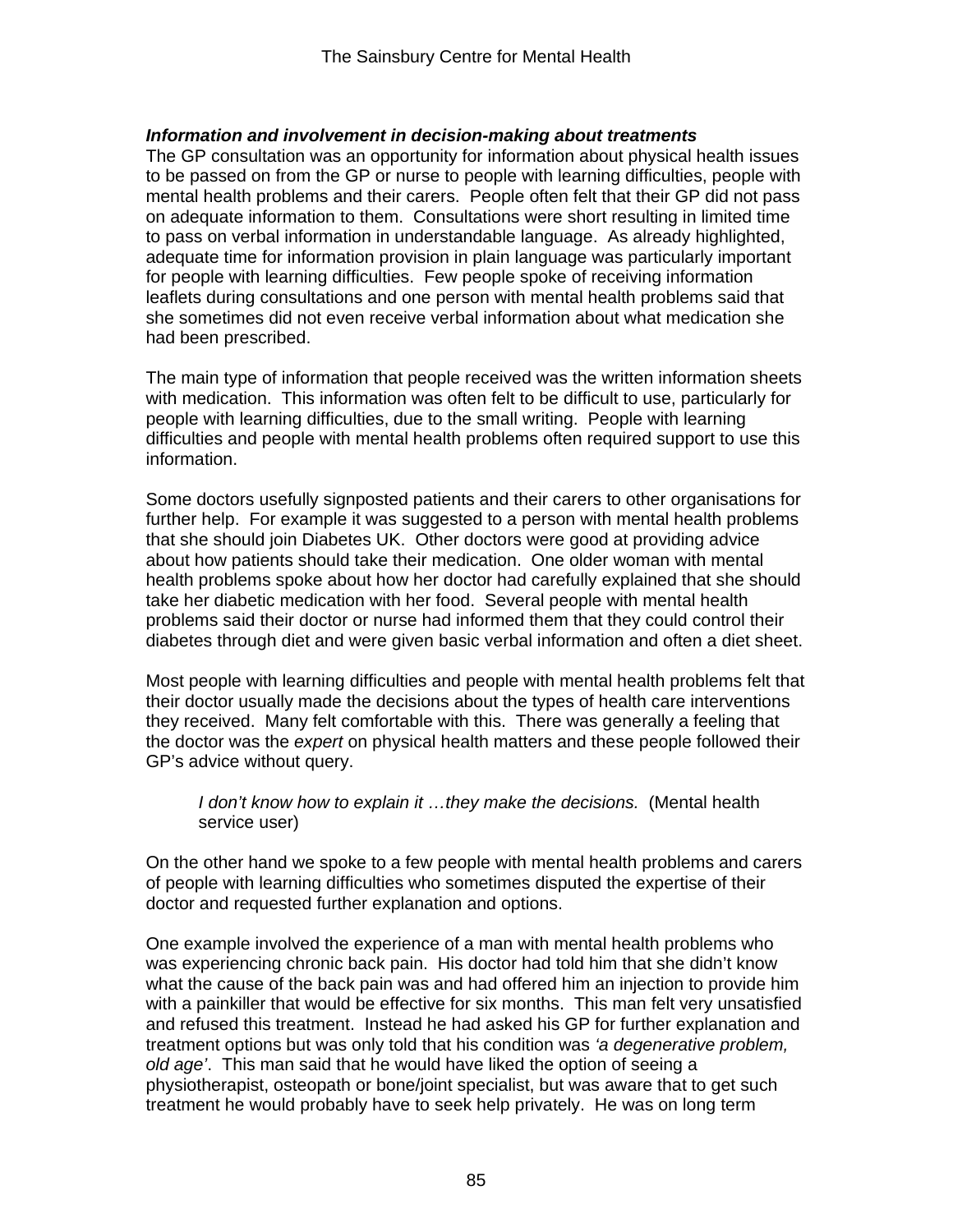benefits and said that he could not afford private treatments. He felt that wealthier people had a wider choice of physical health treatment options as they could afford to purchase the ones that were not readily available on the NHS. A different mental health service user spoke of her more positive experience of being offered acupuncture by her GP for treatment for her bad back. Among those we spoke to, the offer of alternatives such as acupuncture was rare.

Two parents of people with learning difficulties spoke about how they felt as if they were more expert, with regards to the learning difficulty condition that their children experienced, than their GP. These parents often gained information about their child(ren)'s condition from websites or in one case an internet discussion forum for parents. One carer had even attended a professional conference in order to gain further knowledge. These two parents were not currently in contact with a learning difficulty specialist and subsequently felt that they had to provide the expertise to their doctor. One parent was pleased that her doctor would receive suggestions from her, for example regarding prescriptions of special foods for her sons to improve their behaviour. However overall this woman felt that this lack of knowledge by her GP about her sons' conditions was frustrating and worrying. She often felt that she was the expert in their health care. Suggestions for treatment or referrals were usually initiated by her and not by her GP.

A woman with mental health problems spoke of how in the past she hadn't felt involved in her care, but how this had changed over the past two years because she had made a conscious effort to be more involved in any decision-making about her health at her GP surgery:

*They can just palm you off with anything so now I tend to ask questions.*  (Mental health service user)

There was acknowledgement among mental health service users, their carers and the carers of people with learning difficulties that it was helpful when doctors were honest and said that they didn't know enough about a particular condition or medication. People were often reassured when GPs needed to look up medication contra-indications, side effects or dosages in books such as the *BNF* (British National Formulary).

#### *Diagnostic overshadowing*

A number of the people to whom we spoke recalled incidents in which they felt that their physical health problems, or those of the person they cared for, had not been believed, identified or fully taken on board due to their learning difficulty or mental health diagnosis. People spoke of being *'fobbed off, ignored, dismissed'* and of *'not being believed'.* People with mental health problems and their carers gave the most examples of this. These people felt that GPs would sometimes *'link it'* or *'blame it all on your mental health'.* 

*I* don't feel that I am listened to. They link it with the mental health. Everyone *is entitled to be treated for physical problems.* (Mental health service user)

*We know when we are physically unwell. It's dismissed in most cases.*  (Mental health service user])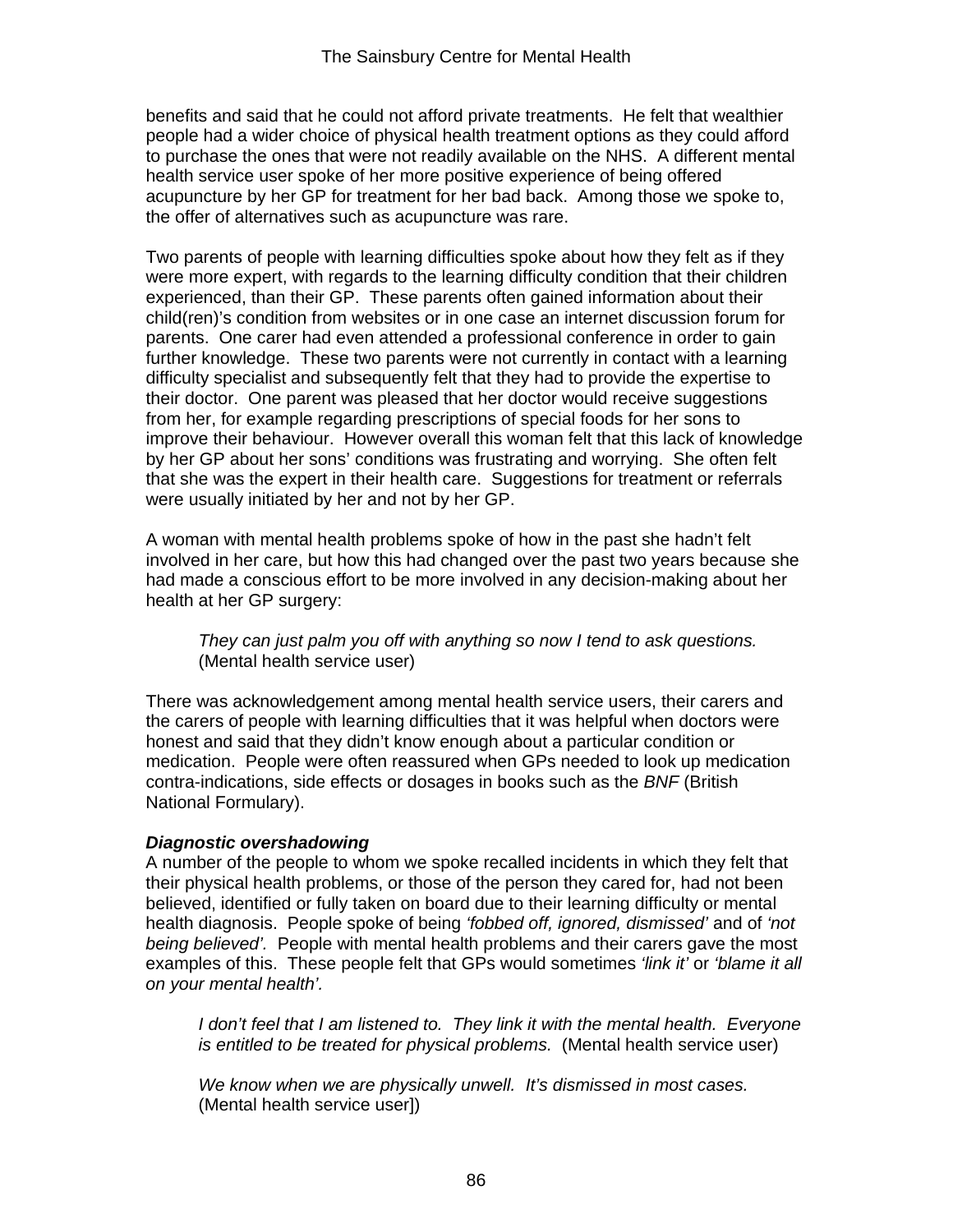*I find that if you go with a physical complaint it is dismissed. It is not seen as serious. You put off making an appointment, but when you do, if it's not serious, you feel silly. You don't feel* [as if you are treated] *like other people,*  who if they have a physical problem, they just go to the doctor. (Mental health service user)

*I would like my GP to view me as a whole person and not just as a mental illness – to see* [my] *physical illness in the same way as for everyone else.*  (Mental health service user)

An example of a person with learning difficulties' physical health problems being consistently overshadowed by their learning difficulty includes the experience of the following carer. This carer, who had lived with and supported her brother for many years, spoke of how his hernia, long term migraines and a minor stroke were never given adequate attention despite her advocating on his behalf. She spoke of how his migraines were finally, after eight years, addressed when she had caused a big fuss at her GP surgery that led to him finally being referred for a scan.

One woman with a mental health problem spoke of how she had received a diagnosis for a kidney problem in Africa and had then been treated for this condition at a GP surgery in a previous part of the UK she had lived in. She spoke of how her current doctor had tried to simplify her symptoms by expressing them as not being serious. She felt that her doctor had not treated her as an equal and that she had not been respected as an individual in need of health care. She said that she would like to find a new GP but said that she did not know how to go about doing this.

Another example involved the experience of a man with mental health problems who was staying in a medium secure hospital. This man spoke of a time when he had felt nauseous due to what he felt were side effects of the psychiatric medication he was taking. He described how he had phoned 999 that day and was asked by the emergency services staff member to fetch a member of staff working at the unit. This member of staff had said to emergency services *'…don't listen to him he is mentally ill'.* 

A person with mental health problems spoke of how it had taken over three years for him to be diagnosed with diabetes:

*The doctor told me I was wasting his time. I was diabetic and it took three years to diagnose it. And it wasn't them in the end* [who made the diagnosis], *it was the optician. My condition is* [now] *worse than it would have been.*  (Mental health service user)

A final story involved a woman with mental health problems who went to see her doctor regarding alopoecia (hair loss). The response from the GP was to place this woman on a six month waiting list to see a specialist. This woman felt that this length of wait was unacceptable. She returned to her GP supported by an advocate and the result was that an appointment with a dermatologist was arranged to take place within a fortnight.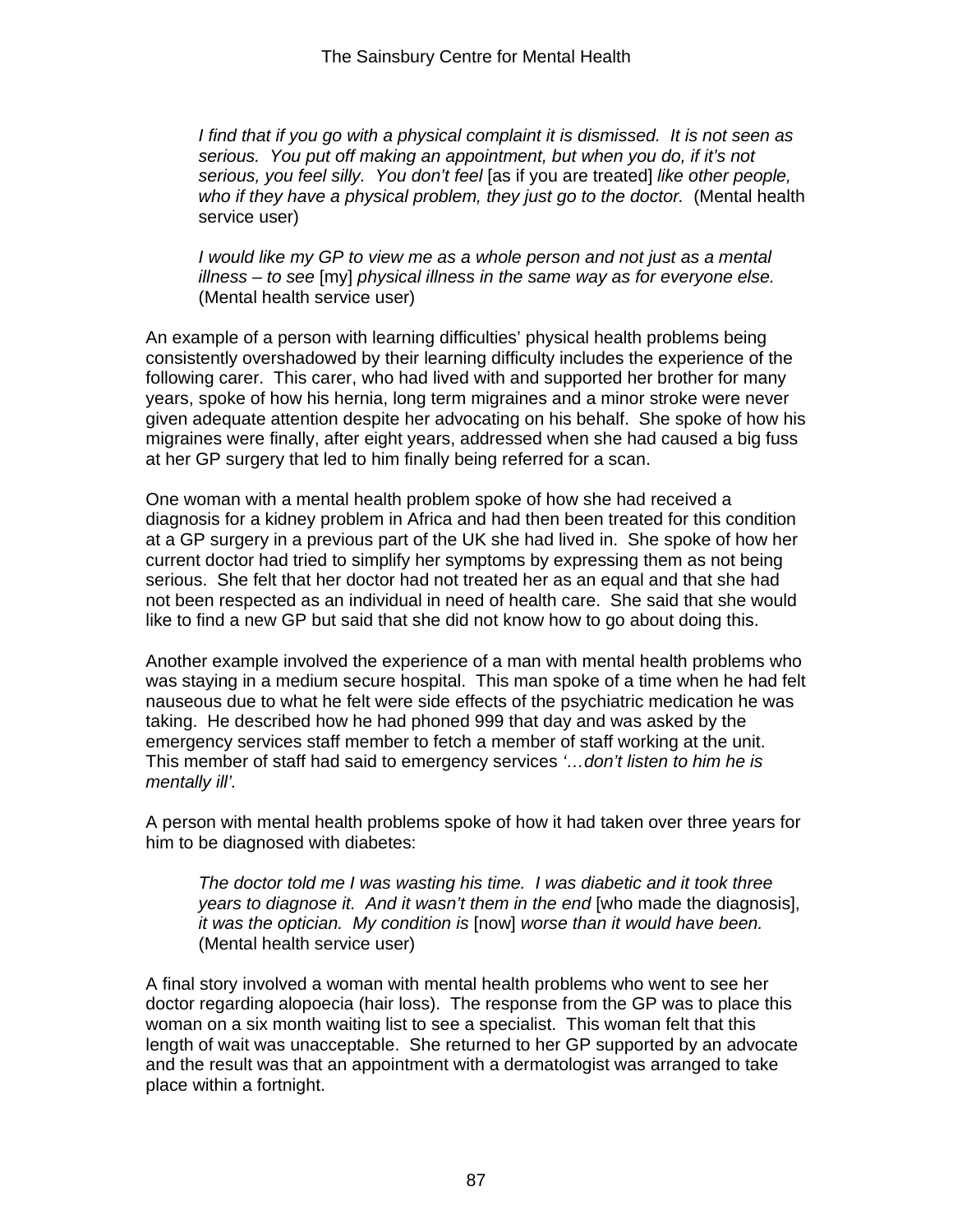Some people with mental health problems, or their carers, reported that the consequence of their not being believed, or their condition not being seen as important, by their GP was that it led to them feeling reluctant to return to their GP surgery for further consultations and health checks.

*I didn't ring them because I dread it. They say it is all in the mind. (*Mental health service user)

## **9.4 Services and treatments**

## *Health checks*

Those people who had been diagnosed with a health condition such as a heart problem, high blood pressure, diabetes, a liver problem, a chest problem or asthma were offered regular health checks with their nurse, with a specialist nurse at a visiting clinic, their GP, or a specialist doctor at a clinic or hospital. Some people were supported by staff, carers or support workers to make appointments for these checks, while others were able to remember and book for themselves. People with learning difficulties were particularly reliant on those who cared for them to support them to receive regular health checks. A small number of people received reminder letters from their GP surgeries to make appointments for these regular checks. At one surgery patients were reminded to attend their regular checks through a reminder note being printed on their repeat prescription forms.

Few people however spoke of being offered preventative health checks, apart from the people with mental health problems that we spoke to in medium secure care and some of the older people with mental health problems. The men in the secure unit told us that within a few months of being admitted to the unit they had received a health check from the visiting GP. They also spoke of the drug and alcohol checks that took place for all inpatients at the unit, from time to time, when staff were suspicious of drugs being present on the ward. Some of these men were also regularly weighed by their unit primary care nurse and also had their blood pressure taken. The older people we spoke to said that every time they saw a GP or nurse, or they were visited in their home by practice staff, they would have their blood pressure checked at the very least. One woman with mental health problems said that she had only ever received a urine test at the surgery with which she had registered four months previously.

Women with mental health problems, and some with learning difficulties, spoke of receiving and going for regular smear tests or breast checks or attending well women clinics. One young woman with mental health problems spoke of a positive experience of attending a GP surgery for a smear to test for a sexually transmitted disease. Well men clinics appeared to be less well known by men with learning difficulties or those with mental health problems. One carer of a man with learning difficulties spoke of how a local health activist had suggested that she take the person she cared for to the doctor to be checked for testicular cancer. This carer had said that the female doctor had refused and had referred her back to the volunteer health activist. She said that she felt this was an example of health professionals *'passing the buck'.*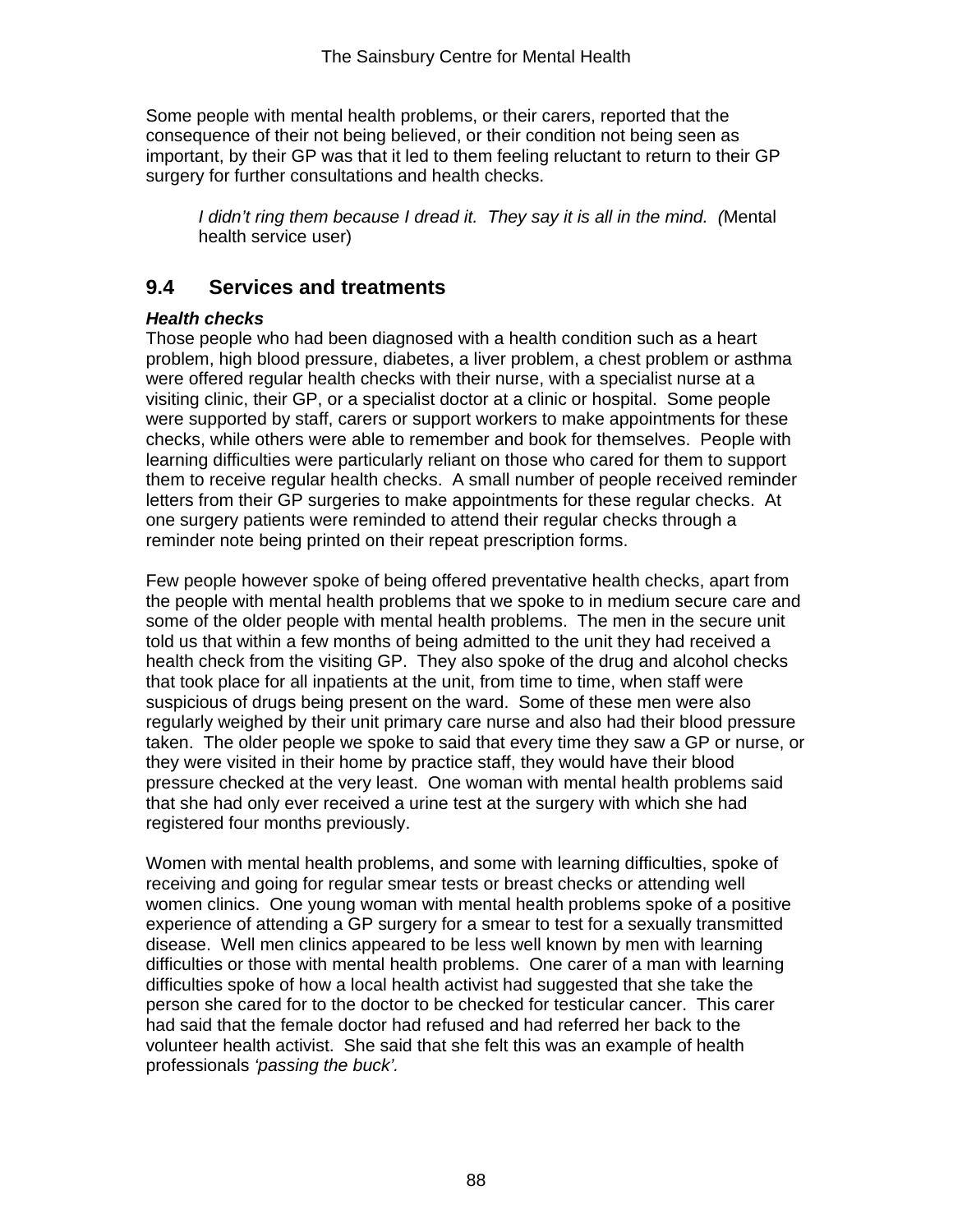The people we spoke to often felt frustrated about the ways in which the results of health checks were communicated to them. While some were unclear about the mechanisms by which they were required to collect this information, others spoke of results going missing or of finding it difficult to contact staff on the phone to ask them about the results. Some people with mental health problems explained that they sometimes found it difficult to remember to phone up the surgery, following tests, to find out their results.

#### *Health promotion*

A minority of people with mental health problems or learning difficulties had received advice on health promotion or had been offered an intervention. Sometimes advice was offered by GPs or nurses and sometimes by specialists. GPs would often suggest to people that they stop smoking, should lose weight or should exercise more. Several people, including an older woman with mental health problems, had been encouraged to walk more. Specialists would also often suggest health promotion measures. For example a hepatologist had suggested to one man that he should give up drinking. More advice appeared to have been provided to people with mental health problems than people with learning difficulties.

Most health promotion advice from GPs was not followed up with more practical help. Only a few spoke of being actively supported to take up more healthy lifestyles. A couple of carers of people with learning difficulties had received nutritional advice from dietary specialists. While one person had found the advice provided to her sons incredibly helpful and the service supportive, another felt that the advice was *'as much use as a chocolate fireguard'.* 

A couple of people with mental health problems who felt they were overweight because of the psychiatric medication they were taking had asked their doctor for a prescription for exercise. However all of these people had been refused and told that they weren't overweight enough. They felt that the message that their GPs had provided them with was that *'you have to do it yourself'* or that the doctor did not really care if they were overweight*.* 

Many people with mental health problems, including the younger people interviewed, were aware of basic health promotion advice. Many felt that they had gained this information from places outside their GP surgery. Some people with mental health problems, their carers and carers of people with learning difficulties felt that they were offered more support with health promotion issues from local day services or voluntary sector organisations than they were from their GP or nurse. For example one carer of a man with learning difficulties said that his day centre supported him to exercise and people with mental health problems mentioned the importance of day centres and voluntary sector organisations in providing health promotion literature or offering opportunities to take part in exercise, yoga or relaxation classes.

A few people with mental health problems spoke about how ultimately the responsibility for giving up smoking, taking more exercise or eating more healthily was down to the individual. They felt that people knew about healthier ways of living and that it is was up to individuals to apply their own willpower.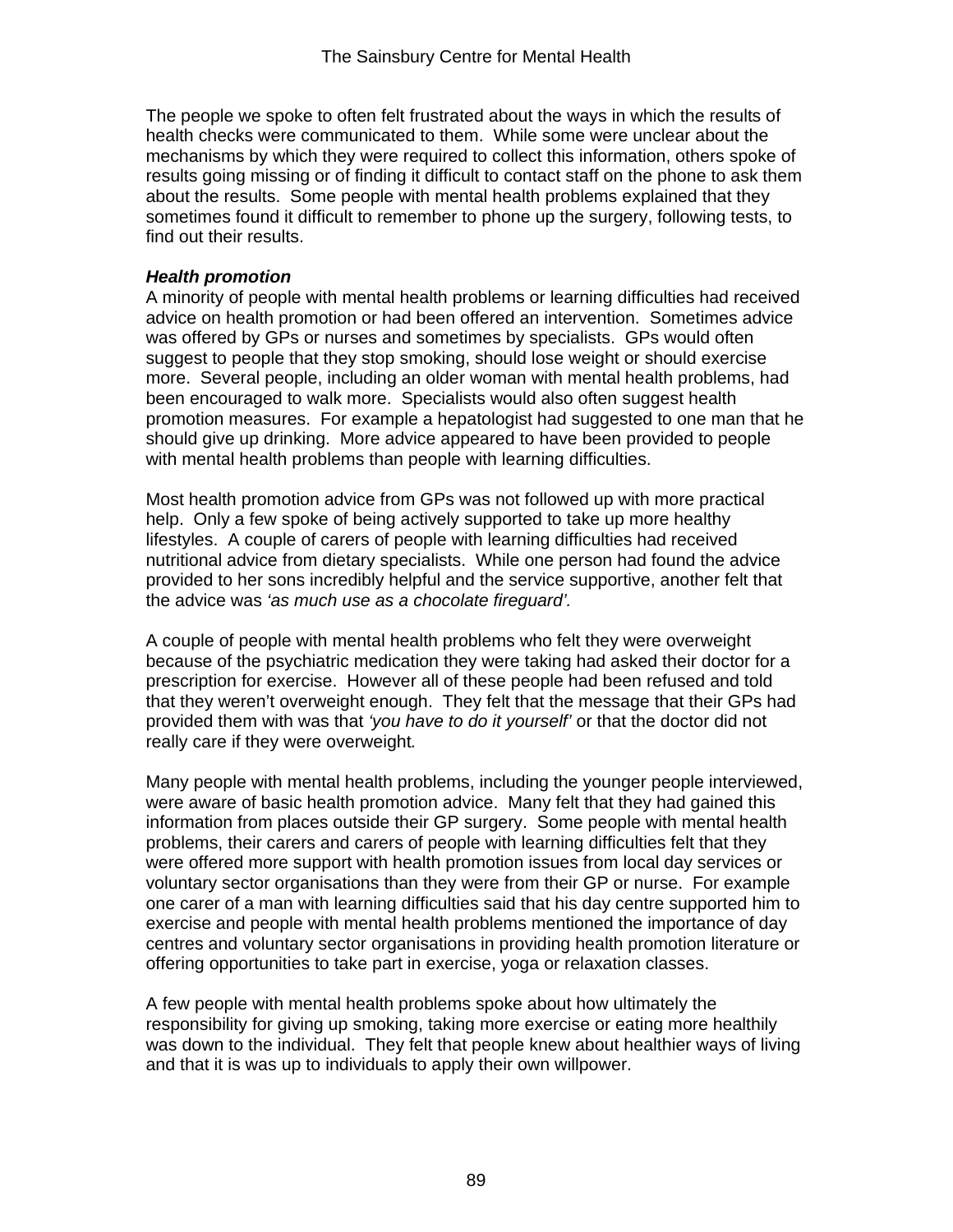The people we talked to in secure care appeared to have many challenges in their pursuit of a healthier lifestyle. These men were restricted to being inside for much of the day. They spoke of how they did have an opportunity once a day to play volleyball in the compound, but that they were not able to go for walks outside in the fresh air and could not currently get access to a gym. There was a gym on site and in the past a gym instructor had been employed. However the gym had been underused by patients and had been subsequently closed. One man spoke of how it was very easy to put on weight while living in secure care as they were provided with three big meals a day and little opportunity to exercise. Another felt that it was also difficult to give up smoking in the unit. This man spoke of how he had found it possible to give up smoking when he was in prison, but was smoking again now he was in secure care. In prison he hadn't had access to tobacco. These men spoke about how much healthier they had felt at times that they had lost weight or had given up smoking.

#### *Medication side effects, review and contra-indications*

Both people with learning difficulties and people with mental health problems experienced side effects from the medications they were taking. However this appeared to be a particular issue for people with mental health problems.

One parent of a daughter with learning difficulties recalled the time that she had spoken with her daughter's specialist regarding the night time dribbling on her pillow that her daughter was experiencing. This woman was pleased to have raised this issue as her concerns were taken on board and the medication was adjusted.

As already mentioned, many people with mental health problems were upset by weight gain or loss they had experienced. Many of these people attributed their weight change to the psychiatric medication they were taking. They frequently felt unheard and uncared for by their GP with regard to their changes in weight. Weight gain was common and appeared to be distressing to people as it led to them feeling unattractive and unfit and they were aware that being overweight meant they were more susceptible to other health problems. Losing weight was also very worrying. The following woman felt that she was not taken seriously by her doctor when she had rapidly lost weight in the past:

*I* lost five and a half stone due to depression in a period of eight months. I *went to the doctor. She said 'Oh no, it's just anxiety'. She [the doctor] pulled out a roll of fat on her stomach and said 'How would you like that then, and all I have had today is a banana'. I got Ensure* Ia nutritional supplementl *in the end but that was from the hospital.* (Mental health service user)

Other people with mental health problems complained of psychiatric medication leading to a wide range of other side effects including shivering, night time pillow dribbling, not being able to think properly, feeling drowsy, bowel problems, muscle gain, sexual dysfunction, wanting to smoke more and distressing physical and psychological symptoms experienced when withdrawing from a particular antidepressant.

A few people with learning difficulties and mental health problems had been asked by their GP about side effects, but the majority felt they had to raise the issue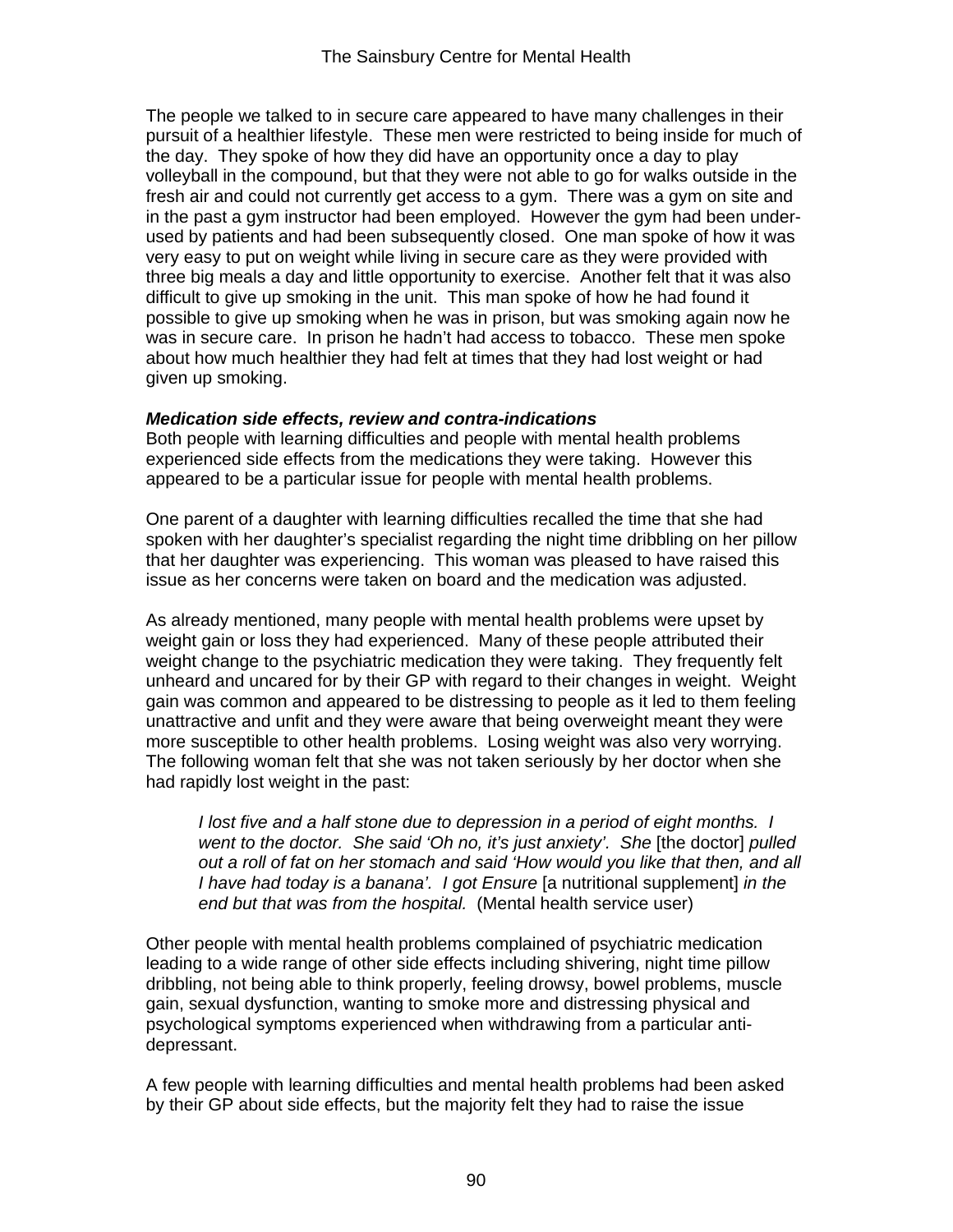proactively themselves with their GP. As already mentioned people usually could get information about possible side effects from the information leaflets supplied with medication but this was often difficult to read and one person with mental health problems commented that reading such leaflets was not always enough: *'You don't know what to expect. You just don't get told.'* [Mental health service user]

Some people had received support with side effects. For example a man with mental health problems, who had spoken with his GP about the drowsiness he was experiencing, spoke of how he had received the helpful advice of taking his tablets in the evening so that he would be more alert during the day. Side effects from physical medication had also been experienced. One carer of a person with mental health problems spoke of the side effects her husband had experienced while taking insulin that had led to his skin resembling that '*of a tiger'.* His insulin dose was later adjusted. Medication side effects appeared to be an issue that was addressed by GPs when difficulties arose, and when brought up by a patient or their carer, rather than as a regular matter of course.

People on the whole were keen to receive information, though one woman commented that the information on medication side effects could sometimes *'scare you to death'.* People with mental health problems and their carers spoke of the internet, local voluntary sector organisations and the BNF as being very useful sources of information about side effects.

People had mixed views and experiences about their physical health medication being reviewed. Some people with mental health problems felt that little real care was taken when repeat prescription forms were signed by doctors and a person with learning difficulties recalled an occasion when she was deflected with the comment '*Don't worry'* from her doctor when she asked her to review her medication. Others had more positive experiences. A carer of a person with learning difficulties and a mental health service user both spoke of careful monitoring and mutual decisionmaking regarding sleeping tablets *'...We decided on other tablets instead'.* One carer said her husband tested himself for his diabetes and directly liaised with the hospital regarding his insulin dose.

Long-term use of psychiatric medication was also mentioned. One man who had been on procyclidine for many years spoke of how he was changed to a different drug, despite his preferring the side effects of the old to the new drug. Other people with mental health problems stressed the importance of long-term psychiatric medications being regularly reviewed.

Many of those we spoke to were taking a combination of both physical health and/or psychiatric drugs. One man with mental health problems spoke of the 22 tablets that he took each day. Some of the people we spoke to told us about the difficulties they experienced when some of these medications interacted. A woman with learning difficulties spoke of her experience of taking medication that cancelled out her contraceptive pill. The result of this was that the woman became pregnant and later miscarried. A person with mental health problems had experienced difficulties as a result of his asthma and mental health medications interacting. A further mental health service user had fallen asleep at work as a result of an interaction between her diabetic and her mental health medication.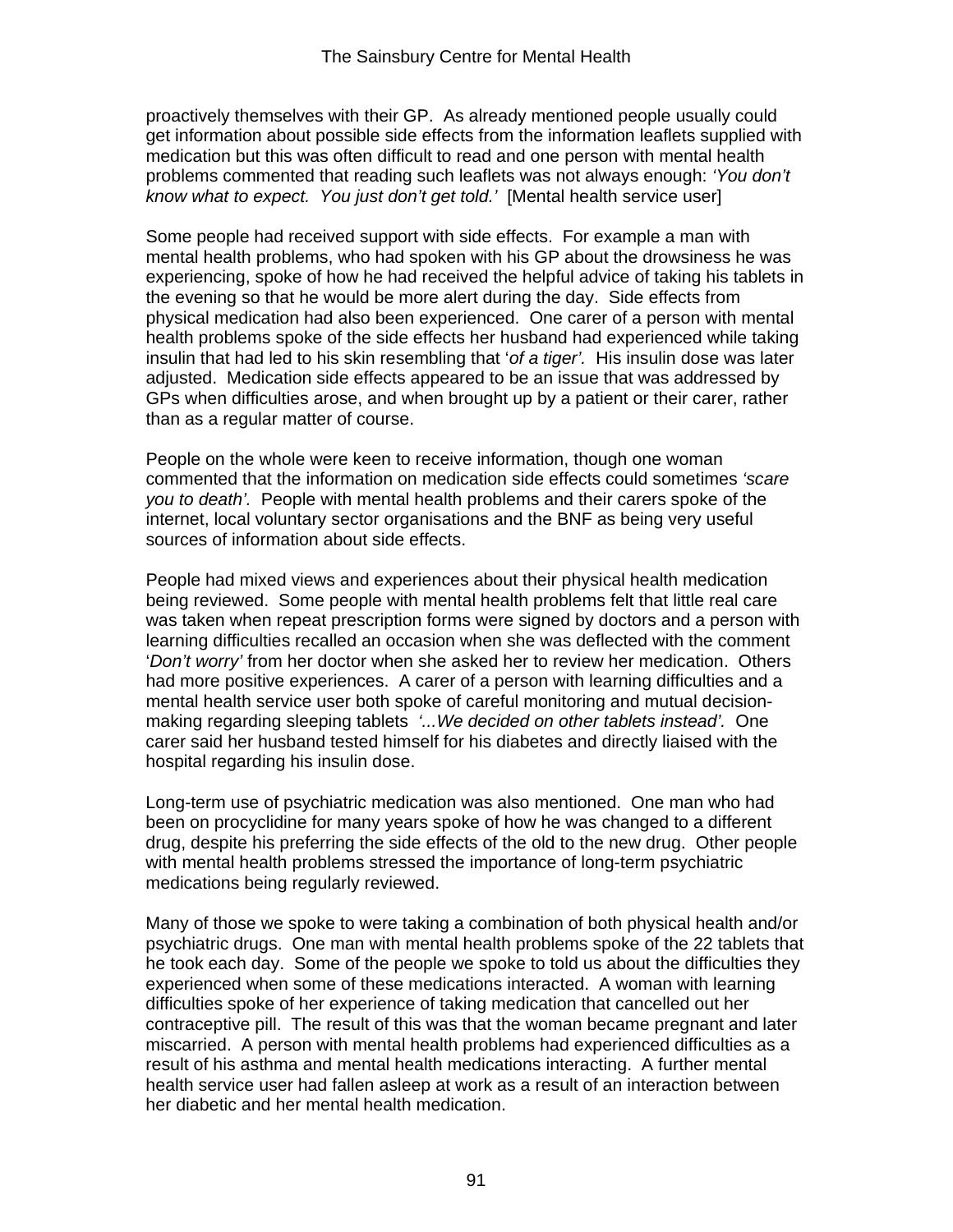Some patients and/or their GPs were proactive about addressing any potentially conflicts between different medications:

*If I'm unhappy I phone them up and check why I've been give something when I have deep vein thrombosis*. (Mental health service user)

*Whenever the psychiatrist or hospital doctors give me anything I check it with the GP. I took a tub of tablets to the GP and she threw it in the bin.* (Mental health service user)

However other GPs were dismissive of their role in keeping an eye on the multiple medications that people were taking. These doctors felt that knowledge about the many and complex interactions was beyond their remit: *'My doctor said "I can't know everything about pharmaceuticals"'.* (Mental health service user)

Two people with mental health problems also spoke of the potentially dangerous situations they had been put in with regards to medication they had been wrongly prescribed:

*There was once when I was supposed to be given 50 Cocodomol and the locum GP gave me 500.* (Mental health service user)

*I* was given Ventolin all the time and then my doctor change it to Salbutamol. *I* was given a prescription for both and *I* was taking both for guite a long while *- a double dose which is dangerous.* (Mental health service user)

A mental health service user spoke positively about the joint decision-making he had made with his doctor regarding changing to an anti-depressant medication that might interact with another medication he was taking and cause stomach bleeding. This person's GP had informed him about this possibility, but this service user had chosen to go ahead with taking the new medication anyway. He made the decision to change to a new anti-depressant as the previous anti-depressant had impaired his sexual functioning.

#### *Referrals to physical health specialists*

Most referrals were suggested by GPs though a few carers of people with learning difficulties and people with mental health problems spoke about the way in which they were sometimes active in requesting a referral from their GP. Researching options beforehand, developing a trusting relationship with your doctor, being assertive and having someone to support or advocate for you, all appeared to be helpful ways of proactively gaining a referral.

*You do your homework and then you know what you want. You selfdiagnose. You have rapport.* (Carer of person with mental health problems)

While most people were satisfied with the quality of their consultations with specialists there was often dissatisfaction with the way in which they found out about tests that were undertaken during these consultations. This reflects the experience of gaining information about the results of health tests (see section on health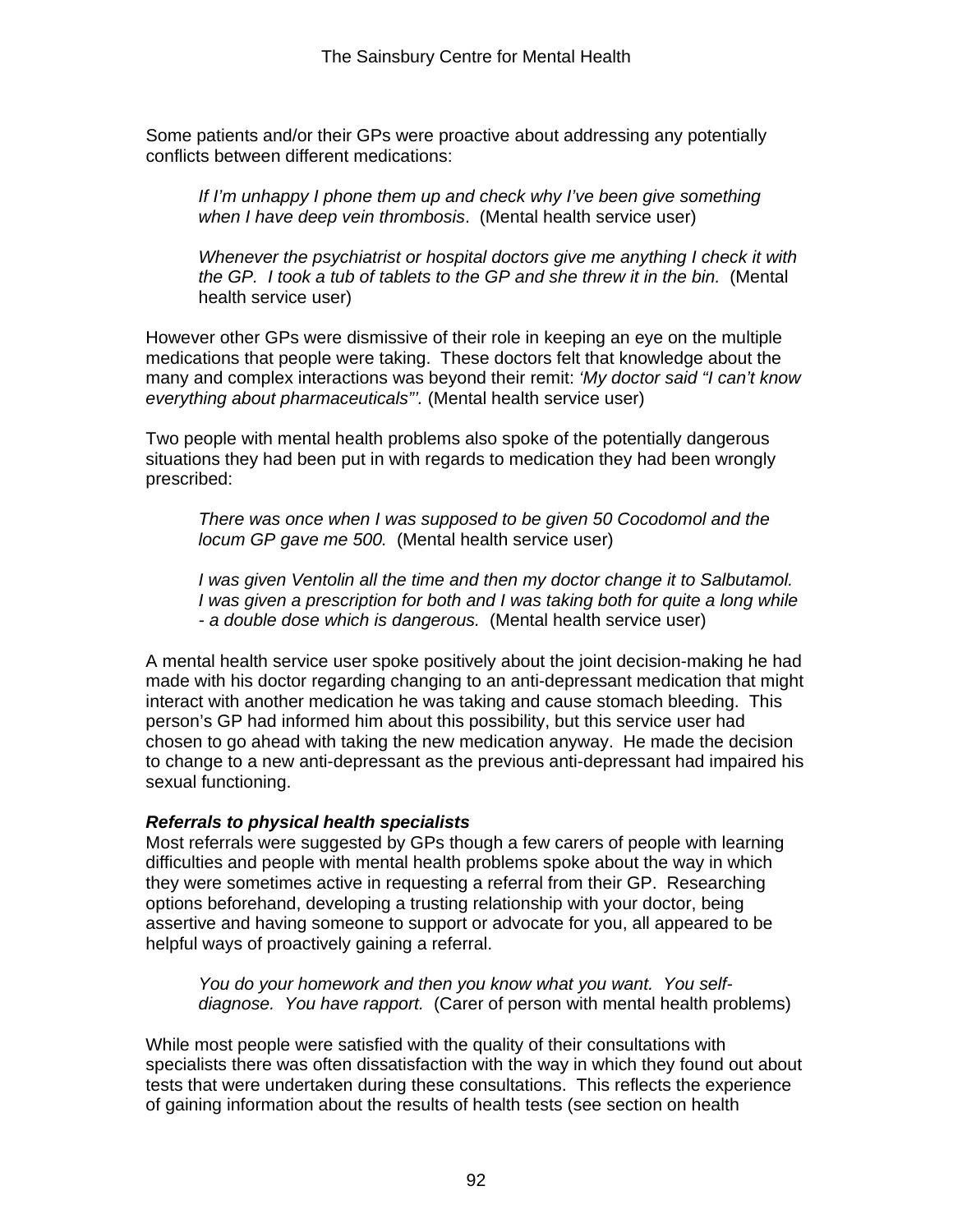checks). People were also sometimes confused about what would happen following the consultation with the specialist. It seemed that it was sometimes up to the patient to actively ask what the next steps would be.

Physical health specialists were often felt to provide useful written and verbal information about particular treatments and conditions.

# **9.5 Emerging issues for specific groups of people**

This section highlights the key topic areas arising for the specific groups of people whose views we were asked to gain.

## *Young people*

The young people with learning difficulties and mental health problems that we spoke to were usually reliant on their parents to help them to make appointments and travel to their GP surgery. This was particularly the case as most of the younger people we spoke to lived in rural communities *'*…W*here I live my mum has to take me'.* 

Some of the young people with mental health problems liked the fact that their GP lived locally to them and was a familiar face, while others felt they would prefer greater anonymity. One young woman said that she wouldn't be surprised if what she told her GP was then passed onto her parents. This same young woman spoke of how she had on occasions approached a GP local to her school rather than her home in order to achieve anonymity. She had been told that she could only attend that surgery if she was staying with someone who lived in that area. One time she had successfully got into this surgery by saying that she was staying with her aunt. One young woman also spoke of the lack of anonymity she experienced when she was referred by the school nurse to her local CAMHS (Child and Adolescent Mental Health Service). She was reassured at the time that her parents would not be informed, but then a letter was sent to them.

Some saw the GP alone, while others were accompanied by their parents. One young woman with mental health problems spoke of how when she was younger her mother had accompanied her, but that now she was older her parents had given her a choice about this. Several of the young people with mental health problems found the language used by their doctor difficult to understand. One young woman said that it was often hard to pluck up the courage to ask a doctor to explain what he or she had just said. Some of the young women with mental health problems said that they found it most comfortable to visit a female doctor or nurse at their practice.

The young people with mental health problems also spoke about the lack of knowledge their GP had about mental health problems. They had mostly been referred on to their local CAMHS service by their GP but had been provided with little information about it by their doctor. These young people spoke of how useful and unusual the focus group for this study was as they had rarely had the opportunity before to speak with other young people with mental health problems. Several of these young people swapped phone numbers at the end of the focus group.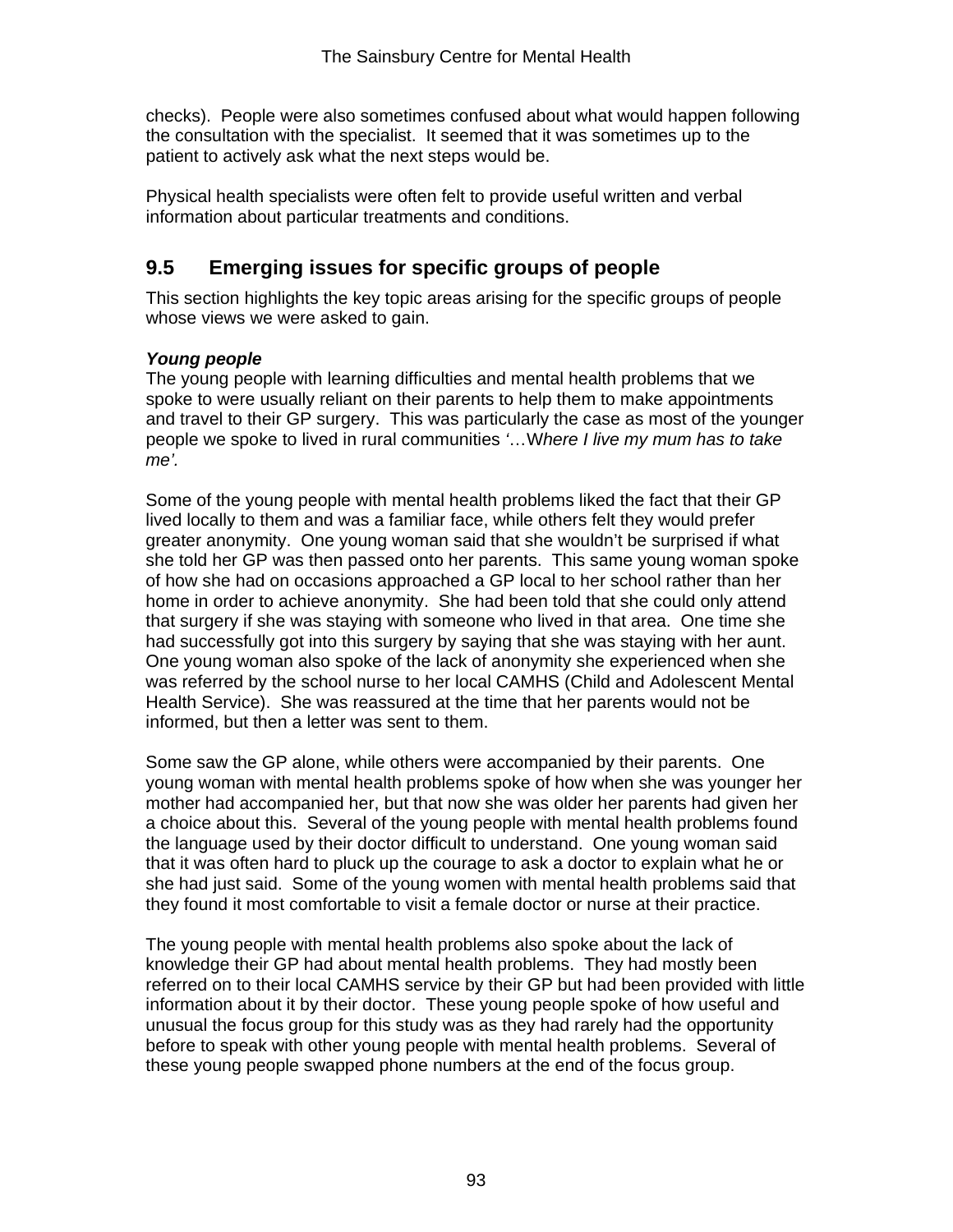Some of the young people we spoke to felt that they did not get enough information about either their psychiatric medication or side effects. One young woman said:

*I'm not even told exactly what I am supposed to be on.* [They just say] *'Here you are, just take that for however long'.* (Young person with mental health problems)

#### *Older people*

While we only spoke to two people over 65, we spoke to many more in their 50s and 60s. These older people often had numerous physical complaints in addition to their learning difficulty or mental health problem. Overall they appeared to receive good physical health care. One older woman with mental health problems who had reduced mobility due to arthritis and who lived in warden-sheltered housing, was always visited by doctors from her GP surgery when a consultation was required. A small number of older people received their medication by their chemist dropping off their prescription to them at home. Older people, particularly if they already had identified physical health problems, regularly received health checks – often every time they had a nurse or doctor consultation. Checks for high blood pressure were very common.

Some older people often found travelling to their GP surgery a challenge. One woman said she did not live far from the GP surgery but would always take the bus two stops to get there. She also spoke of how trips to the chemist, in addition to the GP, took a lot of her time and energy. People with mental health problems and learning difficulties, and particularly those who were older, were frequently taking numerous medications that required renewal by the doctor and picking up from the chemist.

It is worth mentioning that the older people we contacted through the CMHT for people over 65 did not readily identify themselves as having a mental health problem. In fact one of the interviews did not take place because the older person the interviewer visited said that her mental health issues were all in the past and so that her current dealings with her GP practice were purely to do with her physical health problems. In the small number of interviews with these service users it was harder to gain a feel for any issues emerging from the interaction of visiting a GP (or being visited by a GP at home) for both mental health and physical health problems.

#### *People living in supported accommodation*

In this study we mainly spoke to people living at home independently, people living at home with support from family, partners or support workers or people living in supported accommodation. The latter included a community for people with learning difficulties. Those living in supported accommodation were often helped in many ways to receive care from their GP surgery. People spoke of the help they gained from support workers in finding and registering with a sympathetic GP, identifying that something was wrong with them and thus needing to go to their GP surgery, making an appointment with their GP or nurse, travelling to the surgery and in attending consultation appointments. In consultation sessions support staff were able to help people to communicate more effectively with their GP or nurse (particularly those with learning difficulties) and to speak up more confidently and assertively for themselves. Support workers attending consultations with clients with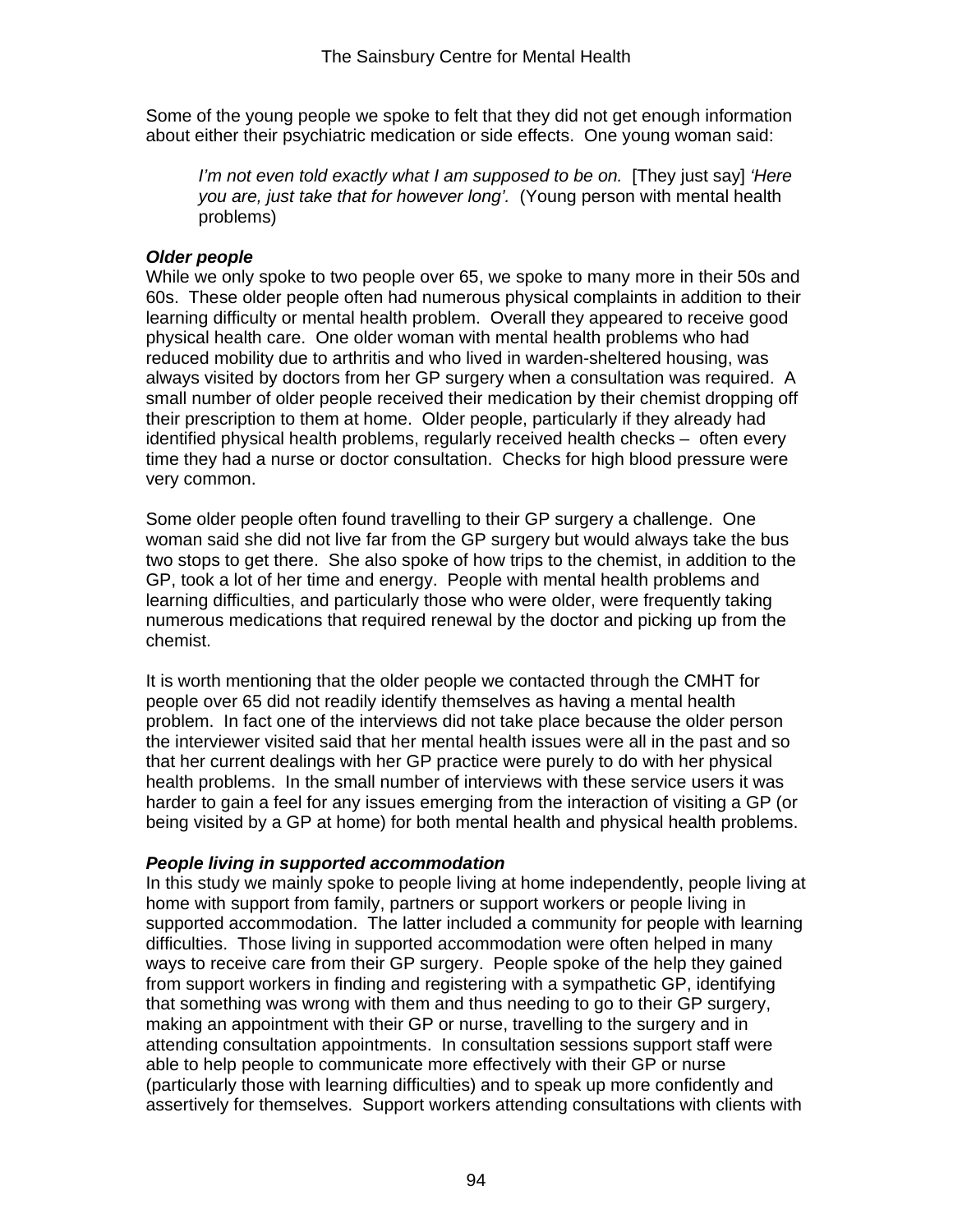learning difficulties or mental health problems often appeared to lead to their clients' issues being more comprehensively heard and taken seriously by GP staff. In a few cases it was apparent that the presence of a support worker led to more appropriate and swift referrals being offered.

Parents and partners, living with people with learning difficulties and people with mental health problems, also appeared to provide people with similar advantages at the GP surgery. The importance of supporters enabling their relative, partner or client to make decisions about how much help they required from them during visits to the GP was also highlighted by many support workers, parents and partners.

#### *People living in medium secure care*

We spoke to four men with mental health problems staying in a medium secure unit. They had all received a thorough medical check on arrival at the unit and regular health checks since, particularly for weight and blood pressure. These men had regular and weekly access to a local GP with whom the unit was registered. There was no choice with regard to the GP they saw.

Health promotion on the unit was poor and people felt that it was very easy to put on weight and smoke. There was little opportunity to exercise or be outside and motivation to be active was felt to be low among those staying on the ward. This could perhaps partly be due to the medication that people on the unit were taking. One man felt that the meals provided on the ward were too big and he said that in the past they had led him to put on too much weight. Several men felt that the lack of activities on the ward and the ready availability of tobacco meant that it was difficult to give up smoking on the unit or to want to give up smoking.

One man also spoke of how he needed new reading glasses but was unsure of how to go about obtaining them while staying on the unit.

#### *People from Black and minority ethnic communities*

Most of the people from Black and minority ethnic communities that we talked to were mental health service users and lived in London. Overall most of these people felt they received a good service from their GP practice. Some of those we talked to were asked if they preferred to see a GP with a similar ethnic background to them. Most people felt that more important than their GP sharing a similar ethnic background was that their GP had good listening skills, understood their mental health problems, had good medical knowledge and was respectful:

It doesn't matter as long as they are good, as long as they know what they are *doing.* (Asian mental health service user.)

Another person pointed out that if you were registered with a group practice and wanted a particular GP, perhaps one of a similar ethnic background, then you would often have to wait a long time to get an appointment.

Being registered with a GP who spoke the same first language was incredibly useful for some of the people we spoke to. Two of the women we talked with spoke Punjabi as their first language and did not feel confident communicating in English. One of these women spoke of the usefulness of her GP speaking the same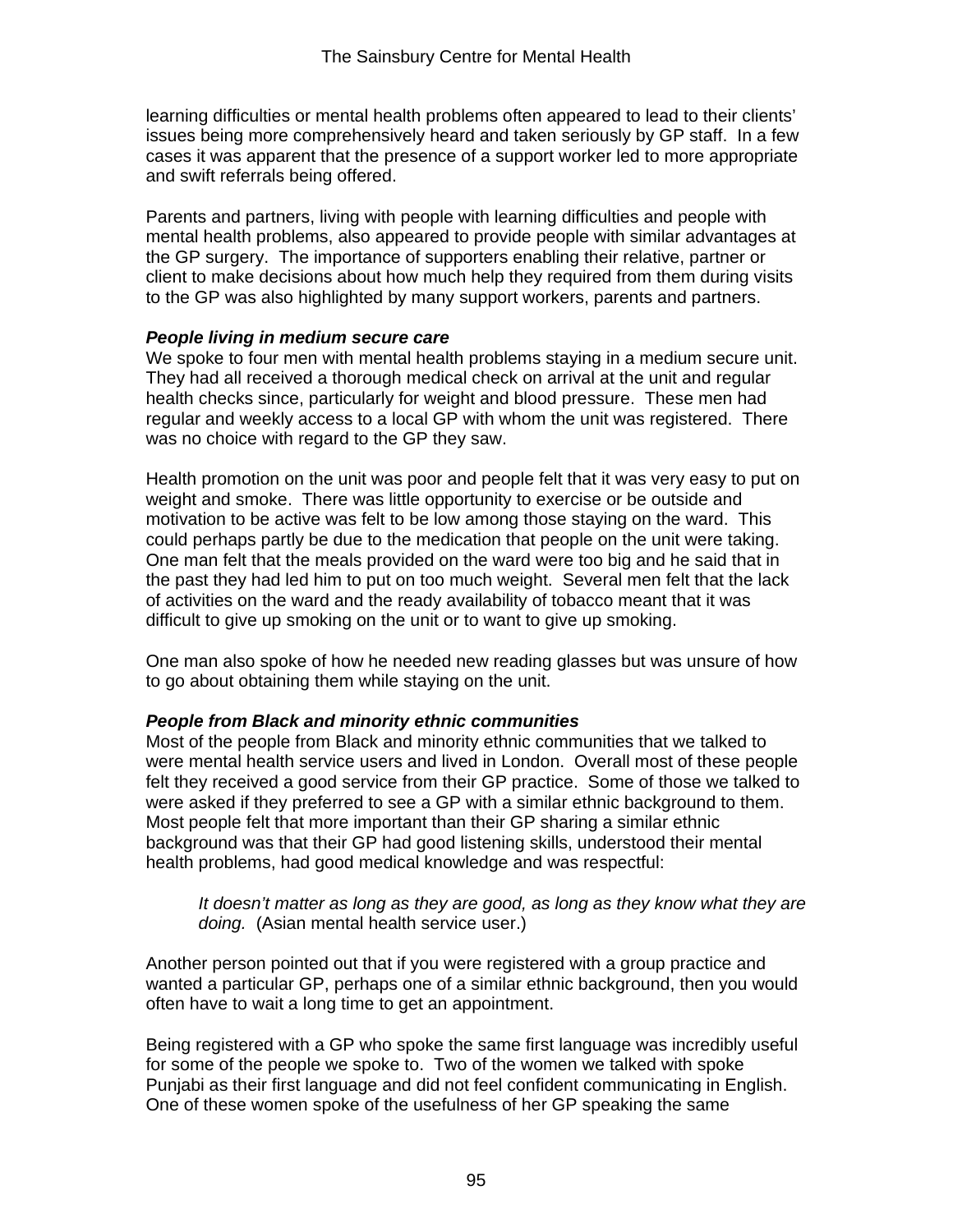language. During her consultations she could speak with ease with the doctor. This woman was also helped to make future appointments by this doctor with reception staff. If this woman could not make an appointment with this GP for any reason then reception staff would ensure that an interpreter was booked in advance. The awareness of this Punjabi speaking GP about the needs of her Punjabi speaking patients appeared to influence the awareness, helpfulness and respect of reception staff at the practice.

We spoke to one woman who had either refugee or asylum status and was living in one of the PCT areas outside of London. This woman spoke of the better health services she had received previously both in London and in her country of origin. She hinted that she had experienced stigma and perhaps poorer services within her current GP practice due to a combination of being a mental health service user, being Black and having refugee or asylum seeker status. She spoke of how she felt her doctor had been more interested in her asylum status rather than her physical health problems during her consultations.

#### *People living in rural communities*

People living in rural communities sometimes had to travel long distances to reach their GP practice and were often reliant on others such as parents, partners or support workers to transport them there. Many travelled by car, but some of those who travelled by bus spoke of the lack of flexibility shown by reception staff in fitting appointments in with bus timetables. Some bus routes in rural areas had very few buses running during the day. Those living in rural communities sometimes also had fewer options with regard to the days which they could visit their GP practice. A small number of people spoke of their practices only being open 3 days a week rather than 5 days.

#### *People living with multiple impairments*

Some of the people we spoke to had physical and sensory impairments in addition to their learning difficulty or mental health problem. This was more often the case for people with learning difficulties. For example people spoke about the additional challenges they faced at their GP surgery due to having a speech difficulty or due to having mobility problems. One person spoke positively about the system in their GP surgery that alerted patients that the doctor or nurse was ready to see them by the use of a buzzer and light. This person felt that this would be useful for people with either hearing or visual impairments.

Many surgeries were accessible by wheelchair through the use of ramps, though some of the consulting rooms were reported to be too small to comfortably accommodate a wheelchair during a consultation and to be difficult to turn a wheelchair in. One carer who was a wheelchair user spoke of the lack of a disabled toilet at her partner's GP practice. A woman with a speech impairment spoke of the frustration she experienced, during consultations, when her doctor would finish her sentences for her:

*That's one of the worst things someone can do. It's as though I am rushed.*  (Mental health service user)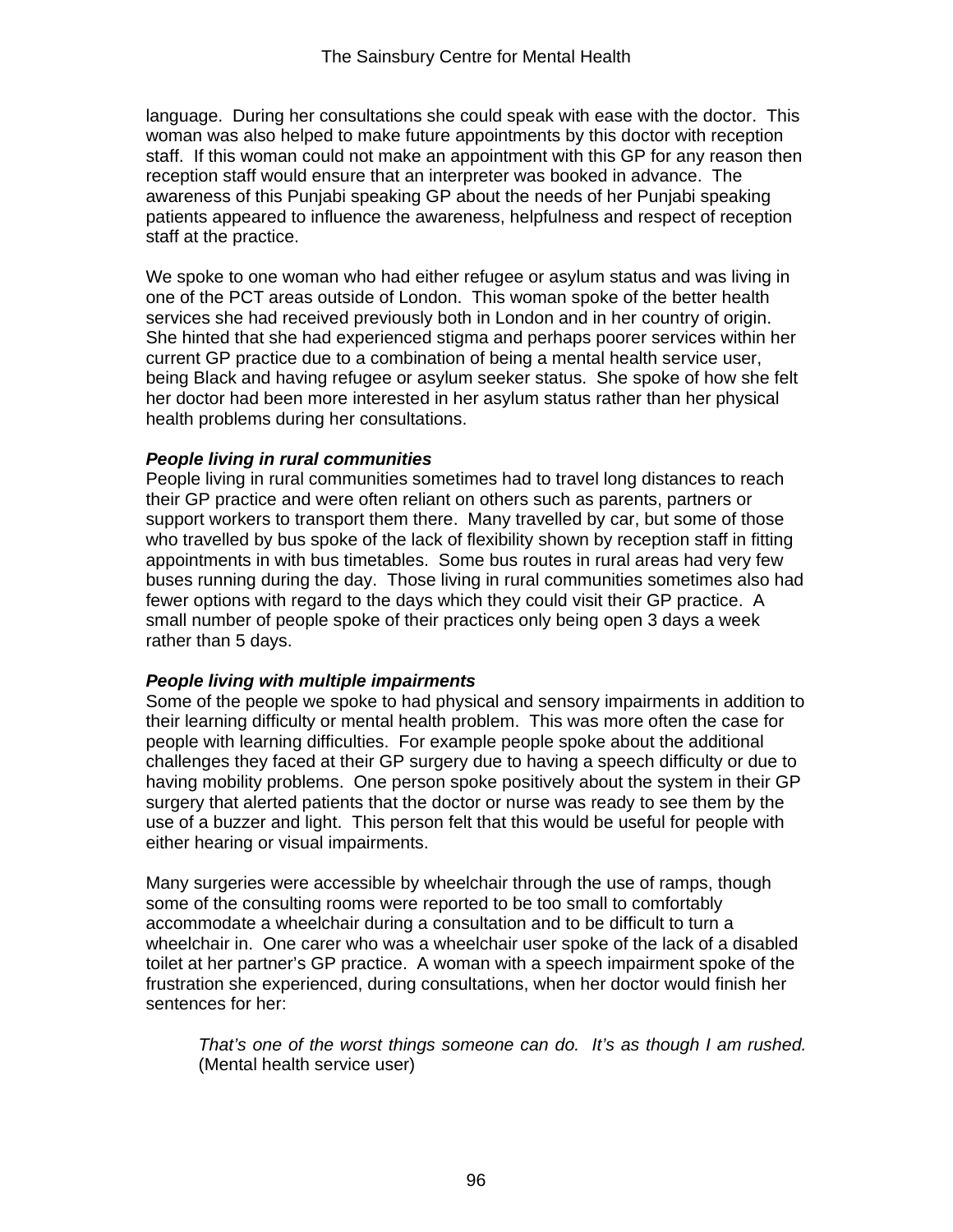# **9.6 Key Themes**

A number of key issues arose from the discussions with people with mental health problems, people with learning difficulties and their carers. These are highlighted below:

- There appears to be a lack of knowledge and awareness among reception staff, GPs and physical health specialists about the needs of people with learning difficulties, people with mental health problems and their carers when using their GP surgery. Staff often seem to lack the willingness or time to get to know patients and carers well enough in order to find out how they can help them to access the surgery more easily and how to make the experience a more pleasant one. Among reception staff there frequently appears to be lack of flexibility regarding making appointments and waiting times. Lack of skilled communication, particularly in interactions with people with learning difficulties, was apparent among practice staff.
- The diagnosis of a learning difficulty and particularly a mental health problem often appears to overshadow a person's physical health issues. People with mental health problems frequently spoke of being seen as a person with a mental health problem first when they walked into a GP surgery rather than being seen as someone with holistic mental and physical health care needs.
- People with mental health problems often feel that they are treated with less respect than other people at their GP surgery due to having a label of a mental health diagnosis. This experience of feeling stigmatised is sometimes felt to lead to reluctance among mental health service users to visit their surgery for their physical health needs and thus perhaps increasing their chances of becoming physically unwell. Difficult responses from GP practice staff often occurred at times when people visited the surgery when unwell with their mental health problems.
- The current way in which primary care operates, particularly with regards to the lack of time that can be spent with each patient and the financial implications of each referral or service provided, appears to have led to a culture in which those who 'shout the loudest' appear to get the most out of the system. People with learning difficulties often have difficulties in communicating their needs to others. People with mental health problems frequently have low self esteem and sometimes find it difficult to be assertive in GP consultations. Carers of people with learning difficulties spoke of how they sometimes felt that they were *bothering* the practice yet again with the problems of the person they cared for. Moreover, people with learning difficulties and mental health service users often appeared to receive a better service when they were encouraged to attend their practice, or were accompanied by a parent, partner, support worker or advocate to a GP consultation. As a consequence GP practices need to be much more active in supporting people with learning difficulties and people with mental health problems to promote their physical well being and to identify, treat and regularly monitor any physical health problems they might have. People with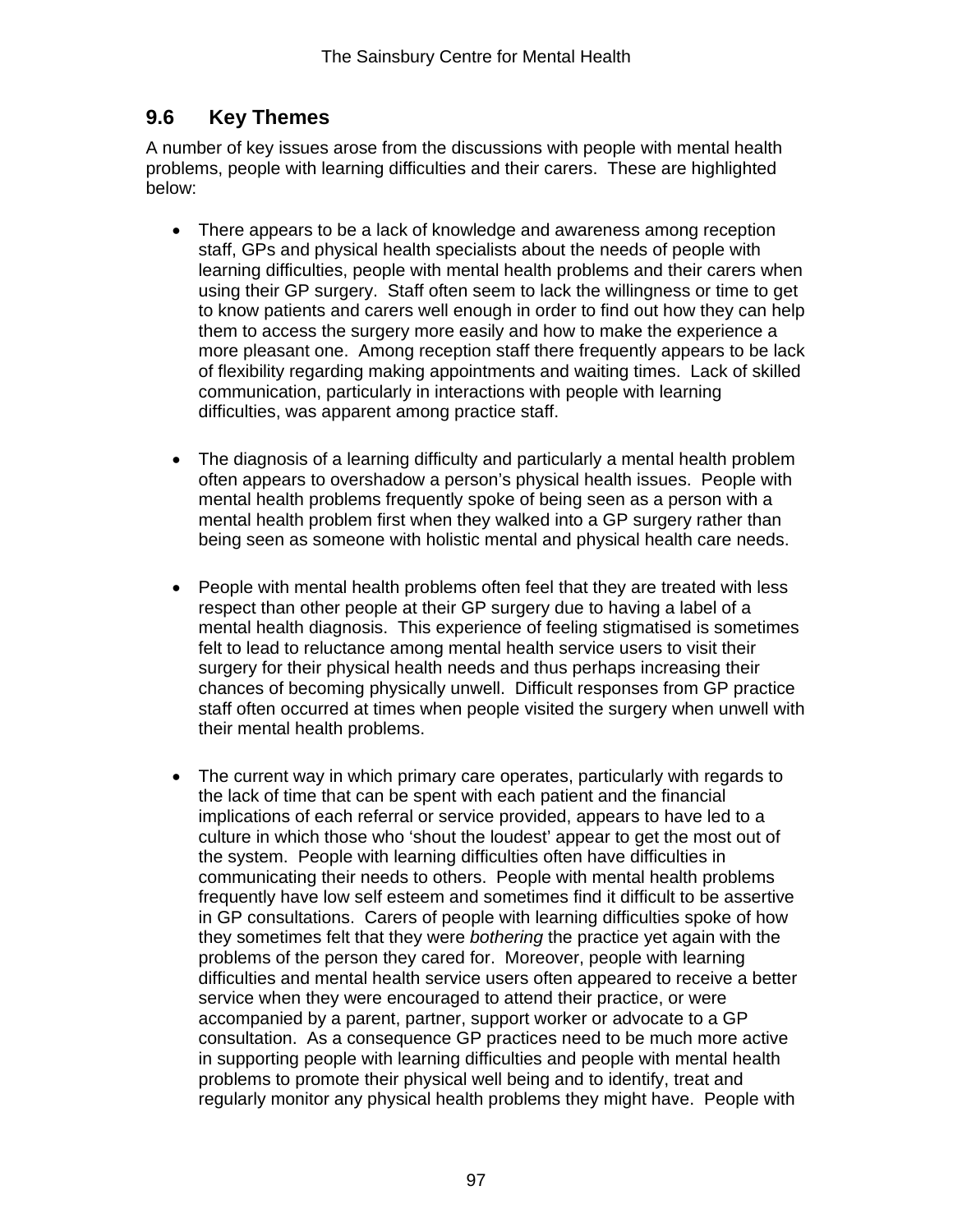learning difficulties and mental health problems may also be less likely to have access to information sources such as the internet and so may not be as aware of different treatment options as other patients.

- People with learning difficulties and mental health problems are often on many types of medication. In addition, many of these individuals are often taking medications on a long-term basis. It is essential that the complex interactions of drugs are always considered in prescribing decisions and that long-term medications are comprehensively reviewed in order to prevent physical damage to patients. People with learning difficulties and people with mental health problems also often experience distressing side effects of these medications. Individuals experiencing these symptoms need to be actively supported by GPs to identify these side effects and to explore different dosages or alternative medications or treatments, in order to reduce these symptoms.
- People with learning difficulties and people with mental health problems often are on benefits and so have less financial resources with which to choose and pay for alternative health care interventions such as osteopathy or acupuncture. These groups of people also have less money to spend on healthy eating and on opportunities to exercise.
- The GP is the practitioner who links a person's practice-based health interventions with specialist health interventions and learning difficulty or mental health specialists. It is important that GPs effectively communicate with and link up with all of the specialists involved in their patients' care, so that their patient can be treated as a whole person without their mental and physical health being fragmented and treated separately.
- Due to the constraints experienced by GP surgeries, practices appear to work within a culture of crisis management rather than active health promotion. The consequence of this appears to be that patients only approach their GP surgery when they are unwell, rather than having ongoing and regular contact which could support them to maintain their physical well being and prevent people developing physical health problems.
- The voices of people with learning difficulties are often hard to reach as they frequently require substantial time and skilled support to enable them to fully communicate their needs. As well as hearing this message through what people with learning difficulties said in the focus groups about their experience of primary care, this was also apparent in the process of this study. In this research project it was easier to set up interviews and focus groups with people with mental health problems than people with learning difficulties and as a consequence we spoke to a larger number of people with mental health problems. In addition, people with mental health problems are usually more able to express themselves in words than people with learning difficulties. As a result a higher proportion of this section of the report feeds back the issues experienced by mental health service users than those of people with learning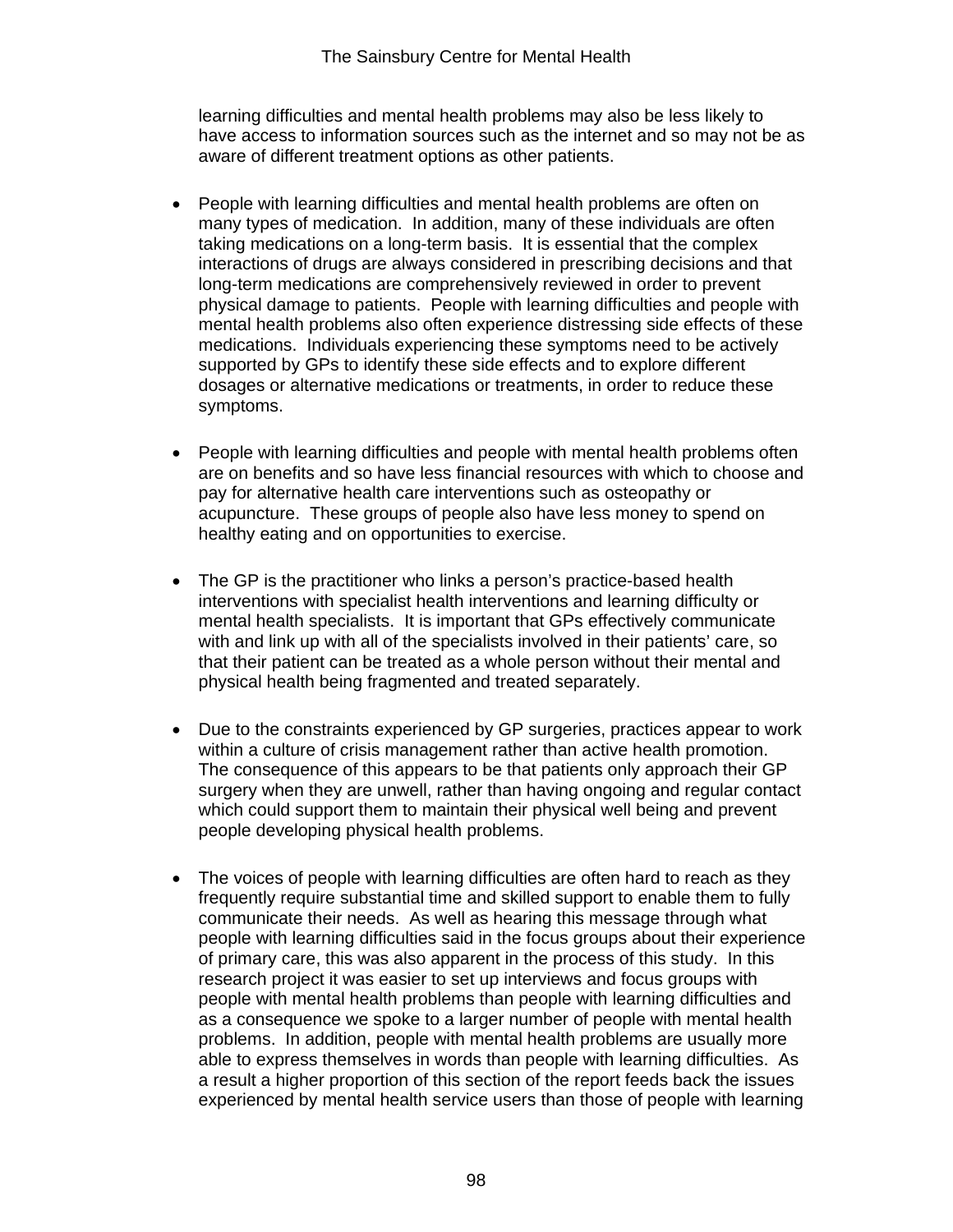difficulties. Great effort and care needs to be taken in the future to ensure that the views of people with learning difficulties are elicited, heard and taken into account regarding primary care. Only in this way can their needs begin to be fully met when they are visiting their GP practice.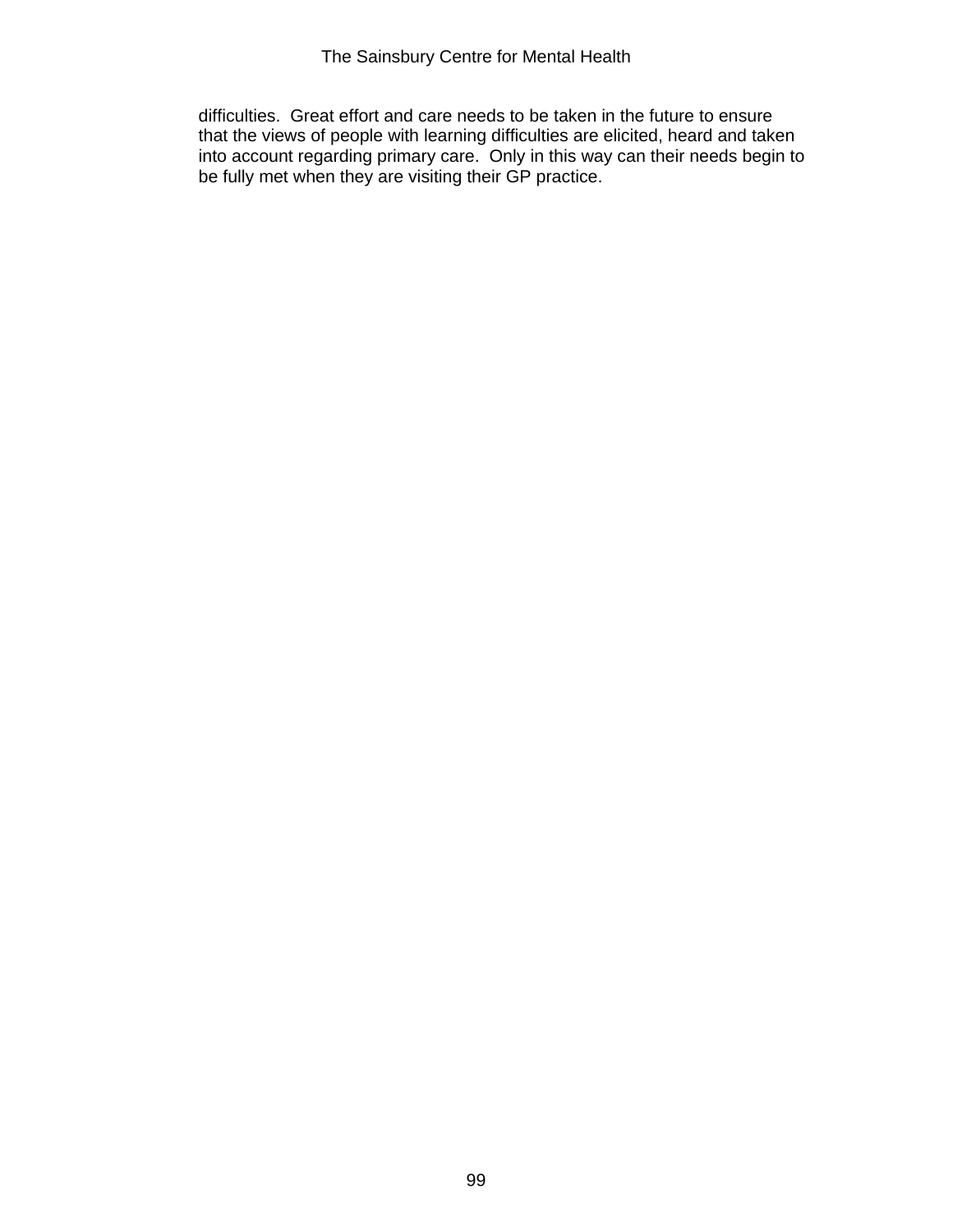# **10 Findings from Interviews with Health Professionals and Senior Managers**

## **10.1 Introduction**

The remit of this part of the study involved interviewing key stakeholders in the four geographical areas in order to explore the context for primary care in that area. Interviews included:

- managers in primary care;
- practitioners and staff in primary care;
- managers in specialist secondary care services;
- managers in specialist advocacy services.

We wanted to get a sense of what was happening of relevance to our service users alongside primary care and what key managers from within and outside of primary care had to say about crucial service issues.

# **10.2 Site 1 – South East**

Seven interviews were conducted from this site.

## *Access issues*

What is service users' experience of accessing primary care services in this locality?

A GP and a practice manager, from different practices, were interviewed. Both indicated that people with mental health problems and also those with learning difficulties were easily identified, but in different ways.

The practice manager relied on local knowledge of patients' conditions. So for those with mental ill health:

*Yes because I know them from being here so long. I have become aware over time of patients that have a mental health problem.* 

And similarly with people with learning difficulties:

*I can only identify those known over time and through correspondence/notes.* 

There were issues with new patients and the practice manager said that until the doctor had seen a person for the first time, a mental health diagnosis would not be evident. She seemed to indicate that with learning difficulty it was more straightforward as issues were in general picked up in infancy.

The GP, meanwhile, used Read Codes and the Quality and Outcome Framework (QOF) to identify these groups of patients.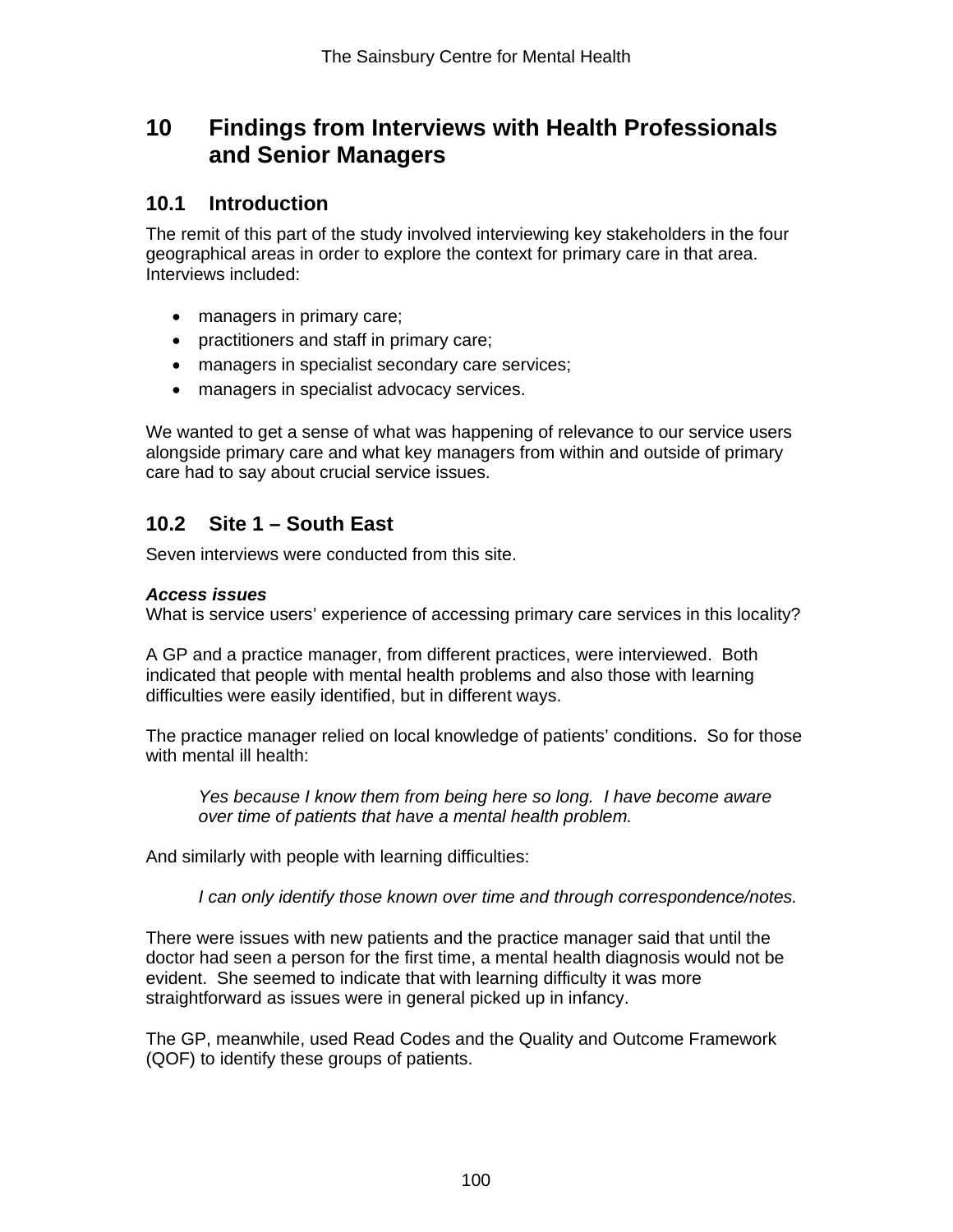The GP conveyed a view that people with mental health problems might have difficulty in identifying when they might need to visit their GP and the practice addressed this by:

*… using a follow up appointment system - especially useful for difficult patients…* 

The practice manager indicated that people with mental health problems would get special treatment because the staff were aware that they had problems:

*We would generally get them seen straightaway - don't mess around with them - so they would if possible be put in instantly. In some cases they have a priority over other patients because of their mental health.* 

For people with learning difficulties, practices seemed to rely on carers to decide when people should visit the surgery and to make appointments.

The GP stated that:

*For those living in residential accommodation their carer/admin staff manage appointments, so generally that's quite smooth.* 

The practice manager also said that:

*Most people have a carer who would help access.* 

Long waits did not seem to pose any sort of problem in either of these two practices. Both had ad hoc arrangements in place so that issues could be handled immediately.

The practice manager indicated that for both groups of patients:

*Privacy is not an issue because if people do get upset we take them into the office to give them some space. Our timekeeping is generally very good so our patients don't have to wait long – if they had to wait 15 minutes that would be a long time for us.* 

However a Learning Disability Support Manager said that there were quite a few cases where his clients didn't get the support they need to get access to primary care services, there are waiting issues, and accommodating special needs i.e. wheelchair users, is difficult in an area where practice accommodation is unsuitable.

A carer advocate confirmed this perception and said that:

*Certain problems can crop up for people with learning difficulties, severe anxiety in waiting rooms with the general patient population, it's very stressful for everyone. Currently there are inadequate premises, a lot of single-handed GPs. This is a big issue locally, and there's a big drive on to improve the fabric of establishments.*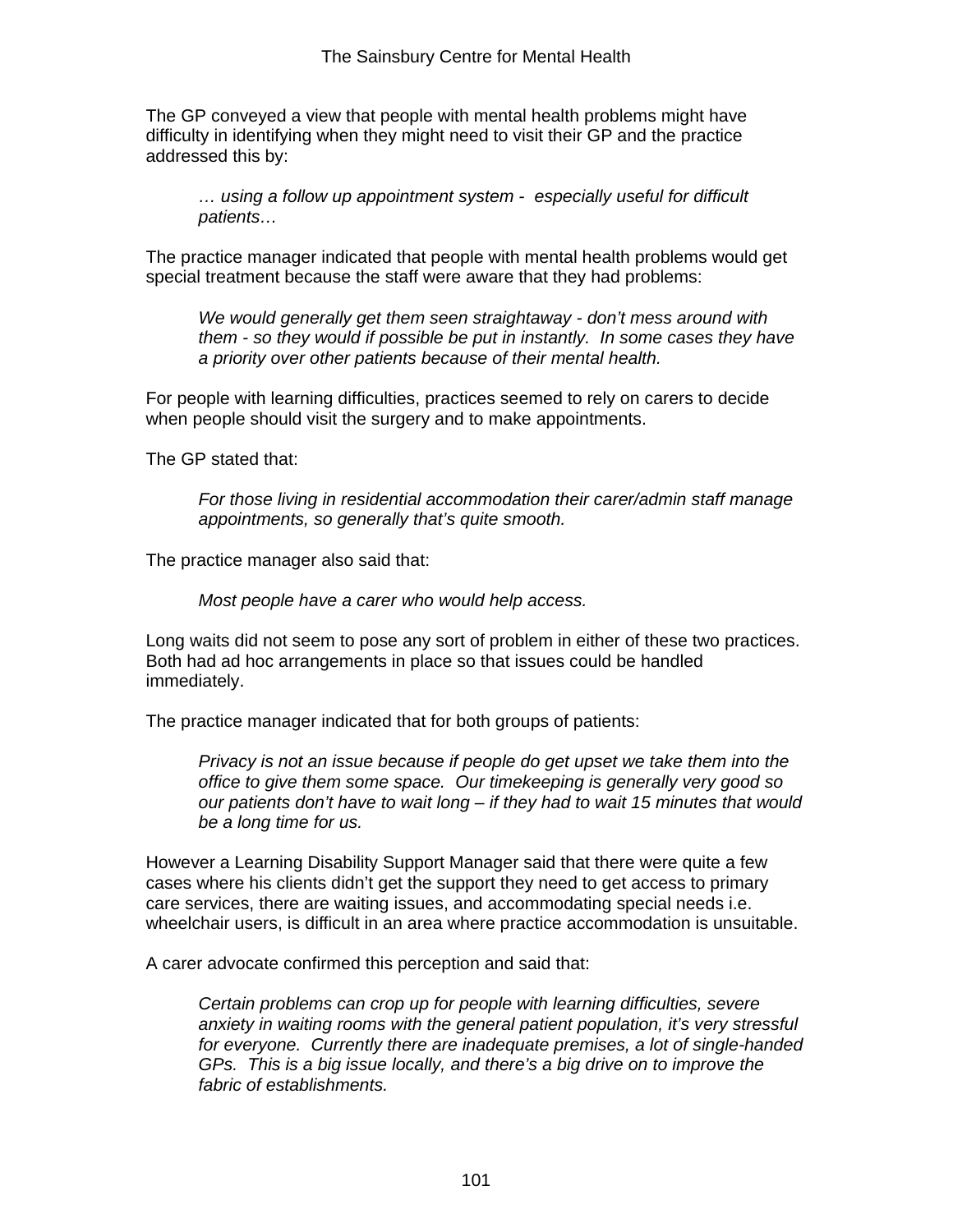## *Staff attitudes*

Once service users - and their carers - arrive in primary care services, what kind of experience do they have? From the perspective of those who work in primary care, the experience is made as easy and accessible as possible.

The GP interviewed said that his staff were wonderful and there were no particular problems. But *'…frequent attendees are noted…'* He went on to say that:

*There is some form of positive discrimination, in that people with Severe LD are often placed in a side room, and got in quickly to see the doctor.*

A similar practice was utilised for people with mental health problems.

The practice manager was similarly positive about staff attitudes, but she did concede that sometimes there were challenges:

*I do find some people can be aggressive towards reception staff if they don't get what they want straight away. There is one gentleman who always insists he can reorder his medication over phone and he gets threatening towards reception staff when we explain it is policy that patients come in to fill in a repeat prescription slip. He is more aggressive than mentally ill, although he is under the mental health team due to a previous overdose attempt.* 

How would staff handle this situation?

*There are no raised voices from us we let him have his say and then he will calm down and apologise.* 

In essence, this practice manager asserted that people with learning difficulties and mental health problems got a better deal from reception staff because of their condition:

*Generally though I don't think they have a problem with the attitude of reception staff. We tend to be more sympathetic towards them because of their problems. We go out of our way to help because of their problems. We try to make their life easier instead of harder.* 

Communication was not perceived as a problem for either group of service users:

*I don't really know why they [people with mental health problems] would have a problem. I guess it depends on how bad they are. Those who are severe have carers though. We have a very sympathetic and understanding nurse. And the doctor is lovely. He is too good really. We have people queuing up to join this surgery. All our patients have good communication with him. And the doctor knows all the learning disabled patients himself, he has been here over 20 years so he knows people inside out. He is a father of four himself, and he is brilliant with them. He has the old values.* 

The GP put it more succinctly and said that communication was: *'…no different to any other patient group…'*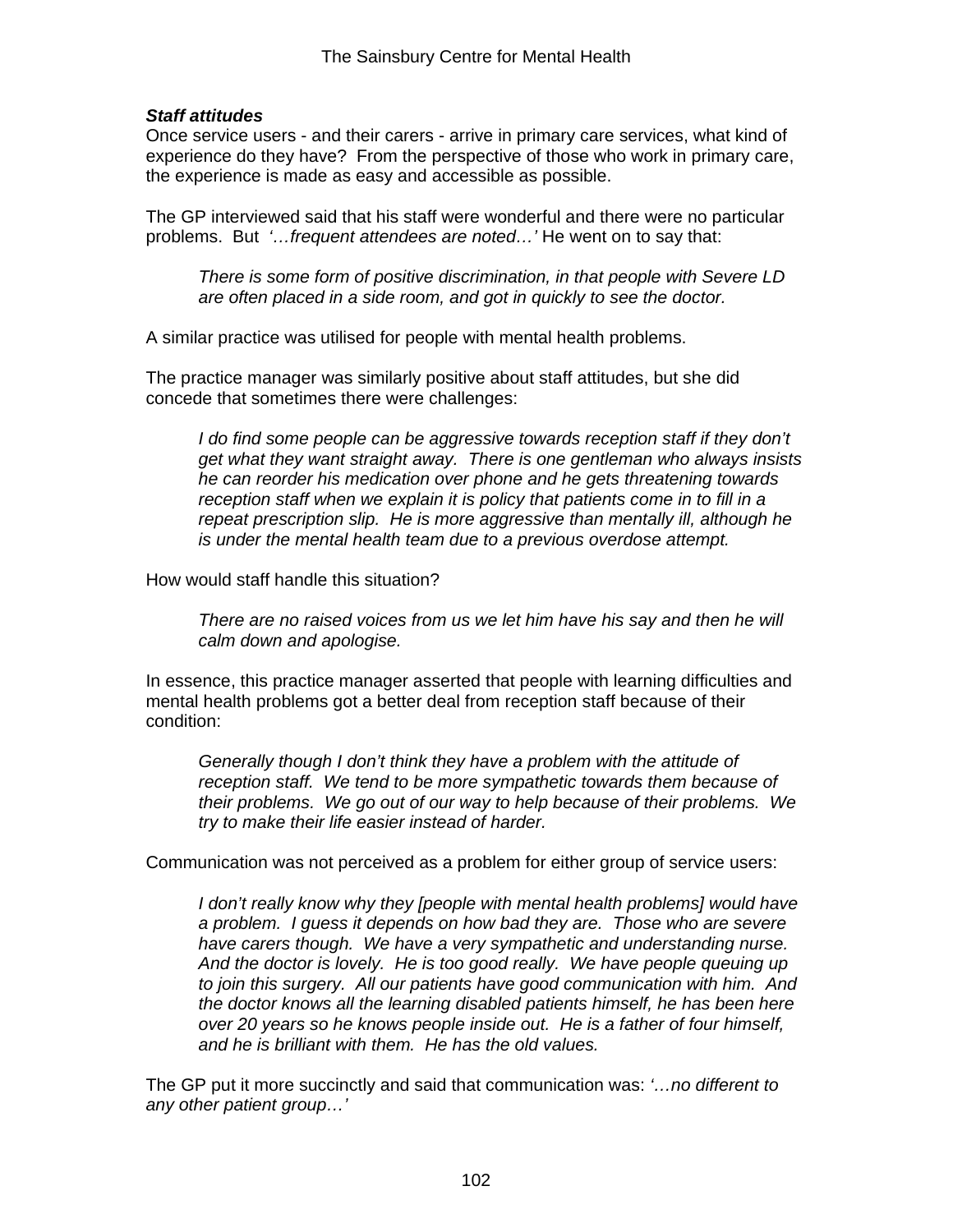But what does it look like from outside primary care? For people with learning difficulties and their carers there was a strong sense that GPs lack the confidence and training to interact effectively with this group of service users. Time was also an issue.

*…lack of time to see people properly, too rushed…* 

An interviewee from the Community LD Team thought that:

*GPs don't listen, their training in chromosomal disorders is inadequate, they offload responsibility to secondary care and specialist services.* 

Diagnostic overshadowing - where a learning difficulty or mental health diagnosis dominates a consultation and impedes a holistic view of the patient - was identified as a key issue. A primary care commissioner for people with learning difficulties said:

*…the 'Does he take sugar syndrome' operates here, GPs tend only to see labels. They don't think of how to maximise a person's potential.* 

Similar obstacles existed for mental health and the same commissioner said that:

*GPs encounter complex issues less often, mental health problems operate almost at a semi exclusion level in the minds of many GPs – these problems belong elsewhere. For example, the director of the on-call service identified unusual demands as those from PWLD and PWMH problems. I need one telephone number we can call if we get these kinds of people.* 

A different senior manager in the PCT also described the impact of diagnostic overshadowing:

*There is still however a tendency to leap to solutions. My mother has been taking anti-depressants for a while. When she presented to primary care with a specific problem, the fact that she had had a stroke was missed by services. Her usage of anti-depressants meant that services had leapt to certain conclusions…* 

But there was acknowledgement that communication was a two-way issue:

*…mental health service users' ability to articulate their needs is an issue and as a consequence their rights can easily be ignored.* 

For people with learning difficulties the role of carers and advocates was central and several interviewees mentioned the vital part they played in ensuring communication was clear. But this raised issues of providing carers with the requisite skills to identify when there were physical health problems.

## *Physical health issues*

What physical health issues do people bring to primary care and are their concerns being taken seriously? Most respondents to this question stated that in the majority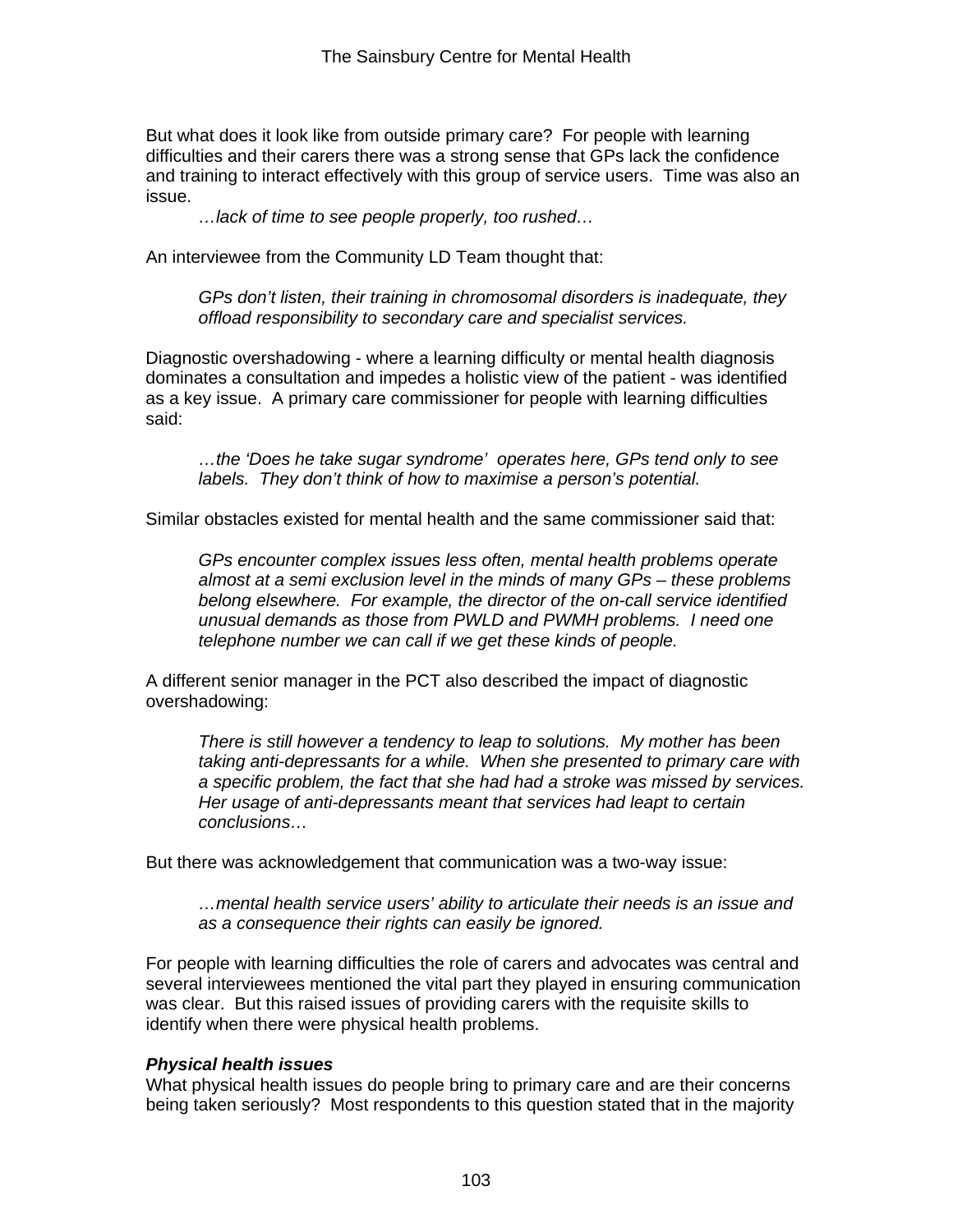of cases, physical health concerns are the same as for everybody else. However, there particular areas of concern for the different groups.

People with learning difficulties have a range of very specific health issues, such as increased incidence of cardiac problems associated with Downs Syndrome. An interviewee for a carers organisation mentioned that *'LD goes hand in hand with physical health problems such as mobility, obesity'*. There were also potential problems connected to reactions to medication.

An emerging issue for people with learning difficulties was ageing - this group of people is living longer and this demographic trend is throwing up issues for service providers and commissioners.

For mental health service users, dominant physical health concerns were connected to lifestyle behaviours, especially smoking, and its effects:

*Usually unhealthy lifestyle - smoking, diet, exercise - it's accepted that people*  with mental health problems smoke more. Also generally issues of control *and addiction.* 

A community mental health nurse said that the most pressing physical health concern was:

*Side effects of medication – in depot clinics there is no time to discuss physical health issues or side effects of medication.* 

And in purely practical terms, there can be a lot of liaison with primary care for individuals that have several, related complaints:

*A man with asthma, apnoea and obesity has complex needs. As care coordinator for such a person, these issues are all linked together. It can feel like they are all treated separately.*

## *Services and treatments for physical health issues*

What sort of physical health services and treatments are on offer from primary care for these groups of service users? The GP said that most physical health problems such as diabetes, cardiac or gastric problems had worse outcomes for people from these service user groups. For people with mental health problems, he said that smoking outcomes were worse because:

*… they understand their symptoms less, their lifestyle, impact of medication, as being less important…* 

The practice manager thought that health outcomes for patients from both groups of service users were no worse than for anyone because of their difficulties:

*Patients' treatment and care is very good. Side effect of medication may mean they increase in size, but from a health point of view all our patients are very healthy. Patients with learning difficulties get all the treatment they need and are not treated any differently.*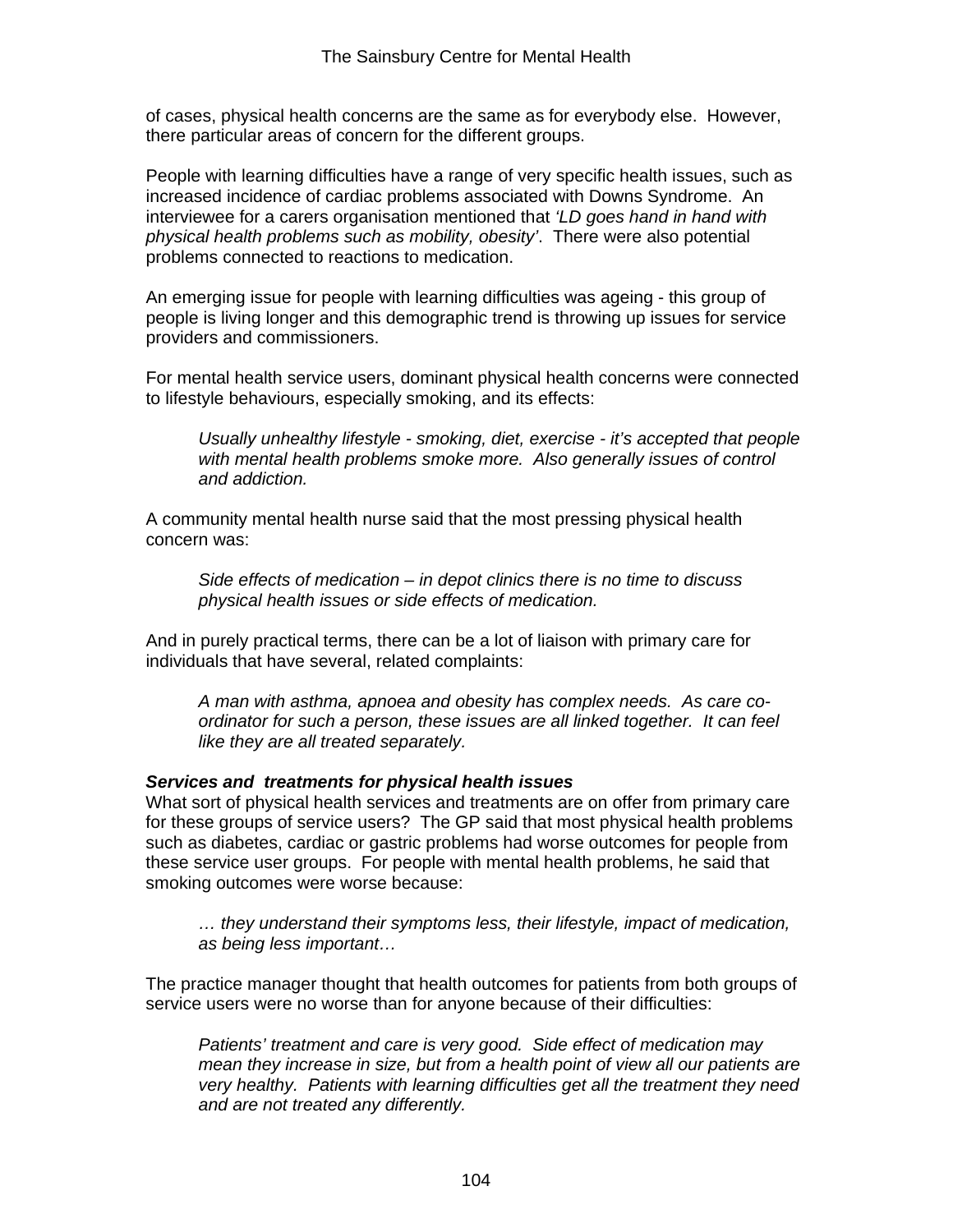The example was given of a young girl with Downs Syndrome who had had kidney failure:

She has been in surgery for it. All patients get appropriate treatment if *necessary regardless of their problem.*

But among those who work with service users the view is different. Even basic physical health problems could become more complicated because of the context of a person's life and condition.

*Issues arise because of a lack of communication skills, i.e. a person with Downs Syndrome may be acting up because they are in pain with an ear infection but they don't get the access to ENT services that they need.* 

There was a perception that for people with learning difficulties:

*…local GPs won't take responsibility for medication contra-indications.* 

Accurate diagnoses of physical health problems were described by the GP as *'very time dependent'.* But even if a problem was identified there was a sense that service users might not be compliant. People not attending for appointments or not following health promotion advice were mentioned by both the GP and the practice manager.

The practice manager expanded on this theme.

*We don't push it onto them. If they ask for it, it is available. They can talk to the nurse about it. But we don't promote it as such, they have access to the services if they wish.* 

The view from this one practice was that neither group of service users asked for much health promotion advice. The one thing that the practice would press on a service user, especially with a mental health problem, was medication.

*Nine out of ten times they just don't turn up to an appointment because of memory problems - which can be problematic if they need to get medication. Without their medication they tend to wander off a bit - so we wouldn't put that on hold. I think the majority of them come here to get medication - they don't see us as anything else.* 

But from service users' point of view, chronic, debilitating problems can be missed, in part because of this passivity by practices. A community mental health nurse described one such account:

*For example a woman of 64 years had not had a smear and had never gone to the dentist. Within the CMHT at least she had an opportunity to discuss her fear and start to address the obstacles.*

A senior manager in the PCT mentioned a range of targeted and more generic health promotion initiatives for mental health service users*.*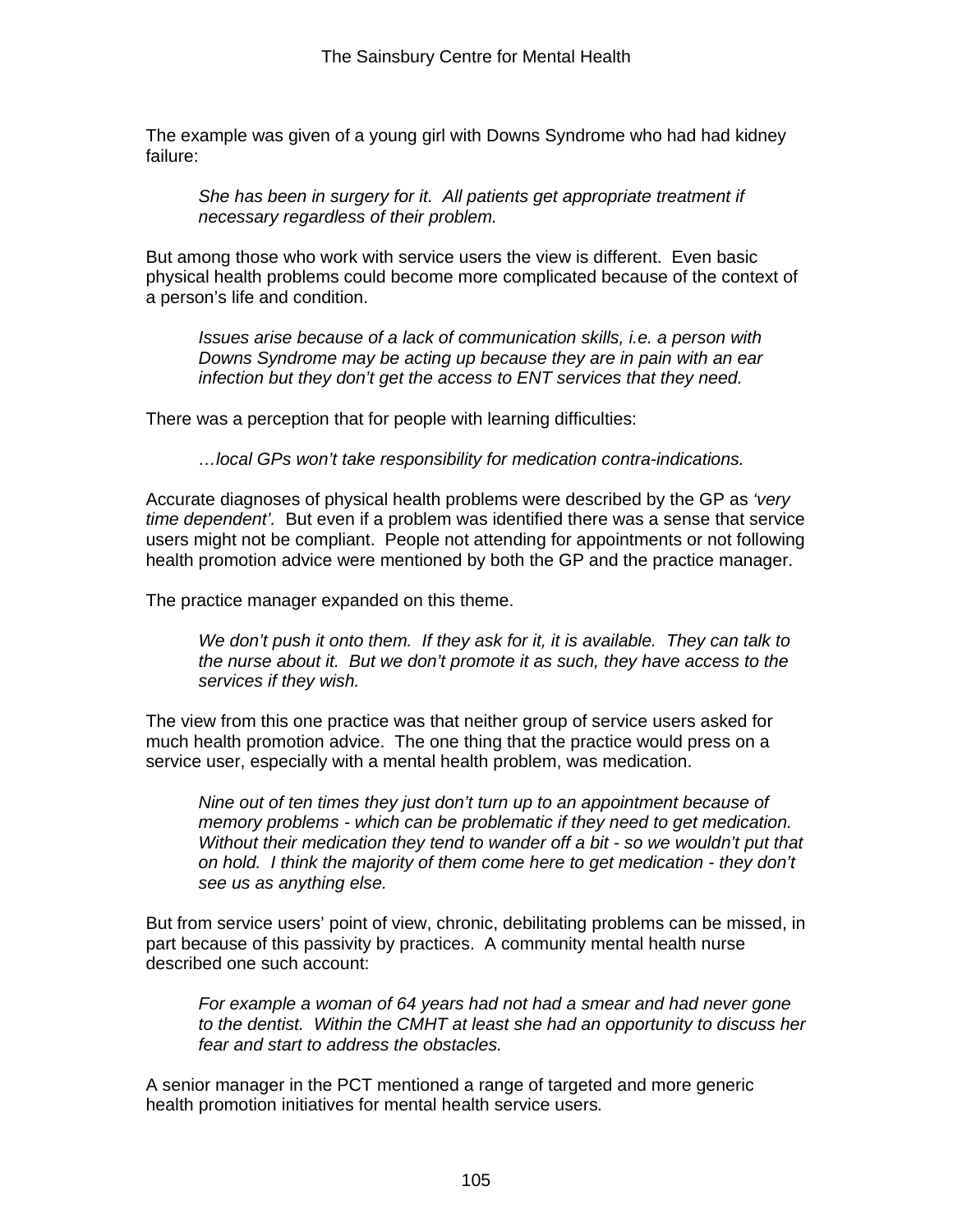*There is a smoking cessation service and user advocates have pushed this service. There is the Bridge Builder scheme, funded by the PCT, that helps to get service users back into work or meaningful occupation. There are no special physical health check-ups in place as yet for service users, but they are offered flu injections along with the whole patient population.* 

#### *Interface between primary and secondary care*

Whose responsibility is the physical health care of these groups of service users? All respondents said without hesitation that the first port of call for both groups of service users should be primary care.

A learning support manager said:

*It should be GPs, this should never even be an issue, they are legally responsible for their patients' health care, it depends on how involved they want to get.* 

A learning difficulties carers' advocate agreed with this view:

*Primary care services should be first port of call for physical health care. I have a strong sense that these services are offered primarily via secondary care. Specialist services also play a significant role.* 

A community mental health nurse said that:

*…it should be primary care - but in reality this doesn't always happen.* 

And a senior PCT manager said that, although all services have a responsibility:

*… GPs need to be more sensitive to mental health issues. They need to look*  beyond, at what's generating a problem rather than only at the problem itself.

There was acknowledgement of the diverse demands on GPs' time and skills.

*There is so much pressure on GPs to deliver so many different things.* 

And there was a strong sense that the extent to which service users received a good service was very much down to individual GPs and their commitment and willingness.

*Really depends on the GP, their interest and experience, but there is no formal sharing between individual GPs.* 

*Some GPs are committed and go the extra mile. Some GPs will come out and do home visits where a person might not want to or be fit to visit the surgery.* 

*Primary care services are so dependent on individual GPs, some are excellent but it's the luck of the draw.*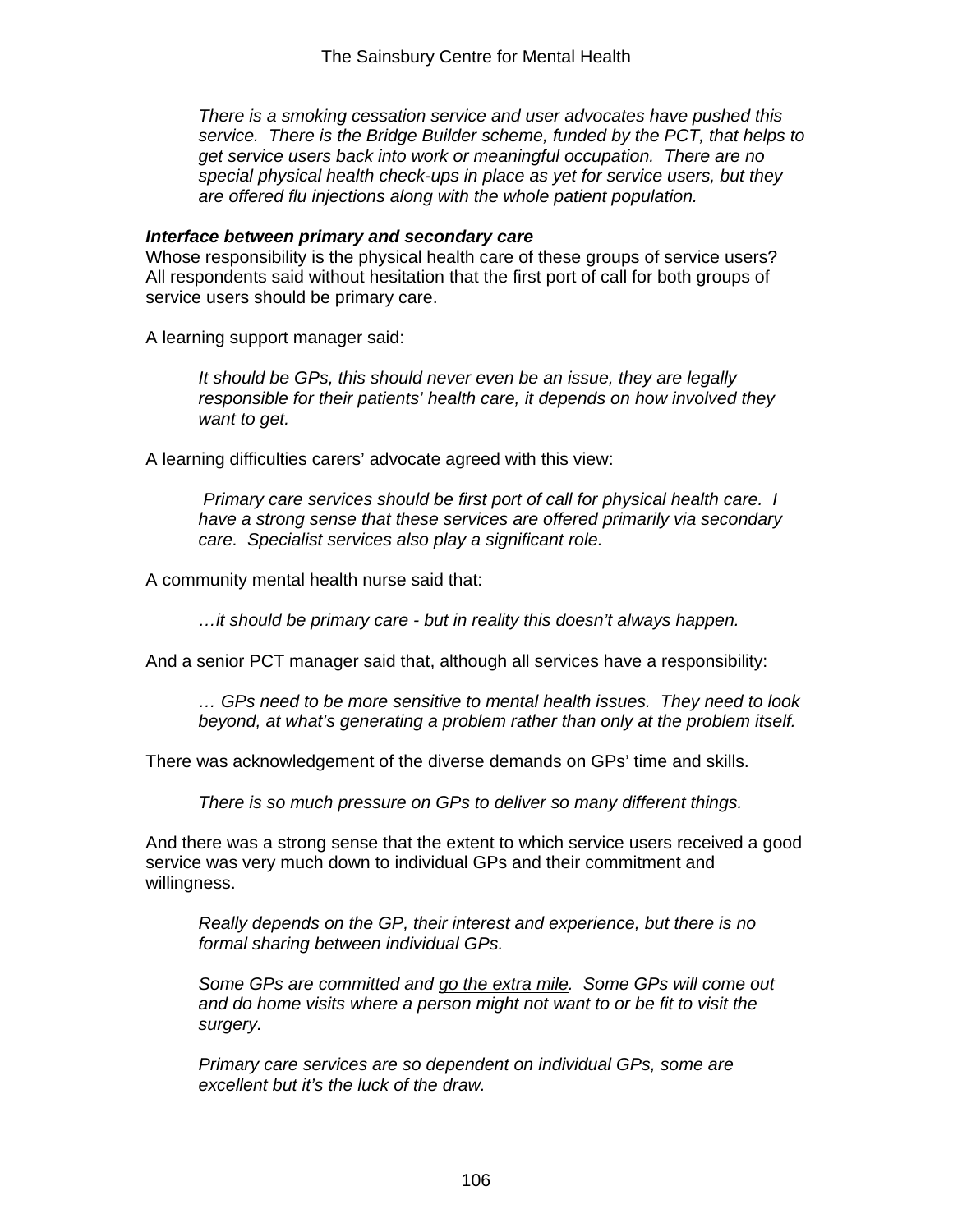*Some GP practices are very good and are better than others at identifying the problems.* 

But from primary care staff perceptions, specialist services should play a bigger role. For example the practice manager said that for mental health service users:

*Other agencies could push more information their way. CMHT/consultants could encourage them to take it up. They tend to see more of them than we do.* 

And the GP thought that the local mental health trust should be providing mental health awareness training for primary care services.

## *What's not going so well*

What were the gaps and deficiencies in current practice and services that our sample identified?

For people with learning difficulties there are a range of quite specific issues, many of them related to practitioners' nominal levels of knowledge and skills for this group.

For example, a big issue is epilepsy control, as people with learning difficulties are over-represented among those with this disorder.

Furthermore, services find it difficult to differentiate between psychosis and challenging behaviour.

A big issue is one of ageing: people with learning difficulties are living longer and local social services have to cope with this group of older people, but they are being treated as if they have dementia in residential homes for older people.

More proactivity by GPs towards the physical health care of people with learning difficulties, such as annual health checks, were seen as one way of addressing any deficit in care.

There is a major issue on combined mental health and learning difficulty diagnoses that are not yet being addressed by either commissioners or providers. It remains unclear how these groups of people are served by either primary or secondary care.

For mental health service users an issue identified was dual diagnosis; the focus has tended to be on illicit drugs whereas alcohol misuse can be far more serious.

And in terms of the structure and ordering of local services, all Community Psychiatric Nurses wanted links back into practices, because it gave them the opportunity to *'hold'* the system. However government policy that aims for 24 hour access, assertive outreach etc had created a layer outside the community mental health team, an additional layer to negotiate. As a consequence there is a huge waiting list to see people who are inappropriately referred. It raises issues of how best to take back access into primary care.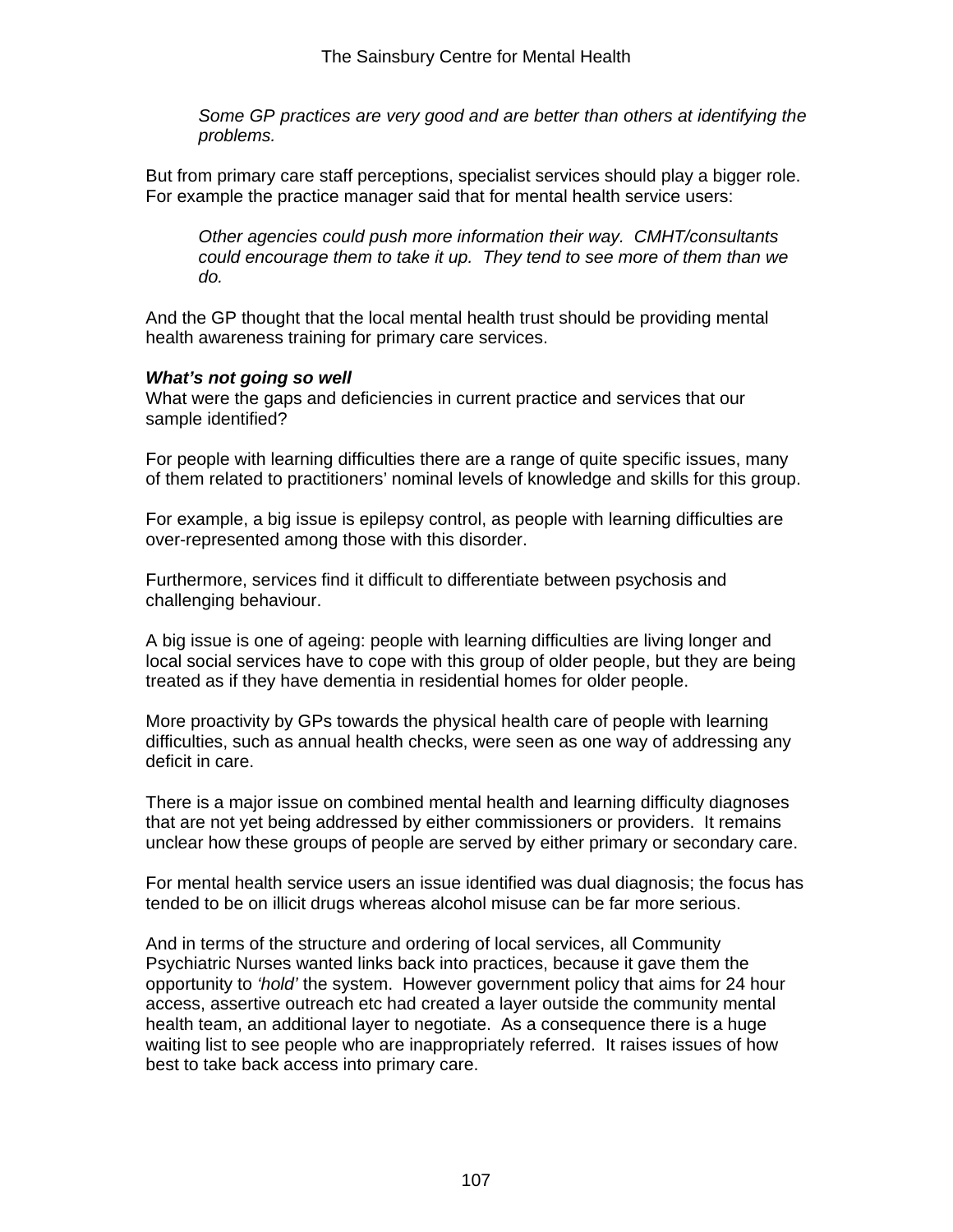## *What can we learn from?*

The situation is never all bleak and there were examples of practice that addressed concerns and that are worth sharing.

The PCT had done significant work on de-stigmatising mental health and this has had an impact: people in primary care have been asking for information, and there has been a recent push on self-harm. This normalisation message communicates to practitioners that help is at hand, it's not yet another huge new burden on services.

A clinical network for key practitioners and advocates has been established on selfharm. The network provides peer support - say a new NICE guideline emerges, there can be a discussion to address delivery. The network provides slots of up to one hour on the telephone for peer support and the organisation allows its employees the time to do it and also to receive it. This process will hopefully create a resource that's embedded and sustainable.

There is a lifestyle adviser employed at the PCT, and the community mental health nurse is meeting with her to ensure mental health issues are taken into account. A GP has now put forward their name as mental health lead for the PCT.

There will be two graduate primary care mental health workers in post shortly, both permanent appointments, and they will work across the whole PCT area. GPs are resourcing the posts with underspend from secondary care.

For learning difficulties, initiatives are developing outside primary care but could be utilised by those services. For example the community learning difficulty team is developing Health Action Plans for service users (a requirement in *Valuing People*), as well as an accessible Health Booklet (imminent like the Health Passport). And there is a county-wide LD Partnership Group that encourages carer involvement, which is very important.

## **10.3 Site 2 - London**

Eight interviews were conducted on this site.

## *Access issues*

What is service users' experience of accessing primary care services in this locality? Two GPs and one practice manager were interviewed, all from different practices.

All three of these primary care staff said that identification of the target groups of service users were via mechanisms such as Read Codes, practice registers or QOF data analysis. In addition information in recording systems were supplemented by the data recorded for each consultation.

For mental health service users, one of the GPs said that:

*…we undertook an audit in the practice three years ago that identified that particular patients with psychosis did not receive the same interventions and care as other groups.*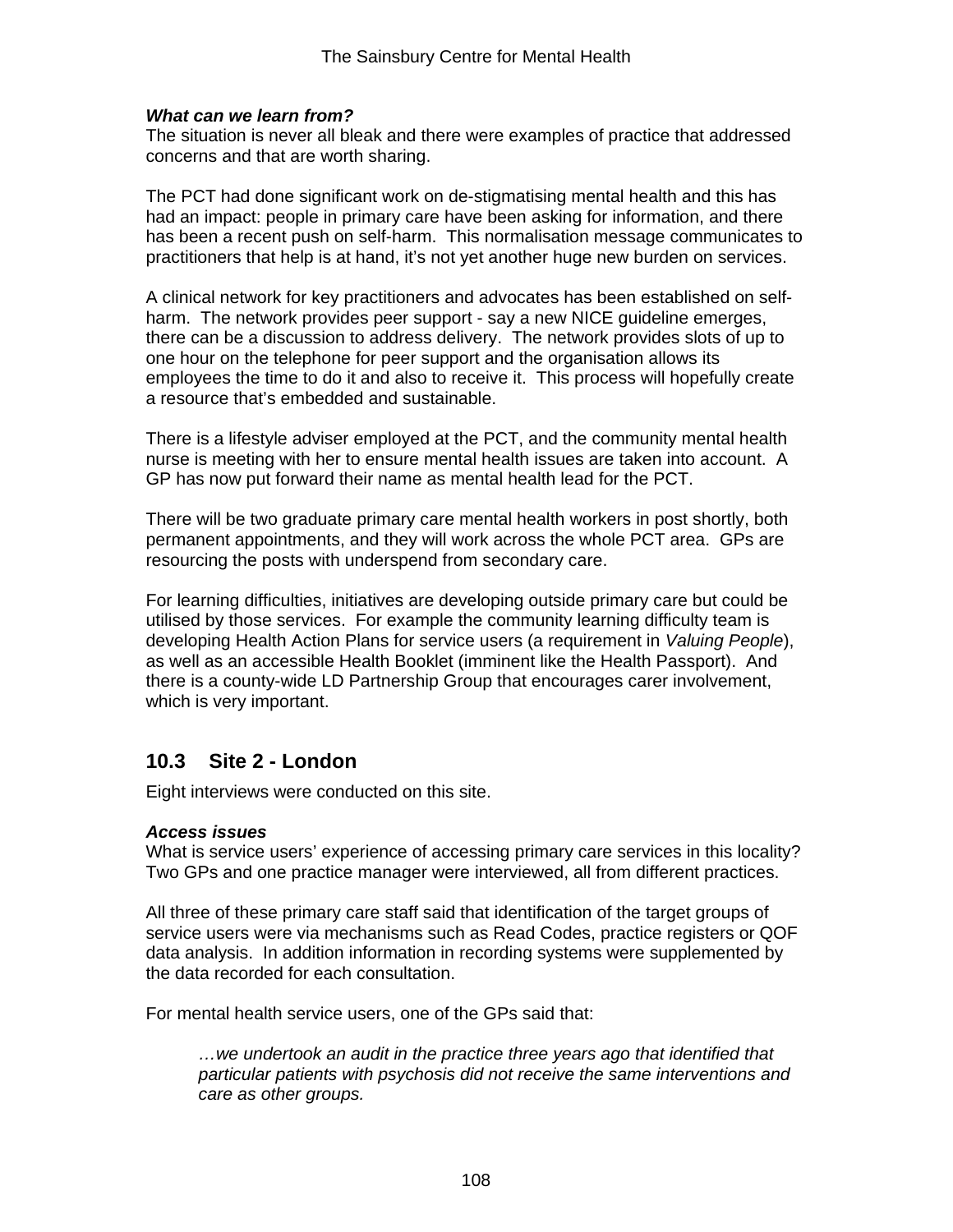Making appointments could pose problems in certain circumstances:

*The more severely mentally ill are put off by the appointment system, and it puts off those with mental health and learning difficulties more than others.* 

This view was corroborated by the other GP interviewee:

*Appointment systems are difficult for all patients, which means for those who have mental health or learning difficulty problems, it is even harder – really a case of 'survival of the fittest'.*

The practice manager gave a similar view about making appointments.

*This is a bit tricky - issues of dual diagnosis especially, some of the people with enduring mental health problems who live in private residential homes have good carers and so they can act as advocates.* 

Getting an appointment was not perceived to be too difficult, largely because of special arrangements. The practice manager said that:

*Waits aren't too long, we have been trying to run the new appointments system which says no more than 48 hour wait, but we always keep a few appointments that can be booked in advance. We accommodate the needs of the patients.* 

A senior manager from the PCT emphasised that:

*Registration is NOT a problem in this area for mental health service users.* 

However, a learning difficulty advocate had a different perspective.

*Improved awareness and attitudes of practitioners is essential. If a person is not welcomed into a service they won't make use of it. For example, it took a whole year to get a learning disabled person registered at a particular practice locally. It seems hard for practitioners to get past the learning difficulty diagnosis.* 

## *Staff attitudes*

Once service users and their carers arrive in primary care services, what kind of experience do they have? The practice manager said that due to the long history with these groups of patients, services were at least as good as the rest and sometimes better.

*Patients from these groups are treated exactly the same and sometimes receive enhanced care. We have a huge number of patients that have been looked after ever since the Community Care Act in the 1990s, the practice has really known some of these people for years. Most of the reception staff know these people, most staff have been at the practice for a long time so continuity*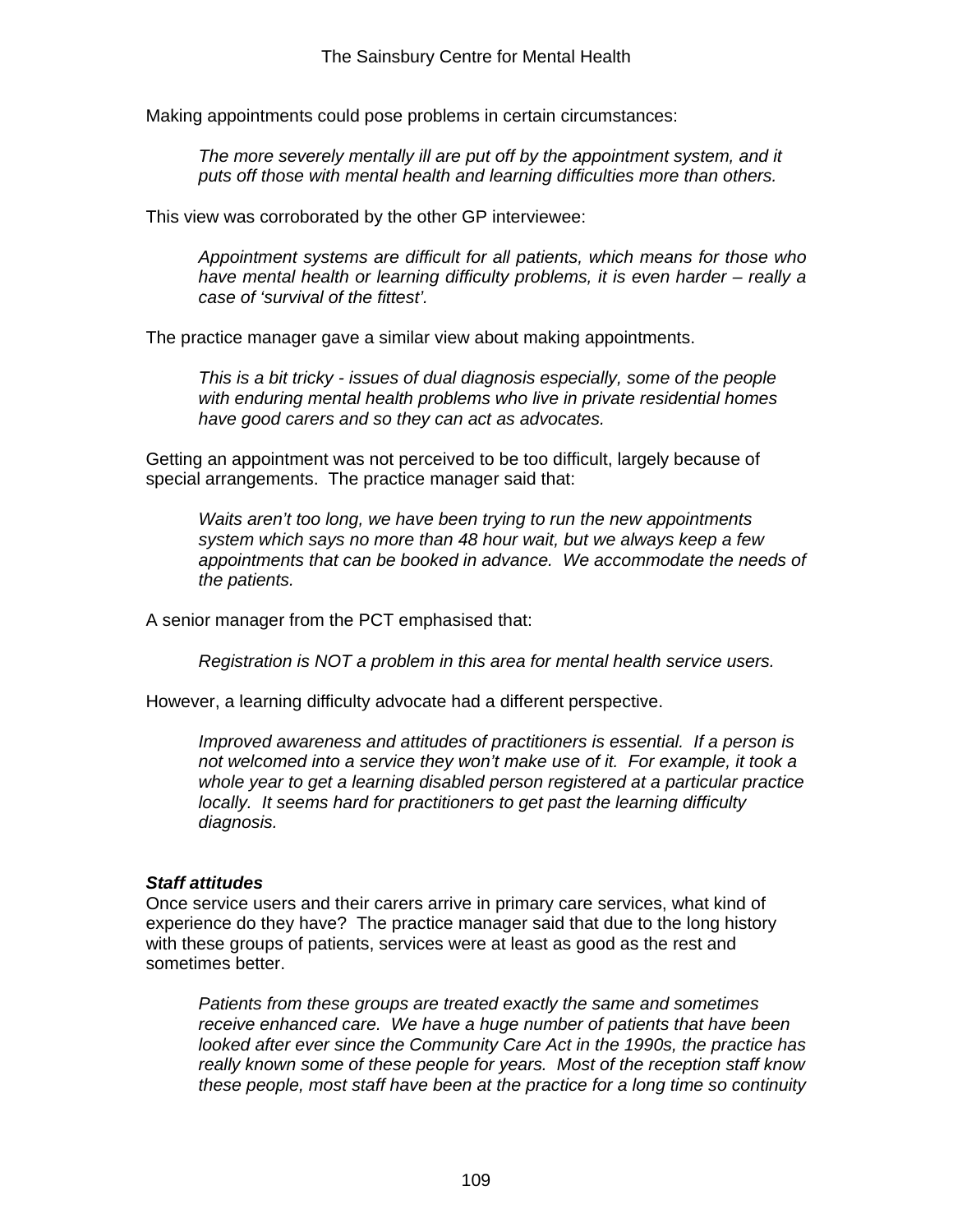*exists. They know how to handle people, they know the homes where people live, they know the problems that exist across the patch.* 

One of the GPs said that his reception staff could be better trained, but that their communication skills were good, especially in the face of perceived adversity. Waiting arrangements posed no problem *'…except if a patient is drunk…',* and communication between patients and practitioners was generally good *'… but for those patients who are particularly demanding (more than 10 contacts per week) patience wears thin…'* 

The second GP, from a different practice, said that:

*Reception staff are wonderful. The EMIS system* [a computing system for medical records] *is useful, as it can attach warning flags to highlight to receptionists that patients have particular problems. But very frequently that knowledge is there already, because of local and prior knowledge.*

This same surgery also had a private area for conversations that could be considered confidential. Staff had been trained by the PCT and the practice to understand and identify situations as to when a conversation should be handled as though it is confidential.

A senior manager from the PCT said that despite progress, people with learning difficulties still faced issues getting their physical health looked after in primary care.

*For people with complex needs, there are issues of access, being listened to, waiting times.*

A community development worker said that:

*Practitioners will ignore what they are unfamiliar with. Labelling does take place and a diagnosis can overshadow physical health needs. However the QOF will encourage check ups on e.g. smoking status, flu jabs etc.* 

## *Physical health issues*

What physical health issues do people bring to primary care and are their concerns being taken seriously? In addition to the usual health concerns of the general population, specific issues were highlighted for each group of service users.

For example there is a lot of concern about the amount of physiotherapy available for people with learning difficulties as there is only one specialist post in the area. Getting access to chiropody services is also a problem.

Issues have also been identified with dentistry, especially for people with high support needs.

*Finding a dentist that can communicate well and can accommodate someone in a wheelchair is not easy, but these are very practical problems. Many local service users and their carers end up going to the dentistry department at the*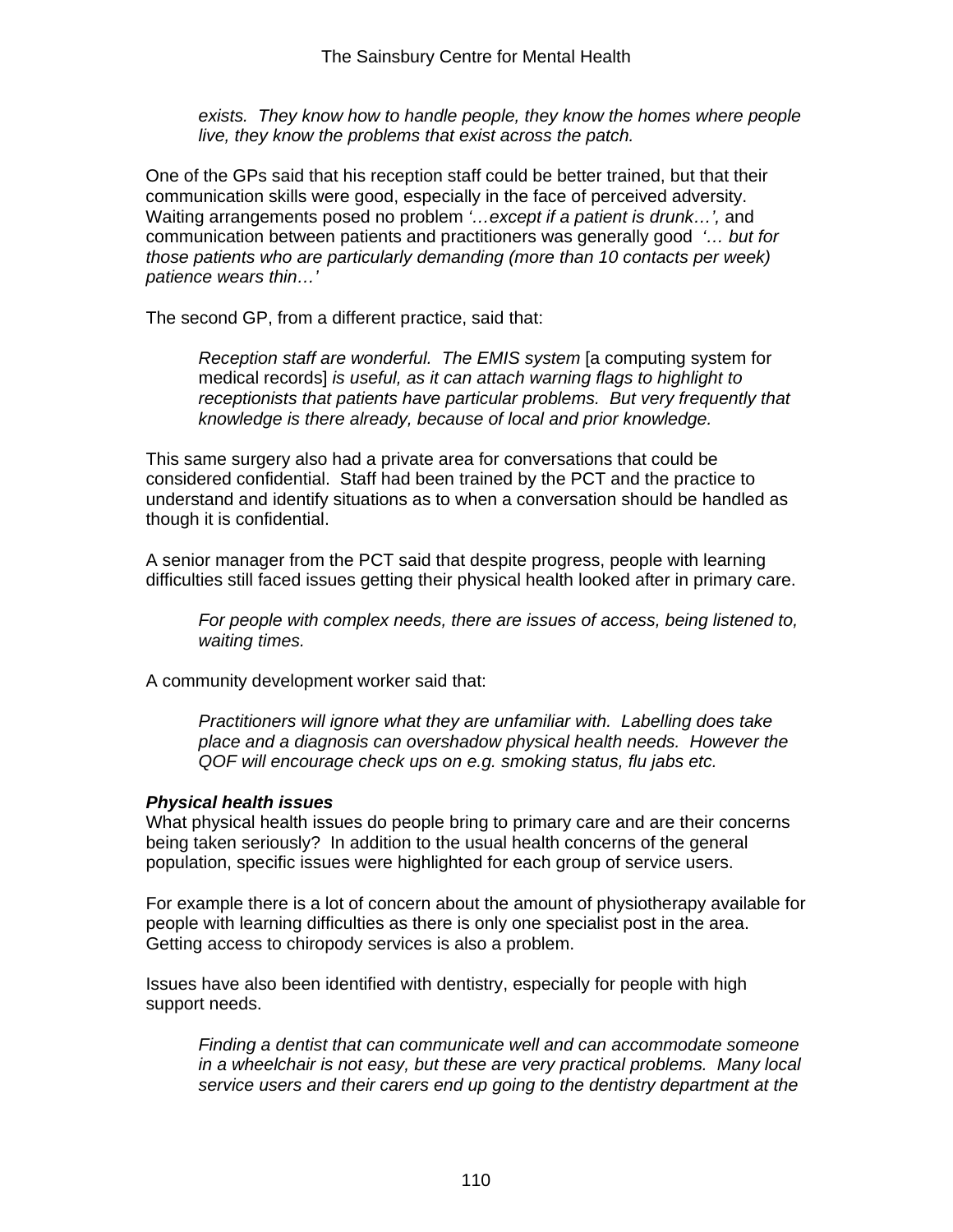*general hospital, as they can accommodate a person who might need general anaesthetic for their treatment.* 

A learning difficulty manager identified significant problems with:

*…awareness of screening, hearing, eyesight. Communicating problems and solutions is an issue. Also health problems on obesity, healthy eating – all these issues cut across choice.* 

In addition there are basic issues of inequalities, obesity, early mortality, general poor health, although these issues are being tackled, especially via the Health & Social Care Partnership Board. And here, as in other sites, ageing among this group of service users is emerging as a vital issue.

For mental health service users, the main concern seemed to be about engagement with clinicians. Clients feel they are not getting beyond mental health issues when they go to primary care.

One of the GPs said that:

*Diabetes and schizophrenia a particular problem, due to lifestyle and compliance and denial of disorder; the only way of managing them is to treat them as though they are housebound with home visits….* 

#### *Services & treatments for physical health issues*

What sort of physical health services and treatments are on offer from primary care in this locality for these groups of service users?

One GP found it difficult as there are *'…no blood tests'*.He is aware of the two question screening/case finding system recommended in the NICE guidelines, but they are not using it. Interestingly the practice had had a half day away day (regular event) and the most recent training had been on primary care mental health. They had not discussed the screening and better identification, but had talked about QOF, and primary to secondary care interface issues

The other GP said that diagnosis was not a big problem for target groups generally, but they needed better access to specialist consultant advice. However, he also said that service users from both groups were less likely to be screened for risk factors.

One practice undertook an audit three years ago, which identified that patients with psychosis in particular did not receive the same interventions and care as other groups.

*The audit exercise was useful; identified that only 15% responded to invitations to attend for screening. Therefore we respond now by offering the interventions opportunistically. The audit demonstrated that uptake was less than other groups.*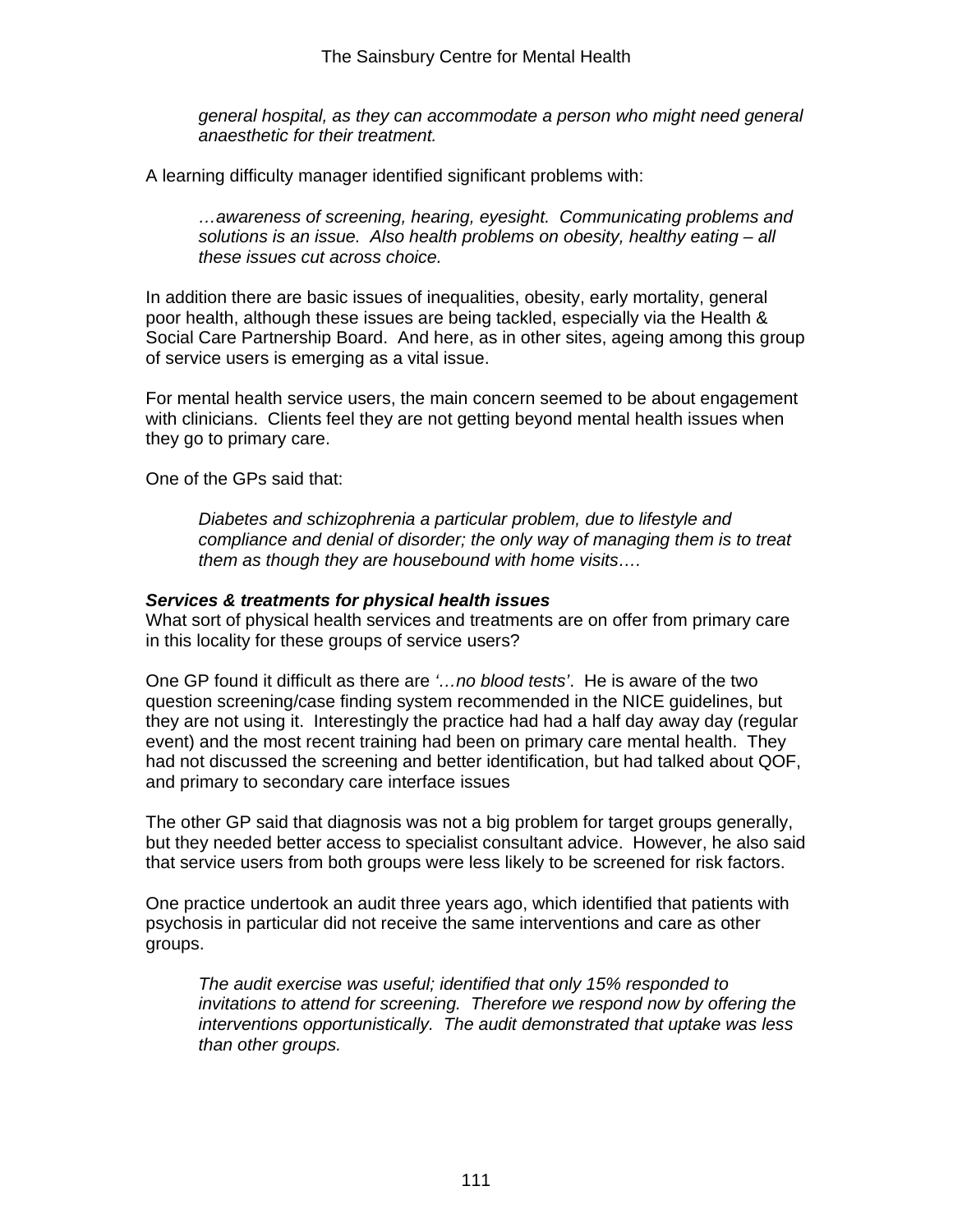Regarding health promotion advice, one GP said that:

*Compliance is poor, hypertension, and poor support at home, and socially isolated. If a patient is anxious they are more likely to take up interventions, otherwise less so.* 

New arrangements for measuring performance were seen as helpful.

*QOF is really helpful in ensuring people get access to the treatments they need, although it is quite prescriptive. Why is there a LES for* [people with learning difficulties] *but no QOF – this smacks of discrimination* [QOF encourages excellent essential care, LES encourages excellence in care intermediate between primary and secondary care services – they are not the same] *Appropriate patient leaflets would be helpful.*

The practice manager said that it was very easy to make a diagnosis but that:

*We keep a close eye on people when they go into secondary care for physical health problems as it's there that their diagnosis can overshadow their physical health problems.* 

However a local learning difficulty advocate was not so sure about how good the service was for people's physical health.

*It's very hit and miss, there are examples of really good stuff going on, but also really bad things as well. One recent example was of a person who had an eye problem and was fobbed off by the GP. The person ended up going to the hospital where the consultants discovered some serious eye problems that hadn't been detected. This was in a practice that in fact was part of the Locally Enhanced Service scheme for learning difficulty! The receptionist at the practice claimed to have no knowledge of the practice's involvement in the scheme.* 

But there were more examples of positive services locally, especially through the agency of a specialist post.

*We have invested in a Community Learning Disability Nurse, who has been in post since January 2005. She is doing all the work on Health Action Plans for these groups of service users, working with GPs, and also provider elements and exploring enhanced contracts for services for people with learning difficulties. She is also working with the local People First and users and carers.* 

## *Interface between primary and secondary care*

Respondents identified the main responsibility for the physical health care of these groups of service users as primary care. For example one senior manager in the PCT said:

*Specialist services should be there only to support users, carers and primary care practitioners.*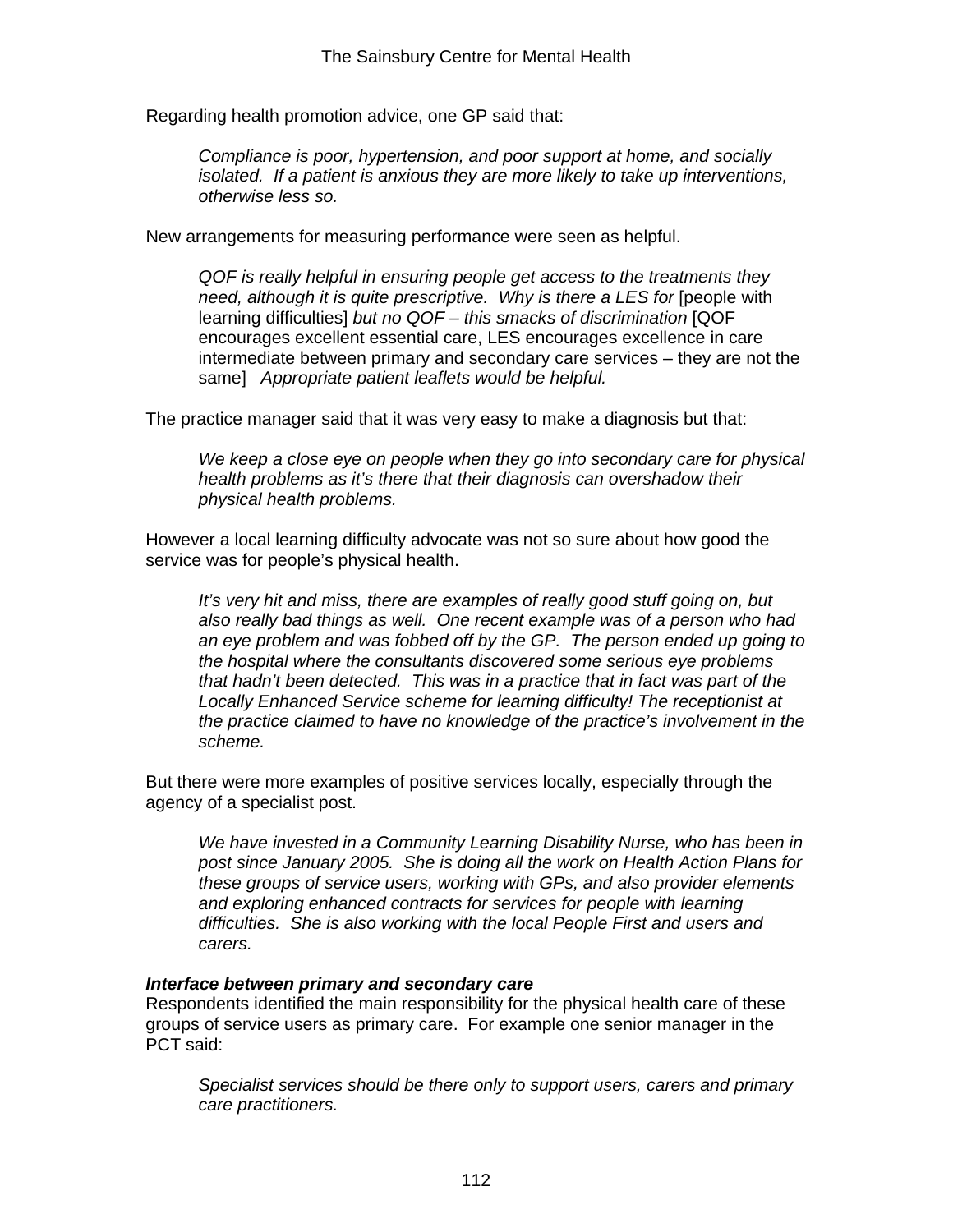Another said:

*Primary care has the main responsibility for providing the physical health care for these groups and then where necessary referral to secondary mainstream health services. For us accountability is with primary care and is the ideal setting for this care.* 

A PCT manager said that:

*Mainstream health services often say they are not equipped to deal with those who display bizarre or challenging behaviour. Where communication difficulties are severe, advocacy is key. In primary care there are issues of time restrictions when seeing patients. There is a need for practices to increase the time available for seeing these groups. Also the interface between primary and secondary mental health care needs to be improved. Named workers are key.* 

#### *What's not going so well*

What were the gaps and deficiencies in current practice and services that our sample identified? Training to improve attitudes of all staff was identified as a need. However one GP said:

*These areas are not 'fashionable', at present, so there is little training for registrars and the areas are not covered in the VTS[?] schemes curricula.* 

The practice manager took a broader view and said that, pragmatically,

*This is an incremental process, it won't all happen overnight. What and how we are offering physical health checks - CHD, asthma etc, - is a long job. We won't get through to all relevant patients in a few weeks.* 

Inaccessible information for people with learning difficulties was identified as a deficit. The local advocacy service said:

*There have been a few referrals for exercise on prescription, but often there is no allowance made for the learning difficulty, so the information remains inaccessible.* 

The same person posed a query for the service:

*People with high support needs and their carers both are in need of support. E.g. getting a multiply disabled person to the GP for an appointment seems to be asking a lot. Why can't there be home visits for this group? Or what about allowing District Nurses to provide a home visit for injections of medication?* 

Accuracy of information on patient groups was highlighted as something still in development. The community development worker said that:

*Levels of difficulty differ, as does accuracy of information about these groups of users. For example Social Services has a register, but people don't have*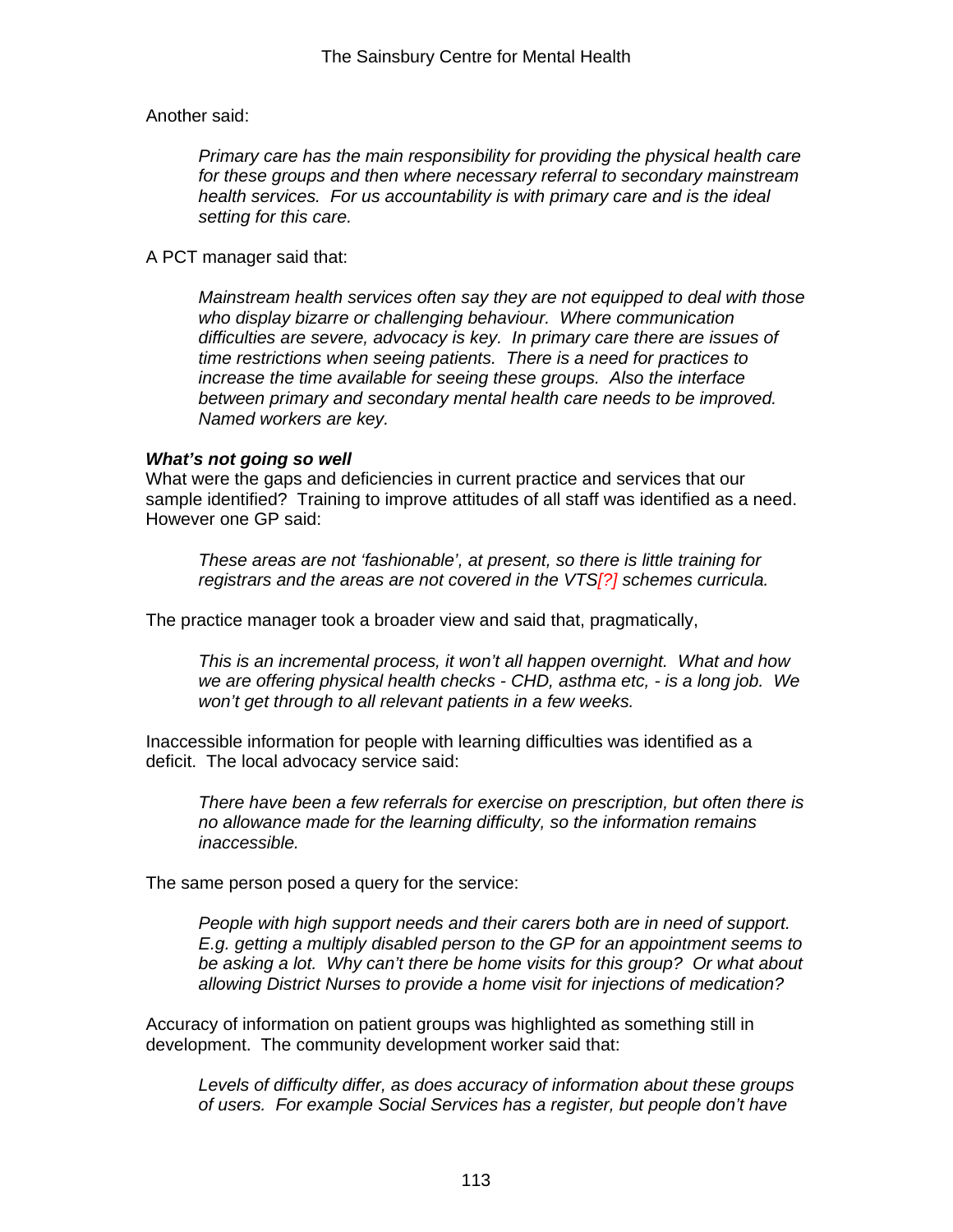*to go onto it. People from other Boroughs can get treatment in this Borough*  and so they might not be on the registers either. An awareness raising event *to share good practice on Learning Disability will precede a big push to get accurate registers. The hope is that this will encourage Learning Disability involvement in patient participation groups.*

#### *What can we learn from?*

There were examples of practices that addressed identified concerns in this locality. The one mentioned most frequently, for people with learning difficulties, was the appointment of a specialist learning disability nurse. Almost everyone interviewed mentioned this person by name and it demonstrated the importance of resourcing specialist services.

A GP practice in the area is initiating the Health Plans with its learning difficulty patients so that when a person comes into surgery, the GP is proactively helping to establish plans. This investment and commitment is particularly telling as, on a population basis, there isn't a big issue with learning difficulty, only about 4/1000 head of population. GPs with a practice list of 2,000 people won't see many of these service users, so it can feel like an unimportant issue.

For mental health service users, the PCT has made a commitment to invest more in anxiety and depression and provide more talking therapies. They also have the resource to recruit several graduate primary mental health care workers.

Additionally, work is going on with practice staff to train them to recognise more common mental health problems such as depression associated with chronic physical health problems such as CHD or diabetes. This is being driven and monitored under the aegis of clinical governance in the PCT.

## **10.4 Site 3 – North West**

Five interviews were conducted from this site.

## *Access issues*

Uniquely for this locality we secured an interview with a GP and also a receptionist from the same practice. The GP said that identifying service users from our groups of interest was easily achieved.

*Yes, for both MH and LD patients. Would do this by searching using a search system using 'medication' and 'diagnosis' and also brainstorming with the district nurse.*

The receptionist however was not as confident. For people with mental health problems she said:

*By talking at the desk - people are willing to give information at the desk when making an appointment. Also when I give out medication for a particular illness I can identify that it may be a mental health problem. We do have counsellors here so we do get people coming to see them. If people are disabled you see that.*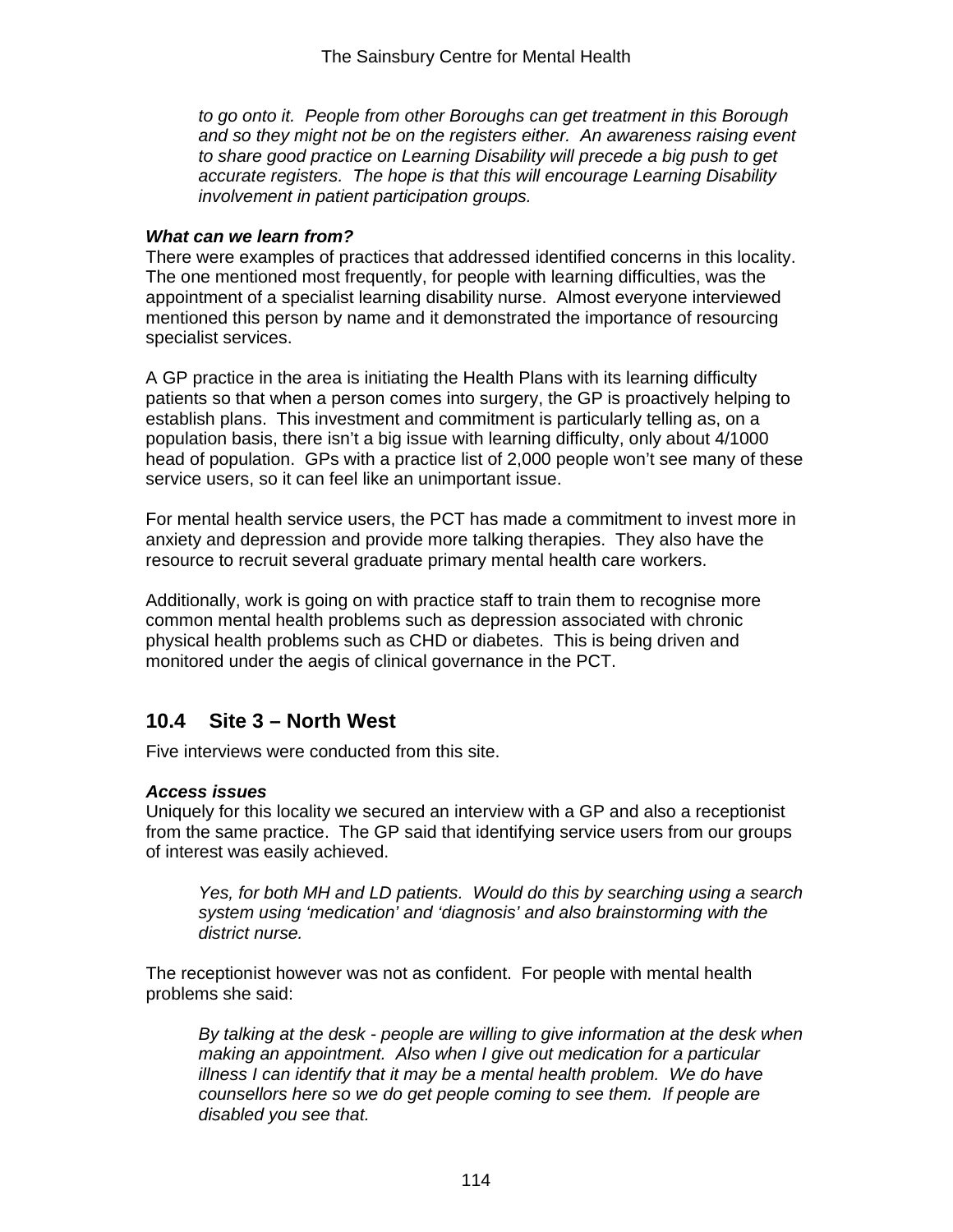She did not think she could identify people with a learning difficulty that easily.

*Patients are very good at saying they can't write though. I would then make a mental note that that person can't write and wouldn't ask them in the future to write something down. Other than that I wouldn't be able to identify these patients unless I was told by other staff that the patient had a learning difficulty.* 

In terms of making an appointment, the GP said that he felt sure there are difficulties for people in deciding when to approach a primary care professional.

*It depends on carers – this is more of an issue for people with LD – and on how familiar patients are with their primary care practitioners, how comfortable they feel approaching the surgery and how patients perceive the service.* 

The receptionist conveyed a sense of caring and compassion when she said that mental health service users didn't experience any difficulties in making appointments because of her patience.

*I just bear with them if they break down which sometimes they do. If they do break down I will listen to them and give them comfort. I would try to make them feel at ease and then they feel they can carry on. I would reassure them that they are not being any trouble.*

She added that learning disability patients sometimes ask friends or carers to make appointments for them or some people might ask for dialling help.

*Once connected they will speak to the receptionist themselves. I am not aware of any other difficulties they may have.* 

The doctor said that he couldn't comment on people who did not make appointments and why there might have been problems, but the practice was exploring the possibility of an online booking system. But as he himself pointed out:

*It does mean patients have to be reasonably computer literate to make an appointment via the web.*

Getting to the surgery need not pose a challenge either. The receptionist mentioned that there was:

*… a bus service to help people in rural areas. It brings people to appointments and takes them here or to the hospital. It is a good help to patients.* 

Once at the surgery for an appointment, waiting can be problematic. The GP acknowledged that due to the nature of this community where everyone knew everyone else, privacy and confidentiality were issues.

The receptionist was sensitive to these concerns.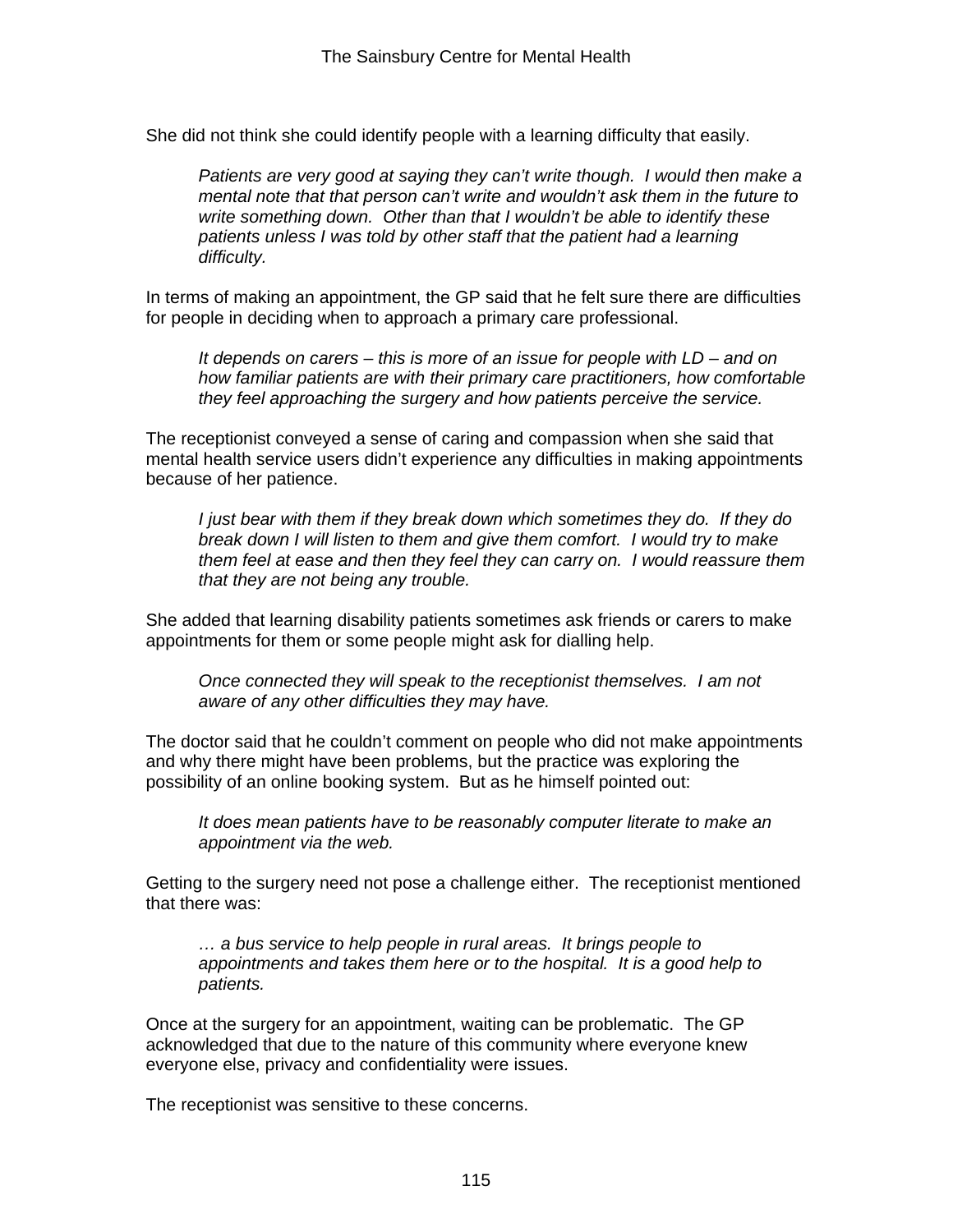*I provide reassurance. I might take them into another room away from the front desk so they can have some space and not feel under pressure. Sometimes they find it easier to talk face to face away from everyone. I would ask if there was anyone else that I could contact for them to help but obviously would get their permission before ringing – confidentiality. I would also aim to get those patients seen as soon as possible so they don't have to wait around in the waiting room.* 

The practice manager from the second surgery indicated that identifying patients from these groups was unevenly developed.

*We have a register set up for people with mental health problems using our system, but not for people with LD. We are however seeking to set up a register for the latter group. It shouldn't be difficult to set up. We can do this by altering our templates.* 

She also said that making an appointment was straightforward for both groups:

*No problem with this - staff are trained to do this. They usually spend more time making an appointment for someone with a mental health problem or LD.* 

And she said that waiting times posed no identified problems.

What was the view from services outside primary care? A learning disability consultant psychologist had a mixed view.

*About 10 out of 55 practices in this locality are working well with patients with LD, so still a minority. What makes a difference is a combination of local GPs who are champions, who might have had personal experience of LD, and good liaison between primary care and the local Liaison Nurse. She has acted as a catalyst locally.* 

A manager from a provider of supported mental health housing said:

*The way GP services are structured make it difficult to communicate and share information with GPs or form relationships with them because of their perceptions of people with mental health problems. Our client group have a high incidence and prevalence of physical health problems. We see this through our outreach service - people live in poor housing which then impacts on their physical health. There are also lifestyle issues, like drug and alcohol that also contribute to poor health.* 

## *Staff attitudes*

Once service users – and their carers – arrive in primary care services, what kind of experience do they have? As described earlier, the receptionist in one of the participating surgeries ensured that a person's experience was as helpful as possible. For people with learning difficulties: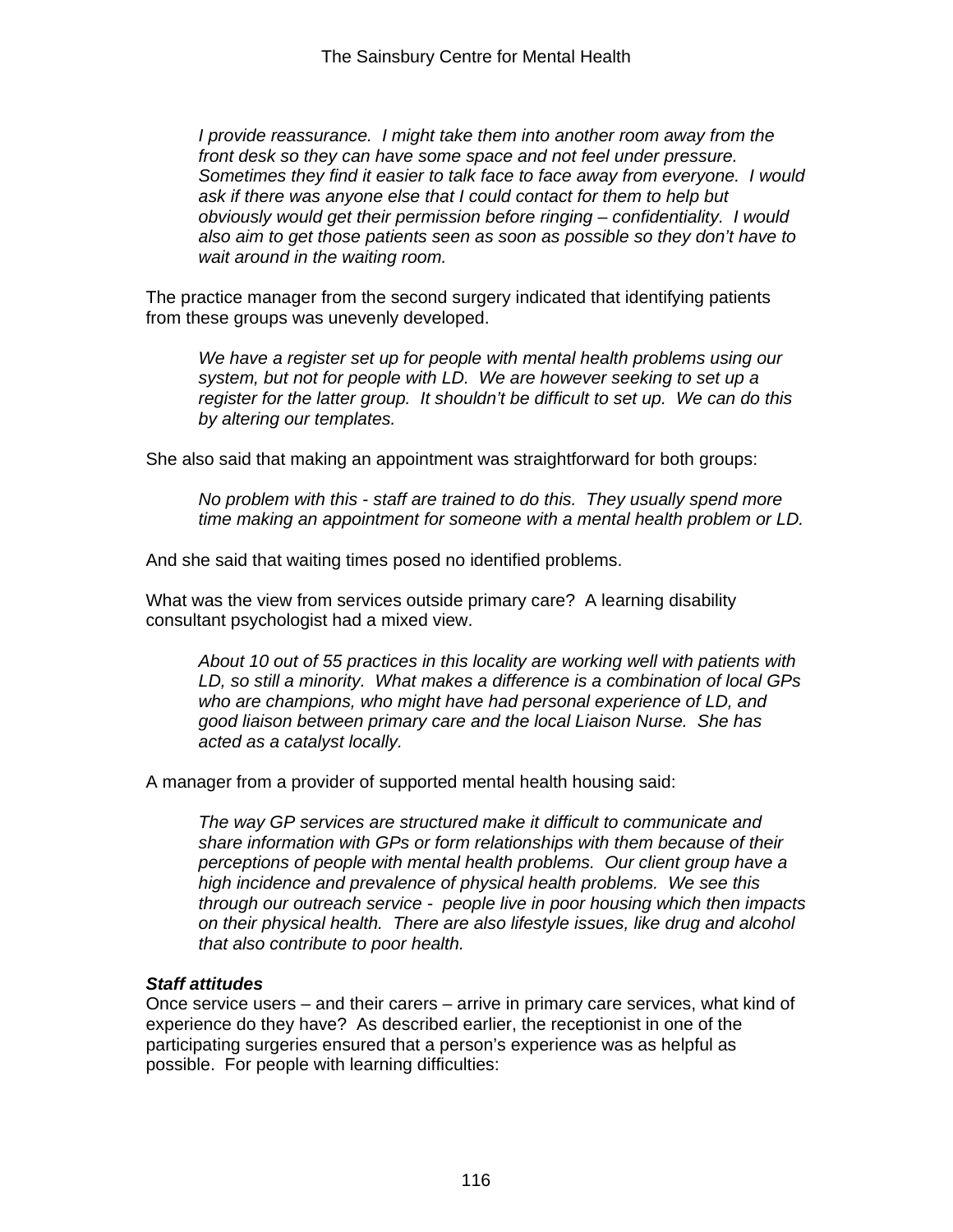*I* would make sure to write everything down – for carers as well as ensuring *verbal confirmation of next appointment etc is clear.* 

The doctor from this same surgery acknowledged that people's experiences while at the surgery could be challenging.

*There can be difficulties in communication between the two groups. We have considered allocating times for specific groups - mainly for younger patients. However, this is difficult to do with people with these issues as it could be quite stigmatising for them to come.* 

He then provided a useful description of the local context and offered a broader view of communication issues.

*You need to understand the area. The population is very homogenous, there are no ethnic groups. There is a very strong sense of community here. We are better able to meet the needs of these groups of people. It's not unusual to receive informal calls from a neighbour of someone with a mental health problem who might be unwell. We would act on these calls.* 

The practice manager from the second surgery said that communication with both groups of service users was good, no problems had been identified and that attitudes of clinical staff were not an issue.

The learning disability psychologist gave an overview of the local situation and said he thought that:

*Basic access issues don't get addressed, primary care is quite passive, it is secondary care that makes the running. The PCT is only just getting to the point of identifying that learning disability is their business. Reliable identification of people with learning difficulties does not exist yet. There are no incentives via government and too much reliance on local knowledge of the population.* 

The mental health manager provided a different view of the impact of the local context on the experience of primary care.

*We have people who self harm. GPs in our area (very rural) have a very traditional view of this. Self-harm is not viewed by the GP as a way of coping. Also, I have come across cases where people with borderline personality disorder are usually excluded or might be withdrawn from primary care services due to a lack of understanding by the GP about this condition.* 

## *Physical health issues*

What physical health issues do people bring to primary care and are their concerns being taken seriously? A range of issues specific to either mental health or learning difficulty were identified by respondents, in addition to the usual complaints that anyone would ring to their GP.

For learning difficulty, distinct health concerns included: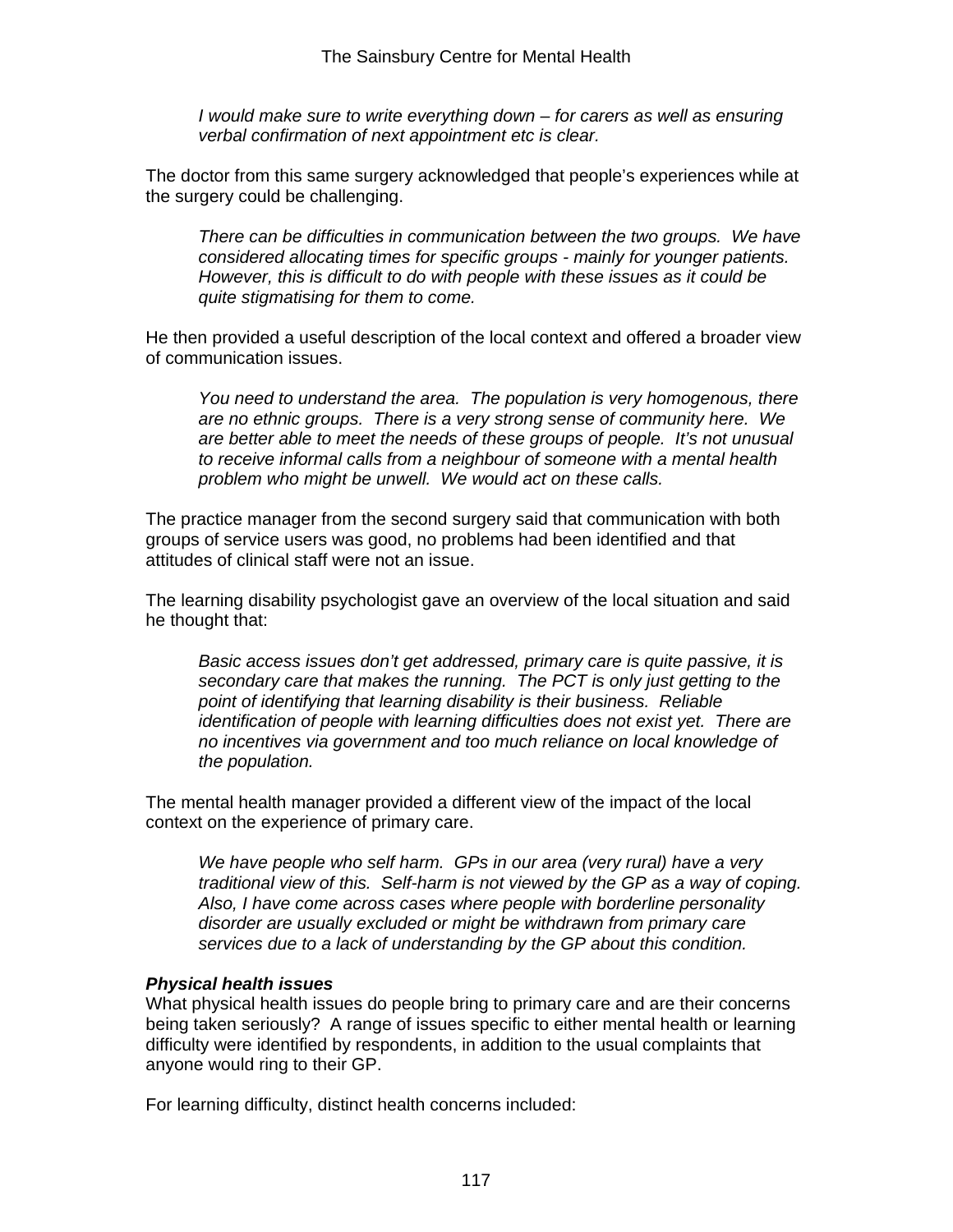*… conditions like Prader-Willi* [syndrome]*, a metabolic disorder that is associated with uncontrolled eating because the person never feels full. This condition leads to obesity and people have died from it due to lack of understanding of the processes and treatments involved. Incidence is about 1 or 2 people per 100k of the population. This condition can occur at any age, usually present early on in life, picked up in paediatric services but it is a lifelong disorder. Another condition is tuberous sclerosis and epilepsy are also common among certain learning disabled people and there are particular neurological events that can be observed.* 

More particularly, the learning disability psychologist thought that *'…there has been an underplaying of sexuality for people with learning difficulties'.* He also said that at both ends of the life course new physical health issues were emerging for these groups*.* 

*There are now more young people with complex needs, but at the other end of the life cycle there are more older people with learning difficulties. Until*  fairly recently learning disabled people in their 50s were seen as unusual, but *no longer. People with Downs Syndrome are living longer, the implications for primary care services are immense.*

The percentage of Black and minority ethnic people is low in this area and the learning disability consultant pointed out that:

*Local services are not good at catering for these groups, they need to be sensitive to the specific physical health issues for different groups, to treat each person as an individual.* 

The mental health advocacy manager said that for his client group discrete physical health concerns included:

*Long term health conditions that are disabling like diabetes, epilepsy, eye sight, teeth and feet - conditions that are a result of certain lifestyles that get exacerbated. There is also a degree of secondary infection among people who self harm.*

He added that:

*The area is geared up for older people as a lot of people come to retire in this area. So this social trend could have a positive impact on services.* 

#### *Services & treatments for physical health issues*

What sort of physical health services and treatments are on offer from primary care for these groups of service users? The GP discussed how a diagnosis might be made:

*Depends on knowledge and skills of the GP. We have very good support from secondary mental health and learning disability services. We have a*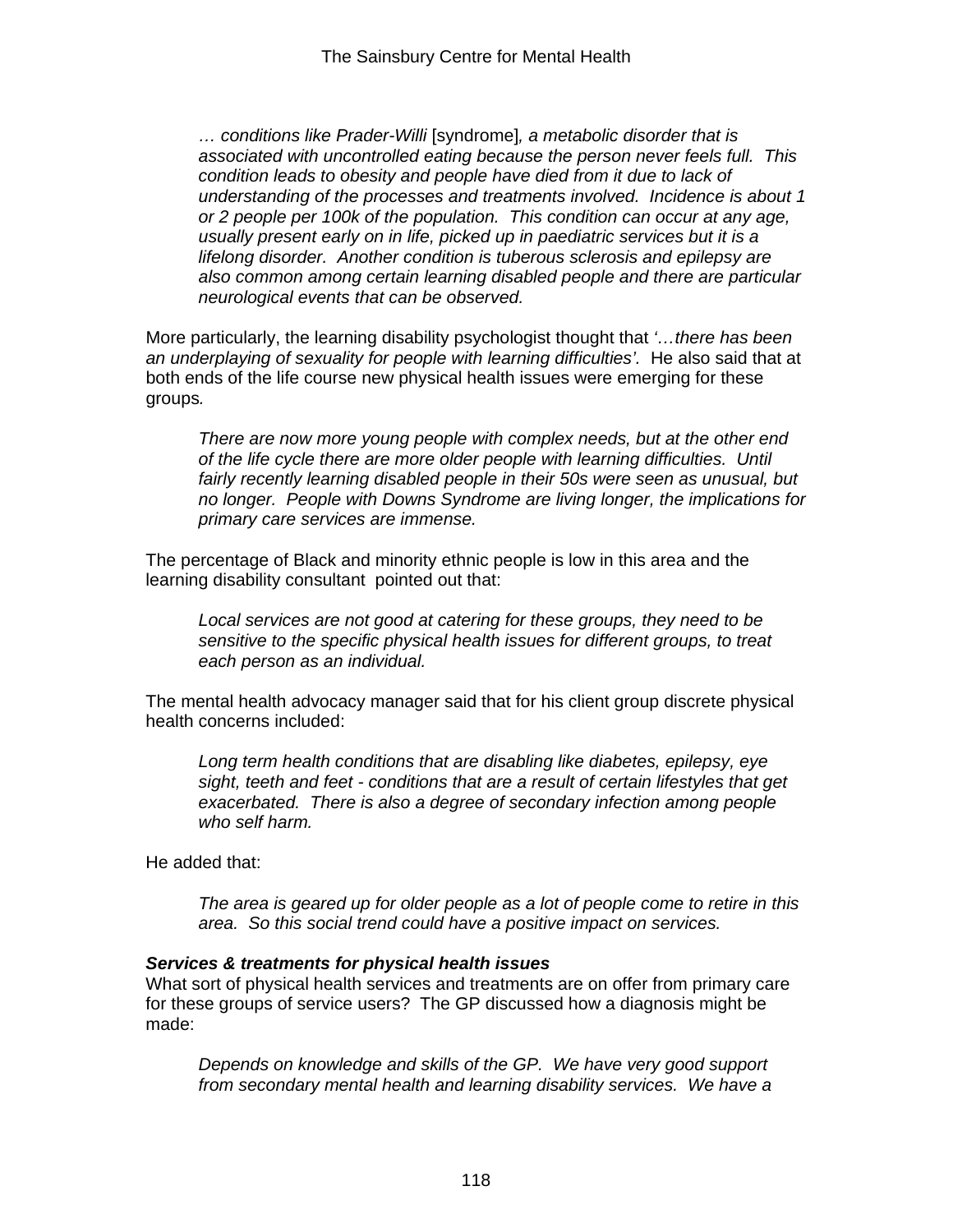*clinical psychologist who comes into the service on a regular basis as well as informal access to secondary services and specialists to talk to for advice.* 

He felt that diagnostic overshadowing was not a problem, but said that access to appropriate treatment for a physical health problem could in some cases be an issue.

*For example, if someone has claustrophobia it may be difficult to send them for a CT scan. They probably wouldn't get into a scanner. Or a patient from one of these groups may decline referral for further tests or to see a specialist. Despite reassurances these patients don't easily 'submit' themselves for*  further treatment. Sometimes we even try to facilitate this to ensure that *people go to their referral or have a test done.* 

The receptionist at this surgery said that there was limited health promotion information for either group of patients at the surgery, but they did refer people on to other appropriate services as necessary. For people with learning difficulties there is a specialist nurse who will see patients either at the surgery or at home, as required.

The GP added that the difficulty for patients was not about access to health promotion services, rather it is in:

*…the uptake and in people with mental health problems and learning difficulties, understanding the full implications of what's involved.*

Proper adherence to health promotion regimes meant more support for these groups and he acknowledged that more needed to be done.

The practice manager from the second surgery said that any problems with a diagnosis would lead to discussions with specialist services and that access to appropriate treatments was not a problem.

From outside primary care, the view on treatments and services available to these populations was quite negative. The learning disability consultant said that:

*Specific projects have been set up e.g. breast screening, making accessible information available. However in things like smoking cessation and weight management, GP services are lagging behind in making accessible services available. People with milder LD may be able to access information and help.*

He felt this was due to the PCT not prioritising or understanding LD issues.

The mental health advocate felt that his clients were not getting the physical health services to which they were entitled in primary care but they did receive them elsewhere.

*The 'Health Action Zone' locally is doing lots of good work and a lot of health promotion. This ranges from smoking cessation to exercise etc. It actively involves local communities from the bottom upwards and has proved successful.*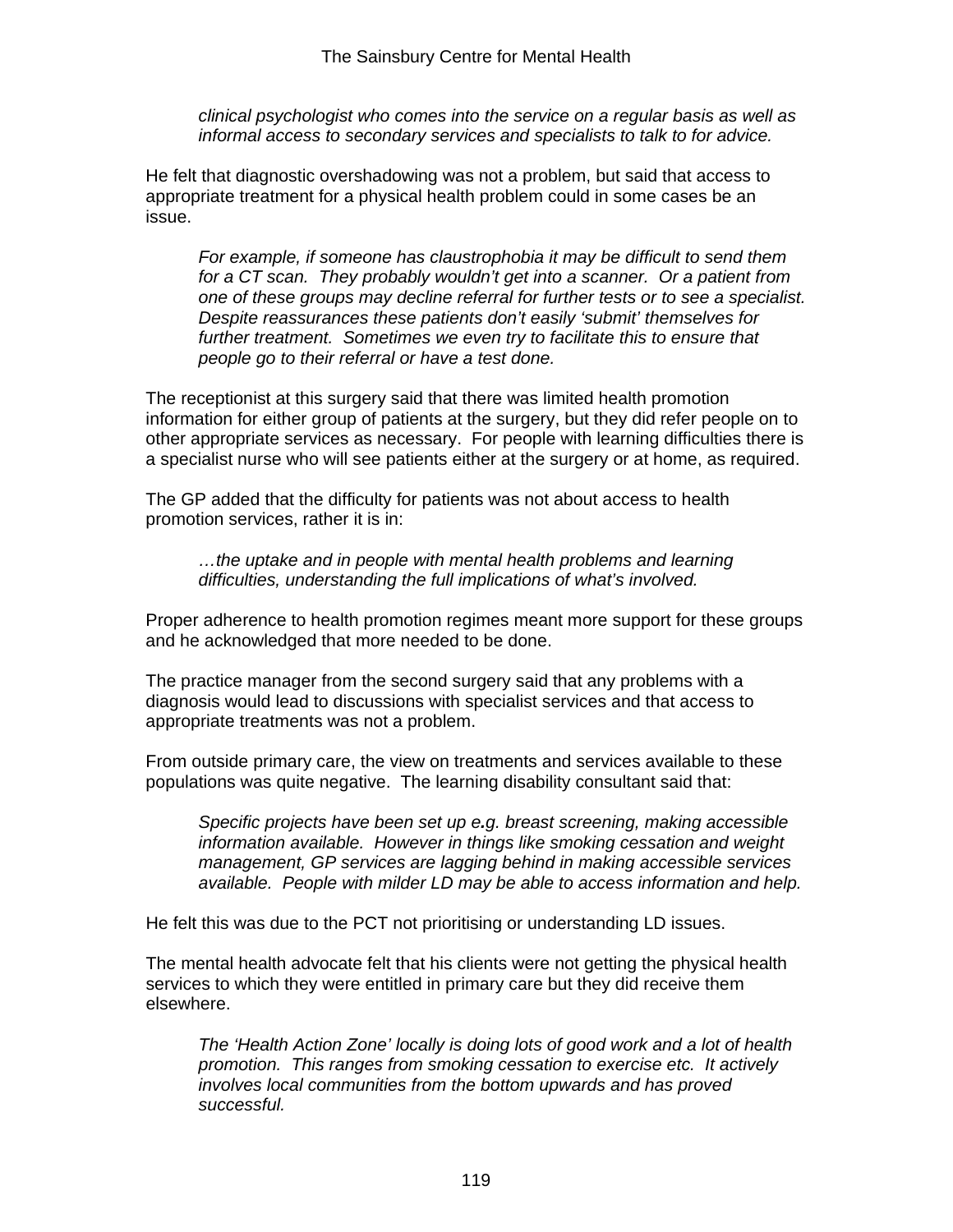His service also supported clients in getting access to primary care.

He felt that this deficit had several causes.

*Where signs and symptoms of physical health problems are hidden or less obvious GPs are not so good at detection. The system of access breaks down where GPs rely on patients to give an indication of their health problems. Lots of our clients use NHS Direct. The 24/7 cover makes a difference.*

## *Interface between primary and secondary care*

There were mixed views on where the prime responsibility for the physical health care of these groups of service users should lie. The learning disability consultant said that:

*The majority of physical health needs of this group of service users are entirely the same as everybody else and primary care should be able to care for them directly.* 

However he went on to point out that:

*What would be helpful for adults however would be a service more akin to that which exists for children with learning difficulties, i.e. a first step health service. These children are better catered for because primary care knows exactly who to turn to if there are problems or concerns, they have a better sense of where to refer with children.*

He said that lack of knowledge and confidence about presenting issues and problems were the main obstacles to primary care fulfilling this role.

The mental health advocate thought that it wasn't clear that primary care was the main area where service users could get their physical health problems treated.

*Some SHOs in the mental health system take an active interest in physical health checks and tests. GPs tend to see this as a mental health trust responsibility and vice versa. Physical health problems don't always feature in people's minds and a person's mental health is the primary focus. GPs don't take an active role in identifying physical health problems in people with mental health problems. Mental health services have a more active role in caring for people's mental health problems. There is no system in place that promotes healthy living.* 

## *What's not going so well*

What were the gaps and deficiencies in current practice and services that our sample identified? The GP conveyed a sense that in general, the service offered by his practice was accessible and equitable. He did acknowledge that more could always be done to improve services. But he pointed out that half a day a month was allocated to training and that they had had an outside speaker come in to talk about mental health issues, but not yet learning difficulties.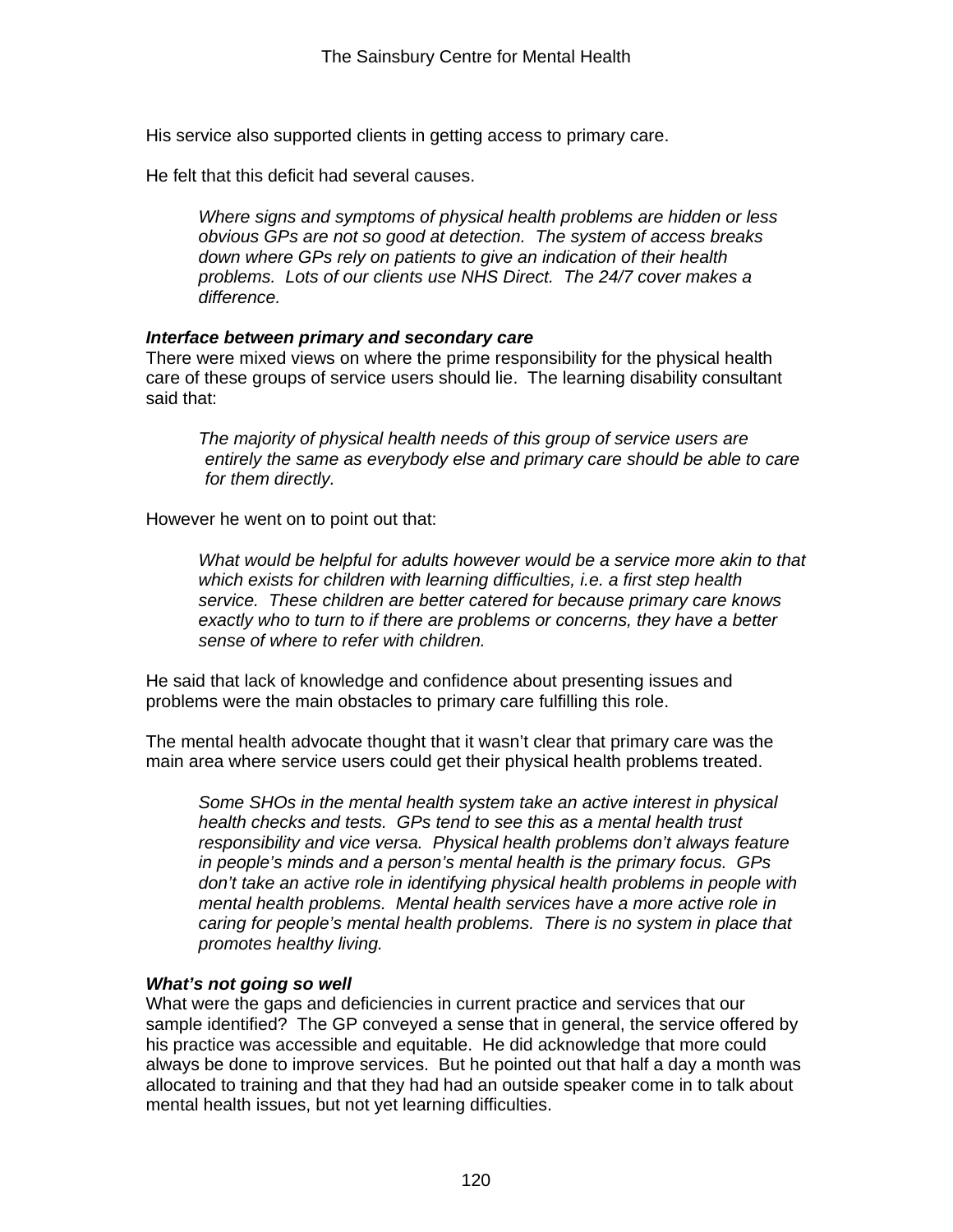The receptionist from this practice echoed these sentiments.

*We supply quite a good service here. We try to remember people are ill, and we have to treat each person as an individual and take on board what they are trying to get across. Listening to what people have to say is important. Not interrupting them and putting your point forward.*

The practice manager from the other surgery, who had consulted her colleagues before completing the interview, conveyed a sense that the difficulties in service provision were associated with the challenges of working with these client groups. However, there was no indication of whether or how the practice had tried to address these issues.

*These groups have problems with taking medication, with understanding what to do and following the treatment regime. Often the practice professionals don't know if the person has followed the treatment.*

The learning disability consultant felt that:

*Valuing People was very weak, there is nothing in the GP Contract for people with learning difficulties, quite different from what's there on mental health. Have to rely on culture change, good will, education … up to a point. There must be core health information, there is a need for a structural requirement, i.e. in the contract, to have input from specialist services etc.* 

However current reconfiguration plans in the locality could undermine progress that had been made in recent years, especially the establishment of good working links with the Primary Care Trust.

The mental health advocate said that:

*The response from GPs differs according to their perception of the person's mental health problem. For example, they will respond differently to someone who self-harms or who has a diagnosis of personality disorder. It's largely because GPs lack an understanding of mental health and often form an opinion about that individual.* 

He went on to say that what would help is GPs acquiring

*… a basic understanding of mental health problems not seen through diagnostic manuals (such as ICD 10) but based on people's experiences of having a mental health problem.* 

## *What can we learn from?*

There was little sense from any of the primary care staff interviews of initiatives that were particularly targeted at our groups of interest.

In contrast, the learning disability consultant mentioned the excellent work done by the specialist breast screening nurse and said that there: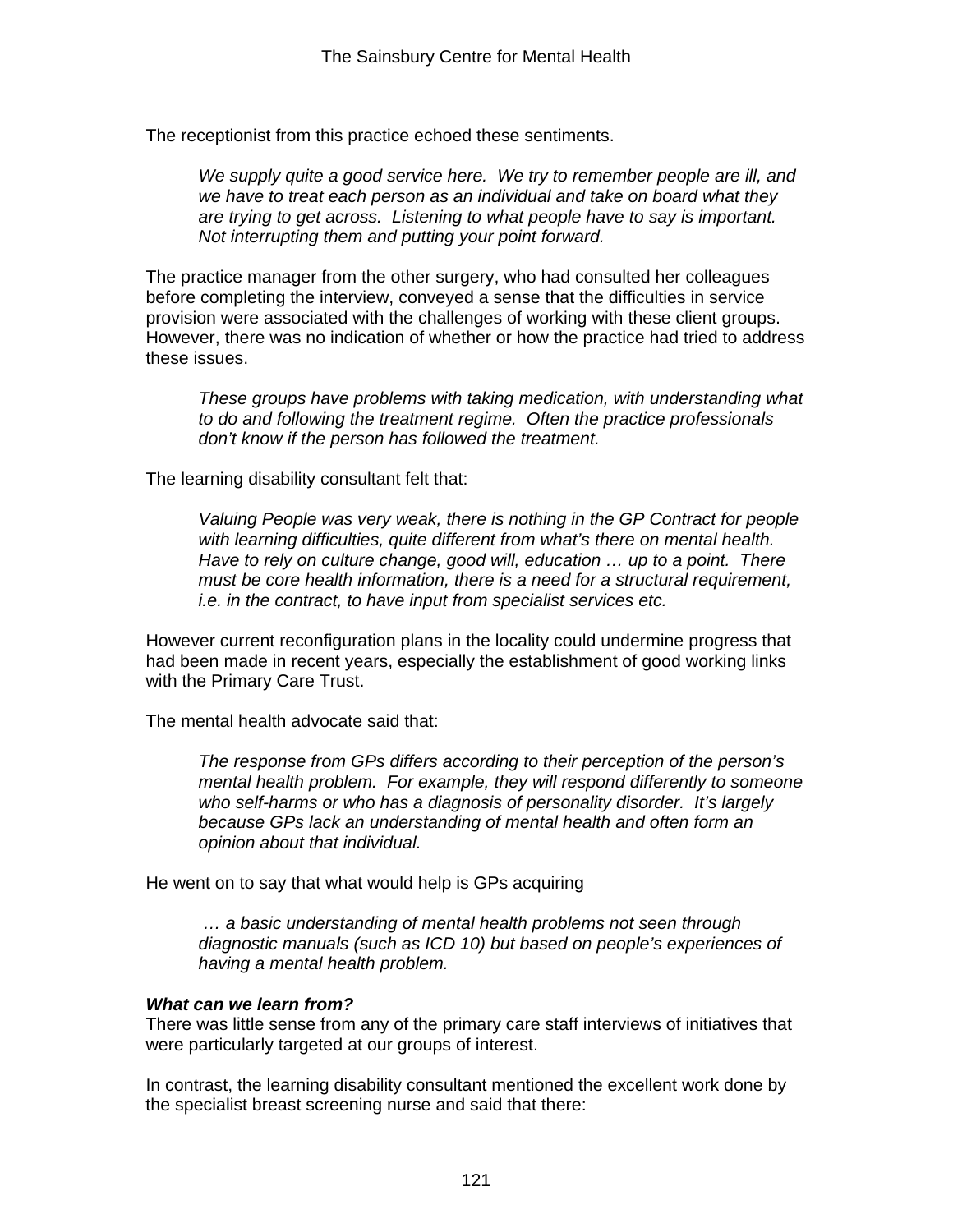*…is a need to be proactive with other nurses i.e. cardiac, cancer, so that they can replicate the breast screening model in other specialisms. The nurses are very 'can do'.* 

He also mentioned the impending co-terminosity of the PCT and Social Services which would make joint working easier and the good working links with the Director of Public Health at the PCT.

The mental health advocate had several illustrations of current and possible future practice that would enhance services for people with mental health problems.

*The networks among GPs in the area are very good and the best way to change practice is through them rather than writing to GPs and asking them to change.* 

Impending improvements locally included:

*[The Emergency Doctors on Call service] is being discussed. This will provide access to primary care services (duty GP) that is out of hours. Graduate mental health workers will be a good but a small resource. There will be a need to target staff in the practice (i.e. practice nurses) to have better training in using a more holistic approach to mental health.* 

He concluded by saying:

*Mental health is never going to be a big agenda for primary care. Responsibility for the physical health care of these groups needs to be joint between primary care, mental health secondary care and other specialist health care services.*

## **10.5 Site 4 - Wales**

Six interviews were conducted from this site.

## *Access issues*

What is service users' experience of accessing primary care services in this locality? The one GP interviewed in this locality said that identifying people with a mental health problem or learning difficulty was problematical because they did not have accurate ways to do so. In terms of making appointments, he thought people would be likely to have a problem in deciding *'Am I ill enough to see the doctor?'* But there were no specific policies in place in this practice for mental health or learning difficulty.

He said that in terms of length of waits people from these groups were treated no differently from anyone else.

A local mental health service advocate said that accessing GP appointments was a problem for mental health service users. And a learning disability manager at the local council said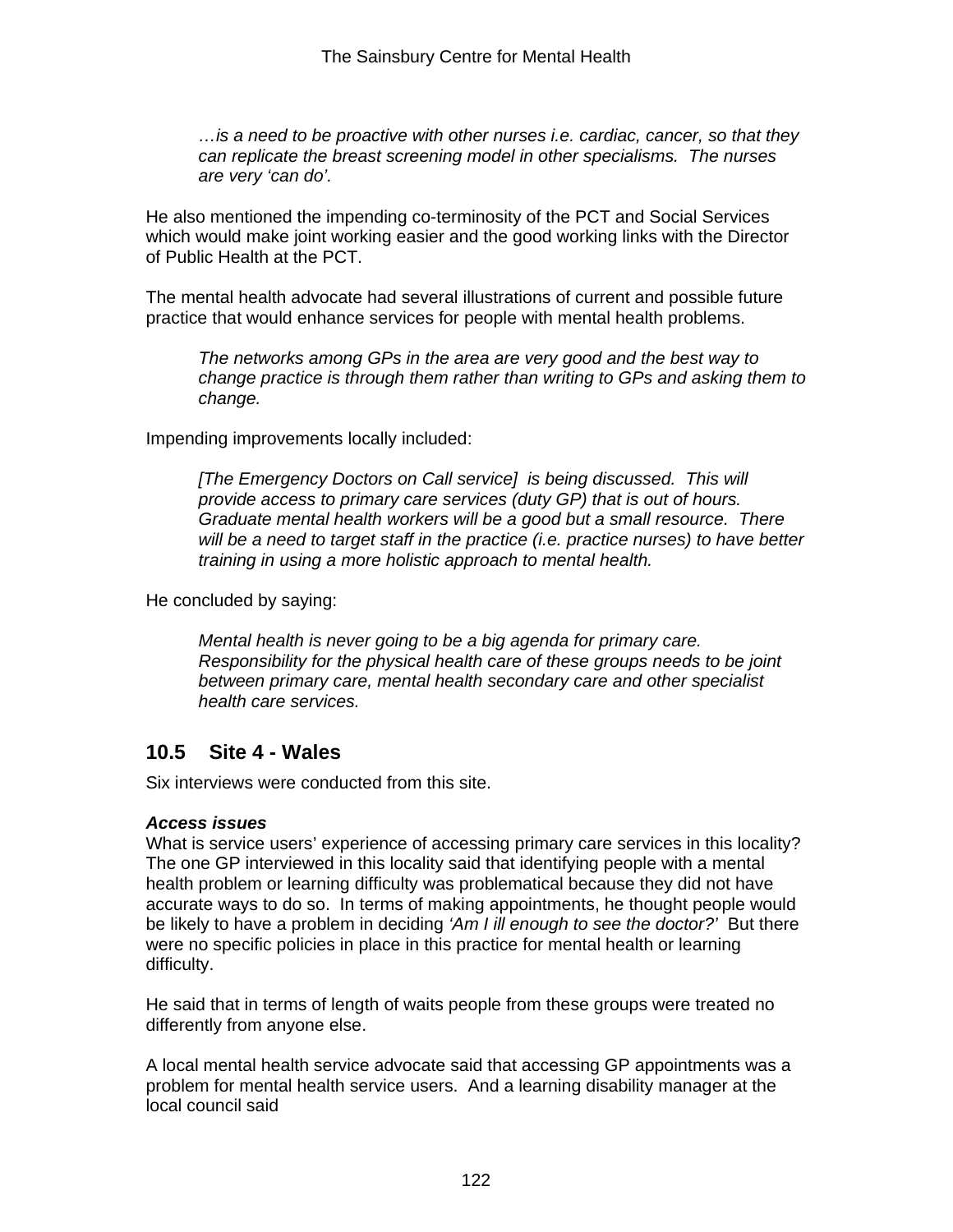*The 'Hearts & Minds' campaign was a pilot scheme that found vast undiagnosed need, but currently there is no facility to be proactive with these groups of service users.* 

A mental health advocate said that problems in accessing primary care and having one's problems taken seriously had resulted in some service users attending for appointments in England.

#### *Staff attitudes*

Once service users - and their carers - arrive in primary care services, what kind of experience do they have? The GP stated that

*Previous knowledge of the reception staff, … allows them to make allowances"* [for these groups of service users but that clinical staff had had]*"…no specific training…*

He added that diagnostic overshadowing was *'…very common…'*

A mental health community development worker corroborated this view.

*People with anxieties in particular get dismissed. Once the GP identifies that the patient has a mental health problem their physical health is not taken as seriously. Sometimes this can result in referrals to secondary mental health care, to get them screened for any mental health issues before their physical health is taken on board.* 

A joint commissioner added:

*Mental health is not 'core business', GP trainees do not take up rotations in psychiatry in very large numbers, GPs are anxious about dealing with mental health problems. These patients are perceived as 'heartsink' people.* 

For people with learning difficulties, the perception was similarly downbeat.

*A cardiac problem would probably be treated the same, but a person with learning disability might not even get to the hospital for treatment – they would be very reliant on a carer. If that person doesn't recognise the symptoms, then the service user is in a very vulnerable position. The GP or other primary care practitioner can only work with what they are being told. If a carer doesn't recognise symptoms etc then it's hard. A nurse might pick up on things but again it's hit or miss.* 

A learning disability manager from the local council said that:

*People with learning difficulties get a raw deal, there is lack of understanding and communication with these groups of people is poor and under-developed.* 

## *Physical health issues*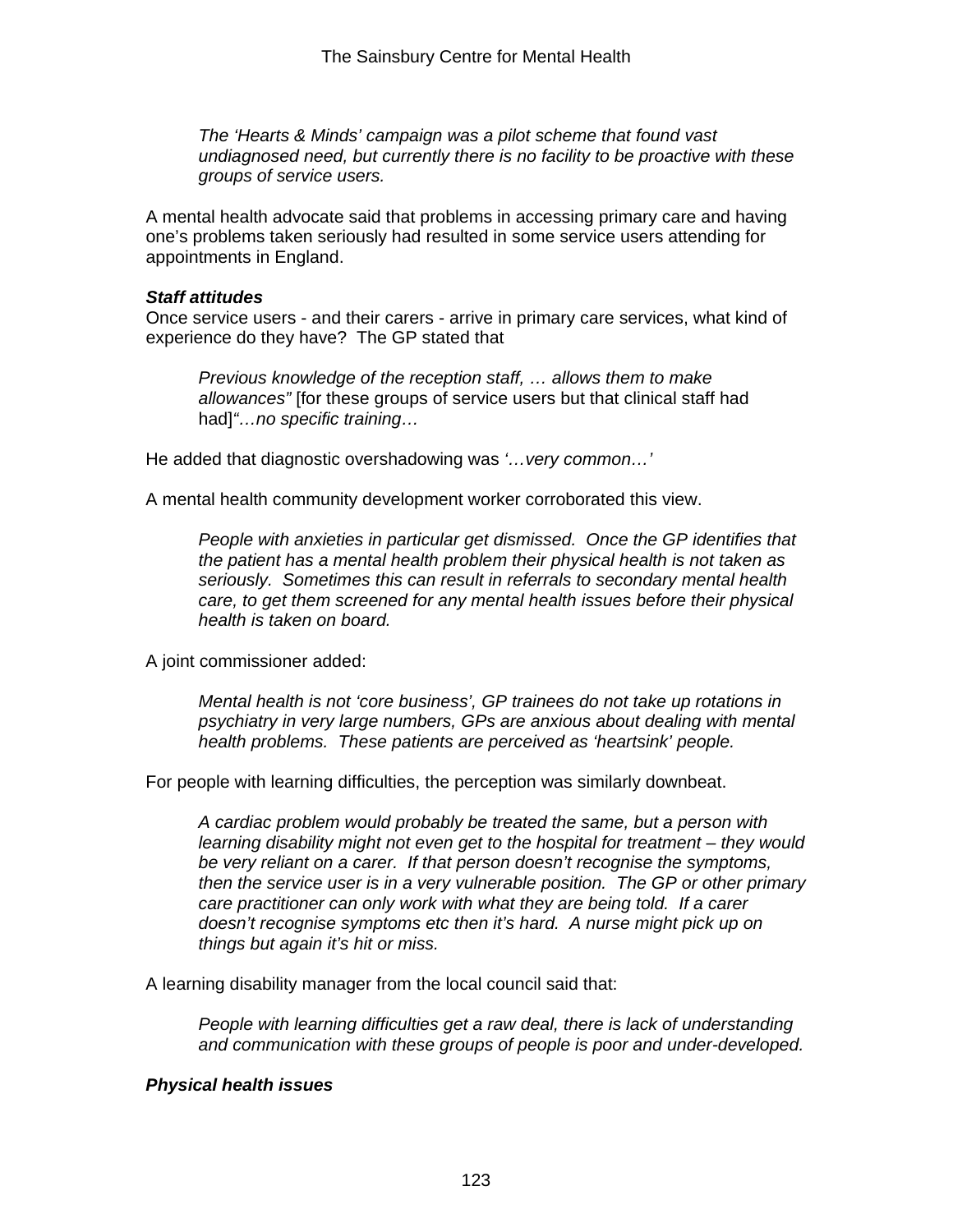What physical health issues do people bring to primary care and are their concerns being taken seriously? The GP said that all the chronic health complaints with which a person might present to primary care, such as diabetes, obesity, cardiovascular or respiratory problems all had worse outcomes amongst these groups of service users, and thought this was due to *'…lifestyle and perhaps biochemical…'.* 

A community learning disability manager had more specific views on this topic.

*Service users are more prone to health problems across the board and this is partly the nature of having a LD and partly lifestyle issues. E.g. epilepsy is more common in this group of service users...* 

A council LD manager said that alongside the usual physical health complaints anyone would bring to primary care,

*Additional issues are e.g. Downs Syndrome has increased incidence of heart disease; Atlantoaxial instability (first two vertebrae); early onset Alzheimer's (late 40s, early 50s); non-ambulant people get constipation more readily.* 

A manager from the learning disability team added that there were specific gender issues for people with learning difficulties:

*Breast and cervical screening don't offer adequate services, service users don't understand the procedures, health screening, Well Man clinics, information that is provided isn't appropriate. LD services are perceived as whole person care - all singing, all dancing - preferable to enable service users so that they can access the services they need and establish systems to identify problems.* 

For mental health service users, additional physical health concerns included:

*Anything from the side effects of new drugs such as Olanzapine through to comfort eating and links with diabetes. Smoking, healthy living, lack of exercise - how do you tackle all these issues when there is a dominant issue with e.g. depression?* 

The mental health nurse expanded on specific areas of concern:

*In this locality Black and minority ethnic groups are widely dispersed and there is no cultural mix. Hence understanding of the needs of asylum seekers or refugees is very low and there are no discreet services for these groups. However, there are pockets of people from these groups clustered around certain primary care services. There are no interpreters or translation services available. Where these services are available they are expensive and have to be brought in from England most of the time.*

He went on to describe what for him was one of the most pressing local issues:

*The worst access problems to primary care are for Travellers. There is a good outreach scheme locally to try and engage Travellers, for mental health*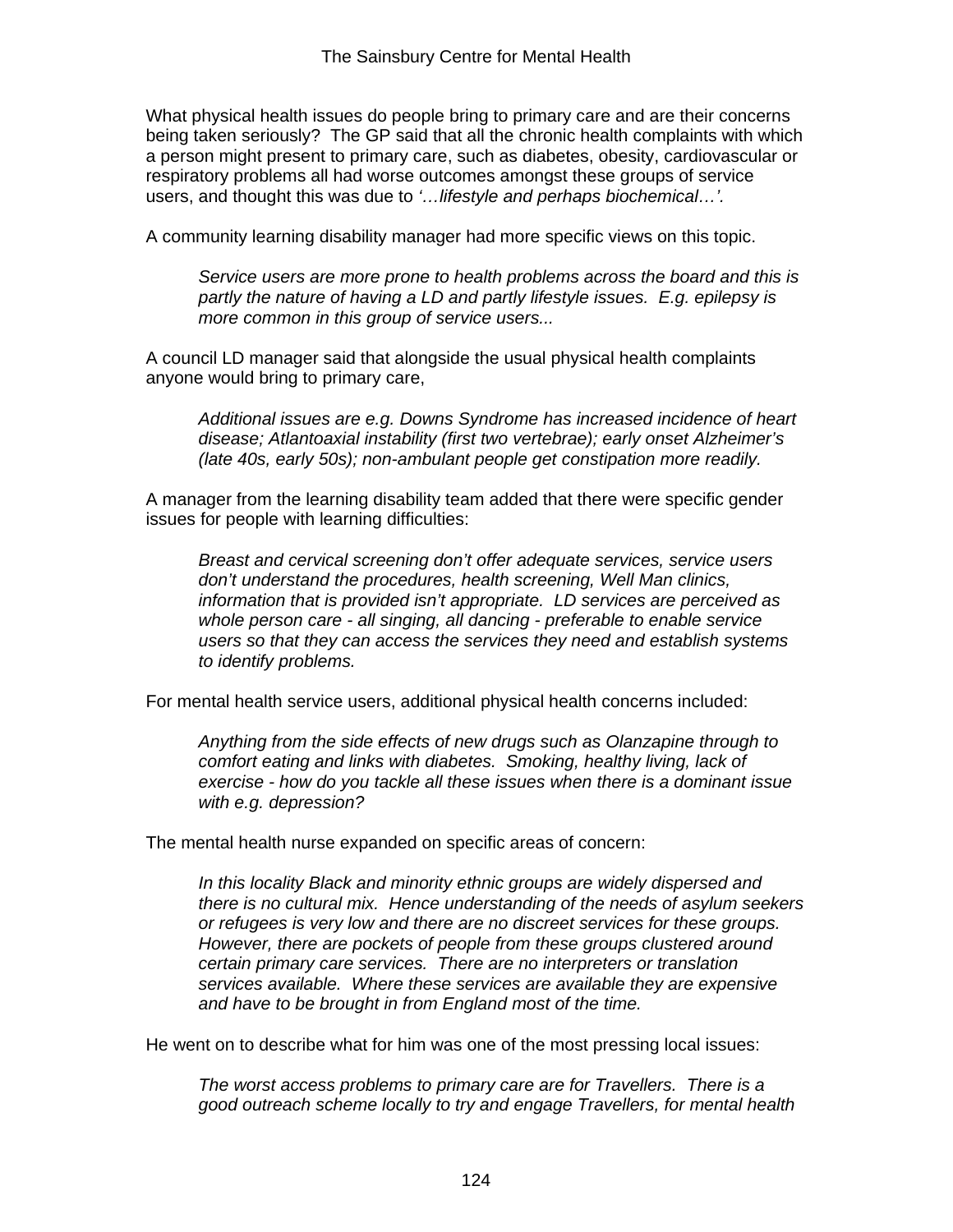*problems. The LHB has recognised that Travellers have the highest risk for a range of both physical and mental health problems - mostly because of the high rates of alcohol and drug use. Travellers have a real dislike for authority and there are big problems where letting health professionals on site are concerned. Needs long term working to get them to engage.* 

#### *Services & treatments for physical health issues*

What sort of physical health services and treatments are on offer from primary care for these groups of service users? Several respondents mentioned the 'Hearts & Minds' initiative from the Welsh Assembly Government, but the view was not always positive.

*Some elements have been implemented, mainly those with soft targets like dance classes or exercise. And allowances are not always made for different groups, i.e. accessible information.*

A local mental health advocate was more critical.

*It has been very difficult to engage local GPs with the 'Hearts & Minds' campaign, there was an expectation that the Local Health Partnership would spearhead the work and they could play a more passive role* 

Health promotion advice does not seem to be available for these groups of service users and this was a view shared by all respondents. The GP said that advice was *'…offered less or the same, but patients need it more, so relatively offered it much less…'.* He went on to say that *'Interventions are offered opportunistically, and when written to and invited, they rarely attend'.*

A manager from the community LD team said that, as regards health promotion advice,

*It depends - a service user who is a heavy smoker may receive advice - but the information will not be tailored to be accessible - mainly written information which is not helpful for these groups of users.*

He went on to say that:

*Unmet health needs continue to be a problem, i.e. people who have not had a hearing test for 20 years, no blood pressure or weight checks, no health screening of any kind, no medication reviews* 

A joint mental health commissioner painted a similar picture for these groups of service users. He had:

*'… the impression that local primary care services are not really engaged with health promotion for mental health service users'.*

A mental health nurse added: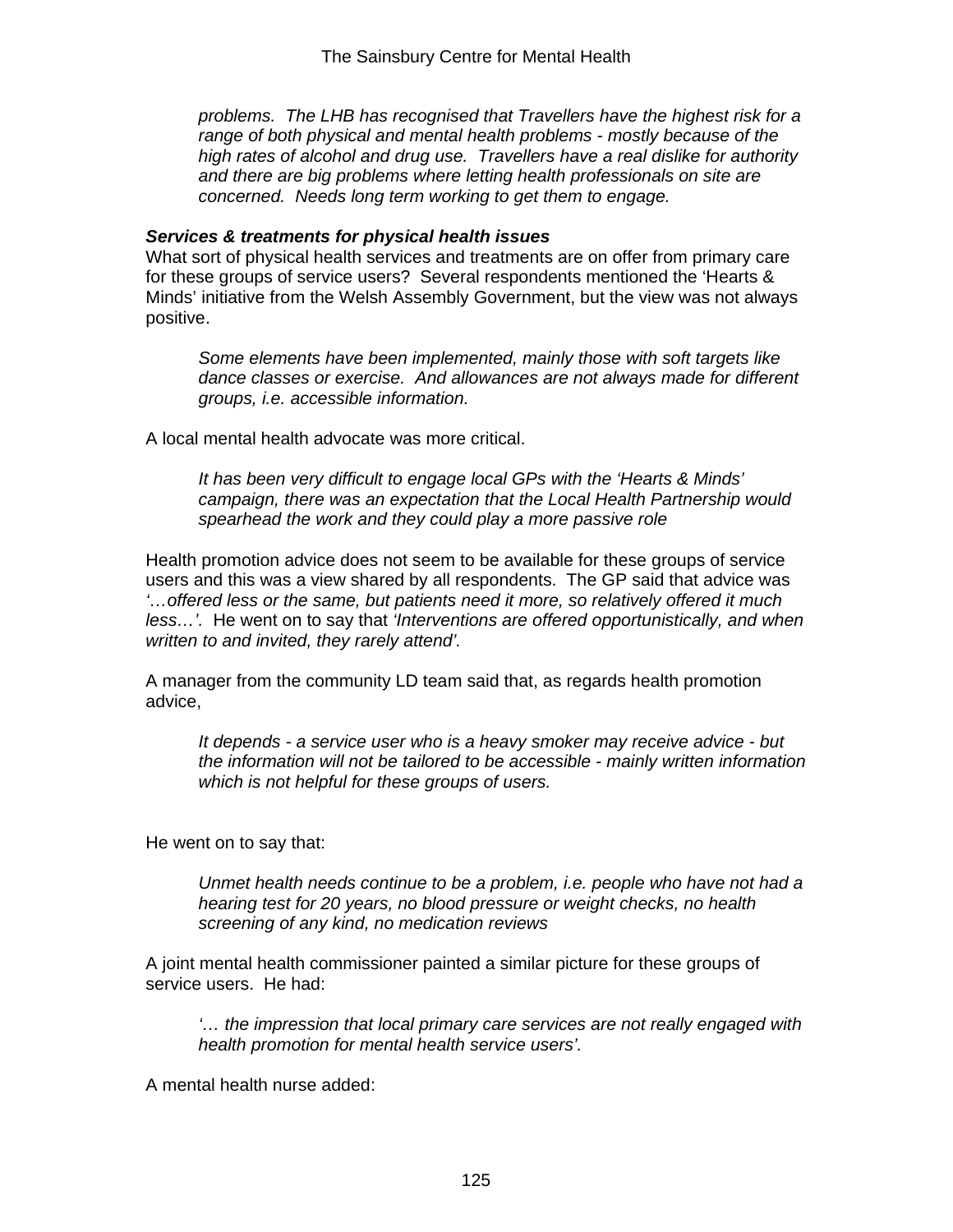*I think that for primary care, the priority is with their mental health, particularly with such limited time available. Their physical health would be overlooked in this situation. Stigma also plays a part in this too. When I was a student I read that 90% of people with mental health problems smoked, but this doesn't seem to be an issue for primary care.* 

From the one GP interview, diagnosis of physical health problems seemed to be deficient. For mental health service users he said:

*I forget to use screening questionnaires, although I am aware of them.*

And for LD he stated it was:

*Difficult to make diagnosis, and I am unclear as to the various diagnostic sub groups - there is an enormous range in variation of learning disability.* 

He claimed that access to appropriate treatment for a physical health problem was less than the rest of the population as mental health service users were usually seen in secondary care and added:

*Seeing psychiatrists on a regular basis jeopardises their physical health, as the psychiatrists are less likely to be able to manage successfully their physical health needs.*

He said he was unable to generalise about referrals to specialist services for physical health treatments as each patient had very individual needs.

The mental health advocate gave examples of local service users who had had physical health problems ignored by primary care because of diagnostic overshadowing. In one case this had resulted in the person suffering a heart attack for which they were rushed to hospital and finally received treatment.

Similarly, diagnostic overshadowing for people with learning difficulties could result in sometimes quite straightforward problems could be missed.

*A person who had wax in their ears finally got them syringed and they didn't need either eyeglasses (kept falling over because loss of balance) or hearing aid (couldn't hear because of blockage). He might have ended up being labelled non-compliant and having challenging behaviour when in fact it was a physical health complaint.* 

## *Interface between primary and secondary care*

Not all respondents in this locality thought it was clear that primary care should be the first port of call for service users in these groups. Some were. For example a manager from the community LD team said *'It should always be primary care services',* but he went on to say *'…it's not happening either because of poor access or poor communication skills by service user and also practitioners.*

A mental health commissioner echoed these views.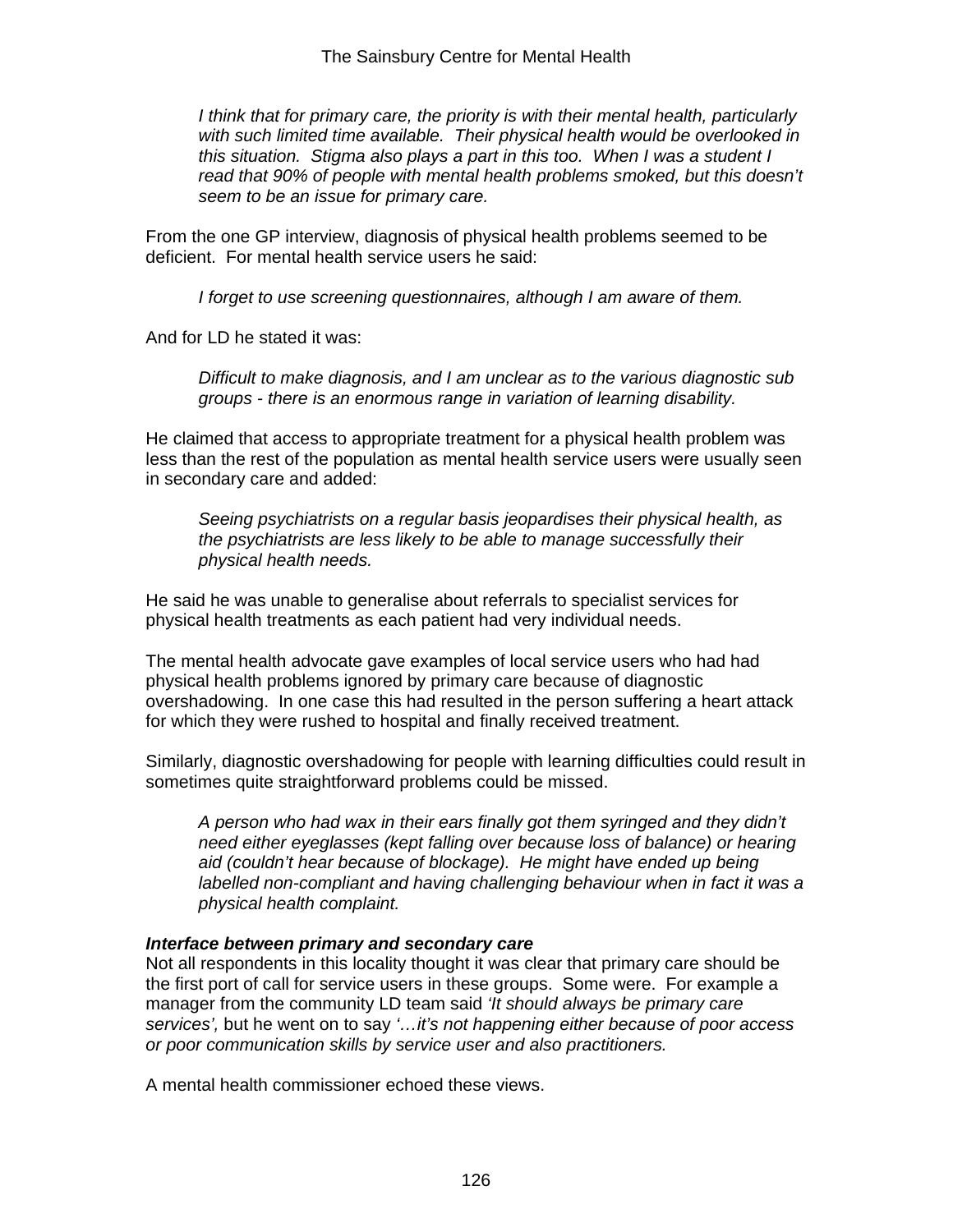*It should absolutely be primary care. So what if a person has a mental health diagnosis?*

But he added:

*The twin issues are the difficulty in engaging by GPs and the fact that some mental health service users are not easy people to deal with.* 

A mental health nurse however felt that primary care itself was not clear that theirs was the main responsibility for physical health care for these groups.

*Less clear with the NICE guidelines where physical health care is meant to be addressed within secondary care services. There was an assumption in primary care that it was their responsibility, but the views are mixed.* 

Several respondents mentioned a pilot scheme that employed a specialist LD liaison nurse who:

*…acted as a link between primary and secondary care. There were no diagnostic codes so she went through the caseload manually, got to know the population, knew who was registered where and started pulling people in for health checks.*

That post had now ended but a bid was up before the LHB to extend and maintain such a role.

## *What's not going so well*

Respondents mentioned a number of the gaps and deficiencies in current practice and services in their locality. The manager from the Community LD Team said that:

*A particular issue is the treatment of epilepsy. This is a chronic condition for PWLD, there is high mortality rate attached, and provision of local resources is poor. Epilepsy care is a postcode lottery. Up to half the population has epilepsy; one in five people with MILD LD has epilepsy and it is of the refractory type i.e. it doesn't respond to treatment; six in ten people with SEVERE LD also has epilepsy and less than 10% respond to current treatment. The key treatment options are surgery (vagal nerve stimulation reduces fits by half) or removing tumours. PWLD aren't even assessed for surgical options.* 

He added,

*Another issue is combined MH + LD, very complex conditions and there are no local services, people get sent a long way away with all the implications for continuity of care and getting support from family and friends.*

Within mental health a number of gaps had been recognised.

*There is a need for primary mental health services, with graduate workers who are qualified psychology or psychiatry professionals - CPNs, ASWs,*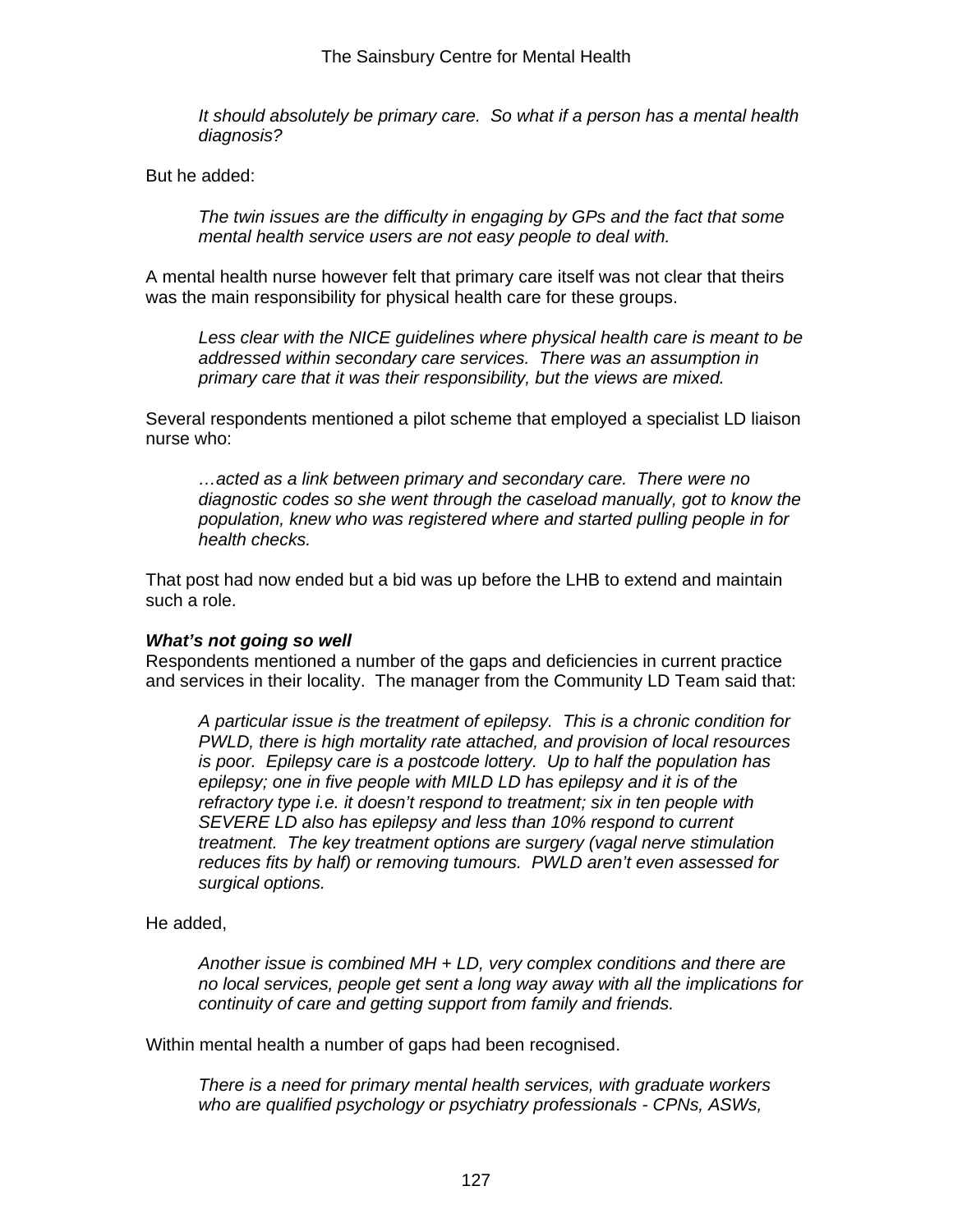*Psychologists. Locally Enhanced Services might have a role to play, but such a development also sends out a signal that mental health is not core business.*

A mental health commissioner said that:

*GPs and other primary care practitioners can be facilitated to 'hold' people by having primary mental health care teams that can run clinics, supervise primary care practitioners and support patients to recover. For example people with OCD can work with a psychologist and can improve and be helped to recover.* 

The mental health nurse talked about the structures that can impede effective and timely physical health care for service users.

*There is still a fair gap between secondary mental health services and primary care. No partnership exists and there is a lack of willingness to work together on matters relating to mental and physical health. There have been services where nurses from secondary care have been allocated to practices. This link person did attempt to make contact with GPs but very few invited them to be involved in the practice. In this sort of situation the GPs usually want to 'own' such staff and manage them and secure these sorts of resources for themselves. GPs prefer in-house CPNs or OTs etc. Trying to get a room in the practice to do liaison work is very difficult. There is a political disincentive for psychiatric staff to work in primary care because GPs want to manage/own them.* 

The GP interviewed remarked that he needed *'… more time with patients…'* and added that *'A nurse practitioner for patients in the community would be very helpful.'* 

#### *What can we learn from?*

There is some good practice in this locality and, even if it is underdeveloped, it has created a basis from which to move forward. For example, the specialist nurse was cited in several instances as a *'can do'* sort of person who made a significant difference to PWLD care and treatment.

*The nurse pilot scheme had a significant positive impact and undiagnosed chronic conditions were successfully treated.*

Currently the Local Health Board is considering a proposal to reinstitute this scheme.

By March 2006 there will be Section 31 arrangements in place between health and social care in this locality [two local health boards and two councils]. These arrangements allow for joint appointments and budgets between the NHS and local government. The LD commissioner said:

*There is optimism that the S31 arrangements will provide the opportunity for more open communication between health and social care. There will be unified assessments and the best person for the role will be appointed as key*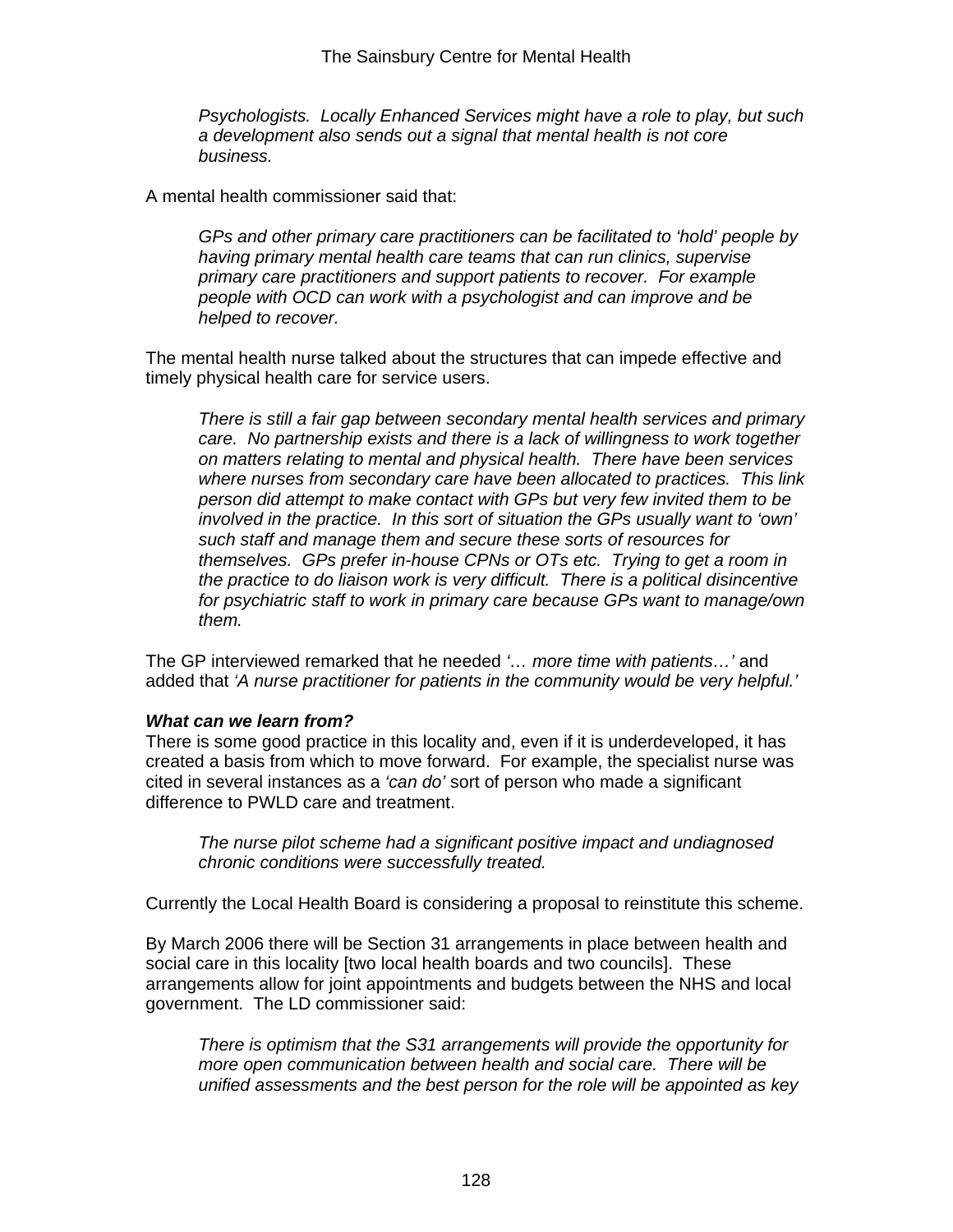*worker and will be tasked with sharing information with all key practitioners for each person.* 

A mental health commissioner said that:

*The GMS contract has introduced incentives for primary care to introduce physical health checks for people with mental health problems; it has made this work core business for GPs.* 

And the mental health advocate said that user and carer involvement on the Local Health Partnership Board had had an impact on a range of issues associated with mental health problems.

## **10.6 Key themes**

The data from these interviews were collected and analysed within the framework of a series of themes that also informed the interview schedules. These were drawn from a framework - Stages of the Journey - that the Disability Rights Commission suggested to us. Certain themes, common to both people with mental health problems and also those with learning difficulties, emerged from the interviews in all the sites. There were also matters specific to each discrete group. Both these sets of issues are detailed below.

What becomes clear looking through the data is that the view of all these areas differs depending on whether you are answering as a primary care practitioner or staff member, or as a *'fellow traveller'* in commissioning, advocacy or secondary services. There is no one truth, but the reality of service users' lived experience lies somewhere between these differing perspectives.

## *Access issues*

Information systems to identify both groups of service users accurately are extremely variable. There seems no one reliable way of doing this and we had examples that ranged from utilising Read Codes by GPs to *'just knowing when someone is disabled'* from practice staff. Specialist staff from both learning disability and also mental health services described how they manually matched GP records against people registered with their services in order to build an accurate picture of the population of interest.

 There was a clear reliance on carers - both formal and informal - as primary care access enablers for people with learning difficulties and also for people with enduring mental health problems who lived in supported housing. A need that emerged from the interviews is training for carers so that they can recognise when someone they are supporting needs to see the GP for physical health problems.

The physical fabric of buildings was clearly an issue for both groups of service users. Some GP practices are in buildings which do not allow for disabled access, or within the surgery itself consulting rooms are situated up flights of stairs. There is often insufficient space to allow for the privacy that some service users would value. Many of the primary care managers with whom we spoke were aware of these issues as presenting obstacles to equitable access.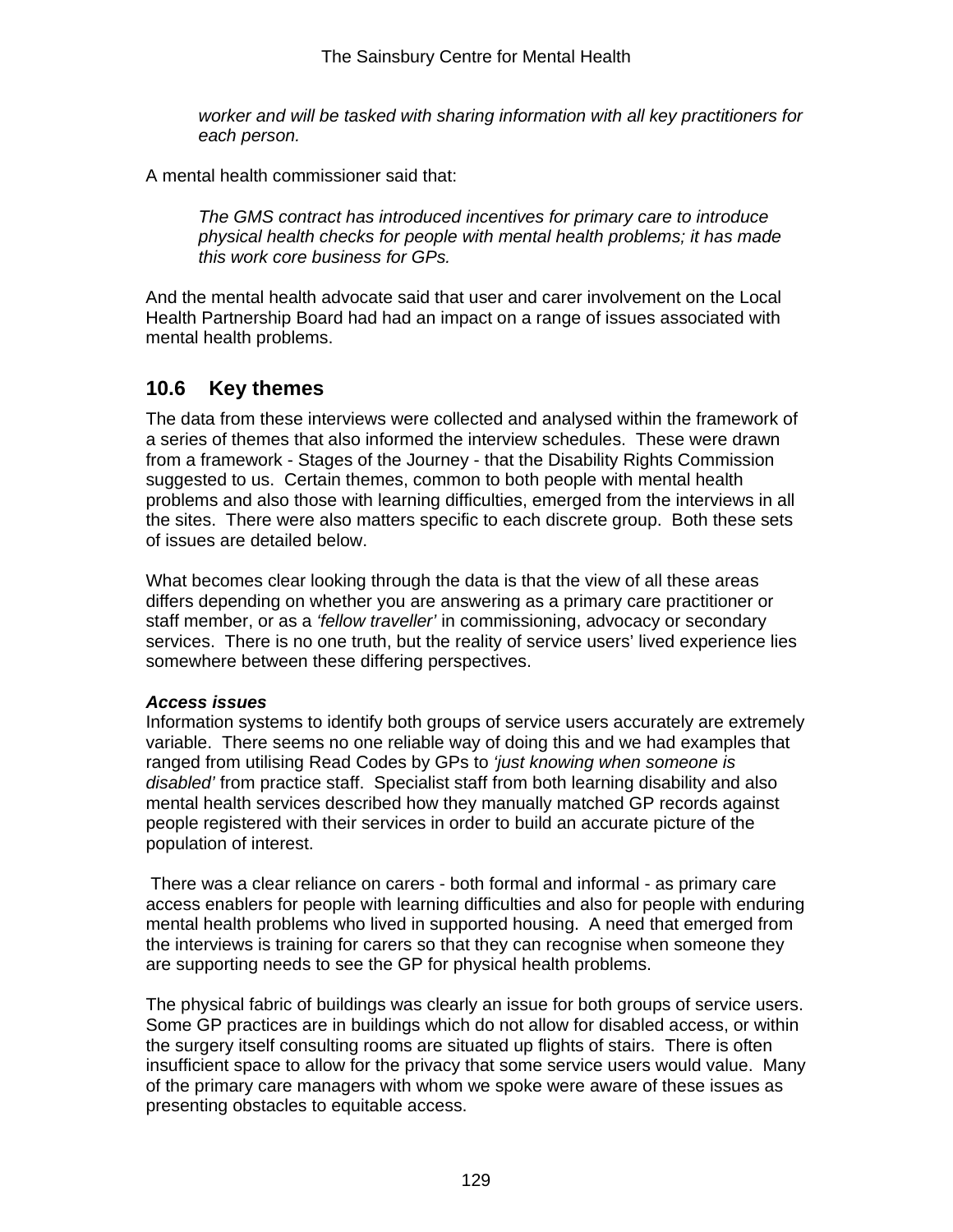Specialist health staff such as learning disability (LD) nurses or Community Psychiatric Nurses (CPN) also played significant roles in enabling access for these groups of service users. The Specialist LD posts tended to be short-term contracts or funded through non-recurring monies such as Health Action Zones, whereas the CPN posts are integral to and embedded within psychiatric services. The disparity between these two services demonstrated the need for the extension of specialist learning disability expertise within service delivery in localities.

## *Staff attitudes*

The subtext from the interviews with primary care staff and practitioners was a mix of fear, anxiety and some impatience combined with paternalism and kindness. Even though some of the interviews described the provision of awareness training in both mental health and learning difficulty, there was still a sense that patients from these groups were like time bombs ready to go off at any moment *'… get people in quickly…'*

Time available to see patients once they had an appointment was a recurring issue. Carers and advocates mentioned the speed with which people were seen and treated, which did not allow for proper understanding or getting to the root cause of a physical health problem.

Doctors talked about 'heartsink patients' from these groups, but there were also compassionate comments that acknowledged that people attending primary care should not have their lives made more difficult by that experience.

Some practice staff expressed bewilderment as to why there should be any issues for people with mental health problems or learning difficulties getting their needs understood. This view came from staff who are doing their best to be kind and considerate, but it could create problems for people trying to make an appointment or getting their needs met once they are attending for an appointment.

The lack of understanding of the fundamental problems some service users might face is not an implicit criticism of values; rather it illustrates the need for regular, relevant, timely awareness training for all primary care staff so that the stigma surrounding the treatment of these groups of patients, and perhaps unwitting discriminatory behaviour, could be eliminated.

On a more positive note, it was clear from the interviews that there are many champions among GPs and other primary care staff, who are prepared to 'go the extra mile' for patients from these groups. In the main, these champions have one common trait – they all seem to have personal experience of either mental health problems or learning difficulties in their families or from within their social networks. They are a vast untapped source of expertise and they convey credibility as they work within primary care.

## *Physical health issues*

In the view of those outside primary care services, diagnostic overshadowing was a significant obstacle to people with learning difficulties and also to those with mental health problems in getting their physical health concerns taken seriously in primary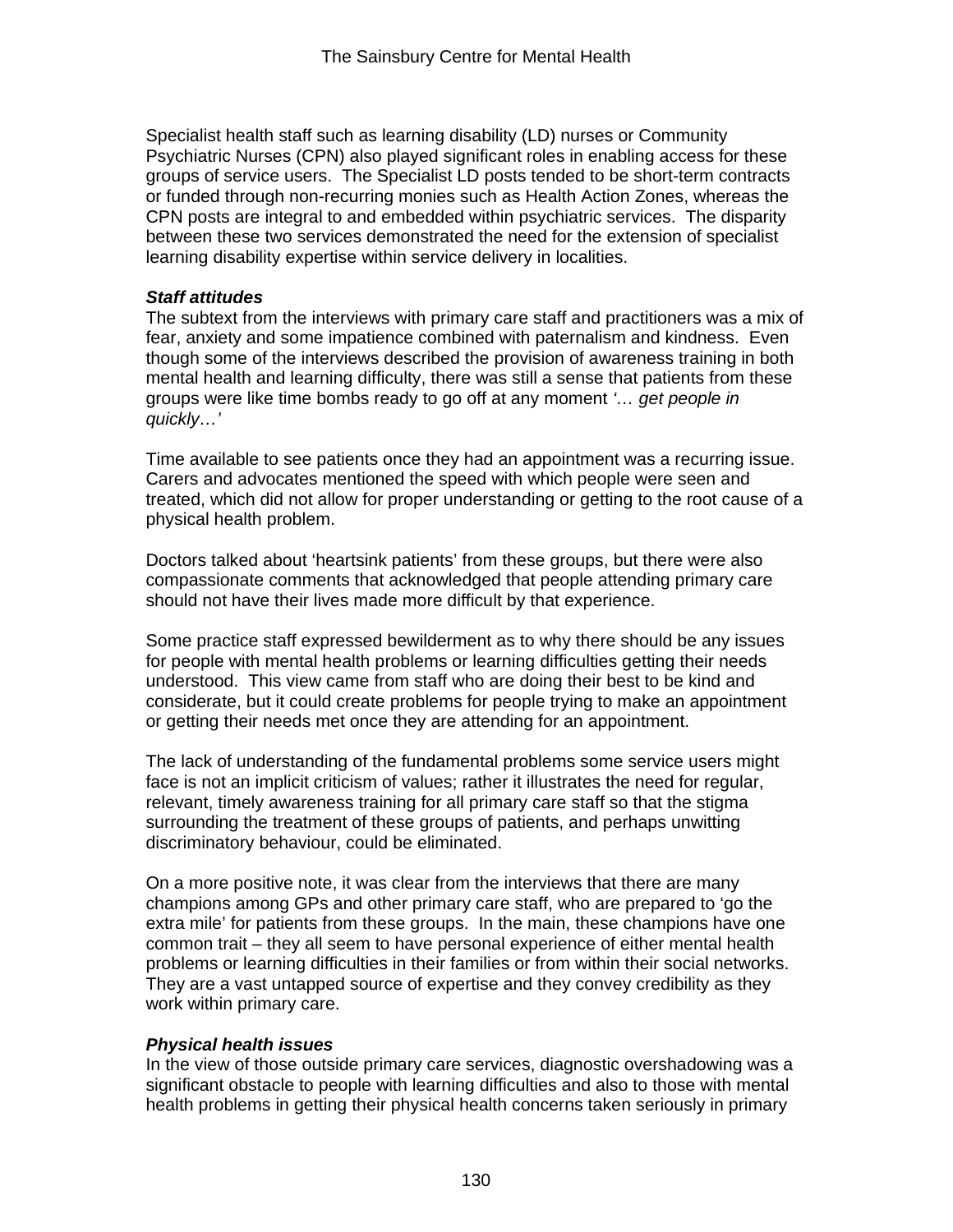care. A person's mental health or learning disability diagnosis often impeded a determined effort to explore and address a physical health complaint. We heard many stories of a range of conditions being missed or overlooked, often with profoundly negative consequences.

There seems to be a self-fulfilling prophecy on the physical health care of these groups of people and to a certain extent it is associated with accuracy of identification. We heard from practice staff that detection of these groups of people relied on a mixture of local knowledge and use of coding systems. However the precision of these methods was in doubt; particularly we heard from secondary care and advocacy agencies that they had service users on their books who were not so identified within primary care.

All of this would have no more than academic interest if it were not for the implications. Poor identification results in assumptions of low prevalence of people with certain conditions. Assumed low prevalence translates into no investment of either time or finance in making a service more user-friendly for these groups.

Most of the discussions about people with learning difficulties were skewed towards more severe or complex needs. It was acknowledged that people with more mild learning difficulties might be able to access services, for example health promotion information. But as practices' abilities to identify this group were so under developed, it was difficult to know if and when the practice would know they had such a person attending for care.

There was a realisation among primary care practitioners that they did not have specialist skills in learning difficulties or enduring mental health problems. However in the former instance, low prevalence was given as a reason for not acquiring the knowledge and skills – they might never be used.

The most recurrent theme to emerge in learning difficulties is the demographic trend toward this population living on into later life. In the view of many of our sample, the social and service implications of this trend have not even begun to be addressed.

## *Services & treatments for physical health issues*

The nature of primary care, with its emphasis on limited time available for appointments, combined with the paucity of specialist skills in mental health and also learning difficulty, militate in many instances against a satisfactory outcome for these groups of people. Even though medical practitioners are aware that health outcomes are worse across a range of indicators for both groups, there is a very passive attitude to health promotion.

In almost all interviews with primary care staff we heard about patients from these groups who don't follow advice as given, don't attend for appointments and who can't cope with the implications of the advice they have been given. There did not seem to be any strategies in place to support these groups to follow any advice or guidance they might have been given.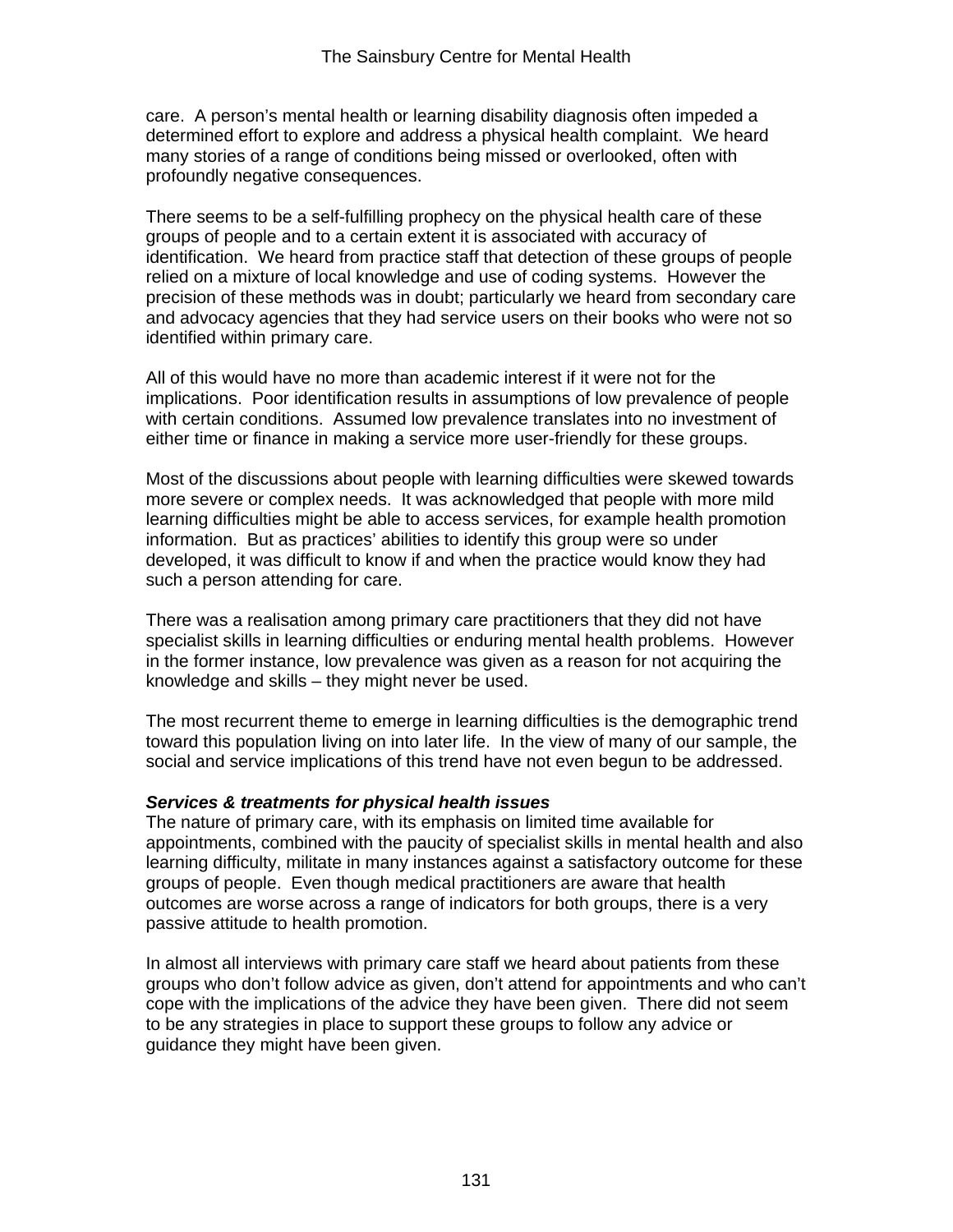More than once the ad hoc nature of care was drawn to our attention and we heard about very good practice as well as practice that left much to be desired. People talked about *'…the luck of the draw…'* with their GP.

Even with the development of primary care organisations - trusts in England and local health boards in Wales - individual practitioners tend still to have an individual, client-centred approach. Although this is perfectly logical - after all the GP-patient relationship is an individual one and can span many years - it may not take into account the broader contextual picture in a given locality.

Some of the good practice described to us was taking place beyond individual practices. For example clinical support networks on relevant themes or Local Strategic Partnerships that included active service user involvement or drop-in centres run by local voluntary organisations seemed not to make as much of an impact on individual practitioners as discrete clinicians like specialist nurses.

#### *Interface between primary and secondary care*

By far the majority of interviewees said quite categorically that primary care should be first port of call for these groups of people when they have concerns about their physical health. But there was also an understanding that primary care is faced with a plethora of demands from all of its patients. That, combined with lack of specialist skills and confidence working with these groups, meant that in many cases primary care was quick to offload people onto specialist services.

From their perspective both specialist mental health and learning disability services were happy to both provide services and also to enable their clients to get access to primary care. In addition we heard about partnerships between specialist statutory and voluntary services, both to provide services and actively to enable service users to use primary care. The alternative was that clients did not receive the care they required.

However, structural change within primary care was perceived both as undermining good practice and as threatening established links. We heard examples of CPNs being allocated to primary care practices and then being removed when PCTs were established - thus breaking effective contacts. We also heard of developing associations between PCTs and specialist learning disability trusts that could be undermined by imminent changes to the configuration of PCTs in the next year.

## *Closing the gap*

There is a clear-cut perception gap between primary care practitioners and staff and not only people with mental health problems and learning difficulties who use services, but also a range of key stakeholders in primary, secondary and voluntary sectors. The former have a sense from their individual interactions with their patients that they are providing as good a service as possible, but the latter think that services could be much improved, even allowing for multiple demands on primary care.

Communication was one of the most significant issues for care and treatment in this area. GPs and practice staff do not always have the skills or time to find out what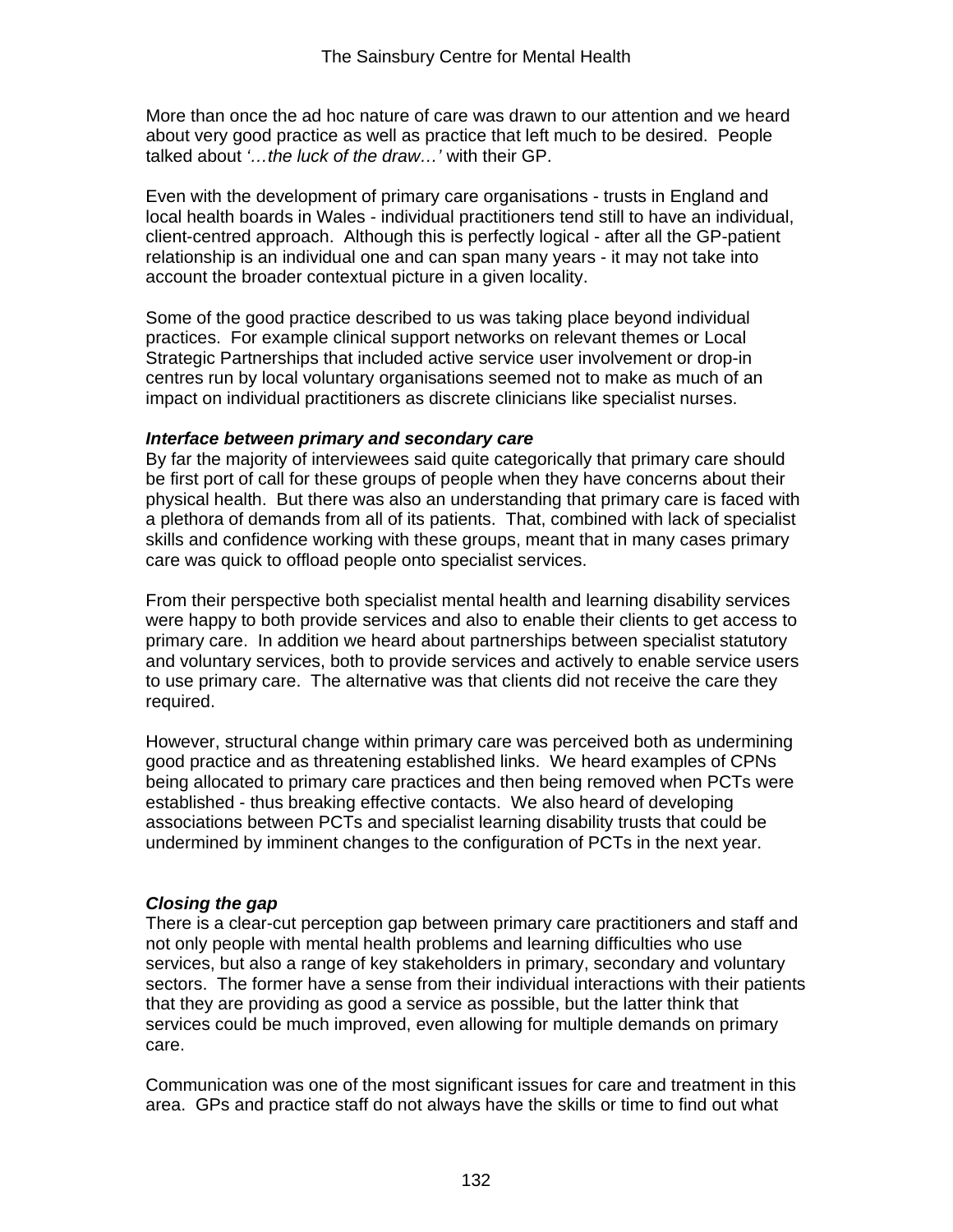people's needs and concerns are. We heard from more than one practitioner that service users from these groups are hard to communicate with. Even if that is the case - and there were managers from advocacy agencies who said this could well be true - it is the role of practitioners to ensure that they can really engage with all of their patients.

At the very least it is incumbent that primary care acquires the specialist knowledge on specific health conditions for these groups, i.e. epilepsy, heart disease and Downs Syndrome etc for people with learning difficulties; and especially about physical side effects of long-term medication and effective lifestyle advice for mental health service users.

The implication here is not that every primary care practitioner should become a specialist in learning disability or mental health. Rather there should be more emphasis on partnerships that work to the benefit of these groups of service users, at individual clinical network level right through to the range of strategic groups that exist in all areas to improve the commissioning and delivery of services.

At the very least primary care practices should avail themselves of local knowledge on good practice in mental health and learning difficulty through their own management structures such as Professional Executive Committees. On a national level websites such as www.networks.nhs.uk exist to provide easy access to online discussion groups on a range of topics with relevance to these groups of users.

What emerged clearly from the data was the importance of local champions specialist LD nurses, GPs with experience of mental health issues, service user involvement on partnership groupings. Change will not all occur at once, but there is much good practice to build on. There is also an immense commitment to providing a good service by primary care and it is because of this that there are so many examples of innovative service delivery for both groups.

Champions can lead by example, not only in their own localities but nationally. Publicising good practice through relevant local arrangements and sharing process, input and outcomes can go some way towards alleviating understandable concerns about overload.

Primary care managers also have an important commissioning role for services for these groups of service users. They are in a position to look more broadly for examples of interesting and effective practice. Partnerships between primary care practitioners and their own colleagues, for example in public health or social inclusion, have the potential to not only improve service design and delivery but also to enhance the interface between practitioners and their patients who use mental health or learning disability services.

More than once we heard that perhaps there is a need for a new GP contract with incentives for learning difficulties similar to those for mental health. Certainly the requirement in the GP contract to establish registers of people with enduring mental health problems and offer these groups health screening and special physical health checks could perhaps already be bearing fruit.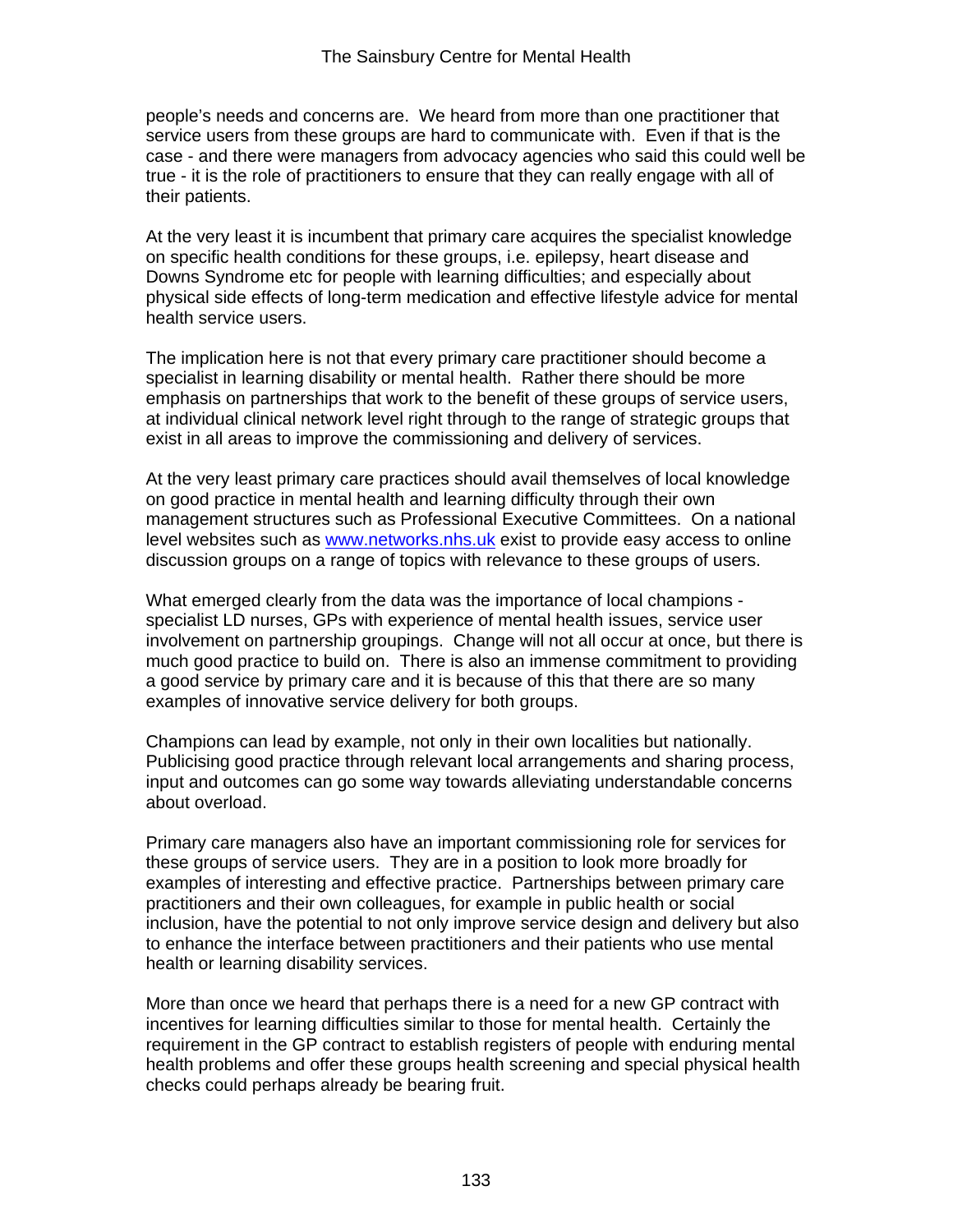# **11 Discussion**

# **11.1 Overview of the study**

This study makes an important contribution to the debate on the physical health care of people with a mental health problem and people with learning difficulties. Its strength lies in the use of a multi-method approach and different data sources, to cover a broad range of groups and key issues. We have confirmed some of the health inequalities that currently exist and evidenced in previous work. We have also shown some encouraging results that point to positive changes in primary health care for people with a mental health problem. No doubt the nGMS contract has in part led to these changes. However, there are still considerable improvements to be made in access to primary care services for people with learning difficulties. Health prevention advice/intervention is a key factor for both target groups which needs further emphasis and development. The solutions found in good practice examples emphasise the need to champion the cause of the target groups whose role is focused on meeting their physical health needs.

# **11.2 Limitations of the study**

It is important to be aware of the limitations of the study when interpreting the findings presented. GP datasets, although they provide a wealth of information concerning the amount of primary care services delivered, can also raise concerns about its accuracy. For example, identifying the target groups was difficult and it is uncertain as to the numbers of people that were not picked up and probably registered elsewhere, particularly for people with a SMI. Due to the poor recording of ethnicity within GP datasets we were unable to report differences according to these groups. Including two diagnostic groups (i.e. people with psychosis and people with bipolar disorder) to form the SMI category is problematic in terms of generalisability. However, we restricted both our mental health groups to those with a psychiatric diagnosis and not all those receiving psychotropic medication. A great number of statistical tests were performed where the number of people being examined was small. Caution needs to be exercised when making decisions about the significance of some findings. However, we were able to account for any differences that could be explained by age, gender and in some analyses locality. Although where relevant we performed separate analyses to identify any notable age and gender differences in the provision of primary care services for physical health problems in the target groups.

Findings from the qualitative part of the study also need to be interpreted carefully. Our mental health service user consultants and researchers with a learning difficulty encountered many difficulties in identifying and organising focus groups and interviews. Covering the broad range of groups (i.e. different age groups, Black and minority ethnic groups, people in forensic settings etc.) was problematic and exacerbated by current research governance rules and regulations when accessing vulnerable groups for research purposes. The selection of practitioners and senior managers was constrained by time and was subject to those who agreed to be interviewed.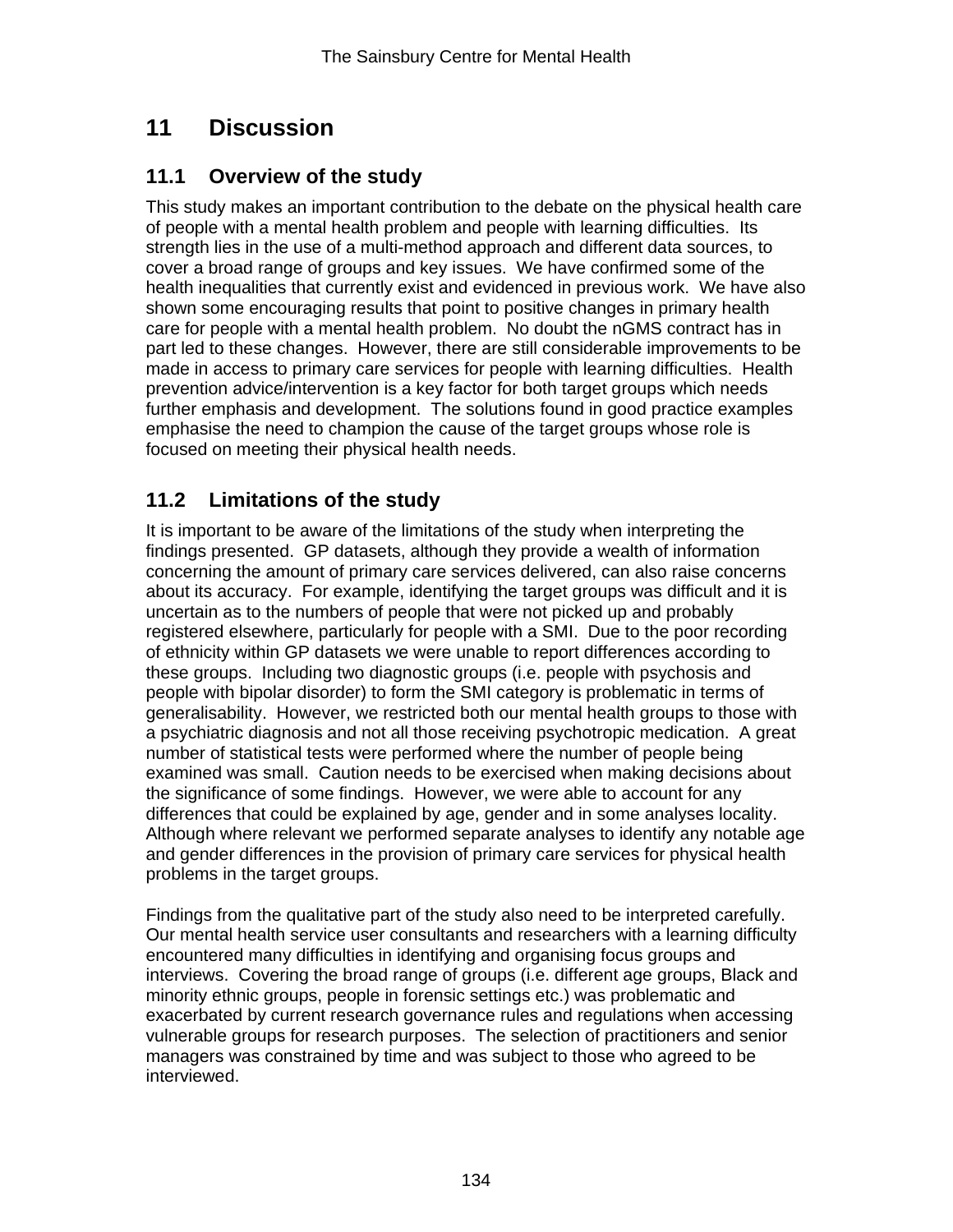# **11.3 Conclusion**

A focused approach leads to positive results. This is no less true for addressing physical health problems among people with a learning difficulty and those with a mental health problem. Good communication skills, the provision of appropriately formatted and accessible information, taking the time to understand the person's requirements, listening, and exercising sensitivity are especially important for these groups. Good practice examples show how championing the cause of people with a mental health problem or a learning difficulty can have an enormously beneficial impact on the physical health needs of these groups. Making these positive examples both permanent and widespread is the next challenge.

# **11.4 Further research**

There are at least two key areas that would benefit from further research. These include:

- a longitudinal study to examine the physical health outcomes of the target groups for specific health problems presenting to primary care; and
- to identify and evaluate appropriate primary care health promotion advice and in particular interventions to improve the lifestyle of people in the target groups at greater risk of developing a major disease.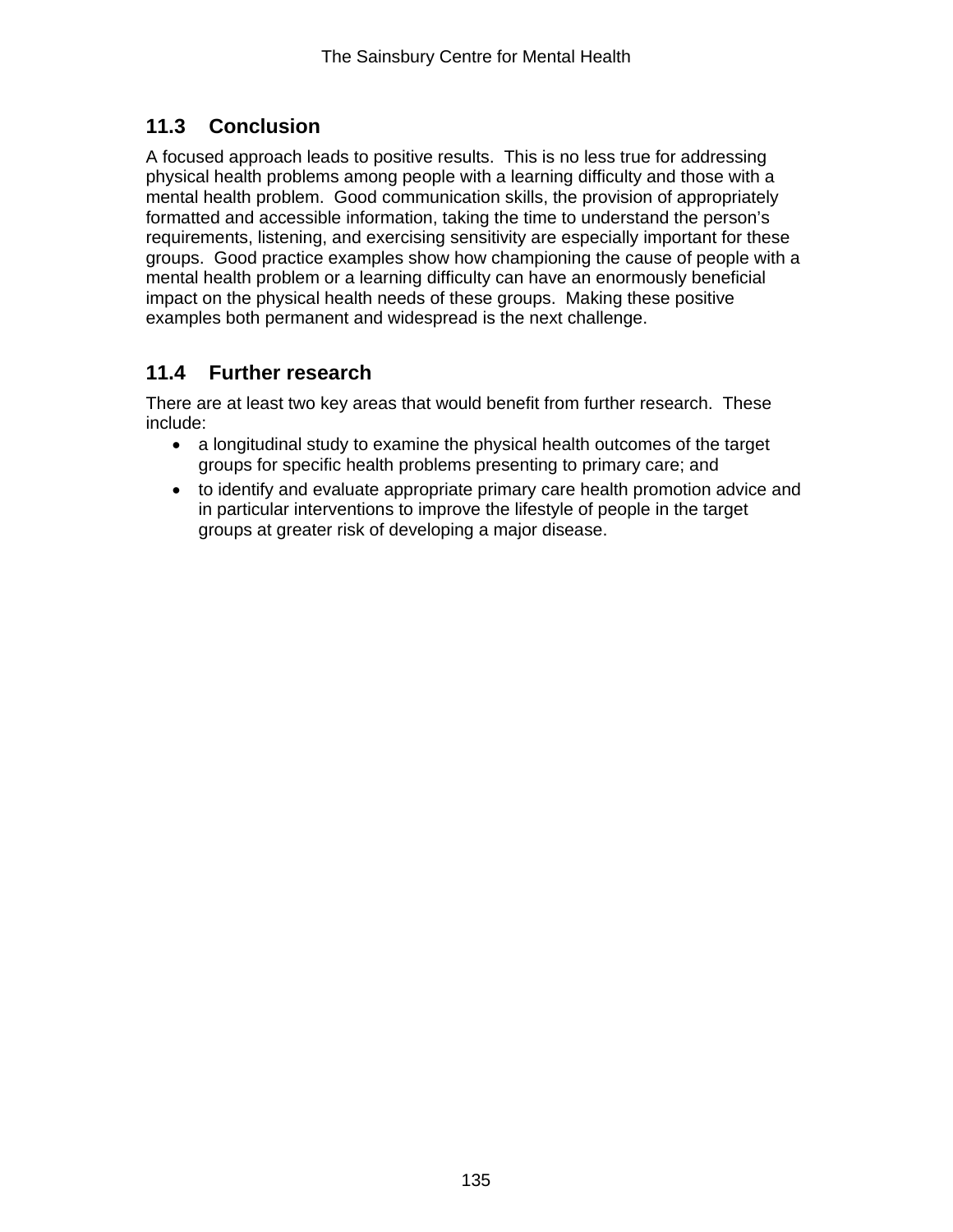# **12 Recommendations**

We suggest a number of recommendations based on our findings and suggestions from focus group and interviewee participants.

## **12.1 For GP practices**

- GP practices should consider developing a **protocol** for supporting people with learning difficulties and people with mental health problems to get the most from their GP practice. This might include:
	- for people with learning difficulties and mental health problems to be treated with respect by all GP practice staff and by other patients using the practice;
	- to provide information about people's right to re-register at a different practice and about how they can go about doing this;
	- to provide people with clear information about what they should do if they need to contact a medical practitioner out-of-hours.
- Ensure that people with learning difficulties and people with mental health problems are encouraged to attend regular preventative health checks, perhaps every six months or yearly.
- For GP practices to move away from crisis intervention towards promoting physical well being and disease prevention. In addition people should be encouraged to visit the GP to discuss health questions prior to them becoming unwell to move away from only visiting GP practices at times of ill health or physical health crisis.
- Flexibility and support with booking appointments. Support for people with learning difficulties to be as independent as possible and make their own appointments, e.g. providing people with one number or one contact name.
- Awareness that some people with mental health problems might not want to explain their mental health difficulty to reception staff or in front of other patients sitting in a waiting room.
- Reduced waiting times for those who find it distressing. In addition a system by which reception staff regularly inform patients about the length of time they are likely to have to wait.
- Simplification of the repeat prescription process. To reduce length of time waiting and number of journeys.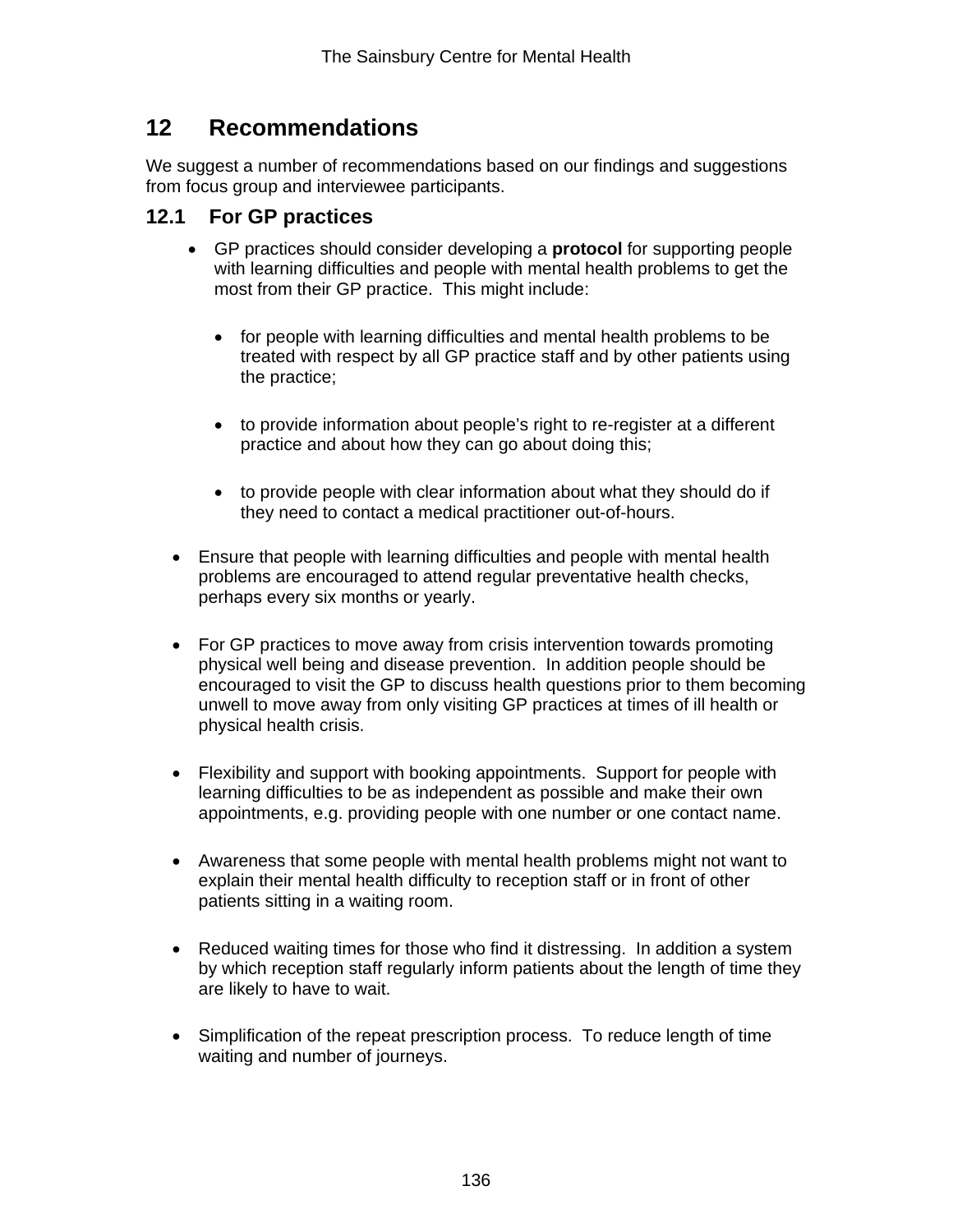- Posters and leaflets about physical health conditions provided in accessible formats including the illustrative use of pictures and photographs. For medications to be labelled in an accessible way so that people with learning difficulties can understand them.
- For GP surgeries to develop so that they are seen as a resource i.e. a place where people can borrow books or videos on health issues, pick up relevant and accessible leaflets and find out information about other related local services such as those providing support with health promotion activities.
- Ensure there are good links with PCT/LHB initiatives such as clinical networks.
- Ensure that there is well-developed knowledge of and links with the specialist secondary sector in health and social care and also with the voluntary and community sectors.

# **12.2 For primary care practice staff**

- GP practice staff, including reception staff, GPs and nurses should receive **learning difficulty and mental health awareness training**, ideally from trainers who have learning difficulties themselves, mental health service user trainers and carer trainers.
- This training should provide GP staff with an opportunity to gain a broader awareness of what it is like to live with a learning difficulty or mental health problem, or to support someone who does. In this way GP staff can be encouraged to consider how they might more easily support people to use their surgery and to get the most from consultations.
- A large component of this training would focus on the need for practice staff to get to know patients on an individual basis and to develop their communication skills. Skilled communication is particularly important for effective and respectful communication with people with learning difficulties.
- Staff should also be made aware of the ways in which the physical health problems of these two groups of people are frequently overshadowed by their learning difficulty or mental health diagnosis.
- Staff should be encouraged to actively support their patients to identify and express their physical health care needs and to be involved in decisions about their treatment options.
- For GP practice staff to support people to access their test results and to be clear about what the next steps are following referrals to specialists.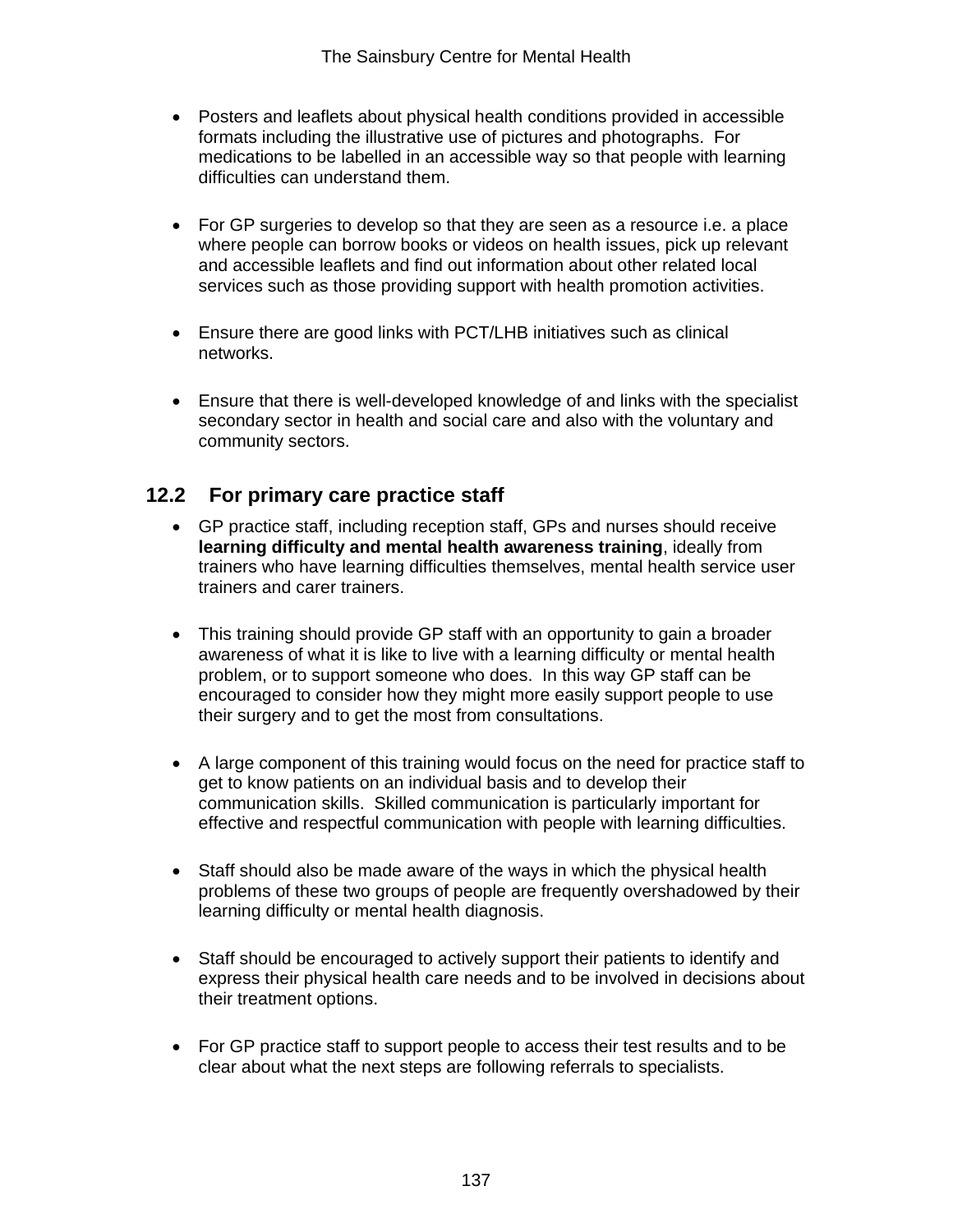# **12.3 For primary care practitioners**

- For primary care practitioners to continue monitoring the health of people with a mental health problem, but to also focus efforts on those with a learning difficulty.
- To consider more effective health promotion advice and seek appropriate interventions to improve dietary habits and encourage smoking cessation.
- More awareness of weight gain in people receiving atypical antipsychotic medication.
- For doctors to be aware that people with learning difficulties and mental health problems sometimes find it difficult to advocate for their own physical well being due to communication difficulties or lack of self esteem and confidence.
- Ensuring that medications are reviewed regularly and thoroughly and that doctors are vigilant when signing repeat prescriptions.
- Raising awareness that these groups of people are often taking numerous medications for different conditions and that these medications can negatively interact or be contra-indicated for other conditions they might have.
- For doctors regularly and proactively to ask patients about any side effects they might be experiencing and to explore lower doses or alternatives.
- For GPs to signpost patients and their carers to appropriate health and social care services.
- For doctors to actively support people with learning difficulties and mental health problems to quit smoking, eat more healthily, lose weight and take up exercise.
- For doctors to actively monitor the health of their patients. To find out whether the treatments or interventions, including health promotion advice or interventions, that have been offered or prescribed have been helpful or not.
- Take advantage of existing pools of knowledge on good practice available electronically such as those on www.networks.nhs.uk.

## **12.4 For people with learning difficulties and with mental health problems**

• For **guidance** to be provided to people with learning difficulties and people with mental health problems, and those who accompany them, to enable them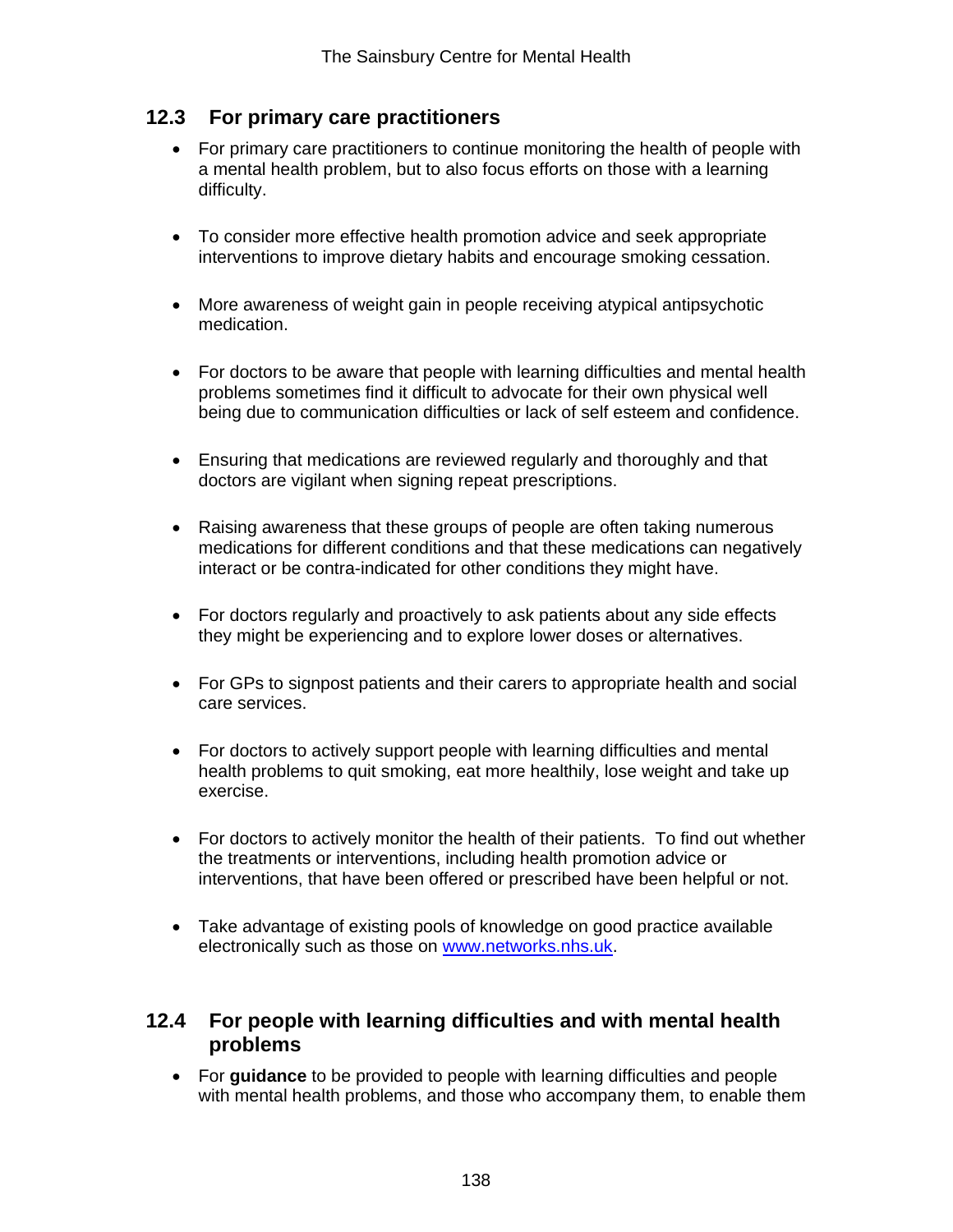to get the most out of their visits to their GP practice. This might include the following suggestions:

- people with learning difficulties, people with mental health problems and their carers should consider ways in which they can be more active and assertive in ensuring that their GP practice meets their health needs or those of the person they are caring for;
- greater active engagement with GP practices might involve taking time before a visit to the GP to think through what issues they would like to raise and what types of treatments they would like to be offered;
- that people with learning difficulties or mental health problems consider taking someone along with them to support them during their consultations if they feel they are not getting what they require from their GP practice;
- the people accompanying them should always ensure that prior to a visit, a full explanation and discussion takes place so that the person knows what is going to happen, who is going to talk and that both people are aware of the issues and questions that need to be raised.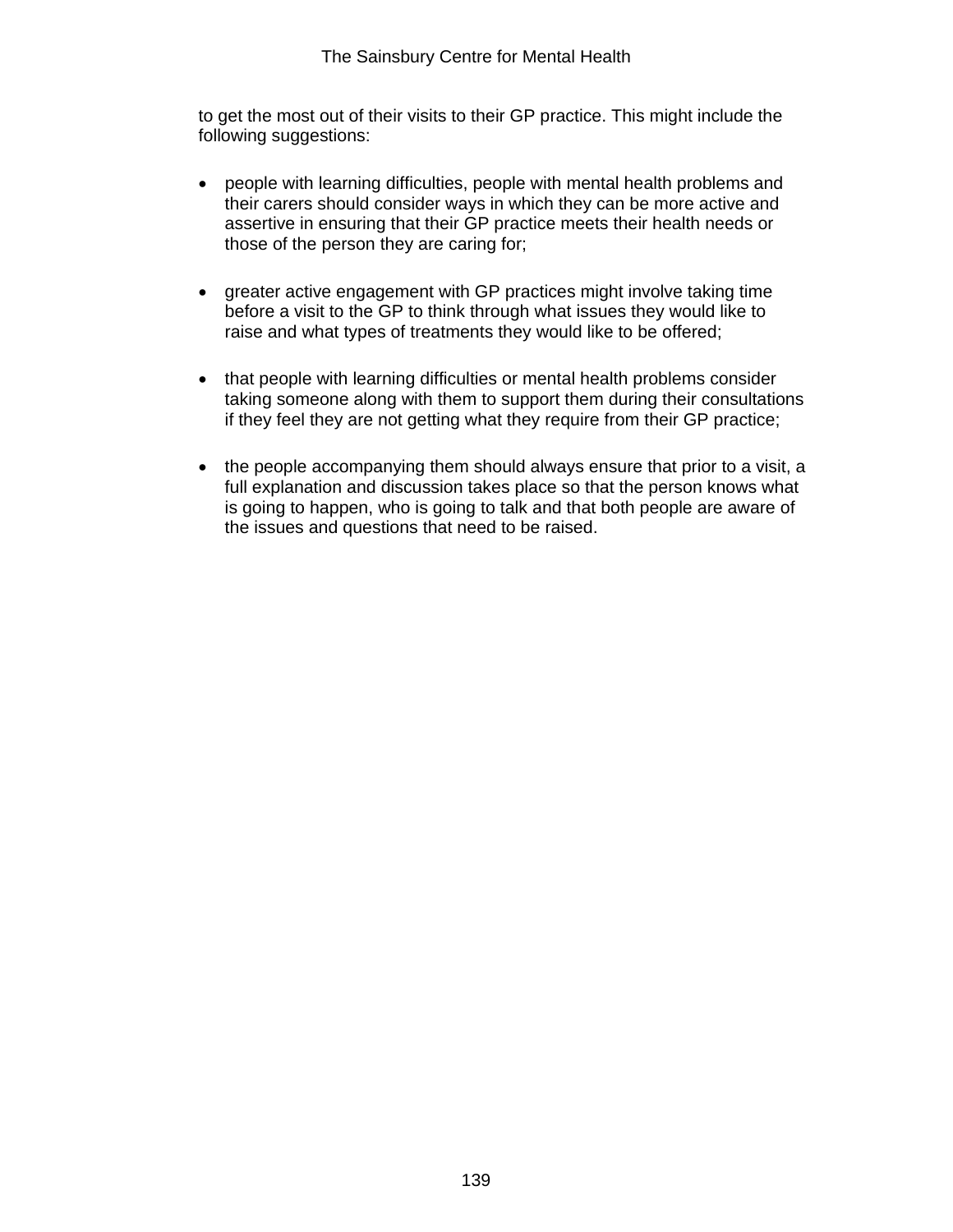# **13 References**

Berndt DJ, Fisher JW, Hevner AR, Studinicki J (2001) Healthcare data warehousing and quality assurance. IEEE Computer, 34, 56-65.

Brown S, Inskip H & Barraclough B (2000) Causes of the excess mortality of schizophrenia. British Journal of Psychiatry, 177, 212-217.

Doran T, Drever F & Whitehead M (2004) Is there a north-south divide in social class inequalities in Great Britain? BMJ, 328, 1043-45.

Emerson E, Hatton C (2004) Estimating the current need/demand for supports for people with learning difficulties in England. Institute for Health Research, Lancaster University.

Cassidy G, Martin DM, Martin GHB, et al. (2002) Health checks for people with learning difficulties. Journal of Learning Difficulties, 6, 123-136.

Cohen A & Phelan M (2001) The physical health of patients with mental illness: a neglected area. Mental Health Promotion Update, issue 2, 15-16, Dept of Health.

Connolly M, Kelly C (2005) Lifestyle and physical health in schizophrenia. Advances in Psychiatric Treatment, 11, 125-132.

Corry P, Dru Drury C, Pinfold V (2004) Lost and Found: Voices of the forgotten generation. London: Rethink Publications

Dept of Health (1999) National Service Framework – Mental Health. London: Department of Health.

Dept of Health (2003) National Survey Programme, Primary Care Trust. 14 February version 23. http://www.welwyn-hatfield-pct.nhs.uk/contact/patsurvey/Core.pdf

Jenkins R, Lewis G, Bebbington P, Brugha T, Farrell M, Gill B, Meltzer H (1997) the Nation Psychiatic Morbidity surveys of Great Britain – initial findings from the household survey. Psychological Medicine, 27, 77-789.

Kerr (2004) Improving the general health of people with learning difficulties. Advances in Psychiatric Treatment, 10, 200-206.

Lambert TJR, Velakoulis D & Pantelis C (2003) Medical co-morbidity in schizophrenia. Medical Journal of Australia, 178, S67-S70.

Lawrence DM, Holman CDJ (2003) Death rate from ischaemic heart disease in Western Australian psychiatric patients 1980-1998. British Journal of Psychiatry, 182, 31-36.

Kelly M, McCrea die R (2000) Cigarette smoking and schizophrenia. Advances in Psychiatric Treatment, 6, 327-332.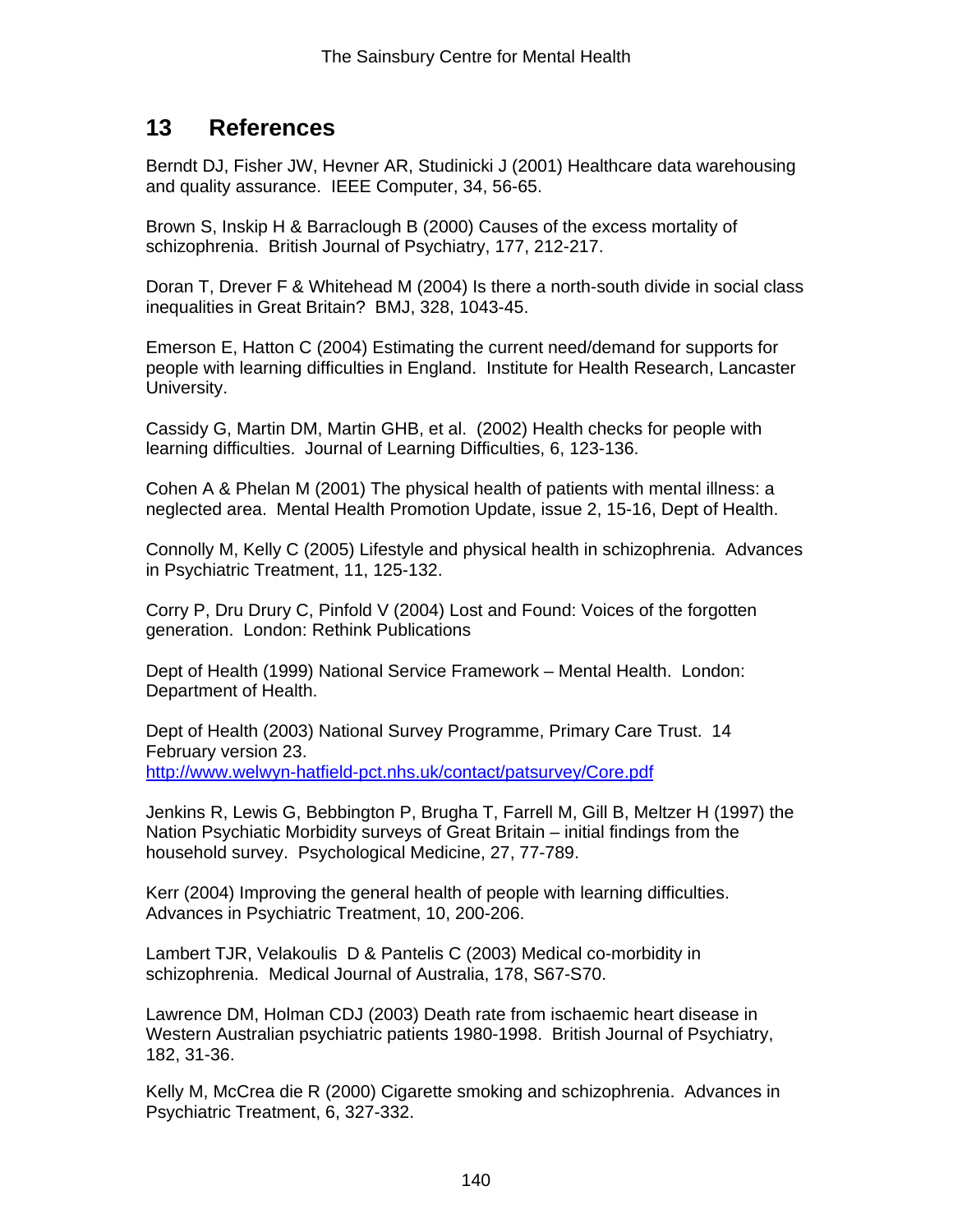Marmot, M. (2005). Social determinants of health inequalities. Lancet 365, 1099- 1104.

Martin G, Phillip L, Bates L et al. (2004) Evaluation of a nurse-led annual review of patients with severe intellectual difficulties, needs identified and needs met, in a large group practice. Journal of Learning Difficulties, 8, 235-246.

McCreadie RG on behalf of the Scottish Schizophrenia Lifestyle Group (2003) Diet, smoking and cardiovascular risk in people with schizophrenia. British Journal of Psychiatry, 183, 534-539.

nGMS (2004)

Naess O, Claussen B, Thelle DS & Davey Smith G (2004) Cumulative deprivation and cause specific mortality. A census based study of life course influences over three decades. Journal of Epidemiology & Community Health, 58, 599-603.

Newcomer JW (2005) Second-generation (atypical) antipsychotics and metabolic effects: a comprehensive literature review. CNS Drugs, 19, Suppl 1, 1-93.

NHS Health Scotland (2004) People with learning difficulties in Scotland: health needs assessment report. Glasgow: NHS Health Scotland.

Nocon A (2004) Background evidence for the DRC's formal investigation into health inequalities experienced by people with learning difficulties or mental health problems. Disability Rights Commission.

Ohaeri JU (2003) The burden of caregiving in families with a mental illness: a review of 2002. Current Opinion in Psychiatry, 16, 457-465

Ouellette-Kuntz H, Garcin N, Lewis S et al. (2004) Addressing the health disparities through promoting equity for individuals with intellectual difficulty. Queen's University, Kingston, Canada: Healthcare Equity for Intellectually Disabled Individuals Program. http://www.igh.ualberta.ca/RHD/Synthesis/Difficulties.htm

Phelan M, Stadins L & Morrison S (2001) Physical health of people with severe mental illness. BMJ, 322, 443-444.

Samele C (2004) Factors leading to poor physical health in people with psychosis. Epidemiologia e Psichiatria Sociale, 13, 141-145.

Seymour L (2003) Not All in the Mind. The physical health of mental health service users. Radical Mentalities – briefing paper 2. London: Radical Mentalities.

a. St. George's – University of London. Primary Care Informatics (PCI). URL: http://www.gpinformatics.org

b. St. George's – University of London. Primary Care Data Quality (PCDQ) programme. What is MIQUEST? URL: http://www.pcdq.org/miquest.htm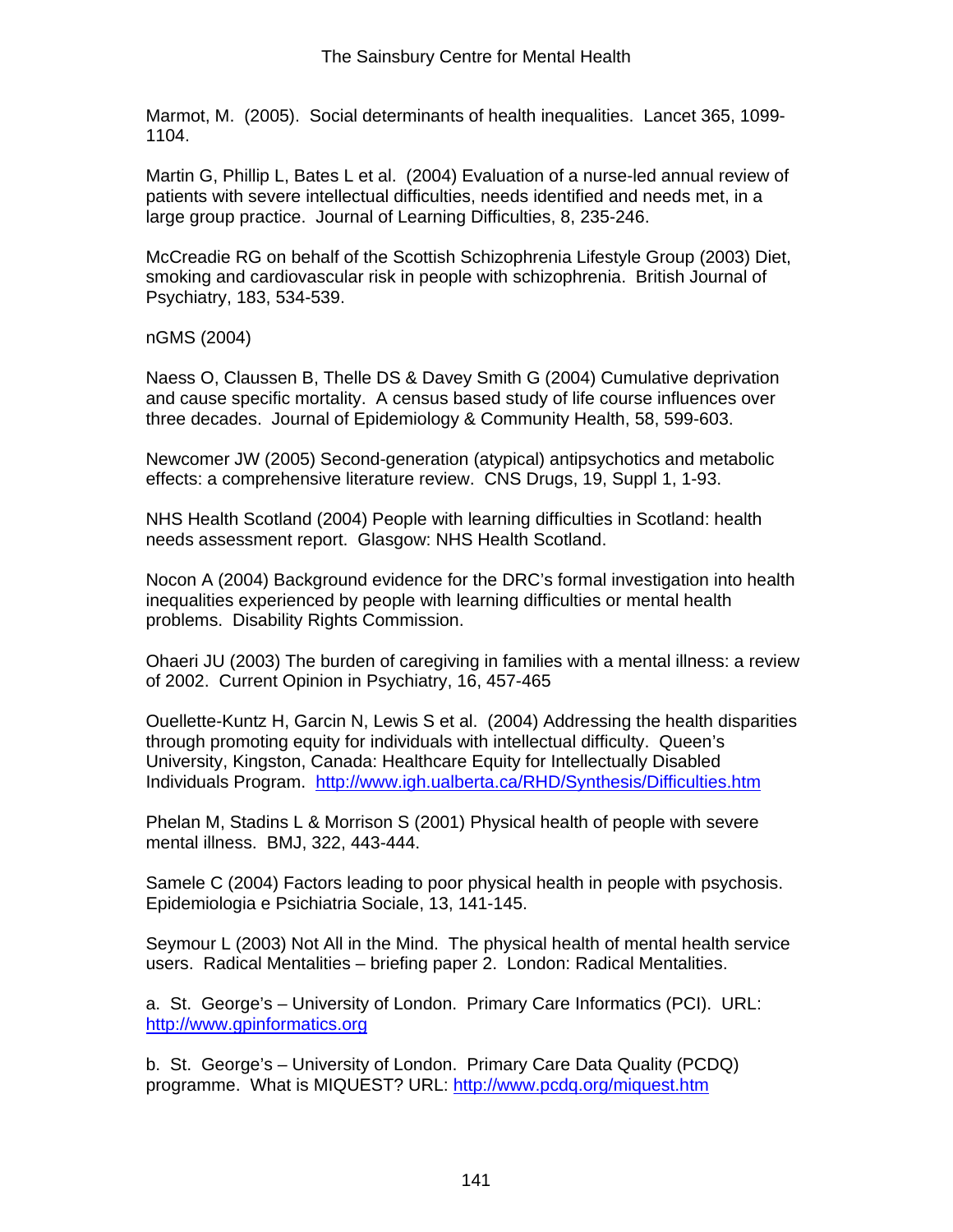Welsh Assembly Government (2002) Adult Mental Health Services: A National Service Framework for Wales.

http://www.wales.gov.uk/subihealth/content/keypubs/pdf/adult-mental-nsf-e.pdf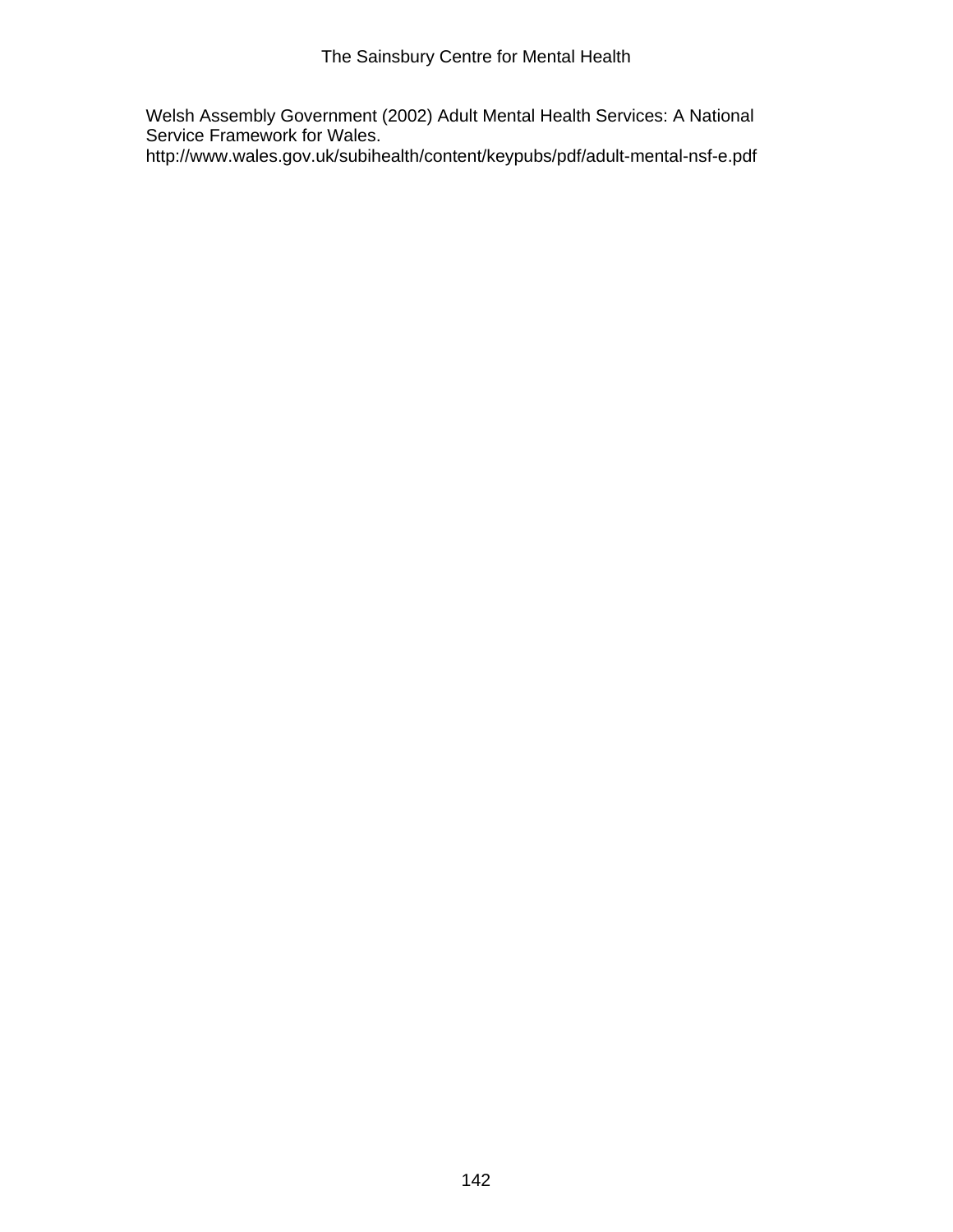# **14 Appendix 1. Read Codes used for GP Dataset**

#### **Patient identifiers**

- **MIQUEST unique identifiers**
- Year of birth
- **Gender**
- **First part postcode**
- **Ethnicity**

#### **Read coded variables**

- 1. Diagnoses
	- **In Ischaemic heart disease (earliest date recorded)**
	- COPD respiratory disease (earliest date recorded)
	- Cerebrovascular disease stroke (earliest date recorded)
	- **Psychiatric disorders (earliest date recorded)**
	- **EXECTE:** Learning difficulties (earliest date recorded)
	- **HIV/AIDS (earliest date recorded)**
	- **Hepatitis (earliest date recorded)**
- 2. Psychotropic medication
	- Antipsychotics, depot and non depot treatments (latest, date and value)
	- Antidepressants (latest, date and value)
- 3. Screening and prevention
	- Systolic blood pressure (latest, value and date recorded)
	- Diastolic blood pressure (latest, value and date recorded)
	- Height, weight and body mass index (latest, value and date recorded)
	- Viral hepatitis and HIV (latest and date recorded)
	- **Tetanus and flu vaccination (latest and date recorded)**
	- Cervical smear and mammogram (latest and date recorded)
	- **Urine analysis (latest and date recorded)**
	- Statins (latest date and value)
	- Serum cholesterol (total and LDL) (latest date and value)
	- **Smoking code that implies current smoker (date given)**
	- **Smoking code that implies non-smoker (date given)**
	- Diet and smoking advice (date recorded)

A full list of the Read Codes used is available upon request.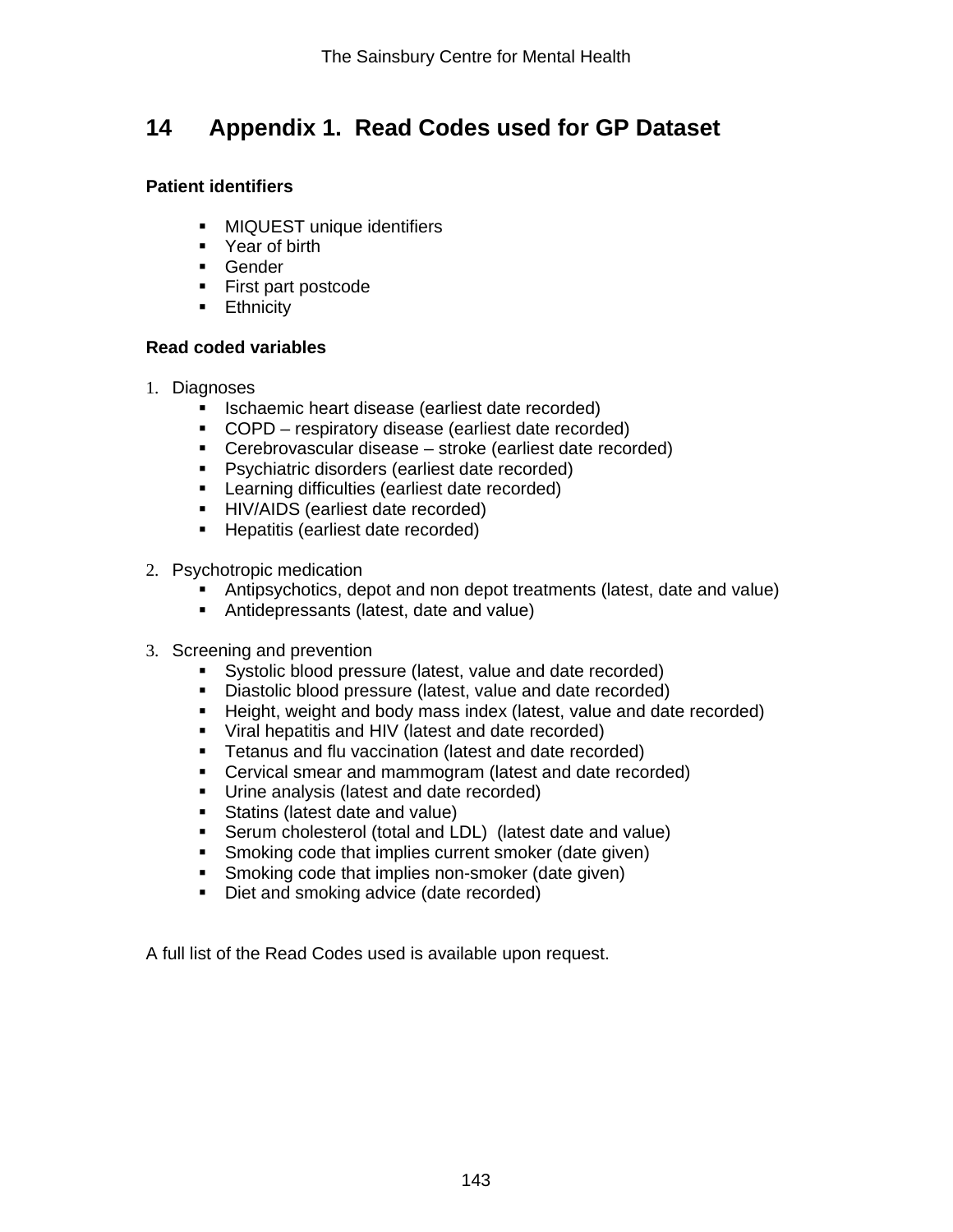# **15 Appendix 2. Report by Central England People First for the Sainsbury Centre for Mental Health**

**"A look at the physical health problems in people with learning difficulties and people with mental health problems and the service we receive from their General Practitioner (or doctor)."** 

## **15.1 Introduction**

Central England People First were asked by the Sainsbury Centre for Mental Health to do some research on their behalf, on the above project.

We have experience in this area and thought that our role would be quite straight forward.

The time that the project had to be completed in did seem short. As people with learning difficulties ourselves, we know that people with learning difficulties need more time to understand things. However, we did feel we could do the research within the time given.

# **15.2 Our brief**

- We were to hold a small focus group to help identify good questions for the research.
- We were to have a say in the questions and the postal questionnaire.
- We were to receive names of places to hold focus groups and do the research.
- We were to have a say in the final report.

# **15.3 How we got on**

The first part went very well. We held a focus group and had a say in the questions in the time allowed.

However, we then had several hurdles to overcome.

The first of these was the red tape involved. Having to have honorary contracts and even a second police check, in one area, meant that we had to wait to arrange the focus groups.

The next problem was that we were to contact people ourselves to find focus groups. We found this difficult because

- i. As in other research projects we have done, we sometimes are not taken seriously because we have learning difficulties.
- ii. The short amount of time meant that our contacts found it difficult to get in touch with enough people to form a focus group. This was because they were busy themselves.
- iii. In one area a similar project had held a focus group recently and people did not want to do the same thing twice.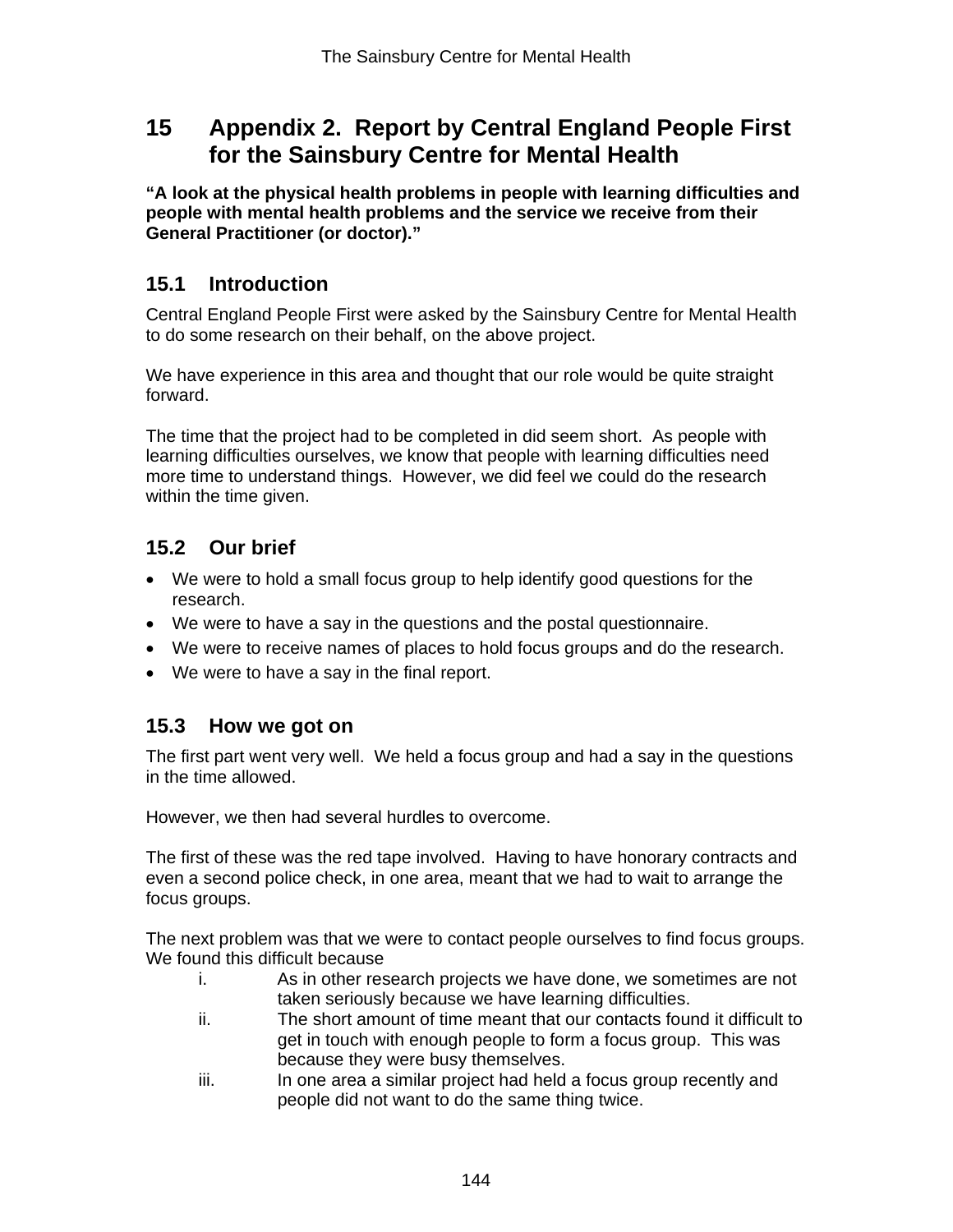- iv. Our time input in the project grew and grew. This was because of the problems we were having getting the groups together meant that we spent a lot of our time chasing up people on the phone, by e-mail and by fax.
- v. We also had a problem with the consent form when we went to a sixth form school. We were delayed as we sent ahead the consent forms. But these had to be redone to suit younger adults. This was not difficult but caused a time delay.
- vi. Because of the difficulty in getting groups together we found that we could not organise focus groups in the same area at the same time. This meant going to the same areas in different weeks. This caused more time to be used.

However, we did find some contacts who went all out to help us and make things happen.

All the people who took part in the research were very helpful.

The Sainsbury Centre for Mental Health were very supportive.

## **15.4 How we did the research**

We started by chatting to people and putting them at ease.

We always went through the information again to make sure that everybody understood everything. Were this was not possible we all ways made sure that the parent or carer were clear on our approach about talking to the individual.

We always went through the consent forms. On two occasions we were asked not to use a tape recorder.

The questions were directed at the people with learning difficulties even when the parent or carer was going to answer. We did finish early on a couple of occasions as people had had enough.

We always checked to see if people had had their say.

When we had finished we made sure that people were comfortable with the experience before giving them their money.

For some people it was a large amount of money for them to get. Most people were very pleased with the amount.

However, on some occasions we got the feeling that some people were there just because of the money.

Ian Davies Supported by Joan Walker October 2005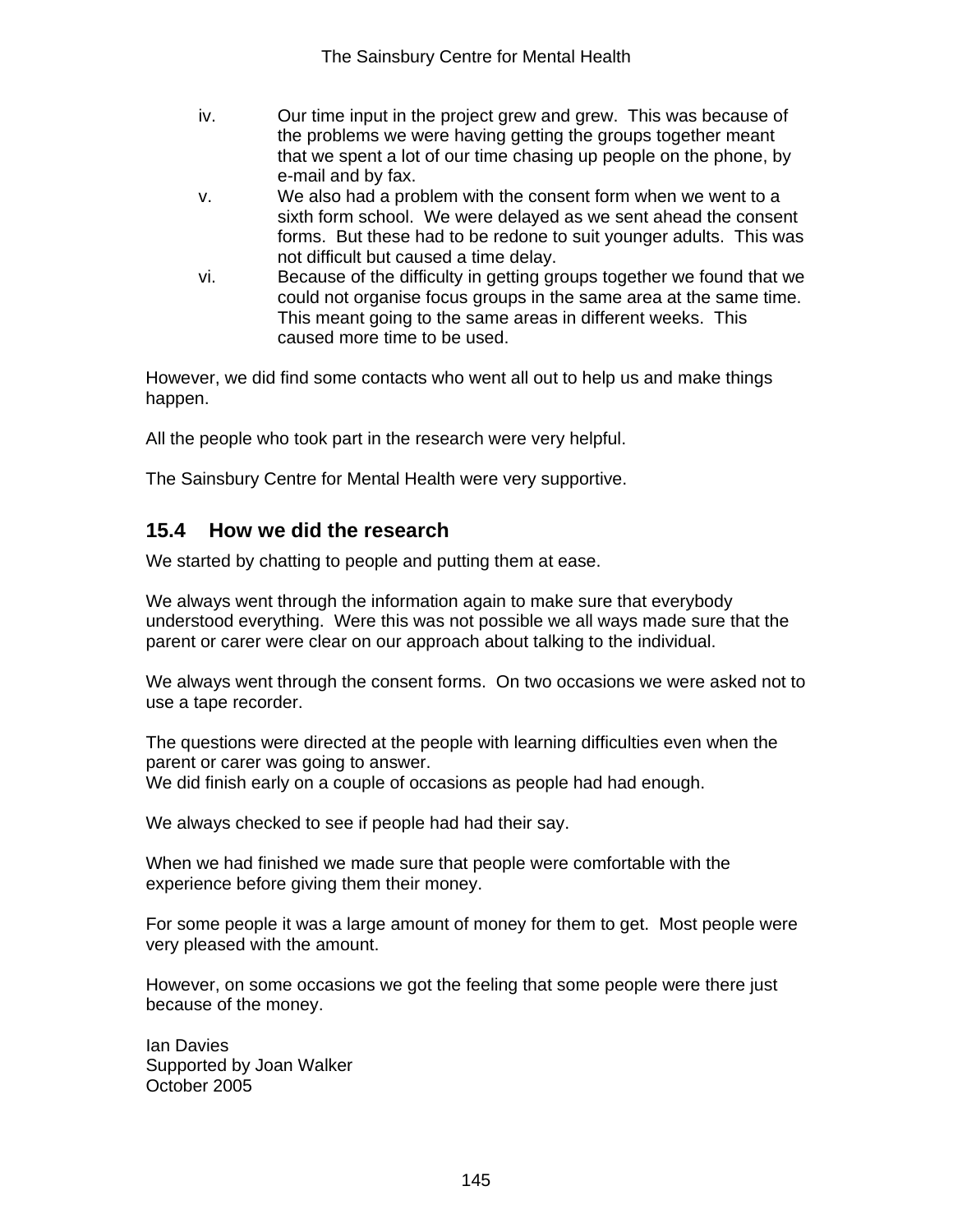# **16 Appendix 3. Tools used in focus groups, interviews, and the postal survey**

## **16.1 Topic guide for focus groups/interviews with people with mental health problems**

#### **AIMS**

*Examine service users' experiences of accessing help with their physical health problems from their GP surgeries:* 

- *What have they found helpful?*
- *What have they found difficult?*
- *In what ways could primary care services better meet their needs?*

### **TOPIC AREAS (Brief topic guide)**

We are interested in hearing about people's **positive and difficult** experiences.

We are interested in finding out if people feel they are **treated differently** to those without a mental health problem.

#### **1. When accessing your GP practice, what is your experience of:**

- making appointments
- travelling to GP practice
- accessing the building
- reception
- the waiting room

#### **2. What is your experience of getting help from your GP or nurse about your physical health problems?**

- support to attend
- \*talking with doctor or nurse
- info received
- review of medication drugs for physical health problems
- review of medication side effects of psychiatric drugs
- referral to specialists

#### **3. What is your experience of being supported by your GP practice to attend health checks?**

egg blood pressure, urine tests, breathing / peak flow tests, smear tests, checks of lumps on breasts, pre-natal checks (last 3 – women only)

#### **4. What is your experience of receiving health promotion advice or interventions?**

egg for smoking, healthy diet, weight loss, alcohol consumption, exercise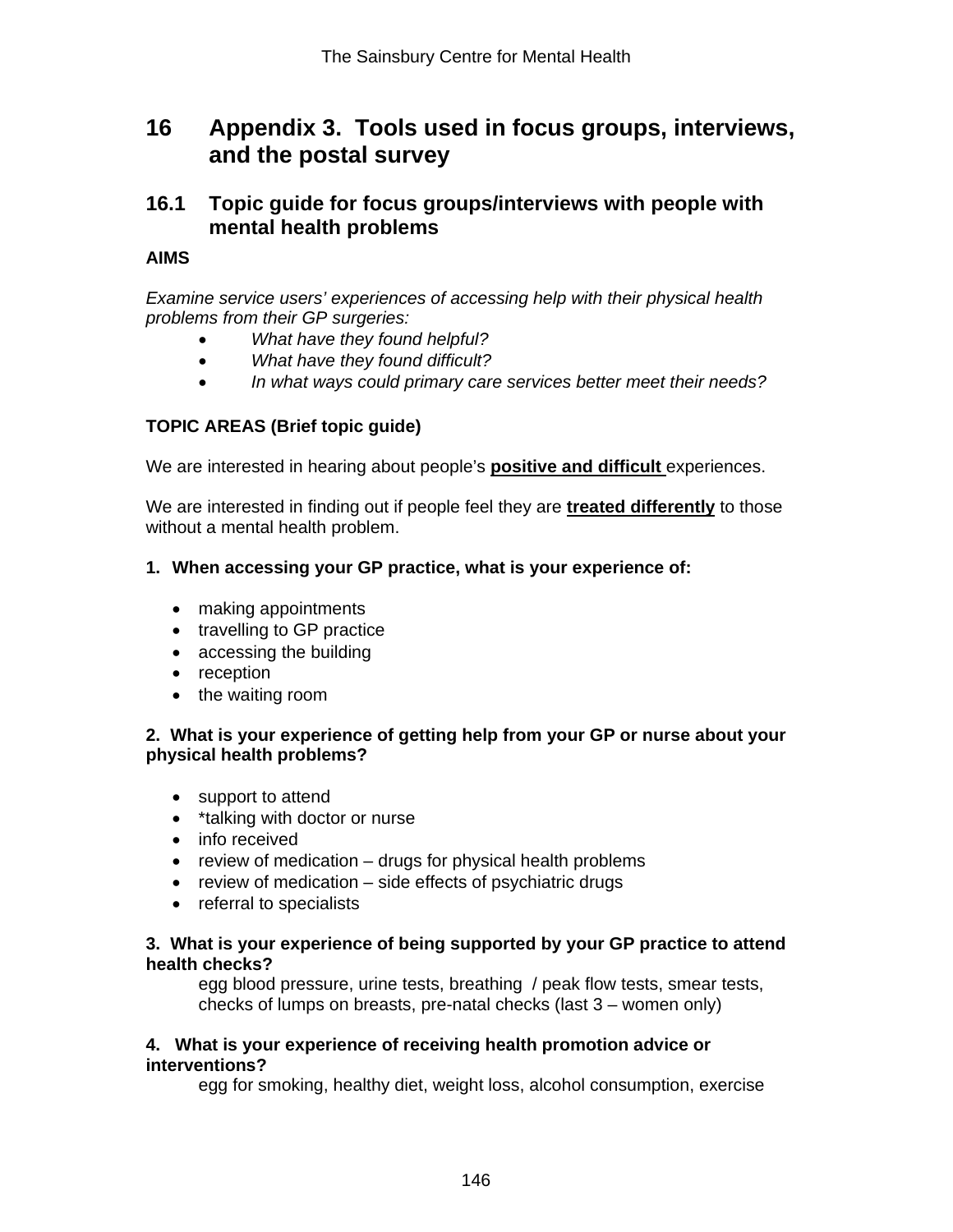### **5. What was your experience of registering with your GP?**

• including any experience of attempting to change GP or being taken off GP list

#### **6. Do you have any suggestions for ways in which your GP practice could help you more in the future?**

### **MORE DETAILED TOPIC GUIDE**

- **1. Accessing GP practices**
- **Making appointments**: phoning GP practice; who makes phone call; how quickly get appointment (nurse and doctor); how easy to make appointment with particular doctor or nurse prefer to see
- **Travelling to GP practice:** own transport; public transport; rely on someone else  $-$  who
- **Accessing the building:** any adaptations to building for people with physical impairments or difficulties
- **Reception and waiting room:** reception staff; posters displayed / leaflets available; length of waiting time; environment

### **2. Consultation**

- **Support to attend:** see Dr or nurse alone or accompanied by someone else
- **Communication with Dr or nurse**: listened to; respected; heard; adequate length of time; language used; involvement in decision making; any differences between way treated by Dr and nurse
- **Information provided:** leaflets about condition; leaflets about medication and side effects
- **Review of medication for physical health problems:** how often; involvement in decision making
- **Referrals to specialists** egg hospital consultant or specialist clinic: length of wait until appointment with specialist; communication about appointment with Dr or nurse; any information provided about referral

### **3. Health checks**

egg blood pressure, urine tests, breathing / peak flow tests (for chronic obstructive pulmonary disease or asthma), smear tests, checks for lumps on breasts and prenatal checks (last 3 – women only)

- **Checks undertaken during routine visits** to Dr or nurse
- **Reminder letters:** letters received**;** language used; your response to letters; support to respond to letters from anyone else egg mental health workers, friends or family

#### **4. Health Promotion**

egg smoking, healthy diet, weight loss, alcohol consumption, exercise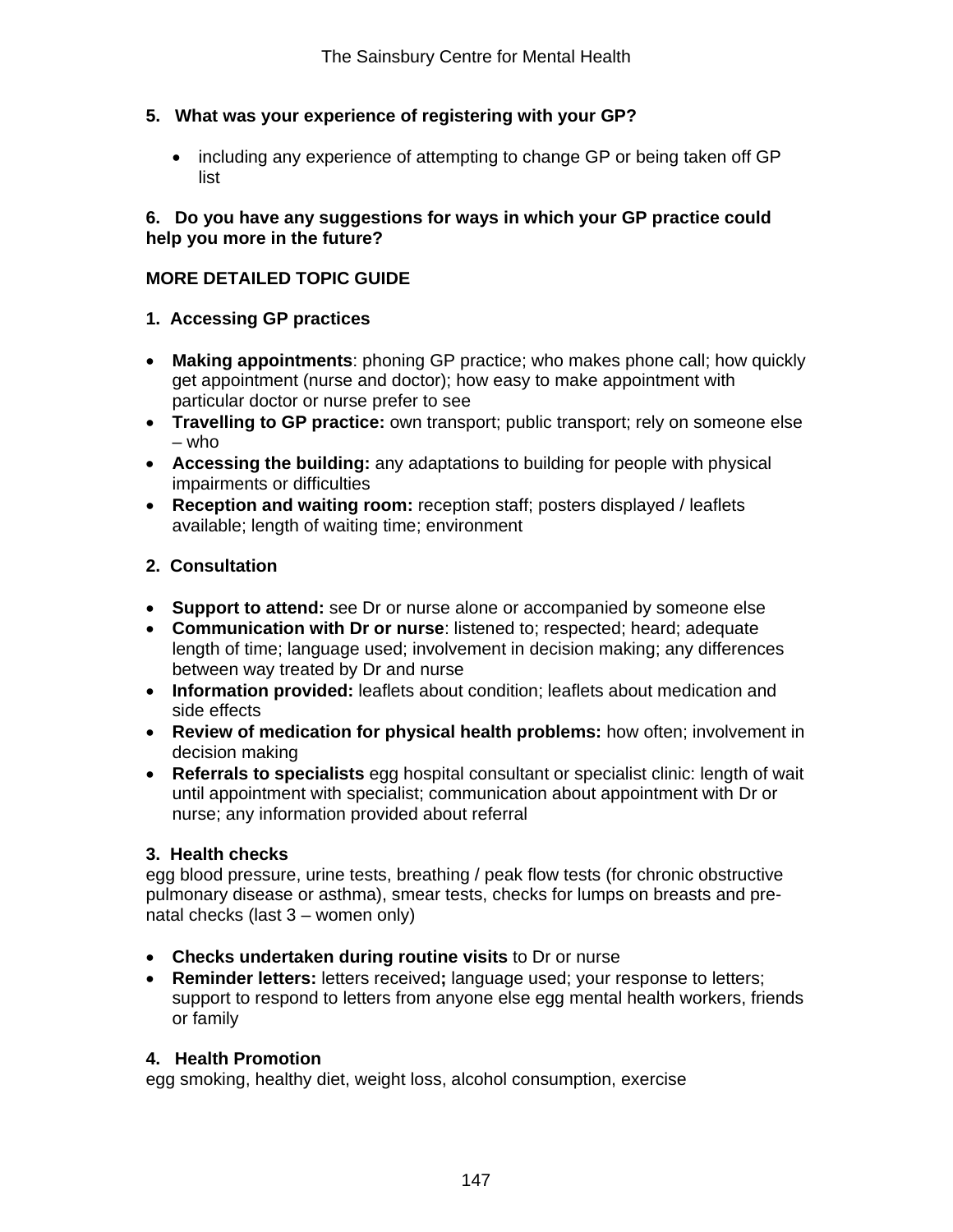- **Information and advice**: verbal / written; you ask for it; it given to you by Dr or nurse; language used
- **Interventions offered** egg prescription for exercise, appointment with nutritionist, smoking cessation groups or advisors: experience of these interventions

#### **5. Registering with GP**

• Any difficulties encountered when attempting to register with GP practice or change GP practice

### **6. Suggestions for improvements**

• Any aspect of their contact with their GP practice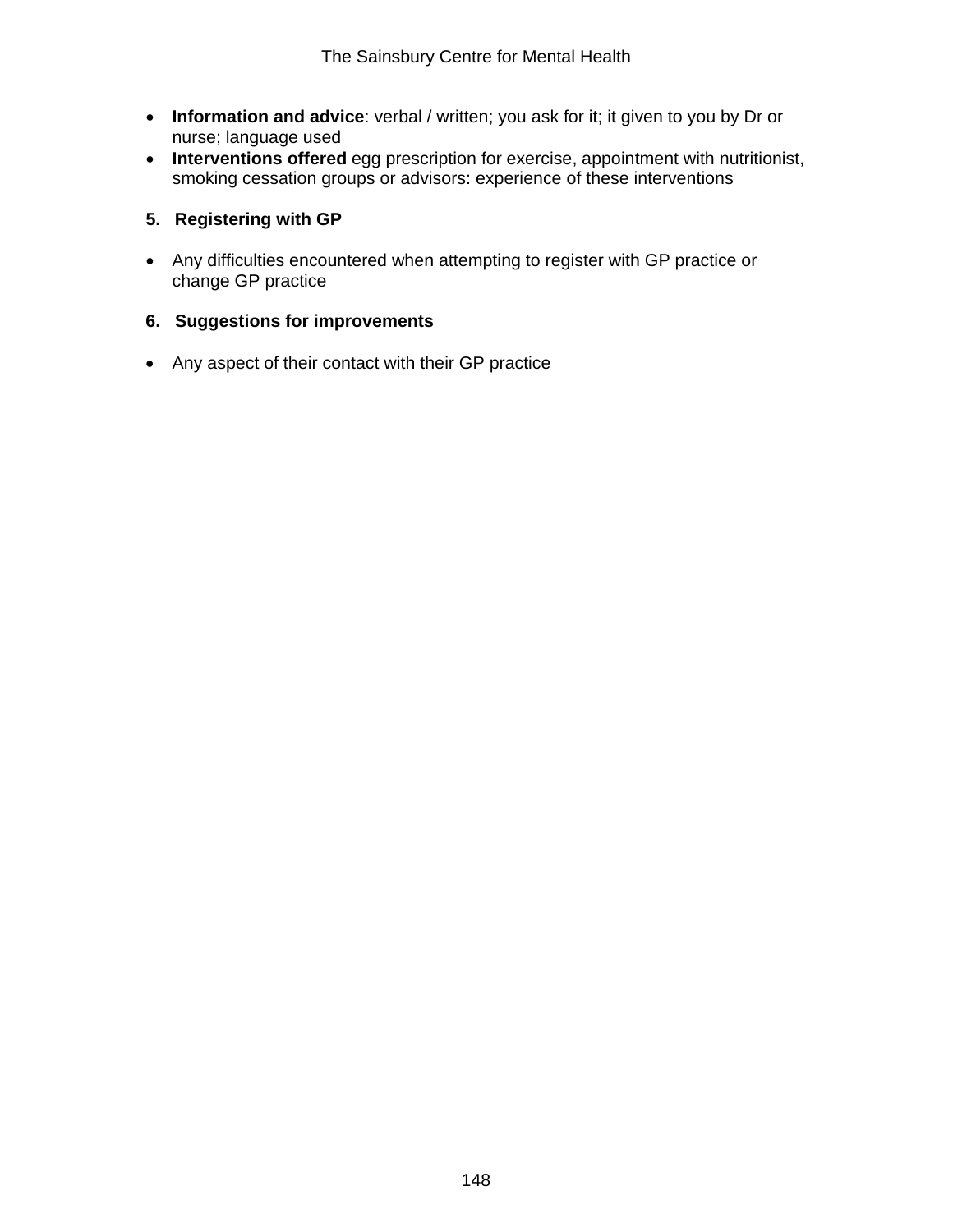# **16.2 Focus group questions for people with learning difficulties compiled by Central England People First**

- 1. Do you have a doctor that you see?
- 2. How many times have you seen your doctor in the last year?
- 3. Who makes your appointments when you want to see a doctor?
- 4. Is it easy to get an appointment when you want one?
- 5. How do you get to your doctors when you need to go?
- 6. Is it easy to get to your doctors?
- 7. What is the building like that you see your doctor in?
- 8. Is the building easy to use?
- 9. Can you understand any of the posters or leaflets in the waiting room?
- 10. Do the reception staff talk to you in a good way?
- 11. Do you have to wait for a long time in the waiting room?
- 12. Do you see your doctor on your own?
- 13. Does your doctor talk to you?
- 14. Does your doctor listen to you carefully and take your views seriously?
- 15. Does your doctor talk to you in a good way?
- 16. Does your doctor tell you things in a way you understand?
- 17. Does your doctor tell you about the "side effects" of any medication you have?
- 18. If you are on medication does your doctor "review" your medication?
- 19. Do you have any check ups like
	- Blood pressure
	- Checks for lumps
	- Cervical smear
	- Well woman or man clinic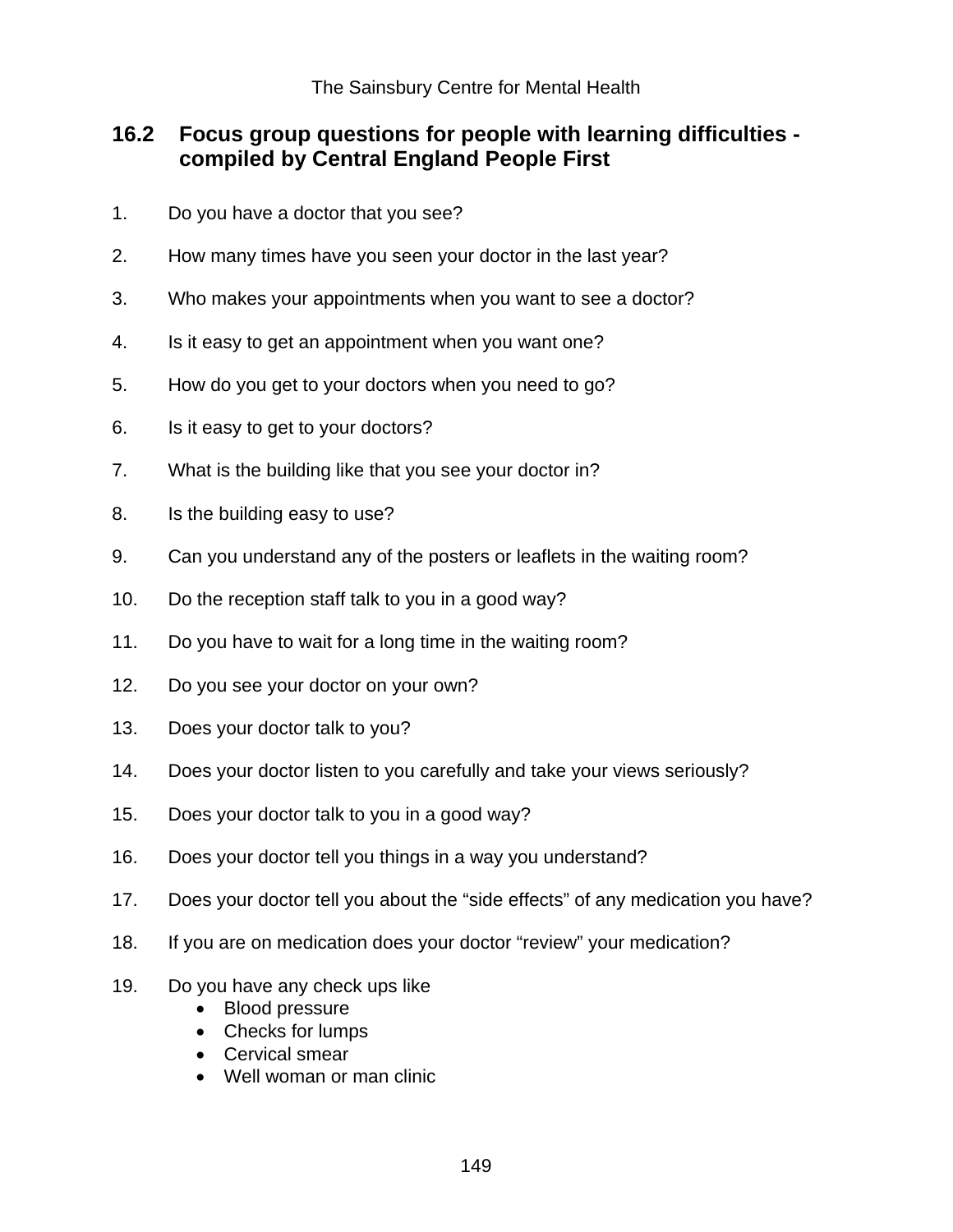### The Sainsbury Centre for Mental Health

- 20. Do you think your doctor does their best to look after your health?
- 21. Do you think you are treated worse because you have a learning difficulty?
- 22. Do you think that your doctor and other staff try especially hard to help you because you have a learning difficulty?
- 23. Is there anything else you want to tell us about your doctor?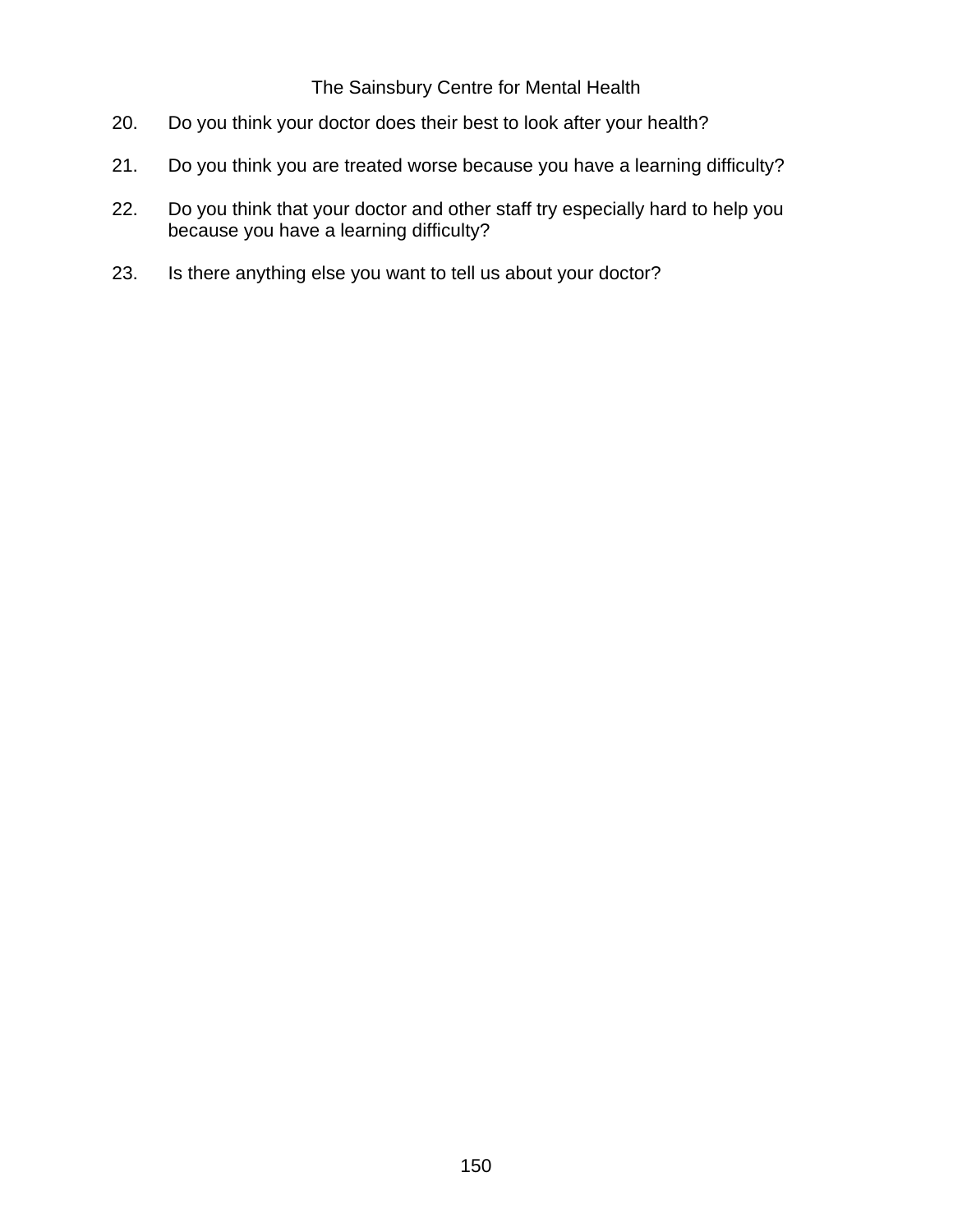# **16.3 Telephone interview for primary care practitioners and other practice staff**

### **1. Can you tell me a bit about your job/role?**

(Describe and include: length of time in current job, training if relevant)

### **Identifying the target groups**

- **2.** Are you able to identify those people registered at the practice that have:-
- **2a.** a MH problem?

If so, how do you know?

**2b.** a LD?

If so, how do you know?

#### **Access to primary care services**

*'I'd like to ask some questions about access to primary care services for these groups'* 

- **3.** Do you think people with a MH problem or a LD have any difficulties accessing primary care services in terms of:
- **a)** deciding at which point to make initial contact with their primary care professional (GP, practice nurse etc);
- **b)** making an appointment;
- **c)** the attitude and helpfulness of reception staff;
- **d)** the waiting arrangements at a practice (length of wait, crowded waiting room, privacy etc)
- **e)** communication between MH/LD patients and the primary care professional;
- **f)** attitude of clinical staff;
- **g)** how easy it is to make diagnosis;
- **h)** diagnostic overshadowing (i.e. where physical health problems/symptoms are misinterpreted as being part of a person's mental health problem/learning difficulty);
- **i)** access to appropriate treatment for a physical health problem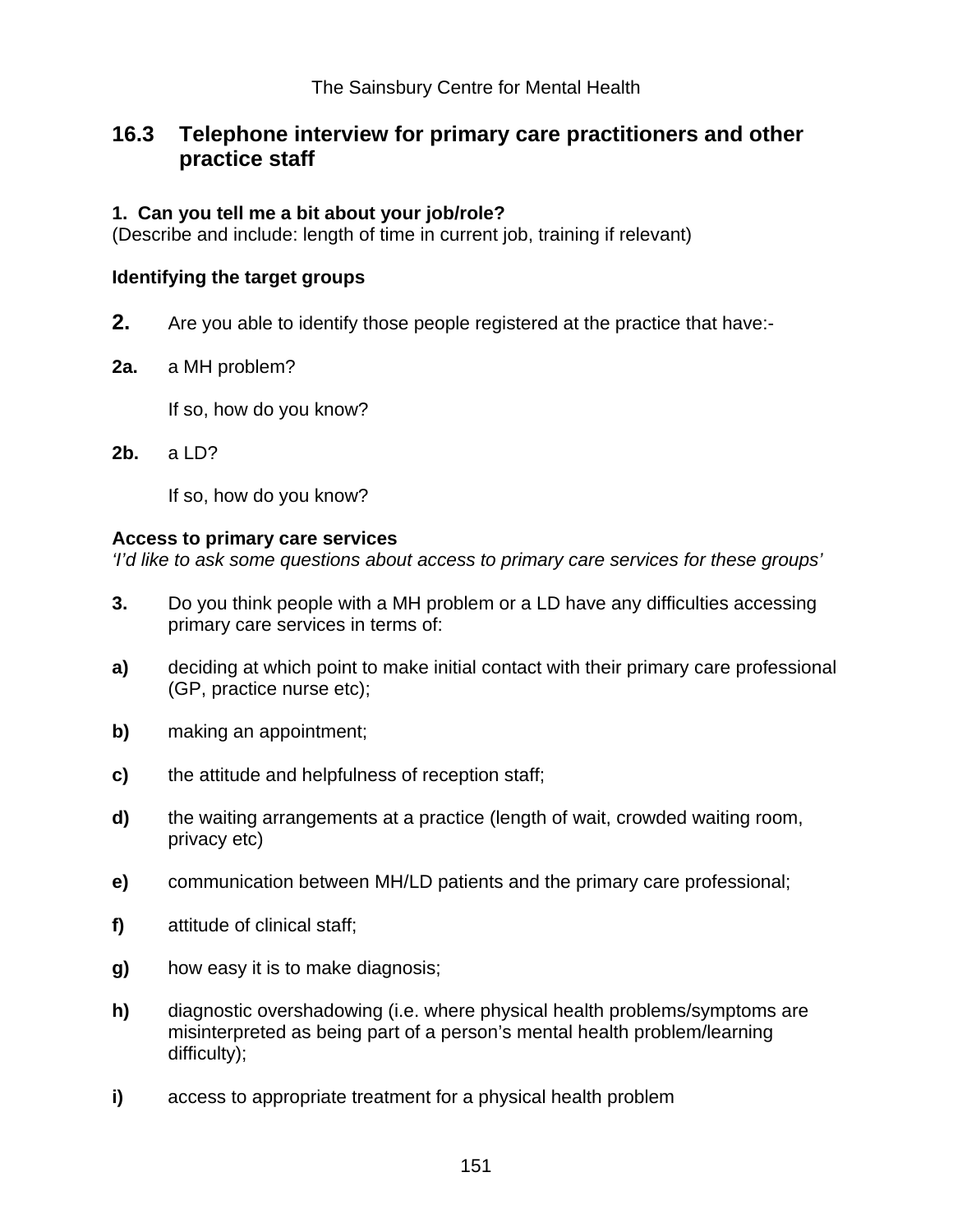- **j)** access to health promotion advice (i.e. smoking cessation, dietary advice, exercise advice etc)
- **k)** referrals to specialist services for a physical health problem
- **l)** the need for support in adhering to any treatment or health promotion/prevention advice.
- **4.** Do you think access to primary care services could be *improved* for these groups?

### **Health outcomes**

*'I'd like to ask you a couple of questions about health outcomes for these groups'* 

- **5.** Do you think people with MH problems/LD have similar, better or worse outcomes compared to those without MH/LD for particular physical health conditions such as:
	- Respiratory problems
	- Cardiovascular problems
	- Diabetes
	- Obesity
	- Gastric problems
	- Or any other physical health problems
- **a)** If 'better' or 'worse' health outcomes why do you think that is?

### **Health promotion advice/services/interventions**

*'I'd like to ask about health promotion advice, services or interventions for these groups'* 

**6.** Are people with a MH problem/LD *offered* health promotion advice, services or interventions?

**a)** If so, are they more likely, less likely or equally likely to take up any health promotion advice, services or interventions?

**b)** If less likely, what **support** might be needed to help them take up such advice, service or intervention?

#### **Specific practices for the groups**

**7.** Have you or your colleagues designed any practices or implemented any policies that are intended to improve physical health outcomes for people with mental health problems or learning difficulties?

**a)** If so, can you provide a few examples?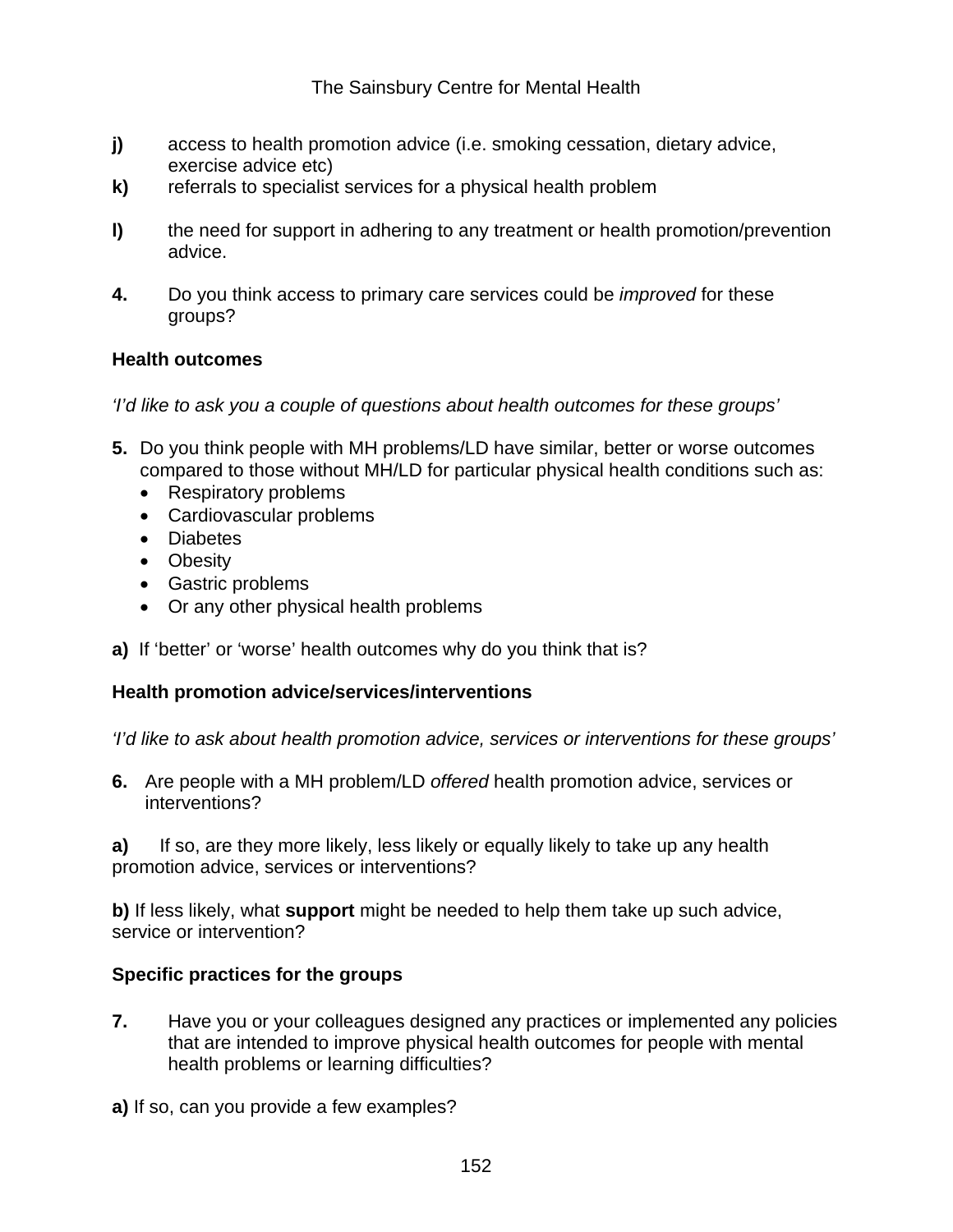### The Sainsbury Centre for Mental Health

- **8.** Do you require any additional training to meet the physical health needs of:-
- **a.** People with a MH problem
- **b.** If so, what should this include?
- **c.** If not, why is that?
- **d.** People with a LD
- **e**. If so, what should this include?
- **f.** If not, why is that?
- **9.** Do you have any other comments you'd like to make?

END OF INTERVIEW FOR PRACTITIONERS AND PRACTICE MANAGERS THANK YOU FOR TAKING PART

#### **Questions for reception staff only**

- **10.** Are you able to identify those people registered at the practice that have a MH/LD?
- **a)** If so, how do you know?
- **11.** Do people with a MH problem/LD experience any particular difficulties booking or arranging appointments?
- **a)** If so, what are these?
- **12.** What are you able to do to help overcome these difficulties?
- **a)** For people with MH problems
- **b)** For people with LD
- **13.** Do you provide health information that is specifically targeted at these groups of patients at the practice?
- **14.** Do you think this information is:-
- **a.** Seen and taken by people in these groups? (Please describe)
- **b.** Available in appropriate formats for these groups of people?
- **15.** Do you require any additional training to meet the needs of these particular groups? (Please probe)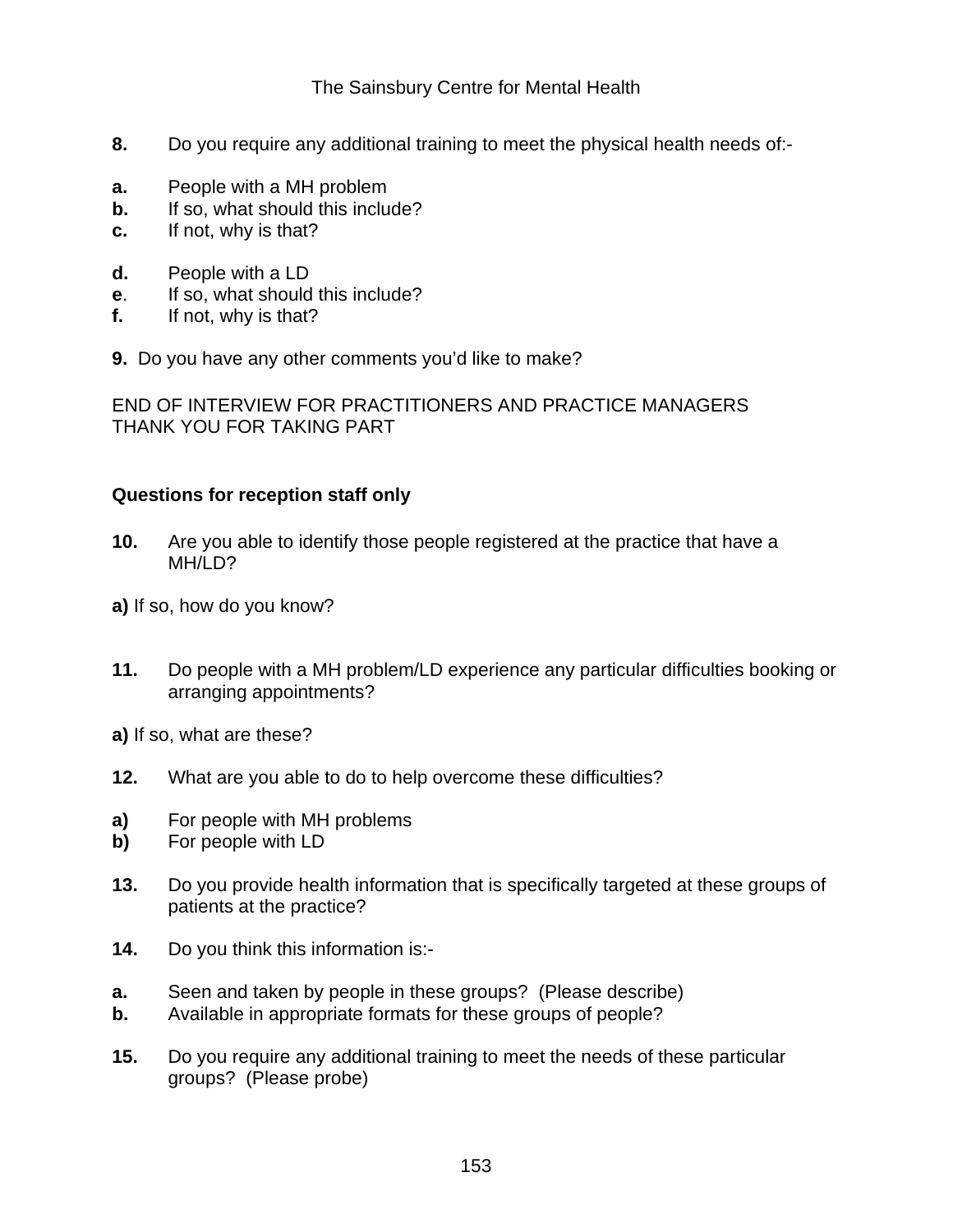### The Sainsbury Centre for Mental Health

- **a.** MH problem If so, what should this include? If not, why is that?
- **b.** LD If so, what should this include? If not, why is that?
- **16.** Do you have any other comments?

END OF RECEPTION STAFF INTERVIEW THANK YOU FOR TAKING PART

### **Interviewer notes**

(please note down any interesting points that emerged from the interview)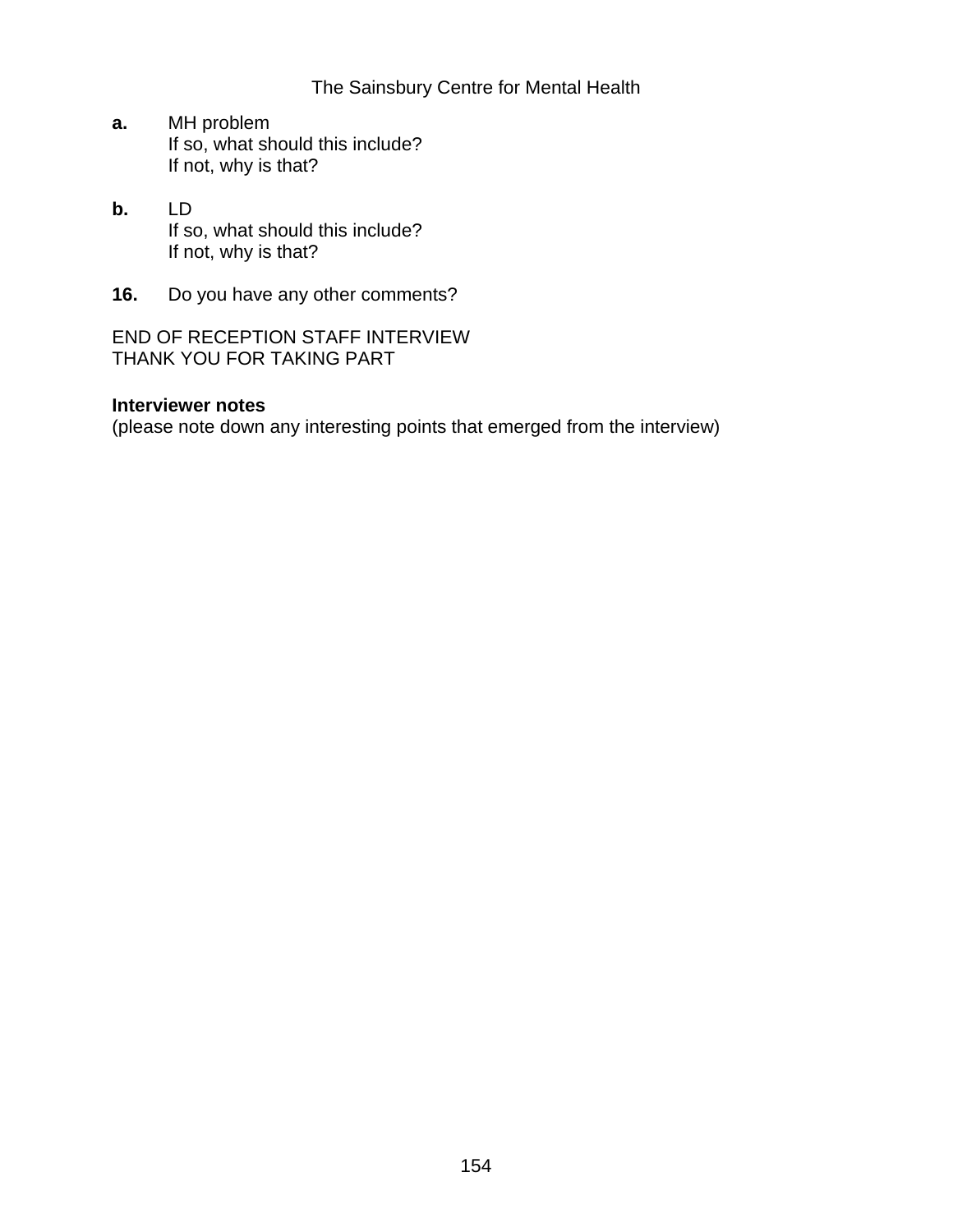# **16.4 Telephone interview for commissioners, secondary care staff, voluntary sector and advocates**

- 1. Can you tell me a bit about your job/role and that of your organisation/agency? (*Describe and include: length of time in current job, training if relevant)*
- 2. Do you think the physical health concerns of people with mental health problems/learning difficulties are taken seriously in primary care? (*Prompt: side-effects of medication*)
- a. If you think they are not, why is that?
- 2b. What do you think the physical health concerns of these groups of people are?
- 3. Do you think it is clear who should provide physical health care for these groups of people?
- a. If it is not clear in your view, why is that?
- 1. Do you think people with mental health problems/learning difficulties receive helpful advice on how to promote their physical health? (*Prompt: smoking cessation or reduction, exercise, nutrition*)
- a. If not, why is this?
- 5. Do you think there are any specific problems with reference to gender, or age, or ethnicity and the physical health care of these groups of people? (*Prompt: impact of long-term medication, interaction of medication with hormonal cycles, impact of medication with other meds for e.g. high blood pressure*)
- a. Can you give any examples?
- 6. What do you think would help primary care practitioners to improve or enhance the physical health care of these groups of people? (*Prompt: stigma awareness training, user involvement, physical health skills training*)
- 7. Do you know of any interesting current practice in primary care that addresses meeting the physical health care needs of these groups of people? (*Prompt: Any structures in place? Any incentives from Government?*)
- 8. Any other comments? Have you had the opportunity to say all that you want on this topic?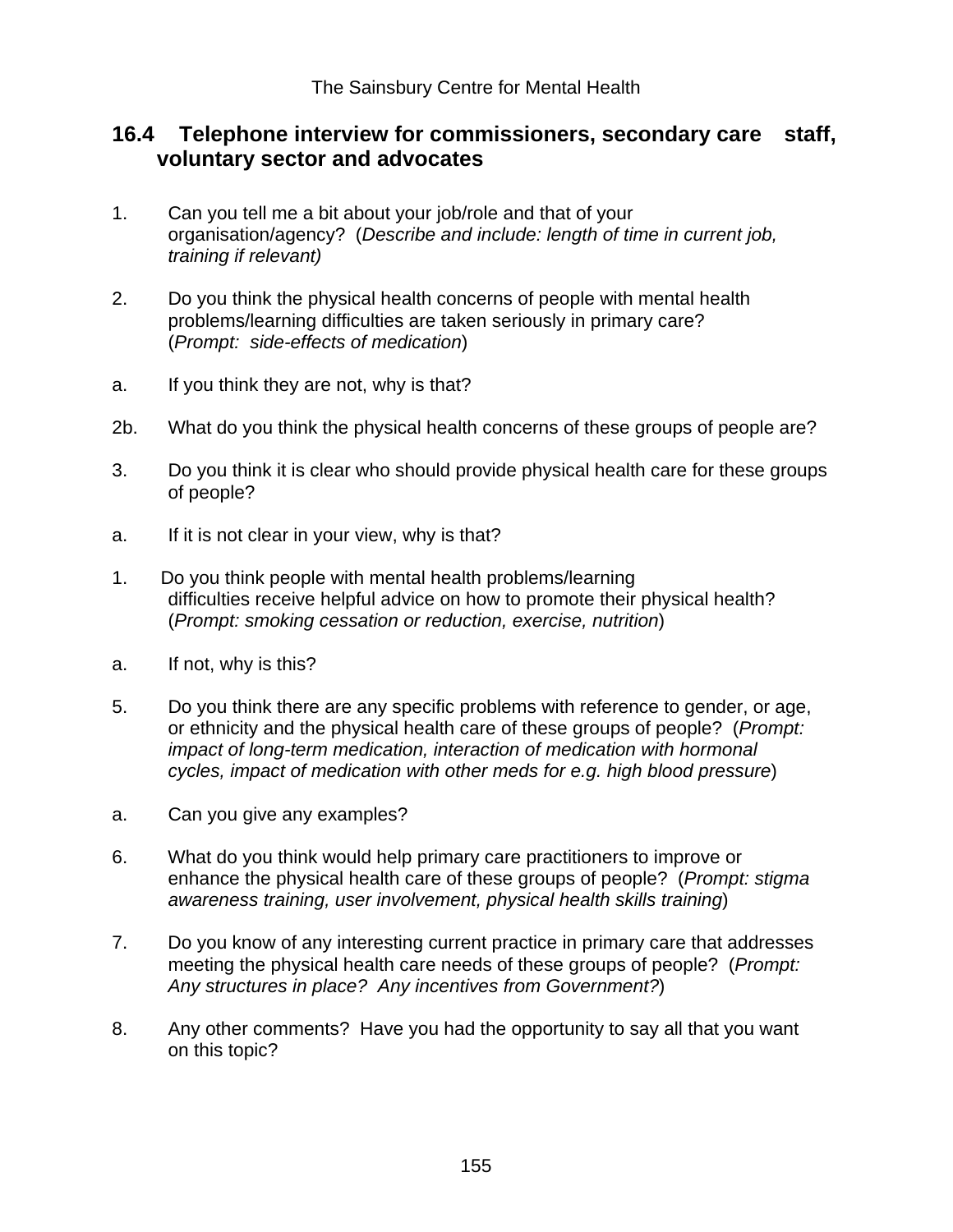The Sainsbury Centre for Mental Health EXPLAIN NEXT STEPS & COURSE OF INVESTIGATION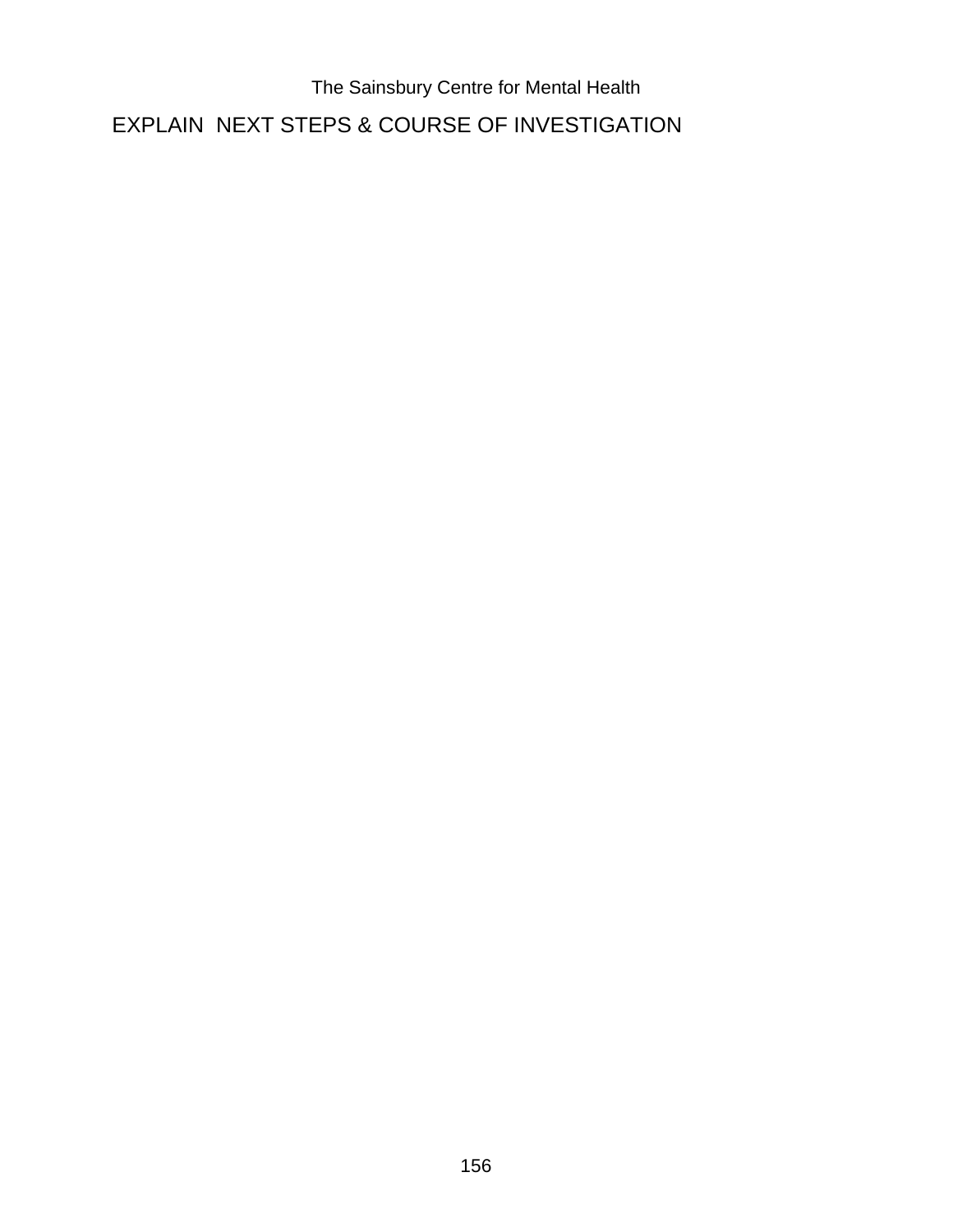# **16.5 Postal Survey Questionnaire**



### **GP QUESTIONNAIRE Physical Health Project**

#### **A. Visiting your doctor/GP**

1. Do you have a doctor/GP/practice nurse that you can see if you have a **medical problem** or need a **health check**?

 $\Box$  Yes, I go to the local health centre/GP practice

Yes, someone comes to see me at home

 $\Box$  Yes, but I have not seen anyone from my GP practice in the last 12 months

 $\Box$  No

a) If 'No', please tell us why (for example, 'did not need to'; 'had problems getting to see my GP'; not registered with a GP)

2. If you live in any sort of supported accommodation do you get to see a doctor/GP/practice nurse when you need to?

Yes

| |No

a) If 'No', could you tell us why (for example, 'could not arrange an appointment'; 'had problems getting to see my GP')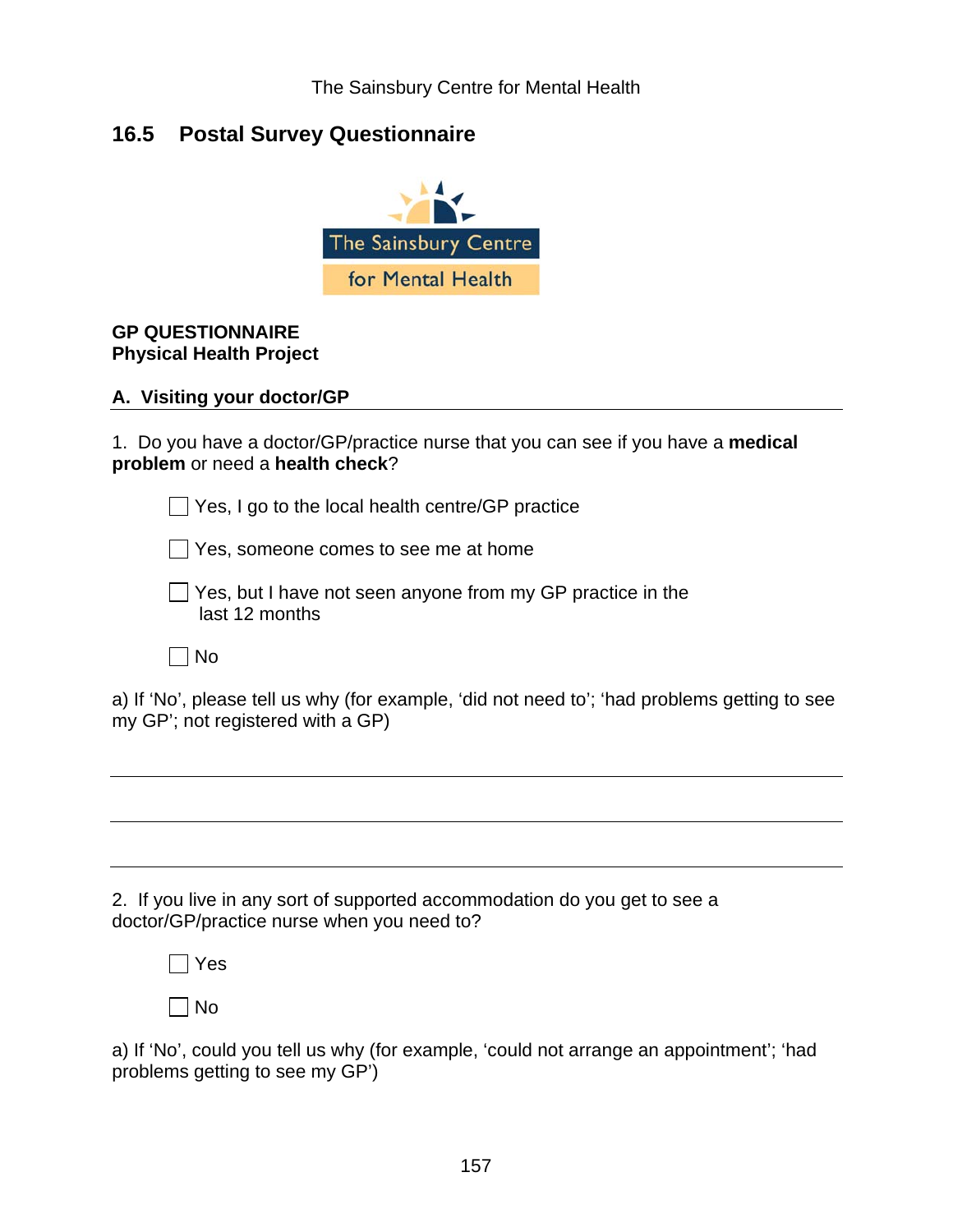3. How often have you seen your **GP/doctor** in the last 12 months?

Once every 3 months

□ Once or twice a month

Every week or more

 $\Box$  Not seen a GP in the past 12 months

4. How often have you seen your **practice nurse** in the last 12 months?

 $\Box$  Once or twice in the past year

Once every 3 months

□ Once or twice a month

 $\Box$  Every week or more

 $\Box$  Not seen a practice nurse in the past 12 months

5. Who makes your appointments when you want to see a GP?

| Myself                          |  |
|---------------------------------|--|
| Relative/carer                  |  |
| Support worker                  |  |
| Friend/Neighbour                |  |
| $\Box$ Other – (Please say who) |  |

6. Is it easy to get an appointment when you want one?

Yes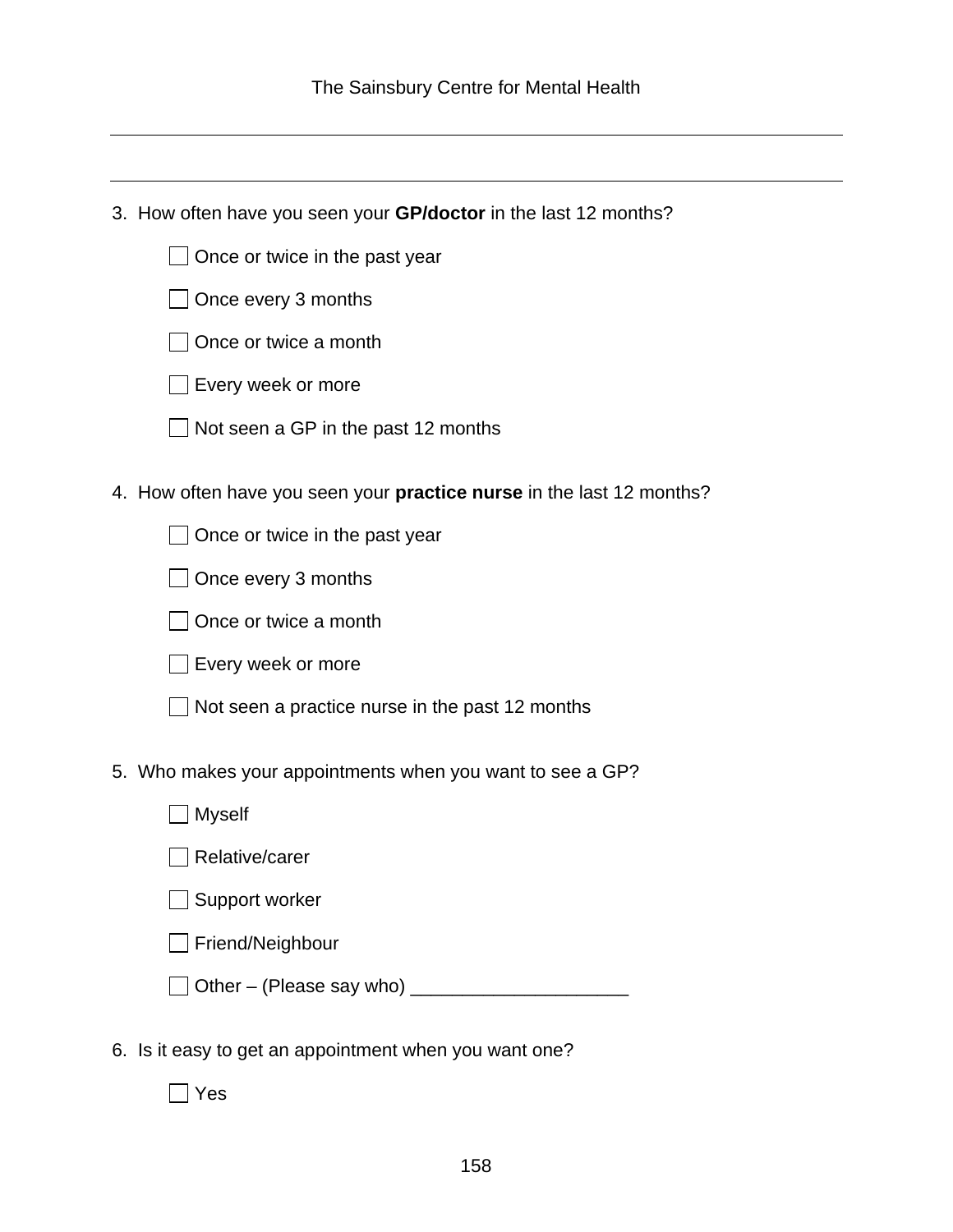|  | The Sainsbury Centre for Mental Health |
|--|----------------------------------------|
|--|----------------------------------------|

| w<br>۰. |
|---------|
|---------|

a) If 'No', please tell us why

7. How do you get to your doctors when you need to go? Public transport

 $\Box$  Car

Walk

| □ Other (Please describe) |  |
|---------------------------|--|
|                           |  |

8. Is it easy to get to your GP surgery?

| × |
|---|
|   |

 $\Box$  No

9. Is the building at your GP surgery easy to use?

Yes

 $\Box$  No

a) If 'No', please tell us why

10. When you go to your GP surgery how do the reception staff usually greet you?



|  |  |  |  | $\Box$ Very well, quite friendly |
|--|--|--|--|----------------------------------|
|--|--|--|--|----------------------------------|

Good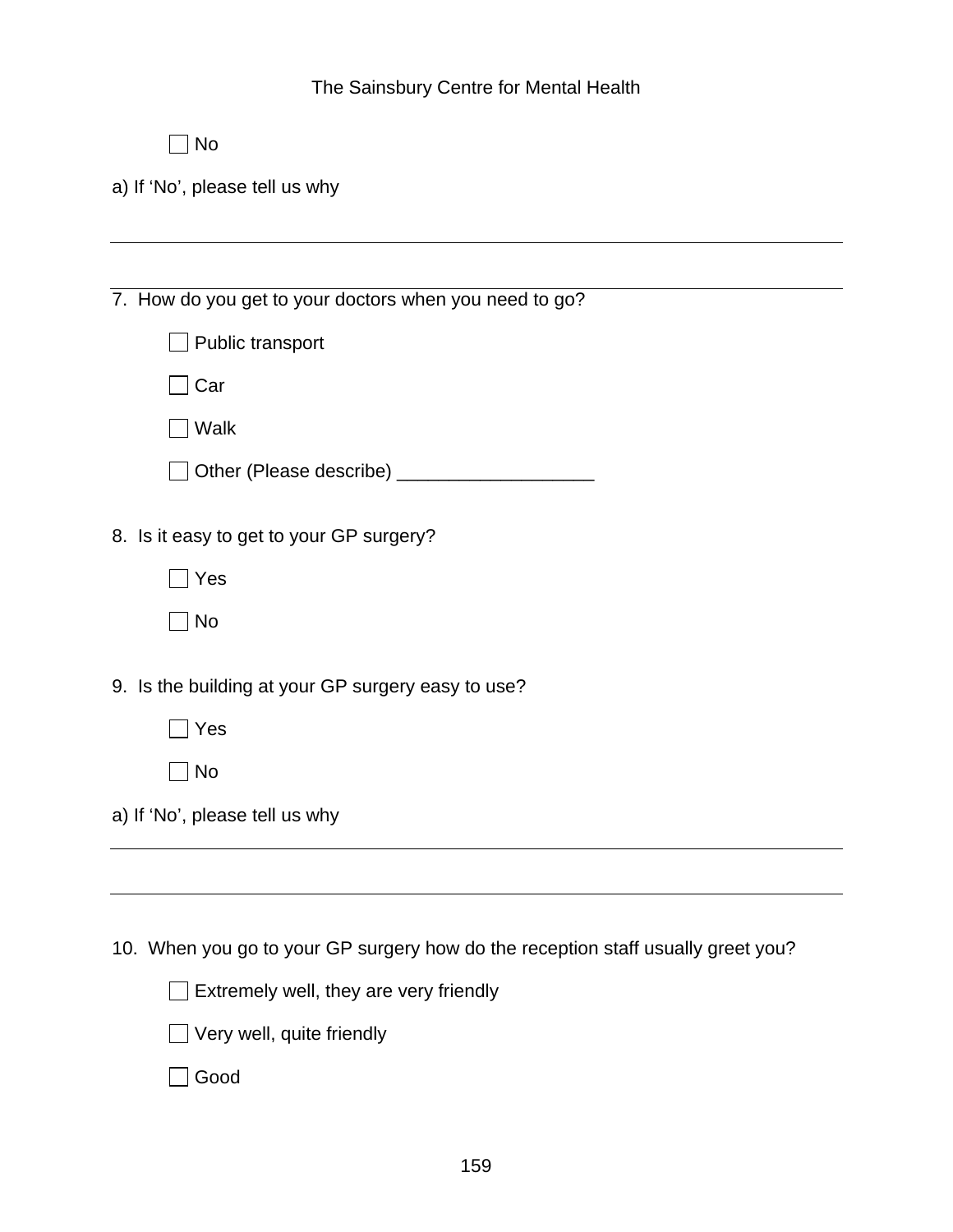| The Sainsbury Centre for Mental Health |
|----------------------------------------|
|----------------------------------------|

|  | $\Box$ Not well, quite unfriendly |
|--|-----------------------------------|
|--|-----------------------------------|

| □ Not very well, very unfriendly |  |
|----------------------------------|--|
|----------------------------------|--|

11. Do you usually have to wait a long time in the waiting room?

| Seen on time or early                               |  |
|-----------------------------------------------------|--|
| Waited up to 15 minutes                             |  |
| Waited 16-30 minutes<br>Waited 31 minutes to 1 hour |  |
| Waited longer than 1 hour                           |  |
| Can't remember                                      |  |
| 12. Do you find it difficult to wait?               |  |
| Yes                                                 |  |
| No                                                  |  |
| a) If Yes, please tell us why                       |  |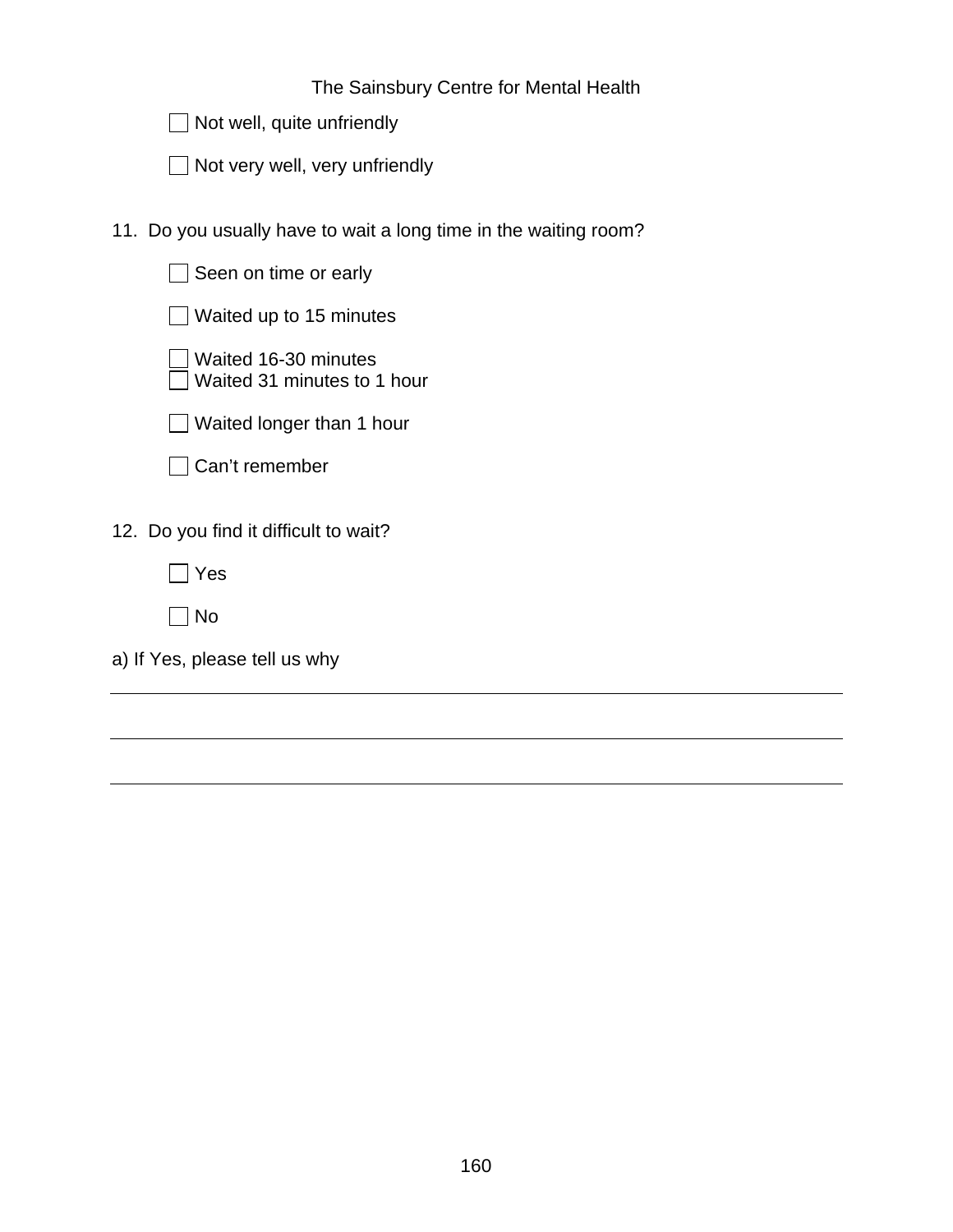### **B. Seeing your doctor/GP**

13. Do you see your GP on your own?

Yes

 $\Box$  No

a) If you answered NO, please tell us who goes with you (for example, relative or parent, support worker, friend, neighbour, etc)

14. Did your GP **listen** to what you have to say?

|  | $\Box$ Yes, definitely |
|--|------------------------|
|  | Yes, a little          |

 $\square$  No

15. Does your GP give you enough time to tell him or her about your medical problem?

|  | $\Box$ Yes, definitely |
|--|------------------------|
|--|------------------------|

 $\Box$  Yes, a little

 $\Box$  No

 $\Box$  I did not need to discuss anything

a) If 'Yes, a little' or 'No', tell us why (for example, your GP thought your medical problem was to do with your mental health or learning difficulty).

16. Does your GP tell you things in a way you understand?

 $\Box$  Yes, definitely

 $\Box$  Yes, a little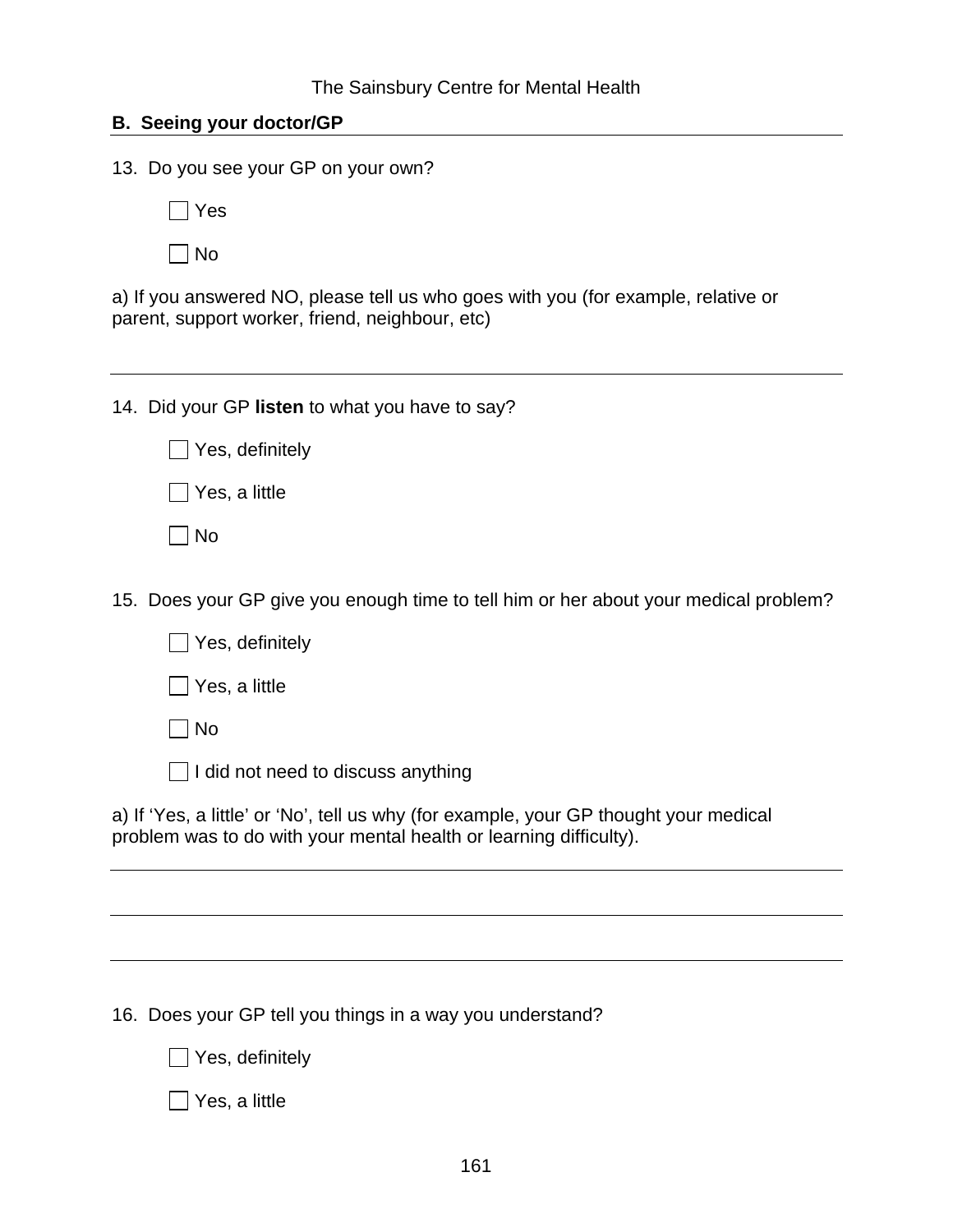No

17. Does your GP treat you with **respect**?

Yes, all of the time

Yes, some of the time

 $\Box$  No

18. Do you think that your GP does their best to look after your medical health?

| $\Box$ Yes, all of the time  |
|------------------------------|
| $\Box$ Yes, some of the time |

No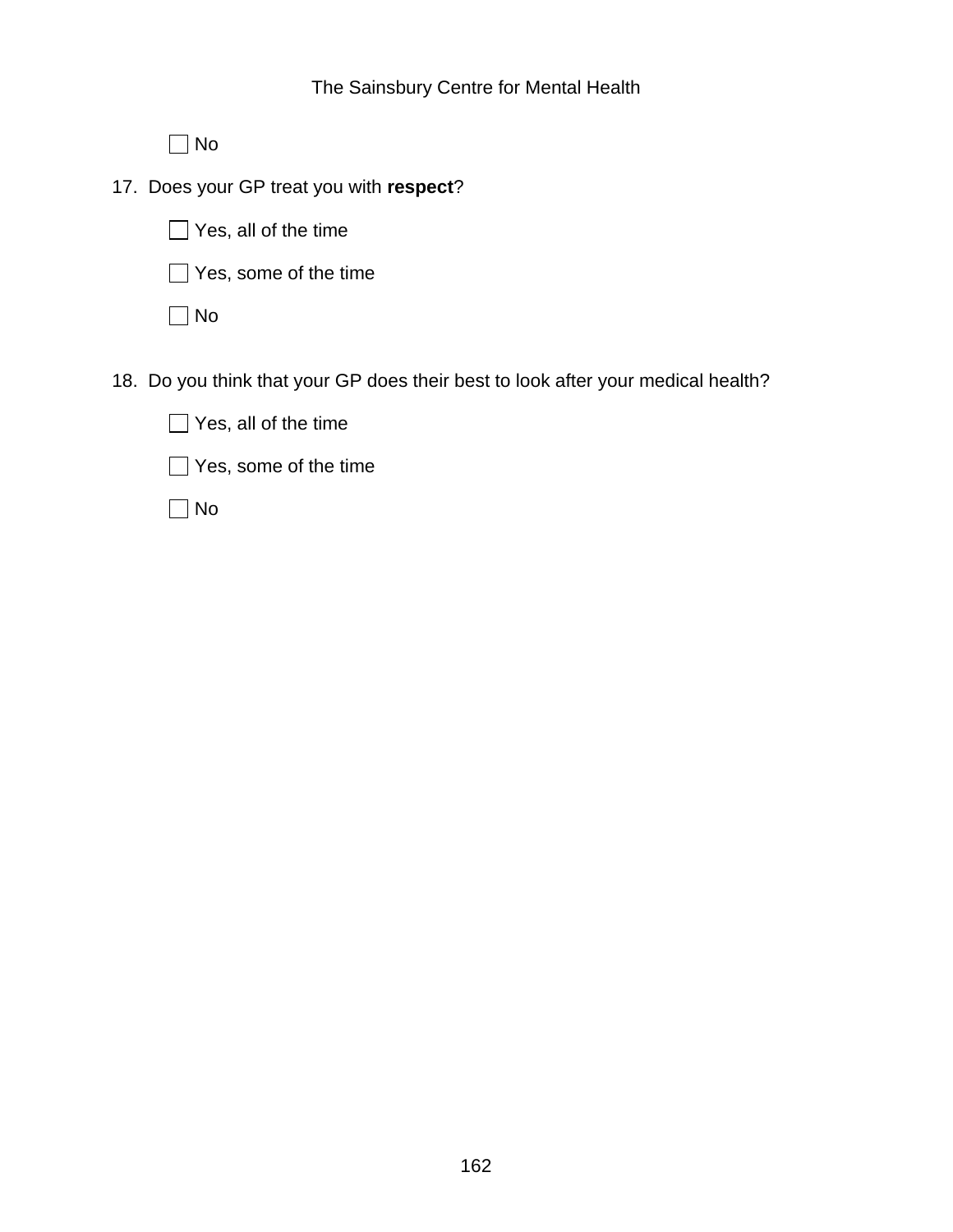#### **C. Medicines you have**

19. In the last 12 months, have you had any new medicine(s) (like tablets, injections, ointment, oral contraceptives, etc) that your GP has prescribed for you?

Yes

 $\Box$  No

Can't remember

If yes, where you involved in deciding your medicine or treatment?

Yes, completely

Yes, to some extent

 $\Box$  No

 $\Box$  I did not need to be involved

No treatment or action was needed

20. Where you given enough information about what the medicine was for?

 $\Box$  Yes, enough information

 $\Box$  Some, but not enough information

 $\Box$  No information at all, and I wanted some

| $\Box$ I did not want any information |  |
|---------------------------------------|--|
|---------------------------------------|--|

21. Did your GP tell you about any "side effects" the medicines might have?

 $\Box$  Yes, enough information

 $\Box$  Some, but not enough information

 $\Box$  No information at all, and I wanted some

| $\Box$ I did not want any information |  |
|---------------------------------------|--|
|---------------------------------------|--|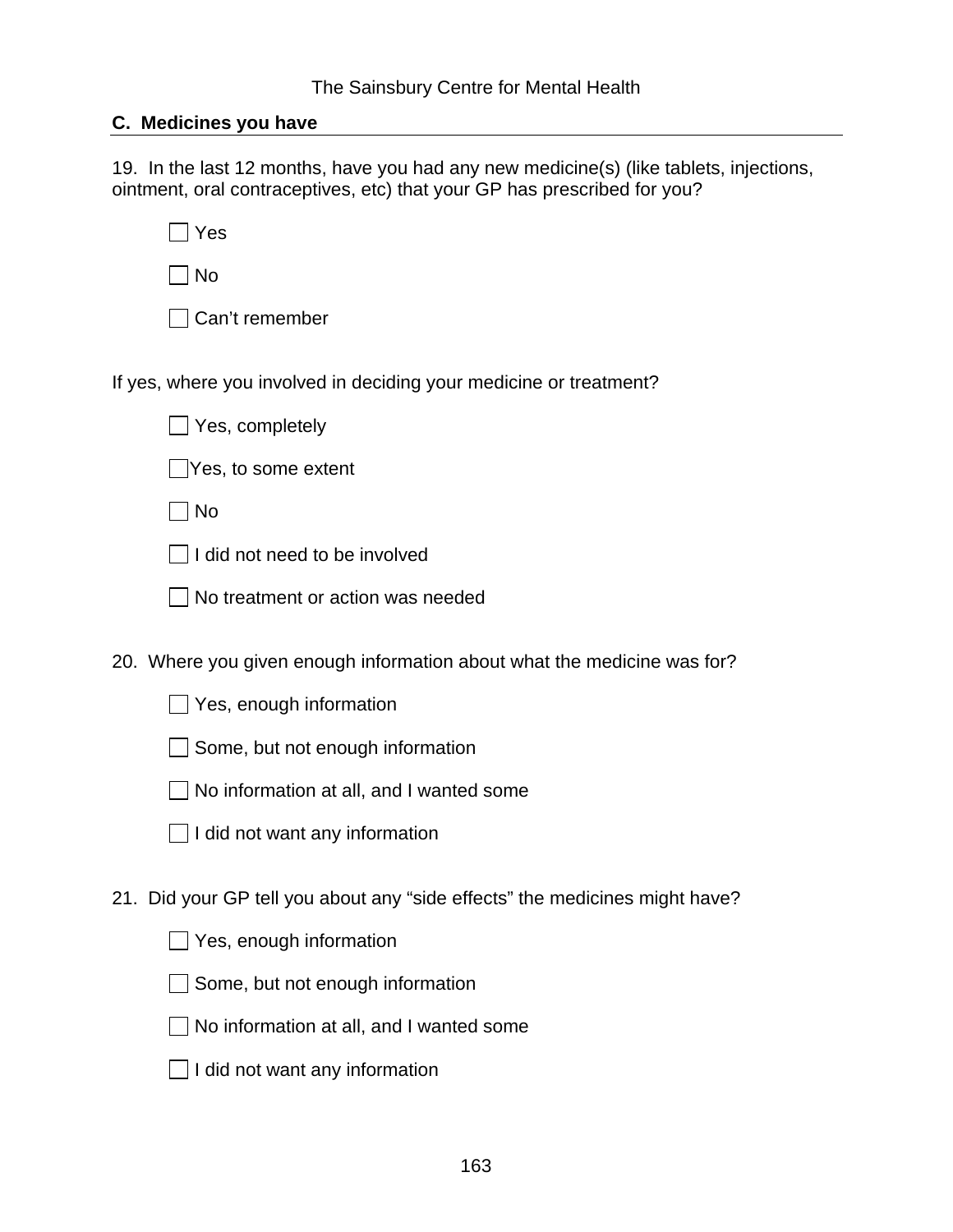22. Do you take any medication for a mental health problem?



a) If 'Yes', have you noticed any physical "side effects" or changes in your body from this medication?

| es |
|----|
| N٥ |

b) If 'Yes', please tell us what those "side effects" or changes are? (For example, putting on weight, headaches, other physical changes)

23. Have you talked about any physical "side effects" with your GP?

 $\Box$  Yes

 $\Box$  No

|  | a) If 'No', please tell us why? |  |  |
|--|---------------------------------|--|--|

24. Has your GP told you enough about how to use the medicine(s) (e.g. when to take it, how long you should take it for; whether it should be taken with food)?

|  |  | $\Box$ Yes, enough information |  |
|--|--|--------------------------------|--|
|  |  |                                |  |
|  |  |                                |  |

Some, but not enough

 $\Box$  No information at all, and I wanted some

| $\Box$ I did not want any information |  |
|---------------------------------------|--|
|---------------------------------------|--|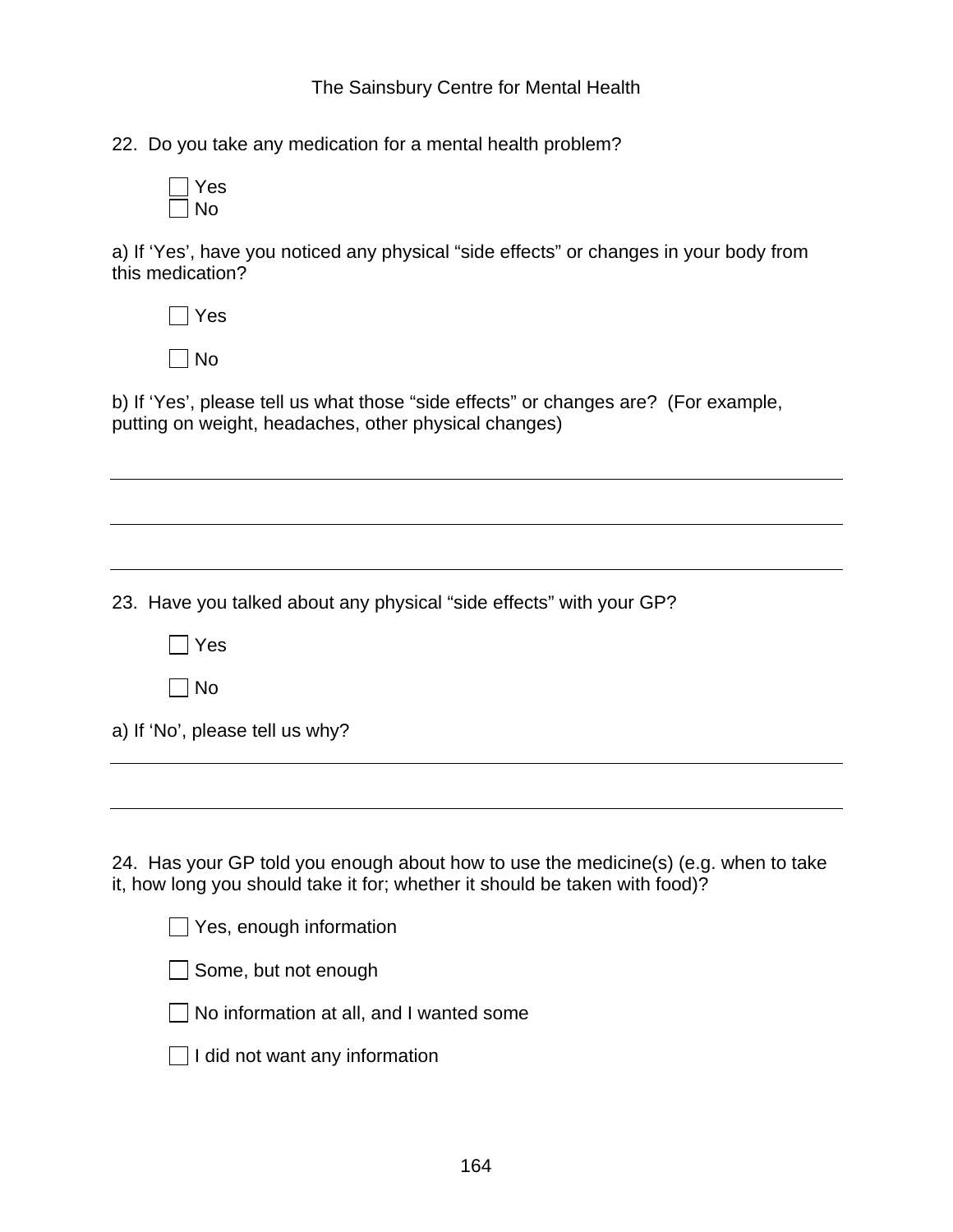The Sainsbury Centre for Mental Health

25. If you are on medication all the time does your GP "review" your medicine?

| Yes                                                                                                                                                                                                              |
|------------------------------------------------------------------------------------------------------------------------------------------------------------------------------------------------------------------|
| <b>No</b>                                                                                                                                                                                                        |
| Don't know / Not sure<br>D. Referrals to a specialist                                                                                                                                                            |
| 26. In the past 12 months has your GP referred you for a medical problem to a<br>specialist doctor or other professional (like a hospital consultant, physiotherapist,<br>dietician or smoking cessation nurse)? |
| Yes                                                                                                                                                                                                              |
| <b>No</b>                                                                                                                                                                                                        |
| Don't know / can't remember                                                                                                                                                                                      |
| a) If 'Yes', please tell us what type of specialist or professional?                                                                                                                                             |
|                                                                                                                                                                                                                  |
| 27. Did you have a choice about which hospital or specialist to go to?                                                                                                                                           |
| ∏Yes                                                                                                                                                                                                             |
| No                                                                                                                                                                                                               |
| Don't know / can't remember                                                                                                                                                                                      |
| 20 Mbore vay able to see this epocialist or go to the bespitel?                                                                                                                                                  |

28. Where you able to see this specialist or go to the hospital?

 $\Box$  Yes

 $\Box$  No

a) If 'No', please tell us why (e.g. no one to go with, difficulties in using public transport etc)

If 'Yes', did the person you see have enough information about you, your medical problem, or treatment?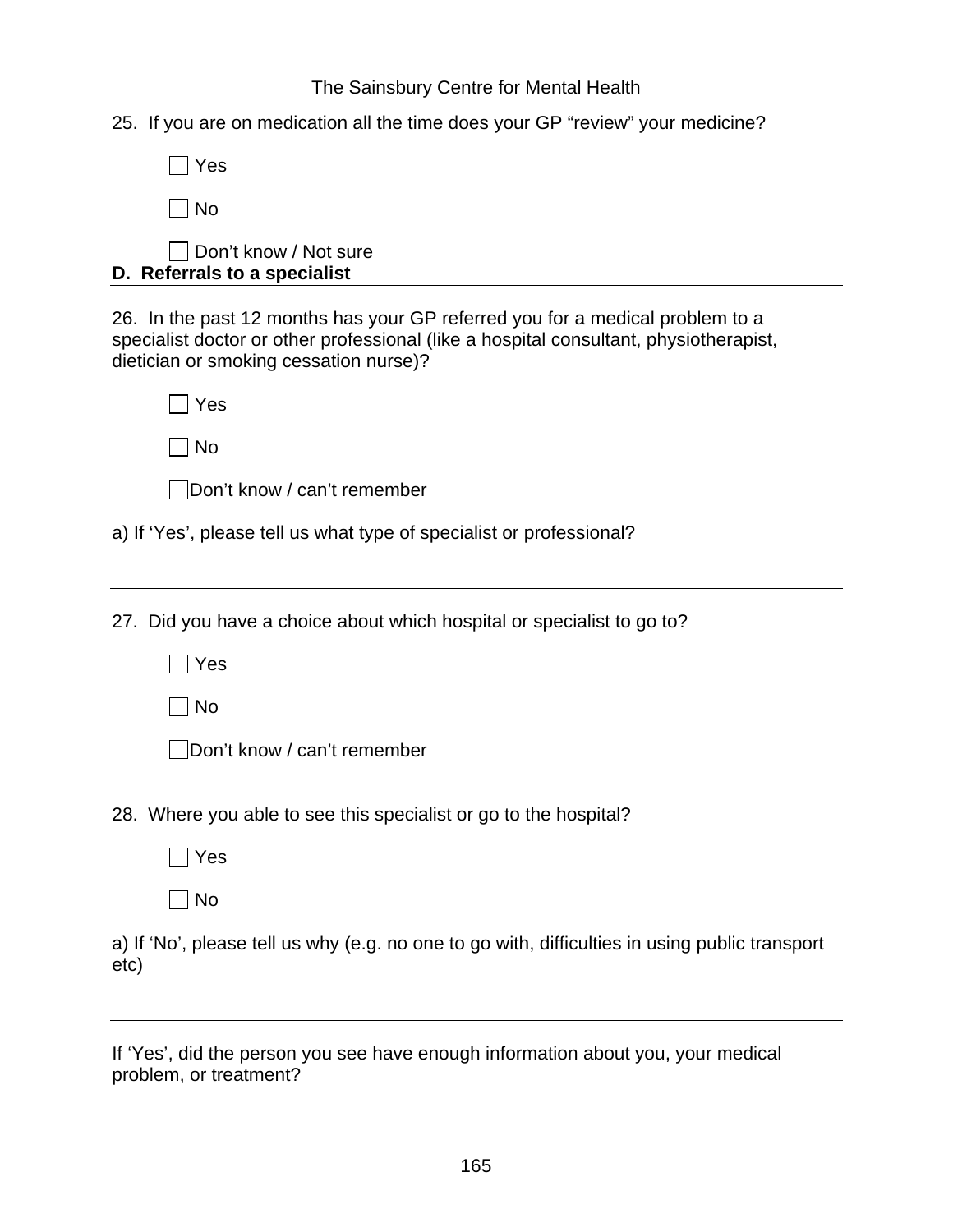## The Sainsbury Centre for Mental Health

Yes, completely

Yes, to some extent

No

 $\Box$  I have not been yet

Don't know / can't remember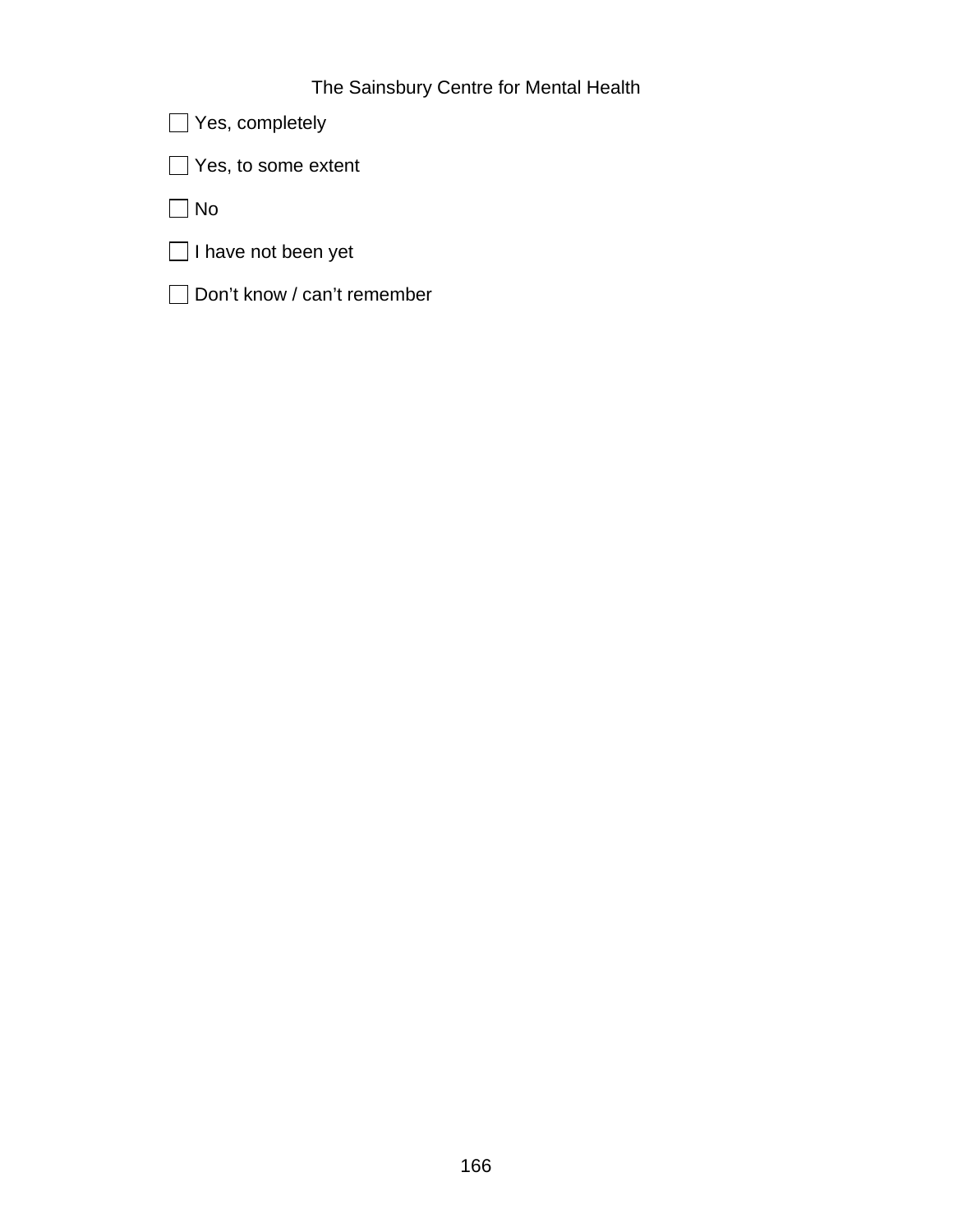# **E. Health checks / tests**

29. In the last 12 months, tell us if you have had any of these checks/tests at your GP surgery:

a) Blood pressure check

| Yes                                                    |
|--------------------------------------------------------|
| $\overline{\phantom{a}}$ No                            |
| Not sure / can't remember                              |
| b) Blood test                                          |
| Yes                                                    |
| ∣No                                                    |
| Not sure / can't remember                              |
| c) Urine test                                          |
| Yes                                                    |
| No                                                     |
| Not sure / can't remember                              |
| d) Breathing test (Peak Flow)                          |
| Yes                                                    |
| No                                                     |
| Not sure / can't remember                              |
| e) Check for lumps                                     |
| $\exists$ Yes<br>┍                                     |
| No                                                     |
| Not sure / can't remember                              |
| f) Smear test (to check the cervix $-$ for women only) |
|                                                        |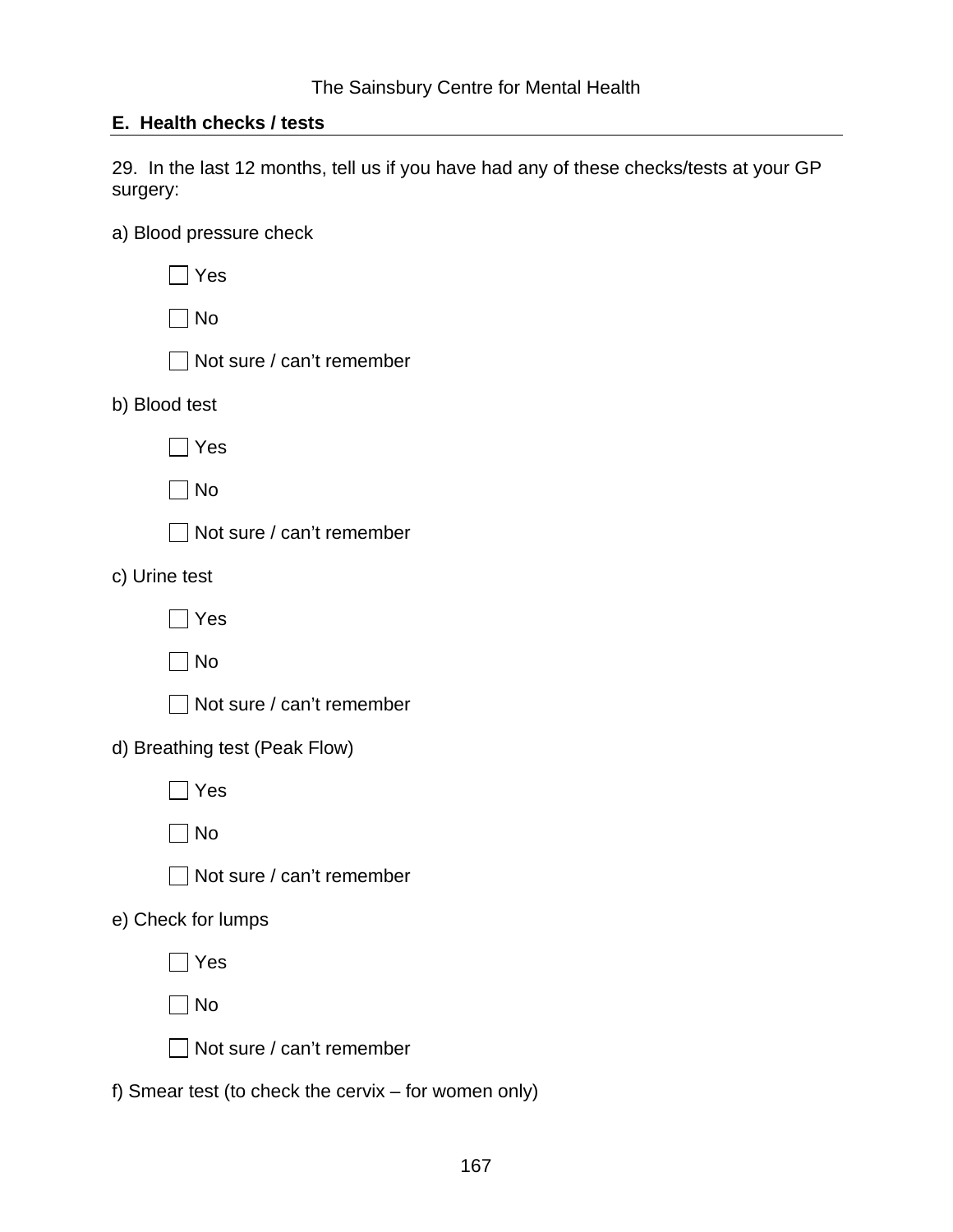## The Sainsbury Centre for Mental Health

| Yes                                                                                                      |
|----------------------------------------------------------------------------------------------------------|
| No<br>Not sure / can't remember                                                                          |
| g) Visited a well woman or mans clinic                                                                   |
| Yes                                                                                                      |
| No                                                                                                       |
| Not sure / can't remember                                                                                |
| h) If you had any of the above checks or tests were they done by a practice nurse at<br>your GP surgery? |
| Yes                                                                                                      |
| No                                                                                                       |
| Not sure / can't remember                                                                                |
| i) If 'Yes', did the practice nurse treat you with respect?                                              |
| Yes                                                                                                      |
| No                                                                                                       |
| j) If 'No', please tell us why not?                                                                      |
|                                                                                                          |
| 30. Did the person doing the check or test tell you what it was for in a way you could<br>understand?    |
| Yes, for all tests or checks                                                                             |
|                                                                                                          |

| $\vert$ $\vert$ Yes, for all tests or checks |
|----------------------------------------------|
| Yes, for some tests or checks                |
| $\Box$ No                                    |
| $\Box$ Not sure / can't remember             |

| 31. Did someone explain the results in a way you could understand? |  |  |  |
|--------------------------------------------------------------------|--|--|--|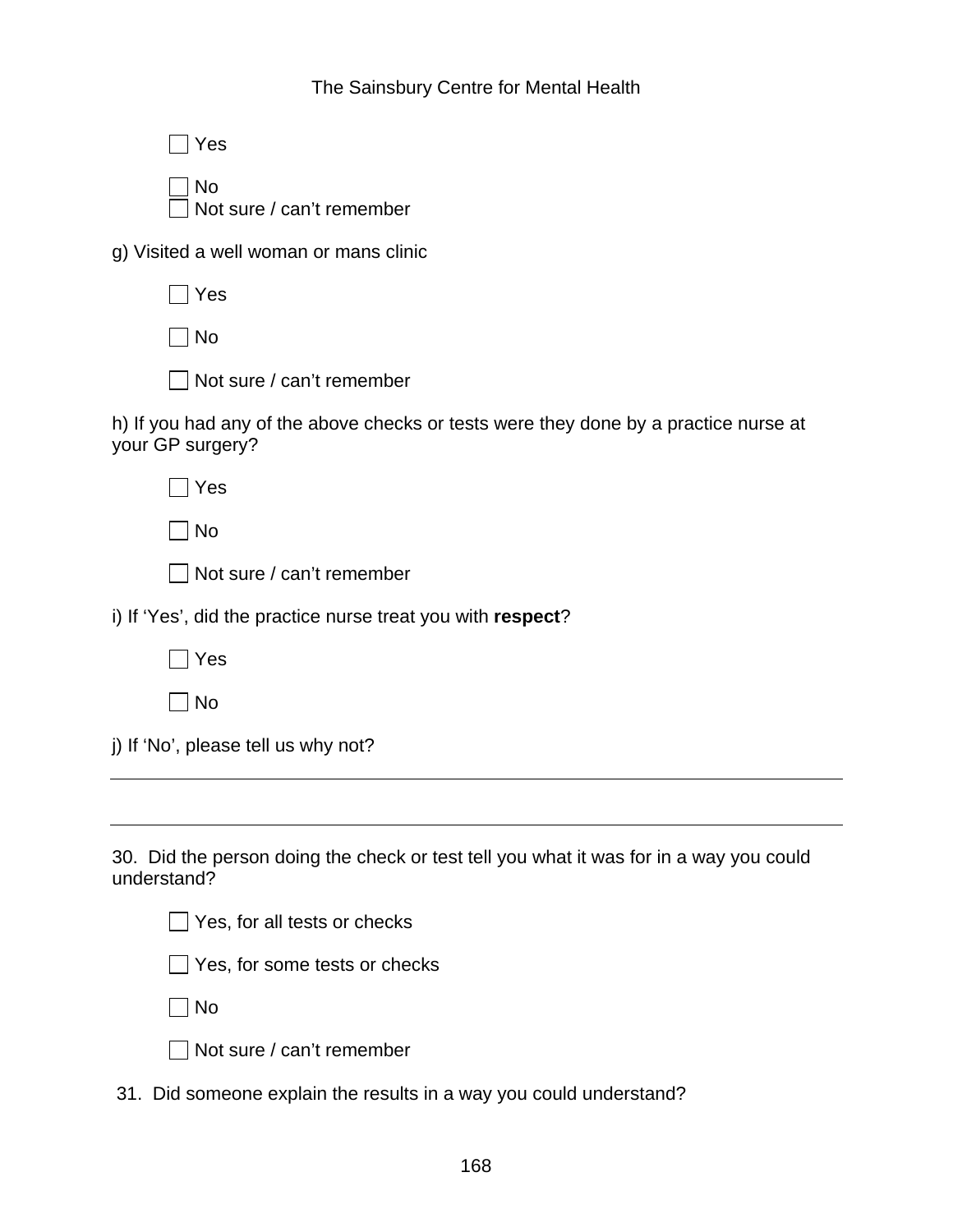| $\Box$ Yes, for all tests or checks |
|-------------------------------------|
|-------------------------------------|

Yes, for some tests or checks

 $\Box$  No

Not sure / can't remember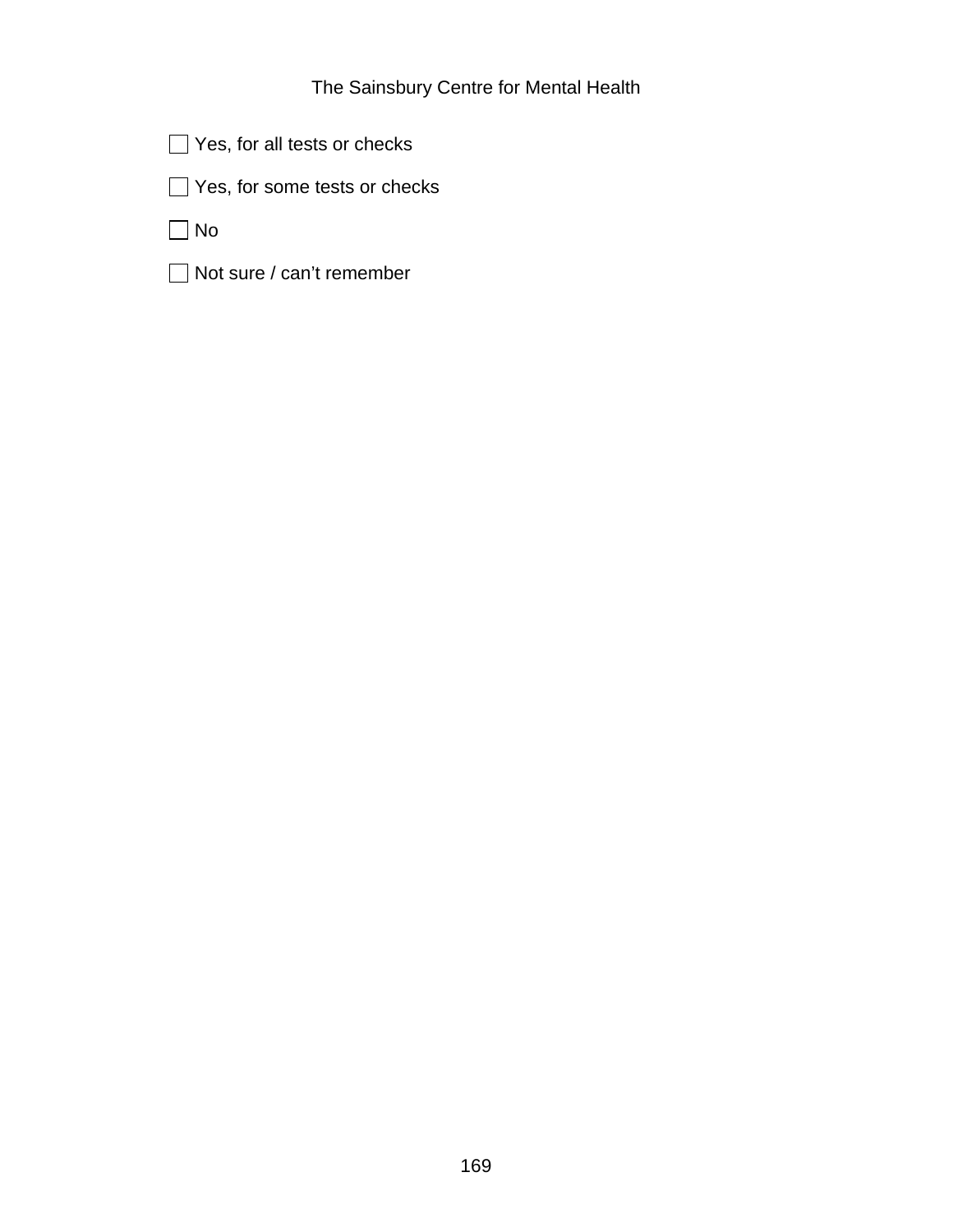### **F. Health Promotion**

32. Do you smoke cigarettes at all nowadays?

 $\Box$  Yes

 $\Box$  No

33. Have you ever been offered advice or help from your GP or nurse to **give up smoking**?



 $\Box$  Yes, I have tried, but I was not given the help I needed

 $\Box$  No, I have not tried to get this type of help

No, I have not been offered this advice

34. Have you ever been offered advice or help from your GP or nurse on **eating a healthy diet**?

Yes, and I was given the help I needed

Yes, I have tried but I was not given the help I needed

 $\Box$  No, I have not tried to get this kind of help

 $\Box$  No, I have not been offered this advice

### 35. Have you ever been offered advice or help from your GP or nurse on **getting enough exercise**?

Yes and I was given the help I needed

 $\Box$  Yes, I have tried but I was not given the help I needed



 $\Box$  No, I have not been offered this advice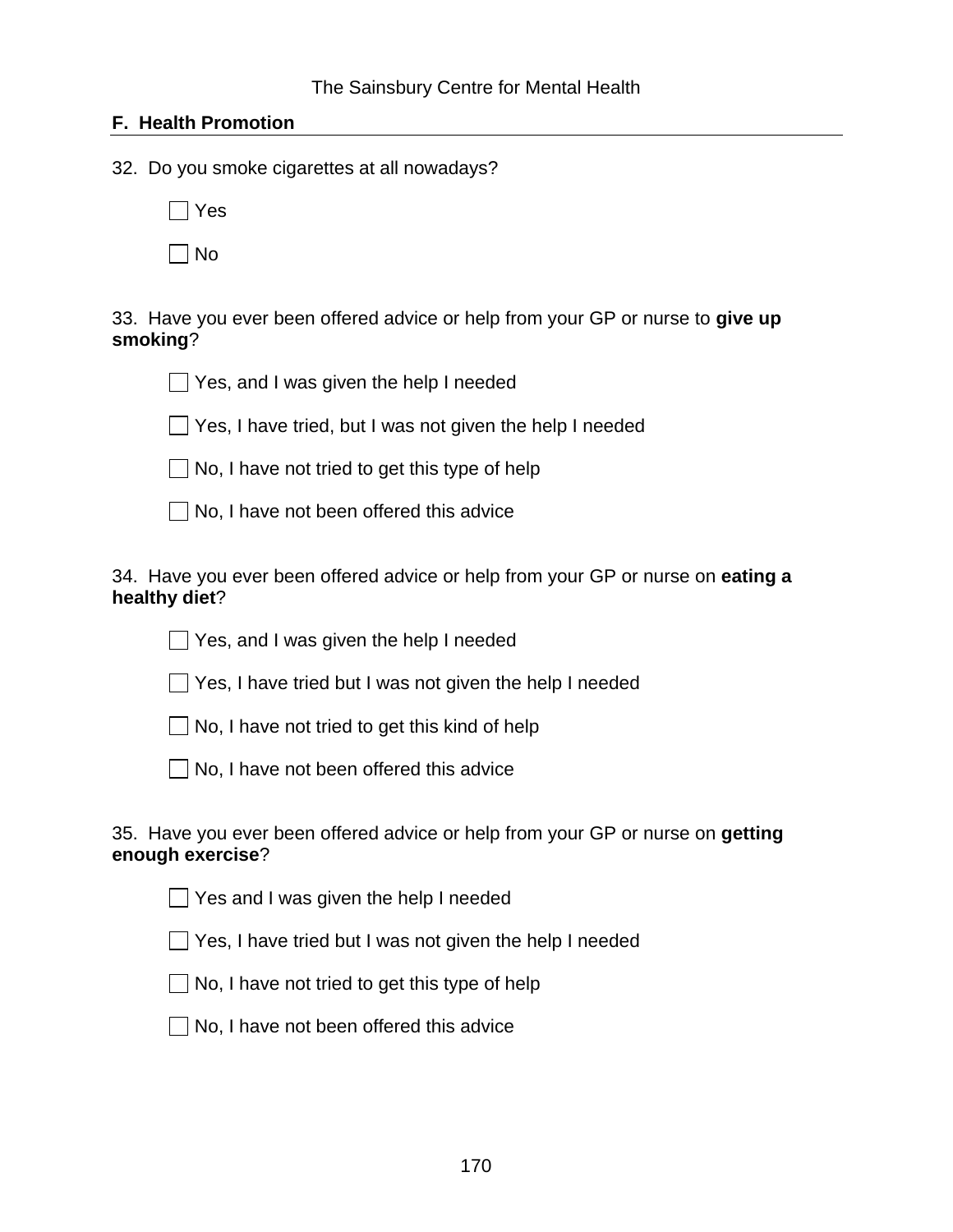36. Have you ever been offered advice or help from your GP or nurse on **healthy alcohol intake**?

Yes, and I was given the help I needed

Yes, I have tried but I was not given the help I needed

 $\Box$  No, I have not tried to get this kind of help

No, I have not been offered this advice

 $\Box$  I do not drink alcohol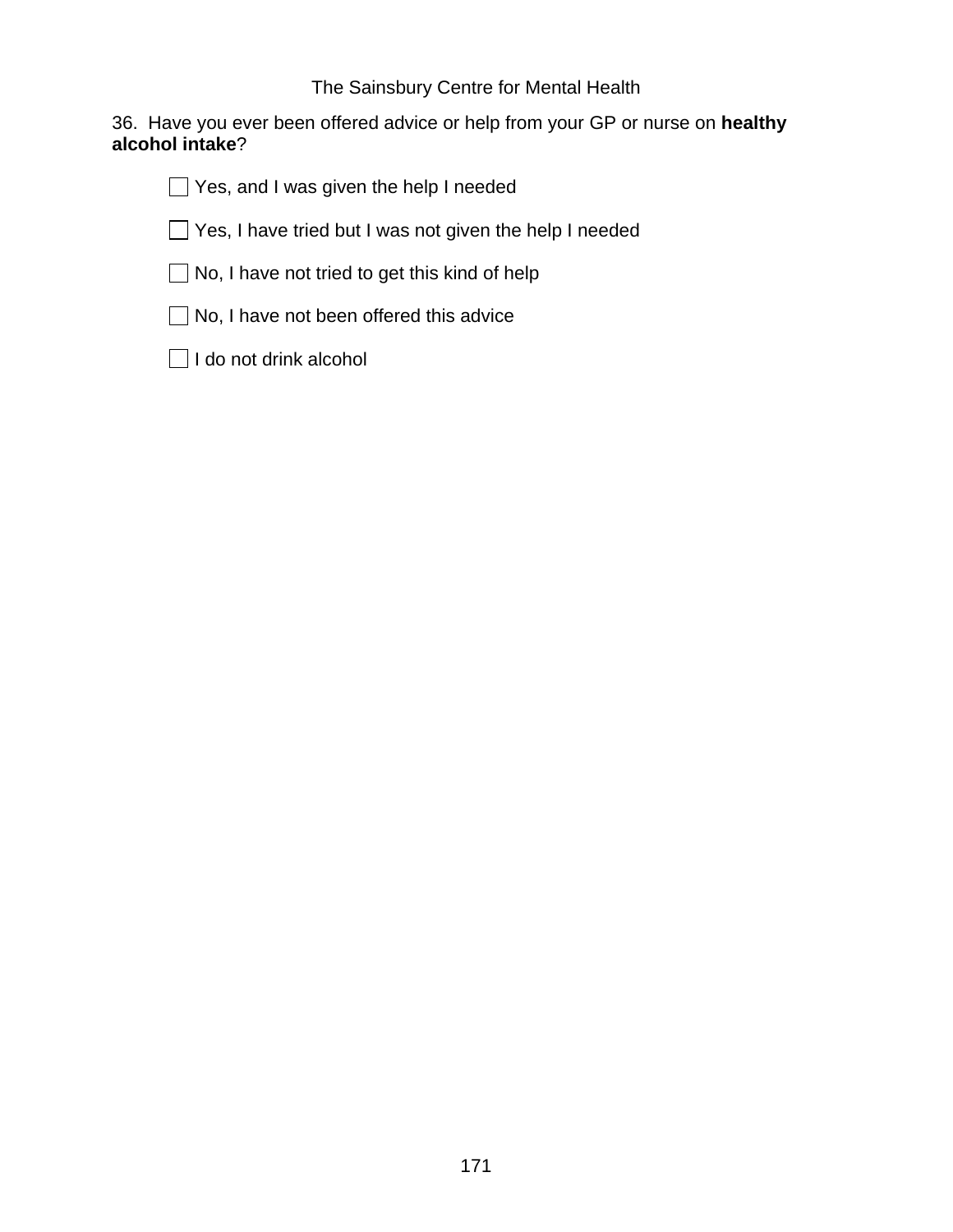### **G. Other Issues**

37. Have you changed your GP (family doctor) within the last 12 months?

Yes

 $\Box$  No

38. What was the reason for this change?

 $\Box$  I moved house

 $\Box$  I was unhappy with my previous GP

My previous GP retired / moved away

 $\Box$  The previous practice / health centre closed down

□ Other

39. How easy was it to register with another GP (family doctor)?

■ Very easy

 $\Box$  Fairly easy

 $\Box$  Fairly difficult

 $\Box$  Very difficult

a) If it was 'fairly difficult' or 'very difficult' to register with a GP please tell us why?

40. Have you ever had problems registering or staying registered with a GP?

 $\Box$  Yes

No

a) If Yes, please tell us why?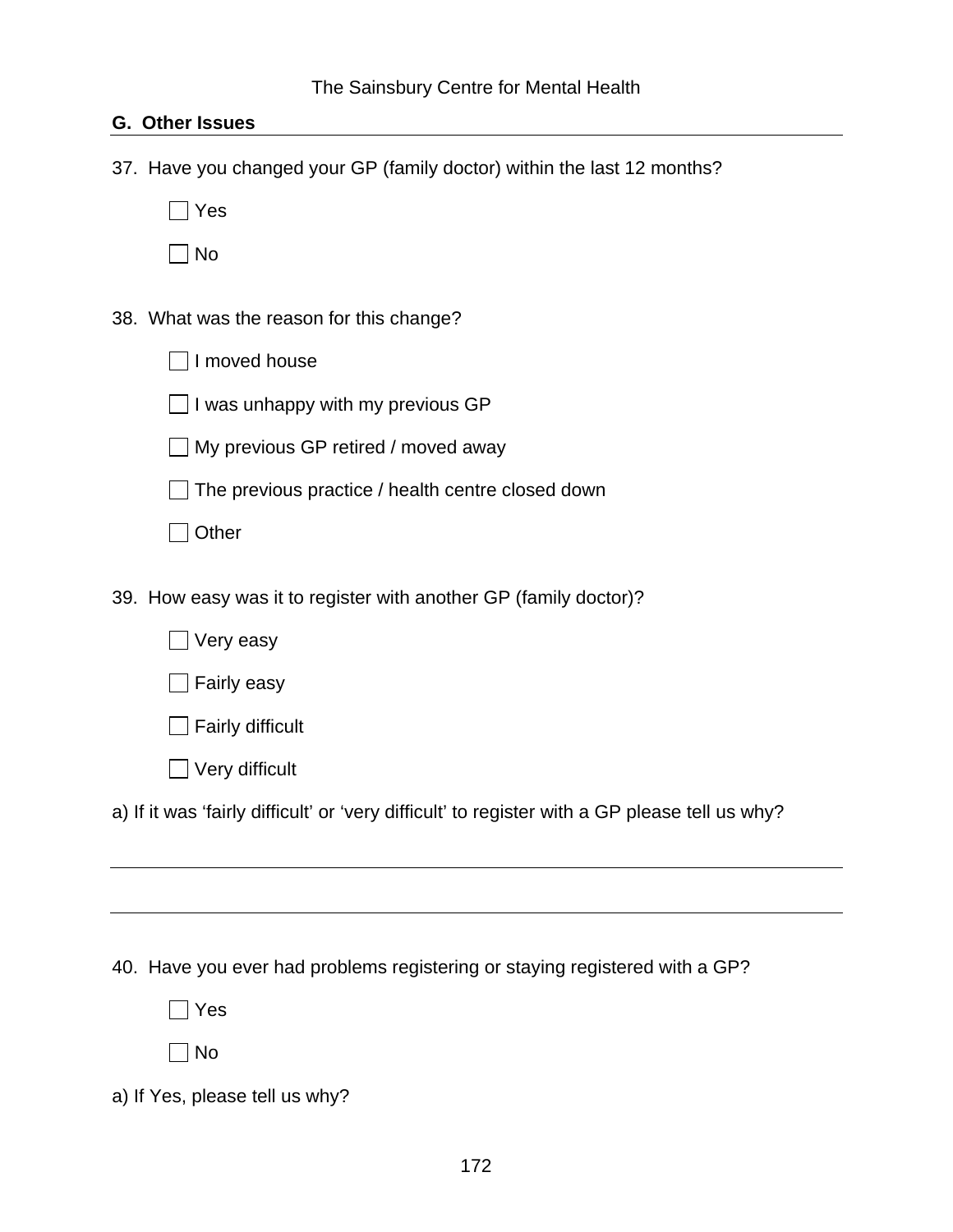| 41. Have you ever been taken off a GP register? |
|-------------------------------------------------|
| Yes                                             |
| $\blacksquare$ No                               |
| $\Box$ Not sure / can't remember                |
| b) If Yes, please tell us why?                  |
|                                                 |
|                                                 |
|                                                 |
|                                                 |
|                                                 |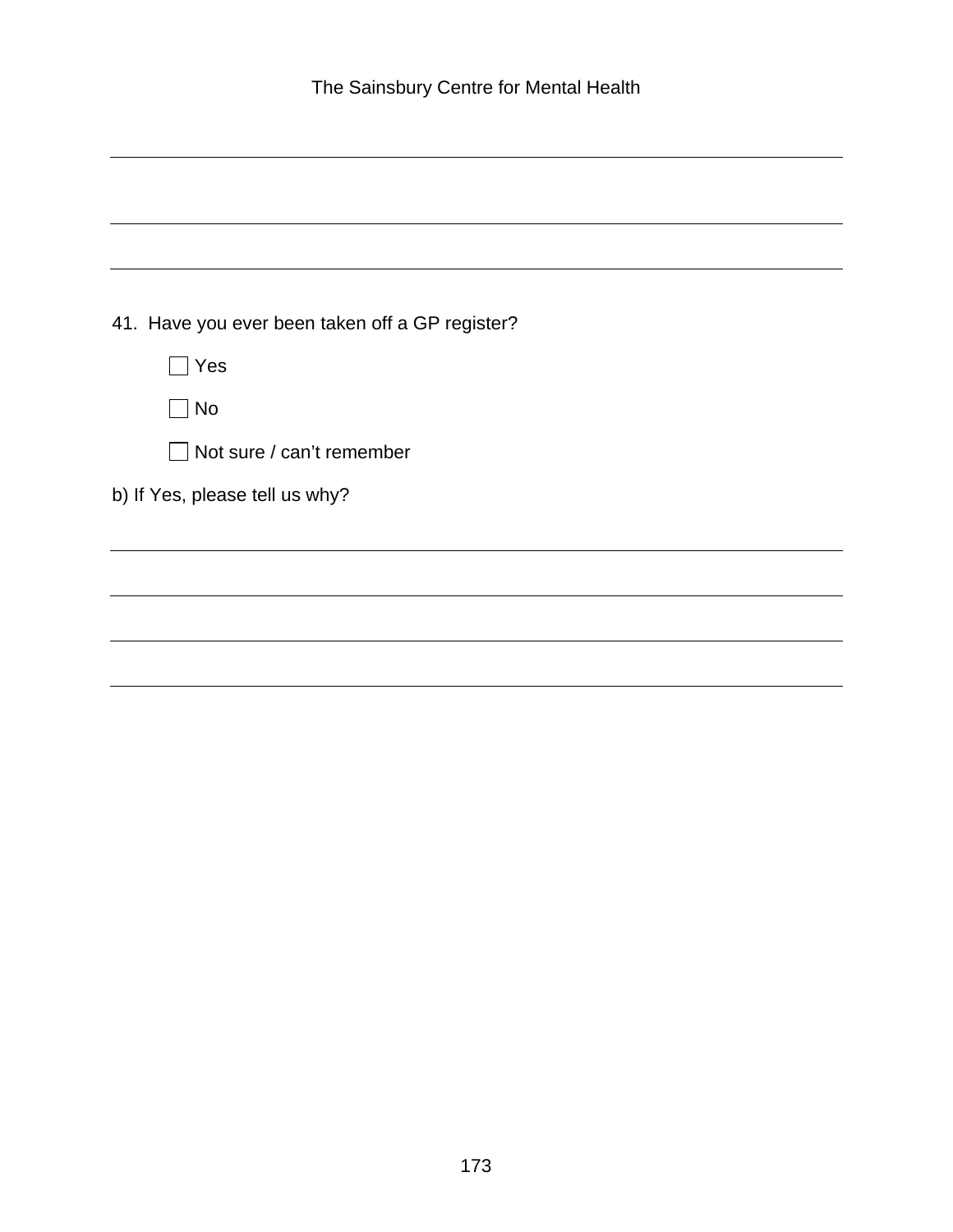### **H. Other Comments**

42. Is there anything particularly **good** about the care you receive from your GP practice for any medical problems?

 $\Box$  Yes

 $\Box$  No

a) If YES, please tell us what that is:

43. Is there anything about the care you receive from your GP practice for any medical problems that **could be improved**?

 $\Box$  Yes

 $\Box$  No

a) If 'Yes', please tell us what that is:

b) If there anything else you want to tell us about your GP please tell us here?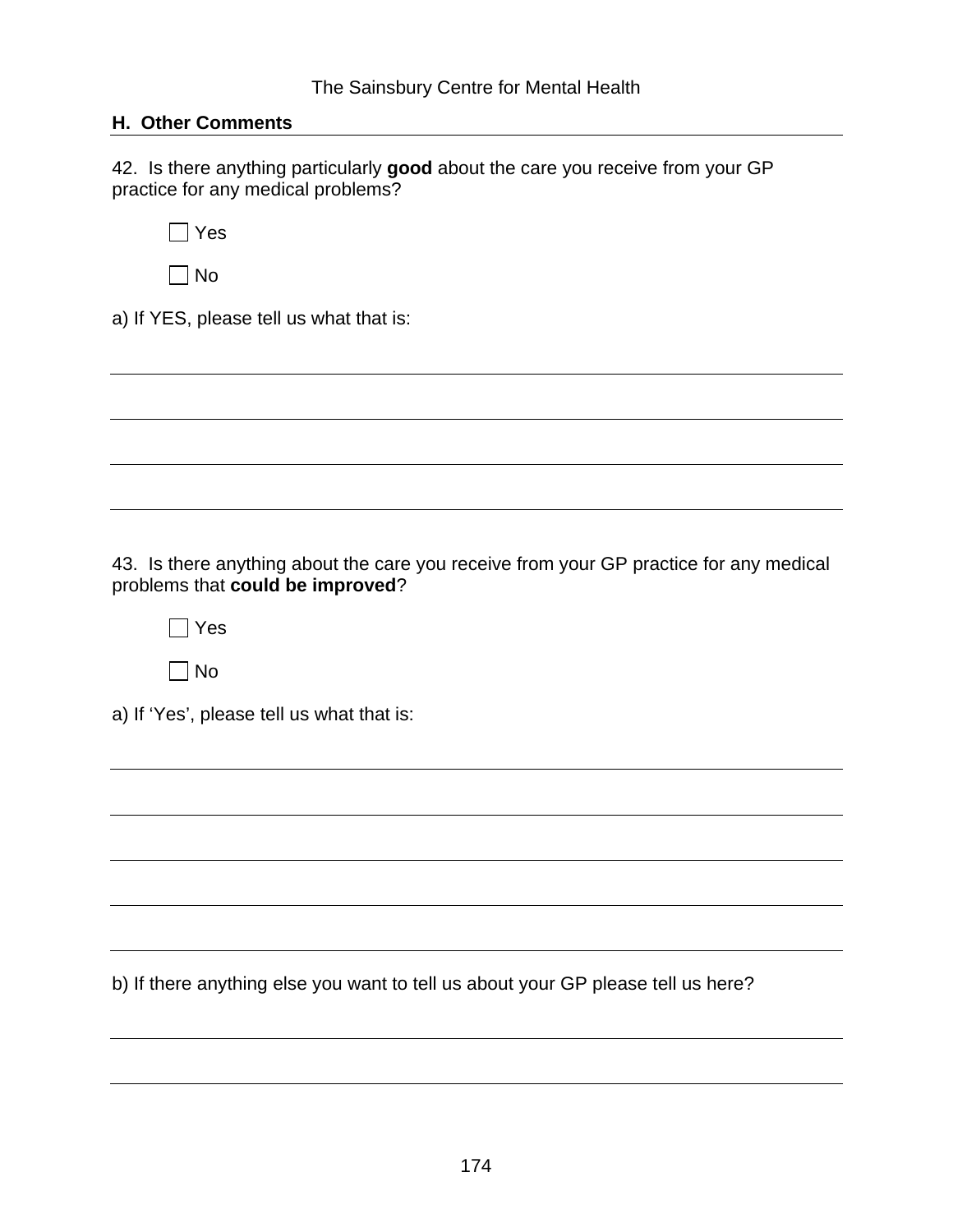44. Who filled in this questionnaire?

Person addressed to?

 $\Box$  Parent or guardian (if person under 16)

Carer (relative or friend)

**□** Neighbour

Researcher

Support worker or professional carer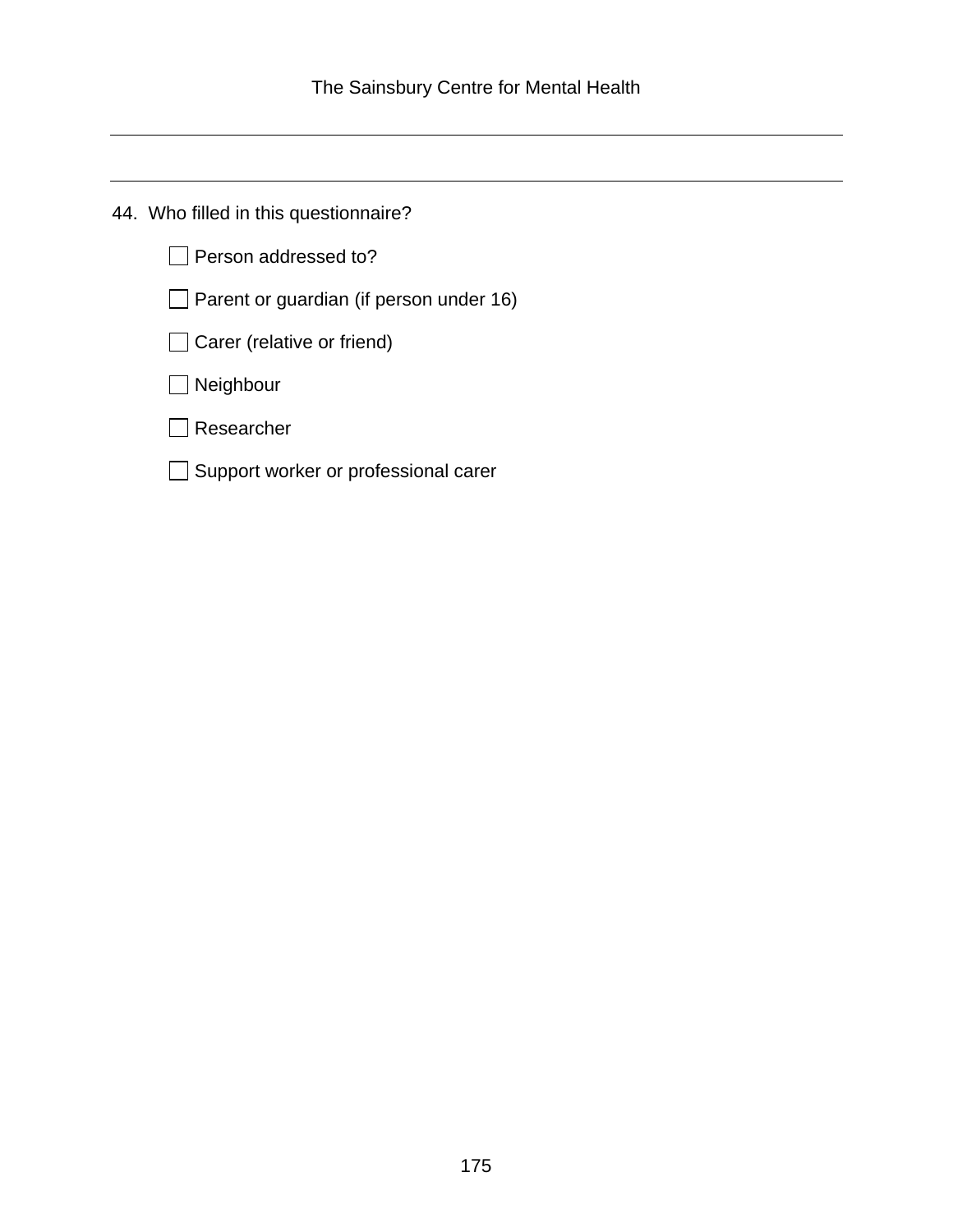# **I. About you**

| 45. Are you male or female?                                                  |   |   |   |   |  |  |  |  |
|------------------------------------------------------------------------------|---|---|---|---|--|--|--|--|
| Male                                                                         |   |   |   |   |  |  |  |  |
| Female                                                                       |   |   |   |   |  |  |  |  |
| 46. What was your year of birth?                                             |   |   |   |   |  |  |  |  |
| (Please write in)<br>e.g.                                                    | 1 | 9 | 6 | 3 |  |  |  |  |
|                                                                              |   |   |   |   |  |  |  |  |
| 47. Do you have a mental health problem?                                     |   |   |   |   |  |  |  |  |
| $\Box$ Yes                                                                   |   |   |   |   |  |  |  |  |
| $\exists$ No                                                                 |   |   |   |   |  |  |  |  |
| a) If 'Yes', please tell us what your diagnosis or mental health problem is. |   |   |   |   |  |  |  |  |
|                                                                              |   |   |   |   |  |  |  |  |
| 48. Do you have a learning difficulty?                                       |   |   |   |   |  |  |  |  |
| Yes                                                                          |   |   |   |   |  |  |  |  |
| <b>No</b>                                                                    |   |   |   |   |  |  |  |  |
| a) If 'Yes', please tell us what your type of learning difficulty you have.  |   |   |   |   |  |  |  |  |

49. Do you have any other difficulties or impairments?

Yes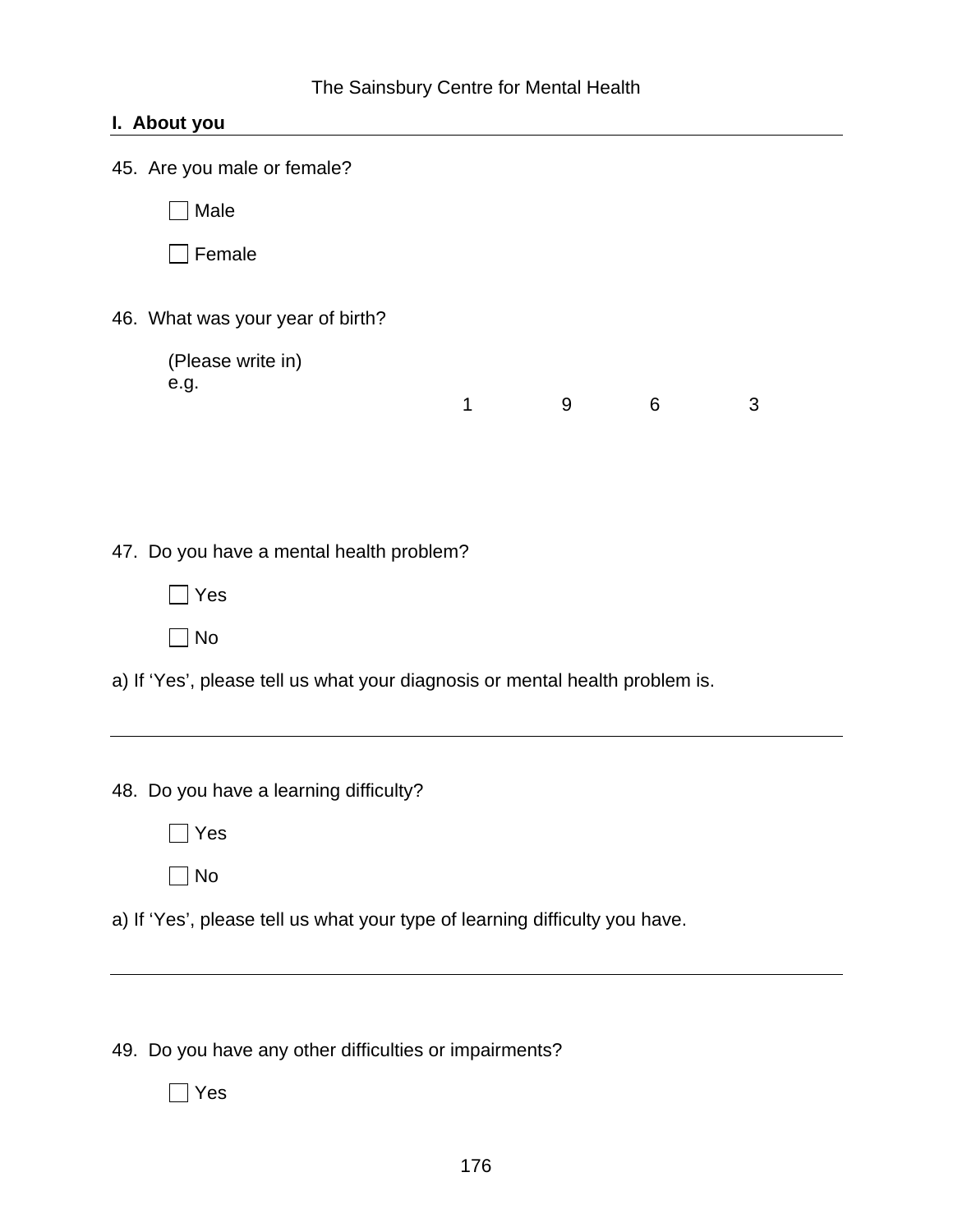No

a) If Yes, please tell us what this is. (For example, hard of hearing, visual impairment, physical difficulty, etc)

## 50. To which of these ethnic groups would you say you belong? **(Tick one only)**

| a. WHITE                                            |
|-----------------------------------------------------|
| British                                             |
| Irish                                               |
| Any other White background<br>(Please write in box) |
| b. MIXED                                            |
| White and Black Caribbean                           |
| White & Black African                               |
| □ White & Asian                                     |
| Any other Mixed background<br>(Please write in box) |
|                                                     |
| <b>c. ASIAN OR ASIAN BRITISH</b>                    |
| $\Box$ Indian                                       |
| l Pakistani                                         |
| _l Bangladeshi                                      |
| Any other Asian background<br>(Please write in box) |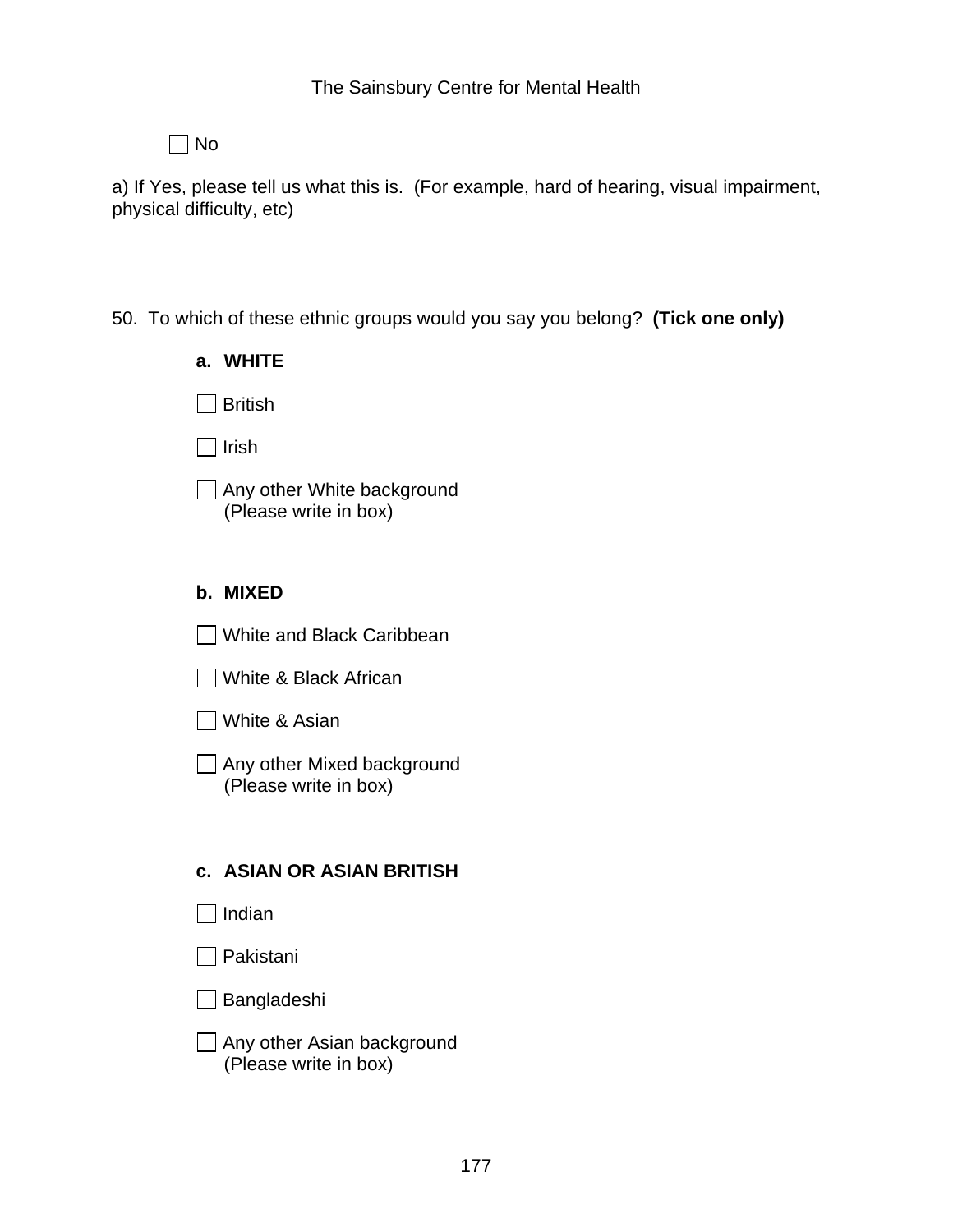## **d. BLACK OR BLACK BRITISH**

Caribbean

 African Any other Black background (Please write in box)

### **e. CHINESE OR OTHER ETHNIC GROUP**

Chinese

 $\Box$  Any other ethnic group (Please write in box)

51. Where do you live?

| <b>South East</b> |
|-------------------|
|-------------------|

London

North West

Wales

52. What type of accommodation do you live in?

 $\Box$  Independent accommodation (i.e. without any support)

### $\Box$  Nursing home

 $\Box$  Day support housing

 $\Box$  Residential care home

Supporting People Programme housing

 $\Box$  Hostel (with support)

**□** Homeless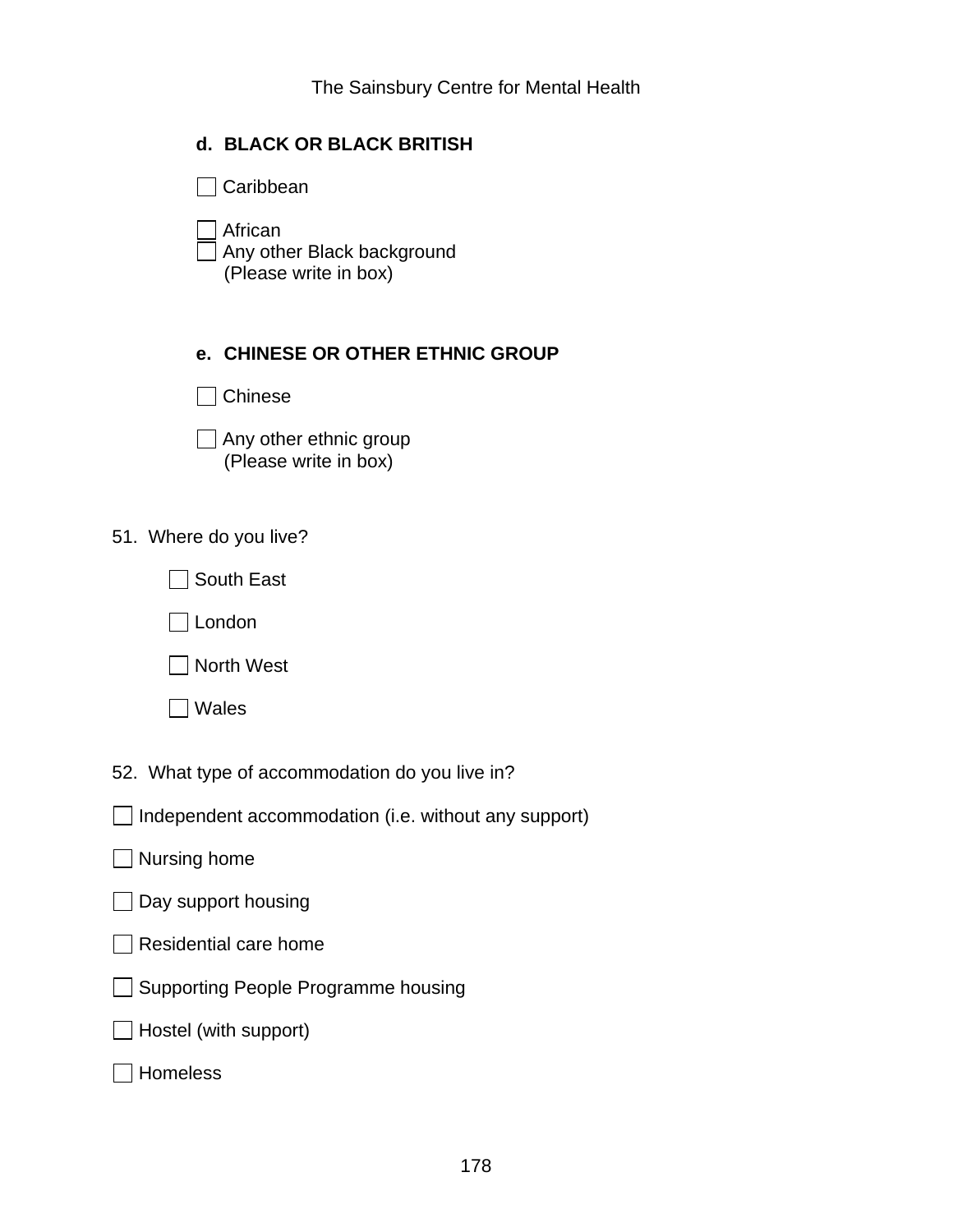Secure unit (forensic setting)

 $\Box$  Other (please tell us what this is)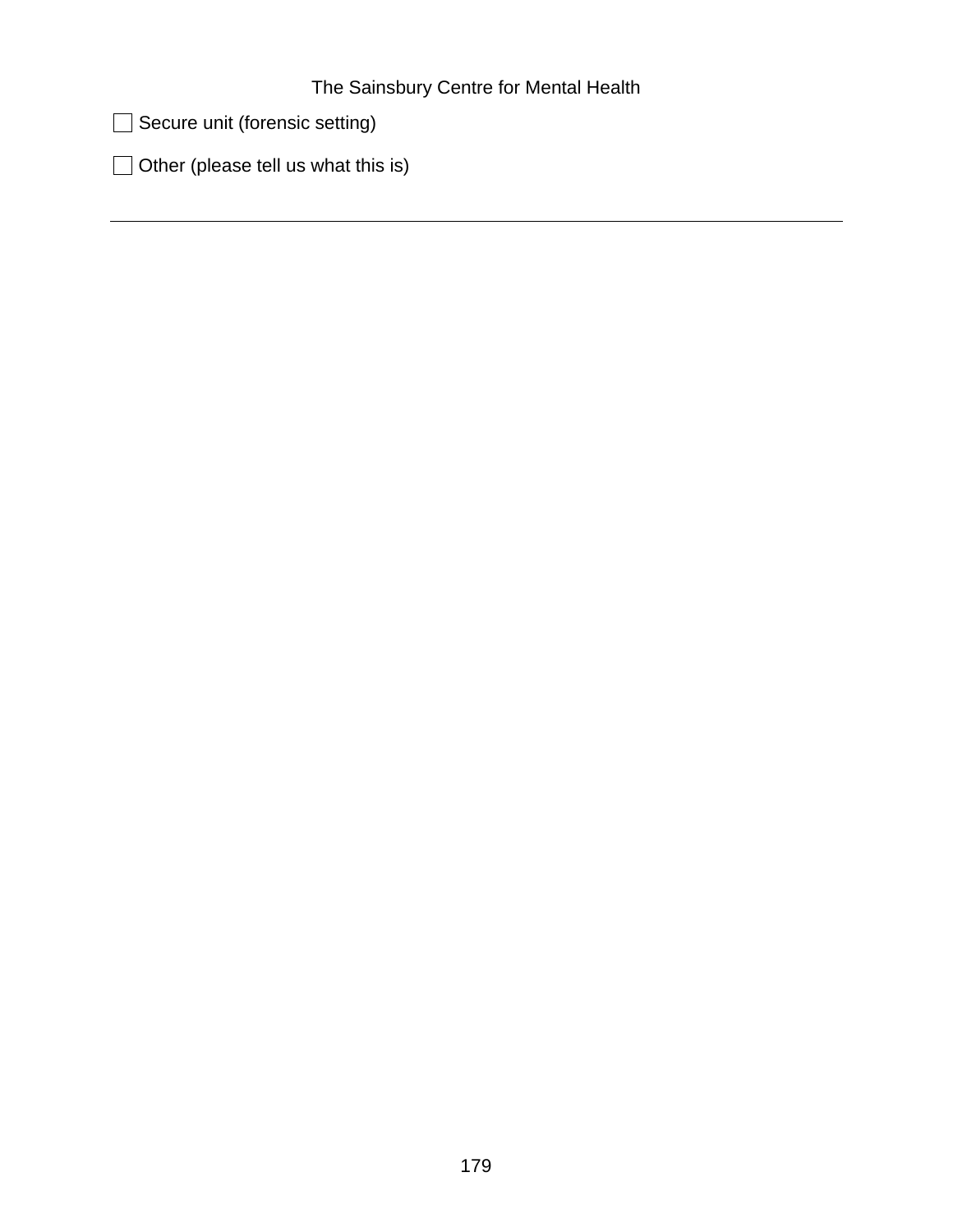### **J. Contact Information**

53. Would you like to tell us more about your experiences of seeing your doctor/GP?

 $\Box$  Yes

 $\Box$  No

a) If 'Yes', you can take part in an interview. Please provide us with your contact details if you would like to take part:

What is your full name?

What is your telephone number?

\_\_\_\_\_\_\_\_\_\_\_\_\_\_\_\_\_\_\_\_\_\_\_\_\_\_\_\_\_\_\_\_

\_\_\_\_\_\_\_\_\_\_\_\_\_\_\_\_\_\_\_\_\_\_\_\_\_\_\_\_\_\_\_\_\_\_\_\_\_\_\_

What is your address?

## **THANK YOU VERY MUCH FOR YOUR HELP**

**Please check that you have answered all the questions that apply to you.** 

**Please return this Questionnaire and the signed Consent Form in the stamped addressed envelope provided.**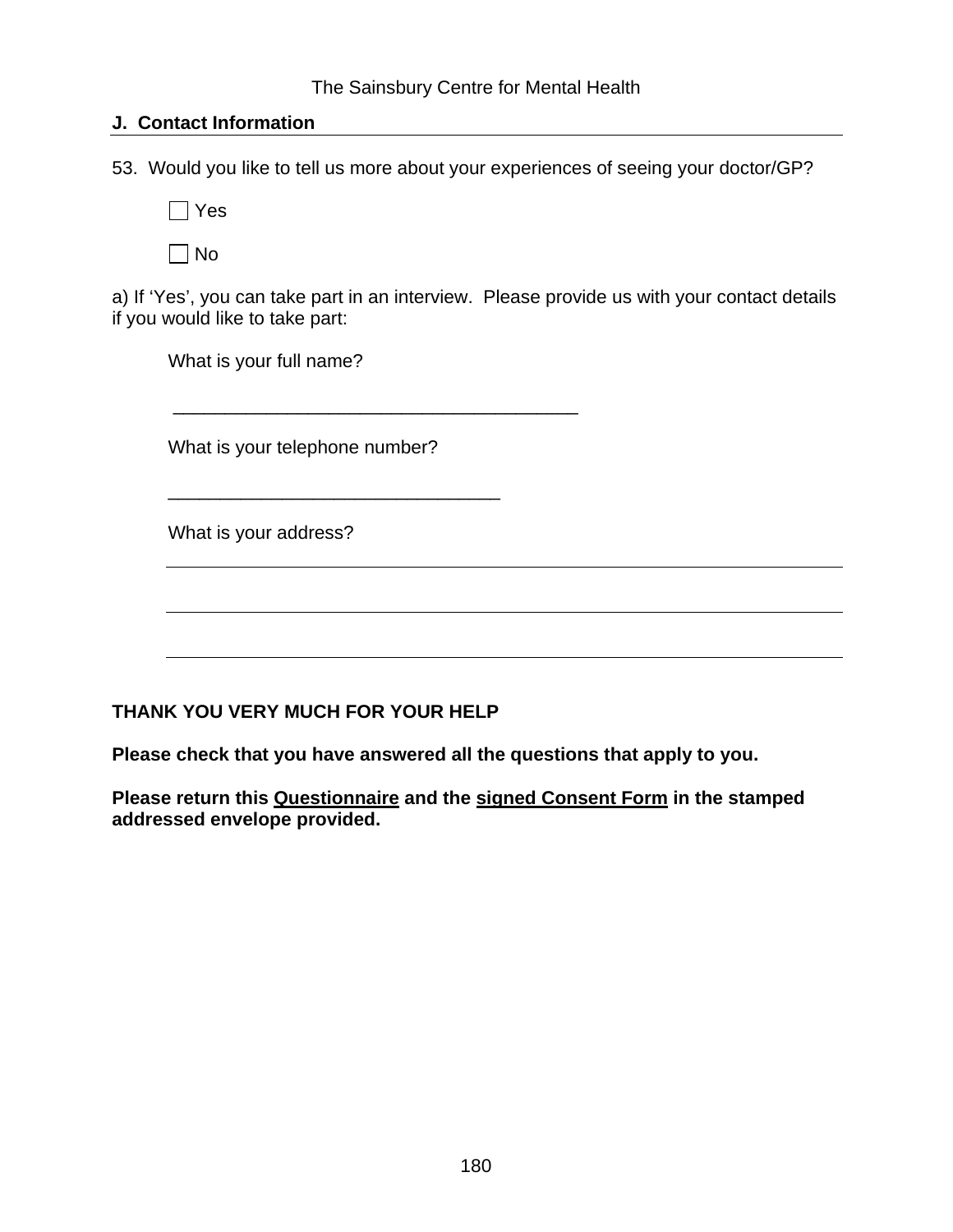# **17 Appendix 4. Tables of additional analyses**

### **Table 30. Receipt of dietary advice for people overweight or obese and with a mental health problem**

|                                         |                                             | SMI        |              |              | Depression                                  | Remaining<br>Population |                                             |                |              |  |
|-----------------------------------------|---------------------------------------------|------------|--------------|--------------|---------------------------------------------|-------------------------|---------------------------------------------|----------------|--------------|--|
|                                         | No. with<br>received<br>Total no.<br>advice |            | %            |              | No. with<br>Total no.<br>received<br>advice |                         | No. with<br>received<br>Total no.<br>advice |                | %            |  |
|                                         |                                             |            |              |              |                                             | %                       |                                             |                |              |  |
| Weight group                            |                                             |            |              |              |                                             |                         |                                             |                |              |  |
| overweight (BMI 25+)<br>obese (BMI 30+) | 110<br>108                                  | 192<br>169 | 57.3<br>63.9 | 1819<br>1638 | 3571<br>2687                                | 50.9***<br>$61.0*$      | 13168<br>8855                               | 23527<br>13834 | 56.0<br>64.0 |  |
|                                         |                                             |            |              |              |                                             |                         |                                             |                |              |  |
|                                         | ***P<0.001                                  |            | **P<0.005    | $*P<0.05$    |                                             |                         |                                             |                |              |  |

Adjusted for age, gender and site

### **Table 31. Receipt of dietary advice for people overweight or obese with a learning difficulty**

|                      |          | LD        |      | Remaining population |           |      |  |
|----------------------|----------|-----------|------|----------------------|-----------|------|--|
|                      | No. with |           |      | No. with             |           |      |  |
|                      | received | Total no. |      | received             | Total no. |      |  |
|                      | advice   | with LD   | %    | advice               |           | %    |  |
|                      |          |           |      |                      |           |      |  |
| Weight group         |          |           |      |                      |           |      |  |
| overweight (BMI 25+) | 35       | 70        | 50.0 | 15030                | 27166     | 55.3 |  |
| obese (BMI $30+$ )   | 43       | 82        | 52.4 | 10522                | 16543     | 63.6 |  |

Adjusted for age, gender and site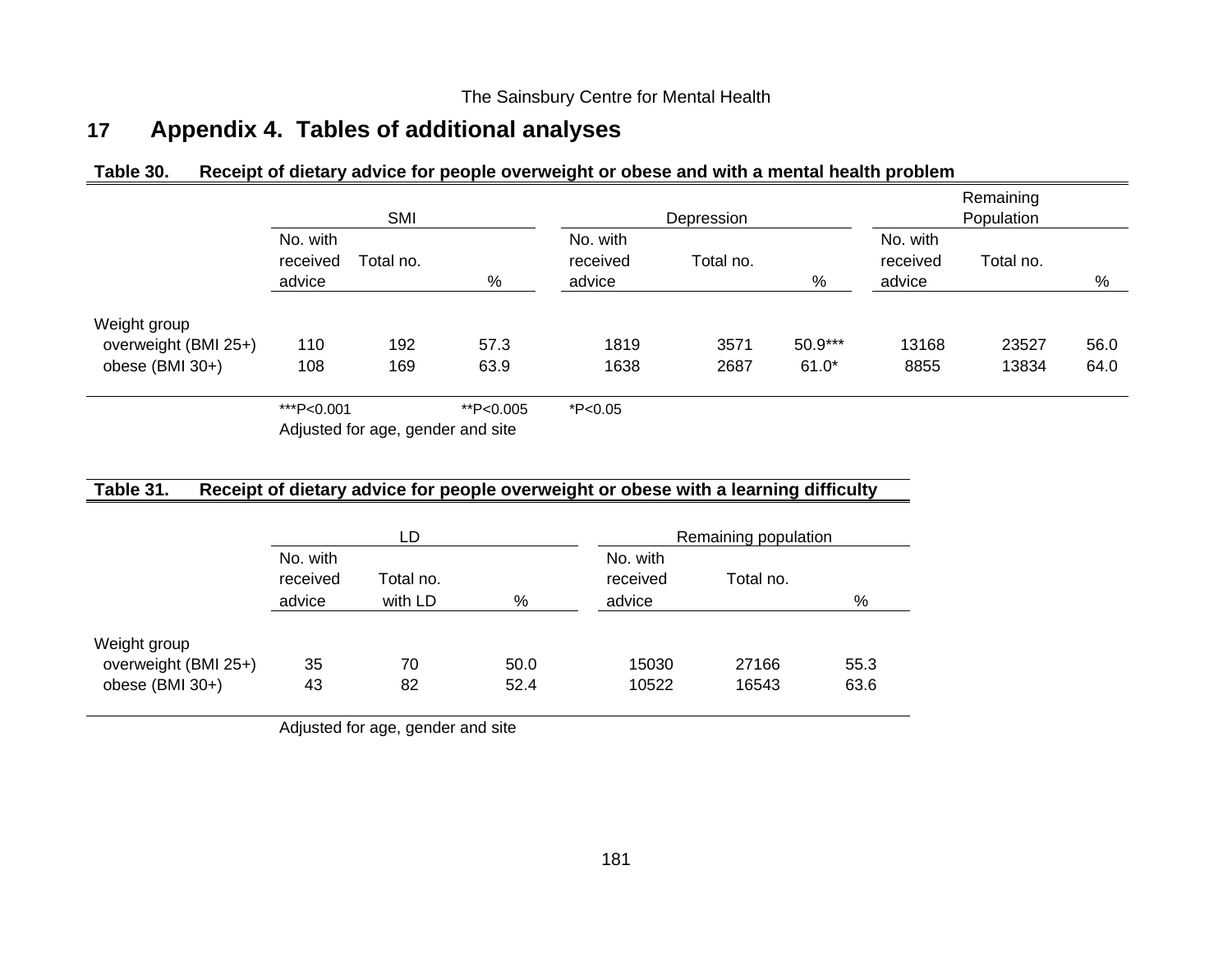| (women only)               |                               | SMI                   |           |                                            | Depression*                  |      |                               | Remaining<br>Population** |      |
|----------------------------|-------------------------------|-----------------------|-----------|--------------------------------------------|------------------------------|------|-------------------------------|---------------------------|------|
|                            | No. with<br>recorded<br>check | Total no.<br>with SMI | $\%$      | No. with<br>recorded<br>check              | Total no. with<br>depression | %    | No. with<br>recorded<br>check | Total no.                 | %    |
| Mammography                |                               |                       |           |                                            |                              |      |                               |                           |      |
| $0 - 49$                   |                               | 145                   | 0.7       | 58                                         | 5567                         | 1.0  | 225                           | 42344                     | 0.5  |
| $50+$                      | 67                            | 246                   | $27.2***$ | 1701                                       | 4538                         | 37.5 | 9192                          | 22777                     | 40.4 |
| <b>Cervical</b>            |                               |                       |           |                                            |                              |      |                               |                           |      |
| screening                  |                               |                       |           |                                            |                              |      |                               |                           |      |
| $0 - 24$                   | $\overline{2}$                | 10                    | 20.0      | 258                                        | 636                          | 40.6 | 1654                          | 20337                     | 8.1  |
| 25-64                      | 205                           | 245                   | 83.7      | 6881                                       | 7505                         | 91.7 | 29452                         | 33213                     | 88.7 |
| $65+$                      | 61                            | 136                   | 44.9      | 1090                                       | 1964                         | 55.5 | 6150                          | 11571                     | 53.2 |
| * Excludes people with SMI |                               |                       |           | ** Excludes people with SMI and depression |                              |      | ***P<0.001                    |                           |      |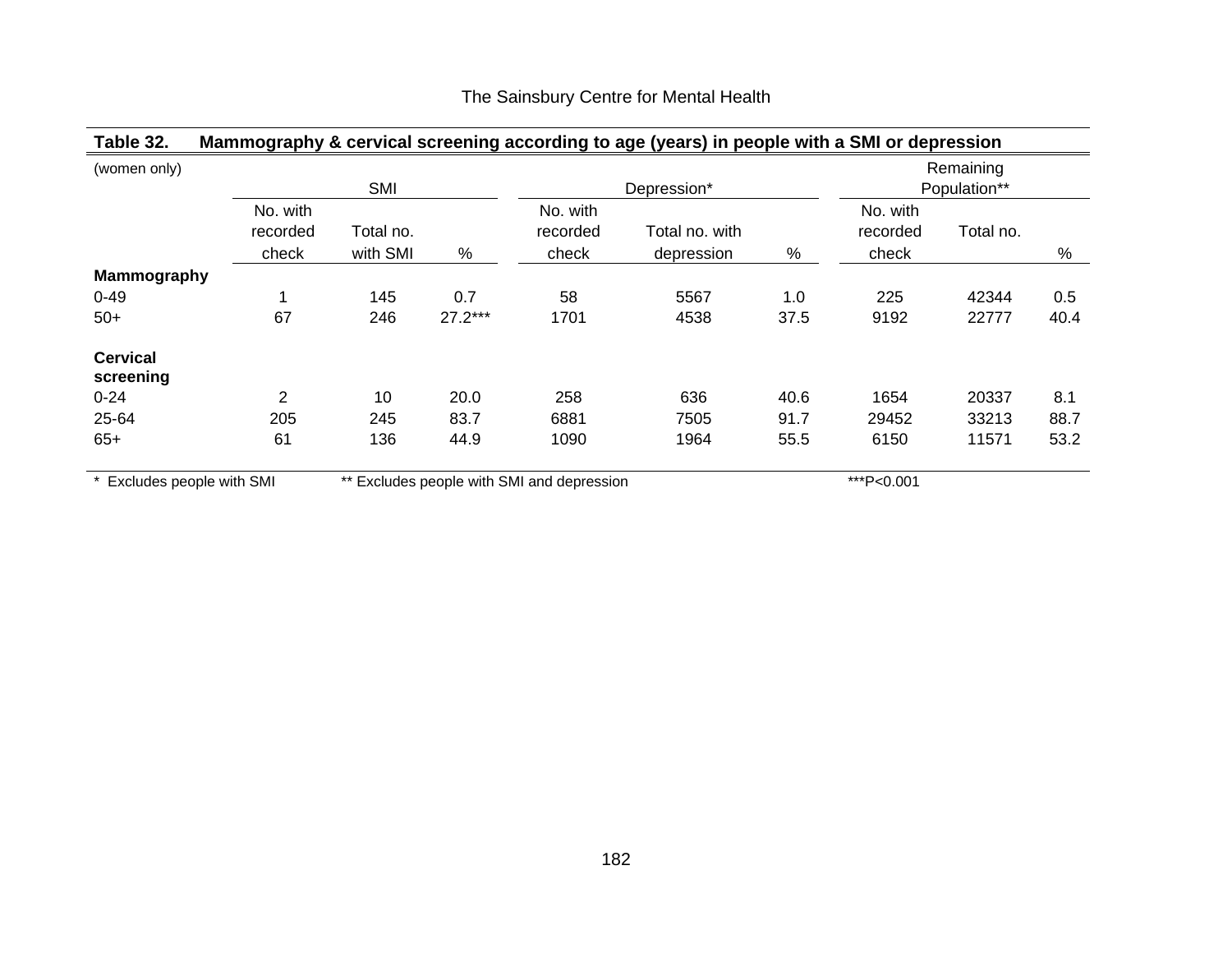| Table 33.                    | Mammography & cervical screening according to age in people with a LD |           |           |          |                      |      |
|------------------------------|-----------------------------------------------------------------------|-----------|-----------|----------|----------------------|------|
| (women only)                 |                                                                       |           |           |          |                      |      |
|                              |                                                                       | LD        |           |          | Remaining population |      |
|                              | No. with                                                              |           |           | No. with |                      |      |
|                              | recorded                                                              | Total no. |           | recorded | Total no.            |      |
|                              | check                                                                 | with LD   | %         | check    |                      | %    |
| <b>Mammography</b>           |                                                                       |           |           |          |                      |      |
| 0-49 years                   | 1                                                                     | 199       | 0.5       | 283      | 47789                | 0.6  |
| $50+$ years                  | 19                                                                    | 55        | 34.5      | 10921    | 27417                | 39.8 |
| <b>Cervical</b><br>screening |                                                                       |           |           |          |                      |      |
| $0 - 24$                     | 7                                                                     | 116       | 6.0       | 1907     | 20864                | 9.1  |
| 25-64                        | 56                                                                    | 119       | 47.1***   | 36394    | 40742                | 89.3 |
| $65+$                        | 4                                                                     | 19        | $21.1***$ | 7267     | 13600                | 53.4 |

\*\*\*P<0.001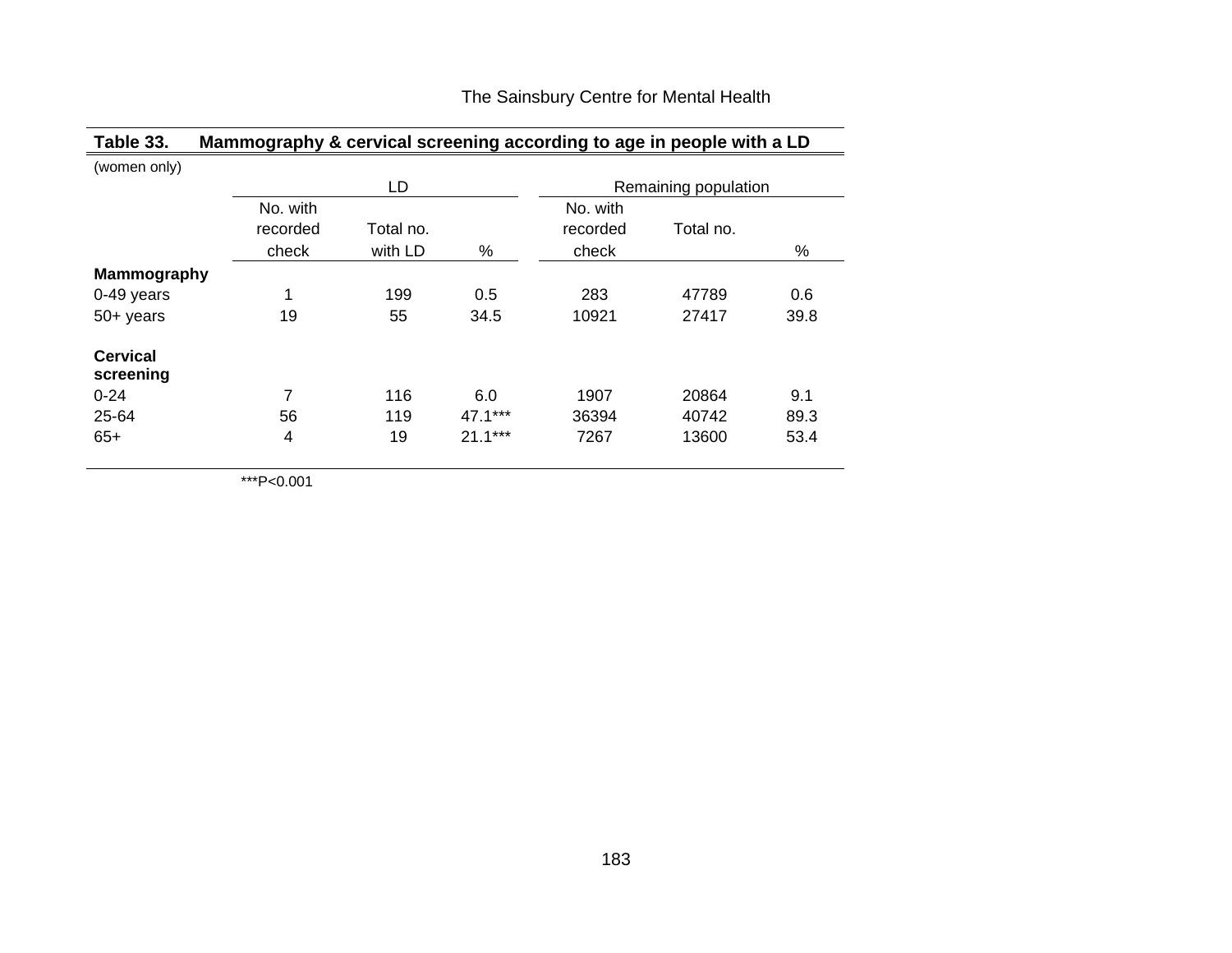# **Table 34. Recorded health checks in people with a SMI or depression and IHD by gender**

|                                                      |                               | SMI                   |         |                               | Depression            | Remaining<br>Population |                               |                       |      |
|------------------------------------------------------|-------------------------------|-----------------------|---------|-------------------------------|-----------------------|-------------------------|-------------------------------|-----------------------|------|
|                                                      | No. with<br>recorded<br>check | Total no.<br>with IHD | $\%$    | No. with<br>recorded<br>check | Total no.<br>with IHD | $\%$                    | No. with<br>recorded<br>check | Total no.<br>with IHD | $\%$ |
| Type of health check $1$<br><b>Total cholesterol</b> |                               |                       |         |                               |                       |                         |                               |                       |      |
| male                                                 | 25                            | 25                    | 100.0   | 445                           | 455                   | 97.8                    | 3150                          | 3245                  | 97.1 |
| female                                               | 17                            | 22                    | $77.3*$ | 503                           | 546                   | 92.1                    | 1864                          | 2006                  | 92.9 |
| <b>LDL</b> cholesterol                               |                               |                       |         |                               |                       |                         |                               |                       |      |
| male                                                 | 4                             | 25                    | 16.0    | 170                           | 455                   | 37.4                    | 1249                          | 3245                  | 38.5 |
| female                                               | $\overline{7}$                | 22                    | 31.8    | 203                           | 546                   | 37.2                    | 732                           | 2006                  | 36.5 |
| Body mass index                                      |                               |                       |         |                               |                       |                         |                               |                       |      |
| male                                                 | 24                            | 25                    | 96.0    | 417                           | 455                   | 91.6                    | 3010                          | 3245                  | 92.8 |
| female                                               | 17                            | 22                    | 77.3    | 481                           | 546                   | 88.1                    | 1773                          | 2006                  | 88.4 |
| BP - systolic                                        |                               |                       |         |                               |                       |                         |                               |                       |      |
| male                                                 | 25                            | 25                    | 100.0   | 452                           | 455                   | 99.3                    | 3222                          | 3245                  | 99.3 |
| female                                               | 20                            | 22                    | 90.9    | 542                           | 546                   | 99.3                    | 1990                          | 2006                  | 99.2 |
| BP - diastolic                                       |                               |                       |         |                               |                       |                         |                               |                       |      |
| male                                                 | 25                            | 25                    | 100.0   | 451                           | 455                   | 99.1                    | 3217                          | 3245                  | 99.1 |
| female                                               | 20                            | 22                    | 90.9    | 542                           | 546                   | 99.3                    | 1988                          | 2006                  | 99.1 |
| <b>Current smoker</b>                                |                               |                       |         |                               |                       |                         |                               |                       |      |
| male                                                 | 20                            | 25                    | 80.0    | 208                           | 455                   | 45.7                    | 1067                          | 3245                  | 32.9 |
| female                                               | 11                            | 22                    | $50.0*$ | 183                           | 546                   | 33.5                    | 445                           | 2006                  | 22.2 |

 $1$  Based on latest recorded health check  $*P<0.05$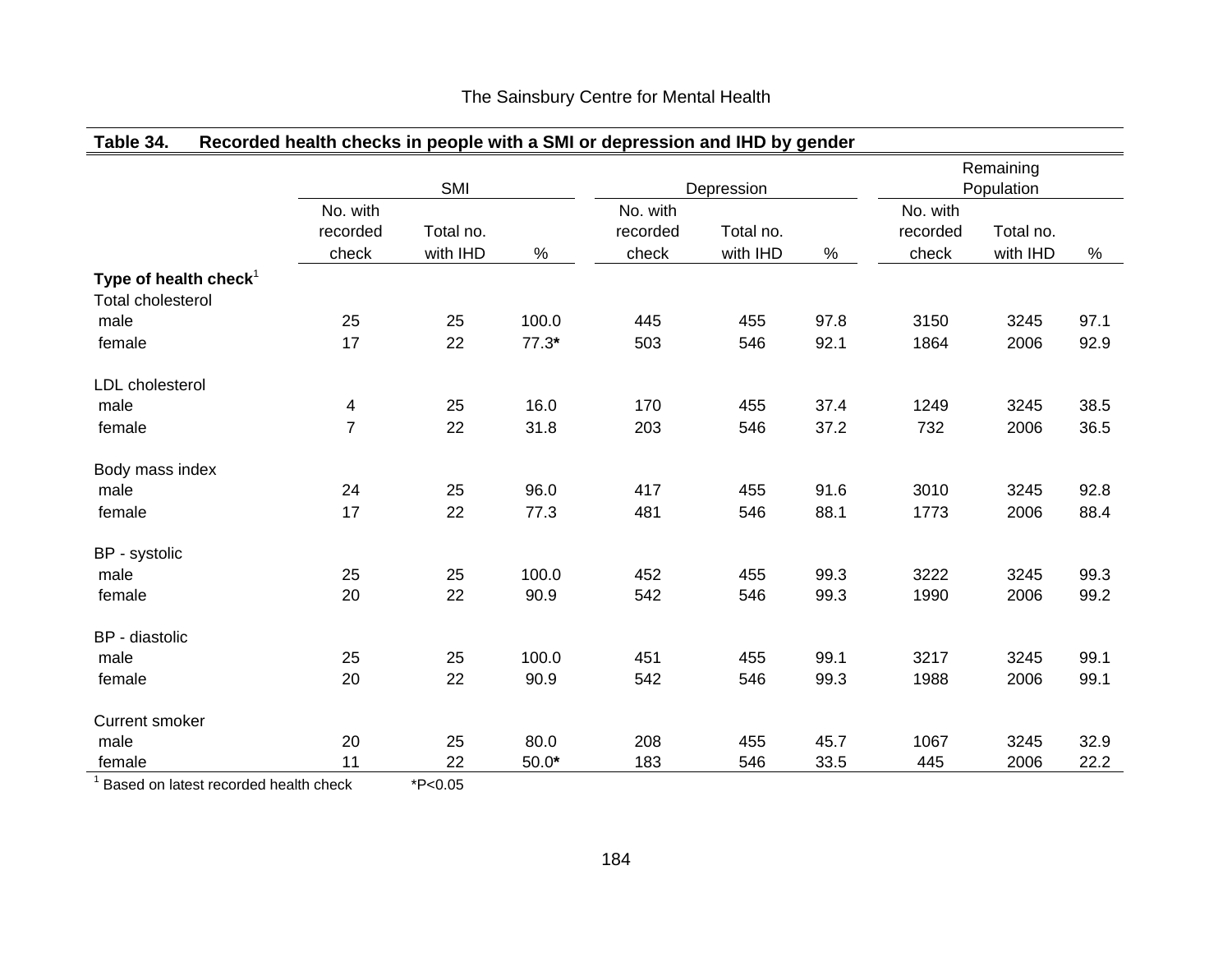# **Table 35. Recorded health advice/intervention for the mental health target groups with IHD by gender**

|                                                       | SMI                            |                       |      | Depression*                    |                       |         | Remaining<br>Population**      |                       |      |
|-------------------------------------------------------|--------------------------------|-----------------------|------|--------------------------------|-----------------------|---------|--------------------------------|-----------------------|------|
|                                                       | No. with<br>recorded<br>advice | Total no.<br>with IHD | %    | No. with<br>recorded<br>advice | Total no.<br>with IHD | %       | No. with<br>recorded<br>advice | Total no.<br>with IHD | $\%$ |
| Type of advice/interv. <sup>1</sup><br>Smoking advice |                                |                       |      |                                |                       |         |                                |                       |      |
| male                                                  | 18                             | 25                    | 72.0 | 210                            | 455                   | 46.2    | 1206                           | 3245                  | 17.1 |
| female                                                | 9                              | 22                    | 40.9 | 176                            | 546                   | 32.2    | 554                            | 2006                  | 27.6 |
| Lipid lowering therapy                                |                                |                       |      |                                |                       |         |                                |                       |      |
| male                                                  | 19                             | 25                    | 76.0 | 380                            | 455                   | 83.5    | 2688                           | 3245                  | 46.4 |
| female                                                | 11                             | 22                    | 50.0 | 403                            | 546                   | 73.8*** | 1505                           | 2006                  | 75.0 |

 $<sup>1</sup>$  Based on latest recorded health check</sup>

\*\*\*P<0.001

\* Excludes people with SMI

\*\* Excludes people with SMI and depression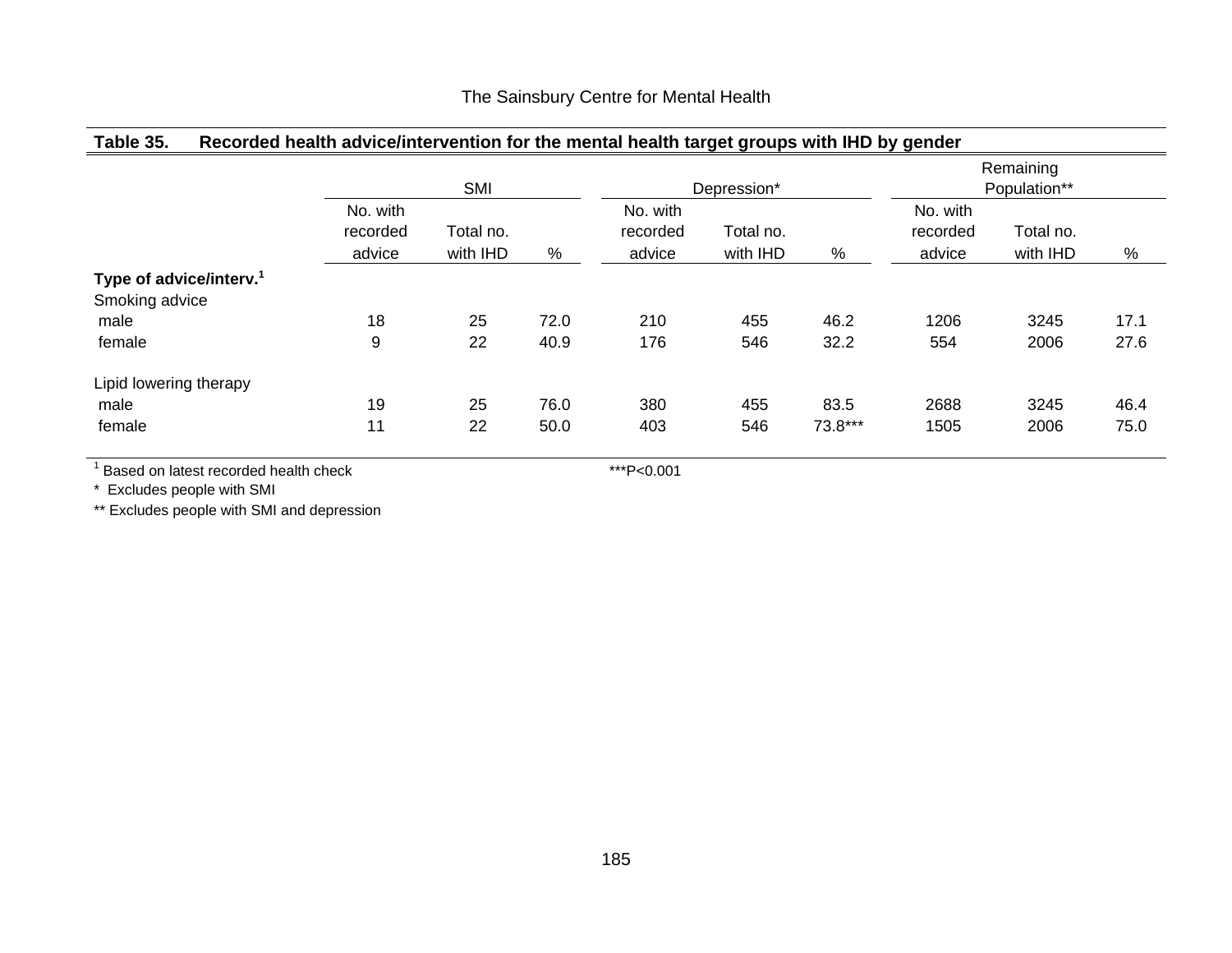|                                                    |                      | <b>SMI</b>  |       |                      | Depression* |      |                      | Remaining<br>Population** |      |
|----------------------------------------------------|----------------------|-------------|-------|----------------------|-------------|------|----------------------|---------------------------|------|
|                                                    | No. with<br>recorded | Total no.   |       | No. with<br>recorded | Total no.   |      | No. with<br>recorded | Total no.<br>with         |      |
|                                                    | check                | with stroke | $\%$  | check                | with stroke | $\%$ | check                | stroke                    | $\%$ |
| Type of health check <sup>1</sup><br>BP - systolic |                      |             |       |                      |             |      |                      |                           |      |
| male                                               | 21                   | 21          | 100.0 | 221                  | 223         | 99.1 | 1294                 | 1307                      | 99.0 |
| female                                             | 23                   | 23          | 100.0 | 312                  | 318         | 98.1 | 1162                 | 1190                      | 97.6 |
| BP - diastolic                                     |                      |             |       |                      |             |      |                      |                           |      |
| male                                               | 21                   | 21          | 100.0 | 220                  | 223         | 98.7 | 1290                 | 1307                      | 98.7 |
| female                                             | 23                   | 23          | 100.0 | 313                  | 318         | 98.4 | 1160                 | 1190                      | 97.5 |
| <b>Current smoker</b>                              |                      |             |       |                      |             |      |                      |                           |      |
| male                                               | 13                   | 21          | 61.9  | 96                   | 223         | 43.0 | 426                  | 1307                      | 32.6 |
| female                                             | 7                    | 23          | 30.4  | 118                  | 318         | 37.1 | 292                  | 1190                      | 24.5 |

#### **Table 36. Recorded health checks in people with a SMI or depression and stroke by gender**

<sup>1</sup> Based on latest recorded health check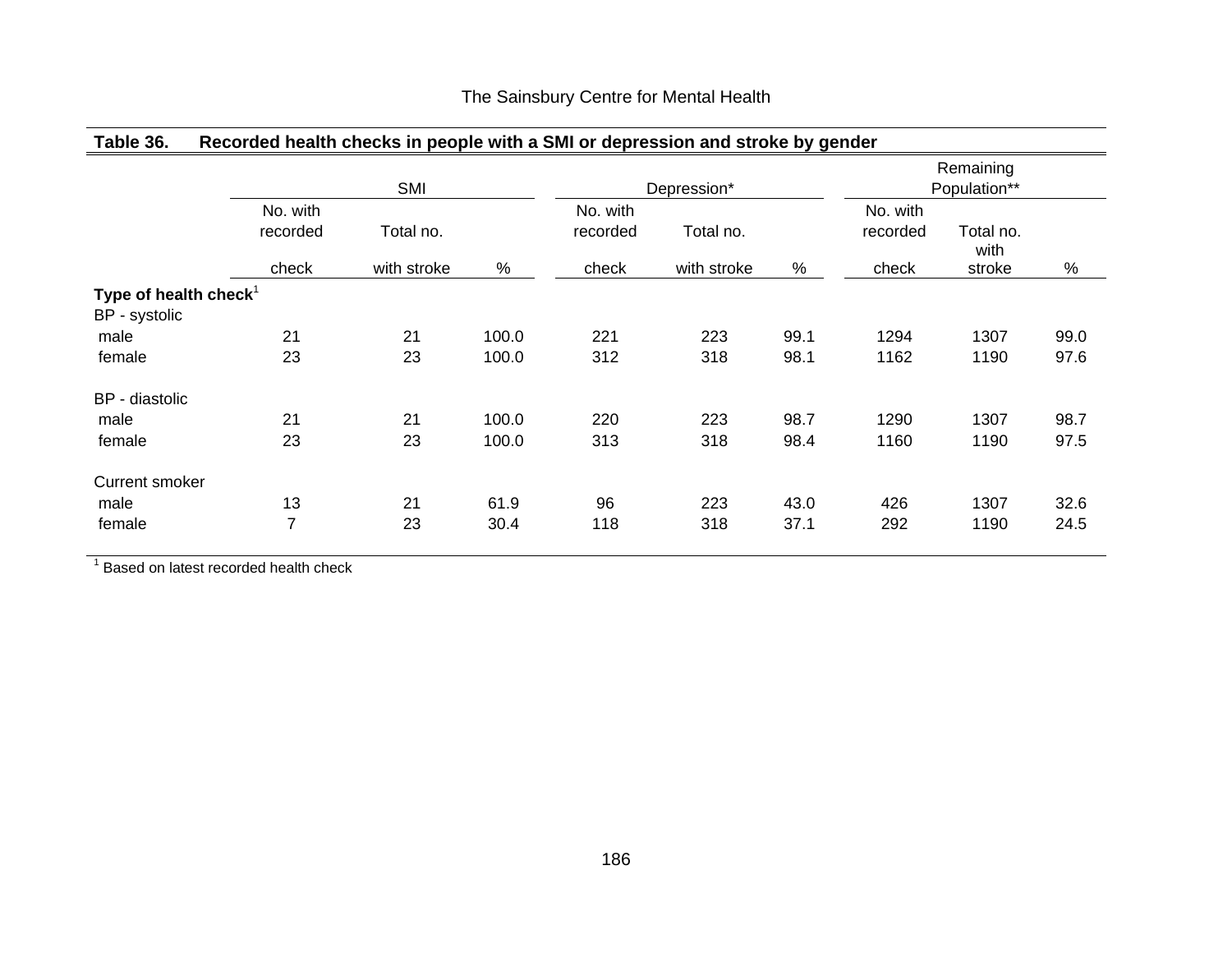|  |  |  | Table 37. Recorded health checks in people with a SMI or depression and diabetes mellitus by gender |  |
|--|--|--|-----------------------------------------------------------------------------------------------------|--|
|--|--|--|-----------------------------------------------------------------------------------------------------|--|

|                                           |                      | <b>SMI</b>    |      |                      | Depression*   |      |                      | Remaining<br>Population** |      |
|-------------------------------------------|----------------------|---------------|------|----------------------|---------------|------|----------------------|---------------------------|------|
|                                           | No. with<br>recorded | Total no.     |      | No. with<br>recorded | Total no.     |      | No. with<br>recorded | Total no.                 |      |
|                                           | check                | with diabetes | $\%$ | check                | with diabetes | %    | check                | with diabetes             | $\%$ |
| Type of health check $1$<br>BP - systolic |                      |               |      |                      |               |      |                      |                           |      |
| male                                      | 36                   | 36            | 100  | 306                  | 307           | 99.7 | 2358                 | 2409                      | 97.9 |
| female                                    | 39                   | 40            | 97.5 | 438                  | 439           | 99.8 | 1868                 | 1904                      | 98.1 |
| BP - diastolic                            |                      |               |      |                      |               |      |                      |                           |      |
| male                                      | 36                   | 36            | 100  | 306                  | 307           | 99.7 | 2353                 | 2409                      | 97.7 |
| female                                    | 39                   | 40            | 97.5 | 438                  | 439           | 99.8 | 1863                 | 1904                      | 97.8 |
| Urine analysis                            |                      |               |      |                      |               |      |                      |                           |      |
| male                                      | 21                   | 36            | 58.3 | 220                  | 307           | 71.7 | 1818                 | 2409                      | 75.5 |
| female                                    | 25                   | 40            | 62.5 | 345                  | 439           | 78.6 | 1485                 | 1904                      | 78.0 |
| Body mass index                           |                      |               |      |                      |               |      |                      |                           |      |
| male                                      | 34                   | 36            | 94.4 | 297                  | 307           | 96.7 | 2288                 | 2409                      | 95.0 |
| female                                    | 32                   | 40            | 80.0 | 418                  | 439           | 95.2 | 1781                 | 1904                      | 93.5 |
|                                           |                      |               |      |                      |               |      |                      |                           |      |

 $1$  Based on latest recorded health check

\* Excludes people with SMI \*\* Excludes people with SMI and depression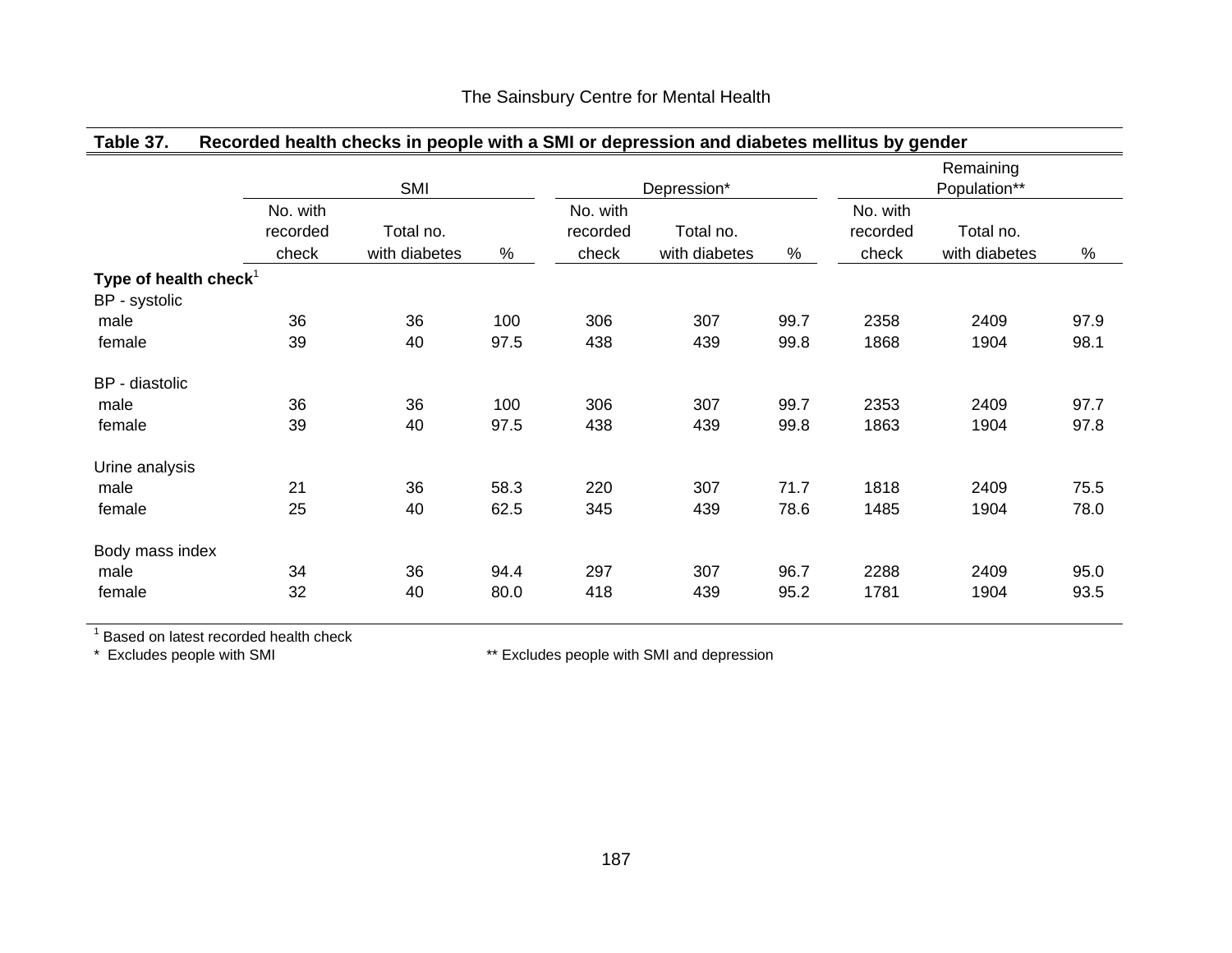## **Table 38. Recorded health checks in people with a SMI or depression and COPD by gender**

|                                   |                               | <b>SMI</b>             |      |                               | Depression*            |      |
|-----------------------------------|-------------------------------|------------------------|------|-------------------------------|------------------------|------|
|                                   | No. with<br>recorded<br>check | Total no.<br>with COPD | %    | No. with<br>recorded<br>check | Total no.<br>with COPD | %    |
| Type of health check <sup>1</sup> |                               |                        |      |                               |                        |      |
| <b>Current smoker</b>             |                               |                        |      |                               |                        |      |
| male                              | 62                            | 100                    | 62.0 | 581                           | 1155                   | 50.3 |
| female                            | 38                            | 74                     | 51.4 | 1232                          | 2404                   | 51.2 |

 $1$  Based on latest recorded health check

\* Excludes people with SMI \*\* Excludes people with SMI and depression

#### **Table x Recorded health checks in people with a LD and COPD by gender**

|                          |          | <b>SMI</b> |      |
|--------------------------|----------|------------|------|
|                          | No. with |            |      |
|                          | recorded | Total no.  |      |
|                          | check    | with COPD  | ℅    |
| Type of health check $1$ |          |            |      |
| <b>Current smoker</b>    |          |            |      |
| male                     | 22       | 104        | 21.2 |
| female                   | 9        | 45         | 20.0 |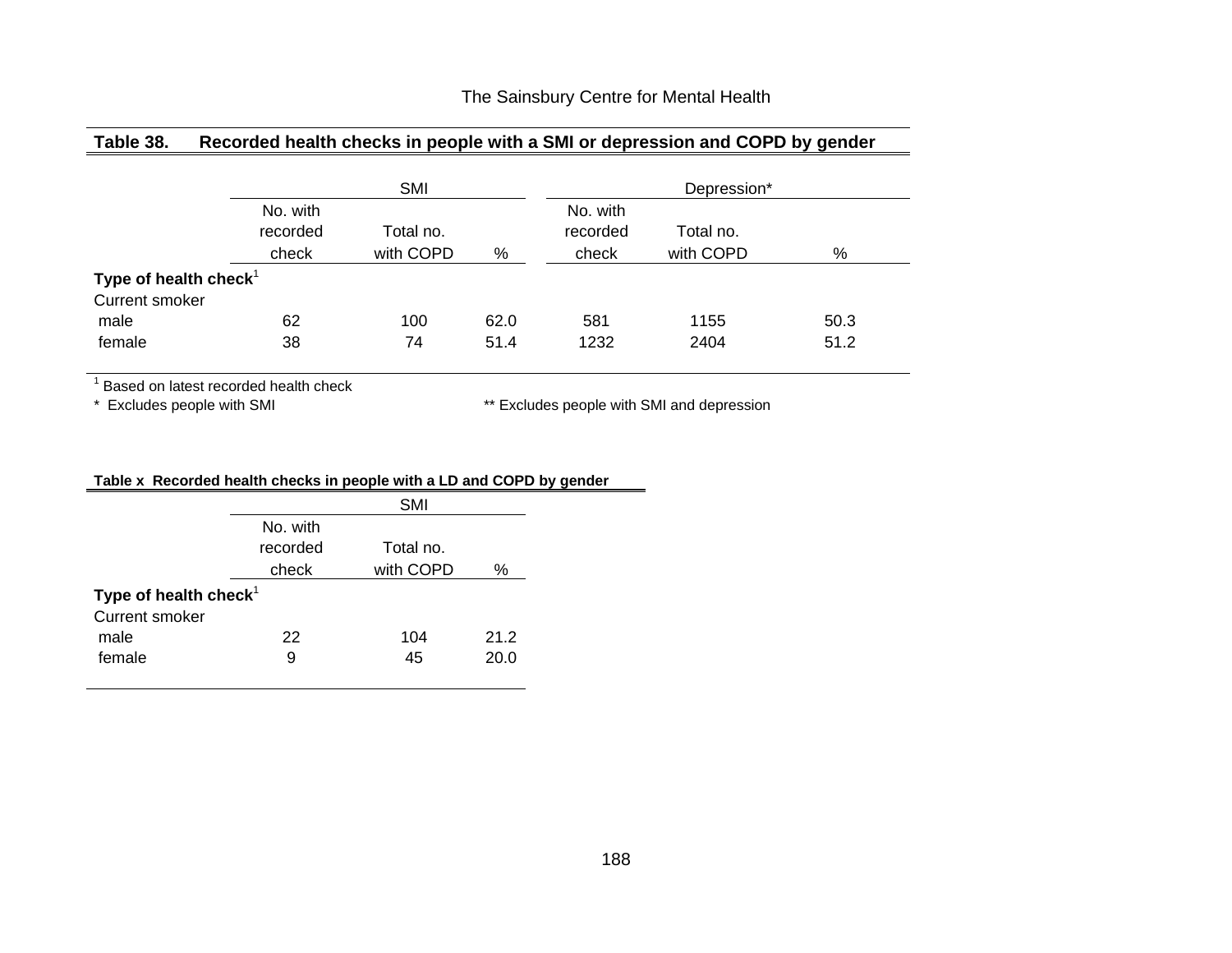|                                      |          | SMI       |      |         |          | Depression* |      |         |          | Remaining Population** |      |
|--------------------------------------|----------|-----------|------|---------|----------|-------------|------|---------|----------|------------------------|------|
|                                      | No. with |           |      |         | No. with |             |      |         | No. with | Total                  |      |
|                                      | recorded | Total no. |      |         | recorded | Total no.   |      |         | recorded | No.                    |      |
|                                      | check    |           | $\%$ |         | check    |             | $\%$ |         | check    |                        | $\%$ |
| Type of health<br>$\mathbf{check}^1$ |          |           |      |         |          |             |      |         |          |                        |      |
| <b>Total cholesterol</b>             |          |           |      |         |          |             |      |         |          |                        |      |
| male                                 | 165      | 473       | 34.9 |         | 3886     | 5370        | 72.4 | $\star$ | 16589    | 69007                  | 24.0 |
| female                               | 161      | 391       | 41.2 |         | 2172     | 10105       | 21.5 |         | 17246    | 65121                  | 26.5 |
| Urine analysis                       |          |           |      |         |          |             |      |         |          |                        |      |
| male                                 | 127      | 473       | 26.8 |         | 1658     | 5370        | 30.9 |         | 16687    | 69007                  | 24.2 |
| female                               | 160      | 391       | 40.9 | $***$   | 4111     | 10105       | 40.7 | ***     | 21761    | 65121                  | 33.4 |
| Body mass index                      |          |           |      |         |          |             |      |         |          |                        |      |
| male                                 | 310      | 473       | 65.5 |         | 3500     | 5370        | 65.2 |         | 32672    | 69007                  | 47.3 |
| female                               | 282      | 391       | 72.1 | $\star$ | 7702     | 10105       | 76.2 | $***$   | 37287    | 65121                  | 57.3 |
| BP - systolic                        |          |           |      |         |          |             |      |         |          |                        |      |
| male                                 | 389      | 473       | 82.2 |         | 4587     | 5370        | 85.4 |         | 40524    | 69007                  | 58.7 |
| female                               | 351      | 391       | 89.8 | $***$   | 9592     | 10105       | 94.9 | $***$   | 46586    | 65121                  | 71.5 |
| BP - diastolic                       |          |           |      |         |          |             |      |         |          |                        |      |
| male                                 | 389      | 473       | 82.2 |         | 4560     | 5370        | 84.9 |         | 40057    | 69007                  | 58.0 |
| female                               | 349      | 391       | 89.3 | $***$   | 9557     | 10105       | 94.6 | ***     | 46175    | 65121                  | 70.9 |
| <b>Current smoker</b>                |          |           |      |         |          |             |      |         |          |                        |      |
| male                                 | 264      | 473       | 55.8 |         | 2490     | 5370        | 46.4 |         | 15771    | 69007                  | 22.9 |
| female                               | 165      | 391       | 42.2 | $***$   | 4478     | 10105       | 44.3 | $\star$ | 14192    | 65121                  | 21.8 |